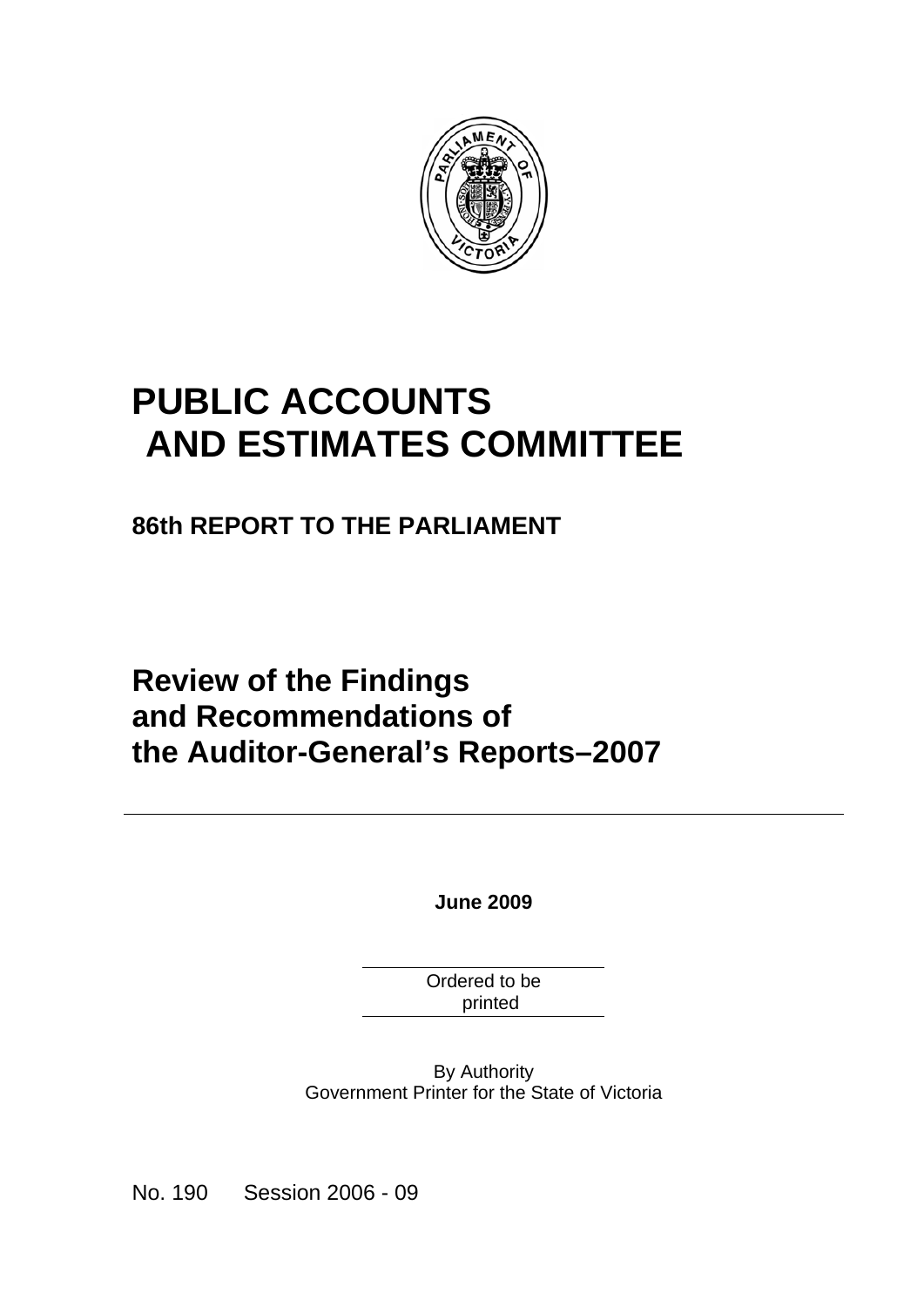## **PUBLIC ACCOUNTS AND ESTIMATES COMMITTEE**

Address: Parliament of Victoria Spring Street East Melbourne Victoria 3002

| Telephone: | $(03)$ 8682 2867 |
|------------|------------------|
|------------|------------------|

Facsimile: (03) 8682 2898

Email: *paec@parliament.vic.gov.au* 

Internet: *www.parliament.vic.gov.au/paec* 

#### **Parliament of Victoria**

#### **Public Accounts and Estimates Committee**

*Review of the Findings and Recommendations of the Auditor-General's Reports 2007* 

*ISBN 978 0 9804553 8 0*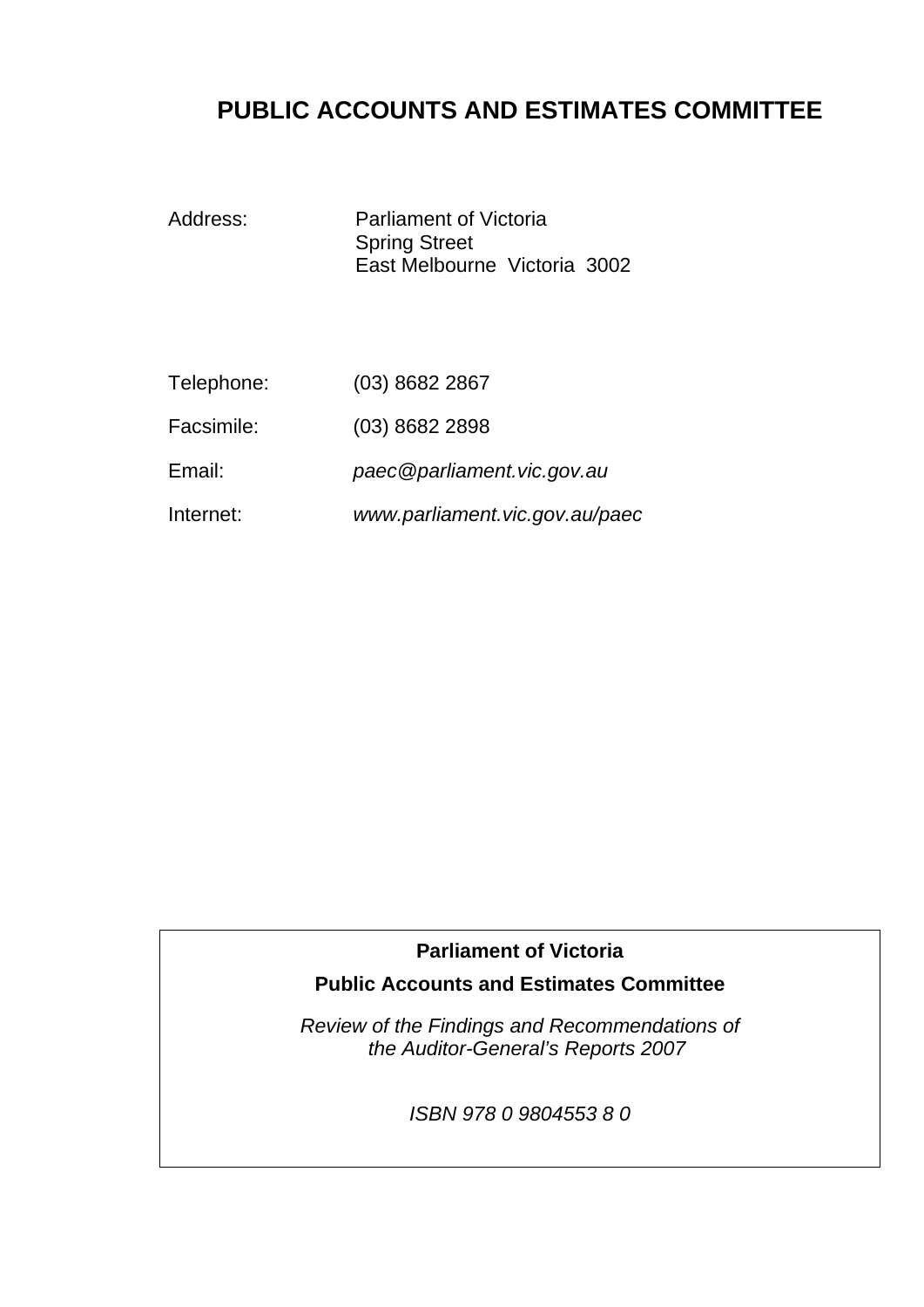| <b>PART A:</b>    | REPORT ON STATE INVESTMENT IN MAJOR EVENTS 15                                                                   |  |
|-------------------|-----------------------------------------------------------------------------------------------------------------|--|
| <b>CHAPTER 1:</b> |                                                                                                                 |  |
| 1.1               | Selection of the Major Events topic for follow-up review 17                                                     |  |
| 1.2               | Objectives and scope of the follow-up review undertaken by the                                                  |  |
| 1.3               |                                                                                                                 |  |
|                   |                                                                                                                 |  |
|                   |                                                                                                                 |  |
| 1.4               |                                                                                                                 |  |
| <b>CHAPTER 2:</b> | <b>BACKGROUND TO THE COMMITTEE'S FOLLOW-UP REVIEW 23</b>                                                        |  |
| 2.1               | Scope and purpose: the report of the Auditor-General on State                                                   |  |
| 2.2               |                                                                                                                 |  |
| 2.3               | Overall responses to findings by the Secretaries and Chief                                                      |  |
| <b>CHAPTER 3:</b> |                                                                                                                 |  |
| 3.1               |                                                                                                                 |  |
| 3.2               | Recommendations made by the Auditor-General 27                                                                  |  |
| 3.3               | Subsequent developments - further evidence obtained by the                                                      |  |
| <b>CHAPTER 4:</b> |                                                                                                                 |  |
| 4.1               |                                                                                                                 |  |
| 4.2               | Recommendations made by the Auditor-General 32                                                                  |  |
| 4.3               | Preparing economic impact statements with more rigour and<br>transparency - economic effects and assumptions 33 |  |
|                   | 4.3.1 Economic models explained by the Victorian Auditor-General's Office33                                     |  |
|                   | 4.3.2 Progress in developing economic models to estimate economic                                               |  |
|                   | 4.3.3 Desirable characteristics of an economic assessment 35                                                    |  |
|                   |                                                                                                                 |  |
| 4.4               | Broadening post-event assessments, where practicable, to                                                        |  |
|                   | 4.4.1 Subsequent developments - further evidence obtained by the                                                |  |
| 4.5               | Assessing the effectiveness of risk management and continuous                                                   |  |
|                   |                                                                                                                 |  |
|                   | 4.5.1 Subsequent developments - further evidence obtained by the                                                |  |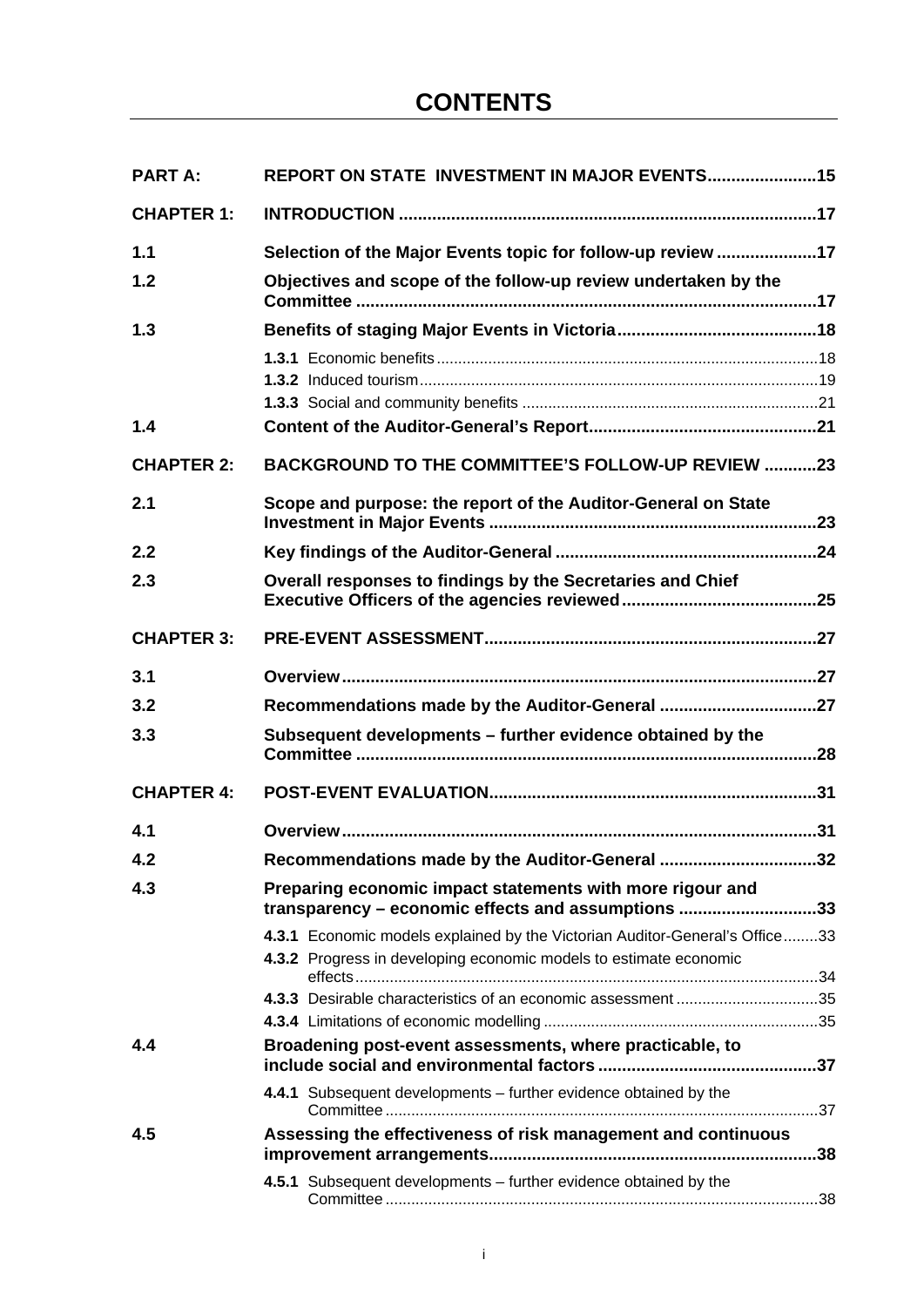| 4.6               | Reconciling pre-event assessments and post-event results 40                                                     |  |
|-------------------|-----------------------------------------------------------------------------------------------------------------|--|
|                   | 4.6.1 Subsequent developments - further evidence obtained by the                                                |  |
| 4.7               | Developing guidelines for the economic assessment of major                                                      |  |
|                   | 4.7.1 Subsequent developments - further evidence obtained by the                                                |  |
| <b>CHAPTER 5:</b> | <b>CONTRACTUAL AND MANAGEMENT ARRANGEMENTS 43</b>                                                               |  |
| 5.1               |                                                                                                                 |  |
| 5.2               |                                                                                                                 |  |
| 5.3               | Compelling organisers through contractual arrangements to<br>develop a risk management strategy and embark on a |  |
|                   | 5.3.1 Response from Department of Innovation, Industry and Regional                                             |  |
| 5.4               | Establishing a panel of preferred contractors to undertake major                                                |  |
|                   | 5.4.1 Response from agencies included in Auditor-General's Report  44                                           |  |
|                   |                                                                                                                 |  |
|                   |                                                                                                                 |  |
| <b>CHAPTER 6:</b> |                                                                                                                 |  |
| 6.1               |                                                                                                                 |  |
|                   |                                                                                                                 |  |
| 6.2               | Recommendations made by the Auditor-General 47                                                                  |  |
| 6.3               | Developing a reporting template to facilitate the public reporting                                              |  |
|                   | 6.3.1 Response from agencies included in Auditor-General's report 48                                            |  |
|                   |                                                                                                                 |  |
| <b>PART B:</b>    | <b>MAINTAINING VICTORIA'S RAIL INFRASTRUCTURE ASSETS 49</b>                                                     |  |
| <b>CHAPTER 1:</b> |                                                                                                                 |  |
| 1.1               |                                                                                                                 |  |
| 1.2               |                                                                                                                 |  |
|                   |                                                                                                                 |  |
|                   |                                                                                                                 |  |
| 1.3               | Audit of Maintaining Victoria's Rail Infrastructure Assets 53                                                   |  |
| 1.4               |                                                                                                                 |  |
| 1.5               | Response by the Auditor-General to the Committee 55                                                             |  |
| 1.6               | Scope of the review undertaken by the Committee 55                                                              |  |
| <b>CHAPTER 2:</b> | <b>OUTCOMES OF RAIL INFRASTRUCTURE LEASE AGREEMENTS 57</b>                                                      |  |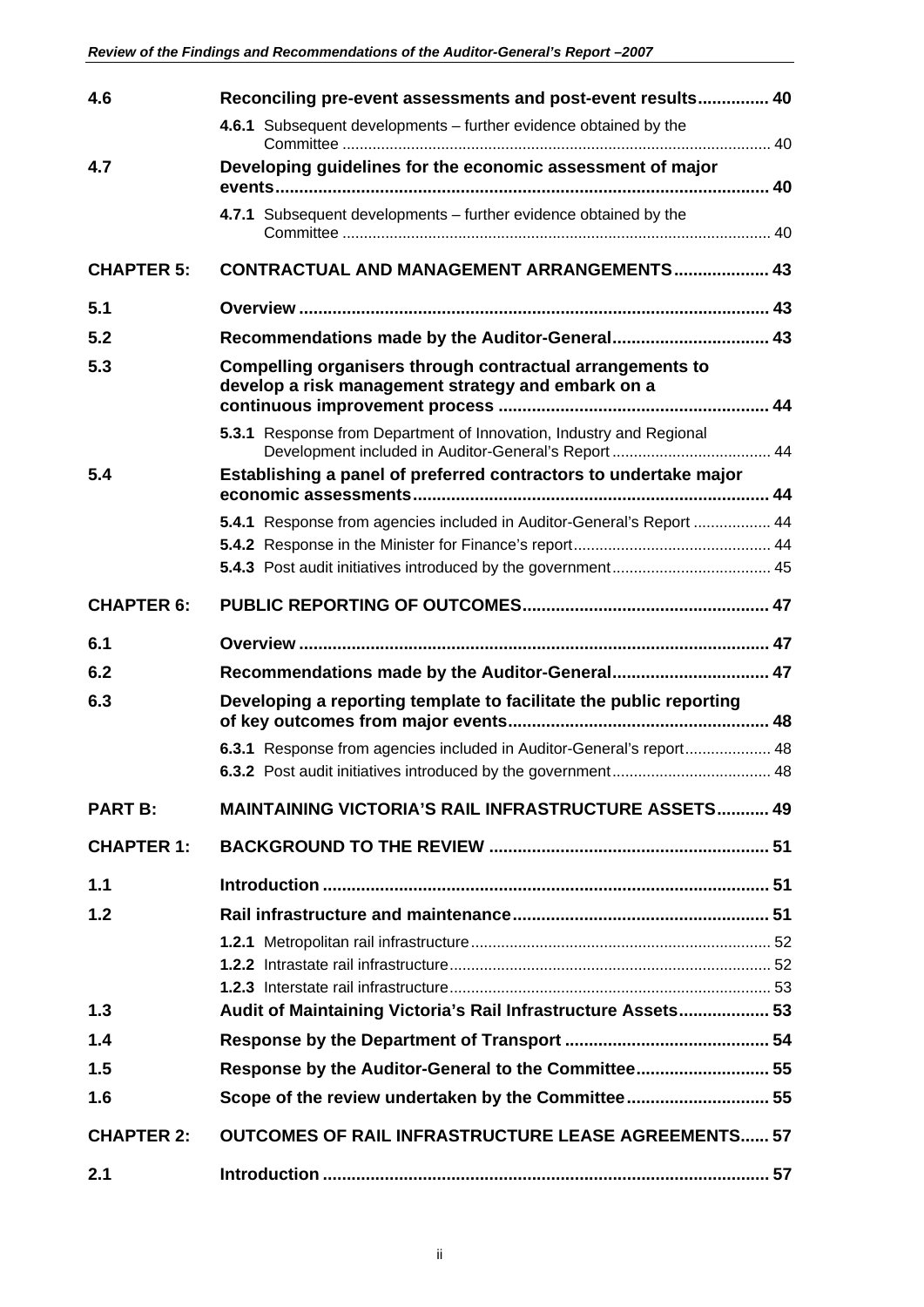| 2.2               |                                                                             |  |
|-------------------|-----------------------------------------------------------------------------|--|
|                   | 2.2.1 Lease provisions for managing infrastructure maintenance and          |  |
|                   | 2.2.2 Maintenance and renewals and future lease arrangements58              |  |
| 2.3               |                                                                             |  |
|                   |                                                                             |  |
|                   |                                                                             |  |
|                   |                                                                             |  |
|                   |                                                                             |  |
| 2.4               |                                                                             |  |
|                   |                                                                             |  |
|                   |                                                                             |  |
|                   |                                                                             |  |
|                   |                                                                             |  |
|                   |                                                                             |  |
| <b>CHAPTER 3:</b> | ASSESSMENT OF RAIL INFRASTRUCTURE AND ITS                                   |  |
| 3.1               |                                                                             |  |
| 3.2               |                                                                             |  |
|                   |                                                                             |  |
|                   |                                                                             |  |
|                   |                                                                             |  |
|                   | 3.2.4 Implementation of the recommendations of the infrastructure review 70 |  |
| 3.3               |                                                                             |  |
|                   |                                                                             |  |
|                   |                                                                             |  |
|                   |                                                                             |  |
|                   |                                                                             |  |
|                   |                                                                             |  |
| 3.4               |                                                                             |  |
|                   |                                                                             |  |
|                   |                                                                             |  |
|                   |                                                                             |  |
|                   |                                                                             |  |
| <b>CHAPTER 4:</b> |                                                                             |  |
| 4.1               |                                                                             |  |
| 4.2               | Maintenance and renewal of the metropolitan rail infrastructure 79          |  |
|                   |                                                                             |  |
|                   |                                                                             |  |
|                   |                                                                             |  |
|                   |                                                                             |  |
| 4.3               |                                                                             |  |
|                   | Maintenance and renewal of the intrastate rail infrastructure82             |  |
|                   |                                                                             |  |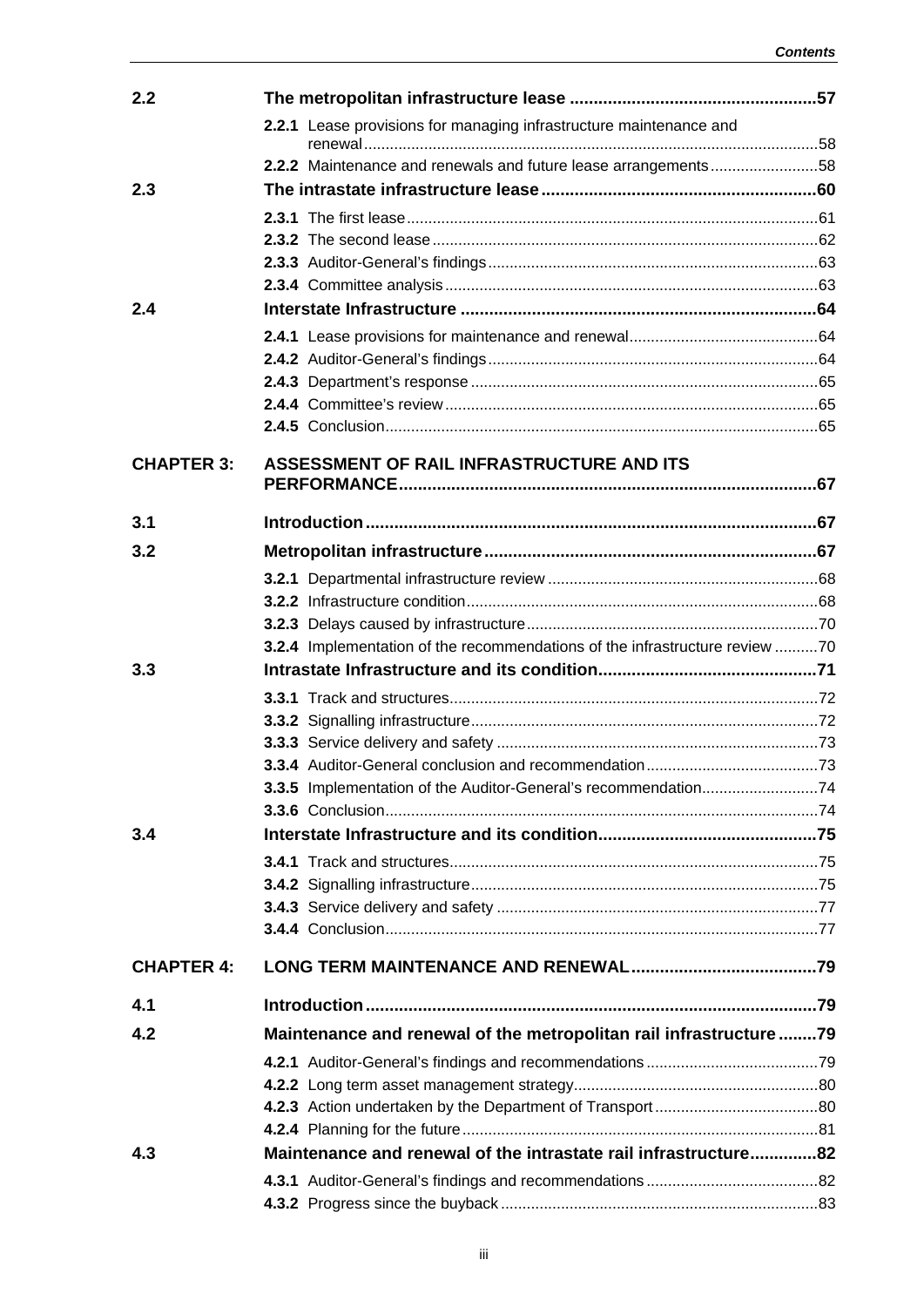| 4.4               | Maintenance and renewal of the interstate rail infrastructure 84      |    |
|-------------------|-----------------------------------------------------------------------|----|
|                   |                                                                       |    |
|                   |                                                                       |    |
| <b>CHAPTER 5:</b> | PERFORMANCE REPORTING AND PERFORMANCE                                 |    |
|                   |                                                                       |    |
| 5.1               |                                                                       |    |
| 5.2               | Performance reporting arrangements for metropolitan rail              |    |
|                   |                                                                       |    |
|                   |                                                                       |    |
|                   |                                                                       |    |
| 5.3               | Performance reporting arrangements for intrastate rail                |    |
|                   |                                                                       |    |
|                   |                                                                       |    |
| 5.4               | Performance reporting arrangements for interstate rail                |    |
|                   |                                                                       |    |
|                   |                                                                       |    |
|                   | 5.4.2 Measuring the effectiveness of infrastructure maintenance and   |    |
|                   |                                                                       |    |
|                   | 5.4.3 Performance review and implementation of agreed improvements 92 |    |
|                   |                                                                       |    |
| <b>PART C:</b>    | PROMOTING BETTER HEALTH THROUGH HEALTHY EATING                        |    |
|                   |                                                                       |    |
| <b>CHAPTER 1:</b> |                                                                       |    |
| 1.1               | Scope and purpose: the report of the Auditor-General on               |    |
|                   |                                                                       |    |
| 1.2               |                                                                       | 97 |
| 1.3               | Responses to findings by the Secretaries of the agencies              |    |
|                   |                                                                       |    |
| 1.4               |                                                                       |    |
| 1.5               |                                                                       |    |
| <b>CHAPTER 2:</b> | <b>BACKGROUND TO THE ISSUE AND HEALTH PROMOTION IN</b>                |    |
|                   |                                                                       |    |
| 2.1               | Overweight and obesity and its links to chronic diseases  101         |    |
|                   |                                                                       |    |
|                   |                                                                       |    |
|                   |                                                                       |    |
|                   |                                                                       |    |
| 2.2               | Coordination and collaboration of health promotion initiatives in     |    |
|                   |                                                                       |    |
|                   |                                                                       |    |
|                   |                                                                       |    |
|                   |                                                                       |    |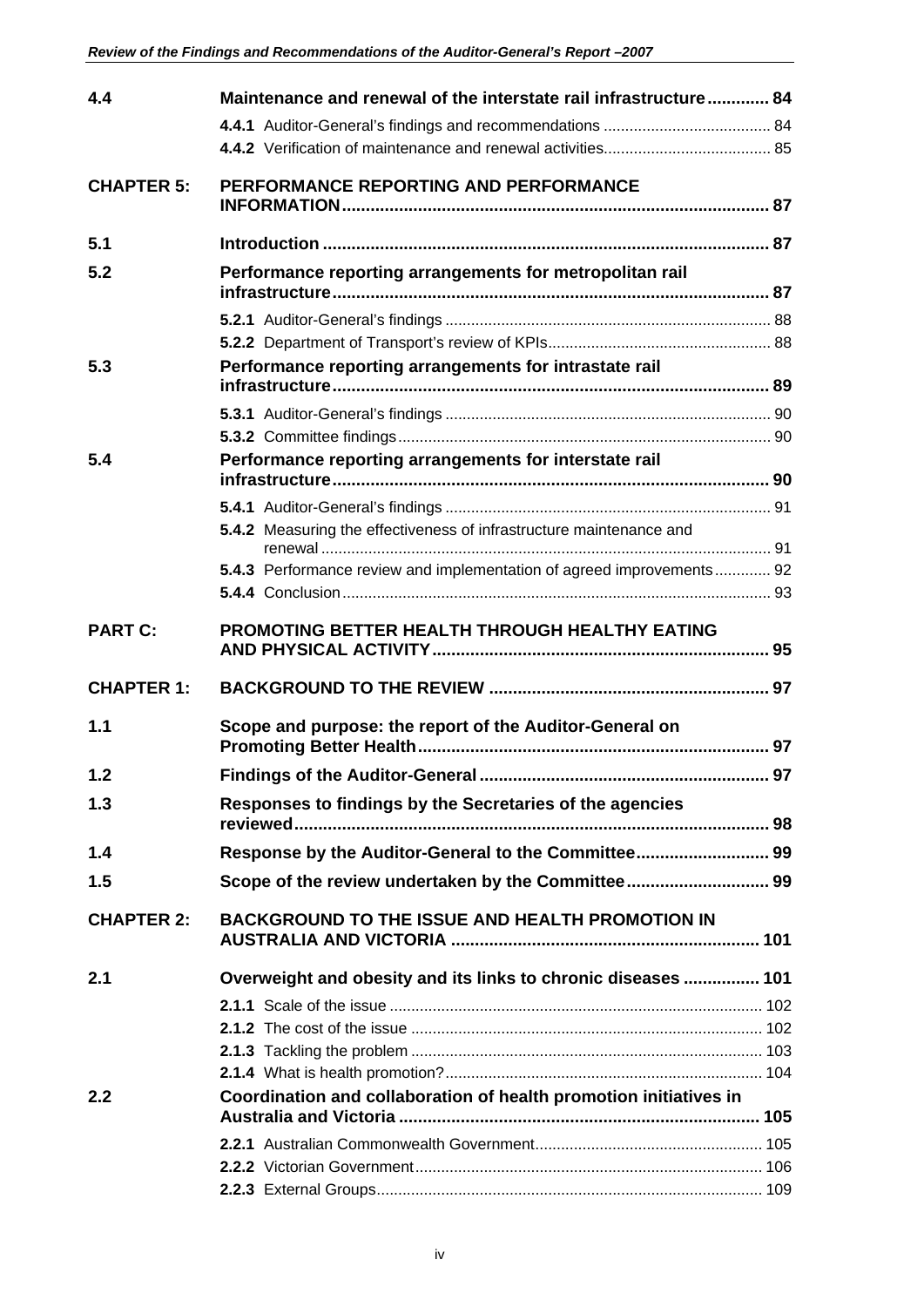| 2.3               | <b>Commonwealth and State Government Strategies and</b>               |  |
|-------------------|-----------------------------------------------------------------------|--|
|                   |                                                                       |  |
|                   |                                                                       |  |
| 2.4               | Recent activities, programs and achievements in the promotion         |  |
|                   |                                                                       |  |
|                   |                                                                       |  |
|                   | 2.4.3 Department of Planning and Community Development113             |  |
|                   | 2.4.4 Department of Education and Early Childhood Development114      |  |
| 2.5               |                                                                       |  |
| <b>CHAPTER 3:</b> |                                                                       |  |
| 3.1               |                                                                       |  |
|                   |                                                                       |  |
|                   |                                                                       |  |
| 3.2               |                                                                       |  |
|                   |                                                                       |  |
|                   |                                                                       |  |
|                   |                                                                       |  |
|                   |                                                                       |  |
| <b>CHAPTER 4:</b> |                                                                       |  |
|                   |                                                                       |  |
| 4.1               |                                                                       |  |
| 4.2               | Building and maintaining the evidence base to guide the State's       |  |
| 4.3               | Building a better understanding of the risks and outcomes of          |  |
|                   |                                                                       |  |
|                   |                                                                       |  |
|                   |                                                                       |  |
|                   |                                                                       |  |
| 4.4               | Understanding the existing evidence on what programs work             |  |
|                   |                                                                       |  |
|                   |                                                                       |  |
|                   |                                                                       |  |
| 4.5               |                                                                       |  |
|                   | 4.5.1 Advice provided to the Committee on research activities and the |  |
|                   |                                                                       |  |
| <b>CHAPTER 5:</b> | EVALUATING HEALTH PROMOTION PROGRAMS 141                              |  |
| 5.1               |                                                                       |  |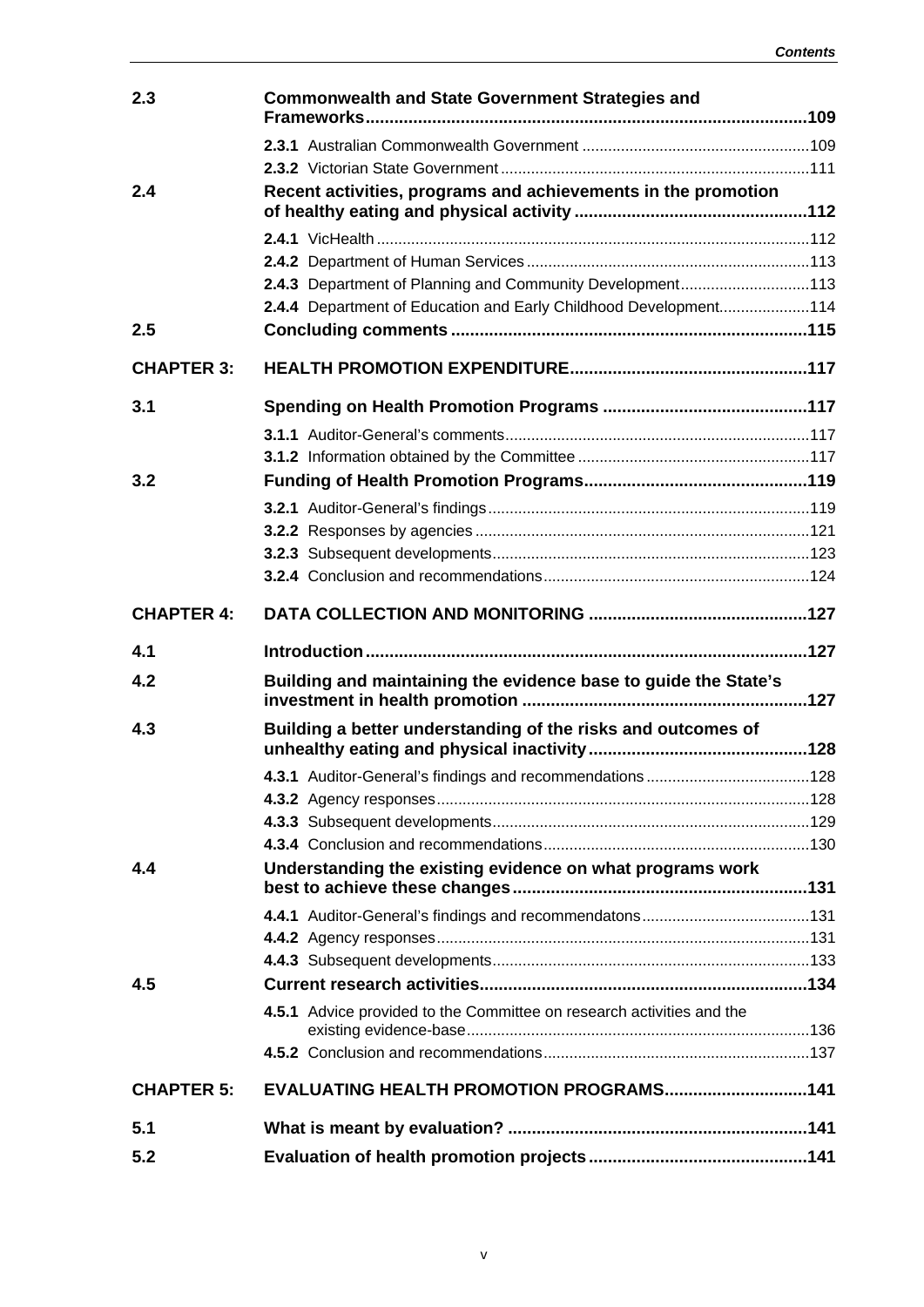| 5.3               |                                                                               |  |
|-------------------|-------------------------------------------------------------------------------|--|
|                   |                                                                               |  |
|                   |                                                                               |  |
|                   |                                                                               |  |
| 5.4               |                                                                               |  |
|                   |                                                                               |  |
|                   |                                                                               |  |
|                   |                                                                               |  |
| 5.5               |                                                                               |  |
| <b>CHAPTER 6:</b> | <b>PLANNING AND COORDINATION OF HEALTH PROMOTION</b>                          |  |
| 6.1               |                                                                               |  |
|                   |                                                                               |  |
|                   |                                                                               |  |
|                   |                                                                               |  |
|                   |                                                                               |  |
|                   |                                                                               |  |
| 6.2               | Governance arrangements for addressing obesity in Victoria 161                |  |
|                   |                                                                               |  |
|                   |                                                                               |  |
|                   |                                                                               |  |
|                   |                                                                               |  |
|                   |                                                                               |  |
| <b>CHAPTER 7:</b> |                                                                               |  |
| 7.1               |                                                                               |  |
| 7.2               | Long-term problem requiring long-term commitment 165                          |  |
| 7.3               |                                                                               |  |
|                   | 7.3.1 Recent examples of an increasing emphasis on preventative health  167   |  |
|                   |                                                                               |  |
| 7.4               |                                                                               |  |
|                   | 7.4.1 Importance of research, data, evidence and measurement of               |  |
|                   |                                                                               |  |
|                   |                                                                               |  |
|                   |                                                                               |  |
| <b>PART D:</b>    | 7.4.4 Leading the way - The Victorian Health Promotion Foundation 172         |  |
| <b>CHAPTER 1:</b> | <b>MANAGING EMERGENCY DEMAND IN PUBLIC HOSPITALS 177</b>                      |  |
|                   |                                                                               |  |
| 1.1               |                                                                               |  |
| 1.2               |                                                                               |  |
|                   | 1.2.1 Performance benchmarks for triage categories four and five  178         |  |
|                   | 1.2.2 Public reporting of patients who leave without receiving treatment  179 |  |
|                   | 1.2.4 Emergency Department data management systems 181                        |  |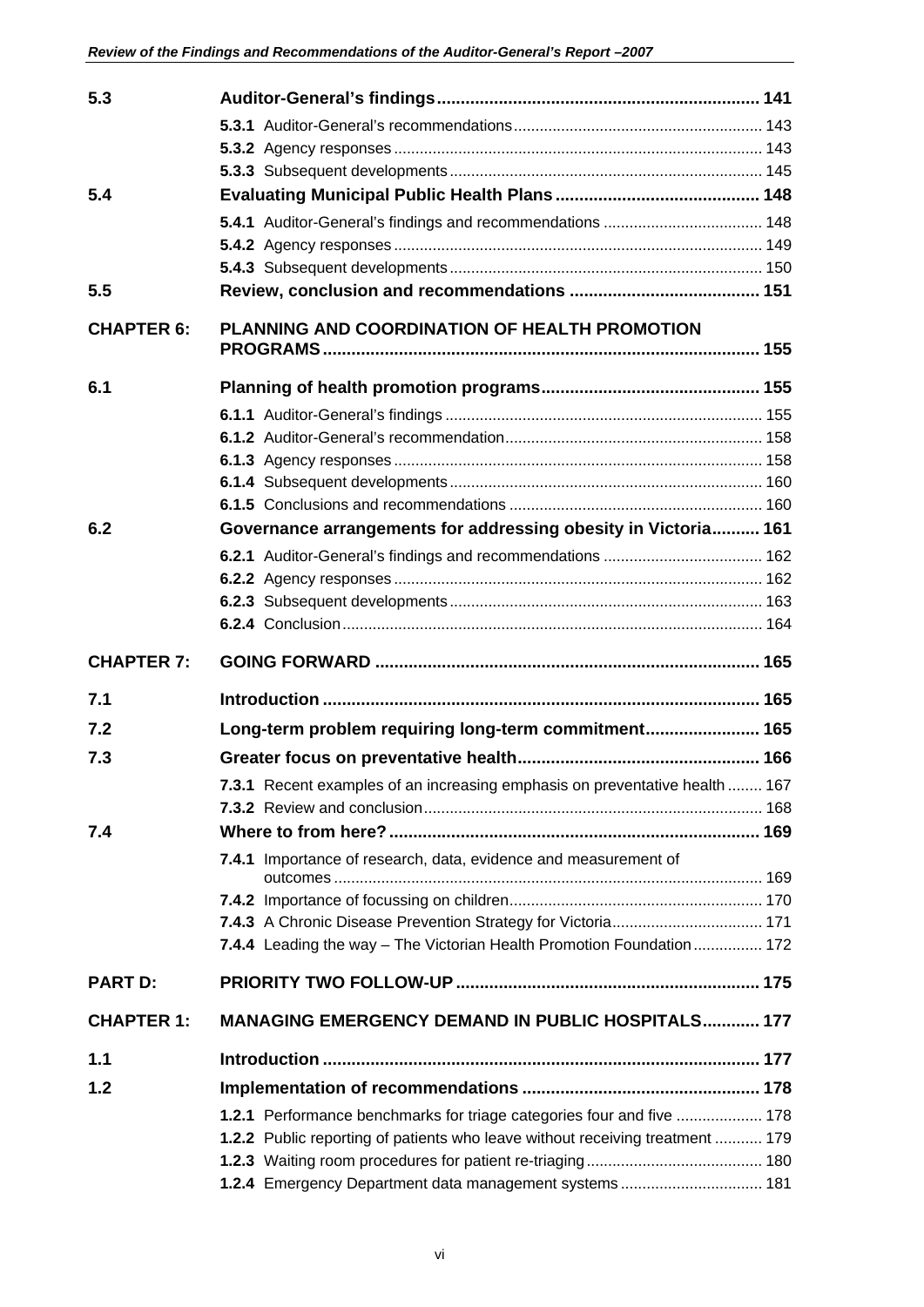| <b>CHAPTER 2:</b> | RAISING AND COLLECTION OF FEES AND CHARGES BY                               |  |
|-------------------|-----------------------------------------------------------------------------|--|
| 2.1               |                                                                             |  |
|                   |                                                                             |  |
| 2.2               |                                                                             |  |
|                   | 2.2.1 Department of Education and Early Childhood Development184            |  |
|                   |                                                                             |  |
|                   |                                                                             |  |
|                   |                                                                             |  |
|                   |                                                                             |  |
| 2.3               |                                                                             |  |
|                   |                                                                             |  |
|                   |                                                                             |  |
|                   |                                                                             |  |
| 2.4               |                                                                             |  |
|                   |                                                                             |  |
| <b>CHAPTER 3:</b> | ADMINISTRATION OF NON-JUDICIAL FUNCTIONS OF THE                             |  |
| 3.1               |                                                                             |  |
| 3.2               |                                                                             |  |
|                   |                                                                             |  |
| 3.3               | Corporate planning, performance monitoring and reporting192                 |  |
|                   | 3.3.1 Performance indicators, resource allocation and improving local court |  |
|                   |                                                                             |  |
| 3.4               |                                                                             |  |
|                   |                                                                             |  |
|                   |                                                                             |  |
|                   |                                                                             |  |
| 3.5               |                                                                             |  |
|                   |                                                                             |  |
|                   |                                                                             |  |
| 3.6               |                                                                             |  |
|                   |                                                                             |  |
|                   |                                                                             |  |
| 3.7               | Management of the Court fund and other controls 200                         |  |
|                   |                                                                             |  |
|                   |                                                                             |  |
| 3.8               |                                                                             |  |
|                   |                                                                             |  |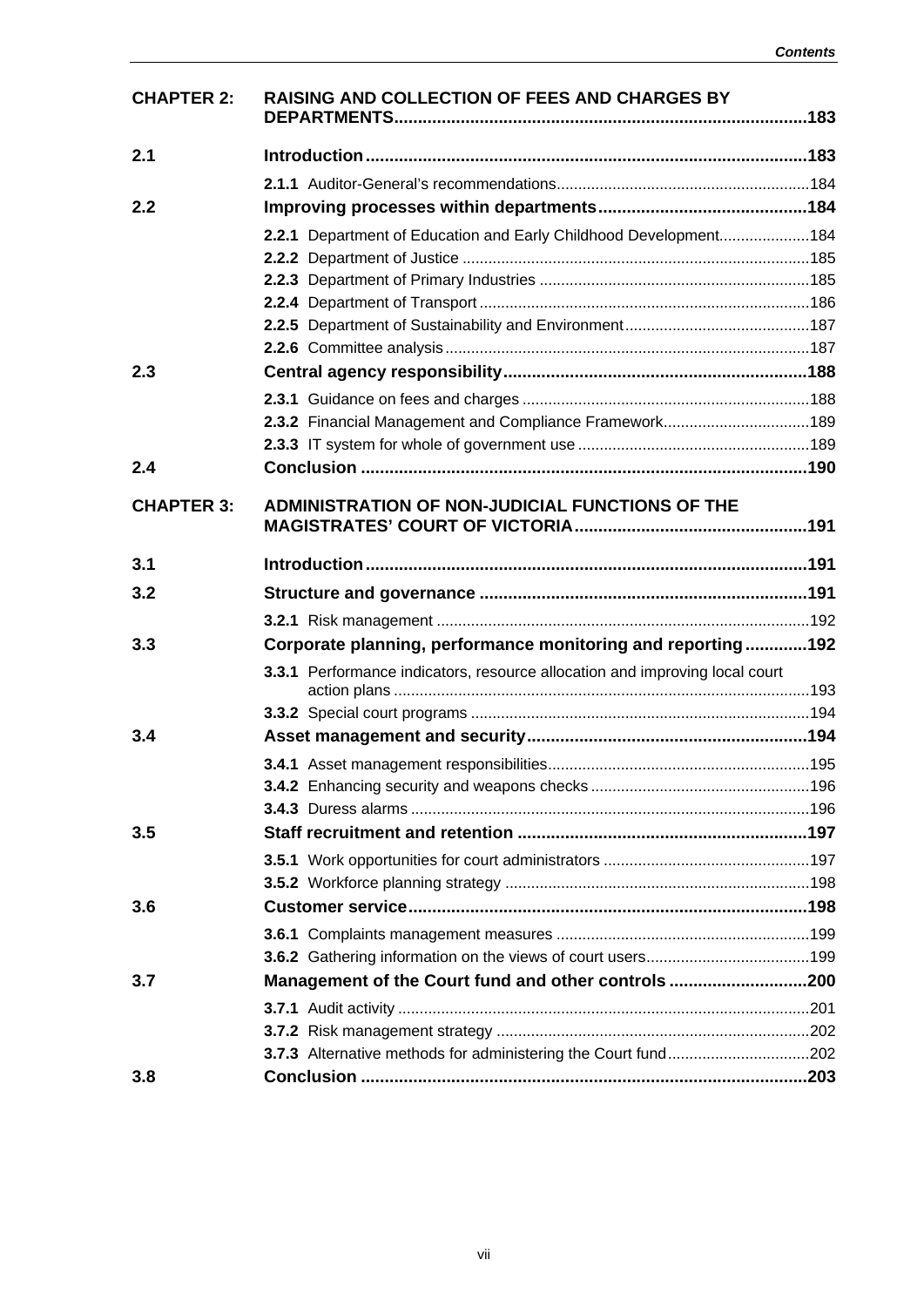| <b>CHAPTER 4:</b>  | <b>CONTRACTING AND TENDERING PRACTICES IN SELECTED</b>                                                         |  |
|--------------------|----------------------------------------------------------------------------------------------------------------|--|
| 4.1                |                                                                                                                |  |
|                    |                                                                                                                |  |
|                    |                                                                                                                |  |
| 4.2                |                                                                                                                |  |
|                    | 4.2.1 Department of Education and Early Childhood Development 207                                              |  |
|                    |                                                                                                                |  |
|                    |                                                                                                                |  |
|                    |                                                                                                                |  |
|                    |                                                                                                                |  |
|                    |                                                                                                                |  |
|                    |                                                                                                                |  |
|                    |                                                                                                                |  |
| 4.3                | Procurement policies and guidelines under the Project<br>Development and Construction Management Act 1994  211 |  |
|                    |                                                                                                                |  |
| 4.4                |                                                                                                                |  |
|                    |                                                                                                                |  |
| 4.5                |                                                                                                                |  |
| <b>APPENDIX 1:</b> | <b>RESPONSES FROM AGENCIES AND THE MINISTER FOR</b><br>FINANCE TO THE RECOMMENDATIONS MADE BY THE              |  |
| <b>APPENDIX 2:</b> | STATE GOVERNMENT HEALTHY EATING AND PHYSICAL<br><b>ACTIVITY RESEARCH PROJECTS CURRENTLY FUNDED BY</b>          |  |
| <b>APPENDIX 3:</b> |                                                                                                                |  |
| <b>APPENDIX 4:</b> |                                                                                                                |  |
| <b>APPENDIX 5:</b> |                                                                                                                |  |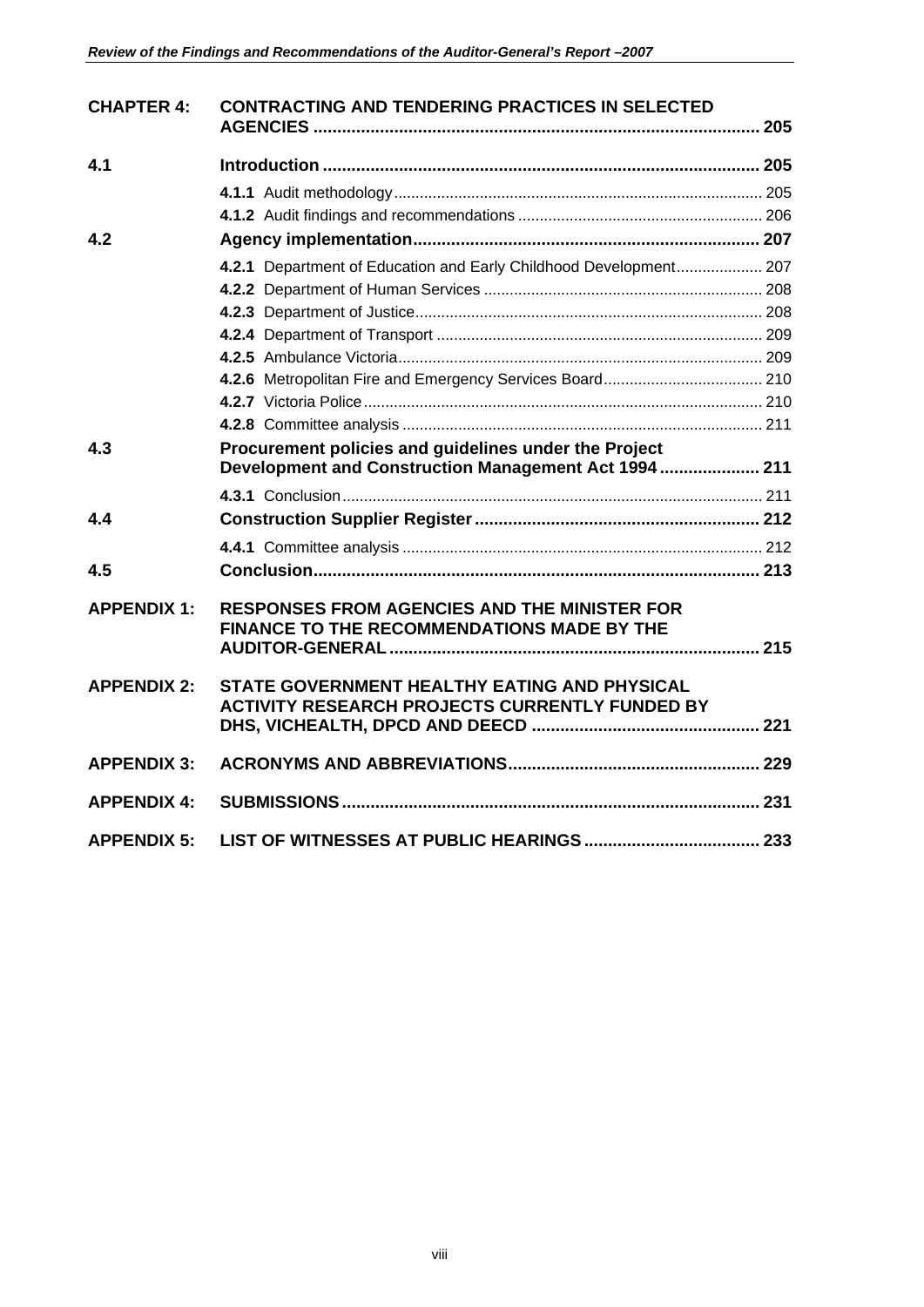## **PUBLIC ACCOUNTS AND ESTIMATES COMMITTEE MEMBERSHIP - 56TH PARLIAMENT**

 Bob Stensholt MP (Chair) Kim Wells MP (Deputy Chair) Richard Dalla-Riva MLC Jennifer Huppert MLC Janice Munt MP Wade Noonan MP Sue Pennicuik, MLC Gordon Rich-Phillips MLC Robin Scott MP Bill Sykes MP

For this inquiry, the Committee was supported by a secretariat comprising:

| <b>Executive Officer:</b>        | Valerie Cheong          |
|----------------------------------|-------------------------|
| <b>Senior Research Officers:</b> | Leah Brohm              |
|                                  | Vicky Delgos            |
| <b>Research Officers:</b>        | David Baker             |
|                                  | <b>Ian Claessen</b>     |
| <b>Business Support Officer:</b> | <b>Melanie Hondros</b>  |
| <b>Desktop Publishing</b>        | Lisa Burton (Temporary) |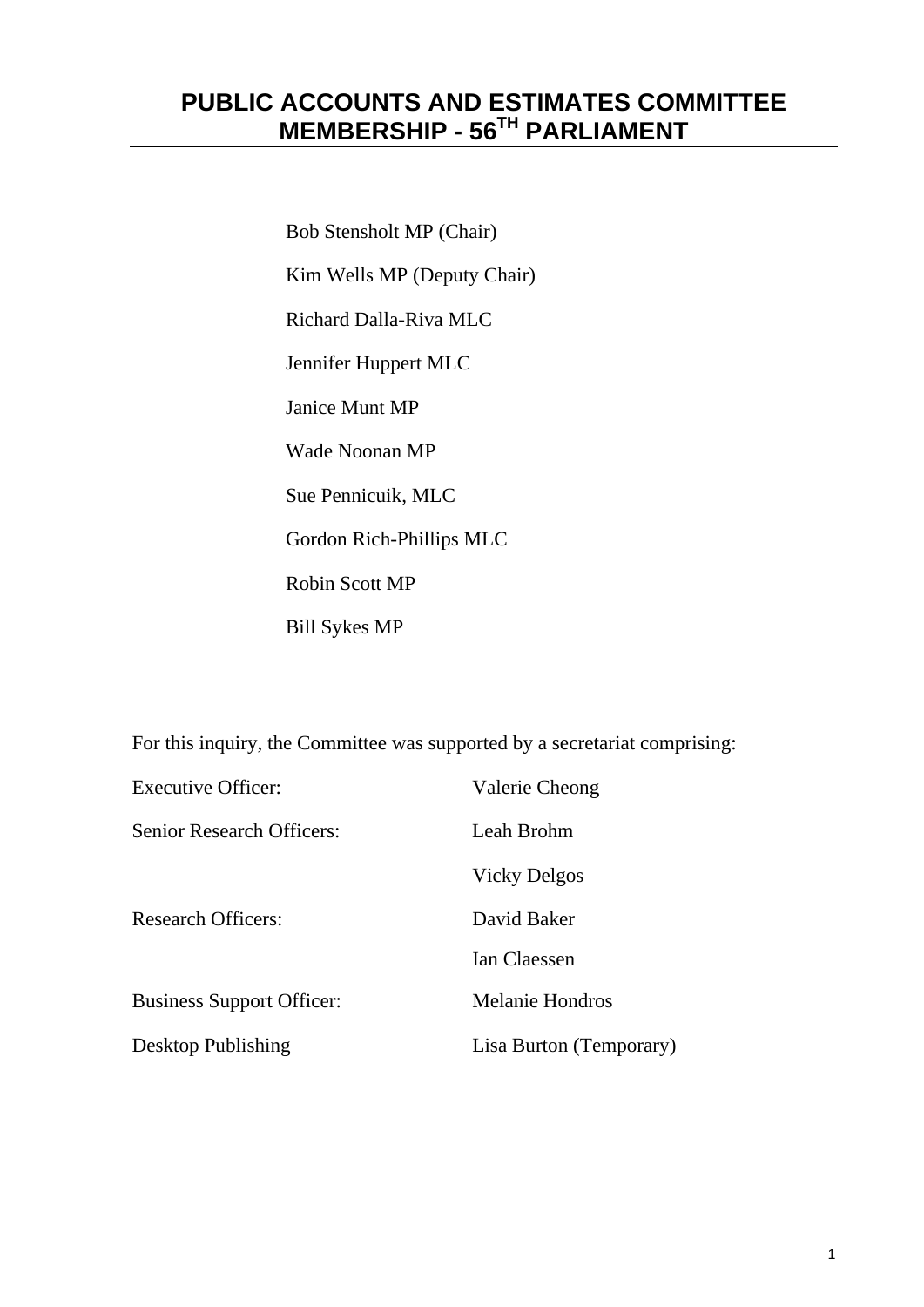The Public Accounts and Estimates Committee is a joint parliamentary Committee constituted under the Parliamentary Committees Act 2003.

The Committee comprises ten members of Parliament drawn from both Houses of Parliament.

The Committee carries out investigations and reports to Parliament on matters associated with the financial management of the state. Its functions under the Act are to inquire into, consider and report to the Parliament on:

- any proposal, matter or thing concerned with public administration or public sector finances;
- the annual estimates or receipts and payments and other budget papers and any supplementary estimates of receipts or payments presented to the Assembly and the Council; and
- any proposal, matter or thing that is relevant to its functions and has been referred to the Committee by resolution of the Council or the Assembly or by order of the Governor in Council published in the *Government Gazette*.

The Committee also has a number of statutory responsibilities in relation to the Office of the Auditor-General. The Committee is required to:

- recommend the appointment of the Auditor-General and the independent performance and financial auditors to review the Victorian Auditor-General's Office;
- consider the budget estimates for the Victorian Auditor-General's Office;
- review the Auditor-General's draft annual plan and, if necessary, provide comments on the plan to the Auditor-General prior to its finalisation and tabling in Parliament;
- have a consultative role in determining the objectives and scope of performance audits by the Auditor-General and identifying any other particular issues that need to be addressed;
- have a consultative role in determining performance audit priorities; and
- exempt, if ever deemed necessary, the Auditor-General from legislative requirements applicable to government agencies on staff employment conditions and financial reporting practices.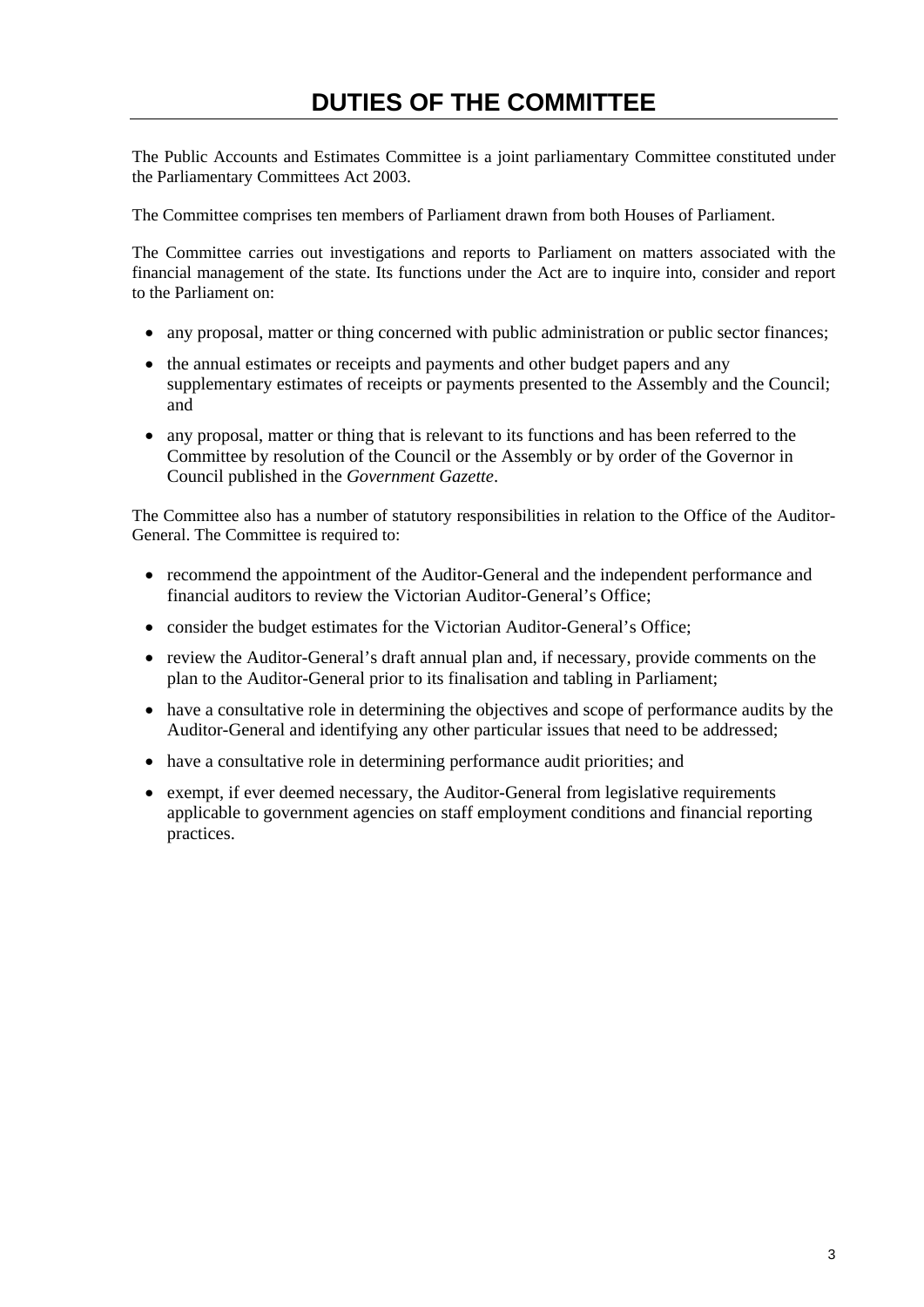Under its functions and powers set out in sections 14 and 33 of the *Parliamentary Committees Act 2003*, the Public Accounts and Estimates Committee systematically follows up audit reports tabled in Parliament by the Auditor-General every six months in tranches. The Committee prioritises these reports (as 'priority one' or 'priority two') using various criteria such as the seriousness of audit findings, public interest, risks, social impacts, materiality and opportunities to enhance accountability.

I am pleased to present the second tranche, termed 'Round Two'. For this round, the Committee has undertaken a review of Auditor-General reports tabled between March and August 2007.

The Committee's review process for selected priority one audit reports includes issuing questionnaires to relevant Department Secretaries, the Auditor-General and other relevant bodies. Public submissions are sought and public hearings with relevant witnesses can also be conducted.

The Committee has undertaken three priority one audit reviews in Round Two which are included in this report. They are:

- *State Investment in Major Events* (Part A);
- *Maintaining Victoria's Rail Infrastructure Assets* (Part B); and
- *Promoting Better Health through Healthy Eating and Physical Activity* (Part C).

The Committee also prioritised and undertook four priority two audit reviews (contained in Part D). To undertake these, the Committee sought written comments from Departments and the Auditor-General in relation to the progress of implementation of recommendations contained in the audit reports. The four reviews of audit reports are *Managing Emergency Demand in Public Hospitals*, *Raising and Collection of Fees and Charges by Departments*, *Administration of Non-Judicial Functions of the Magistrates' Court of Victoria*; and *Contracting and Tendering Practices in Selected Agencies*.

The topics reviewed by the Committee are diverse and raise a wide range of issues for the public sector impacting on expected standards in service provision and excellent levels of amenity, quality of life and safety to the Victorian community.

In commending this report to Parliament, I encourage interested parties to examine its contents and the Government and the Auditor-General to implement the Committee's recommendations as appropriate.

I wish to thank my colleagues on the Committee for their participation in these reviews, their thoughtful consideration of matters throughout the review process and in the writing of the final report. I also wish to thank the Committee Secretariat staff for their high quality research and administrative support during these extensive reviews.

The total cost of the Round Two audit reviews are \$59,440.

Dob Stensholt

**Bob Stensholt MP** 

**Chair**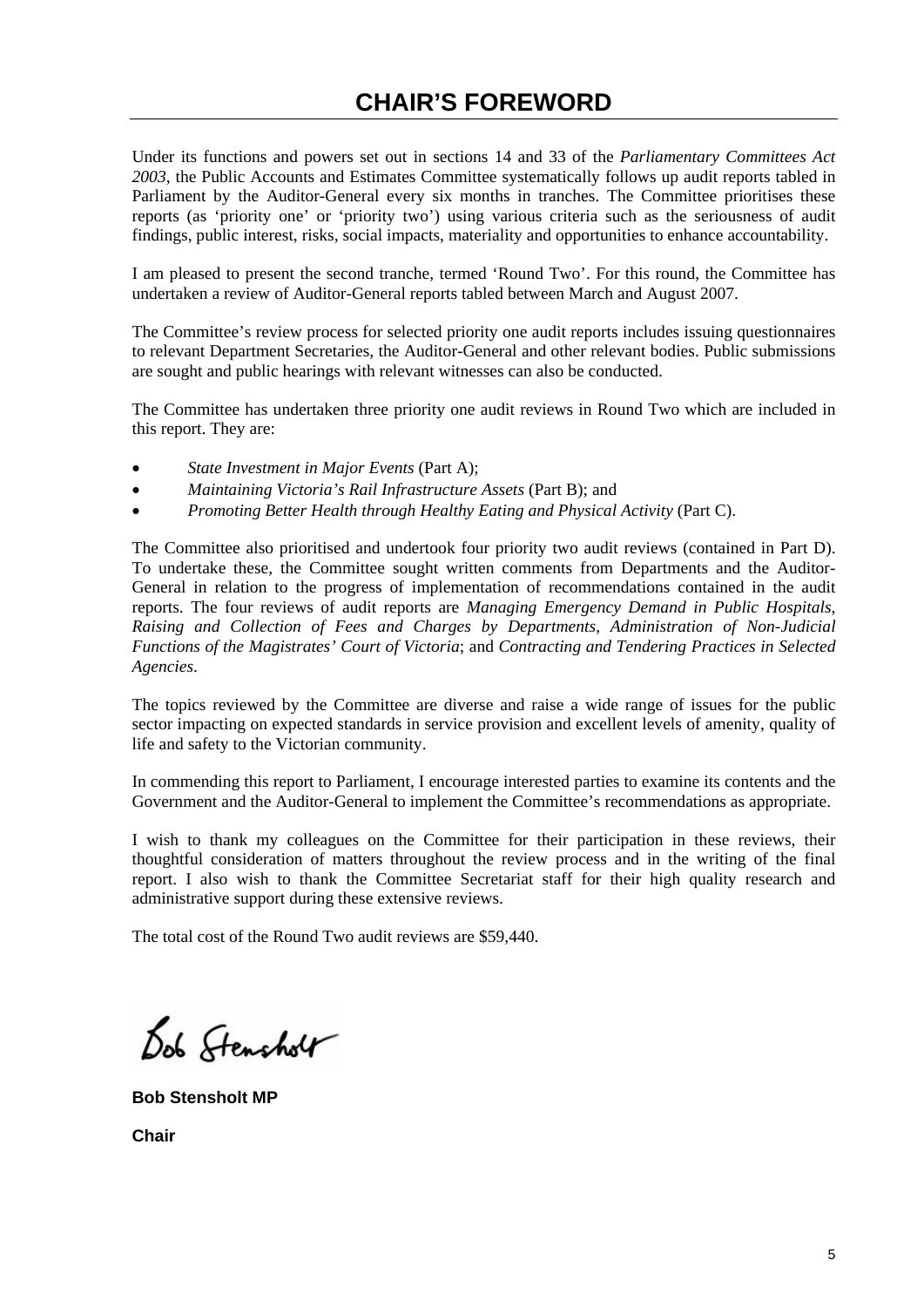### **The Committee recommends that:**

| <b>Recommendation 1:</b> | The Department of Innovation, Industry and Regional<br>Development consider measuring in a reliable manner<br>the extent of repeat visits of tourists that attend the<br><b>Spring Racing Carnival and like events and elect to</b><br>visit Victoria on a subsequent occasion or extend their                                                                                                                                                          |
|--------------------------|---------------------------------------------------------------------------------------------------------------------------------------------------------------------------------------------------------------------------------------------------------------------------------------------------------------------------------------------------------------------------------------------------------------------------------------------------------|
| <b>Recommendation 2:</b> | To preserve effective and informed decision-making<br>and enhance accountability, the revised Major Events<br><b>Assessment Statement include a description of the</b><br>relative importance or weighting attached to each                                                                                                                                                                                                                             |
| <b>Recommendation 3:</b> | To enhance transparency over the economic modelling<br>used in the preparation of economic impact assessment<br>reports (pre-event) and post-event assessments for<br>major events staged in Victoria, the Department of<br><b>Innovation, Industry and Regional Development</b><br>disclose:                                                                                                                                                           |
|                          | (a) the economic rationale, including key assumptions<br>with details of the economic models used, that show<br>various scenarios in relation to the level of<br>economic impacts; and                                                                                                                                                                                                                                                                  |
|                          | (b) for each major event, details of the economic<br>model(s) and the key assumptions used in the<br>analysis of economic impacts, together with the<br>reasons for choosing the particular economic model                                                                                                                                                                                                                                              |
| <b>Recommendation 4:</b> | The Department of Innovation, Industry and Regional<br>Development ensure that post-event evaluation reports<br>for major events include an assessment of the<br>effectiveness of the risk management and mitigation<br>processes and sufficiency of contingencies identified in<br>the risk management model, strategy and plans<br>developed by event organisers. The assessment should<br>include any lessons learnt in terms of risk identification |
| <b>Recommendation 5:</b> | The Department of Treasury and Finance ensure that<br>the guidelines governing the economic assessment of<br>major events that take into account the size and<br>importance and level of government funding for each<br>particular event be prepared in a manner that will<br>enable the technical aspects of the modelling and the<br>interpretation thereof to be easily comprehended 41                                                              |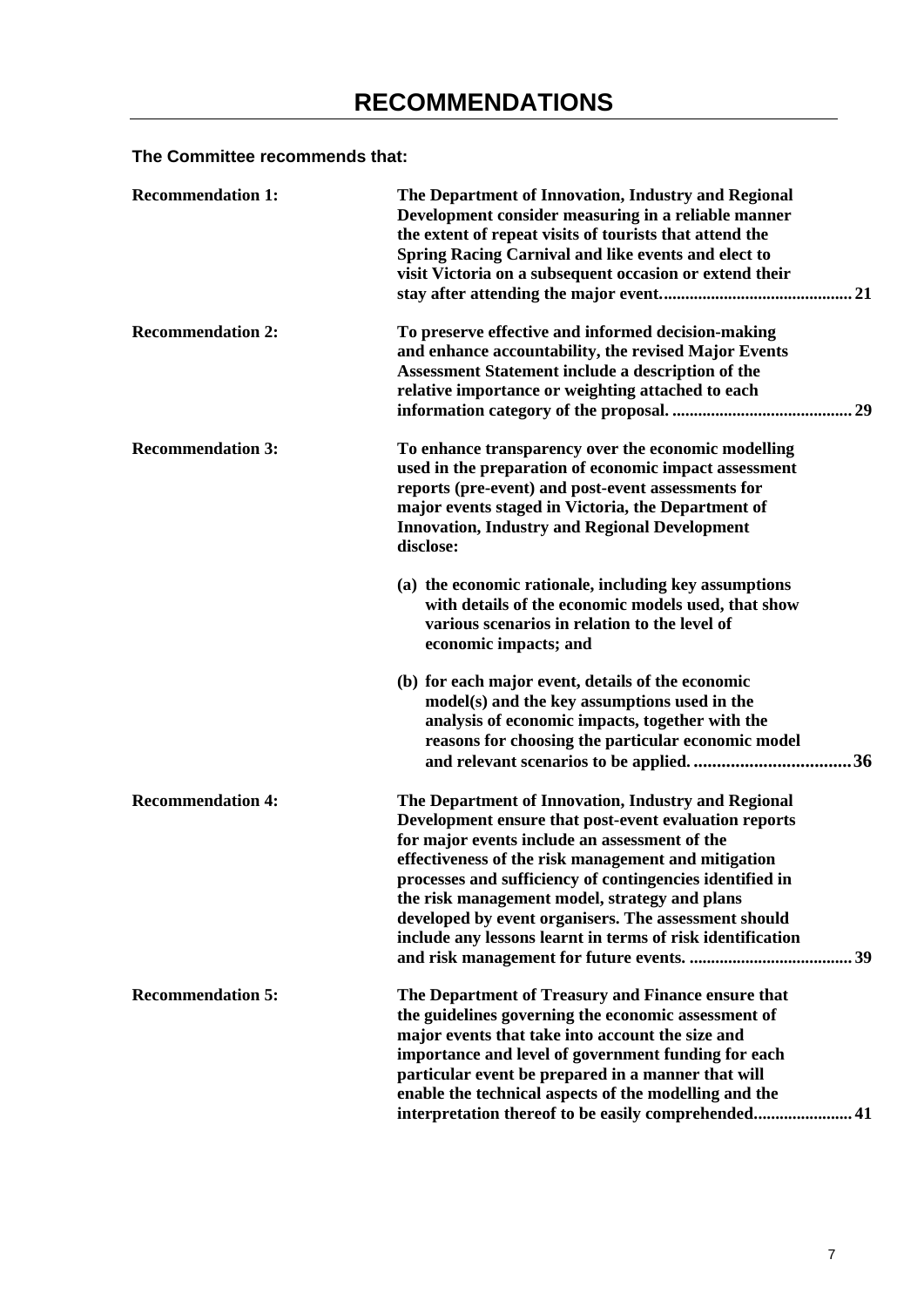| <b>Recommendation 6:</b>  | The Department of Transport apply best practice for<br>rail infrastructure to continue to improve the<br>maintenance, renewal and reporting for the intrastate                                                                                                                                                                    |
|---------------------------|-----------------------------------------------------------------------------------------------------------------------------------------------------------------------------------------------------------------------------------------------------------------------------------------------------------------------------------|
| <b>Recommendation 7:</b>  | The Department of Transport continue to work with<br>the infrastructure manager to include more detailed<br>information on the benefits, risks and performance<br>improvements associated with undertaking each                                                                                                                   |
| <b>Recommendation 8:</b>  | The Department of Transport implement its revised<br>KPIs as soon as possible, with reasonable flexibility<br>allowed in its new franchise agreements for                                                                                                                                                                         |
| <b>Recommendation 9:</b>  | The Department of Transport and V/Line put in place<br>a performance information and reporting framework<br>to oversee and measure the effectiveness of                                                                                                                                                                           |
| <b>Recommendation 10:</b> | There is a need for each of the lead agencies providing<br>health promotion program funding to undertake a<br>comprehensive review of their respective funding<br>models to ensure that funds are:                                                                                                                                |
|                           | (a) efficiently distributed to maximise the amounts<br>deployed on the ground;                                                                                                                                                                                                                                                    |
|                           | (b) sufficient to effectively administer and evaluate<br>programs;                                                                                                                                                                                                                                                                |
|                           | (c) sustainable and consistent with the goals and<br>objectives of the program; and                                                                                                                                                                                                                                               |
|                           | (d) sufficiently flexible to respond to local needs and                                                                                                                                                                                                                                                                           |
| <b>Recommendation 11:</b> | The Department of Human Services consider:                                                                                                                                                                                                                                                                                        |
|                           | (a) developing a prescriptive model for building<br>community capacity across the community health<br>and public health partnership sector together with<br>targeted training and tools to assist implementation<br>in local organisations; and                                                                                   |
|                           | (b) funding demonstration sites across the sector which<br>exhibit best practice approaches to capacity                                                                                                                                                                                                                           |
| <b>Recommendation 12:</b> | Given the critical need for current data on obesity<br>related indicators to facilitate lead and local agency<br>planning, the implementation of the Victorian Health<br>Monitor across the State should be afforded a high<br>priority by the Department of Human Services to<br>enable the results to be accessed by interested |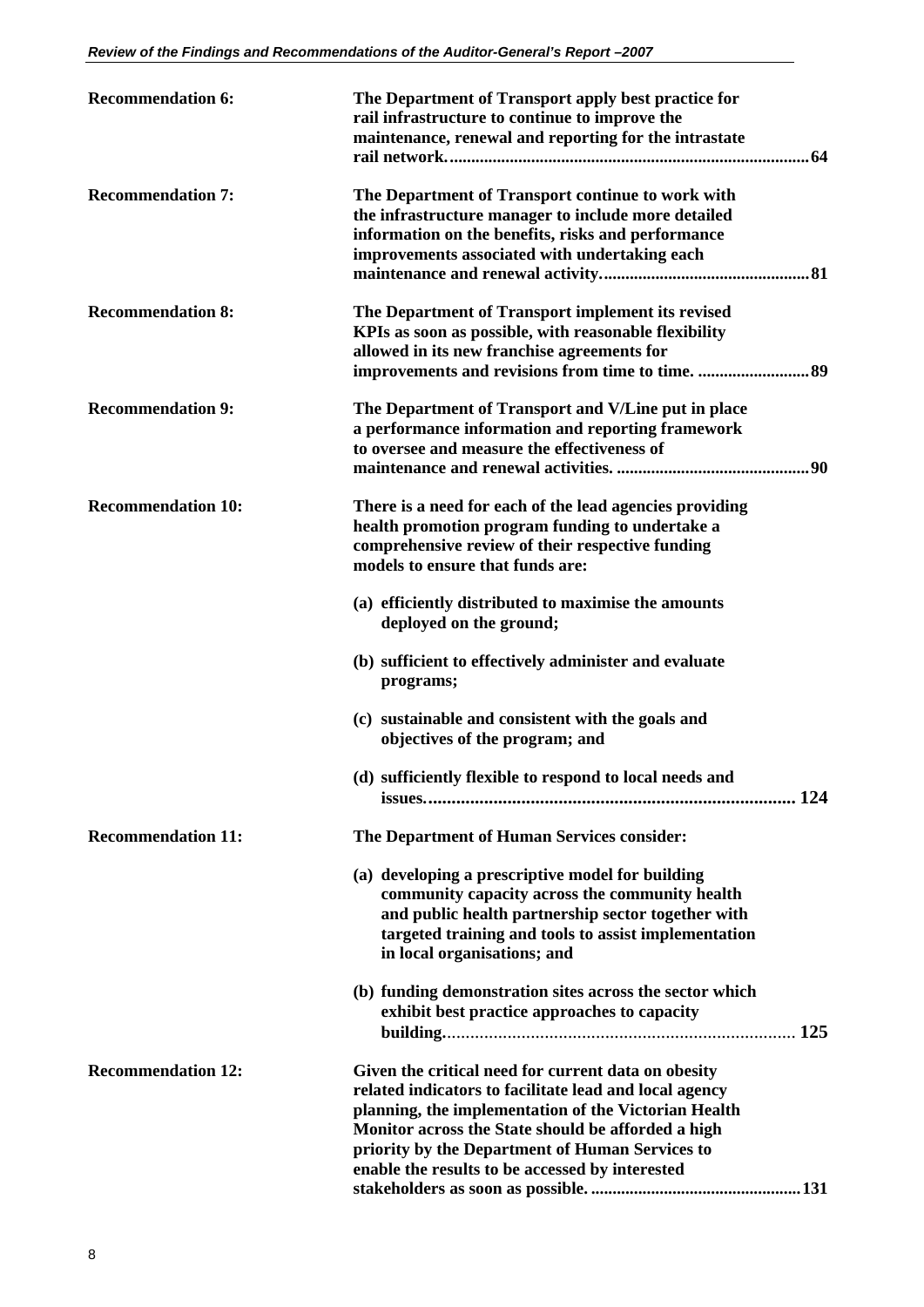| <b>Recommendation 13:</b> | The Department of Human Services consider means<br>for sharing relevant health and lifestyle data gathered<br>across lead and local agencies and non-government<br>organisations in relation to issues associated with<br>overweight and obesity and chronic disease to improve<br>access and assist lead and local agency planning 131                                                                                                    |
|---------------------------|--------------------------------------------------------------------------------------------------------------------------------------------------------------------------------------------------------------------------------------------------------------------------------------------------------------------------------------------------------------------------------------------------------------------------------------------|
| <b>Recommendation 14:</b> | <b>VicHealth and the Department of Human Services</b><br>work together to develop a research investment<br>strategy which identifies and prioritises Statewide<br>research projects in the area of health promotion<br>directed at addressing the increasing rates of<br>overweight and obesity in the population. In identifying<br>projects, consideration should be given to:                                                           |
|                           | (a) identifying the current gaps in the research base in<br>respect of the factors which cause overweight and<br>obesity and the most effective strategies to tackle<br>these factors;                                                                                                                                                                                                                                                     |
|                           | (b) research being undertaken nationally, interstate<br>and overseas so as to minimise any potential areas<br>of duplication and to assist in the design of research<br>projects in the State;                                                                                                                                                                                                                                             |
|                           | (c) an assessment of the human and financial resources<br>required to undertake the required research into<br>obesity, dietary behaviour and physical activity<br>together with an assessment of the adequacy of the<br>current level of investment in research activities in<br>these areas; and                                                                                                                                          |
|                           | (d) the development of criteria or methodology for<br>prioritising the research projects identified139                                                                                                                                                                                                                                                                                                                                     |
| <b>Recommendation 15:</b> | The Department of Human Services finalise the<br>development of comprehensive performance indicators<br>relevant to the Go for your life Strategic Plan as a                                                                                                                                                                                                                                                                               |
| <b>Recommendation 16:</b> | A concerted effort be made by the Department of<br>Human Services, the Department of Planning and<br><b>Community Development and the Department of Early</b><br><b>Childhood Development to develop and implement</b><br>comprehensive evaluation frameworks, which include<br>relevant and appropriate performance indicators to<br>improve the assessment and reporting of information<br>about the health outcomes of health promotion |
| <b>Recommendation 17:</b> | The Government review the State's current investment<br>in evaluation of health promotion programs to ensure<br>that sufficient funds are available to assess the<br>effectiveness of government programs and activities in                                                                                                                                                                                                                |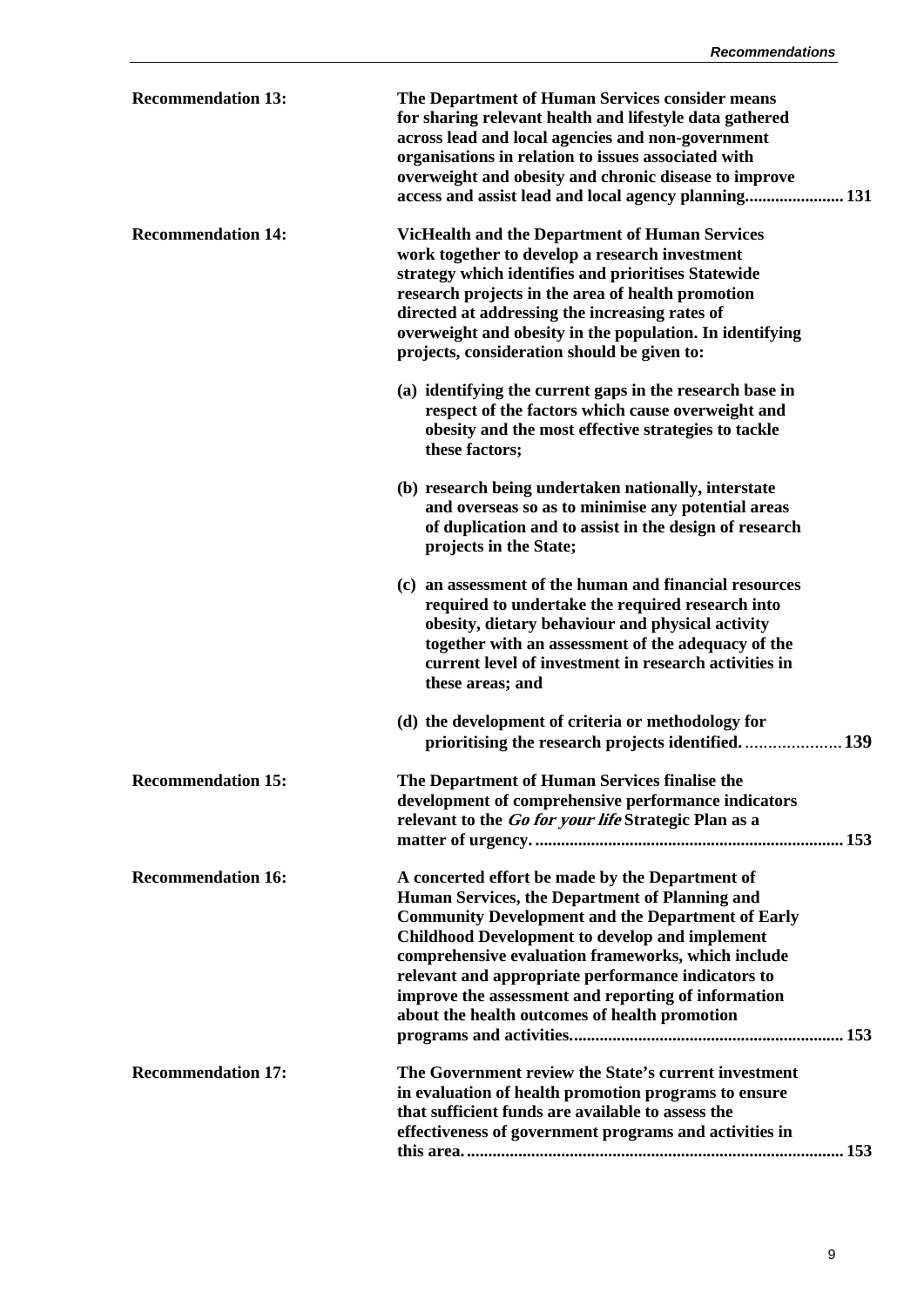| <b>Recommendation 18:</b> | The Department of Education and Early Childhood<br>Development undertake appropriate evaluations of<br><b>Commonwealth and State initiatives to assess the</b><br>impact of programs and ways for streamlining any<br>program crossovers aimed at the promotion of physical<br>activity and healthy eating by school children153                                                                                                          |
|---------------------------|-------------------------------------------------------------------------------------------------------------------------------------------------------------------------------------------------------------------------------------------------------------------------------------------------------------------------------------------------------------------------------------------------------------------------------------------|
| <b>Recommendation 19:</b> | Work being undertaken by the Department of Human<br>Services to address the recommendations contained in<br>the Evaluation of the Environments for Health report,<br>should be afforded a high priority to improve the<br>effectiveness of Municipal Public Health Plans as a                                                                                                                                                             |
| <b>Recommendation 20:</b> | The importance of local government in effecting<br>changes to the lifestyle and behaviour of local<br>communities warrants greater attention and support<br>from the Department of Human Services and the<br><b>Department of Planning and Community Development</b><br>in supporting local government to build capacity and<br>develop its workforce so that they are equipped to<br>undertake meaningful assessments of the outcomes of |
| <b>Recommendation 21:</b> | In respect to Aboriginal Health Promotion and<br><b>Chronic Care plans, the Department of Human</b><br>Services develop measures to assist agencies in<br>improving the quality and comprehensiveness of these<br>Plans. Consideration needs to be given to ensuring<br>these agencies have adequate funding and training<br>assistance to undertake the required health planning161                                                      |
| <b>Recommendation 22:</b> | The Department of Education and Early Childhood<br>Development should seek to improve its understanding<br>of the chronic disease risk factors facing school-aged<br>children through increased research and analysis to<br>better inform the design of activities and programs<br>aimed at encouraging healthy lifestyle choices and                                                                                                     |
| <b>Recommendation 23:</b> | The Government give consideration to the development<br>of a social marketing campaign which focuses on the<br>issue of overweight and obesity and its links to chronic<br>diseases. Such a campaign should be directed at raising<br>awareness of the risks associated with unhealthy<br>lifestyle and promoting positive changes in individual<br>and societal attitudes and behaviours over time 166                                   |
| <b>Recommendation 24:</b> | The Government consider a review of the current<br>investment in preventative health promotion in the<br>State given the costs associated with the treatment of<br>chronic diseases and the benefits to be gained from<br>reducing the rate of chronic disease in the State.  169                                                                                                                                                         |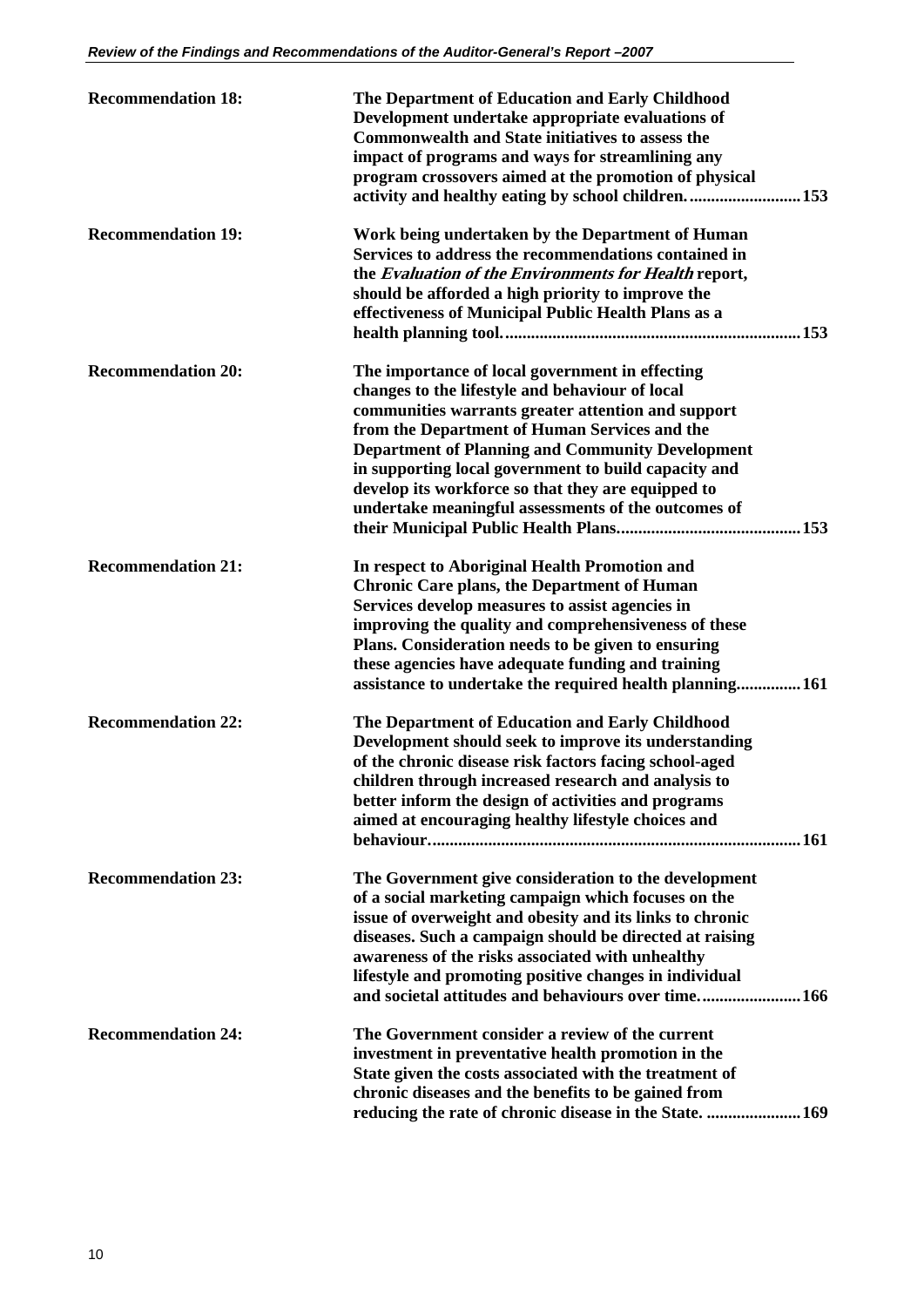| <b>Recommendation 25:</b> | The Department of Education and Early Childhood<br>Development give consideration to increasing<br>programs and activities in school, aimed at the<br>development of life skills in good nutritional habits and<br>choices with the aim of skilling the future adult<br>population of the State in healthy lifestyle choices and |
|---------------------------|----------------------------------------------------------------------------------------------------------------------------------------------------------------------------------------------------------------------------------------------------------------------------------------------------------------------------------|
| <b>Recommendation 26:</b> | The Government give consideration to the development<br>of a chronic disease prevention strategy for Victoria.<br>Such a strategy needs to:                                                                                                                                                                                      |
|                           | (a) clearly identify the causes of serious chronic disease<br>in the State;                                                                                                                                                                                                                                                      |
|                           | (b) Specifically consider those groups most at risk,<br>particularly indigenous Victorians;                                                                                                                                                                                                                                      |
|                           | (c) determine the research requirements and gaps in<br>the evidence-base;                                                                                                                                                                                                                                                        |
|                           | (d) determine the medium and long term objectives of<br>the strategy;                                                                                                                                                                                                                                                            |
|                           | (e) assign responsibilities across government;                                                                                                                                                                                                                                                                                   |
|                           | (f) articulate the mechanisms for coordination and<br>communication of activities under the strategy; and                                                                                                                                                                                                                        |
|                           | (g) determine the monitoring and evaluation<br>mechanisms needed to provide feedback on                                                                                                                                                                                                                                          |
|                           | achievements and determine future direction. 171                                                                                                                                                                                                                                                                                 |
| <b>Recommendation 27:</b> | The Government, under the auspice of the Department<br>of Premier and Cabinet, review the Victorian Health<br>Promotion Foundation's enabling legislation to ensure<br>that:                                                                                                                                                     |
|                           | (a) VicHealth is recognised as the Government's<br>pre-eminent health promotion agency and is given<br>responsibility for leading and coordinating the<br>State's future strategy on the prevention of chronic<br>diseases;                                                                                                      |
|                           | (b) the legislation reflects most accurately the current<br>environment in which VicHealth operates; and                                                                                                                                                                                                                         |
|                           | (c) VicHealth is not restricted about how and where<br>best to direct its resources to drive the State's<br>strategy on preventative health in the most effective                                                                                                                                                                |
| <b>Recommendation 28:</b> | The Department of Human Services should explain in a<br>more transparent manner in its public reporting that<br>triage-to-treatment times does not include patients who                                                                                                                                                          |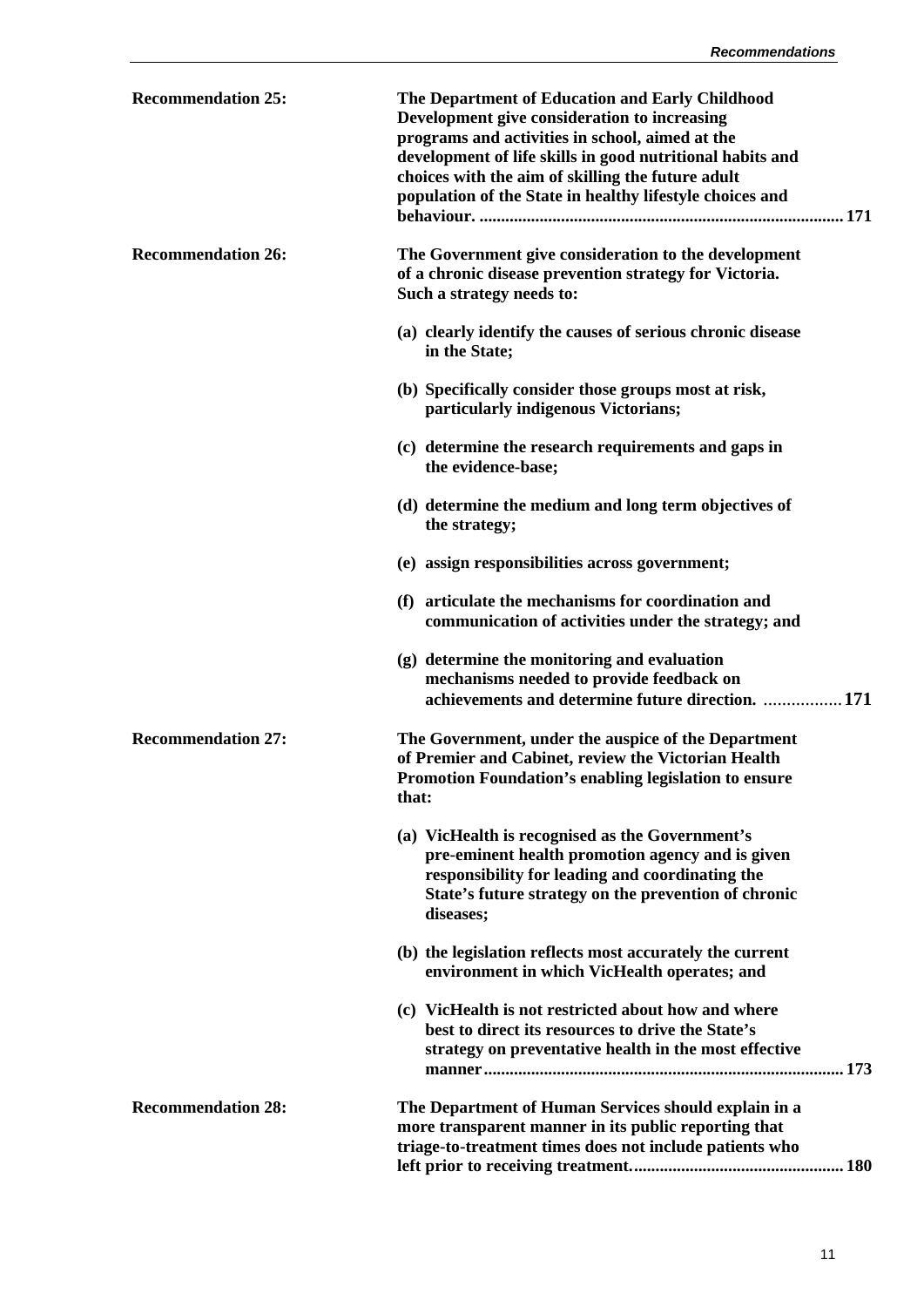| <b>Recommendation 29:</b> | The Department of Human Services should enlist the<br><b>Emergency Care Improvement and Innovation Clinical</b><br>Network to develop procedures for patient re-triaging                                                                                                                                                                 |
|---------------------------|------------------------------------------------------------------------------------------------------------------------------------------------------------------------------------------------------------------------------------------------------------------------------------------------------------------------------------------|
| <b>Recommendation 30:</b> | The Department of Human Services act to ensure there<br>are appropriate security controls over emergency                                                                                                                                                                                                                                 |
| <b>Recommendation 31:</b> | In accordance with Government guidelines,<br>Departments should undertake a review of fees and                                                                                                                                                                                                                                           |
| <b>Recommendation 32:</b> | Departments should have in place appropriate internal<br>guidance and policies relating to fees and charges.  188                                                                                                                                                                                                                        |
| <b>Recommendation 33:</b> | Departments should ensure that their systems for fees<br>and charges efficiently interface with their primary                                                                                                                                                                                                                            |
| <b>Recommendation 34:</b> | The Department of Treasury and Finance should<br>enhance the Financial Management and Compliance<br>Framework to ensure that annual certifications include<br>the requirements related to the administration of fees                                                                                                                     |
| <b>Recommendation 35:</b> | The Department of Treasury and Finance should, in<br>consultation with departments, undertake<br>investigations into the feasibility of developing or<br>purchasing a common system for departments that<br>administer fees and charges that integrates with its                                                                         |
| <b>Recommendation 36:</b> | The Magistrates' Court of Victoria in conjunction with<br>the Department of Justice continues to develop its staff<br>rotation policy and encourage the development of staff                                                                                                                                                             |
| <b>Recommendation 37:</b> | The Magistrates' Court of Victoria implement a<br>performance measure that strives for continuous<br>improvement in the timeliness of complaint handling.  199                                                                                                                                                                           |
| <b>Recommendation 38:</b> | The Magistrates' Court of Victoria investigates formal<br>and informal methods for gathering information for<br>measuring and reporting on the needs and perceptions<br>of public court users on a regular basis. Pervasive<br>needs of users over a period of reasonable time will<br>need to be addressed by the Magistrates' Court of |
| <b>Recommendation 39:</b> | The Magistrates' Court of Victoria, Department of<br><b>Justice and the Victorian Auditor-General's Office</b><br>quickly agree and implement a best practice model for<br>the management of the Court Fund, including<br>guidelines for funds accountability and decision                                                               |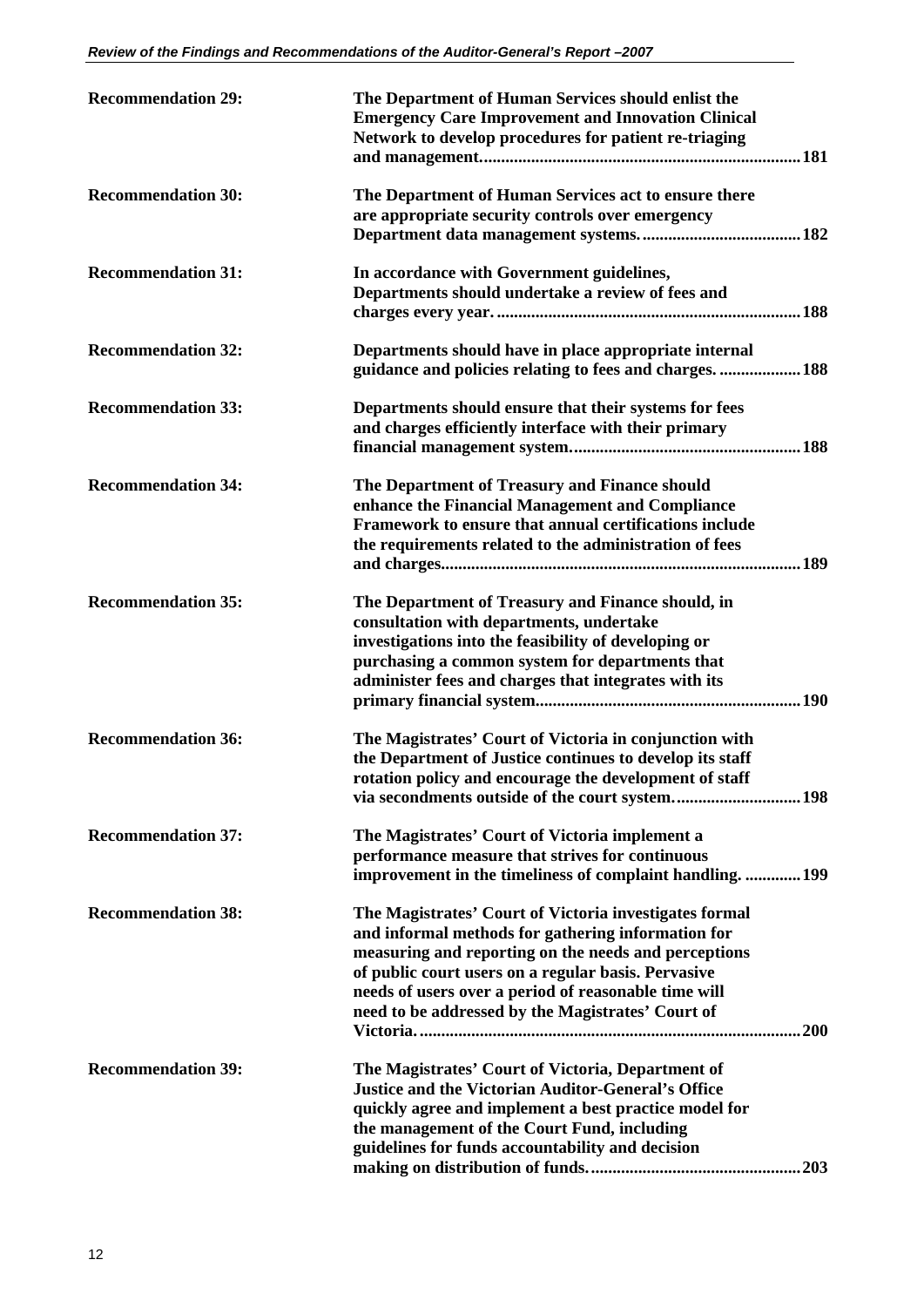| <b>Recommendation 40:</b> | The Victorian Auditor-General's Office undertake<br>cross agency audits of contracting and tendering     |
|---------------------------|----------------------------------------------------------------------------------------------------------|
| <b>Recommendation 41:</b> | The Department of Transport implement initiatives to<br>ensure users of the Construction Supply Register |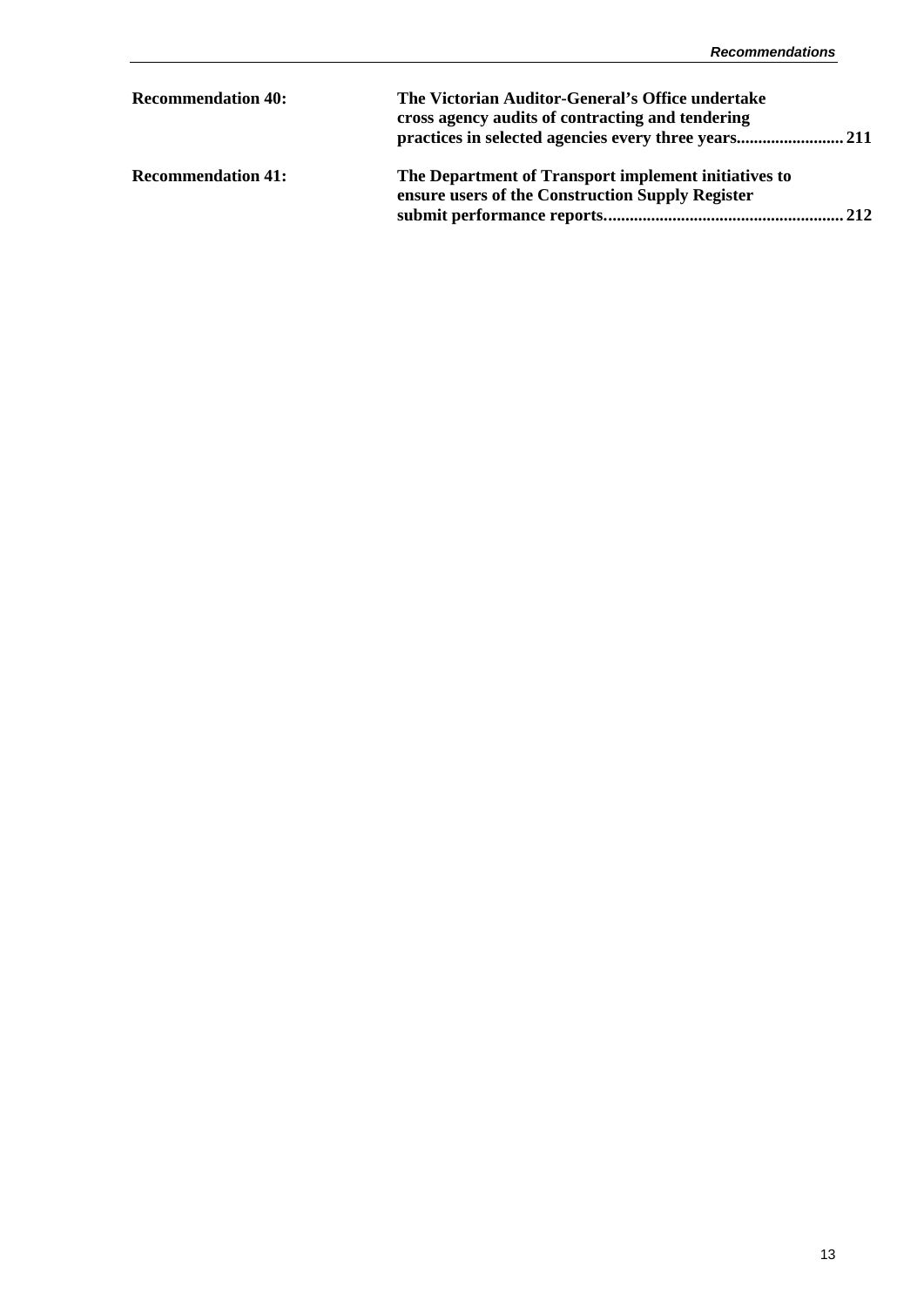**PART A: REPORT ON STATE INVESTMENT IN MAJOR EVENTS**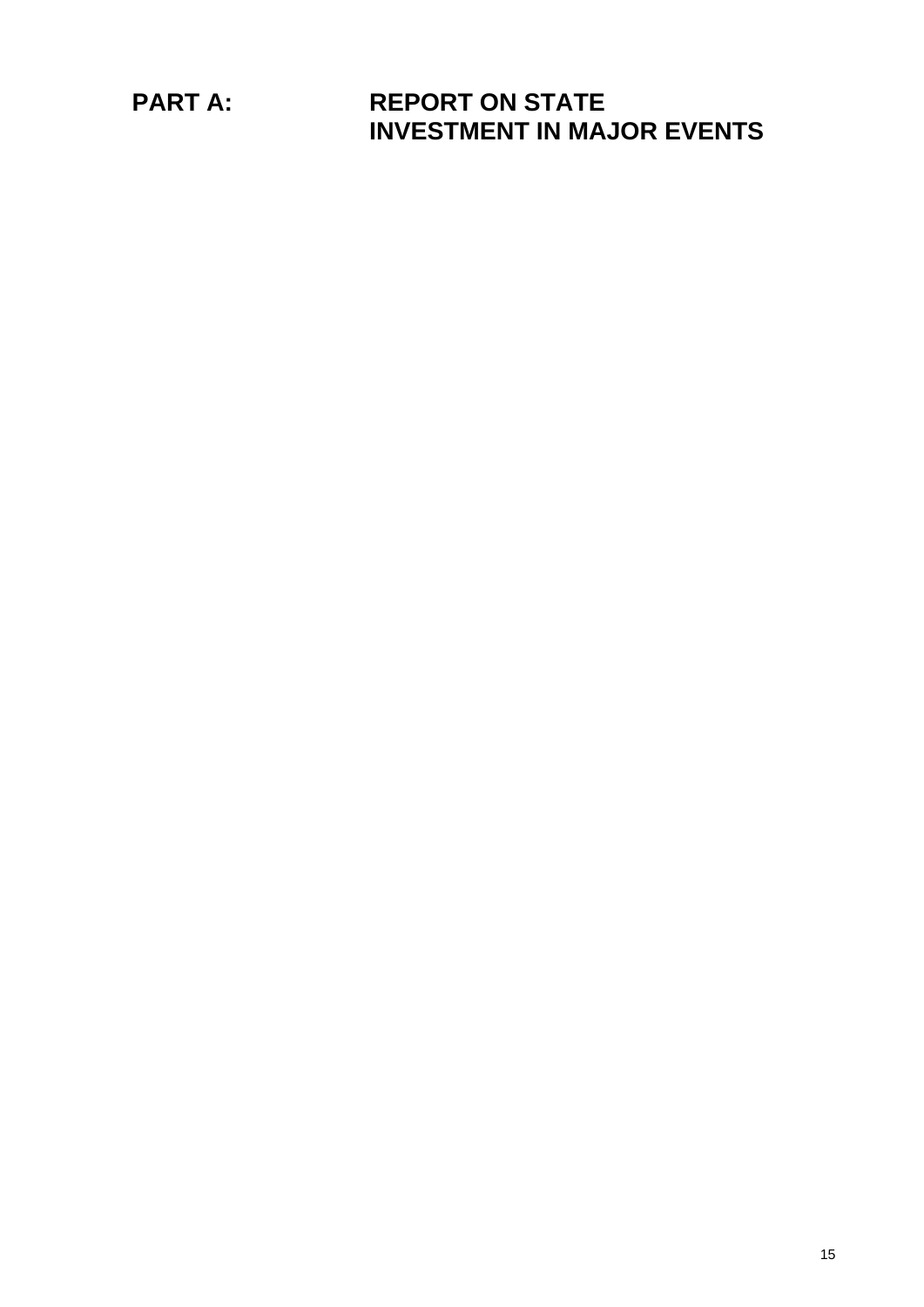# **CHAPTER 1: INTRODUCTION**

#### **1.1 Selection of the Major Events topic for follow-up review**

In accordance with its functions and powers under sections 14 and 33 of the *Parliamentary Committees Act 2003*, the Public Accounts and Estimates Committee (the Committee) systematically follows-up Auditor-General reports tabled in Parliament.

The Committee prioritises these reports using various criteria, including consideration of the seriousness of impacts and implications of audit findings, public interest, risks, social impacts, criticality and unresolved disputes, materiality and opportunities to enhance accountability.

The subsequent Committee reports, which are prepared following consultation with the Auditor-General and the relevant departments and/or agencies, provide the Parliament with an update on actions taken since the tabling of the report with a view to improving accountability and resource management in the Victorian public sector.

Based on this criteria and feedback received from the Auditor-General, the Committee assigned a high priority to undertaking a follow-up review of the Auditor-General's report on *State Investment in Major Events,* which was tabled in May 2007.

#### **1.2 Objectives and scope of the follow-up review undertaken by the Committee**

In exercising its public accounts function, the objectives of undertaking the follow-up review of the findings and recommendations made by the Auditor-General in his May 2007 report on *State Investment in Major Events* were to:

- provide the Parliament with an update on actions taken to improve accountability and resource management in the Victorian public sector; and
- offer suggestions on any improvements that could have been made in relation to the content of the report.

The scope of the Committee's follow-up review of the Auditor-General's report on *State Investment in Major Events* involved the following stages:

- on 20 September 2008, the Committee placed a public advertisement in the major newspapers, inviting written submissions from individuals and organisations to address any aspect of the findings and recommendations contained in the Auditor-General's report;
- on 21 October 2008, the Committee sought written comments from the following organisations on a range of matters, including how the Auditor-General's recommendations had been addressed:
	- − Department of Premier and Cabinet;
	- − Department of Treasury and Finance;
	- − Department of Innovation, Industry and Regional Development;
	- − Victorian Major Events Company; and
	- − Australian Grand Prix Corporation.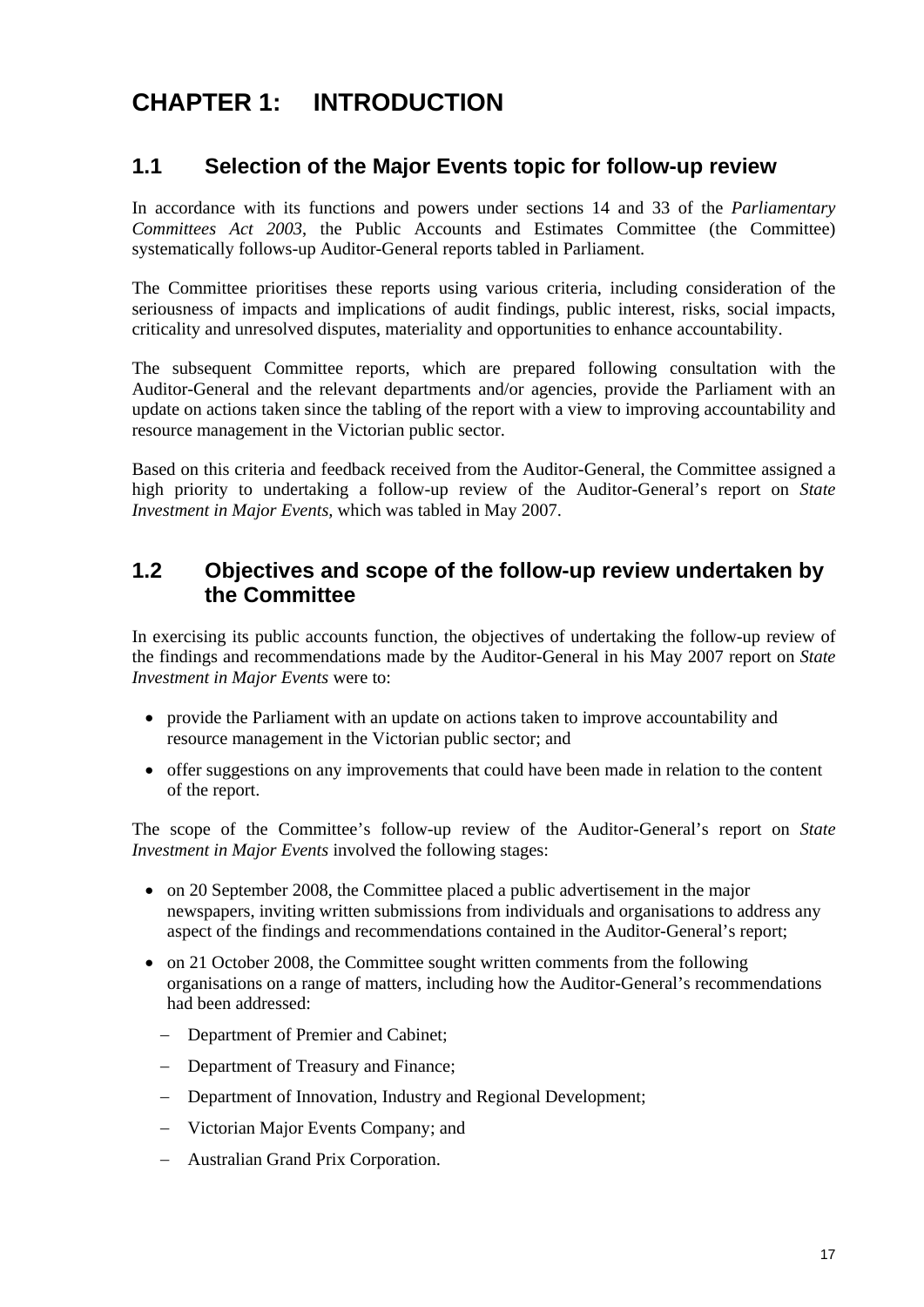- the response from the Department of Innovation, Industry and Regional Development was prepared in consultation with the Victorian Major Events Company and the Australian Grand Prix Corporation.
- on 21 October 2008, the Committee also requested a formal response from the Victorian Auditor-General's Office to a range of matters that included further input on economic modelling, approaches for undertaking triple bottom line assessments and the impact of branding on greater awareness of Victoria and increased tourism.
- on 25 November 2008, a public hearing was held with the following participants:
	- − Victorian Auditor-General's Office;
	- − Department of Premier and Cabinet;
	- − Department of Treasury and Finance;
	- − Department of Innovation, Industry and Regional Development; and
	- − Victorian Major Events Company;
- on 25 November 2008, a hearing was also held in camera with the Department of Innovation, Industry and Regional Development and the Victorian Major Events Company; and
- on 11 December 2008, follow-up queries based on the deliberations that occurred through the public hearing process were issued to some of the above participants.

The following chapters, which take into account information derived from the above mentioned lines of inquiry, outline the Committee's findings on key issues relating to *State Investment in Major Events*.

## **1.3 Benefits of staging Major Events in Victoria**

### **1.3.1** *Economic benefits*

Information provided to the Committee served to illustrate the considerable economic benefits that have accrued to Victoria from the staging of major events in this state. Some of these economic benefits flowing from Victoria's major events are mentioned below:<sup>1</sup>

- in 2007, Victoria attracted over 329,000 international visitors to major events according to international visitor statistics compiled by the Australian Bureau of Statistics, and these visitors stayed a total of 12.4 million nights;
- this generated an estimated \$1 billion in economic activity in metropolitan and regional Victoria or \$3.3 million per day, based on input-output measurements that measure unconstrained economic activity;
- of the total number of event visitors to Australia, 44 per cent visit Victoria;
- on an effective full-time (EFT) basis, the major events industry employs 3,350 Victorians each year, representing \$1.6 billion of assets under management in infrastructure (e.g. the Melbourne Cricket Ground, the Rod Laver Arena and the Melbourne Sports and Aquatic Centre); and

 $\frac{1}{1}$ 

Mr H. Ronaldson, Secretary and Mr G. Hywood, Deputy Secretary, Department of Innovation, Industry and Regional Development, transcript of evidence, 25 November 2008, pp.2, 4, 6 and 7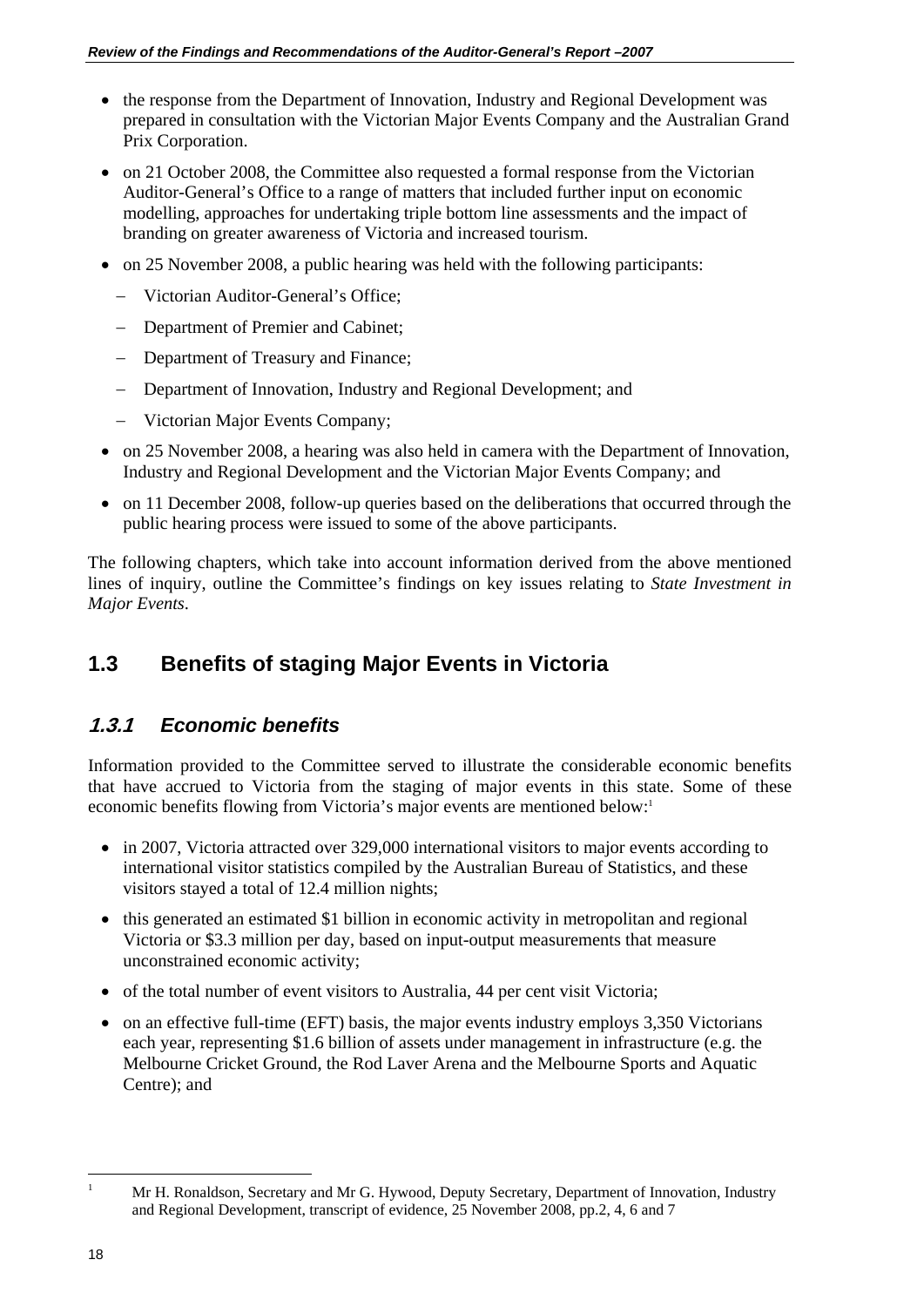major events are a centrepiece of the tourism attraction of this state; the tourism industry employs approximately 165,000 people and comprises around five per cent of Victoria's gross state product.

#### **1.3.2** *Induced tourism*

The Committee noted that the induced tourism effect is defined as the '*additional tourism activity generated in the Victorian economy from interstate and international tourism as a result of the exposure to Victorian tourism attractiveness from the Grand Prix*'. This impact is restricted to net additional visitors to Victoria not associated with the Grand Prix. The Auditor-General pointed to some research that indicated that hosting major events on the scale of the Sydney Olympics increased promotion of an enhanced image, particularly in terms of a winning location. 2

In drawing on evaluations of past Australian Formula 1 Grand Prix events by the National Institute of Economic and Industry Research (NIEIR), the Auditor-General indicated that NIEIR continued to use the 'Olympic standard' to place a value on the effect of induced tourism, as there was no firm data from tourism research bodies on the impact of international exposure of Australian cities from major sporting events on induced tourism. The estimation by NIEIR of the impact of the Australian Formula 1 Grand Prix on induced tourism contained in its 2005 report amounting to \$9.1 million (eight per cent of the total Victorian impacts from the Grand Prix) was based on an estimate that, had the Olympic Games been held in Melbourne, the induced tourism effect would be a 3.5 percentage point increase in Victoria's share of international tourism.<sup>3</sup>

The Committee heard through the hearing process that international tourists represent the most lucrative tourism market in this state. Representing only eight per cent of our market, international tourists spend around 32 per cent of tourist dollars spent in Victoria. These numbers show that around 20 per cent of all international tourists attend a major event in this city.4

In relation to the issue of induced tourism from branding and the measurement thereof, the Committee was interested in following up whether there have been any recent studies either within Australia or internationally to measure the impact of branding on increasing tourism in this state e.g. increasing awareness of Melbourne via branding at major events, such as the Australian Formula 1 Grand Prix which then attracts tourists to Victoria.

At the hearing with the Department of Innovation, Industry and Regional Development (DIIRD), the Committee was told that:<sup>5</sup>

*…common sense will tell you that there is an impact… People are struggling to find a robust measurement for that. For instance, when you provide branding for an event, the only thing you can really measure is not the impact of that branding on whether or not somebody is going to visit you or not, but whether there is an economic value and media value in that brand. Therefore, induced tourism is one of those difficult areas.* 

The Committee heard that DIIRD regards higher awareness of Melbourne as one of the key factors, particularly for events such as the Australian Tennis Open and the Australian Formula 1 Grand Prix that are branded. Awareness of tourism is regularly measured at key locations.<sup>6</sup>

 $\frac{1}{2}$ Victorian Auditor-General's Office, State Investment in Major Events, May 2007, pp.46-47

<sup>3</sup> ibid.

<sup>4</sup> Mr G. Hywood, Deputy Secretary, Department of Innovation, Industry and Regional Development, transcript of evidence, 25 November 2008, p.4

ibid., p.7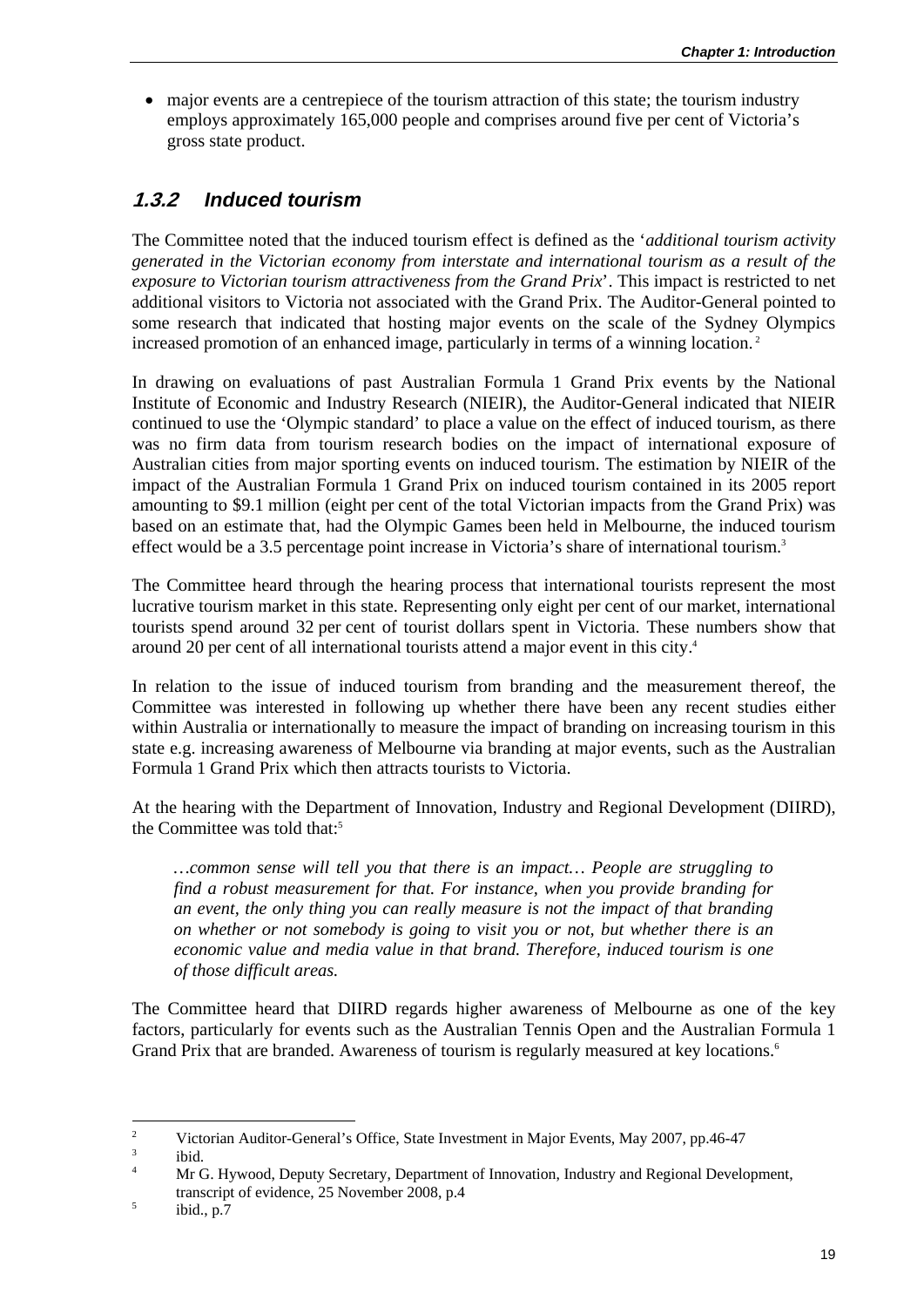The Committee also ascertained through the hearing process that one of the major measurements employed by Tourism Victoria is a brand health survey, whereby a market research firm conducts a survey throughout Australia about various attributes relating to tourism. It was pleasing to hear that Victoria regularly wins a range of those attributes, including the city that best hosts major events, the city with the best food and wine and the best cultural experience. These successes are then related back to how the government markets Victoria and Melbourne and how the government has performed against those strategies. Drilling down from a generalised tourism focus, assessments are made about actual performance compared to the specific experiences tourists expect.<sup>7</sup>

In terms of providing information to the Committee about the positive economic benefits derived from induced tourism, DIIRD advised that Melbourne has become increasingly recognised as an international event city due to the 2006 Commonwealth Games and its annual event calendar which includes the Australian Formula 1 Grand Prix, Australian Motorcycle Grand Prix, Melbourne Winter Masterpiece exhibitions and Theatre productions. While it is generally accepted that these events have a positive impact on induced tourism, DIIRD informed the Committee that there is no commonly accepted method of measuring induced tourism.<sup>8</sup>

In estimating the economic benefit of major events, DIIRD only includes the expenditure of non-Victorians who have visited Victoria specifically for the event or have extended their stay as a result of the event. According to DIIRD, it could be argued that the estimates of economic benefit of events capture an estimate of induced tourism.<sup>9</sup>

One insight into induced tourism can be gained from Tourism Victoria's Brand Health survey which consists of a series of questions on a Roy Morgan Computer Assisted Telephone Interview omnibus run over two weeks in June each year. The 2008 survey was based on a nationally representative sample of approximately 1,200 respondents. The survey, which measures Victoria's and Melbourne's competitive image or 'brand health' across a range of attributes and provides an important benchmark for Melbourne and regional Victoria campaigns, identified that 47 per cent of national respondents identified Melbourne as an international sporting and cultural event destination. This ranked Melbourne at number one nationally for this attribute, from, in order Sydney, Adelaide, Brisbane and Perth.10

It was also of interest to the Committee to gain an understanding as to whether any measurement is undertaken of the extent of repeat tourists i.e. people who might visit Melbourne for say the Spring Racing Carnival and then return three months later because they enjoyed their stay in Melbourne or people who might come out for the Australian Open Tennis but stay on an extra week after its completion. Given that it appeared that no evaluation is undertaken along these lines for the Spring Racing Carnival,<sup>11</sup> there is scope for conducting such assessments for the Spring Racing Carnival and like events.

 <sup>6</sup> <sup>6</sup> Mr J. Dalton, Director, Policy and Strategy, Tourism Victoria, Department of Innovation, Industry and Regional Development, transcript of evidence, 25 November 2008, p.7<br>MgC Universal Deputy Secretary Department of Internation Industries

Mr G. Hywood, Deputy Secretary, Department of Innovation, Industry and Regional Development, transcript of evidence, 25 November 2008, p.7

Mr H. Ronaldson, Secretary, Department of Innovation, Industry and Regional Development, letter to the Committee, received 5 January 2009

 $\frac{9}{10}$  ibid.

 $10$  ibid.

<sup>11</sup> Mr G. Hywood, Deputy Secretary, Department of Innovation, Industry and Regional Development, transcript of evidence, 25 November 2008, p.7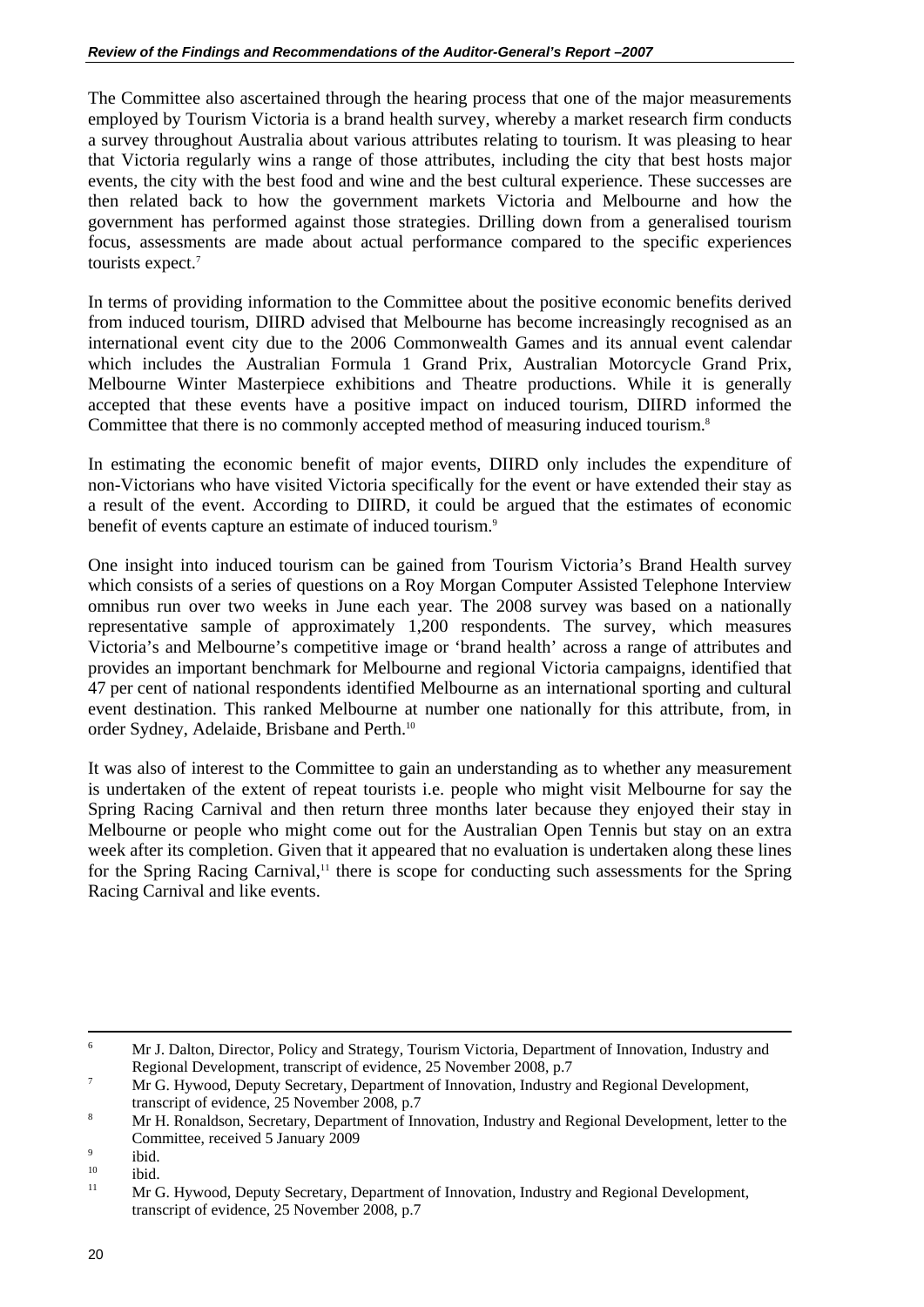**Recommendation 1: The Department of Innovation, Industry and Regional Development consider measuring in a reliable manner the extent of repeat visits of tourists that attend the Spring Racing Carnival and like events and elect to visit Victoria on a subsequent occasion or extend their stay after attending the major event.** 

#### **1.3.3** *Social and community benefits*

Social and community benefits derived from the staging of major events that were described to the Committee are mentioned below: $12$ 

- ongoing community benefits as a result of new facilities built as part of an event coming to this city or State;
- generation of employment and incomes; and
- dealing with event owners or producers that enable benefits to be enjoyed by the community, examples of which are described below:
	- − an arrangement with the gallery for the Melbourne Winter Masterpieces enables children through the schools program to be exposed to art from around the world, to be inspired by it and perhaps aspire to being a great artist;
	- with regard to the stage show called Wicked, exposing children to the English language and the use of argument in that area; and
	- − with regard to Rugby Union or Rugby League, using high profile sport as a way of driving participation.

### **1.4 Content of the Auditor-General's Report**

The Committee noted with interest that the independent external reviewer, engaged by the Auditor-General to assess the quality of the report, concluded that:<sup>13</sup>

*This is a very good quality report in terms of the preparations, presentation and content … This is an excellent report, properly documented, detailed in analysis and constructive…This report has enhanced the standing of the Victorian Auditor-General's Office … For Victoria, this seems to me to have the potential to be a very important value adding audit which has identified some important issues on economic evaluations and contractual requirements for major events.* 

The Committee endorses the thrust of this audit which was directed at providing an opportunity to consolidate areas of strength, given that some major events had been run for more than a decade, and to focus on areas where further attention is needed.<sup>14</sup>

In relation to this latter point, it was pleasing to hear that the government has considered the recommendations made by the Auditor-General in implementing a number of initiatives and its change process.<sup>15</sup>

 $12<sup>12</sup>$ 12 Mr G. Hywood, Deputy Secretary, Department of Innovation, Industry and Regional Development and Mr B. McClements, Chief Executive Officer, Victorian Major Events Company, transcript of evidence, 25 November 2008, p.10<br>13 Victorian Auditor-General's Office, *Annual Report 2007-08*, p.14<br>14 Victorian Auditor-General's Office, *State Investment in Major Events*, May 2007, p.2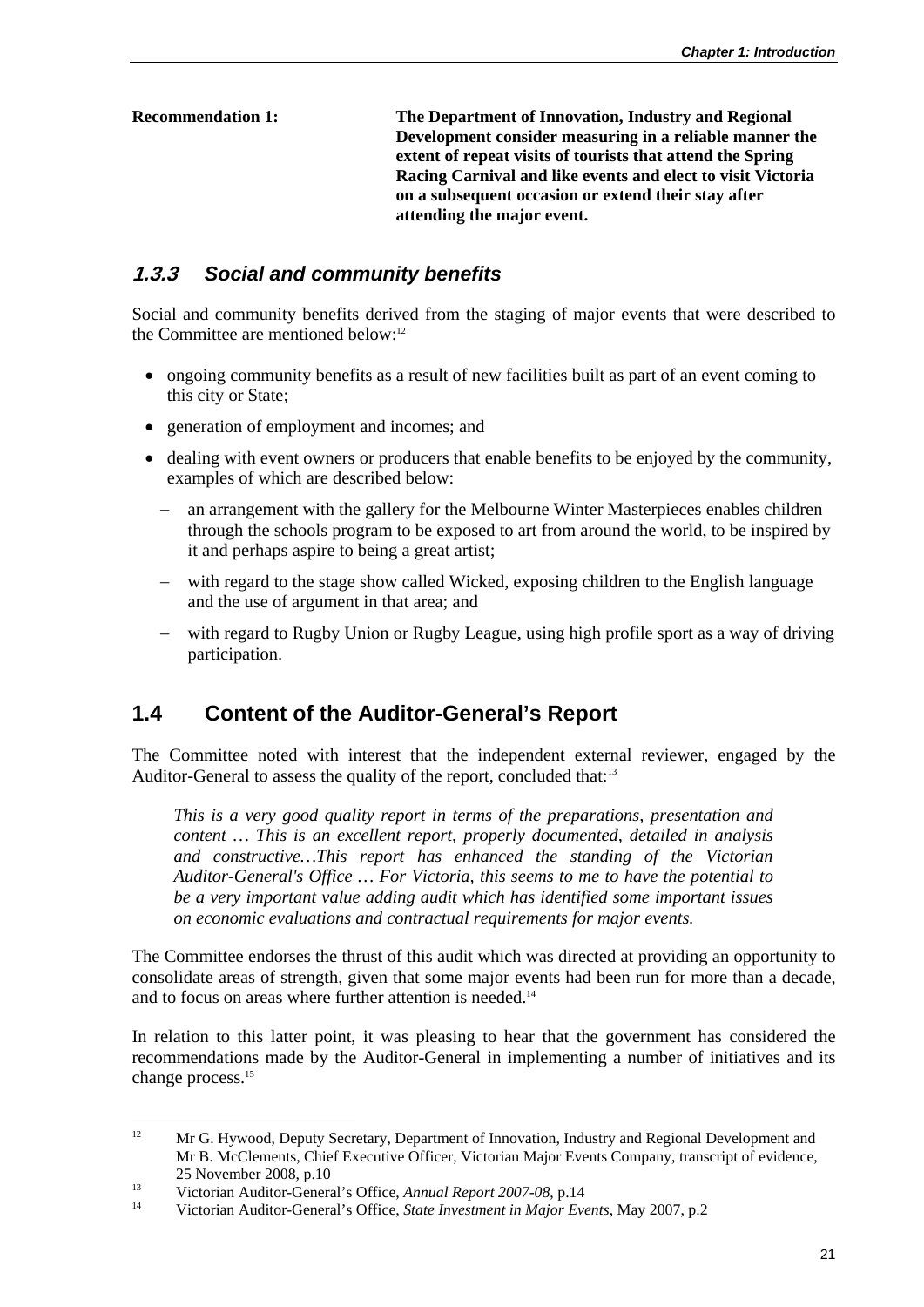Areas where, in the opinion of the Committee, the report could have been more informative are set out below:

- in terms of Victoria staging the Australian Formula 1 Grand Prix in 2005, the inclusion in the report's Executive Summary of:
	- a comparison of the results and reasons for key differences of the economic assessments commissioned by the Australian Grand Prix Corporation (AGPC) (using the input-output approach) and the Victorian Auditor-General's Office (VAGO) (using the cost benefit analysis and computable general equilibrium approaches);
	- − the view of the Auditor-General on whether the most appropriate approach was applied by the government for assessing the economic value to Victoria of staging the Australian Formula 1 Grand Prix and the implications, if applicable, of not using the best approach for assessing whether the project was worth proceeding with; and
	- − a conclusion on whether the staging the Australian Formula 1 Grand Prix provided a 'good value for money outcome' for Victoria, based on the relative merits of the economic assessment commissioned by AGPC and the detailed analyses commissioned by VAGO with regard to evaluating economic activity and the net benefit flowing from staging the event;
- in view of the extremely critical responses provided by the NIEIR on 14 March 2007 and 1 May 2007 to the economic evaluations of the Australian Formula 1 Grand Prix in 2005 commissioned by the Auditor-General, the inclusion of a further audit comment in the report, if time permitted, in response to these criticisms would have been helpful in terms of understanding whether these comments had any validity or credibility; and
- while the Auditor-General found that '*major events have undoubtedly delivered economic value to Victoria*' and '*pre-event guidelines provided a sound foundation for assessing major event proposals*', the Auditor-General also found that '*some further refinements were needed to demonstrate the extent of net benefits to Victoria*' and '*post-event assessments could also be upgraded through the use of more comprehensive methodologies*'. The Committee believes there was scope for drawing out and commenting on the implications or outcomes associated with these findings.

The above comments are made in the light of the following comments at the hearing from VAGO about the methodology used to assess the economic benefits of the Australian Formula 1 Grand Prix:16

*The view is that the methodology used to assess the Grand Prix as commissioned by the corporation is not reliable, and there are a number of assumptions which are made in terms of that model which are at best dubious, and I think in the report they are about the retained Victorian earnings effect and the enhanced Victorian earnings effect. We have made a very clear case that the way major events are assessed should be changed in terms of the methodology. It would be very interesting to see exactly how far the Department or DTF has got in terms of looking at a revised approach to the one that is commissioned by the corporation. I think that is how you get better information to government upon which to make decisions.* 

<sup>&</sup>lt;sup>15</sup> Mr H. Ronaldson, Secretary, Department of Innovation, Industry and Regional Development, transcript of evidence, 25 November 2008, p.3<br>
Mr P. Stoppa, Director, Performance Audit, Victorian Auditor-General's Office, transcript of evidence,

<sup>25</sup> November 2008, p.4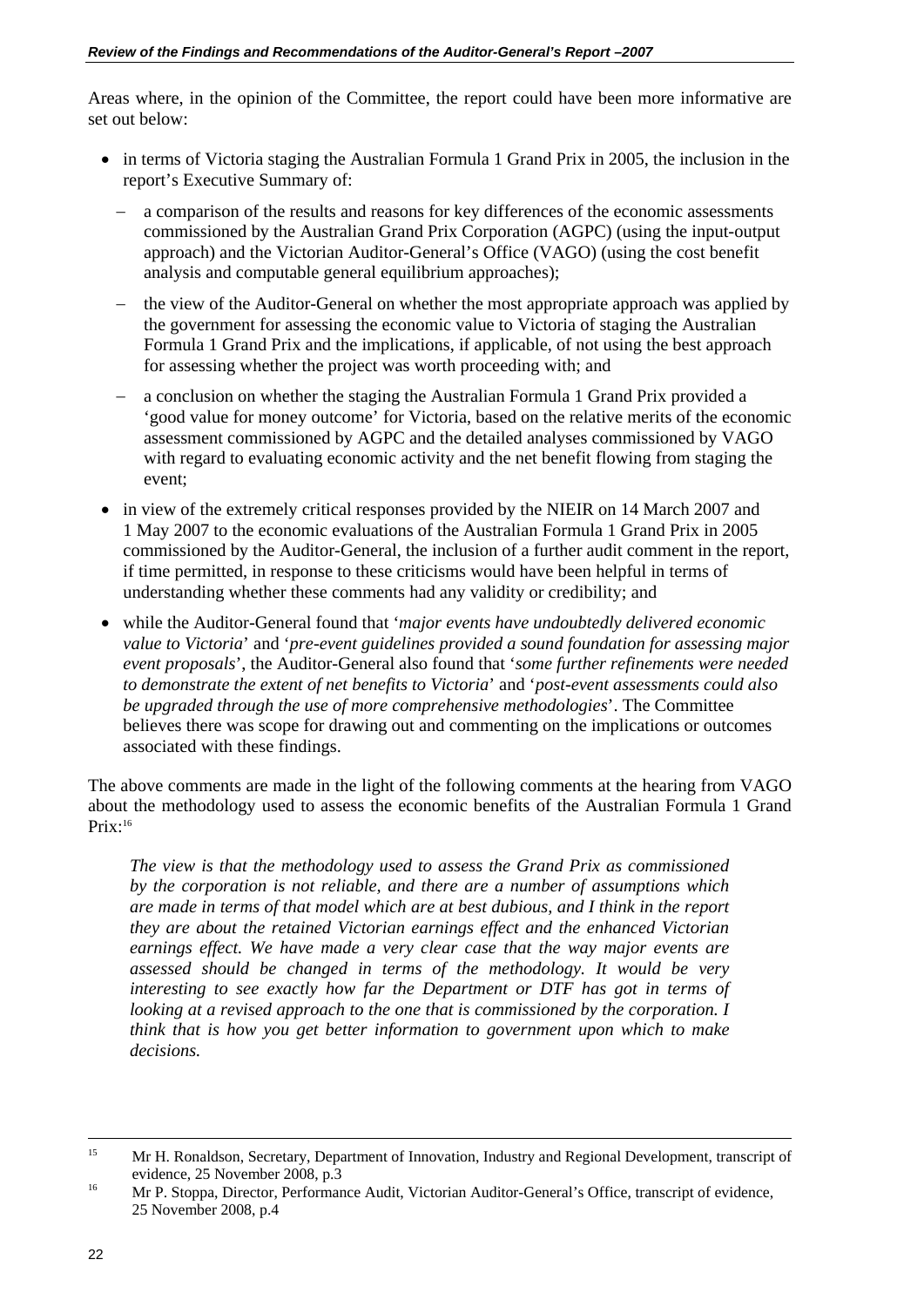## **CHAPTER 2: BACKGROUND TO THE COMMITTEE'S FOLLOW-UP REVIEW**

### **2.1 Scope and purpose: the report of the Auditor-General on State Investment in Major Events**

Since the 1990's, the Victorian Government has financially supported the staging of major events with a view to expanding the State's share of the revenue derived from tourism and generating significant economic and social benefits for Victorians. The staging of major events also aims to increase Melbourne and Victoria's international profile.<sup>17</sup>

The government provides annual funding of around \$55 million a year for major events plus consumer price index increases over the period. In 2006-07, it increased its funding by \$50.4 million over four years, and the 2007-08 Budget provided an additional \$34.2 million for the major events cap between 2007-08 and 2010-11.<sup>18</sup> The cap was established in 2000 to provide government funding for existing events and to secure new major events. The cap represents what the government is prepared to spend to in the current circumstances and environment.<sup>19</sup> While some major events are funded from within agency budgets, the audit conducted by the Auditor-General concentrated on events funded from the major events cap.<sup>20</sup>

This audit was undertaken because the substantial investment made by the State in major events called for:<sup>21</sup>

- decisions about whether to invest in such events to be informed by systematic and rigorous analysis; and
- appropriate mechanisms to be in place to:
	- − ensure that funding is managed effectively to account for costs; and
	- − assess the economic value and broader community benefits generated from the public funds invested.

In addition to the audit seeking to provide independent assurance to Parliament and the community on the robustness of the pre-event and post-event assessment processes, an objective of the audit was also to provide independent assessments of the level of economic value derived by Victoria from the 2005 Australian Formula 1 Grand Prix.<sup>22</sup>

 $17$ <sup>17</sup> Victorian Auditor-General's Office, *State Investment in Major Events*, May 2007, p.1<br>
<sup>18</sup> ibid.

 $^{19}$  ibid., p.11

 $\frac{20}{21}$  ibid.

 $\frac{21}{22}$  ibid., p.15

ibid.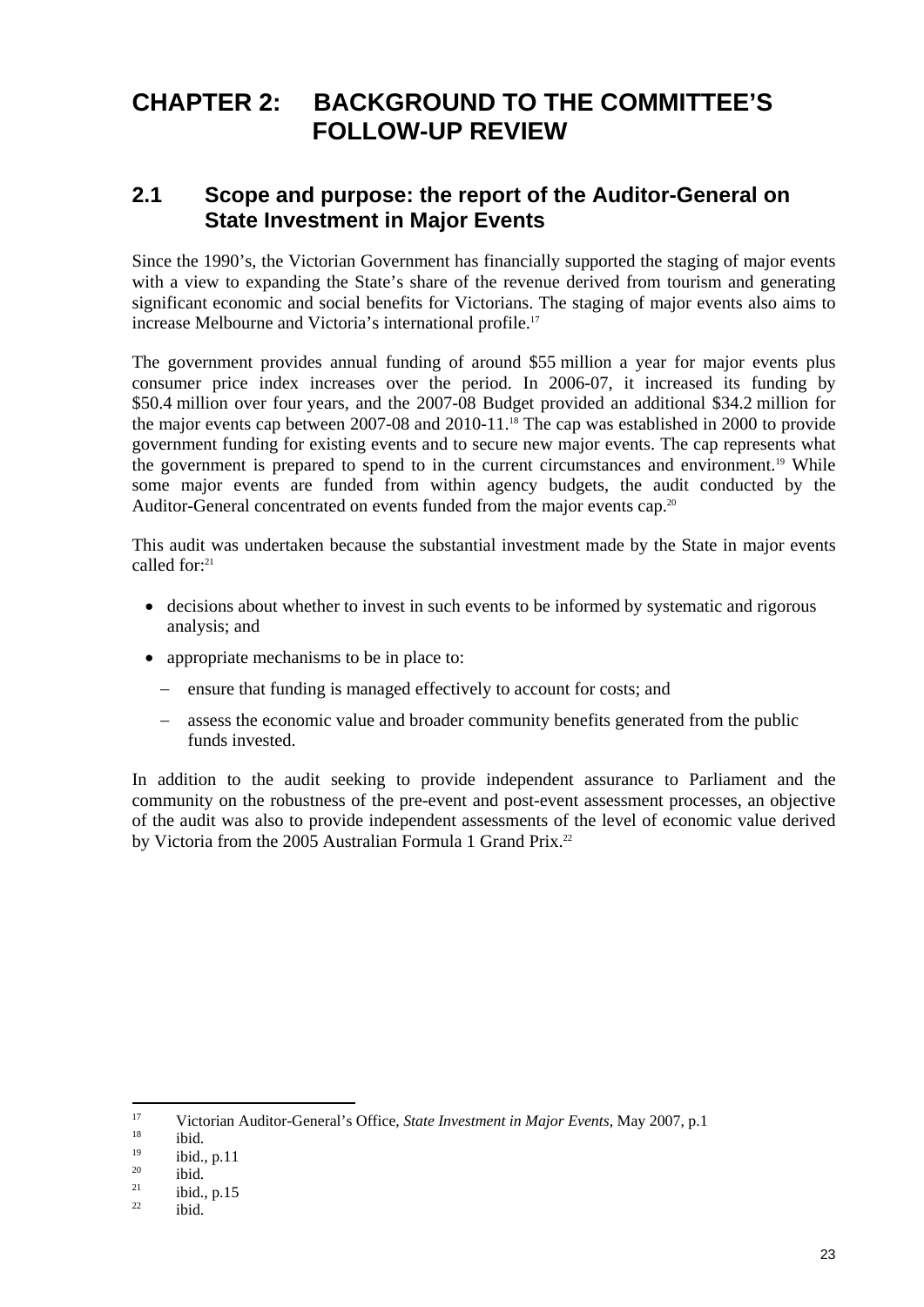## **2.2 Key findings of the Auditor-General**

In terms of overall findings, the Committee was pleased to hear from the Auditor-General that major events had undoubtedly delivered economic value to Victoria, pre-event guidelines provided a sound foundation for assessing major event proposals and the management by agencies of funding arrangements with event organisers was well managed. The Committee noted, however, that some further refinements were needed to demonstrate the extent of net benefits to Victoria. Post-event assessments could, according to the Auditor-General, also be upgraded through the use of more comprehensive methodologies and, where practicable, using a triple bottom line approach to embrace the emerging importance of social and environmental impacts in addition to economic impacts.<sup>23</sup>

In this context, the key findings of the Auditor-General were as follows: $24$ 

- the framework for the assessment and approval of major events was generally sound;
- the preparation of the pre-event assessments submitted for funding approval could be improved by:
	- − providing additional information and analysis to justify that the level of funding sought is commensurate with the likely net benefits to be derived by Victoria; and
	- − demonstrating that significant risks to government have been identified and assessed and providing an assessment on the level of reliance that can be placed on strategies to manage these risks;
- additional empirical research studies on the impact of major events may be needed to provide the Major Events Cabinet Committee (MECC) with further sources of reliable information to better inform funding decisions;
- the approach currently taken by agencies when conducting post-event assessments did not directly address costs and benefits;
- agencies should be introducing more comprehensive methodologies, which better reflect how the economy works, when assessing the economic value of the more significant major events;
- there is scope for greater transparency in economic assessments, particularly with regard to:
	- − the workings of economic models and the basis for assumptions used; and
	- − the safeguards over the reliability of data collected from surveys of attendees at major events;
- there is scope to broaden the post-event assessment focus beyond the economic to embrace important considerations such as:
	- social and environmental impacts;
	- − the degree to which risks were effectively managed; and
	- − opportunities to introduce further improvements to future events.

 $23$  $\frac{23}{24}$  ibid., p.2

ibid.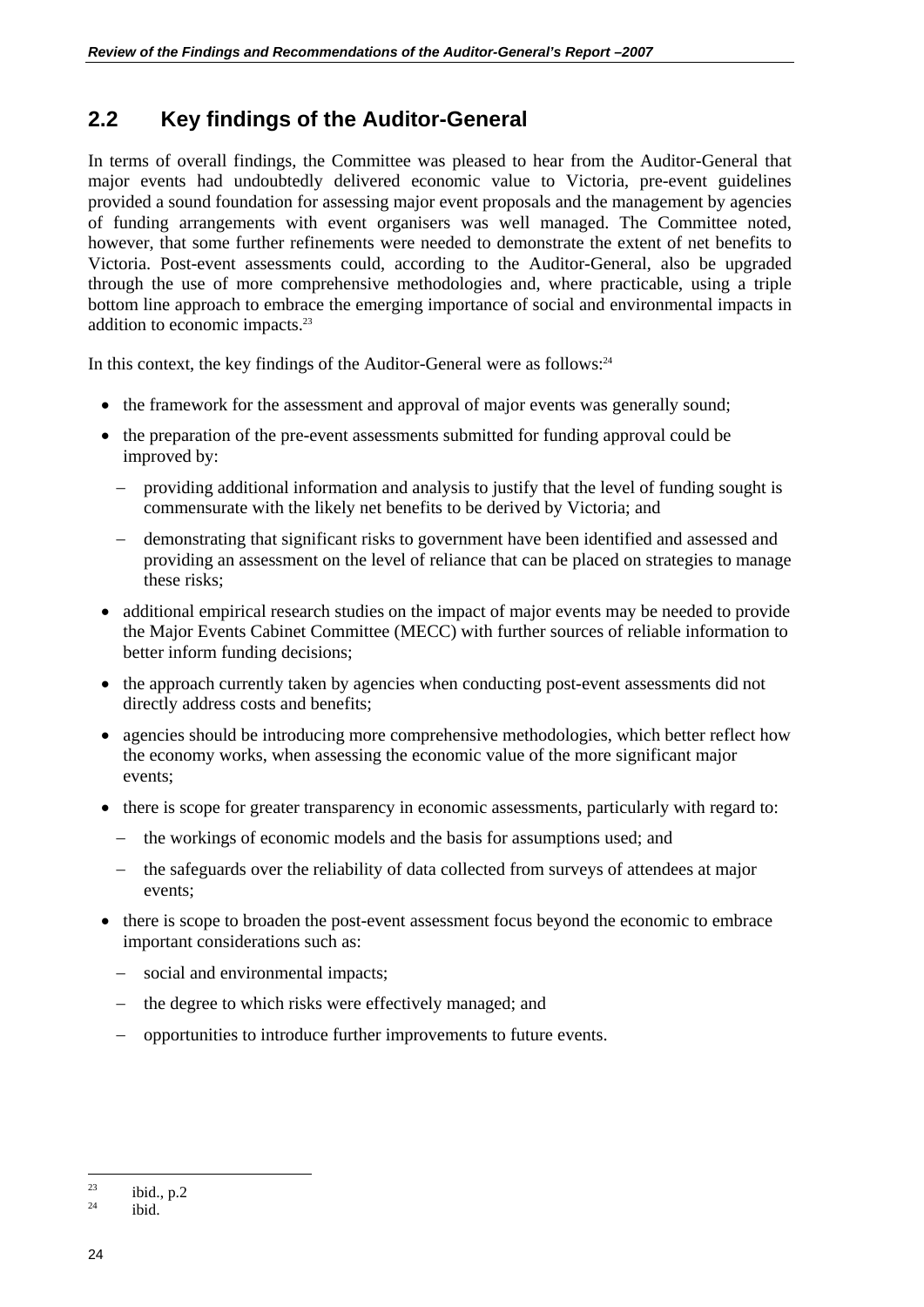#### **2.3 Overall responses to findings by the Secretaries and Chief Executive Officers of the agencies reviewed**

While particular Committee comments related to specific responses are detailed in the following chapters of this report, this section of the report includes a synopsis of the overall responses provided by agencies to the report. The overall responses to the Auditor-General's findings and recommendations were considered in the light of where the government and agencies are headed in terms of addressing the issues raised by the Auditor-General and implementing the report's recommendations. Of particular importance is the reaction of agencies to providing a commitment to implement corrective action, especially in terms of quantifying the efficacy of major events as well as any areas of dispute.

In particular, the Committee noted the confirming responses provided by the central agencies whereby the Department of Premier and Cabinet advised that:<sup>25</sup>

*The report…makes a set of useful recommendations with respect to the improvement of the pre-event, contract management and post-event assessment stages of the major event selection and management cycles. These recommendations will now be given careful consideration… in further considering the type of economic assessment techniques to be used for major events in future, a degree of flexibility in the choice of tool should be maintained. This choice should take into account the size of Government's contribution to an event, the likely economic impact on an economy-wide basis and the cost to Government of each tool.* 

*…It should also be reinforced that major events deliver many benefits to Victoria that cannot be captured by economic assessment tools. Economic benefit is only one of a number of criteria for assessing major events. Further, there is a high degree of subjectivity in the assumptions that underpin the workings of economic models, which fundamentally explains why alternative assessments can produce quite different results.* 

The Department of Treasury and Finance (DTF) supported the preparation of guidelines to assist in the economic assessment of major events.<sup>26</sup>

The Committee also notes the following overall comments provided by DIIRD to economic modelling to estimate potential economic benefits and to measure actual benefits following the hosting of a major event:<sup>27</sup>

*… care needs to be taken to recognise that each methodology and model type has its own particular strengths and weaknesses. Economic modelling is not a precise science and relies on assumptions and linkages made by the model builder … the models adopted for ongoing use need to be identified on the basis of their suitability for events that are generally relatively small in scale and cost. Judgements will be exercised in selecting models to ensure consistently reliable and timely analysis.* 

 $25$  $\frac{25}{26}$  ibid., p.10

 $rac{26}{27}$  ibid., p.4

 $ibid., p.5$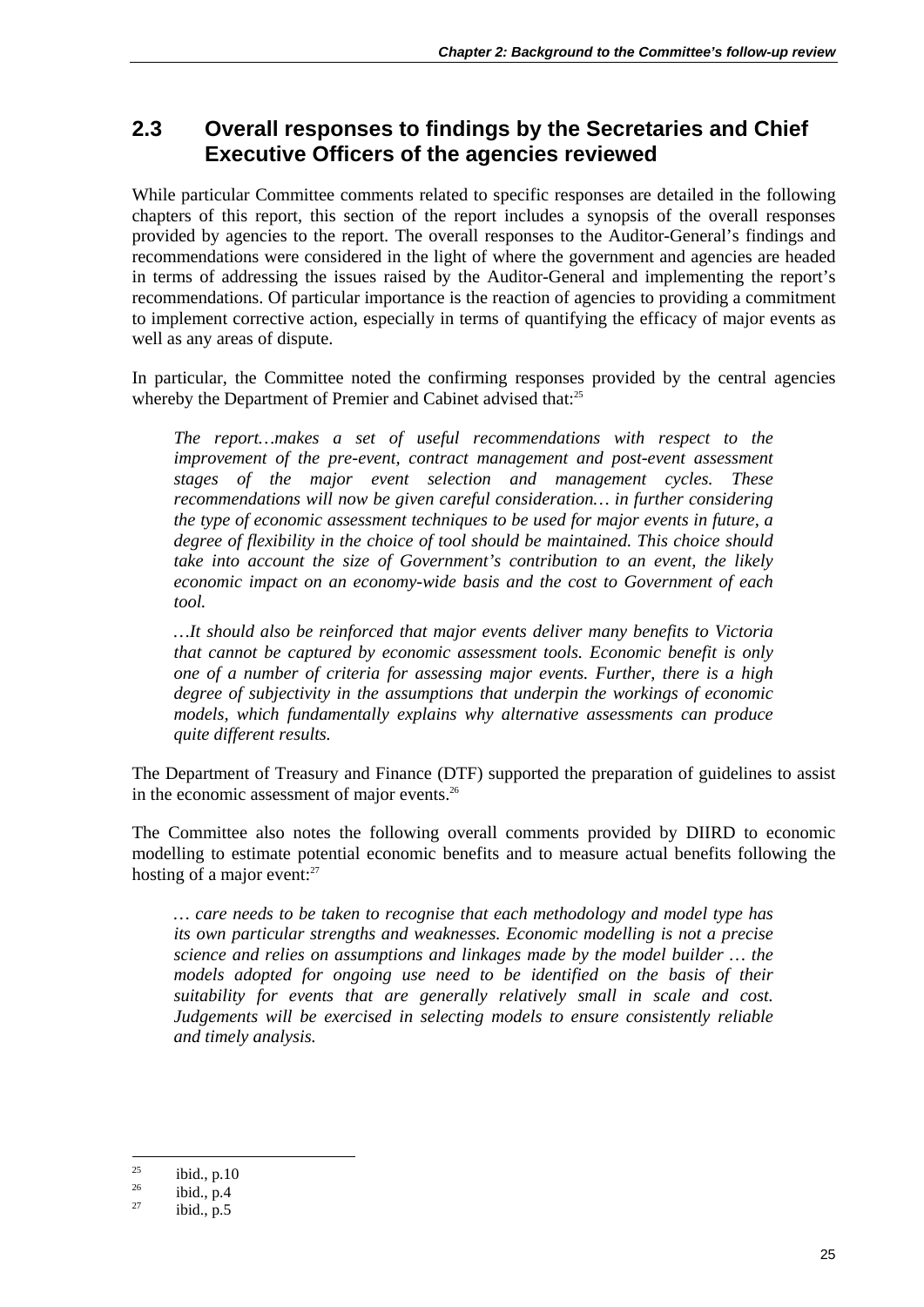# **CHAPTER 3: PRE-EVENT ASSESSMENT**

### **3.1 Overview**

The Committee found that with the exception of determining an appropriate economic modelling approach for predicting the economic benefits to be derived from the staging of a proposed major event, the three recommendations made by the Auditor-General relating to assessing whether an identified event should in fact proceed have been implemented.

It is important to realise that the estimation of economic benefits comprises only one element of the 'big picture' when the possible hosting of a major event is under consideration. As social and environmental implications also have to be factored into the pre-event assessment, decisions surrounding whether to proceed with an event for Victoria can become quite complex. All up, the revised Major Event Assessment Statement (MEAS) seen by the Committee on a confidential basis comprises 12 separate categories with a total of 50 component areas to be evaluated, prior to a decision being made whether to enter into the race to stage a major event in Victoria.

The Committee acknowledges that the use of different economic models, together with varying assumptions, will provide a wide range of estimates of economic benefits from hosting a major event. It is for this reason that the Committee believes that it is absolutely vital that the approach to be applied for the economic modelling component of the MEAS is thoroughly researched and trialled, prior to finalising the revisions to the MEAS. This will help to ensure that the MEAS tool will serve as an effective mechanism to inform decision-making about the hosting of major events into the future. The Committee also appreciates the importance of having a flexible approach to decision-making which identifies the areas that must be understood. Then each event can be assessed individually in this context. It is noted with interest that a key competitive advantage to Victoria is that it has elected not to go down a rating and weighting decision path when evaluating each item in the MEAS.

The Committee was pleased to see that the revisions to the MEAS contribute a significant piece of work in response to the Auditor-General's report and the positive response of the government agencies to this report. It was pleasing to note that the Victorian Major Events Company (VMEC) welcomed the timing of the report and subsequently met with the Auditor-General separately to discuss the recommendations. This can only serve to confirm that a very comprehensive and responsible approach will continue to be applied when enhancing the processes involved in assessing the merits of hosting major events in this state into the future.

## **3.2 Recommendations made by the Auditor-General**

The Auditor-General's report titled *State Investment in Major Events* contained three recommendations that relate to the topic *'Pre-event assessment'*. These are set out in Table 3.1 together with references to the relevant sections of the Auditor-General's report and the status of implementing each recommendation.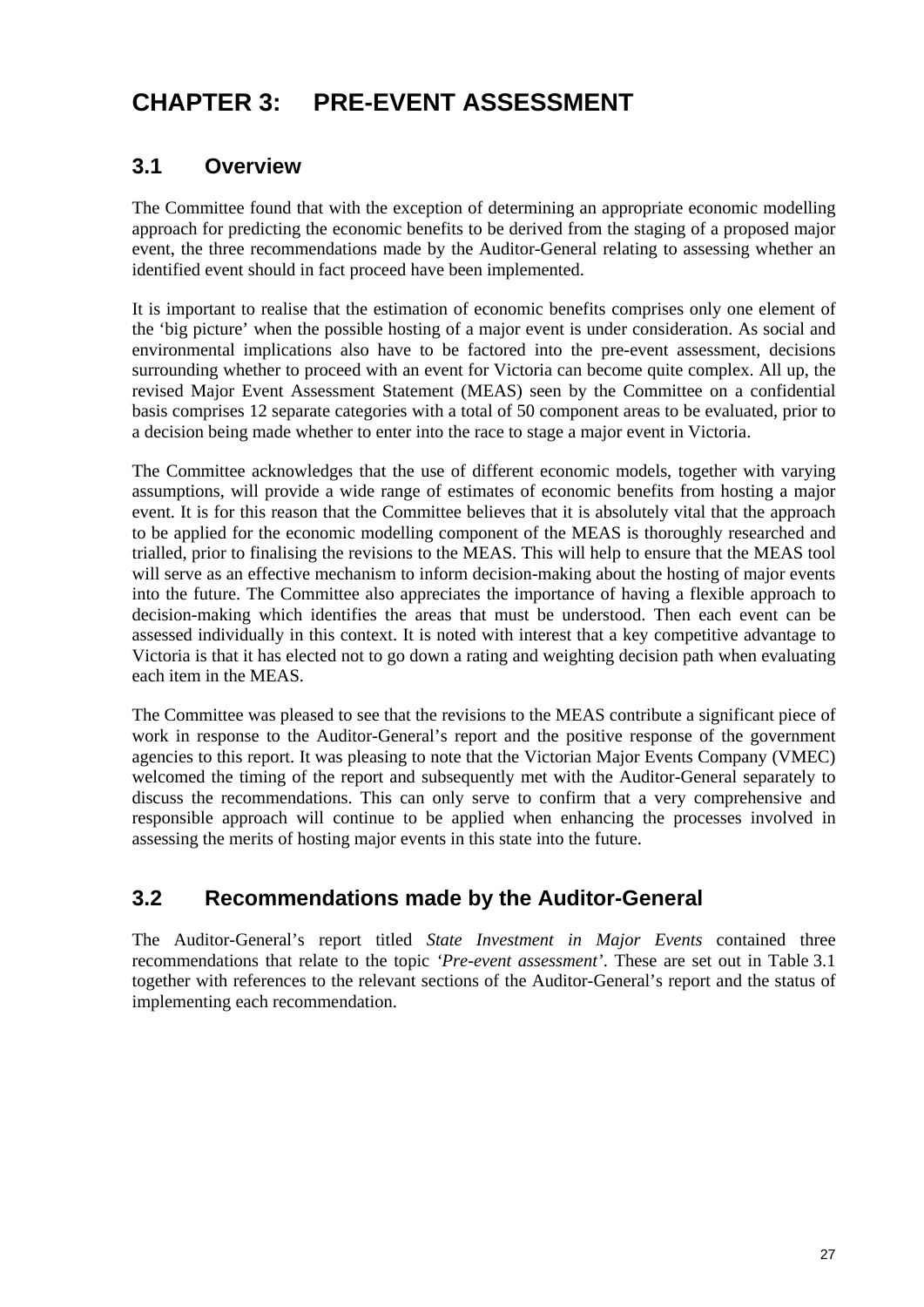#### **Table 3.1: Pre-event assessment listing of recommendations made by the Auditor-General and status of implementation**

| <b>Recommendation</b>                                                                                                                                                                                                                                                         | References in<br><b>Auditor-General's report</b>  |                                  | <b>Status of</b><br>implementing<br>recommendation |
|-------------------------------------------------------------------------------------------------------------------------------------------------------------------------------------------------------------------------------------------------------------------------------|---------------------------------------------------|----------------------------------|----------------------------------------------------|
|                                                                                                                                                                                                                                                                               | <b>Executive</b><br><b>Summary</b><br>rec. number | <b>Chapter</b><br>rec.<br>number |                                                    |
| That the MEAS be revised to ensure there is more<br>evidence-based justification for the recommended level<br>of funding relative to the projected net benefits to<br>Victorians.                                                                                             | 1.1                                               | 4.1                              | Completed & endorsed<br>by Government              |
| That VMEC, in conjunction with agencies responsible<br>for particular major events, identifies major gaps in<br>information critical to MECC's deliberations on funding<br>major events and develops cost effective strategies to<br>address critical information shortfalls. | 1.2                                               | 4.2                              | Completed as part of<br>the revised MEAS           |
| That the MEAS places more emphasis on assessing<br>significant potential risks and the likely effectiveness of<br>the risk treatment strategies proposed.                                                                                                                     | 1.3                                               | 4.3                              | Completed as part of<br>the revised MEAS           |

A reiteration of the responses from agencies and the Minister for Finance to the Auditor-General's recommendations is contained in Appendix 1 to this report.

#### **3.3 Subsequent developments – further evidence obtained by the Committee**

Prior to the hearing, the Committee was advised by DIIRD on 14 November 2008 that:<sup>28</sup>

- while revisions have been made to the MEAS, the economic methodology was yet to be finalised. When this occurs, any necessary modifications would be reflected in the MEAS;
- although the MEAS is regularly reviewed for any additional improvements, it was anticipated that the revisions to the economic methodology would be completed by the end of 2008-09;
- key changes to the MEAS include, but are not limited to, the following information requests:
	- − clear articulation of the objectives of the event;
	- − information about the type of support and funding sought;
	- − more economic data to support pre-event assessments;
	- − information pertaining to consultations undertaken; and
	- − more information on risk, including risk analysis and management plans;
- considerable consultation had been undertaken with the DTF and DPC to satisfy the requirements for a transparent and acceptable economic approach that can be used for pre-event and post-event evaluations to support evidence-based justifications of funding for major events; and
- the department continues to work with the VMEC and central agencies to ensure that the MEAS provides the appropriate level of information for effective and informed decision making.

 $28$ 28 Mr H. Ronaldson, Secretary, Department of Innovation, Industry and Regional Development, response to the Committee received 14 November 2008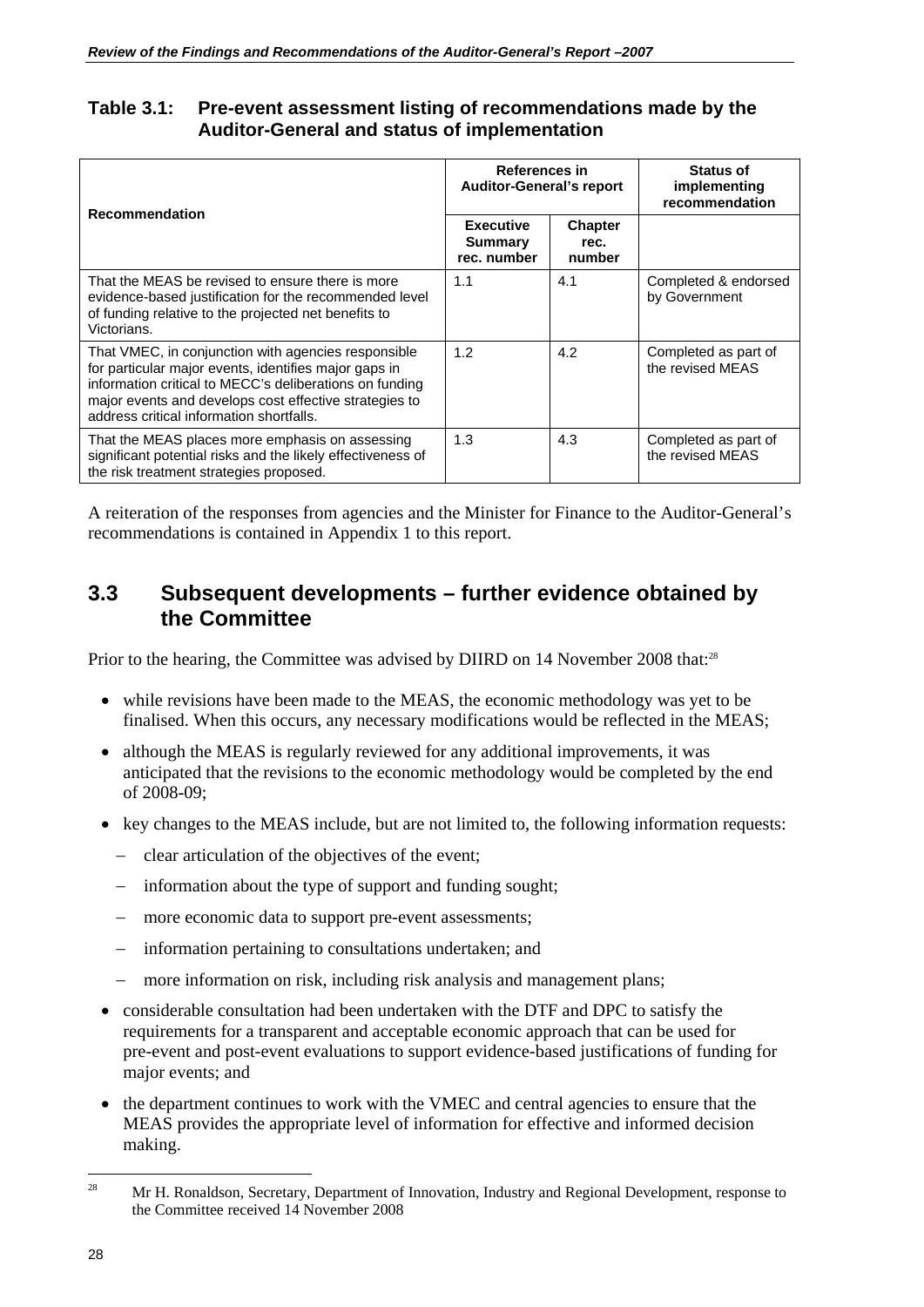The Committee believes that, in the interests of avoiding the risk of criticism regarding a lack of accountability over decision-making about whether or not to host a major event in Victoria, given the breadth of information provided, there would be merit in outlining the relative importance of each information category contained in each MEAS.

**Recommendation 2: To preserve effective and informed decision-making and enhance accountability, the revised Major Events Assessment Statement include a description of the relative importance or weighting attached to each information category of the proposal.**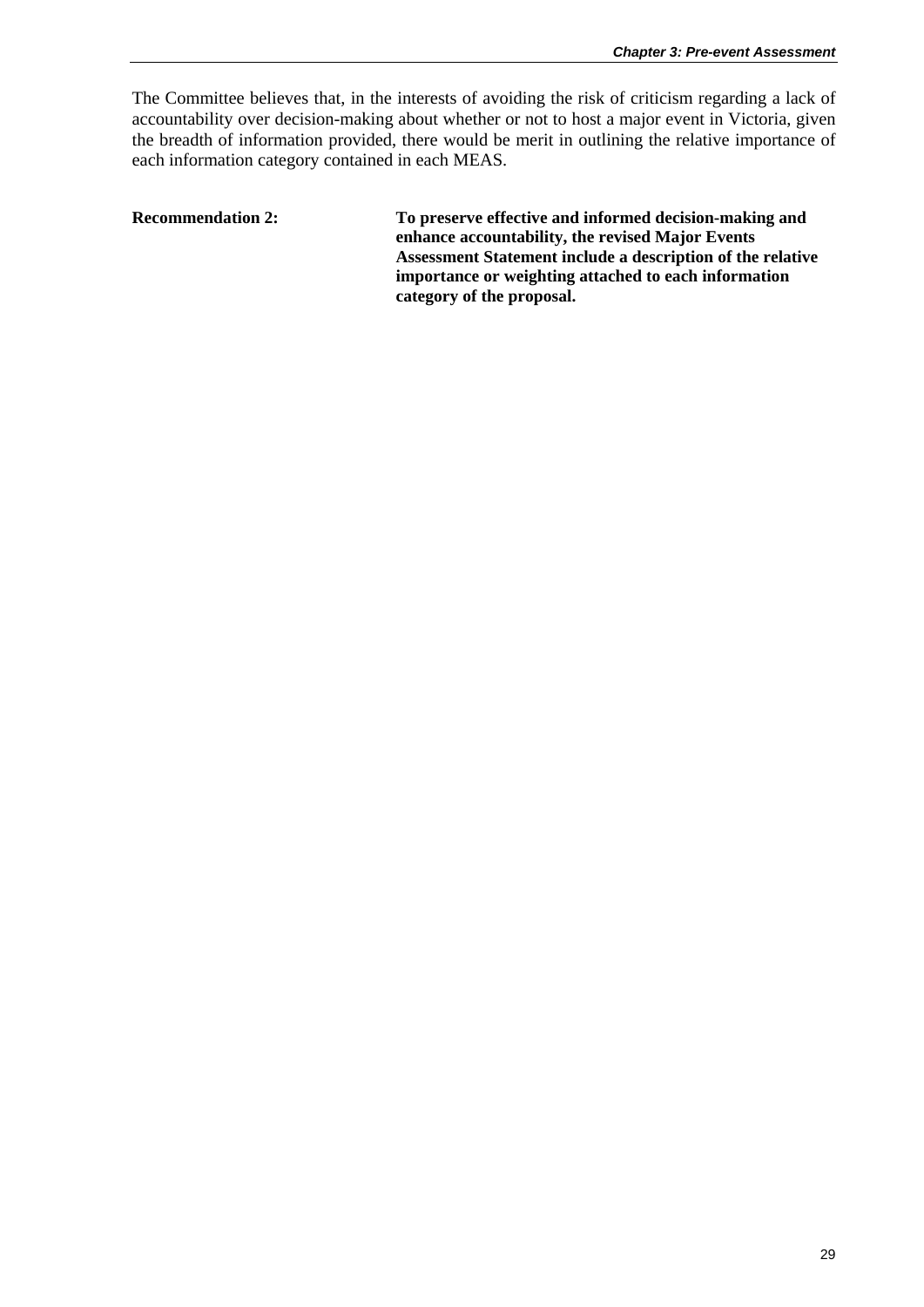# **CHAPTER 4: POST-EVENT EVALUATION**

## **4.1 Overview**

The Committee noted that as at 25 November 2008, of the six recommendations made by the Auditor-General dealing with post-evaluation processes, work was at various stages in terms of implementation.

With regard to four recommendations, one was implemented, two were being addressed as part of revising the MEAS and government agencies were working together on the other.

In relation to the other two recommendations (nos. 1.4 and 1.8), the Committee was advised in November 2008 at the hearing that these recommendations were subject to a Cabinet decision going forward. These recommendations relate to the issue of economic impact assessments reports becoming more rigorous and transparent in terms of the economic models used to estimate economic effects and the rationale for key assumptions, together with the development of associated guidelines.

The Committee:

- understands that the accumulation of data that goes into the input-output model, which has become more sophisticated over time, has shown continuous improvement over the years and has resulted in the quality of economic assessment in 2007-08 being more sophisticated than was the case 15 or 20 years ago;
- acknowledges the staged process applied by the government in trialling various approaches to economic modelling, prior to making a decision regarding the most appropriate approach to be adopted for building more rigor and transparency into its post-evaluation processes to be applied to the hosting of major events;
- notes the view expressed by DTF that the application of quality control processes to developing an acceptable economic model can be a time consuming process;
- appreciates that finalising the methodology for economic modelling of the benefits derived from staging each major event can be a lengthy process, due to the quality control approaches that need to be applied to ensure that the methodology is accurate; and
- notes the view expressed by the Secretary of DIIRD that in terms of the evaluation process of major events, a key objective is to ensure that the approach applied is cost efficient and relative to the size of the event.

In April 2009, the Committee was advised that a Government decision had been made on relevant economic models for estimating economic benefits of major events and significant work had been undertaken on the development of associated guidelines which are expected to be finalised by mid 2009. For events that are funded less than \$10 million per annum, a two-stage approach will involve calculating the direct in-scope expenditure and then applying a General Input-Output Multiplier to that expenditure. For events that are funded greater than \$10 million per annum, the economic assessment approach will be developed specifically for the individual event.<sup>29</sup>

The Committee will be interested in examining the rationale developed by the government for basing its decision on the most appropriate approach to be adopted for developing economic models for estimating economic effects.

 $29$ 29 Mr H. Ronaldson, Secretary, Department of Innovation, Industry and Regional Development, letter to the Committee received 17 April 2009, p.1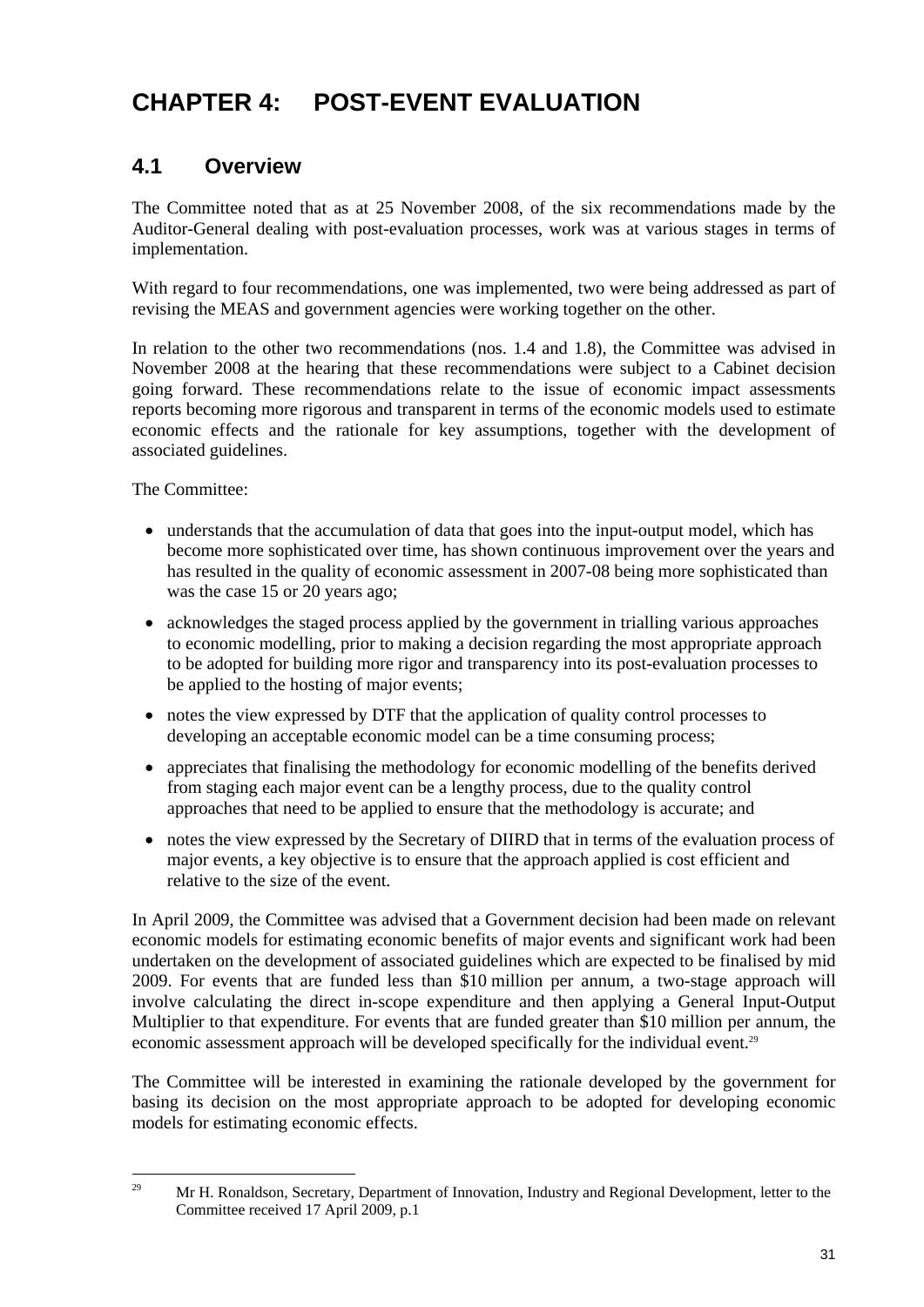## **4.2 Recommendations made by the Auditor-General**

The Auditor-General's Report titled *State Investment in Major Events* contained six recommendations that relate to the topic 'Post-event Evaluation'. These are listed in Table 4.1 together with references to the relevant sections of the Auditor-General's report and the status of implementing each recommendation.

#### **Table 4.1: Post-event evaluation listing of recommendations made by the Auditor-General and status of implementation**

| <b>Recommendation</b>                                                                                                                                                                                                                                                                                                                                                                      | <b>References in</b><br><b>Auditor-General's report</b> |                                  | <b>Status of</b><br>implementing<br>recommendation                                  |
|--------------------------------------------------------------------------------------------------------------------------------------------------------------------------------------------------------------------------------------------------------------------------------------------------------------------------------------------------------------------------------------------|---------------------------------------------------------|----------------------------------|-------------------------------------------------------------------------------------|
|                                                                                                                                                                                                                                                                                                                                                                                            | <b>Executive</b><br><b>Summary</b><br>rec. number       | <b>Chapter</b><br>rec.<br>number |                                                                                     |
| That economic impact assessment reports become<br>more rigorous and transparent in terms of the:<br>economic models used to estimate economic effects<br>such as changes to the Gross State Product and<br>employment and the rationale for key assumptions that<br>have a material effect on the level of economic impacts.                                                               | 1.4                                                     | 6.1                              | Government decision<br>$made - refer to$<br>information contained<br>in Section 4.3 |
| In order for government to be more comprehensively<br>apprised of the full range of major event impacts,<br>post-event assessments should be broadened to take,<br>where practicable, a triple bottom line approach<br>embracing not only economic but social and<br>environmental factors.                                                                                                | 1.5                                                     | 6.2                              | Triple bottom line data<br>gathered as part of the<br>revised MEAS                  |
| That post-event assessments address the effectiveness<br>of risk management and continuous improvement<br>arrangements.                                                                                                                                                                                                                                                                    | 1.6                                                     | 6.4                              | Implemented as part<br>of the revised MEAS                                          |
| That VMEC provides the MECC with reconciliation<br>between the pre-event assessments and post-event<br>results.                                                                                                                                                                                                                                                                            | 1.7                                                     | 6.5                              | Implemented                                                                         |
| That guidelines be developed by DTF, in consultation<br>with relevant agencies and VMEC, for the economic<br>assessment of major events based on the size of<br>government funding and the expected effects on the<br>economy. Consideration should be given to:<br>the use of cost benefit analysis at the pre-event stage for<br>all events to determine the degree to which anticipated | 1.8                                                     | 7.1                              | Government decision<br>$made - refer to$<br>information contained<br>in Section 4.7 |
| net benefits match the funding sought;<br>an updating of the pre-event cost-benefit analysis at the<br>post-event stage;                                                                                                                                                                                                                                                                   |                                                         |                                  |                                                                                     |
| for smaller events, the reporting at the post-event stage<br>should be against a suite of key performance indicators,<br>such as expenditure by interstate and international<br>visitors directly attributable to the event; and                                                                                                                                                           |                                                         |                                  |                                                                                     |
| investing in the use of computable general equilibrium<br>modelling for larger events at the post-event stage to<br>assess their impact on the economy.                                                                                                                                                                                                                                    |                                                         |                                  |                                                                                     |
| That a lead agency be nominated to work in consultation<br>with key agencies and VMEC to establish a program to<br>progressively implement, as practicable, the assessment<br>of social and environmental impacts of major events.                                                                                                                                                         | 1.9                                                     | 7.3                              | DIIRD is working with<br>various agencies                                           |

A reiteration of the responses from agencies and the Minister for Finance to the Auditor-General's recommendations is contained in Appendix 1 to this report.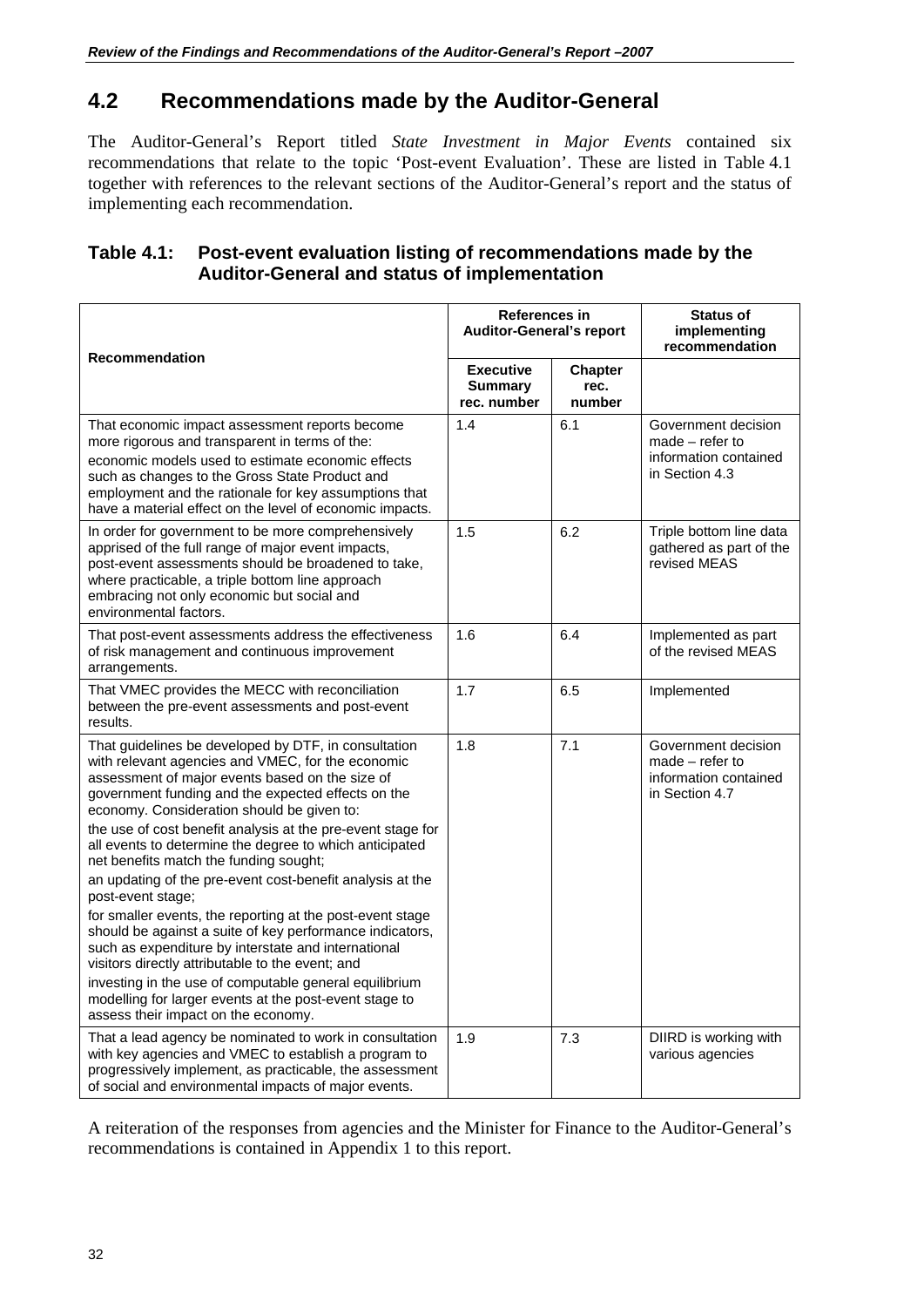## **4.3 Preparing economic impact statements with more rigour and transparency – economic effects and assumptions**

#### **4.3.1** *Economic models explained by the Victorian Auditor-General's Office*

The Committee sought from VAGO on 21 October 2008, further input on the implementation of economic modelling to estimate the economic benefit of a major event, including the appropriateness of models, comprising but not limited to, cost benefit analyses and economic modelling. Information provided by the Office is set out in Table 4.2.

#### **Table 4.2: Measuring economic benefit of a major event Approaches to economic modelling and appropriateness of each measure**

| <b>Measurement</b><br>approach                            | Description and assessment of each method                                                                                                                                                                                                                                                                                                                                                                                                                                                                                                                                                                                                                                                  |
|-----------------------------------------------------------|--------------------------------------------------------------------------------------------------------------------------------------------------------------------------------------------------------------------------------------------------------------------------------------------------------------------------------------------------------------------------------------------------------------------------------------------------------------------------------------------------------------------------------------------------------------------------------------------------------------------------------------------------------------------------------------------|
| <b>Assessment of</b><br>economic activity                 | This approach examines the level of economic activity created from direct spending<br>in the economy. An assessment of the level of economic activity is based on the<br>premise that the outputs of one industry are derived from the inputs of another. For<br>example, an increase in the number of additional visitors in the hospitality sector<br>will create flow on effects to other industries. Two methods for conducting such<br>assessments are outlined below.                                                                                                                                                                                                                |
| Input-output<br>approach                                  | This approach uses a series of multipliers to calculate economic effects. In other<br>words, the initial direct impact in say employment is multiplied to capture the flow<br>on effect throughout the economy. This approach assumes that there are no<br>constraints on availability of labour and equipment and that they are freely<br>available at a fixed price.<br>The evaluation of the Formula 1 Grand Prix commissioned by the Australian Grand<br>Prix Corporation is based on this approach.                                                                                                                                                                                   |
| Computable general<br>equilibrium (CGE)<br>model approach | This approach is based on an industry input-output approach and it incorporates an<br>assessment of the economy through the recognition of factors such as resource<br>constraints as well as price, demand and income changes.<br>Because of these constraints, the level of economic activity under a CGE approach<br>will invariably be lower than an input-output approach.                                                                                                                                                                                                                                                                                                            |
| Assessment of net<br>benefit                              | This approach examines the level of net benefit received by the community from<br>funding decisions                                                                                                                                                                                                                                                                                                                                                                                                                                                                                                                                                                                        |
| Cost: benefit<br>analysis (CBA)                           | This approach assesses the benefits received and the costs incurred by the<br>community through the expenditure of funds. The community is defined broadly as:<br>consumers who participate directly in the event such as attendees at the<br>Australian Formula 1 Grand Prix:<br>businesses and labour who enjoy additional profits and income from the<br>$\bullet$<br>increased expenditure of tourists; and<br>third parties who either receive benefits (e.g. civic pride) or incur costs such<br>$\bullet$<br>as increased traffic congestion or additional noise.<br>If the total benefits exceed the costs, the project or initiative is seen as an efficient<br>use of resources. |

*Source: Victorian Auditor-General, response to the Committee received 14 November 2008*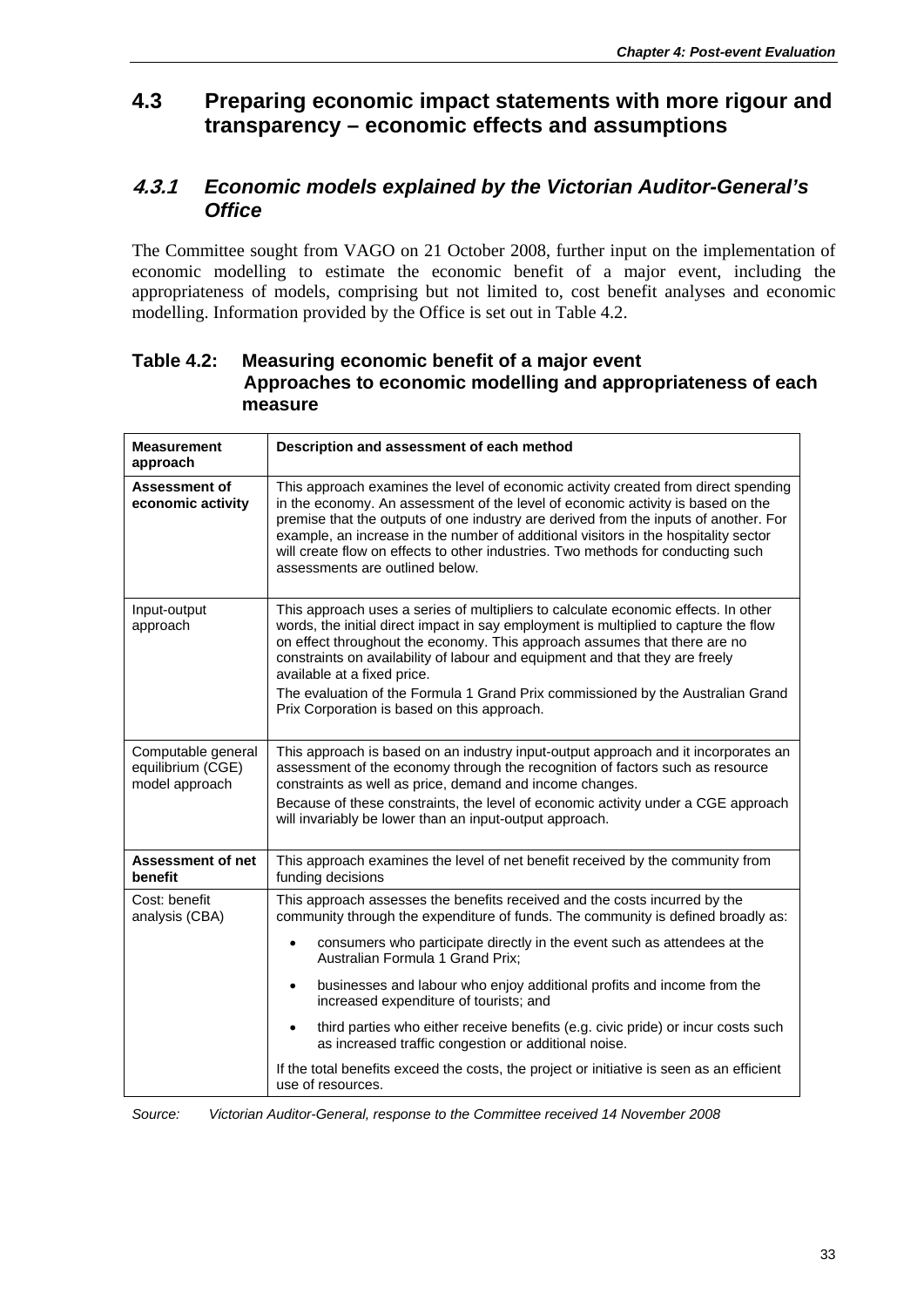#### **4.3.2** *Progress in developing economic models to estimate economic effects*

In terms of progress made to date, DIIRD informed the Committee that considerable work had been undertaken to develop options that satisfy transparency and robustness requirements for the evaluation process of major events. Throughout 2008, various options have been trialled and are currently being analysed to provide government with a recommended approach. The Committee also learnt from DIIRD that the options being trialled are for event values of less than \$10 million, while the methodology for evaluating events over \$10 million will be developed specifically for each individual event (e.g. the Australian Formula 1 Grand Prix).<sup>30</sup> According to DTF, it should be noted that the selected methodology may depend on the nature of the event, especially its size and complexity. For example, formal computable general equilibrium models may be cost-effective in analysing large events, but less sophisticated spreadsheet tools or even the use of the direct in-scope expenditure associated with the event may be more feasible for smaller events.<sup>31</sup> Although not quite finished, the Committee was pleased to hear from DTF that in terms of finalisation, the process was very well advanced. $32$ 

With regard to the inclusion of the rationale for key assumptions in the economic impact assessment reports, DIIRD advised that the options explored and trialled for the economic assessment approach have been developed based on published economic methodologies and the relevant assumptions have been documented.<sup>33</sup>

By way of background, it was brought to the Committee's notice that continuous improvement has occurred over the years with regard to the modelling and data collection practices that have been applied when implementing the input-output assessment approach for evaluating the economic benefits derived from the staging of major events. According to DIIRD, it is quite clear that the quality of assessment in 2007-08 is superior to what it would have been 15 to 20 years  $a\alpha$ .<sup>34</sup>

In terms of moving forward and ensuring that economic impact assessment reports become more rigorous and transparent, the Committee can appreciate the view expressed to the Committee by DIIRD that one of the key objectives is to ensure that the approach is cost efficient and relative to the size of the event. This is of particular importance, given that the majority of the events funded through the major events cap relate to events requiring less than \$2 million in government contributions, so it is important to ensure that a cost-efficient method of evaluation is undertaken by government.<sup>35</sup>

<sup>30</sup> 30 Mr H. Ronaldson, Secretary, Department of Innovation, Industry and Regional Development, response to the Committee received 14 November 2008<br><sup>31</sup> Mr S. Helgeby, Acting Secretary, Department of Treasury and Finance, response to the Committee

received 18 November 2008.<br><sup>32</sup> Dr D. Johnson, Director, Macro Economics Forecasting & Physical Strategy, Department of Treasury and Finance, transcript of evidence, 25 November 2008, p.2<br>33 Mr H. Ronaldson, Secretary, Department of Innovation, Industry and Regional Development, response to

the Committee received 14 November 2008<br>Mr G. Hywood, Deputy Secretary, Department of Innovation, Industry and Regional Development,

transcript of evidence, 25 November 2008, p.9<br>35 Mr H. Ronaldson, Secretary, Department of Innovation, Industry and Regional Development, transcript of evidence, 25 November 2008, p.3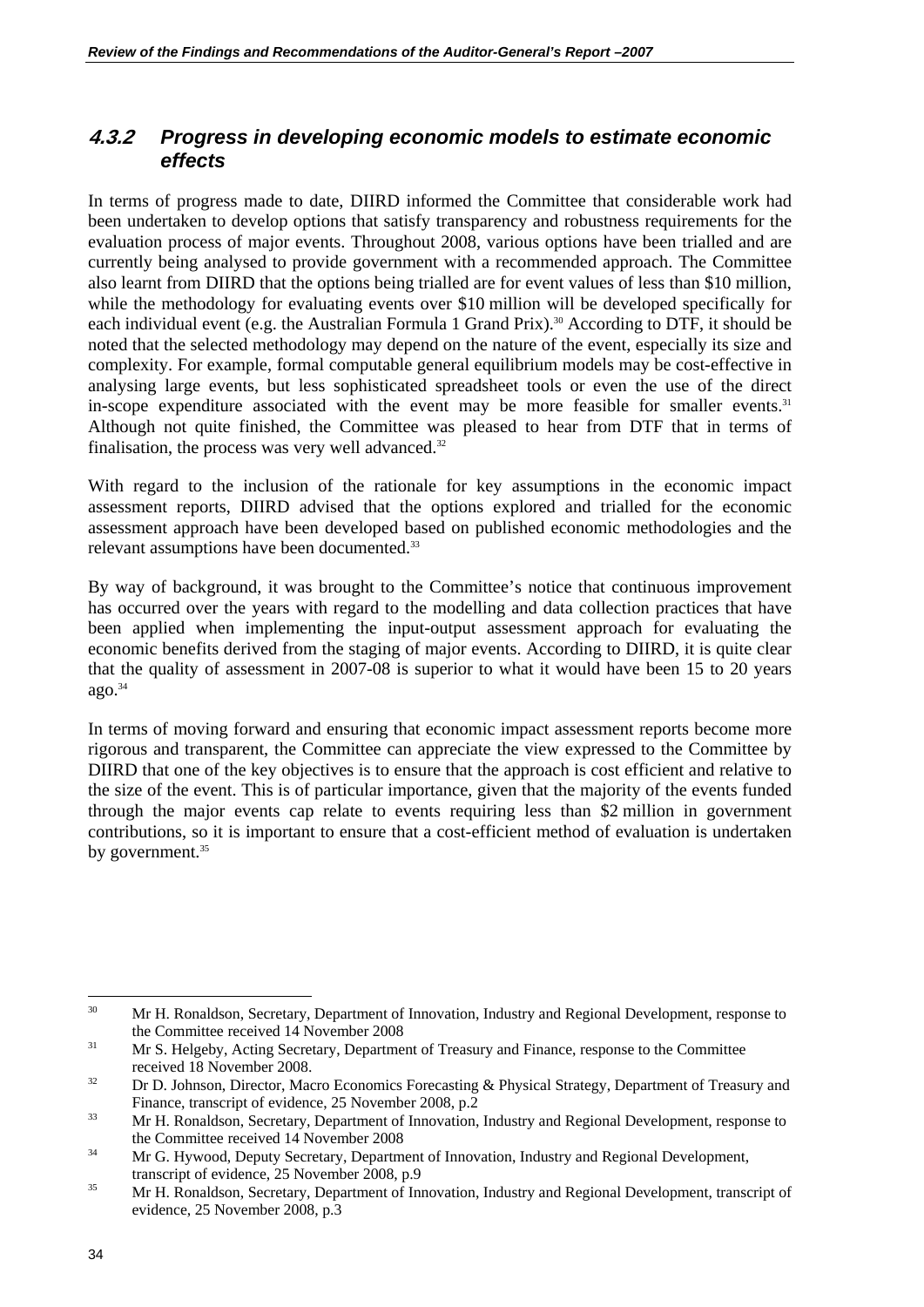With regard to the concept of post-event evaluations of major events, the Committee became aware through the hearing process that two recommendations made by the Auditor-General (recommendations 1.4 and 1.8) dealing with the content of economic impact assessments and the development of associated guidelines had not been subject to a cabinet decision.<sup>36</sup> The Committee was advised by DIIRD that, although at the moment the economic success or otherwise of events is measured on an input-output model basis, most of the discussion around government has concluded about the applicability of a range of models to a range of events. The final decision on this has now been made by Government.<sup>37</sup>

#### **4.3.3** *Desirable characteristics of an economic assessment*

Pending the final decision, in terms of understanding the desirable characteristics of an economic assessment, the Committee heard from DTF that the following attributes would be important:<sup>38</sup>

- cost effective an approach needs to be constructed that will enable the government to address both the very expensive projects, where generally speaking a greater level of funding can be provided for more sophisticated work to be undertaken, and those that may have very small budgets and therefore it would not be feasible to use some high-powered tools;
- theoretically robust something that the economic community will know, appreciate and agree with;
- transparent and intuitive so that the measures and results can be easily understood by members of Parliament and the general public;
- comparable over time, covering different events within the same year or across other forms of government support; and
- timely all of this needs to be instituted fairly quickly because government only has a certain amount of time to make decisions on the results.

#### **4.3.4** *Limitations of economic modelling*

In explaining some of the limitations of the economic modelling methodology to the Committee, DTF advised that:<sup>39</sup>

- the methodology deals only with economic considerations; it does not in itself indicate whether an event should be proceeded with;
- for a lot of projects, the proponents will provide information about what they expect the outcomes will be, but the data will be limited;
- the ability to understand and appreciate the result of modelling requires some training and experience;
- the methodology needs to be cost-effective;
- it will not be possible to apply the most efficacious modelling techniques on projects that just do not warrant it;

<sup>1</sup> <sup>36</sup> Mr H. Ronaldson, Secretary, Department of Innovation, Industry and Regional Development, transcript of evidence, 25 November 2008, p.3<br>
ibid., p.8<br>  $\frac{37}{18}$ 

<sup>38</sup> Dr D. Johnson, Director, Macro Economics Forecasting & Physical Strategy, Department of Treasury and Finance, transcript of evidence, 25 November 2008, pp.2-3 ibid., p.3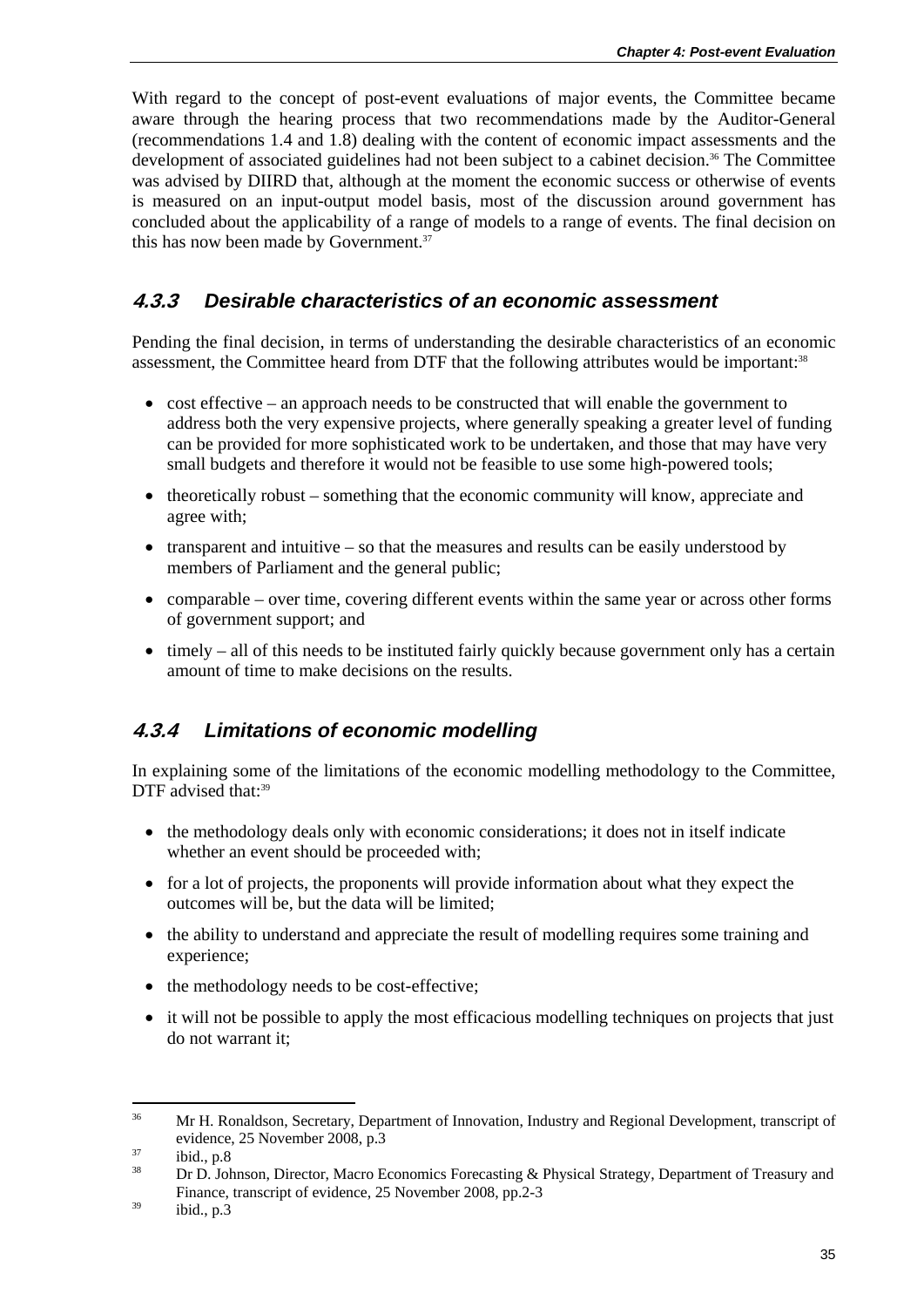- in terms of measuring net benefits, the use of 'gross domestic product' (State equivalent: 'gross state product') as a means of understanding economic activity is not an all encompassing term; there are well known limitations of gross domestic product, but for most purposes it provides a very good indication of the importance of particular levels of events or industries;
- with regard to the concept of 'aggregation', generally speaking, the larger the project the more likely it is that a more accurate rendition of the outcome of that event will be generated from the modelling. Conversely, very small projects can diverge significantly from industry standards, and as it may be necessary to use industry standards of relationships in devising the modelling, a problem arises that one needs to be aware of with very small projects;
- there is an element of measurement bias in that only the things that can be measured are included in the analysis. That does not mean they do not exist, but rather that the analysis is not able to take them into account; and
- the application of quality control processes to developing an acceptable economic model can be a time consuming process.40

Information obtained by the Committee in April 2009, following a Government decision has stated that there will be a two-stage approach applied for projects that are funded less than \$10 million. Firstly there will be a calculation of the in-scope expenditure that is attributable to the major event, that is, the total new money that has entered Victoria as a result of the major event. This data will be primarily derived from visitor surveys conducted by external consultants at major events. 41

The total new money will then be subject to application of a General Input-Output Multiplier by DIIRD to estimate the unconstrained economic benefit derived by the event. The General Input-Output Multiplier has been developed by DIIRD, based on data from the Australian Bureau of Statistics. DIIRD reports that this model has been developed based on published economic methodologies and the relevant assumptions have been documented.<sup>42</sup>

**Recommendation 3: To enhance transparency over the economic modelling used in the preparation of economic impact assessment reports (pre-event) and post-event assessments for major events staged in Victoria, the Department of Innovation, Industry and Regional Development disclose:** 

- **(a) the economic rationale, including key assumptions with details of the economic models used, that show various scenarios in relation to the level of economic impacts; and**
- **(b) for each major event, details of the economic model(s) and the key assumptions used in the analysis of economic impacts, together with the reasons for choosing the particular economic model and relevant scenarios to be applied.**

 $\overline{a}$ 

 $^{40}$  ibid., p.4

<sup>41</sup> Mr H. Ronaldson, Secretary, Department of Innovation, Industry and Regional Development, letter to the Committee received 17 April 2009, p.1<br>
<sup>42</sup> ibid., p.1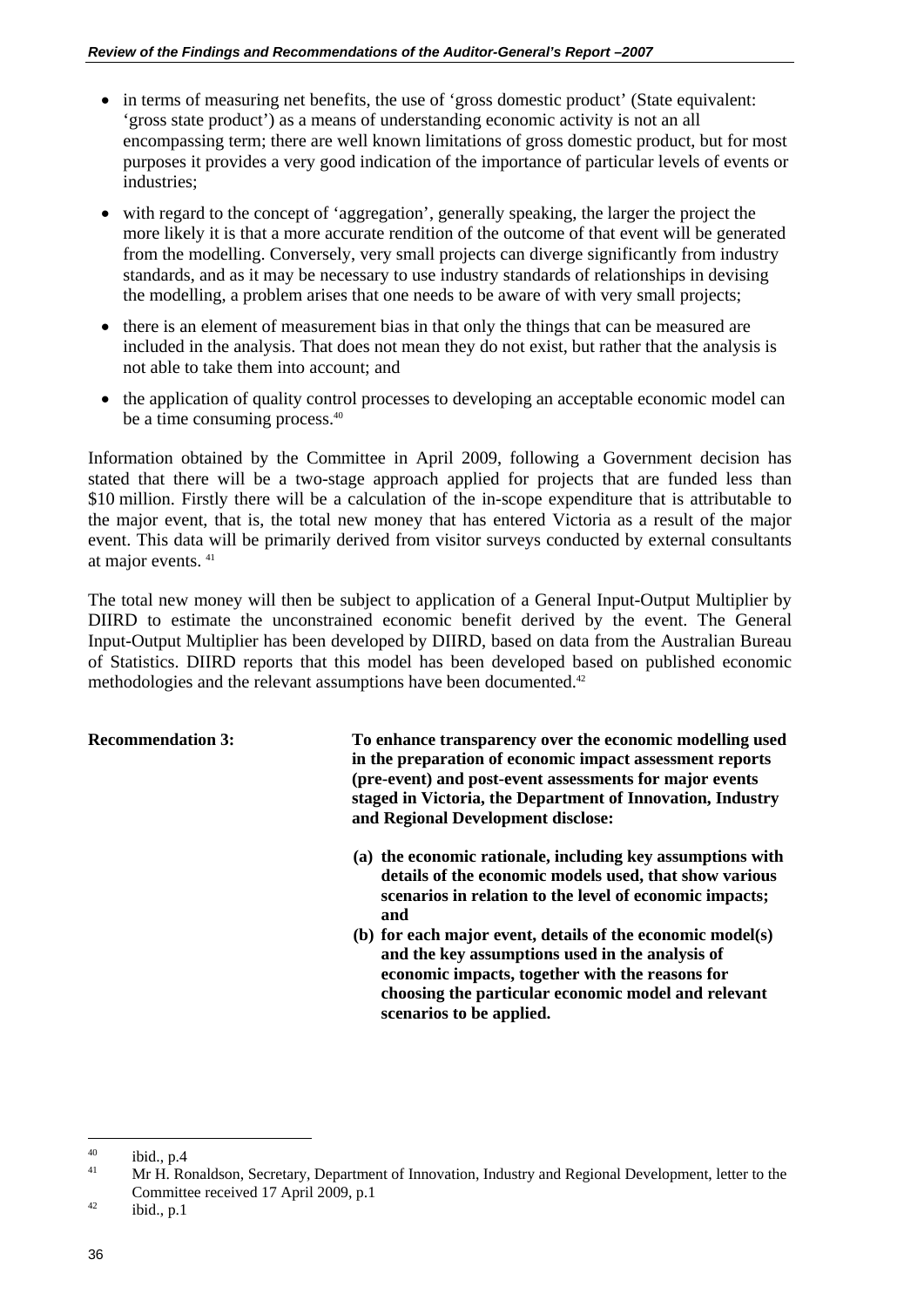## **4.4 Broadening post-event assessments, where practicable, to include social and environmental factors**

#### **4.4.1** *Subsequent developments – further evidence obtained by the Committee*

According to the Auditor-General, the major difficulty in assessing social impacts is assigning a monetary value. Techniques such as contingency valuation attempt to address this issue by asking respondents to assign a dollar value to the extent to which they are prepared to pay to acquire or avoid an initiative or project. The Committee learnt from the Auditor-General that this approach, however, has a number of inherent problems as there is likely to be a differential between what respondents say they are willing to pay and what they would actually pay.43

As indicated by the Auditor-General at the time of the audit, research showed there was limited assessment of social and environmental effects of major events in Australia and overseas.<sup>44</sup>

The Committee welcomes the news that a triple-bottom-line approach has been incorporated into the pre-event assessment and post-event evaluation stage. In trialling this approach with a number events throughout 2008, it was encouraging to hear that the MEAS template and guidelines provide an outline to this approach and further development was underway.<sup>45</sup>

With regard to elaborating on how the triple-bottom-line reporting may proceed, the Committee was informed that triple-bottom-line reporting is a relatively new measure for companies and major events. Trials have occurred in a couple of events to test social impact; community response in terms of pride; accessibility issues that arose; health and wellbeing concerns; issues connected with inconvenience, dislocation and visual impact. In terms of environmental impacts, the trials tested whether there were any significant physical environmental impacts of staging the major event, while also examining land use and planning issues; the impact on biodiversity, fauna, greenhouse emissions; and the use of environment-friendly products.46

As to the current status of development in this area, DIIRD advised that this is an ongoing issue and the criteria and methodologies it uses is still the subject of a government decision. However, given the trialling and background work that has been completed, a point has been reached where an effective decision can be made.47

1

<sup>43</sup> Victorian Auditor-General, response to the Committee received 14 November 2008<br>144 ibid.

<sup>45</sup> Mr H. Ronaldson, Secretary, Department of Innovation, Industry and Regional Development, response to the Committee received 14 November 2008<br>Ar G. Hywood, Deputy Secretary, Department of Innovation, Industry and Regional Development,

transcript of evidence, 25 November 2008, p.8<br>
<sup>47</sup> ibid., p.8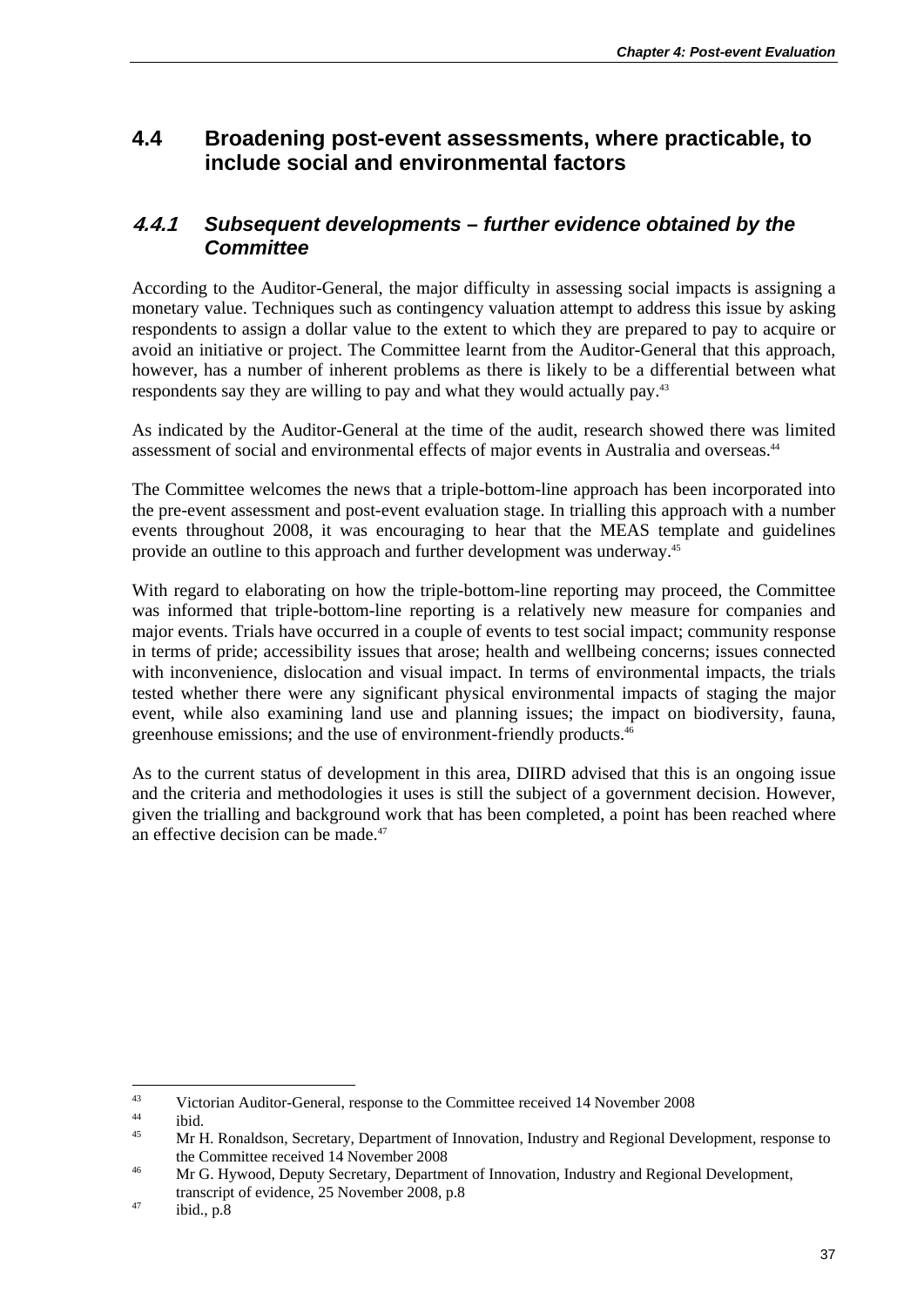In discussing benchmarking, the Committee was advised that the diversity of some of the events funded through the cap is quite significant, which could involve sporting events, cultural or social events. If an exhibition was held at the art gallery, for example, one could look at how many people had never been to an art exhibition before. That would enable benchmarking to occur internationally as well as nationally and for future events to try to increase that exposure. In sport it is participation, such as how many people were encouraged to start participating in that sport, so it is very diverse and it will be tailored to each event, but it will enable benchmarking to occur to measure one aspect of the success of an event.<sup>48</sup>

This is one area that will be continually revised in the MEAS as Victoria's model becomes more sophisticated. Consultation occurs across jurisdictions and with other agencies and event providers; it is something that generally everybody in the community and the event organiser are keen to explore, expand and share that knowledge.<sup>49</sup>

#### **4.5 Assessing the effectiveness of risk management and continuous improvement arrangements**

#### **4.5.1** *Subsequent developments – further evidence obtained by the Committee*

DIIRD confirmed that when event organisers submit a risk management strategy to the responsible agency prior to a major event, it is assessed to ensure it is a viable, considered document that captures government requirements for financial management, governance, employee, participant and spectator welfare and operational management. In addition, risk management plans are reviewed as part of the pre and post-event contract management process.<sup>50</sup>

With regard to assessing the effectiveness of continuous improvement arrangements, the Committee was informed by DIIRD that event organisers would be able to use the recommendations in the post-event evaluation report for continuous improvement purposes. Once the evaluation process is established, it is planned that event organisers and stakeholders will use the evaluation findings to examine opportunities for continuous improvement.<sup>51</sup>

The Committee was advised that the AGPC has a documented Risk Management Policy and Procedure, an up-to-date risk register and a detailed risk management plan covering all aspects of the AGPC. From the risk management plan, which is updated monthly, risk assessments are undertaken in each area of operations for each event and non-event activities.<sup>52</sup>

In respect of motor sport, the Confederation of Australian Motor Sport Limited and the Federation Internationale de Motorcyclisme contribute to the risk assessment process, while WorkSafe and Victoria Police and Emergency Service providers are key contributors to the planning processes and the development of AGPC's risk management plan.<sup>53</sup>

<sup>48</sup> 48 Ms D. Jepsen, Director, Strategic Planning and Ministerial Services, Department of Innovation, Industry and Regional Development, transcript of evidence, 25 November 2008, p.8 49 ibid., pp.8-9

<sup>50</sup> Mr H. Ronaldson, Secretary, Department of Innovation, Industry and Regional Development, response to the Committee received 14 November 2008<br>ibid.

 $\frac{52}{53}$  ibid.

ibid.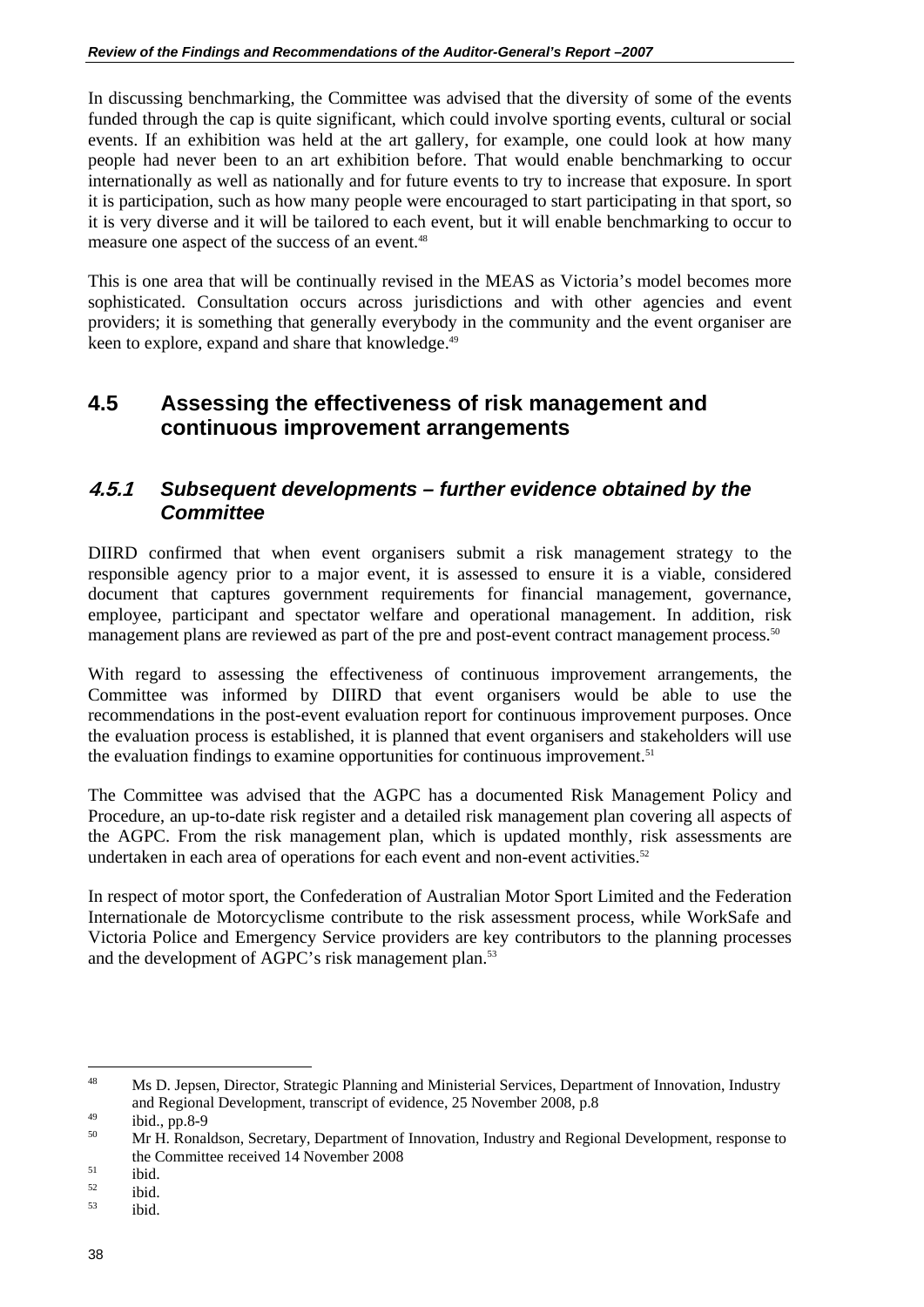In terms of complicating factors surrounding the identification of risks, the Committee was advised by the Secretary of DIIRD that the recognition of risks in terms of the bidding process occurs a long time before the events actually take place. While one can learn from history in the prediction of risks, the Secretary explained that over time, a range of financial risks associated with the promotion of certain events are in existence today that people were not aware of two years ago or even twelve months ago.<sup>54</sup>

The Committee acknowledges the extensive time lag that can occur between the bidding process and the actual staging of certain major events. The Committee appreciates that because of the vagaries that can occur during such timeframes, intended benefits expressed in the pre-event evaluation stage may not in fact materialise and be identified when the post-event assessment is undertaken. In such cases, extraneous or unforseen circumstances and the impact thereof need to be fully explained in the post-event appraisals.<sup>55</sup> However, the Committee is of the view that experience in staging and bidding for events over many years would allow prudence predictions to be made in terms of building in contingencies and risk events in the future within a robust risk model.

The Committee heard from DIIRD that in relation to risk management strategies and the processes involved, the organisation that intends to stage the event has to provide a risk management strategy and a risk management analysis to VMEC in the determination of the MEAS. That then goes through the process. The MEAS then is sent to DIIRD. Departmental officers involved in tourism and major events then examine the MEAS, examine the risk component and make a judgement about whether or not it is adequate, and then the MEAS goes to the Cabinet sub-Committee for consideration. The provider of the event is then required to implement the risk management process in terms of managing and staging the event.<sup>56</sup>

The Committee was also informed through the hearing process that continuous improvement processes involve looking at how the event performed against pre-event expectations, and requiring the event organisers to use that information to ensure there is continuous improvement of both the quality of the event as well as the quality of information gathering.<sup>57</sup>

**Recommendation 4: The Department of Innovation, Industry and Regional Development ensure that post-event evaluation reports for major events include an assessment of the effectiveness of the risk management and mitigation processes and sufficiency of contingencies identified in the risk management model, strategy and plans developed by event organisers. The assessment should include any lessons learnt in terms of risk identification and risk management for future events.** 

1

<sup>&</sup>lt;sup>54</sup> Mr H. Ronaldson, Secretary, Department of Innovation, Industry and Regional Development, transcript of evidence, 25 November 2008, p.5<br>
ibid., p.5<br>  $\frac{55}{25}$ 

<sup>56</sup> Mr G. Hywood, Deputy Secretary, Department of Innovation, Industry and Regional Development,

transcript of evidence, 25 November 2008, pp.9-10<br>
Mr H. Ronaldson, Secretary, Department of Innovation, Industry and Regional Development, transcript of evidence, 25 November 2008, p.5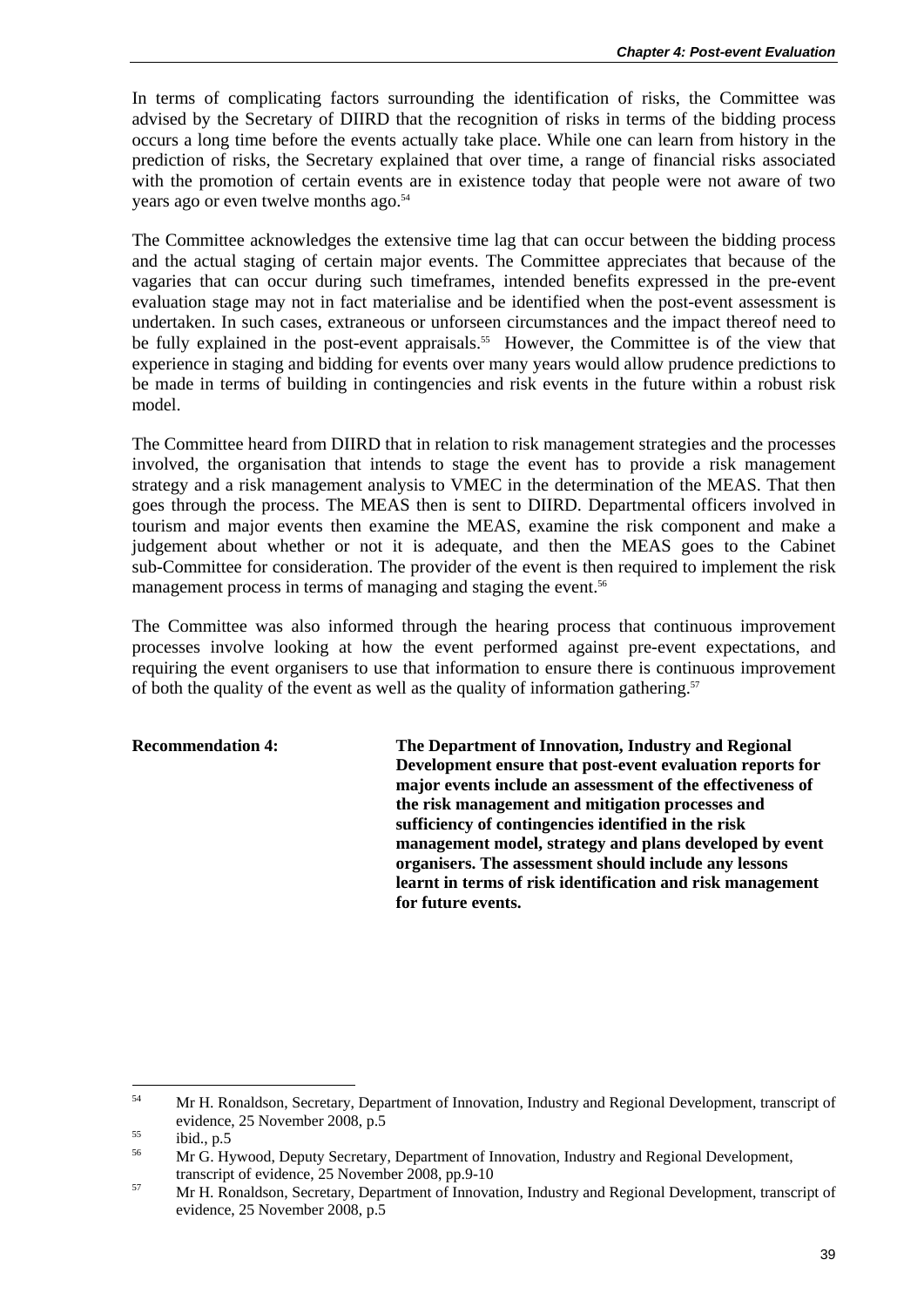## **4.6 Reconciling pre-event assessments and post-event results**

#### **4.6.1** *Subsequent developments – further evidence obtained by the Committee*

The Committee was advised in November 2008 that it had not been possible to undertake such a reconciliation as there had not been any events that had undergone both a pre-assessment and post-event evaluation using the same approach.<sup>58</sup>

This issue was not specifically addressed during the hearing process because, as outlined in the Auditor-General's report, relevant agencies accepted the recommendation relating to this matter (refer to Table 4.1 and Appendix A of this report for the confirming responses from agencies). However, the Committee notes that the recommendation has been accepted by agencies, but at the date of this report, no reconciliations had been undertaken.

## **4.7 Developing guidelines for the economic assessment of major events**

#### **4.7.1** *Subsequent developments – further evidence obtained by the Committee*

The Committee was advised that DIIRD, in consultation with the central agencies, VMEC and other contract managers, are developing these guidelines. Significant work has been undertaken and will be completed following the completion of the trial evaluations. It is anticipated that the guidelines will be finalised in 2008-09.59

According to DTF, the guidelines will be completed following agreement on an appropriate set of economic methodologies and the thresholds for their use. With regard to the development of performance measures for smaller events that do not necessitate resource-intensive analysis, measures have been considered in discussions between DTF, DPC and DIIRD, while further work and consultation are still required.<sup>60</sup>

In view of the comments made by DTF at the hearing concerning the need for economic assessments to be transparent and intuitive so that the measures and results can be easily understood by members of Parliament and the general public, $61$  the Committee believes that by implication, the guidelines for the development of economic assessments will also need to be prepared in a manner that enable the technical elements of the economic models to be easily understood.

 $\overline{a}$ 

<sup>&</sup>lt;sup>58</sup> Mr H. Ronaldson, Secretary, Department of Innovation, Industry and Regional Development, response to the Committee received 14 November 2008<br>ibid.<br> $M_{\odot}$  M<sub>1</sub> is the character of the character of the character of the character of the character of the character of the character of the character of the character of the c

<sup>60</sup> Mr S. Helgeby, Acting Secretary, Department of Treasury and Finance, response to the Committee

received 18/11/2008<br> **Example 18 Dr D. Johnson, Director, Macro Economics Forecasting & Physical Strategy, Department of Treasury and** Finance, transcript of evidence, 25 November 2008, pp.2-3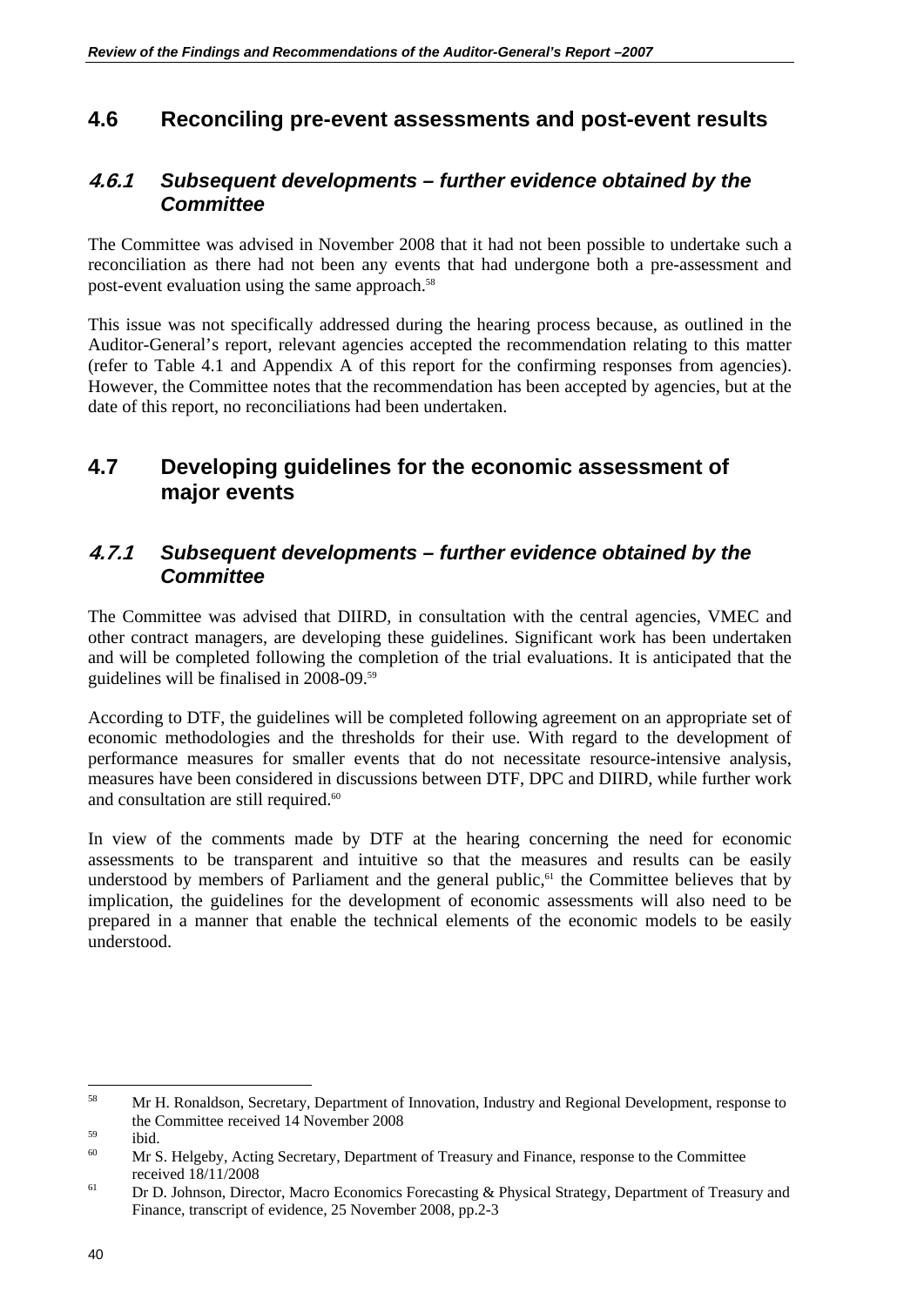In April 2009, the Committee was informed that guidelines for the economic assessment of major events were yet to be finalised. While work has been undertaken, they are not expected to be finalised until later this year. DIIRD reports that the guidelines will provide information for events funded less than \$10 million and will cover amongst other things the management and evaluation of major events.<sup>62</sup>

**Recommendation 5: The Department of Treasury and Finance ensure that the guidelines governing the economic assessment of major events that take into account the size and importance and level of government funding for each particular event be prepared in a manner that will enable the technical aspects of the modelling and the interpretation thereof to be easily comprehended.** 

 $62 \,$ 62 Mr H. Ronaldson, Secretary, Department of Innovation, Industry and Regional Development, letter to the Committee received 17 April 2009, pp.1-2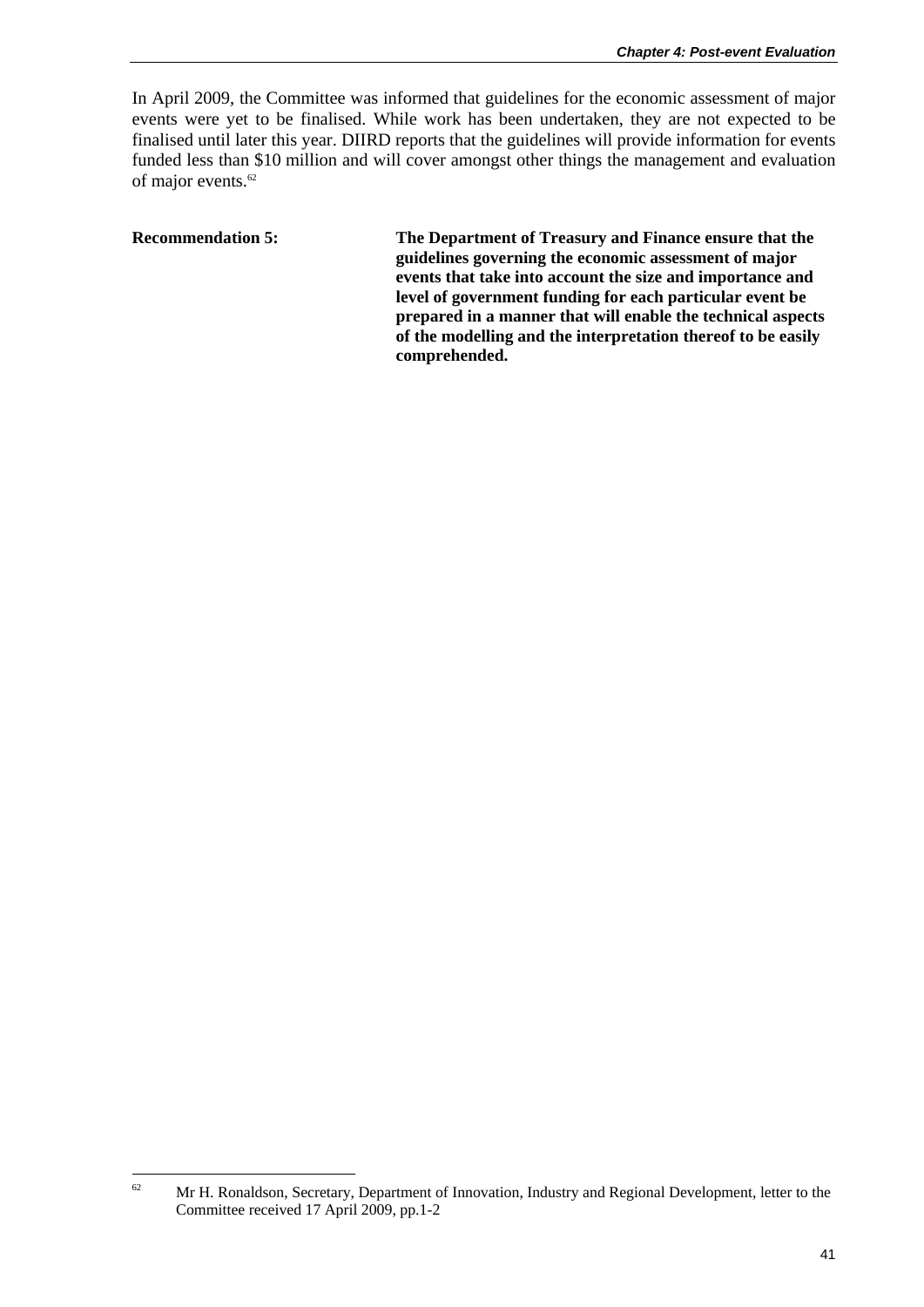# **CHAPTER 5: CONTRACTUAL AND MANAGEMENT ARRANGEMENTS**

## **5.1 Overview**

The Committee's inquiry showed that of the two recommendations relating to contractual and management arrangements, the recommendation dealing with building risk management and continuous improvement processes into contractual agreements has been implemented, with DIIRD earmarked as the lead agency.

With regard to the recommendation for a panel of preferred contractors to be established to undertake major economic assessments, a variety of views were expressed to the Committee on this issue. The Committee was informed in November 2008 at the public hearing that this matter was subject to a Cabinet decision going forward.

In April 2009, the Committee was informed that contractors required to assist with economic assessments for projects under \$10 million will be drawn from DPC's Whole of Government Market Research Panel. However, DIIRD is currently investigating having a separate panel of contractors.63

For events funded over \$10 million, DIIRD reports that appropriate contractors will be appointed separately, in accordance with Government purchasing policies to undertake economic assessments.64

## **5.2 Recommendations made by the Auditor-General**

The Auditor-General's report titled *State Investment in Major Events* contained two recommendations associated with the topic 'Pre-event assessment'. These are shown in Table 5.1 together with linkages to the relevant sections of the Auditor-General's report and the status of implementing each recommendation.

| <b>Recommendation</b>                                                                                                                                                                                                                                                                                                                                       | References in<br><b>Auditor-General's</b><br>report |                                  | <b>Status of</b><br>implementing<br>recommendation           |
|-------------------------------------------------------------------------------------------------------------------------------------------------------------------------------------------------------------------------------------------------------------------------------------------------------------------------------------------------------------|-----------------------------------------------------|----------------------------------|--------------------------------------------------------------|
|                                                                                                                                                                                                                                                                                                                                                             | <b>Executive</b><br>Summary<br>rec. number          | <b>Chapter</b><br>rec.<br>number |                                                              |
| That contractual agreements include a requirement for<br>organisers to submit to the responsible agency a risk<br>management strategy prior to the event's commencement and<br>undertake a continuous improvement process involving<br>representatives of key stakeholders such as event organisers,<br>government agencies, peak bodies and the community. | 1.10                                                | 6.3                              | Implemented with<br>DIIRD being the lead<br>agency           |
| That agencies, in consultation with DTF and VMEC, establish<br>a panel of preferred contractors to undertake major economic<br>assessments.                                                                                                                                                                                                                 | 1.11                                                | 7.2                              | Refer to information<br>contained in Section<br>5.4.3 below. |

#### **Table 5.1: Contractual and management arrangements listing of recommendations made by the Auditor-General and status of implementing recommendations**

<sup>1</sup>  $\begin{array}{c}\n 63 \text{} \\
 \hline\n 64 \text{} \\
 \end{array}$  ibid., p.2

ibid.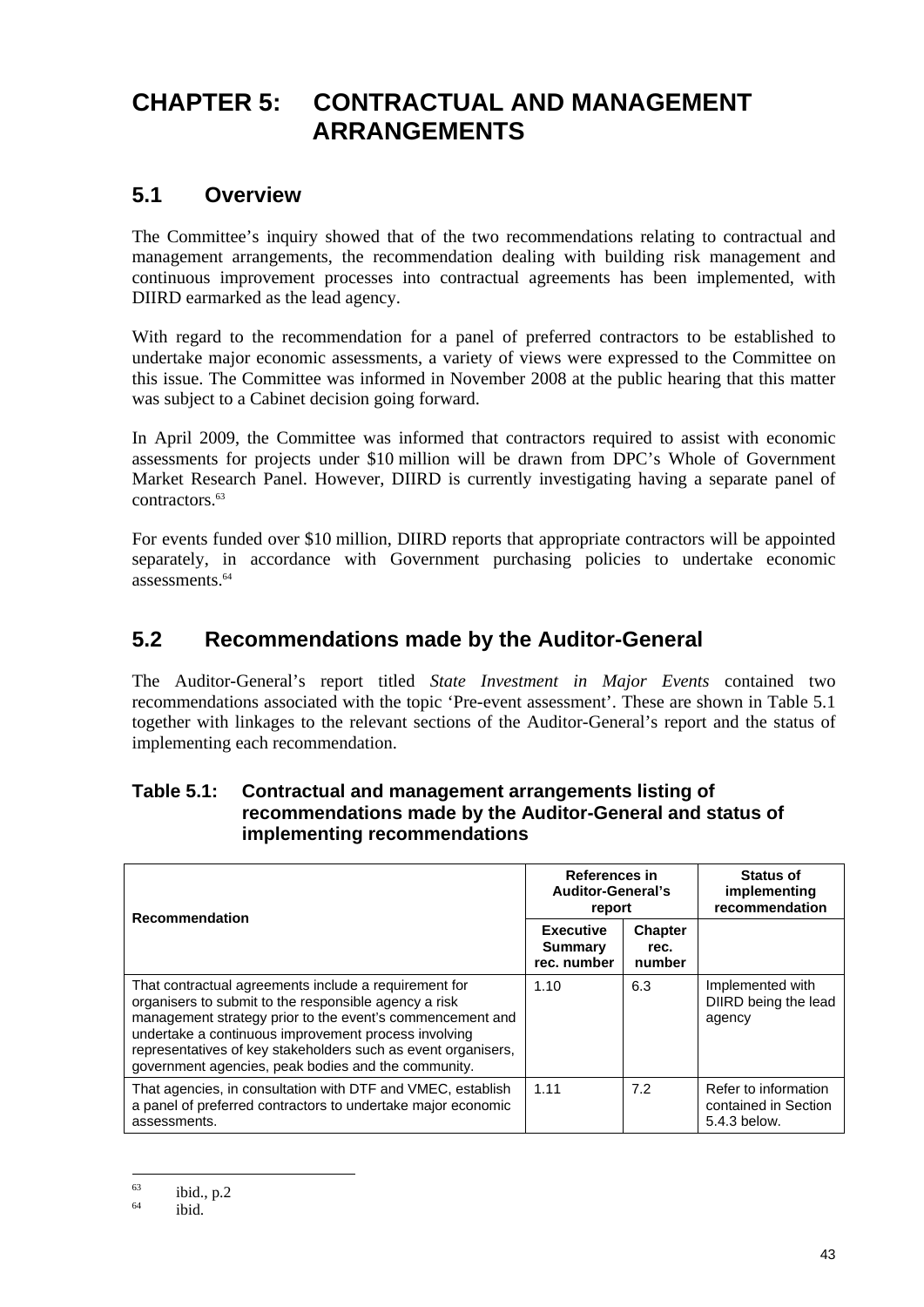## **5.3 Compelling organisers through contractual arrangements to develop a risk management strategy and embark on a continuous improvement process**

#### **5.3.1** *Response from Department of Innovation, Industry and Regional Development included in Auditor-General's Report*

Recognising that the Auditor-General found that contracts with event organisers were well managed, the Department stated that consideration would be made, where appropriate and feasible, to strengthen the contractual arrangements between government and event organisers to address risk and maximise the outcomes for all involved.<sup>65</sup> The Committee was advised that risk management plans are reviewed as part of the pre and post-event contract management process.<sup>66</sup>

#### **5.4 Establishing a panel of preferred contractors to undertake major economic assessments**

#### **5.4.1** *Response from agencies included in Auditor-General's Report*

DTF indicated that it would consult with VMEC and relevant agencies on the selection of preferred contractors to undertake major economic assessments.<sup>67</sup>

DIIRD's response to the establishment of a panel of preferred contractors was that a business case supporting the benefit of establishing such a panel to undertake major economic assessments was required. DIIRD questioned, however, whether a benefit would be proven, given the relatively small number of potential panellists and the correspondingly small number of events that would benefit from comprehensive economic assessment.<sup>68</sup>

While VMEC proffered that there were relatively few qualified practitioners in the field and on this basis questioned whether a panel would be cost effective, it indicated that this matter would be considered in consultation with the relevant government departments.<sup>69</sup>

In a further comment provided by the Auditor-General on this issue, he explained that his report envisaged that the establishment of the recommended panel should cover economic assessments in the full range of government activities.70 The Committee concurs with this view.

## **5.4.2** *Response in the Minister for Finance's report*

With regard to the further comment by the Auditor-General on this recommendation, DIIRD stated in the Minister for Finance's report that a number of panels already exist throughout the

 $\overline{a}$ 

<sup>&</sup>lt;sup>65</sup> Victorian Auditor-General's Office, *State Investment in Major Events*, May 2007, p.56<br><sup>66</sup> Mr H. Ronaldson, Secretary, Department of Innovation, Industry and Regional Development, response to

the Committee received 14 November 2008<br>
Victorian Auditor-General's Office, *State Investment in Major Events*, May 2007, p.67<br>
ibid., p.68<br>
iv.

 $\frac{69}{70}$  ibid.

ibid.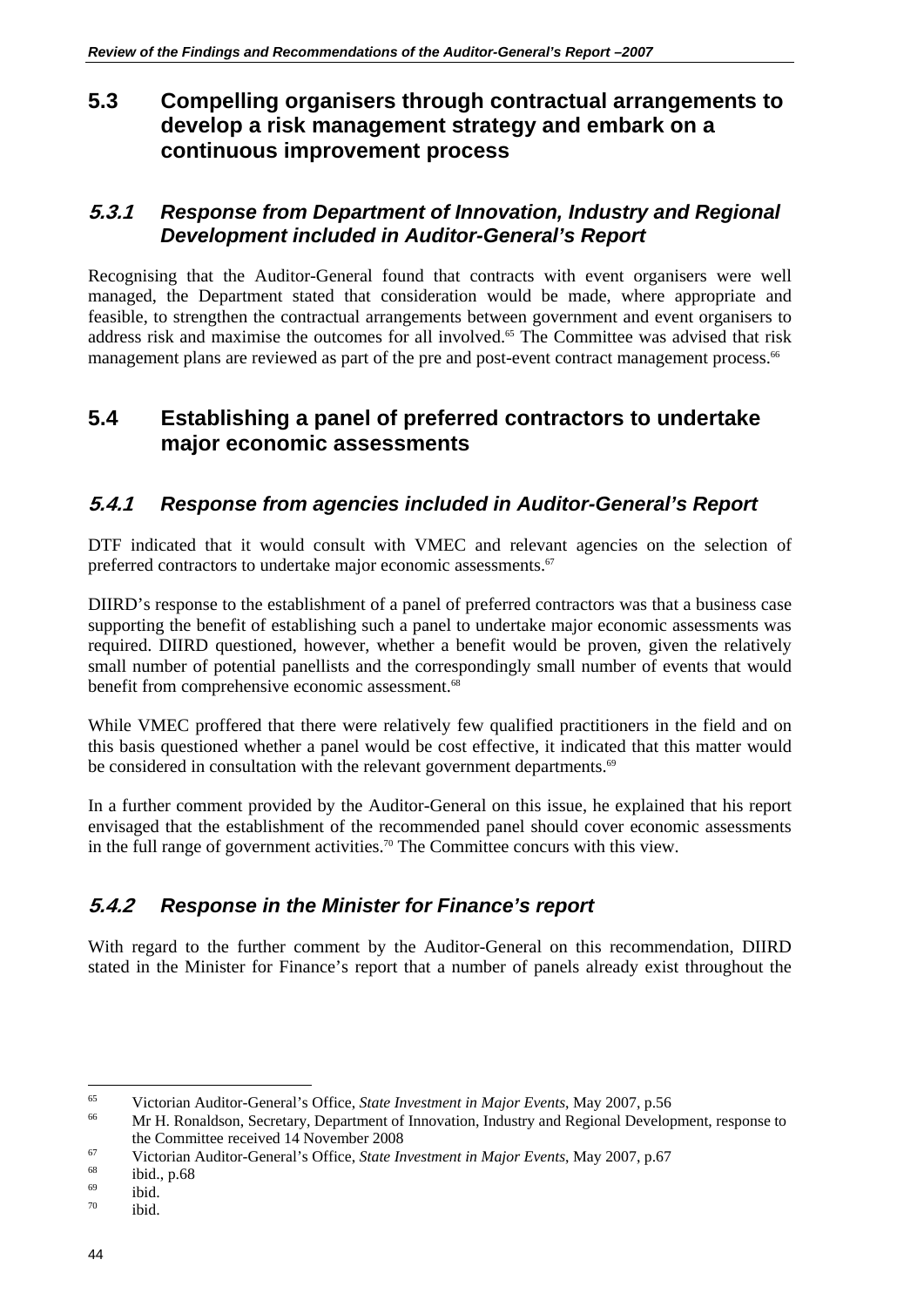Victorian Government, some that have contractors with capabilities in undertaking major economic assessments.71

The report also revealed that DTF support this recommendation. Preferred contractors should be those that have a proven track record of transparency in conducting major assessments and give appropriate recognition to the role of binding resource constraints on the estimated economic impact of events. DTF also noted that they already have an established panel of contractors, the Strategic Research Panel, which includes contractors with the ability to do this work.<sup>72</sup>

#### **5.4.3** *Post audit initiatives introduced by the government*

According to the Auditor-General, one of the benefits of establishing a panel of providers is that it enables the setting of a number of conditions that providers must comply with in undertaking economic assessments such as using economic assessment models that reflect contemporary thinking and developments. This would provide some level of assurance over the robustness of information provided to government when making decisions to invest in major projects.73

DIIRD advised that any contractors required to assist with assessments will be drawn from DTF's whole of government panel. At present, the Australian Formula 1 Grand Prix is the only event that falls into this category. For events valued at less than \$10 million per annum, a separate tendering process is undertaken.74

It was encouraging to hear from DTF that its Strategic Research Panel of economic consultants may be adapted to form a panel of preferred contractors to undertake major economic assessments. DTF is exploring whether this panel is likely to provide the best way forward in terms of addressing the Auditor-General's recommendation.<sup>75</sup>

Evidence taken at the hearing with senior officers from VAGO revealed that:<sup>76</sup>

*What we have said in the report is we believe there should be a stronger approach to making sure the quality of economic assessments is more robust. We have talked about economic assessment guidelines, and we have talked about having a panel where you can attach some conditions to being a member of the panel. I note in the Finance Minister's response there is disagreement about the panel not being cost effective. Our view is that the panel should be for all economic assessments right across the board, not just for major events. If you have that, I then think you can*  insist that whoever does the economic assessments for government in terms of *providing information upon which government makes decisions to invest in major events, that it is done on the most reliable information.* 

<sup>1</sup> 71 Department of Treasury and Finance, *Response by the Minister for Finance to the Auditor-General's Reports issued during 2006-07*, December 2007, p.92<br>
ibid., p.191<br>
Mg D. Bessen, Victorian Auditor General geogrape t

 $73$  Mr D. Pearson, Victorian Auditor-General, response to the Committee received 14 November 2008 Mr H. Ronaldson, Secretary, Department of Innovation, Industry and Regional Development, response to

the Committee received 14 November 2008<br>
<sup>75</sup> Mr S. Helgeby, Acting Secretary, Department of Treasury and Finance, response to the Committee

received 18 November 2008.<br><sup>76</sup> Mr P. Stoppa, Director, Performance Audit, Victorian Auditor-General's Office, transcript of evidence, 25 November 2008, pp.3-4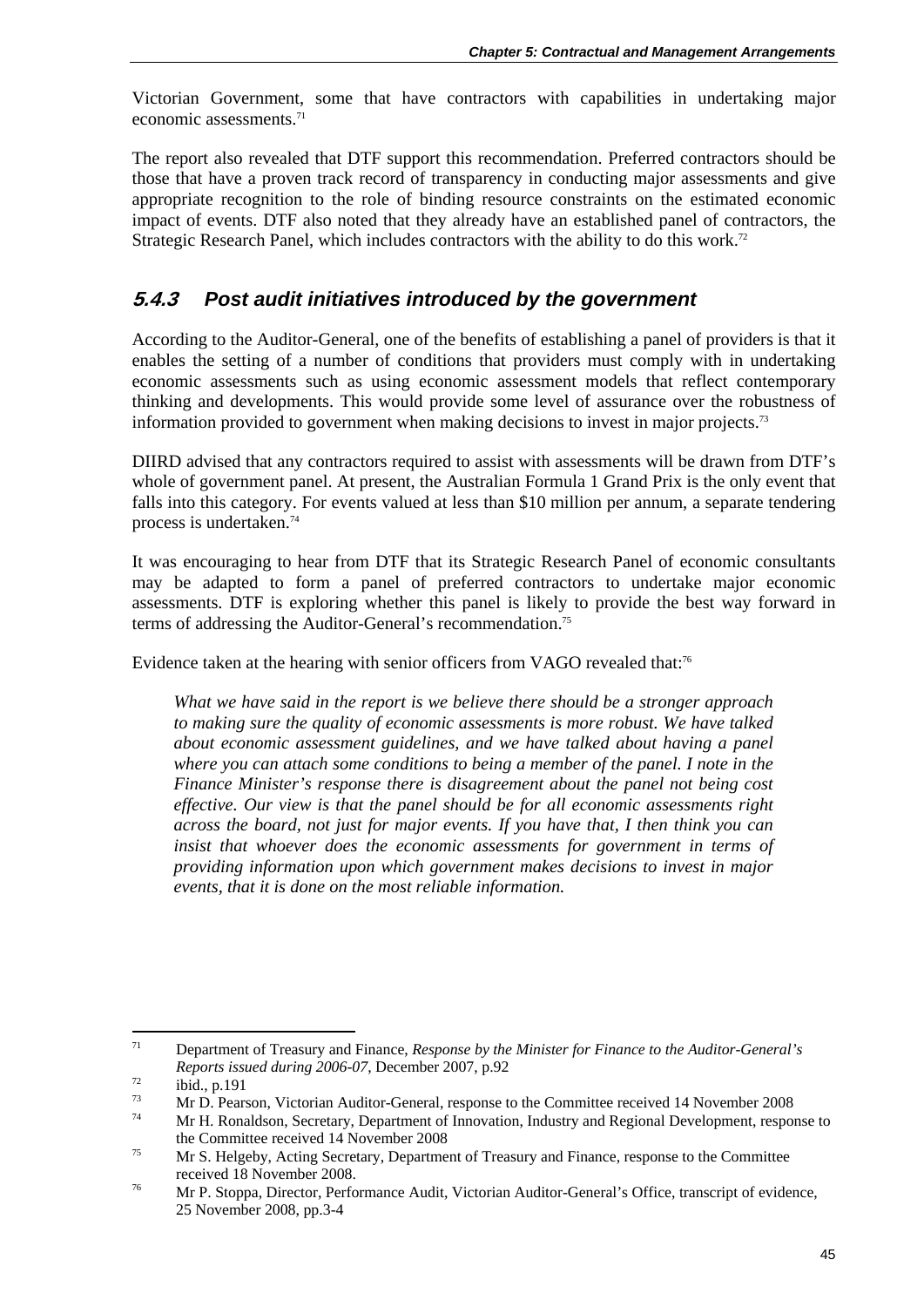At the hearing with DIIRD, the Committee was informed that the decision about the establishment of a panel of preferred contractors to undertake major economic assessments is subject to Cabinet decision going forward and will be made in the context of decisions around economic evaluation methodologies.77

In shedding some light on the establishment of a specific panel, DTF brought to the Committee's notice that, while suppliers on the Strategic Research Panel may be able to conduct major economic assessments of major events, this particular panel was not designed for this purpose. The Department queried why there would be a need for a specific panel to be established for this purpose, given that the Department is aware of the main providers of these services and the differences in conditions are fairly small. However, this matter has not been discussed with DIIRD as yet because priority has been given to initially developing the methodology for conducting economic assessments.78

As noted previously, DIIRD has now decided to use DPC's Whole of Government Market Research Panel for events funded less than \$10 million per annum and events funded more than \$10 million per annum will have suitable contractors appointed independently.<sup>79</sup>

 $77$ 77 Mr H. Ronaldson, Secretary, Department of Innovation, Industry and Regional Development, transcript of evidence, 25 November 2008, p.3 and slide no.6 and Mr G. Hywood, Deputy Secretary, Tourism, Aviation and Communications, Department of Innovation, Industry and Regional Development, transcript of evidence, 25 November 2008, p.12<br>
<sup>78</sup> Dr D. Johnson, Director, Macro Economics Forecasting & Physical Strategy, Department of Treasury and

Finance, transcript of evidence, 25 November 2008, p.13<br>Mr H. Ronaldson, Secretary, Department of Innovation, Industry and Regional Development, letter to the Committee received 17 April 2009, p.2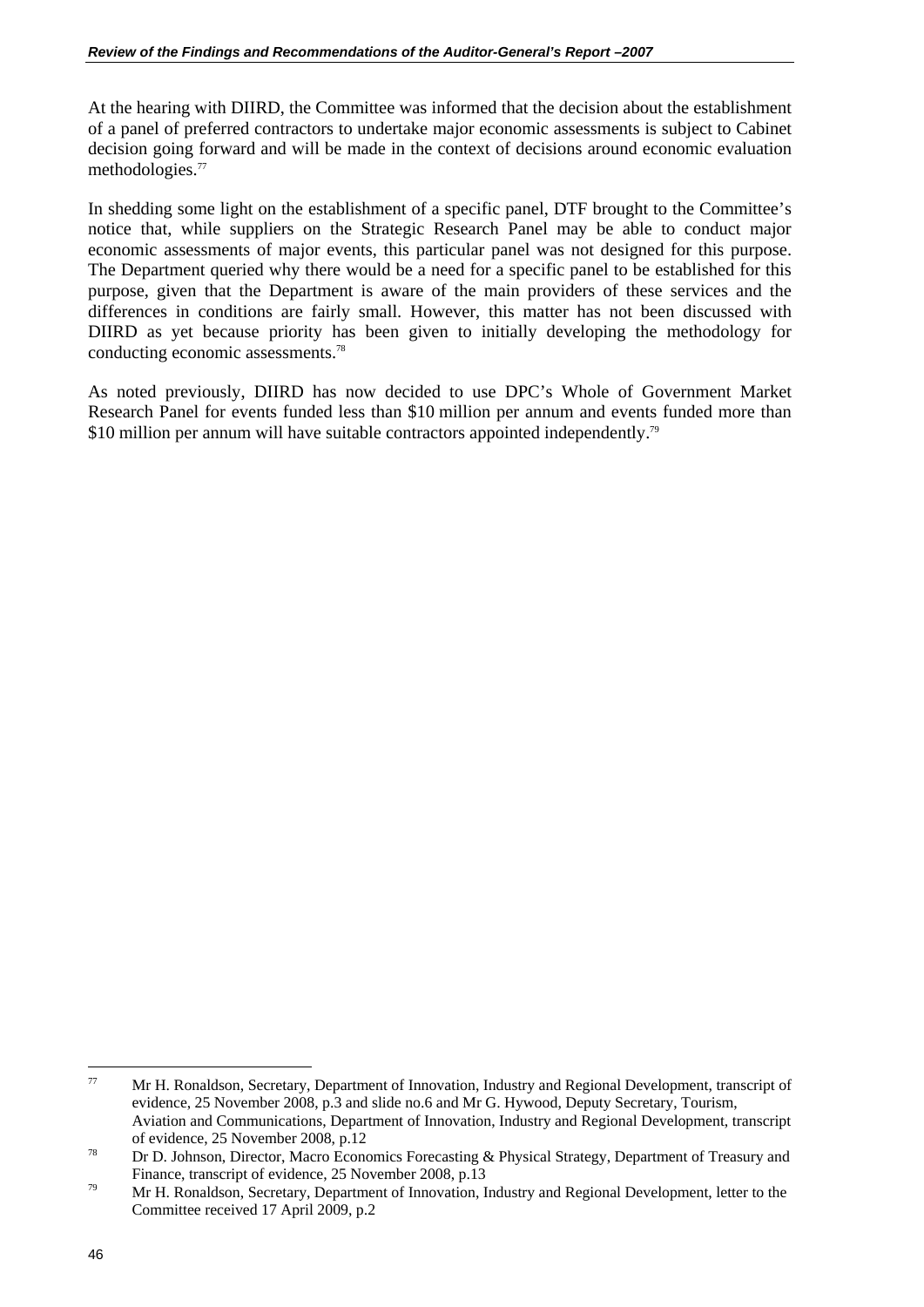# **CHAPTER 6: PUBLIC REPORTING OF OUTCOMES**

## **6.1 Overview**

The Committee noted from evidence provided at the hearing in November 2008 that the development of a reporting template to facilitate the public reporting of key outcomes from major events in order to increase transparency and accountability over the use of public funds is subject to a Cabinet decision going forward.

In April 2009, the Committee was informed by DIIRD that they are working on improving the reporting framework for major events, including developing a public reporting template. The Department report that because decisions on economic models have only recently been made by Cabinet, reporting frameworks will now be developed as more post-event evaluations will be completed.<sup>80</sup>

## **6.2 Recommendations made by the Auditor-General**

The Auditor-General's report titled *State Investment in Major Events* outlined one recommendation under the topic 'Public reporting of outcomes'. This recommendation is listed in Table 6.1, together with references to relevant sections of the Auditor-General's report and the status of implementation of the recommendation.

#### **Table 6.1: Public reporting of outcomes - recommendation made by the Auditor-General and status of implementing the recommendation**

| <b>Recommendation</b>                                                                                                                                                                         | References in<br><b>Auditor-General's report</b>  |                        | <b>Status of</b><br>implementing<br>recommendation    |
|-----------------------------------------------------------------------------------------------------------------------------------------------------------------------------------------------|---------------------------------------------------|------------------------|-------------------------------------------------------|
|                                                                                                                                                                                               | <b>Executive</b><br><b>Summary</b><br>rec. number | Chapter rec.<br>number |                                                       |
| That a reporting template be developed to facilitate the<br>public reporting of key outcomes from major events to<br>increase transparency and accountability for the use of<br>public funds. | 1.12                                              | 7.4                    | Refer to information<br>contained in Section<br>6.3.2 |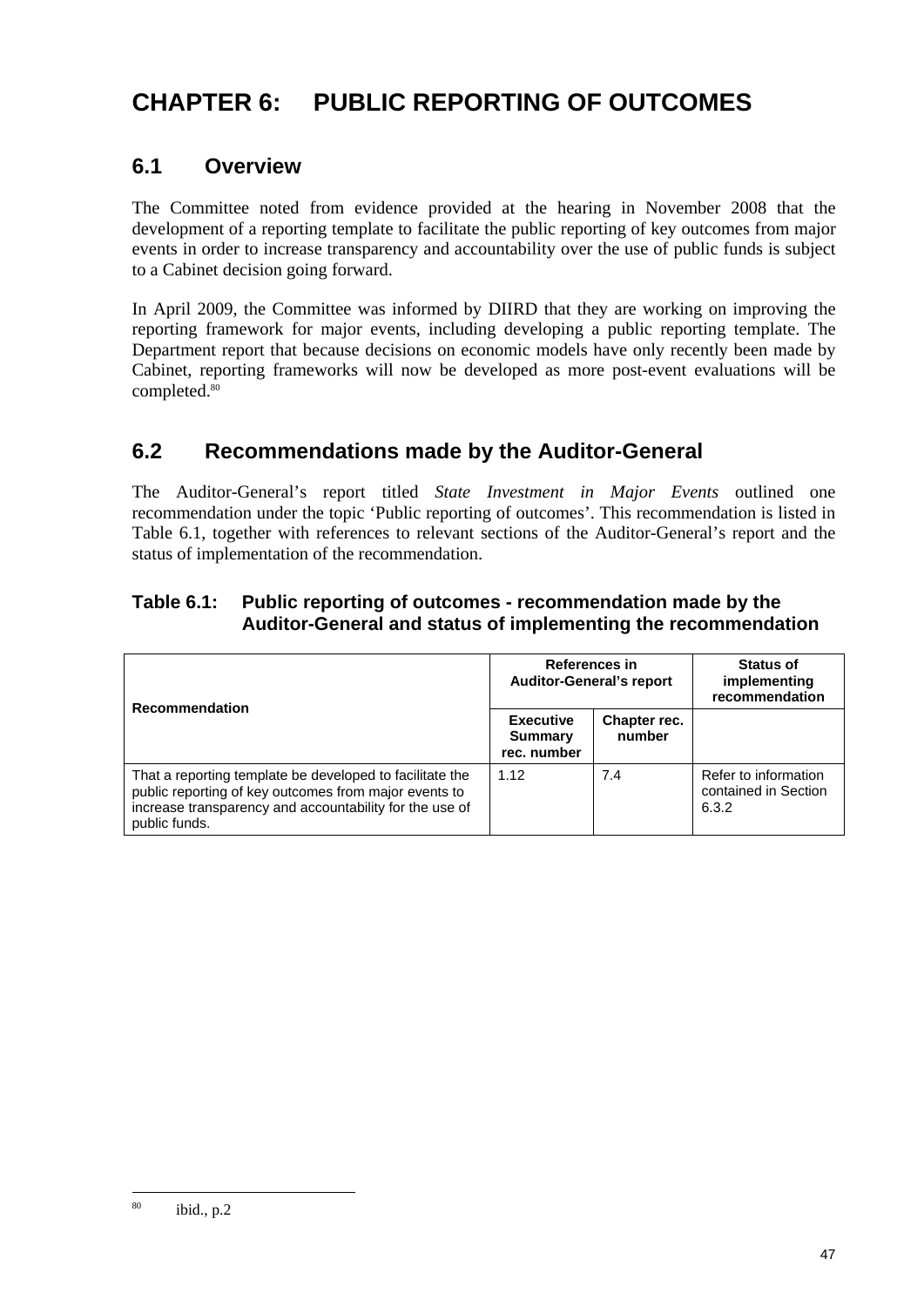## **6.3 Developing a reporting template to facilitate the public reporting of key outcomes from major events**

#### **6.3.1** *Response from agencies included in Auditor-General's report*

DIIRD responded by saying that the benefits of major events were currently widely reported via media releases and departmental and agency annual reports. Improvement options, including the development of a template for this public reporting, would however be considered as part of the ongoing reporting process. DIIRD also stated that account will necessarily be made of the extent to which details relating to the funding arrangements of specific events are required to remain confidential.<sup>81</sup>

VMEC gave a commitment that it would consult with relevant government departments regarding the likely development of a reporting template. As part of this process, VMEC noted that in any public reporting, the 'commercial-in-confidence' nature of many of the major event agreements also needs to be considered.<sup>82</sup>

#### **6.3.2** *Post audit initiatives introduced by the government*

DIIRD is continually improving the reporting frameworks for major events. However, until the assessment options being trialled are completed and a final approach adopted, a template cannot be developed. Different information will be generated from each approach that could be utilised for reporting purposes.<sup>83</sup>

The Committee was informed by DIIRD in November 2008 that significant progress has been made in relation to reporting approaches, however, the finalisation of a reporting template is still subject to a cabinet decision. $84$ 

The Committee received further information in April 2009 that reporting templates were being developed and could be continually improved as more post-event evaluations are completed using the endorsed approach.<sup>85</sup>

<sup>81</sup> 81 Victorian Auditor-General's Office, *State Investment in Major Events*, May 2007, p.73<br>
82 ibid., p.73<br>
82 MeV. Dependence Developed of Learn die Jackson Device Developed

Mr H. Ronaldson, Secretary, Department of Innovation, Industry and Regional Development, response to the Committee received 14 November 2008

<sup>&</sup>lt;sup>84</sup> Mr H. Ronaldson, Secretary, Department of Innovation, Industry and Regional Development, transcript of

evidence, 25 November 2008, p.3 and slide no.6<br>
<sup>85</sup> Mr H. Ronaldson, Secretary, Department of Innovation, Industry and Regional Development, letter to the Committee received 17 April 2009, p.2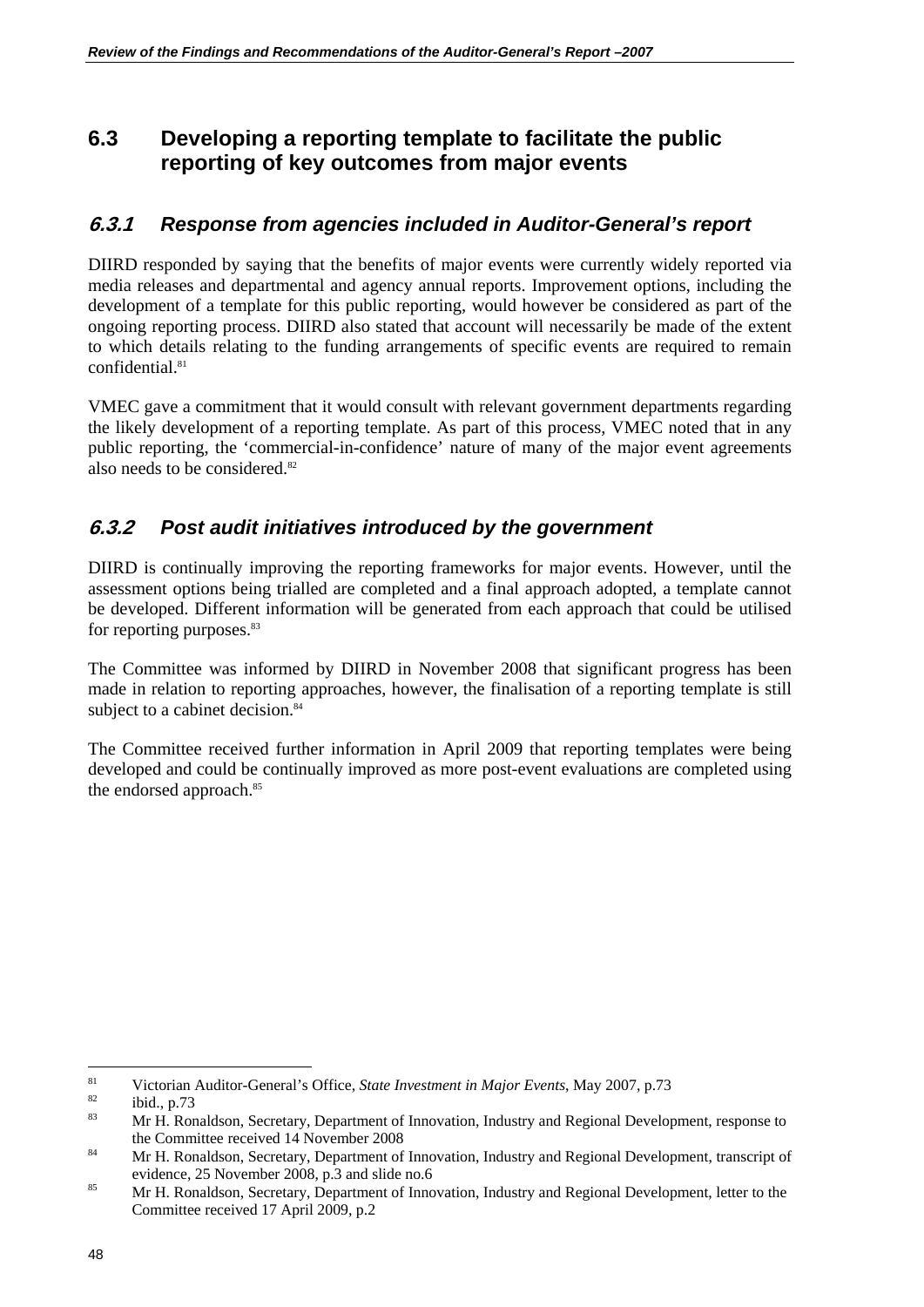**PART B: MAINTAINING VICTORIA'S RAIL INFRASTRUCTURE ASSETS**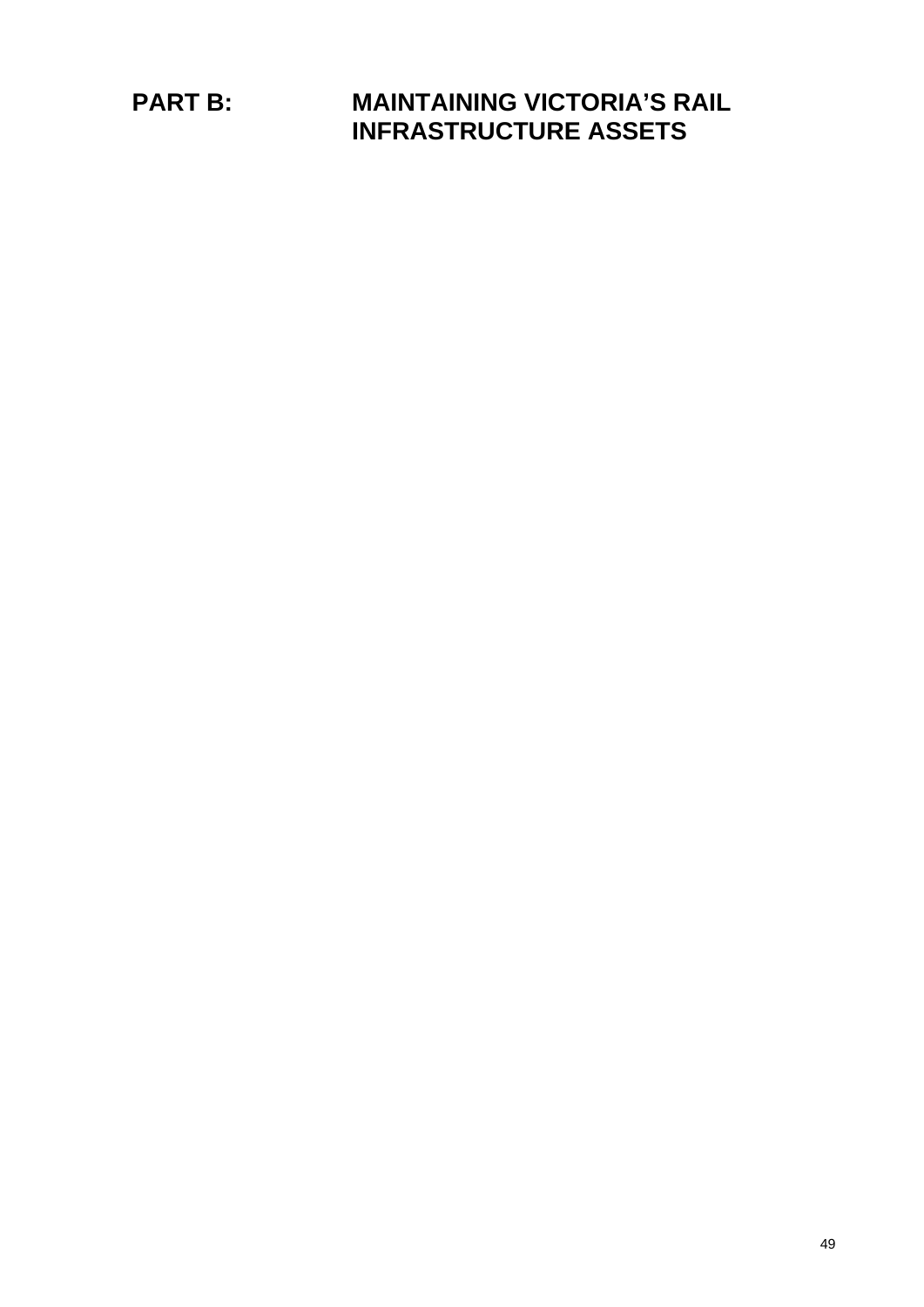# **CHAPTER 1: BACKGROUND TO THE REVIEW**

## **1.1 Introduction**

Victoria's rail system encompasses the metropolitan, regional intrastate network and the Victorian sections of the interstate network. The rail infrastructure is diverse and is made up of many integral pieces, namely: 86

- track, including sleepers and the foundations that form the track bed;
- structures that create a pathway for the track, such as tunnels, bridges, cuttings, earthworks and drainage works;
- the train and passenger communication systems;
- structures that provide access for customers, such as station buildings and platforms;
- electrical power supply systems:
- buildings required for the operation and maintenance, such as rail yards, depots and stations; and
- plant, machinery and other equipment used for maintenance and renewal tasks.

In 2004-05, there were almost 142 million passenger journeys on Victoria's metropolitan and intrastate rail system.<sup>87</sup> In 2007-08, this number has increased to more than 210 million passenger trips in Victoria.88 Patronage across Victoria's train system has increased dramatically as a result of a number of factors, including the growth of employment in the Melbourne CBD, congestion on the roads, increased parking costs and high petrol costs.<sup>89</sup>

## **1.2 Rail infrastructure and maintenance**

With rail patronage increasing, Victoria's need for reliable and well maintained rail infrastructure is as important as ever. To provide a safe and efficient rail service, management of the vast array and number of assets is required. Asset management refers to the process that guides creation, use, upkeep and disposal of the assets that deliver train services.<sup>90</sup> To ensure that services run on time and safely, it is important that maintenance and renewal of the rail assets occur.

Maintenance for Victoria's rail infrastructure refers to the action required to keep the infrastructure in a condition that allows it to deliver its intended service. Renewal of rail infrastructure involves undertaking activities to replace or refurbish existing assets or components of those that have a similar capacity.<sup>91</sup>

1 <sup>86</sup> Victorian Auditor-General's Office, *Maintaining Victoria's Rail Infrastructure Assets*, May 2007, p.13<br><sup>87</sup> ibid., p.11<br><sup>87</sup> 1007, 2007, 2007, 2007, 2007, 2007, 2007, 2007, 2007, 2007, 2007, 2007, 2007, 2007, 2007, 2

<sup>&</sup>lt;sup>88</sup> Department of Transport, 2007-2008 Annual Report, p.51 and V/Line Annual Report 2007-2008, p.15

<sup>&</sup>lt;sup>89</sup> Department of Transport, *Transport Demand Information Atlas for Victoria*, 2008, pp.23 and 26<br><sup>90</sup> Victorian Auditor-General's Office, *Maintaining Victoria's Rail Infrastructure Assets*, May 2007, p 16<br><sup>91</sup> ibid.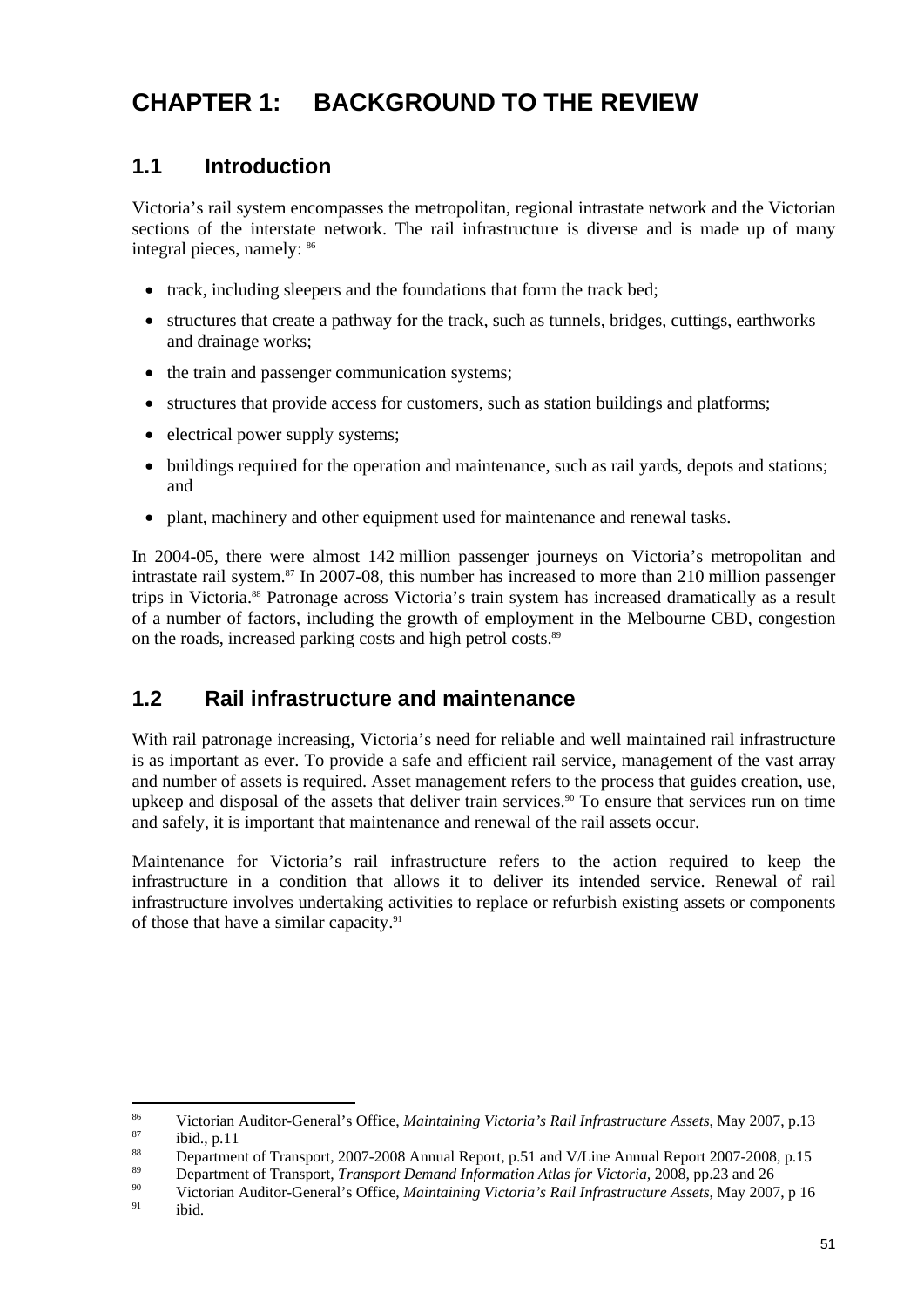The goal of maintenance and renewal activities is:<sup>92</sup>

*to sustain the assets in a condition that achieves planned 'levels of service' while minimising the cost of doing this across the asset's useful life.* 

In 1999, responsibility for maintenance for metropolitan, intrastate and interstate infrastructure was contracted out to three private companies through leases with the State. These leases are managed by the Department of Transport (DOT) and successive tranches of franchisee leases have sustained these arrangements in essence.<sup>93</sup>

Legal responsibilities for maintenance of aspects of the renewals are:

- Metropolitan Connex;
- Intrastate V/Line; and
- Interstate Australian Rail Track Corporation (ARTC).

#### **1.2.1** *Metropolitan rail infrastructure*

The metropolitan rail infrastructure consists of 17 routes that cover 366 kilometres in metropolitan Melbourne.<sup>94</sup> Since April 2004, Connex have been responsible for maintenance and renewal works on the whole of the metropolitan rail infrastructure network as part of a five year lease signed with the State in 2004. It is expected that these arrangements will be renewed in 2009 as part of the refranchising of the metropolitan rail network.

Connex appoints an infrastructure manager to oversee the maintenance and renewal activities. To pay for maintenance and renewal, Connex receives a portion of the fare revenue, as well as a subsidy from the State.<sup>95</sup> As specified by the State, the infrastructure manager's objectives for the five year period are to ensure:

- infrastructure remains fit-for-purpose and able to deliver train services safely and reliably;
- maintenance and renewal activities are undertaken with a longer-term, whole of life approach;
- works are prioritised and carried out efficiently and cost-effectively;
- that the infrastructure manager has an adequate knowledge of rail assets and costs associated with the maintenance and renewal; and
- evidence is provided to DOT that they have undertaken these objectives.<sup>96</sup>

#### **1.2.2** *Intrastate rail infrastructure*

The intrastate rail infrastructure consists of approximately 4000 kilometres of track that transports both freight and passengers.<sup>97</sup> The intrastate railway lines are used by V/Line train services, to transport passengers travelling throughout regional Victoria. As well, the intrastate rail infrastructure is used to transport freight around the state.

 $92$  $\frac{92}{93}$  ibid.

 $^{93}_{94}$  ibid. p.1

 $^{94}$  ibid. p.11

<sup>&</sup>lt;sup>95</sup> ibid. p.17<br>
<sup>96</sup> ibid., p.23<br>
<sup>97</sup> ibid., p.11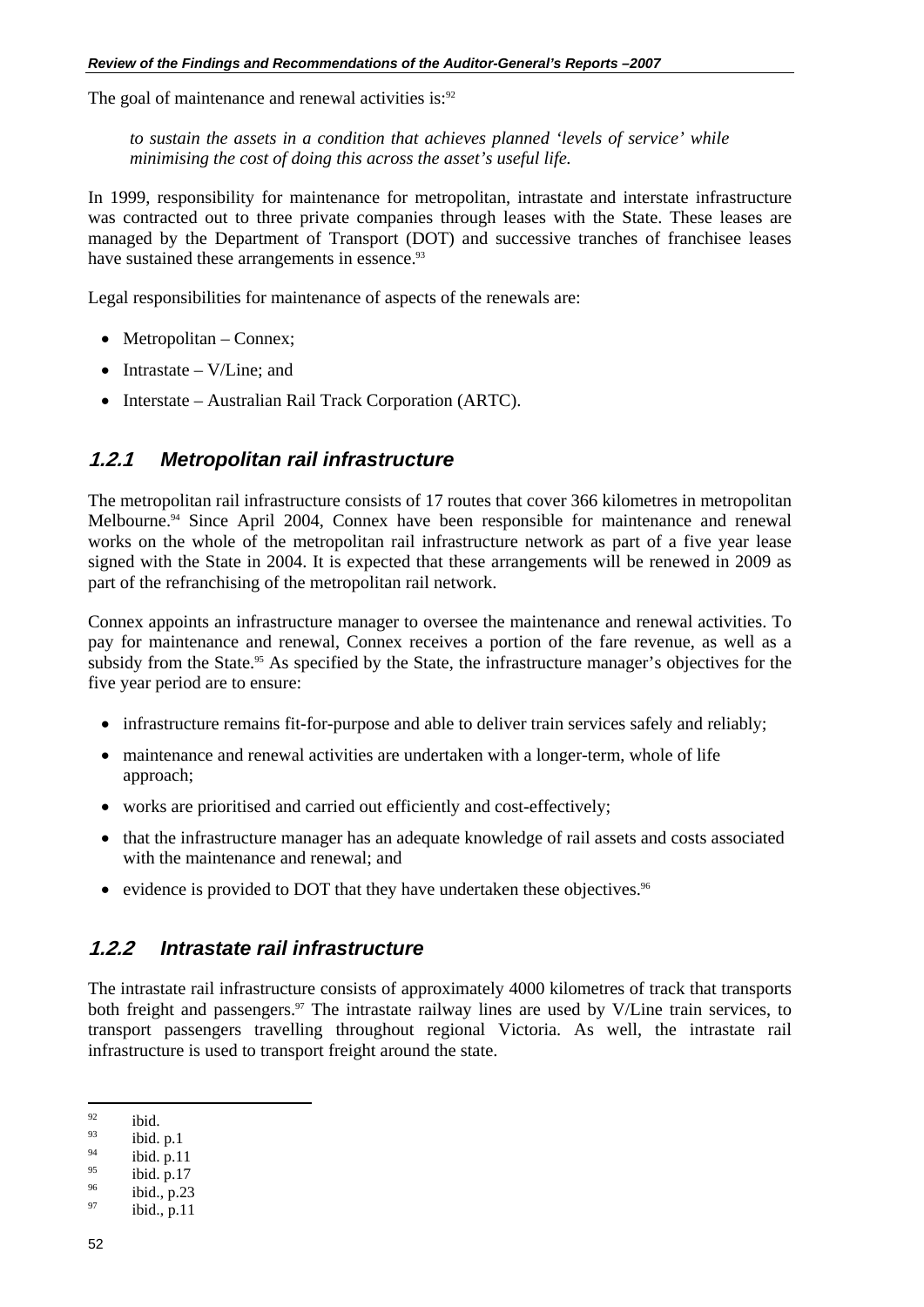Control of the intrastate rail infrastructure was leased to Freight Victoria Limited (FVL) (who later became Freight Australia Limited) in 1999 for a term of 15 years. According to the terms of the lease, Freight Australia Limited (FAL) was not required to plan for maintenance and renewal works until the last five years of the lease. FAL were required to return the infrastructure in 'minimum condition' as set out in the lease, which were that infrastructure:

- should allow for service to operate to the same standard as prior to the lease; and
- must be able to accommodate freight rail traffic at a minimum speed of 20km/h with 19 tonne axle loads.98

In 2004, the lease was sold to Pacific National, at which time DOT was able to amend the lease to take into account issues relating to maintenance and renewal. However, the lease was bought back by the State in November 2006, with V/Line taking over management of infrastructure.<sup>99</sup>

#### **1.2.3** *Interstate rail infrastructure*

The Victorian sections of the interstate rail system stretch for  $760$  kilometres,<sup>100</sup> and connect Wodonga on the New South Wales border with Serviceton near the South Australian border, via Melbourne. Since 1999, Victoria's interstate rail infrastructure is leased to ARTC, which was established by the Commonwealth Government to manage the national rail and provide access to the network for interstate rail operators.<sup>101</sup>

In terms of maintenance and renewal, ARTC is responsible for improving interstate rail infrastructure and encouraging uniformity of standards across the interstate rail network. The Victorian Government does not fund maintenance and renewal of the interstate rail network.<sup>102</sup>

The lease specifies that the infrastructure manager is required to maintain, replace, repair and keep the infrastructure in a condition that is no worse than when the lease commenced.103 The lease arrangements require that the infrastructure manager have documented plans on how maintenance and renewal activities for the interstate network will be undertaken.<sup>104</sup> The department is responsible for monitoring the condition via a condition survey. The survey was first undertaken at the start of the lease and is undertaken every four years by an independent expert.<sup>105</sup>

#### **1.3 Audit of Maintaining Victoria's Rail Infrastructure Assets**

The Auditor-General's performance audit on *Maintaining Victoria's Rail Infrastructure Assets* was tabled in May 2007. At the time of audit, the Department of Infrastructure was the lead agency. Machinery of Government changes in 2008 resulted in the Department of Infrastructure being renamed the Department of Transport (DOT).

The purpose of the audit was to examine whether the State's rail infrastructure assets were being appropriately maintained and renewed. 106

<sup>98</sup> <sup>98</sup><br>
Victorian Auditor-General's Office, *Maintaining Victoria's Rail Infrastructure Assets*, May 2007, p.50<br>
<sup>100</sup><br>
<sup>101</sup><br>
<sup>101</sup><br>
<sup>101</sup><br>
<sup>101</sup><br>
<sup>102</sup><br>
<sup>103</sup><br>
<sup>103</sup><br>
<sup>103</sup><br>
<sup>104</sup><br>
<sup>103</sup><br>
<sup>104</sup><br>
<sup>103</sup><br>
<sup>104</sup><br> **104**<br>
<sub>104</sub><br>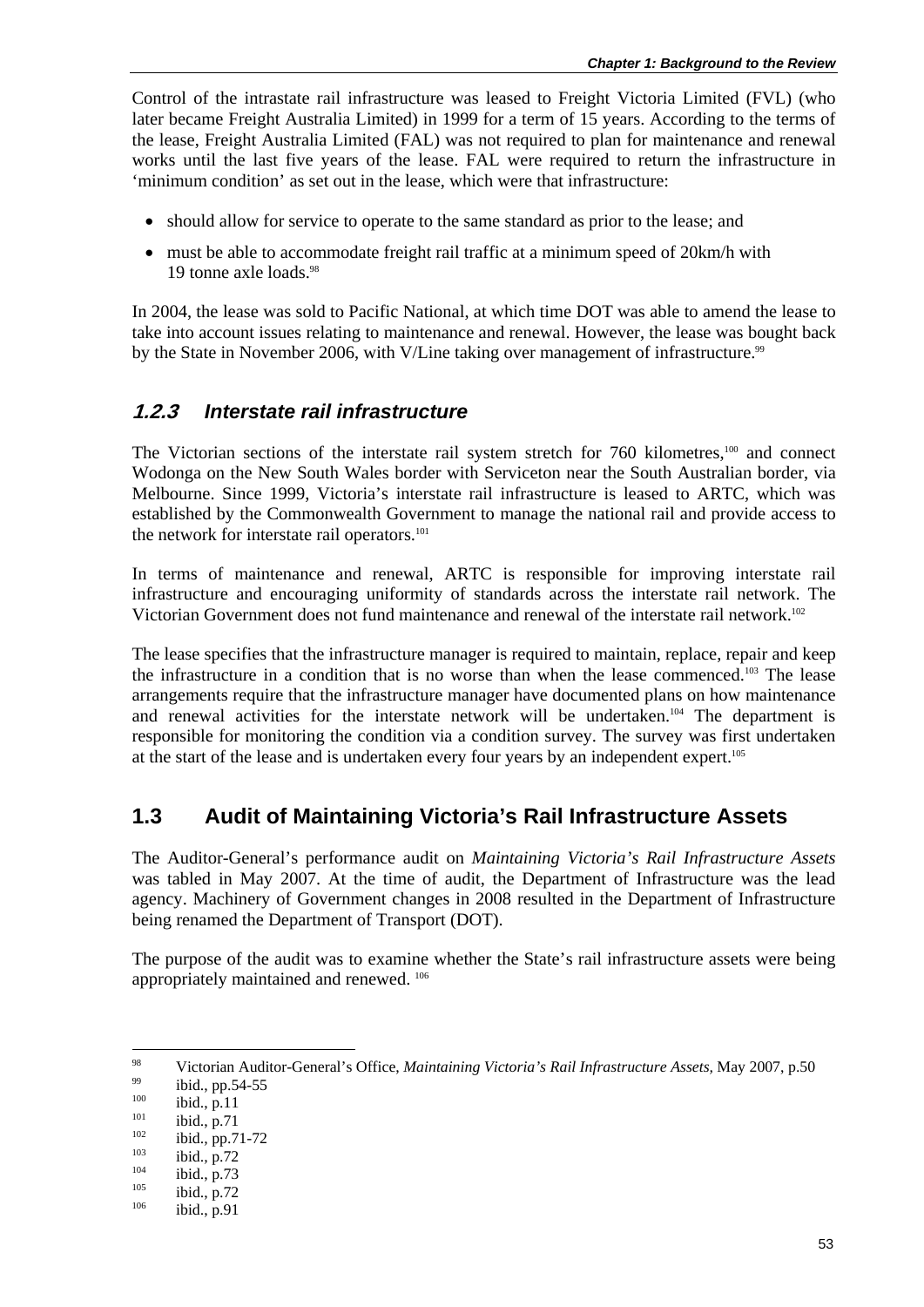In examining rail infrastructure, the Auditor-General examined whether:<sup>107</sup>

- the Department has established clear requirements consistent with the long-term, cost effective maintenance of rail infrastructure assets;
- the arrangements in place assist the Department to meet its long term asset maintenance requirements; and
- rail infrastructure is delivering the required levels of service and will continue to do so in future.

The Auditor-General concluded that maintenance arrangements in place for the metropolitan and the Victorian sections of the national interstate networks were satisfactory. However the regional intrastate infrastructure had not sustained the 1999 levels of service due to deterioration of infrastructure.**<sup>108</sup>**

The report included a number of detailed findings, together with nine recommendations for improving rail infrastructure maintenance and renewal, specific to metropolitan, regional intrastate and national interstate infrastructure. The findings and recommendations are discussed in more detail throughout this report.

## **1.4 Response by the Department of Transport**

The overall response of DOT was positive in regards to the audit. The Department commented in the Auditor-General's report that:**<sup>109</sup>**

*The Report acknowledges the challenges faced by the Department in cost-effectively managing the diverse and complex nature of the Victorian rail network…The conclusions and subsequent recommendations in the Report give appropriate recognition to the Department's efforts to date in progressing the issues raised.* 

The Department did, however comment that they believed consideration to more up to date information may have resulted in the Auditor-General reaching different conclusions in a number of areas.<sup>110</sup>

The Department accepted all of the Auditor-General's nine recommendations. The Secretary of DOT stated at the beginning of the public hearing, held on 9 December 2008:<sup>111</sup>

*Can I begin by saying that the Auditor-General's report Maintaining Victoria's Rail Infrastructure Assets, in our opinion, is a very good piece of work* 

<sup>107</sup> 

<sup>107</sup> ibid., p.91<br>
108 ibid., p.2<br>
109 ibid., p.5<br>
111 Mr J. Betts, Department of Transport, transcript of evidence, 9 December 2008, p.2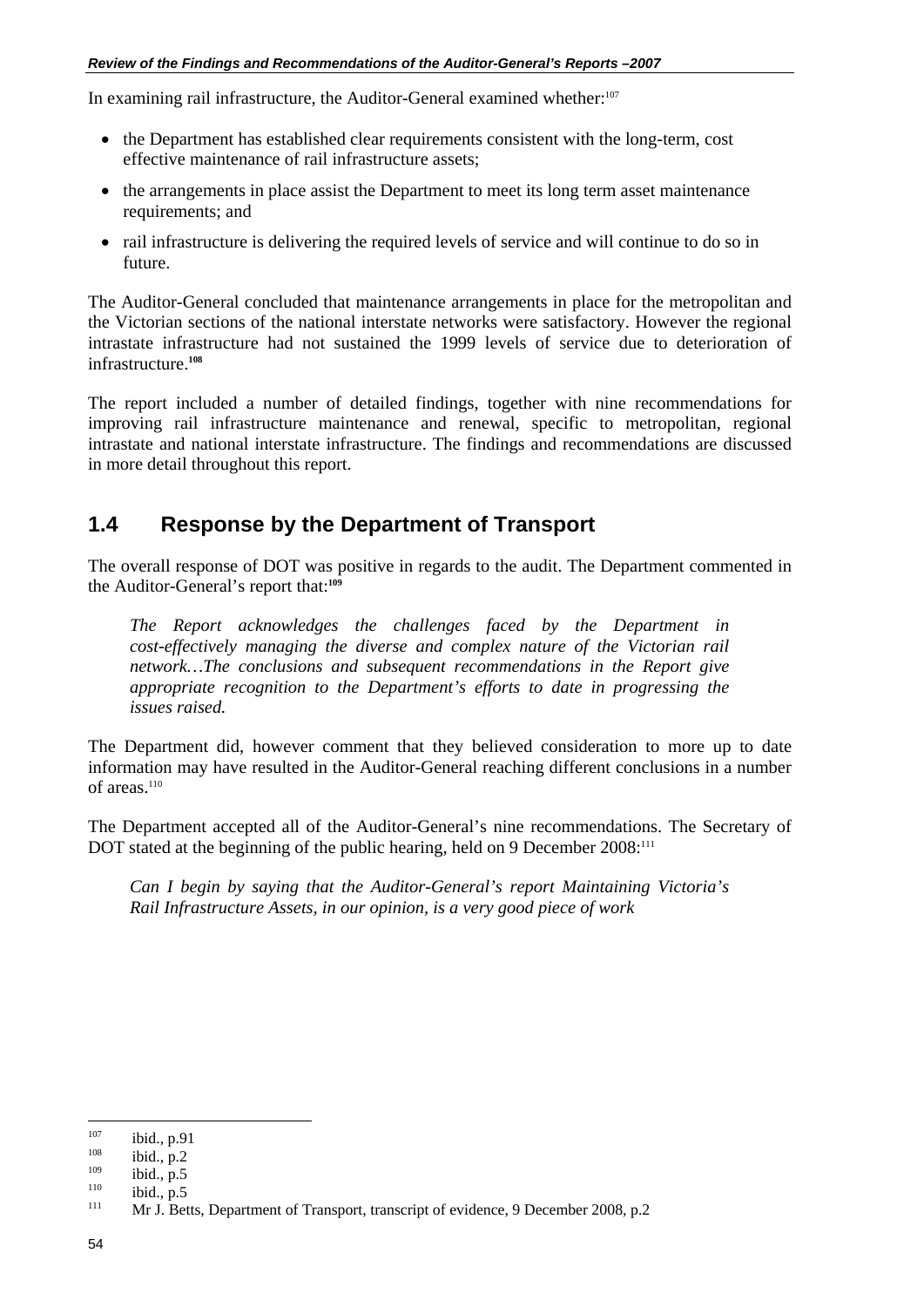## **1.5 Response by the Auditor-General to the Committee**

In response to the Committee's request to the Auditor-General for a submission to its review, the Auditor-General advised the Committee that DOT supported all of the recommendations in the report. The Auditor-General also noted the actions reported by DOT in the *Response by the*  Minister for Finance to the Auditor-General's Reports issued during 2006-07.<sup>112</sup>

## **1.6 Scope of the review undertaken by the Committee**

The scope of this review is limited to the findings and recommendations of the Auditor-General and assesses whether DOT has implemented the recommendations made by the Auditor-General. In doing so, this review does not extend to any developments in public transport infrastructure beyond the parameters of the Auditor-General's report.

The Committee sought public submissions, advertising in *The Age* and *The Herald-Sun* on 20 September 2008. No public submissions were received.

The Committee also wrote to DOT seeking an update on the progress of the implementation of the recommendations made by the Auditor-General. The Department responded to the Committee's request on 27 November 2008 and provided the Committee with a comprehensive response to its queries.

On the 25 November 2008, a public hearing was held with Dr Peter Frost, Chief Operating Officer, Mr Ray Winn, Director, Performance Audit and Mr Peter Stoppa, Director, Performance Audit from the Victorian Auditor-General's Office (VAGO).

On the 9 December 2008, a public hearing was held with Mr Jim Betts, Secretary, Mr Robert Pearce, Deputy General Counsel, Mr Hector McKenzie, Director of Public Transport and Mr Tom Sargant, Deputy Director of Public Transport from DOT.

The Committee's report on this review provides its views in four key areas relating to the Auditor-General's recommendations:

- infrastructure lease arrangements;
- impacts of infrastructure maintenance and renewal on service delivery and safety;
- long term maintenance and renewal; and
- performance reporting and information.

 $112$ Letter by the Auditor-General to Mr Bob Stensholt, 14 November 2008, Re: Prioritisation of Victorian Auditor-General reports from March to August 2007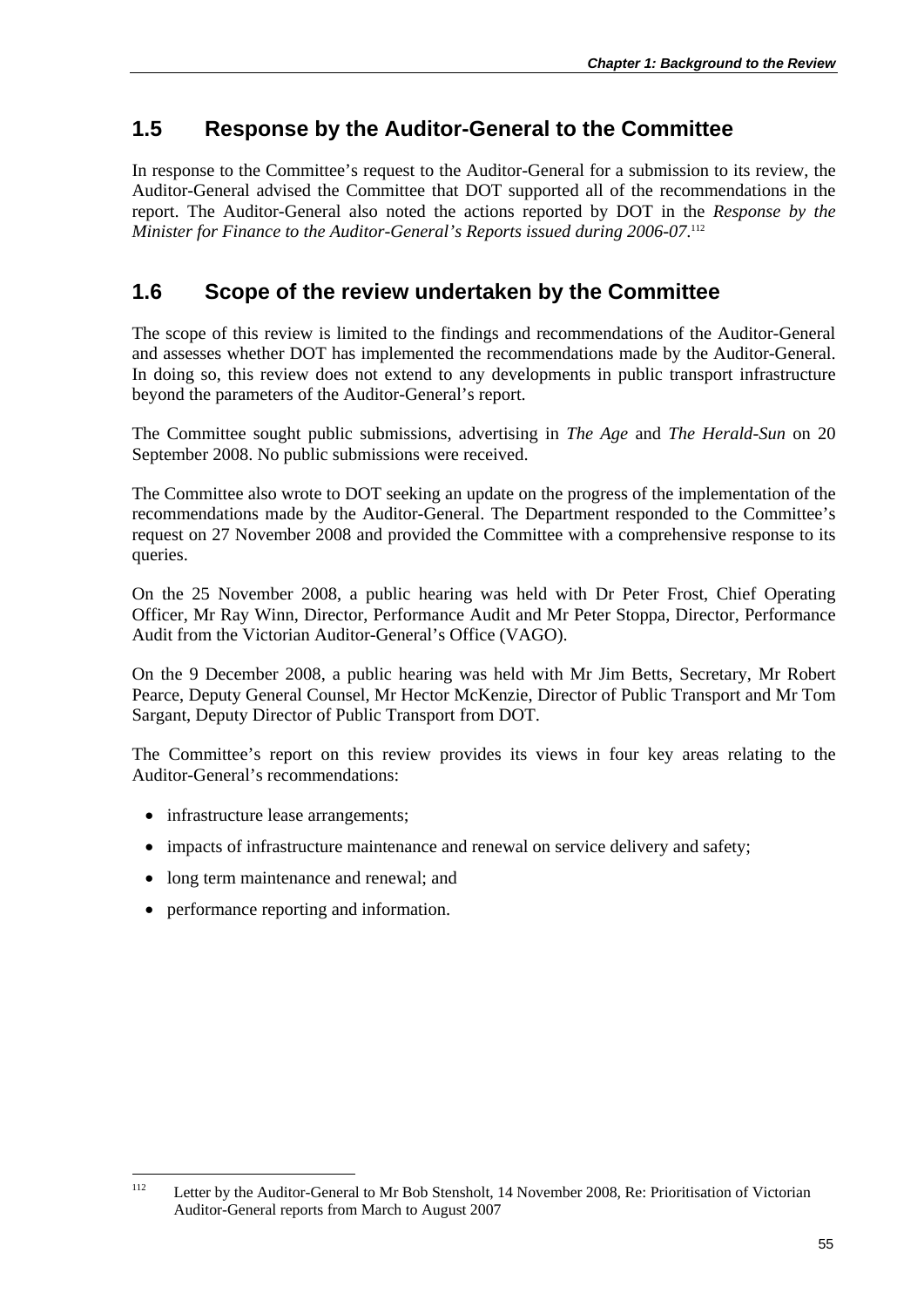# **CHAPTER 2: OUTCOMES OF RAIL INFRASTRUCTURE LEASE AGREEMENTS**

## **2.1 Introduction**

This chapter sets the context, history and transfer of legal responsibilities leading to rail infrastructure conditions as at the date of the Auditor-General's report.

The management of rail infrastructure in Victoria is divided into three networks: metropolitan, intrastate or regional, and interstate which forms part of a national rail network. Prior to 1998, the Victorian Government was responsible for the management and maintenance of these three networks.

In 1998, the Commonwealth Government established ARTC to manage a national interstate rail network. The following year, 1999, the Victorian Government leased the management of the metropolitan and intrastate networks, including responsibility for network maintenance and renewal.

The Auditor-General has, in his 2007 *Maintaining Victoria's Rail Infrastructure Assets* report reviewed how effectively rail infrastructure in Victoria has been maintained and renewed through outsourced management agreements. An overview of the Auditor-General's findings was provided for the Committee at a public hearing on 25 November 2008. The Committee heard from Mr Ray Winn, Director, Performance Audit, VAGO, that:<sup>113</sup>

*There were however, various areas where the arrangements needed to be improved by better applying the existing lease arrangements with respect to documenting plans, checking they had been implemented and measuring the effectiveness of infrastructure maintenance.* 

*In contrast to the metro and interstate arrangements, we found that the intrastate infrastructure arrangements did not provide for the adequate maintenance and renewal of the infrastructure.* 

## **2.2 The metropolitan infrastructure lease**

The metropolitan rail network was originally divided into two networks and offered as separate 15 year franchises. However, one lessee relinquished their lease and the metropolitan network was refranchised as a whole in 2003. DOT signed a subsequent five year lease with the remaining lessee, Connex in 2004, for the management, maintenance and renewal of the whole metropolitan rail network.

 $113$ 113 Mr R. Winn, Director, Performance Audit, Victorian Auditor-General's Office, transcript of evidence, 25 November 2008, pp.16-17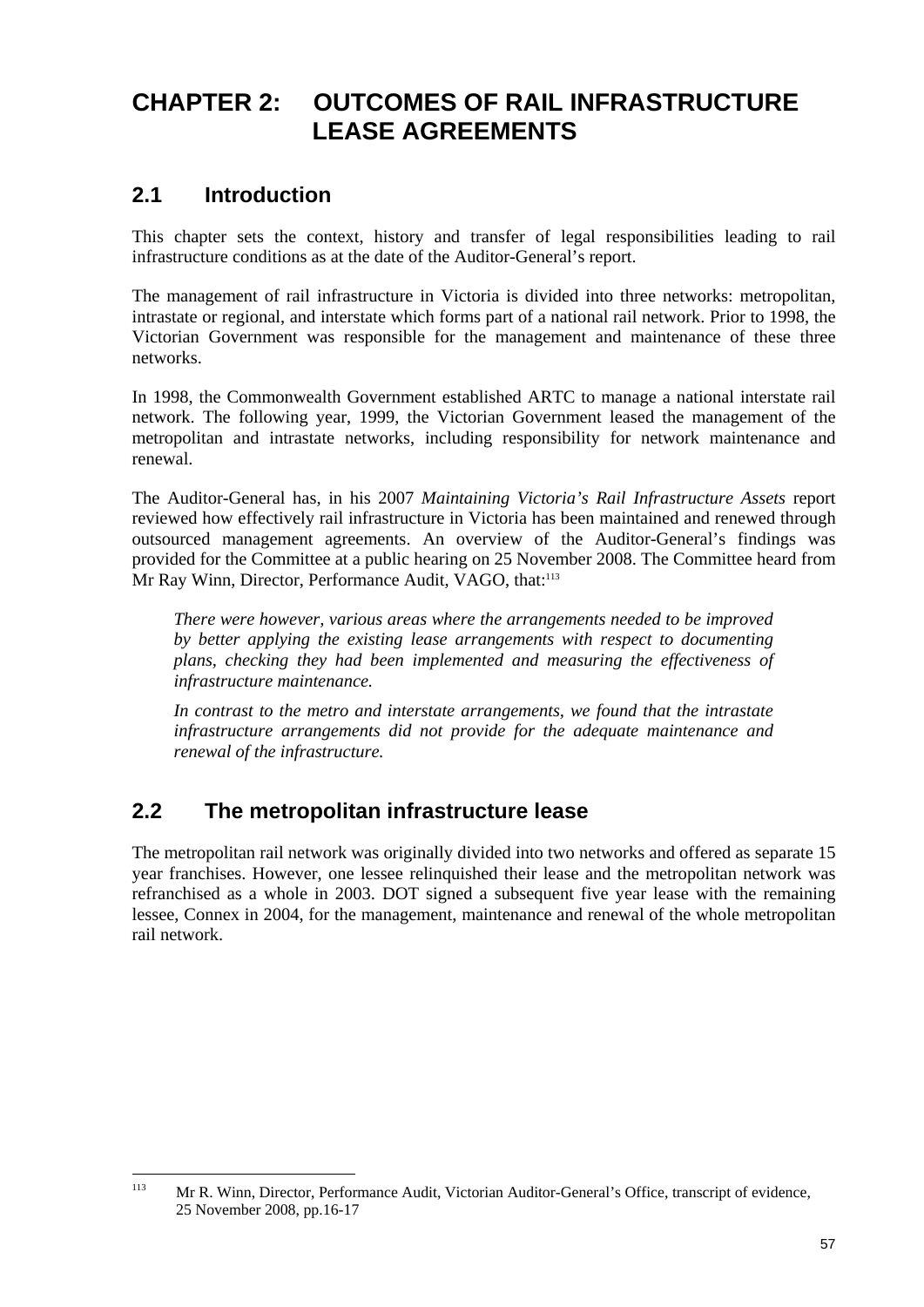The new lease required the franchisee, Connex, to appoint an infrastructure manager. The infrastructure manager was responsible for ensuring that over the five year lease period:

- infrastructure is fit-for-purpose and can deliver train services safely and reliably;
- maintenance and renewal activities are undertaken, consistent with a whole-of-life approach;
- workloads are properly prioritised and carried out efficiently and effectively;
- DOT is provided with evidence that the objectives have been met; and
- an adequate knowledge regarding rail assets and the costs associated with maintenance and renewal is maintained.114

The Department's aim for infrastructure maintenance and renewal for the metropolitan network is to ensure that infrastructure continues to deliver a safe and reliable service well beyond this lease. This is known as a 'whole-of-life' approach to maintenance and renewal, and is considered best practice.<sup>115</sup>

#### **2.2.1** *Lease provisions for managing infrastructure maintenance and renewal*

In accordance with the lease, the infrastructure manager, in consultation with DOT produce an Asset Management Plan and an Annual Works Plan to guide maintenance activities. The Department also provide the infrastructure manager with a list of Minimum Prescribed Works to be incorporated into the infrastructure manager's plans. These list the Department's view on the minimum maintenance required to sustain service levels in the long term.<sup>116</sup>

The lease also sets out a monitoring regime to allow DOT to oversee the infrastructure manager's activities. These include:

- KPIs reported on quarterly:
- information on expenditure;
- reports on maintenance and renewal activities undertaken; and
- regular meetings of the Maintenance and Renewal Review Group, consisting of representatives from DOT and the infrastructure manager to discuss issues.

#### **2.2.2** *Maintenance and renewals and future lease arrangements*

The Auditor-General recommended in his audit that DOT should ensure that the infrastructure manager's future plans and methodology for prioritising maintenance is documented. The Department have informed the Committee that they intend to implement this recommendation via the re-franchising of the metropolitan rail network, currently being undertaken.

 $\overline{a}$ 

<sup>114</sup> Victorian Auditor-General's Office, *Maintaining Victoria's Rail Infrastructure Assets*, May 2007, p.23<br>
<sup>115</sup> ibid., pp.24-25<br>
<sup>116</sup> ibid., pp.24-25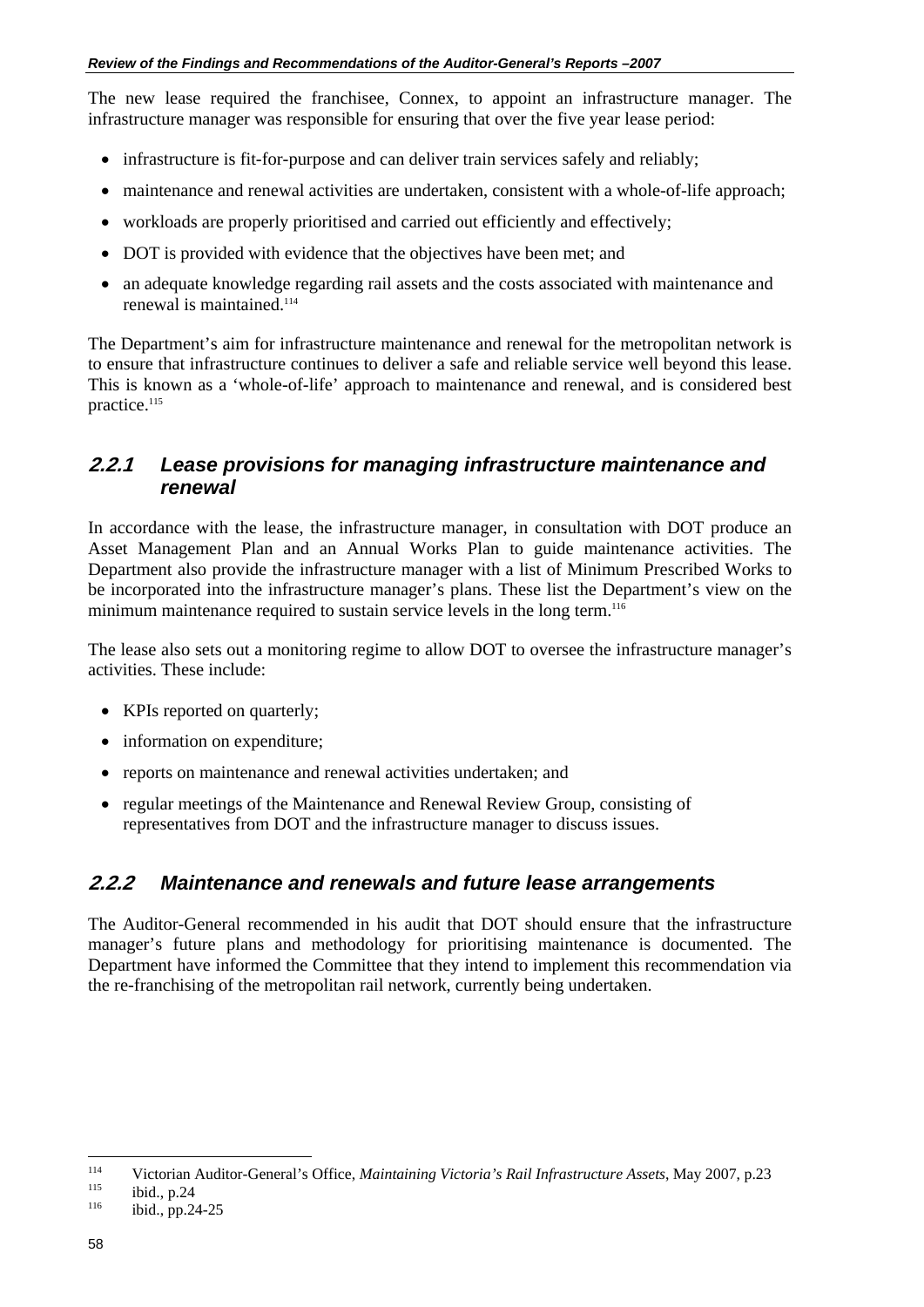The Department, on behalf of the State is currently undertaking the metropolitan re-franchising project, which will see one private company awarded a contract to run the metropolitan rail system for up to 15 years.<sup>117</sup> The Department has informed tenderers that:<sup>118</sup>

*the approach to and methodology behind its asset management philosophy are of critical importance in the selection of a franchisee.* 

To guide tenderers and ensure consistency in information provided, DOT reports that they have developed an Asset Management Plan Guidance Note ('the Guidance Note') for tenderers. The Guidance Note explains to tenderers how they should construct their Asset Management Plan. The Department believes that this will assist the State in evaluating tender proposals.<sup>119</sup>

As noted by DOT, the main points of the Guidance Note for the development of an Asset Management Plan by tenderers should:

- be developed to meet the State's objectives for planning, maintenance and enhancement of the network. However, risks associated with cost, work quality, effectiveness and operational impact will be borne by the franchisee;
- set out what maintenance and renewal activities are required to meet the State's objectives and keep the network safe and operational for the term of the new franchise;
- analyse the State's suggested minimum level of maintenance and renewal activities required, and from this propose a detailed program of works, identify the budget required to deliver the State's performance levels; and
- undertake necessary works on a basis that is cost effective, offers value for money, works are undertaken when required and are driven by a holistic, risk and demand based approach.<sup>120</sup>

The Department has also provided specific information to tenderers regarding what information they wish provided in their proposed Asset Management Plan.

The Committee reviewed the *Expression of Interest Brief* for the first round of the tender project and noted that it had a strong focus on the importance of maintenance and renewal of the metropolitan rail infrastructure, thus providing prospective tenderers with an appropriate understanding of the importance placed on maintenance and renewal activities by DOT and the State. The Committee notes the detail provided to tenderers via the Guidance Note prepared by DOT, and the specific information requested as part of the Asset Management Plan.

The Committee also notes the following statement made by DOT in a letter to the Committee regarding the Guidance Note instructions:<sup>121</sup>

*…the State's objectives for the planning, maintenance and enhancements of the rail infrastructure are achieved, with all risks associated with costs, works quality, effectiveness and operational impact to be borne by the franchisee.* 

<sup>117</sup> 

<sup>117</sup> Department of Transport, *Expression of Interest Brief*, August 2007, p.9<br>
118 Mr J. Betts, Secretary, Department of Transport, letter to the Committee, received 29 November 2008, p.2<br>
120 ibid.<br>
121 ibid.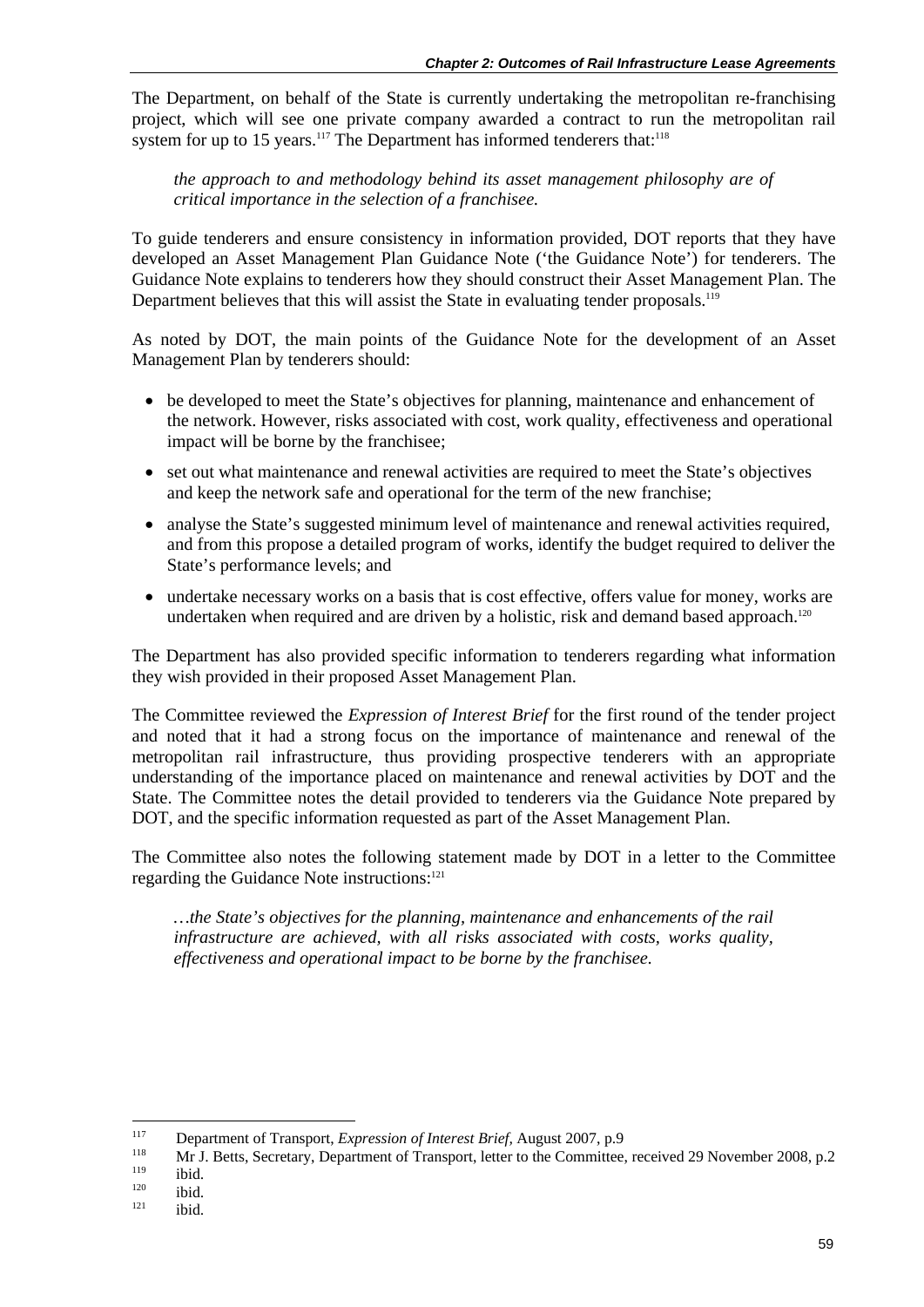While the Committee notes that risks associated with the cost of maintenance and renewal, and some risks related to quality, effectiveness and impact can and will be borne by the franchisee. However, from a public perception, implied and vicarious liability and as ultimate overseer's of rail infrastructure, DOT may wish to review if total risk transfer is practically possible.

## **2.3 The intrastate infrastructure lease**

infrastructure to private management in 1999 failed to maintain the condition of intrastate rail infrastructure assets. A circle of management – from Freight Victoria Limited (FVL), later renamed Freight Australia Limited (FAL), a subsidiary of United States of America based Rail America; to Pacific National in 2004; and returning to public management in 2007. This is illustrated in the diagram below. The lease of Victoria's intrastate passenger and freight rail

**Figure 2.1: Lease arrangements for Victoria's intrastate rail network** 



 *Source: PAEC Analysis*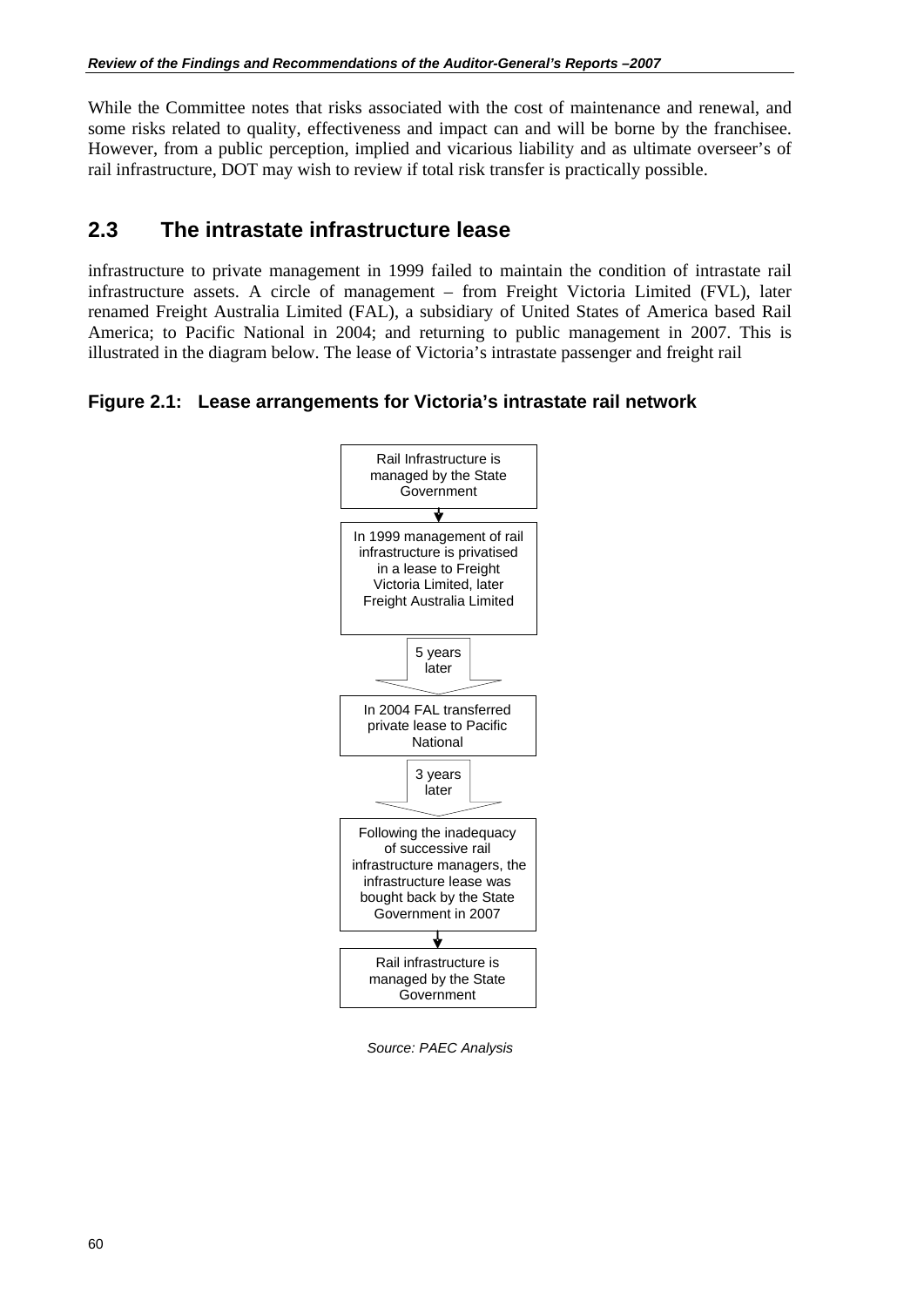The Auditor-General attributes the failure to a combination of inadequate lease arrangements as well as inadequacies in the planning, execution and review of rail infrastructure maintenance and renewal. The Auditor-General found that neither FVL/FAL nor Pacific National undertook adequate maintenance and renewal of the rail infrastructure.<sup>122</sup> The Auditor-General considered that the government's buyback of the lease is an opportunity for the Department to address the management and condition of intrastate rail infrastructure.

## **2.3.1** *The first lease*

The first lease was entered into by the State Government and FVL/FAL in 1999 for a 15 year term. The Auditor-General found a key failure of the lease was that it did not require any planned maintenance or renewal activity to occur for the first ten years. This has allowed deterioration of the infrastructure to amplify and accelerate. After that the lease required that the condition of rail infrastructure be equivalent to pre-lease condition for the last five years of the lease.

The Auditor-General identified in his report a series of issues with the original infrastructure manager, FVL/FAL, that pointed to serious failings in the maintenance and renewal of rail infrastructure. These included:<sup>123</sup>

- seven derailments in 2004, prior to the lease transfer to Pacific National in August 2004;
- complaints from the passenger service operator, V/Line Passenger, about the maintenance and condition of rail infrastructure;
- DOT's difficulty obtaining information about infrastructure condition from FAL;
- FVL/FAL's obstruction of DOT's attempts to advance infrastructure development; and
- the procedural failure of facilitating access arrangements.

The original lease permitted the lease manager to determine the level of freight services provided and therefore the level of maintenance and renewal required.<sup>124</sup> This arrangement did not provide any incentive for the lessee to increase service levels.

The Department never saw any plans for neither maintenance nor renewal from FVL/FAL, despite a requirement that one and four year maintenance and renewal plans be developed for the part of the network on which passenger services operated. The Department was unable to compel the infrastructure manager to provide evidence of adequate planning and the Auditor-General found no evidence that these plans were ever developed.125

The Department did, however, receive some performance information from FVL/FAL for the purpose of monitoring and continuous improvement. Under the lease arrangement the Department was provided: $126$ 

- quarterly measures of track-ride quality and details of incidents leading to delays to passenger services;
- a record of safety-related incidents; and
- weekly reports of temporary speed restrictions.

 $122$ 122 Victorian Auditor-General's Office, *Maintaining Victoria's Rail Infrastructure Assets*, May 2007, p 49<br>
123 ibid., p.52<br>
125 ibid., p.58<br>
126 ibid., p.60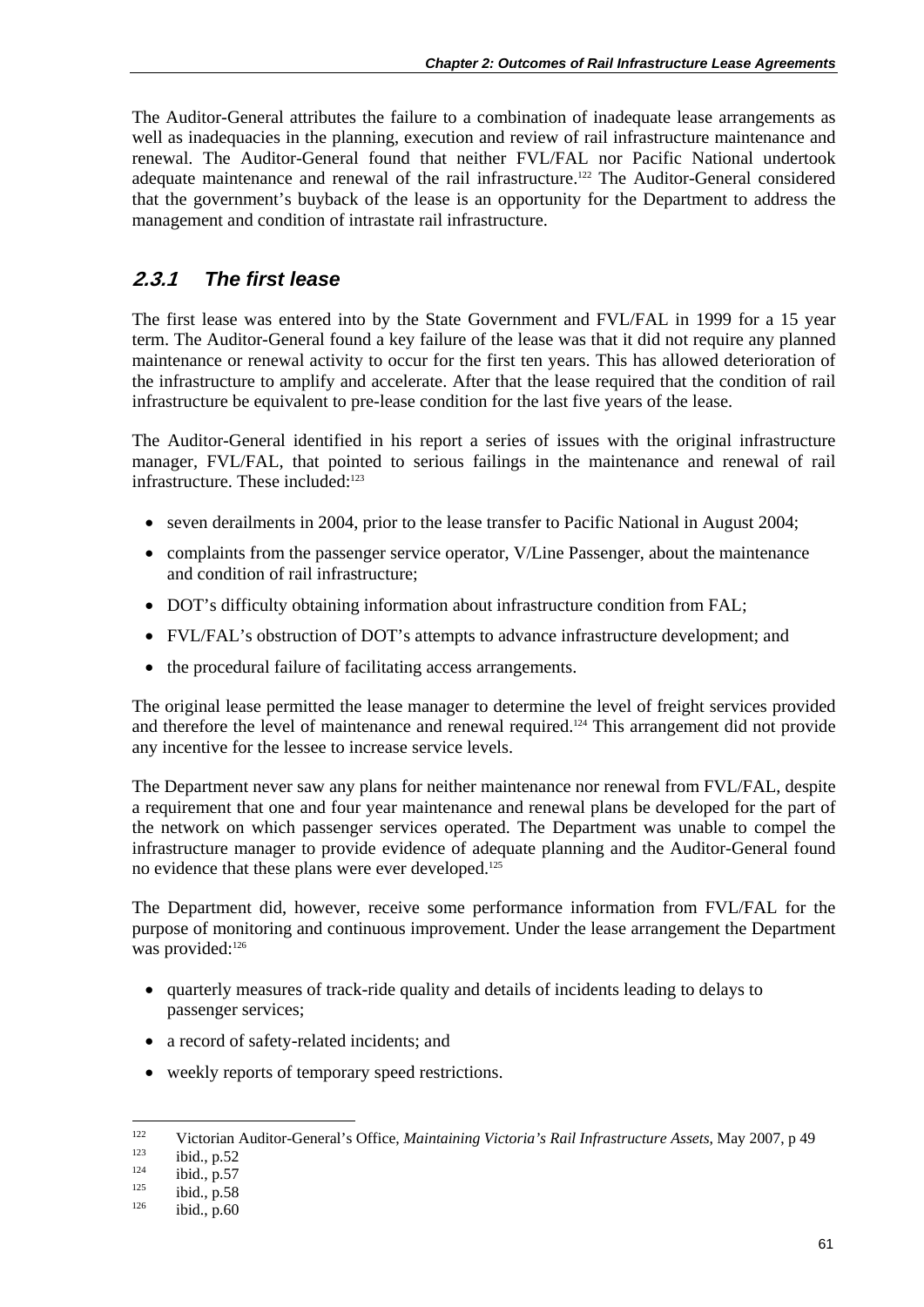However the Auditor-General found that the information was insufficient for the task of oversighting and monitoring maintenance and renewal of rail infrastructure. The lease limited the Department's review and monitoring options and FVL/FAL were found to have resisted attempts by the Department to obtain more information and inspect infrastructure, despite two separate clauses, identified by the Auditor-General in his report, which permitted DOT to access:<sup>127</sup>

- the infrastructure, to make reasonable investigations; and
- the infrastructure manager's records of the maintenance costs on freight and passenger lines.

#### **2.3.2** *The second lease*

With the sale and transfer of the intrastate lease to Pacific National in 2004, DOT negotiated a number of changes in an attempt to address the failings of the original lease and inadequate maintenance and renewal of rail infrastructure. The Auditor-General identified the following changes:<sup>128</sup>

- a strengthening of safety provisions;
- funding shortfalls, including for maintenance and renewal, to be covered by the parent company guarantee;
- a new works clause that the Department has subsequently used to ensure Pacific National complete priority renewal works critical to the safe and effective operation of passenger services;
- a plan developed to enable cooperative investment in the modernisation of the freight network; and
- a stated intention by Pacific National and the Department to review the existing maintenance and renewal arrangements.

Despite these changes to the original lease, the transfer to Pacific National retained the lease term stipulating that rail infrastructure assets did not have to be in original condition as at the date of transfer to FAL in 1999 until the last five years of the lease.<sup>129</sup>

Further, two problematic clauses identified by the Auditor-General were not amended. The two clauses concerned access to infrastructure and infrastructure manager's records for the purpose of investigating renewal and maintenance works undertaken.

Upon taking over management of the intrastate rail network, Pacific National undertook a whole-of-life assessment of intrastate infrastructure assets to determine what work was required to renew assets to a fit-for-purpose condition. This review was the basis for a five year asset management plan.

 $\overline{a}$ <sup>127</sup> ibid., p.59<br><sup>128</sup> ibid., p.52<br><sup>129</sup> ibid., p.17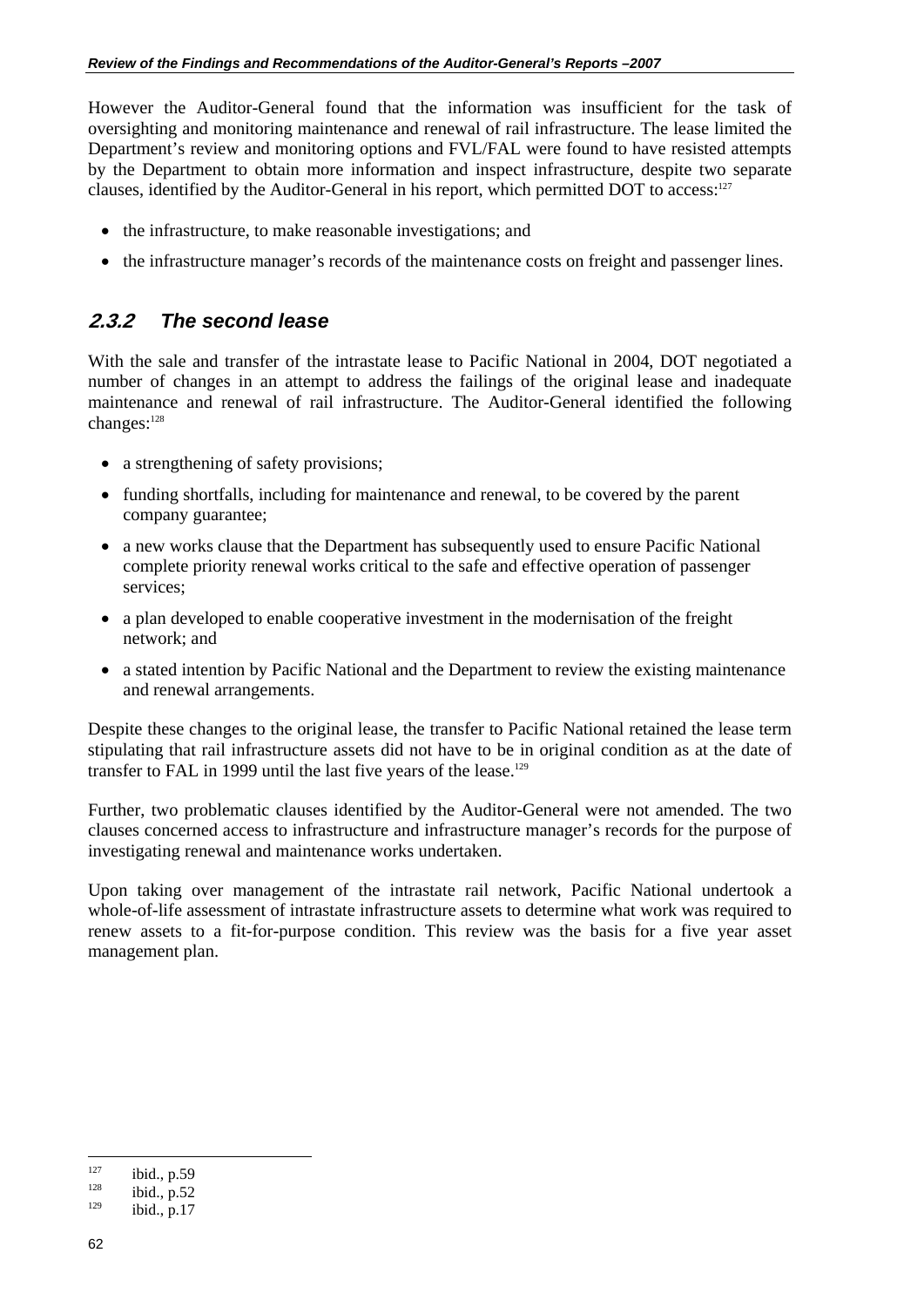As a result of the review, Pacific National advised the Department that additional funding would be required to address past under-investment in maintenance otherwise the length of track under speed restrictions would increase significantly. Furthermore, revenue from freight services was not going to be sufficient to meet the cost of on-going maintenance of freight infrastructure, a finding confirmed by the Essential Services Commission.130

## **2.3.3** *Auditor-General's findings*

The Auditor-General found that since 1999 the condition of the intrastate rail infrastructure had deteriorated through under-investment in maintenance resulting in a significant maintenance debt.

The situation did not change significantly with the transfer of lease to Pacific National, and while some improvements were made, it is acknowledged that there were still major flaws, especially in regards to not compelling Pacific National to undertake maintenance and renewal works.<sup>131</sup>

The Auditor-General found that the level of information provided by both FVL/FAL and Pacific National was not sufficient to allow the Department to confirm whether either company implemented plans for maintenance and renewal as intended. The exception being where the Department funded works through an amended lease with Pacific National.<sup>132</sup>

This change permitted the Department to fund maintenance and renewal projects and review the outcome of infrastructure works. As such, the Auditor-General made a single recommendation pertaining to the Victorian intrastate rail infrastructure:<sup>133</sup>

*1.5 That DOT takes the opportunity afforded by the buyback of the infrastructure lease to implement the government's better practice asset management principles and to improve the monitoring of infrastructure condition and performance.* 

## **2.3.4** *Committee analysis*

Largely due to the lack of adequate maintenance and infrastructure, the Government bought back the lease for the intrastate rail network and has since taken a proactive approach to halt and rectify the deterioration of the intrastate rail network.

The Committee found that the opportunity afforded by the buyback of the lease has presented DOT with the ability to undertake the following:

- implement the Government's best practice asset management principles;
- increase the quantity of freight transported by rail, in line with the Government's objectives; and
- put in place a robust framework for monitoring the performance, maintenance and renewal of rail infrastructure.

The Committee considers that the Department has, over the past ten years increased its understanding of the maintenance and renewal of rail infrastructure via its management of the leases for Victoria's rail networks.

<sup>130</sup> 

<sup>&</sup>lt;sup>130</sup> ibid., pp.56-7<br><sup>131</sup> Mr R. Winn, Director, Performance Audit, Victorian Auditor-General's Office, transcript of evidence,

<sup>25</sup> November 2008, p.18<br>
Victorian Auditor-General's Office, *Maintaining Victoria's Rail Infrastructure Assets*, May 2007, p.60<br>
<sup>133</sup> ibid., p.4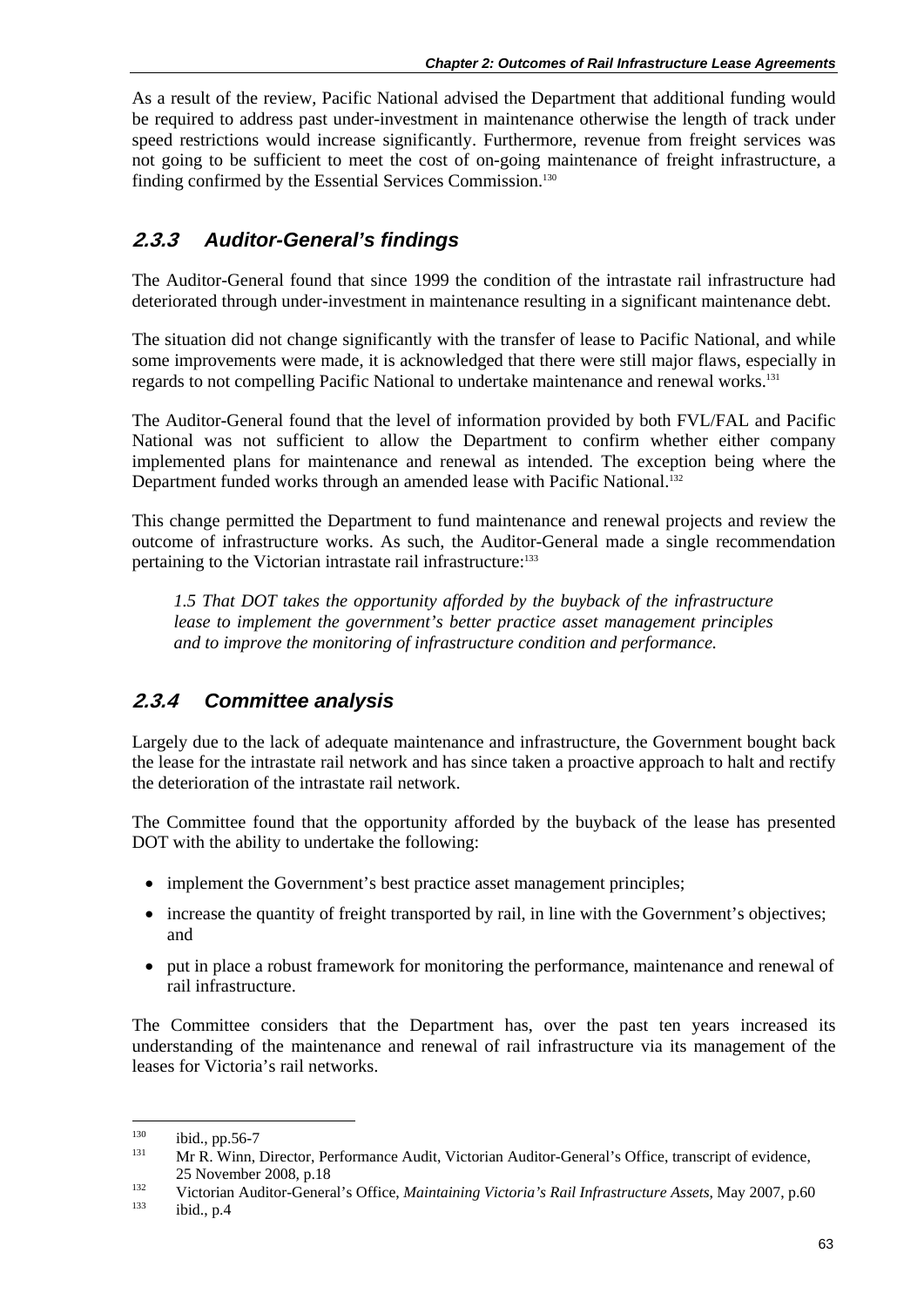**Recommendation 6: The Department of Transport apply best practice for rail infrastructure to continue to improve the maintenance, renewal and reporting for the intrastate rail network.** 

## **2.4 Interstate Infrastructure**

Victoria's interstate rail infrastructure is managed, as part of a national rail network, by the Federal Government owned ARTC. The national network enters from New South Wales at Albury, travels to Melbourne and enters South Australia through Serviceton. The rail infrastructure carries both passenger and freight services.

The ARTC manage the rail infrastructure and assist in providing access to the network for interstate rail operators. The Victorian Government does not fund maintenance and renewal of the interstate rail network. Maintenance and renewal activities are paid for by ARTC from charges they collect from freight and passenger services accessing the rail. ARTC also pays DOT an annual fee and a share of the charges collected from users of the Victorian network.<sup>134</sup>

#### **2.4.1** *Lease provisions for maintenance and renewal*

The lease specifies that ARTC is to maintain the interstate rail infrastructure to the same condition it was in at the beginning of the lease on 1 July 1999. The lease requires that ARTC provide DOT with an Asset Management Plan, describing a 20 year approach to maintenance and renewal of the infrastructure. As well, ARTC also are obliged to provide a detailed Annual Works Plan, describing the planned infrastructure for the forthcoming year.135

The lease however, does not oblige the Department to review or check plans for any errors, omissions or compliance with the terms of the lease.<sup>136</sup>

#### **2.4.2** *Auditor-General's findings*

The Auditor-General reviewed the Asset Management Plan and the Annual Works Plan to assess whether they complied with the lease requirements. The Auditor-General also examined how DOT ensured actions in the plans had been implemented.<sup>137</sup>

The Auditor-General found that the *2005-06 Annual Works Plan* omitted some information set out by the lease. According to the lease, however, DOT was not obliged to review or comment on the material provided by ARTC for factual errors, omissions or compliance with the lease.138

However, DOT did write to ARTC seeking further information. The Auditor-General found that DOT did not have a good understanding of ARTC's methodology for determining works and priorities because the plans did not include this detailed information.139 The Auditor-General therefore recommended that plans provided by the infrastructure manager needed to describe the methodology used for estimating maintenance and demonstrate how the works will ensure that the lease obligations are met.<sup>140</sup>

 $\overline{a}$ 

<sup>134</sup> ibid., p.72<br>
135 ibid., p.75<br>
137 ibid., p.75<br>
138 ibid., p.75<br>
139 ibid., p.76<br>
140 ibid., p.5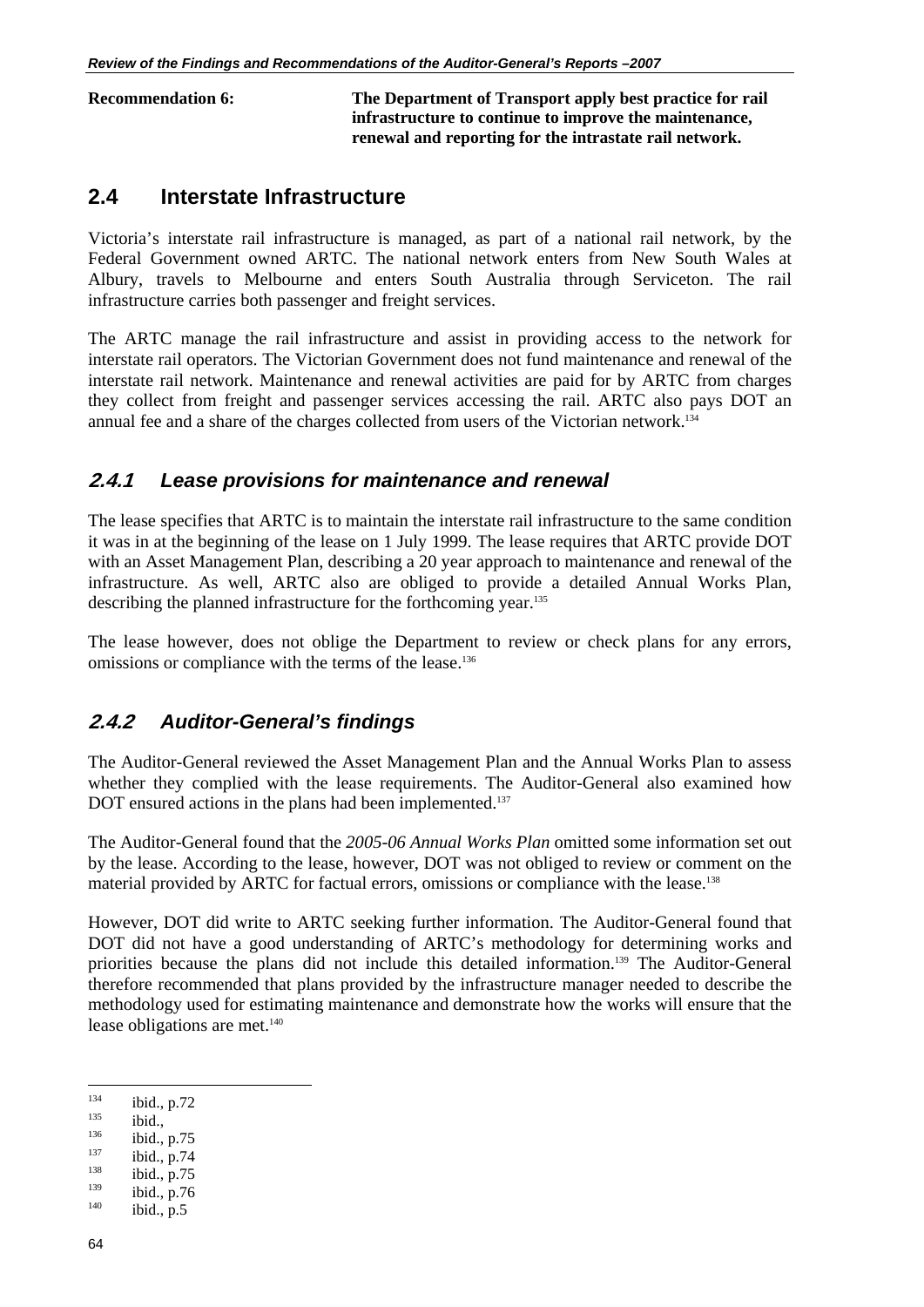#### **2.4.3** *Department's response*

The Department, in its response to the Committee's questions seeking an update on the implementation of the recommendations, commented that his recommendation has been implemented as part of the lease extension negotiated with ARTC in May 2008. The Department has informed the Committee that ARTC has submitted both an Annual Works Plan and an Asset Management Plan for 2008-09. The Department has reviewed both plans and requested additional information and amendments. ARTC and DOT were working on finalising an annual, five year and 20 year plan by May 2009. Information on capital, renewal maintenance tasks are provided to DOT when requested.<sup>141</sup>

#### **2.4.4** *Committee's review*

 The Committee considers that DOT has undertaken and implemented the Auditor-General's recommendation as part of its lease extension with ARTC in May 2008. While DOT will now have more rigorous information to measure ARTC's performance, the Committee considers the delays with the 2008-09 plans could impact DOT's ability to effectively manage and monitor the lease provisions and the works undertaken by ARTC this financial year. However, the Committee acknowledges that with the new lease agreed in May 2008, it gave both ARTC and DOT a short timeframe to implement the revised lease provisions.

The Committee considers that for DOT to properly review and monitor the performance of ARTC's maintenance and renewal of rail infrastructure, the Department would work with ARTC in future to ensure plans are completed prior to, or as close to the commencement of the financial year as possible. The Committee is confident that DOT can achieve this in future. The Committee also notes the progress made by DOT in ensuring ARTC have provided a five year and 20 year plan for the maintenance and renewal of rail infrastructure.

## **2.4.5** *Conclusion*

1

The Committee considers that the Department has developed a strong focus on maintenance and renewal of infrastructure for the metropolitan rail network. This is evident in the information DOT provided to tenderers for the refranchising of the rail network. The Committee, however cautions against the feasibility of achieving an effective transfer of risks associated with the maintenance in future lease arrangements.

In regards to the intrastate rail infrastructure, insufficient maintenance and renewal activities were undertaken as a result of an inadequate lease that only required the network to be maintained to the same condition for the last five years as it was in prior to the signing of the lease. As a result, the Government has bought back the lease and DOT has set about improving the maintenance and renewal of the intrastate rail network. The Committee recommended that the Department use its knowledge to continue to improve the intrastate network.

<sup>141</sup> Department of Transport, email received 26 March 2009.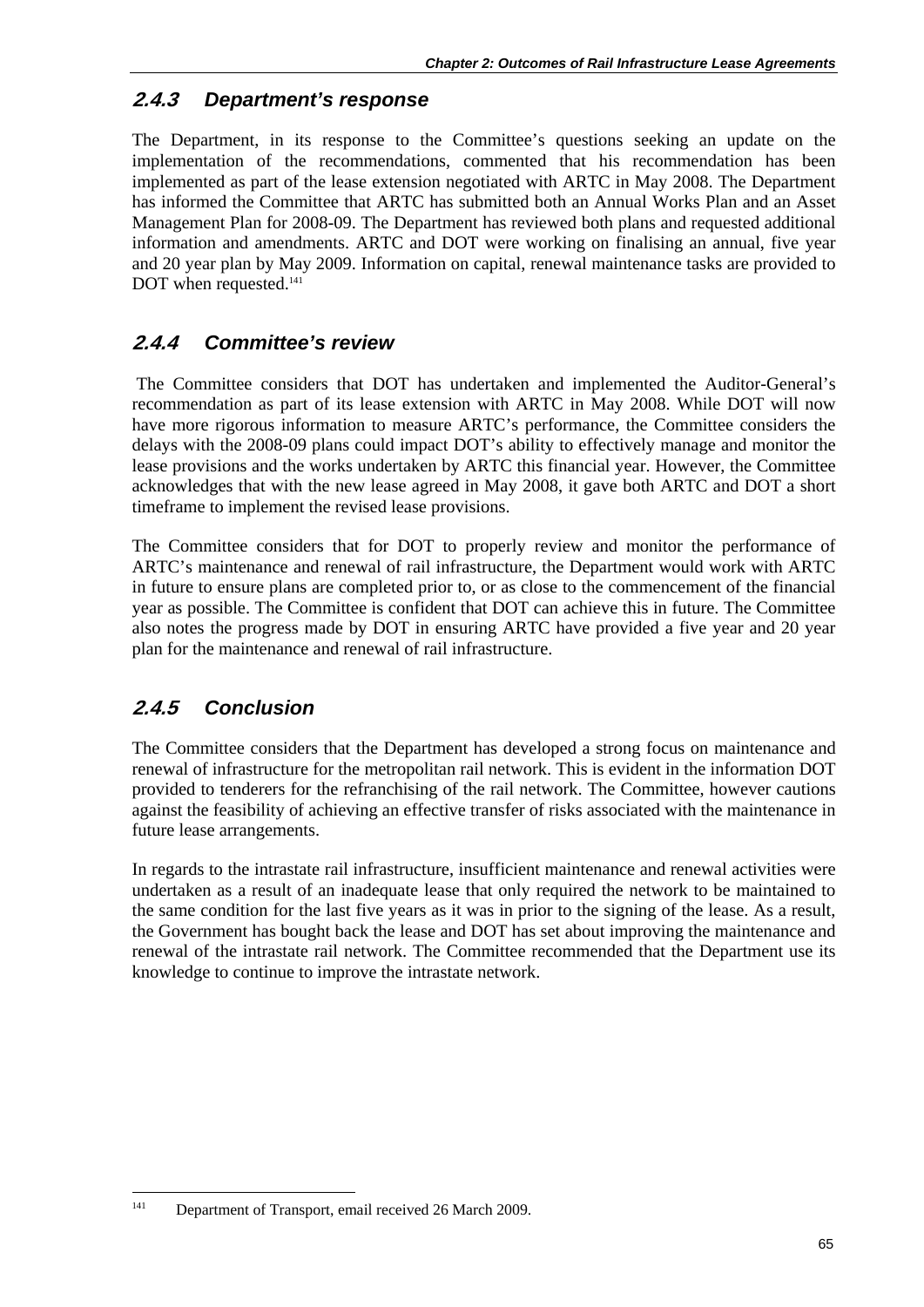The Auditor-General found that plans for the interstate rail network did not describe the methodology for estimating maintenance and renewal and demonstrate how the works would ensure lease obligations were met. The Committee subsequently found that the Department has implemented appropriate changes as part of its lease extension negotiated with ARTC in May 2008. The Committee, however found there had been delays with the 2008-09 planning documents which could impact DOT's ability to effectively monitor ARTC undertaking works. The Committee has confidence that DOT will work with ARTC to ensure that plans are received and approved prior to or as close as possible to the commencement of the financial year. The Committee also notes that planning on five year and 20 year plans is almost completed.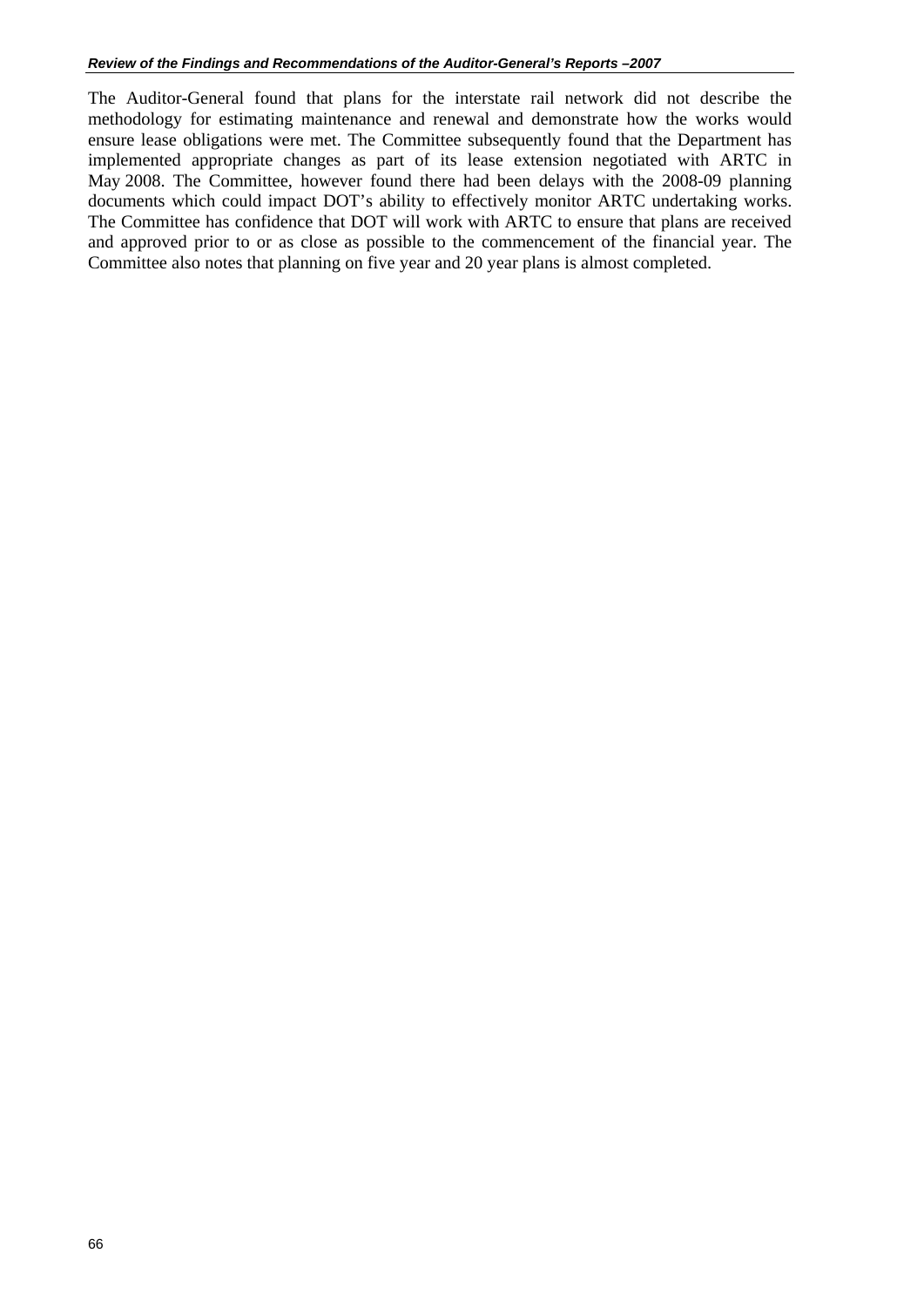# **CHAPTER 3: ASSESSMENT OF RAIL INFRASTRUCTURE AND ITS PERFORMANCE**

## **3.1 Introduction**

The effective maintenance and renewal of rail infrastructure is important to ensure performance of the network remains high. The performance of rail infrastructure assists to deliver services safely, reliably and effectively.

Rail infrastructure is made up of many assets, such as tracks, ballasts, cabling and signalling infrastructure to name a few. While some of the rail infrastructure is new or a few years old, some of the assets that make up the networks are more than 50 years old.<sup>142</sup>

The Auditor-General assessed the performance of Victoria's three rail networks in his review of rail infrastructure assets. The assessment considered:<sup>143</sup>

- the condition of infrastructure and whether it was fit-for-purpose; and
- service delivery and its relationship to infrastructure maintenance and renewal.

In order to assess rail infrastructure, the Auditor-General reviewed information made available from DOT and Public Transport Safety Victoria (PTSV). The Auditor-General's office also undertook its own inspections of rail infrastructure to determine infrastructure condition and establish a reference point for reviewing second party information, including the Scott Wilson review commissioned by DOT. The Auditor-General's field inspections of asset condition for the three rail networks undertook to:<sup>144</sup>

- review maintenance and renewal plans;
- review available information on infrastructure condition;
- inspect a sample of infrastructure; and
- document their conclusions on the condition of the infrastructure and the likelihood of future deterioration.

## **3.2 Metropolitan infrastructure**

The metropolitan rail infrastructure consists of three elements: track and structures, electrical and signalling infrastructure. The electrical infrastructure is specific to the metropolitan rail network as it runs electrified trains, whereas diesel trains operate on the intrastate and interstate networks.

The Department commissioned the Scott Wilson Group to undertake a review of the metropolitan rail infrastructure in 2004. This infrastructure review examined 11 sub stations and signalling equipment at 21 sites. The Auditor-General examined the findings with evidence from his own inspections. The Auditor-General examined four substations and signalling at 14 sites.

1

<sup>142</sup> Victorian Auditor-General's Office, *Maintaining Victoria's Rail Infrastructure Assets*, May 2007, p.2<br>
144 ibid., p.39<br>
144 ibid., p.39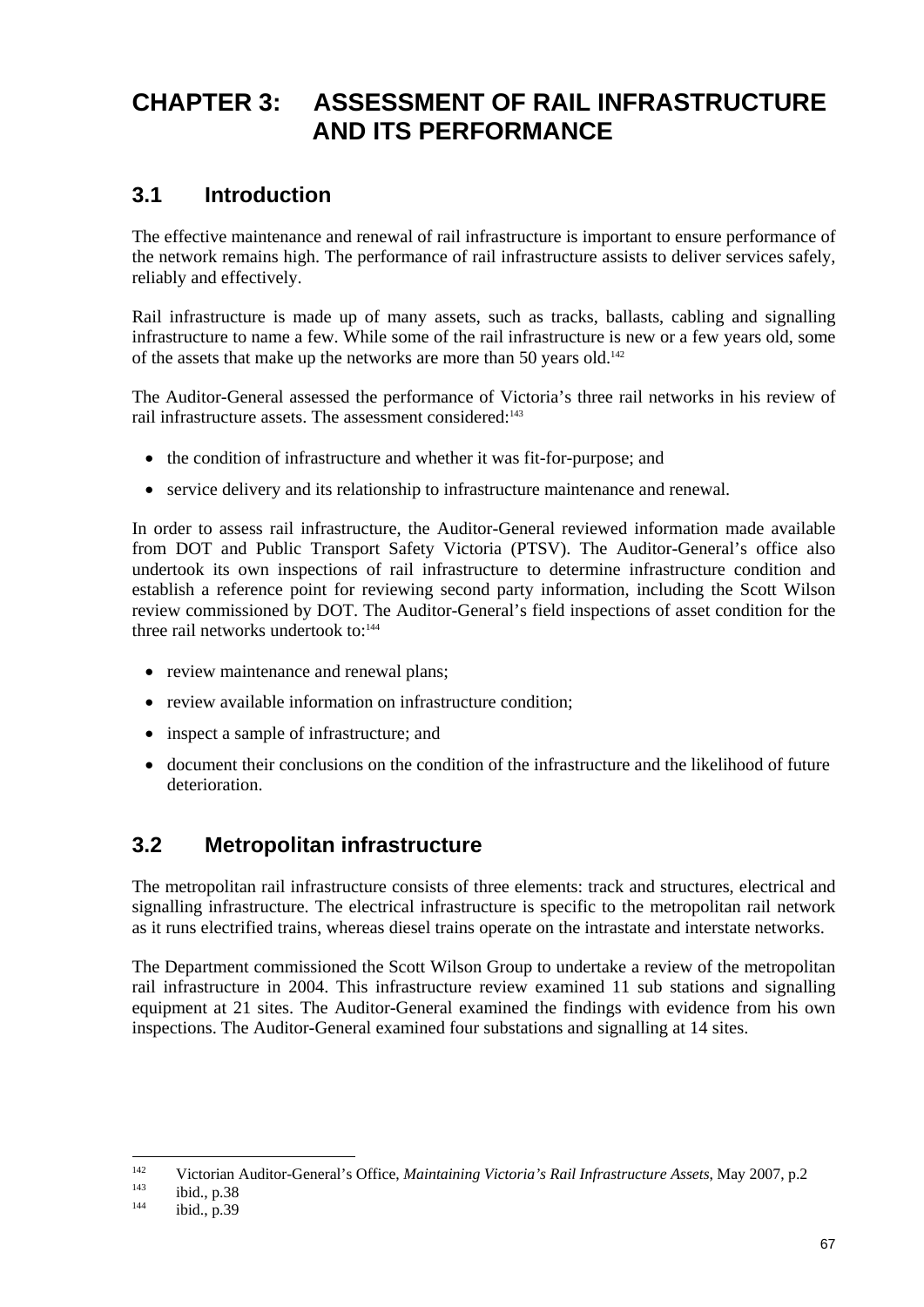#### **3.2.1** *Departmental infrastructure review*

In April 2004, DOT contracted the Scott Wilson Group to undertake an examination of the metropolitan rail infrastructure. As part of this infrastructure review, between five and 10 per cent of assets were examined. As well, the infrastructure manager's plan and the lease were also reviewed.145

The infrastructure review found that the metropolitan rail infrastructure *'generally remains fit-for-purpose for the current level of operation (i.e. current traffic volumes, train speeds and axle weights)'*146 Also, quite positive, the review identified that the infrastructure manager was committed to delivering a high standard of maintenance.<sup>147</sup>

The infrastructure review recommended that there was a need for an investment strategy which would be able to concentrate resources where equipment was obsolete to improve reliability of the network.148 The infrastructure review recommended that DOT develop a long-term infrastructure strategy for the metropolitan network, to drive infrastructure maintenance and renewal policies. Also, it recommended that DOT and the infrastructure manager undertake action to resolve problems identified by the review according to the criticality and probability of failure.<sup>149</sup>

The infrastructure review also highlighted a number of potential problems with rail infrastructure, which if not remedied may have posed infrastructure related delays on the network.

#### **3.2.2** *Infrastructure condition*

The Auditor-General agreed with the infrastructure review and concluded that track and structure and the electrical infrastructure on the metropolitan rail network to be generally fit-for-purpose.<sup>150</sup>

While both the Auditor-General's inspection and the infrastructure review found signalling infrastructure to also be generally fit-for-purpose, both reviews found that some equipment required maintenance and renewal works to be undertaken. The Auditor-General identified five areas:151

- the condition of the cable trunking;
- unterminated signal communication cables;
- equipment installation practices;
- the reliability of track circuits; and
- the design of system renewals.

 $\overline{a}$ 

<sup>145</sup> ibid., p.29<br>
<sup>146</sup> ibid., p.37<br>
<sup>148</sup> ibid., p.29<br>
<sup>149</sup> ibid., p.37<br>
<sup>150</sup> ibid., pp.39-40<br>
<sup>151</sup> ibid., pp.40-42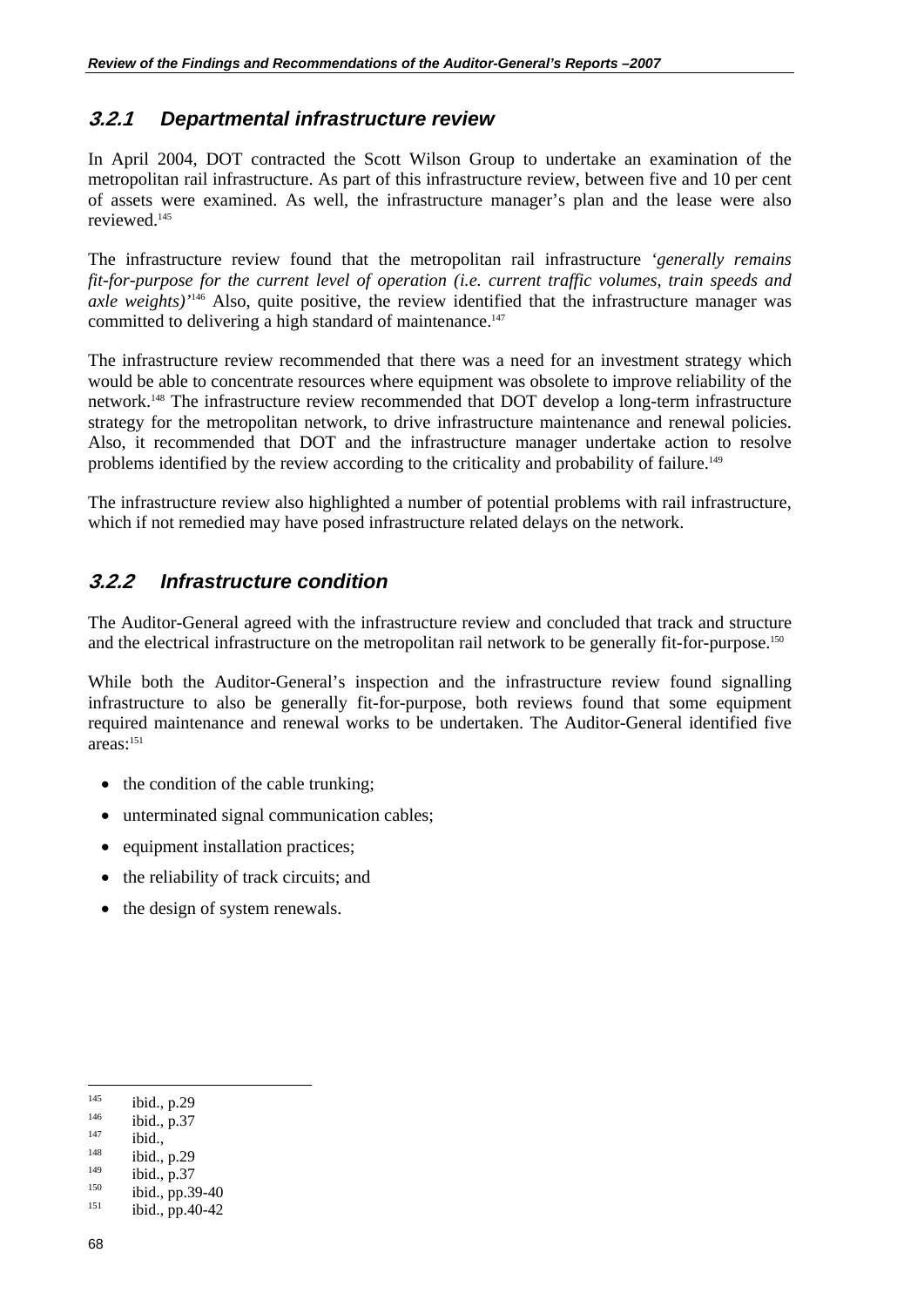## *(a) Condition of cable trunking*

Cable trunking is a metal housing that runs parallel to the track, housing communications and power cables. The housing acts to protect cables from 'damage by the elements, vermin and vandals'. The infrastructure review found 'seriously damaged, decayed or incomplete cable trunking' at nine of the 21 sites examined. The Auditor-General inspection also 'identified several examples of decayed and damaged cable trunking which exposed cables to potential damage'.<sup>152</sup>

## *(b) Unterminated signal communication cables*

The infrastructure review identified instances of loose ends of cable wiring associated with signalling that had not been properly insulated. The Auditor-General did not find any examples of this poor condition in signalling equipment.<sup>153</sup>

## *(c) Equipment installation practices*

Poor installation of signalling equipment was identified in the infrastructure review and confirmed by the Auditor-General's inspection. Examples of poor installation included a lack of protection for cables entering signal posts and the use of domestic appliance cable in signalling circuits, which does not conform to Victorian standards for signalling wire.<sup>154</sup>

## *(d) Reliability of track circuits*

Track circuits are an electrical device used to detect the presence of a train on a section of railway. Examination found that in many cases trackside connections were vulnerable to damage and that there was '*often no backup connection should the primary one fail*'. The Department '*noted that current and past design standards prescribed, in many cases, both primary and backup connectors*'.155

## *(e) Design of system renewals*

Poorly designed renewals of the signalling system were identified by both the infrastructure review and the Auditor-General's inspection. The Department is confident, however, that measures in the new metropolitan lease would prevent the use of poorly designed system renewals being repeated.<sup>156</sup>

1

<sup>&</sup>lt;sup>152</sup> ibid., p.40<br>
<sup>153</sup> ibid., p.41<br>
<sup>154</sup> ibid., pp.41-42<br>
<sup>156</sup> ibid., p.42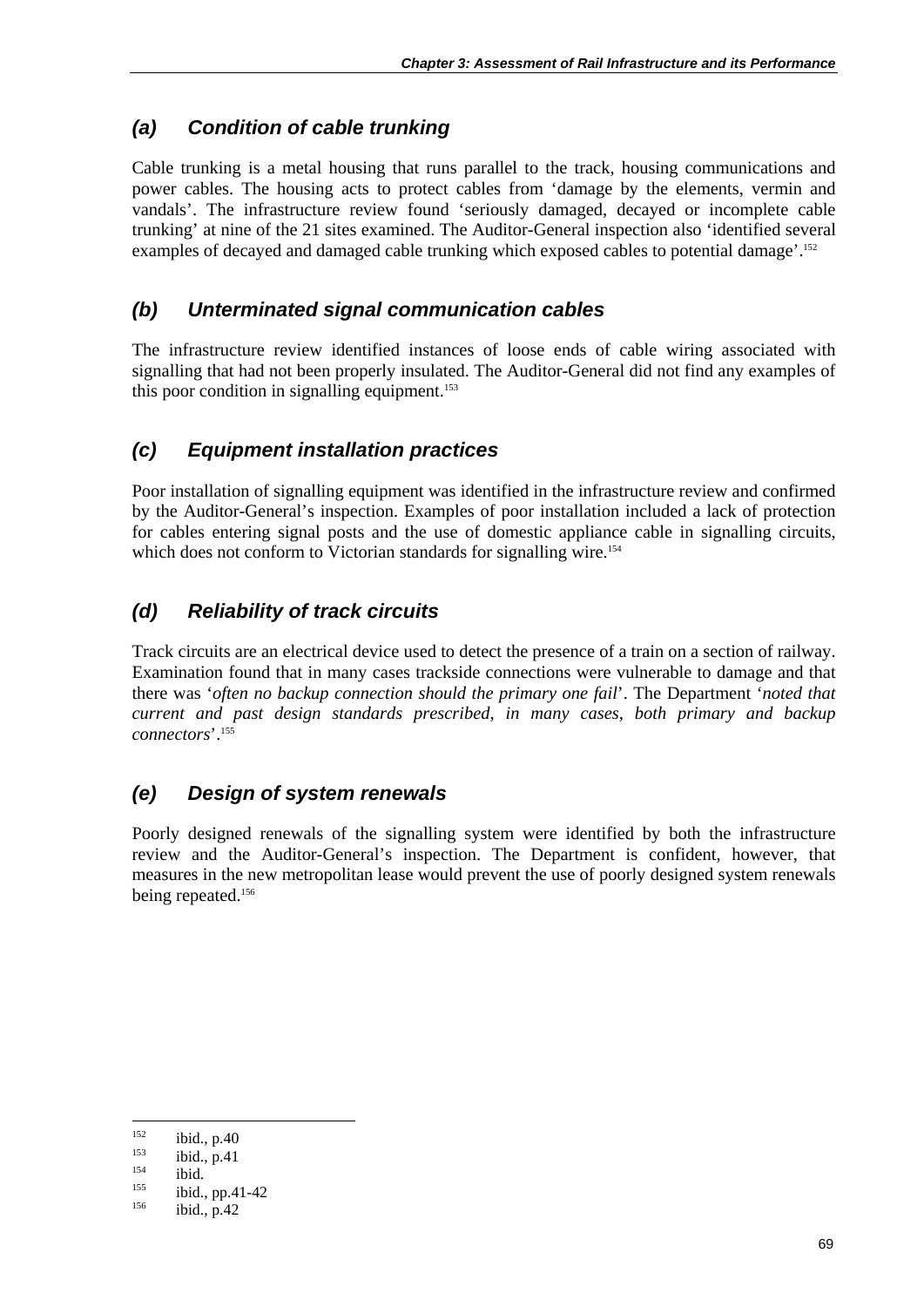### **3.2.3** *Delays caused by infrastructure*

The Auditor-General analysed data from DOT and PTSV to determine the cause of delays and the number of passenger minutes delays caused. The Auditor-General found that between 2003 and 2005 there was an average of 2000 incidents per month that led to passenger delays. Train defects and passenger related delays accounted for approximately 70 per cent of the delays, while infrastructure related incidents made up approximately ten per cent of the total delays.<sup>157</sup>

While the number of incidents remained steady, the number of passenger minutes attributed to delays increased from 17 million minutes to 25 million minutes over the period analysed by the Auditor-General. The Department believed these delays were caused by works at Southern Cross Station and Flinders Street Station that impacted on the infrastructure manager's capacity to respond to incidents.158

The Auditor-General analysed data from January to November 2005 and determined there were 2030 infrastructure related incidents, which accounted for 39.2 million minutes of passenger delays. Track circuit failures accounted for the majority of incidents and delays, 72 per cent and 72.4 per cent respectively. Track circuit failure incidents have been further broken down in Table 3.1 below:

| Cause of track circuit failure | <b>Incidents</b> | <b>Delays</b> |
|--------------------------------|------------------|---------------|
|                                | (per cent)       | (per cent)    |
| Faulty track circuit           | 38.4             | 31.5          |
| Faulty points                  | 15.0             | 27.2          |
| Faulty signals                 | 31.9             | 17.1          |
| Loss of signal power           | 2.5              | 9.5           |
| Damage during maintenance      | 1.6              | 3.1           |
| Uncategorised reasons          | 10.5             | 11.6          |

#### **Table 3.1: Incidents of track circuit failures**

*Sources: Victorian Auditor-General's Office, Maintaining Victoria's Rail Infrastructure Assets, May 2007, p.45* 

It is important to note that track circuit failures account for approximately seven per cent of all delays on the network. However, of interest in the table above is that while there are more signal faults than point faults, point faults account for a greater percentage of delays, and more than a quarter of all delays caused by track circuit failures.

#### **3.2.4** *Implementation of the recommendations of the infrastructure review*

The Auditor-General confirmed many of the findings of the infrastructure review, and subsequently recommended that DOT address the recommendations of the infrastructure review by implementing the agreed action plan.

 $\overline{a}$ 

<sup>&</sup>lt;sup>157</sup> ibid., p.43<br><sup>158</sup> ibid., pp.43-44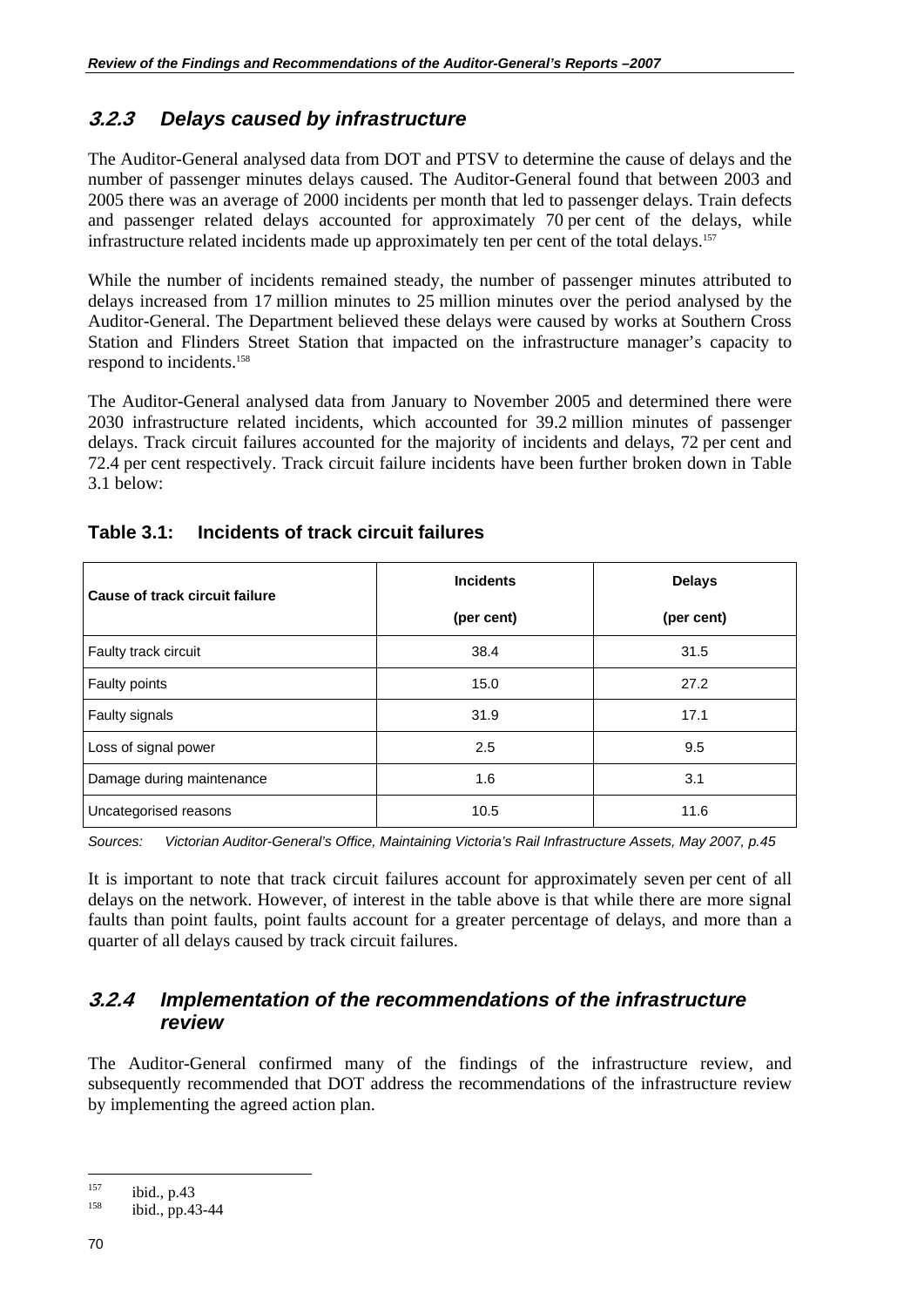In their response to the recommendation, DOT agreed to the implementation of the recommendations from the infrastructure review, noting that implementation was in progress. DOT commented that they had agreed to a plan of works with Connex, and these are being addressed in order of priority.159

When discussing the infrastructure review at the public hearing held with the Committee, Mr Tom Sargant, Deputy Director of Public Transport commented that:<sup>160</sup>

*…we have made steady progress certainly to address all the short-term recommendations in this franchise. The longer term recommendations we have addressed either in this franchise where practical or, where not practical, we are including in the arrangements for the next franchise.* 

Documents provided to the Committee by DOT show that they have created a spreadsheet to track the issues identified by the infrastructure review. Recommendations and findings have been broken up into short-term and long-term priorities. For each issue, an action was recommended and then follow-up action tracked. In tracking actions, the Committee notes that DOT has systematically broken down the recommendations and findings into discrete actions, which were then assigned with a completion date. The actions are then reported against and follow-up actions and dates assigned until the activity has been completed.

An example of one such issue was a finding that circuit controllers at many signal boxes did not have covers, posing a risk of dust entering circuit controllers. The recommended action was that an investigation be undertaken as to why many circuit controllers did not have covers and an action that covers be fitted. The follow-up action shows that Connex investigated why covers were not on circuit controllers. They reported that covers were being left off for ease of access. While this posed no safety issue, it had the potential to impact on service reliability. An inspection of all sites commenced as a result. Over the course of one year, Connex regularly reported that inspections had been completed at a number of locations. The final action listed by DOT was an audit by DOT's Public Transport Division to verify that works had been undertaken by Connex as reported.

The Committee notes that a number of issues identified by the infrastructure review have already been completed. Similarly to the example above, the actions undertaken were recorded and the status was marked complete once all works associated with the activity had been undertaken.

The Committee notes the thoroughness and comprehensiveness of DOT in ensuring that progress of recommendations and actions from the infrastructure review were undertaken. The Committee was also pleased to note that where issues could not be immediately actioned, they will be considered and raised as part of the re-franchising of the metropolitan train system.

## **3.3 Intrastate Infrastructure and its condition**

The intrastate rail network consists of both passenger (V/Line rail services) and freight lines. The freight network comprises the majority of track length but freight traffic is influenced by demand for freight transport, such as the size of grain yields. Whereas, passenger services operate on five lines (Ararat, Warrnambool, Bairnsdale, Albury/Shepparton and Swan Hill/Echuca) and run to a fixed timetable.

1

<sup>&</sup>lt;sup>159</sup> ibid., p.7<br><sup>160</sup> Mr T. Sargant, Department of Transport, transcript of evidence, 9 December 2008, p.6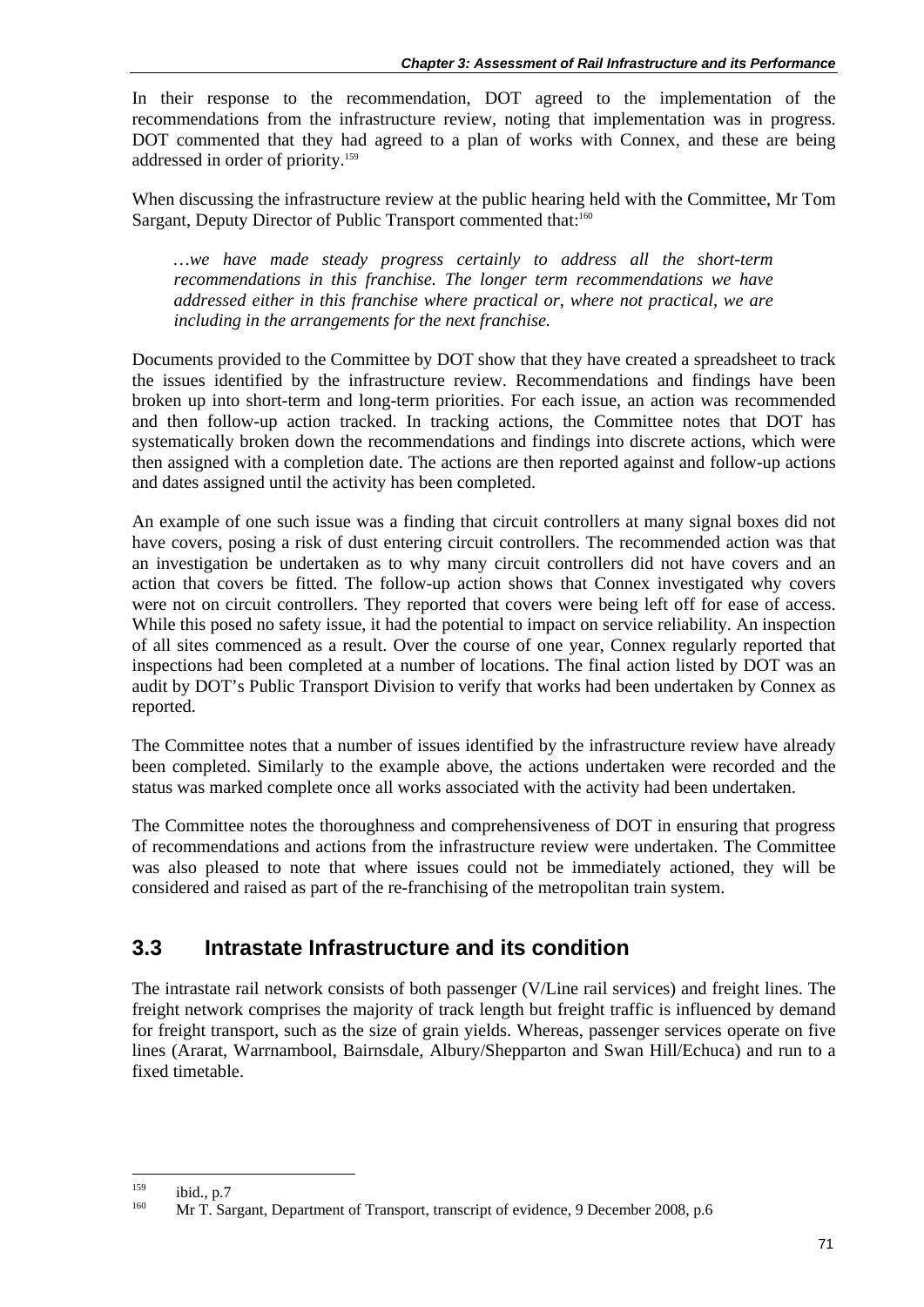The condition of intrastate infrastructure was found by the Auditor-General to have 'deteriorated' since the government entered into a private lease arrangement in 1999. Successive lease managers did not undertake sufficient maintenance and renewal to maintain infrastructure condition, which in turn has reduced service levels for freight services accessing the intrastate line and across the V/Line network.161

The Auditor-General undertook his own inspection of the condition of the tracks and structures and signalling infrastructure, as well as reviewing internal departmental material on maintenance and renewal spending and reports produced by PTSV.<sup>162</sup>

#### **3.3.1** *Track and structures*

The Department's internal report on track maintenance, *Track Maintenance under Freight Australia's Primary Infrastructure Lease*, analysed sleeper replacement over a period of three years, from the commencement of the lease in July 1999 to June 2002. Sleeper replacement is a key maintenance and renewal activity of rail infrastructure and should account for approximately 50 per cent of maintenance and renewal costs.<sup>163</sup>

The Department's report concluded that in order to maintain rail infrastructure condition at 1999 levels, in accordance with the lease, 210,000 sleepers needed to be replaced annually (85,000 on the passenger network and 125,000 on the freight network). However, DOT's review found that over the three year period only 49,000 sleepers had been replaced (32,000 on the passenger network and 17,000 on the freight network). 164

This equates to 12.5 per cent of the sleeper renewal required to maintain 1999 conditions on the passenger network and only 4.5 per cent on the freight network. Departmental estimates in 2003 were that to return sleepers *'to a sustainable, steady state footing'* would cost approximately \$125 million over four-five years.<sup>165</sup>

The Auditor-General's inspection found that the condition of passenger network track and structures to be generally fit-for-purpose but that some sections of the track were in poor condition and needed immediate work to ensure that further speed restrictions were not introduced.166

#### **3.3.2** *Signalling infrastructure*

Unlike the condition of intrastate track and structures, the Auditor-General found signalling infrastructure to be generally fit-for-purpose. Inspection did, however, raise some concerns regarding the condition of signalling infrastructure.

The Auditor-General found that it was common practice to use single, uninsulated track circuit leads which are used for sensing the presence of trains, such as approaching a level crossing. The lack of duplicated track circuits means that there is no back up in the case the primary track circuit failed. The Auditor-General also suggested terminating track circuit leads in a trackside disconnection box to improve reliability and reduce the cost of repairs.<sup>167</sup>

 $\overline{a}$ 

<sup>161</sup> Victorian Auditor-General's Office, *Maintaining Victoria's Rail Infrastructure Assets*, May 2007, p.49<br>
162 ibid., p.62<br>
164 ibid.<br>
165 ibid.<br>
166 ibid., p.63<br>
167 ibid.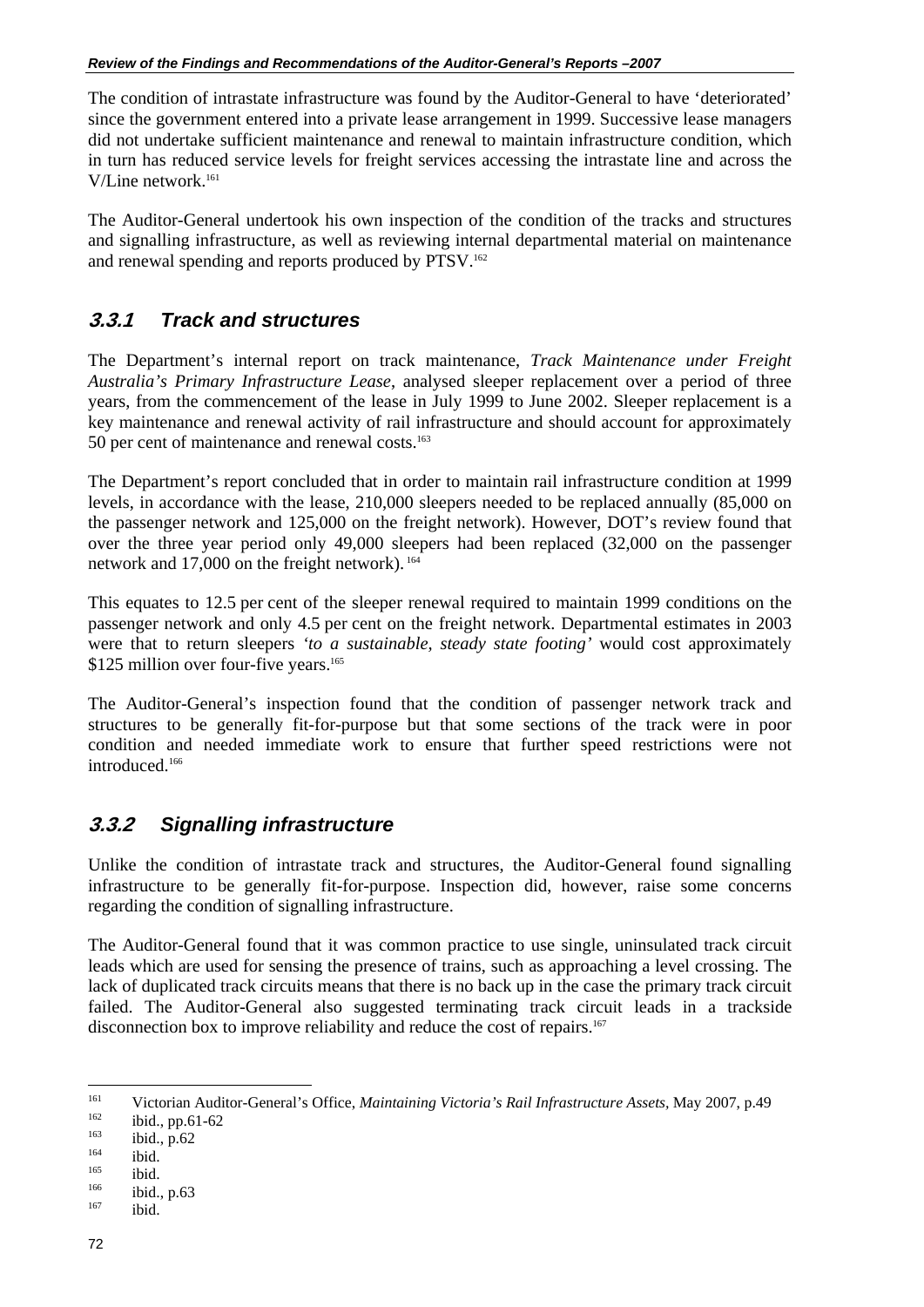## **3.3.3** *Service delivery and safety*

The Auditor-General's report found that the intrastate rail infrastructure had been subjected to an increasing number of temporary speed restrictions. Temporary speed restrictions are an indicator as to how well the infrastructure is performing. Given the absence of substantial maintenance and renewal works in the intrastate network, it can be concluded that these restrictions are indicative of the deteriorating condition of the rail infrastructure. Temporary speed restrictions delay services operating on the lines affected. Passenger trains will not run to schedule and freight delivery will be delayed, with knock on effects at rail terminals.<sup>168</sup>

The Auditor-General commented in his report that there are two reasons for imposing speed restrictions, one being the need for urgent maintenance work to be undertaken and the other being:169

*…a deliberate strategy on the part of the infrastructure manager to use the available resources in the most cost-effective way. For example, where a low harvest leads to lower than normal rail traffic on seasonal rail lines, a prudent infrastructure manager may decide to restrict speeds and defer maintenance expenditure to improve net revenue.* 

The Auditor-General used available departmental data to establish the extent of temporary speed restrictions on the intrastate freight network between January 2002 and January 2006. Data from the passenger network was excluded due to the influence of infrastructure development work, including the redevelopment of Southern Cross station and the Regional Fast Rail Project. It was found that from January to April 2004, temporary speed restrictions were imposed on between 20 and 250 kilometres of the network. This had risen to 700 kilometres by January 2006. This represented 17.5 per cent of the network with 600 kilometres (or 86 per cent) of speed restrictions attributed to poor track condition.170

PTSV figures examined by the Auditor-General reveal that temporary speed restrictions most likely contributed toward halving the number of safety incidents (from 300 down to 150 a quarter) reported by the end of 2004. There had, however, been a sharp rise in the number of safety incidents in the last quarter of 2003. This rise was attributed to signal irregularities and track condition.171

## **3.3.4** *Auditor-General's conclusion and recommendation*

The Auditor-General found overall, that the infrastructure had deteriorated over the lease period. At the time of audit, the Government had bought back the lease. As a result, the Auditor-General recommended that DOT took this opportunity to implement the Government's better practice principles to improve the monitoring of infrastructure condition and performance.

At the time of the Auditor-General's review, insufficient maintenance and renewal on the intrastate line had led to a deterioration in the condition of the network. There had been a rise in safety incidents, which were most likely dealt with by speed restrictions. Overall, the Auditor-General found that low levels of maintenance had been undertaken by the contractor than that required to maintain the condition of the infrastructure at the 1999 pre-lease condition.

<sup>&</sup>lt;sup>168</sup> ibid., p.65<br>
<sup>169</sup> ibid., p.66<br>
<sup>170</sup> ibid., p.67-68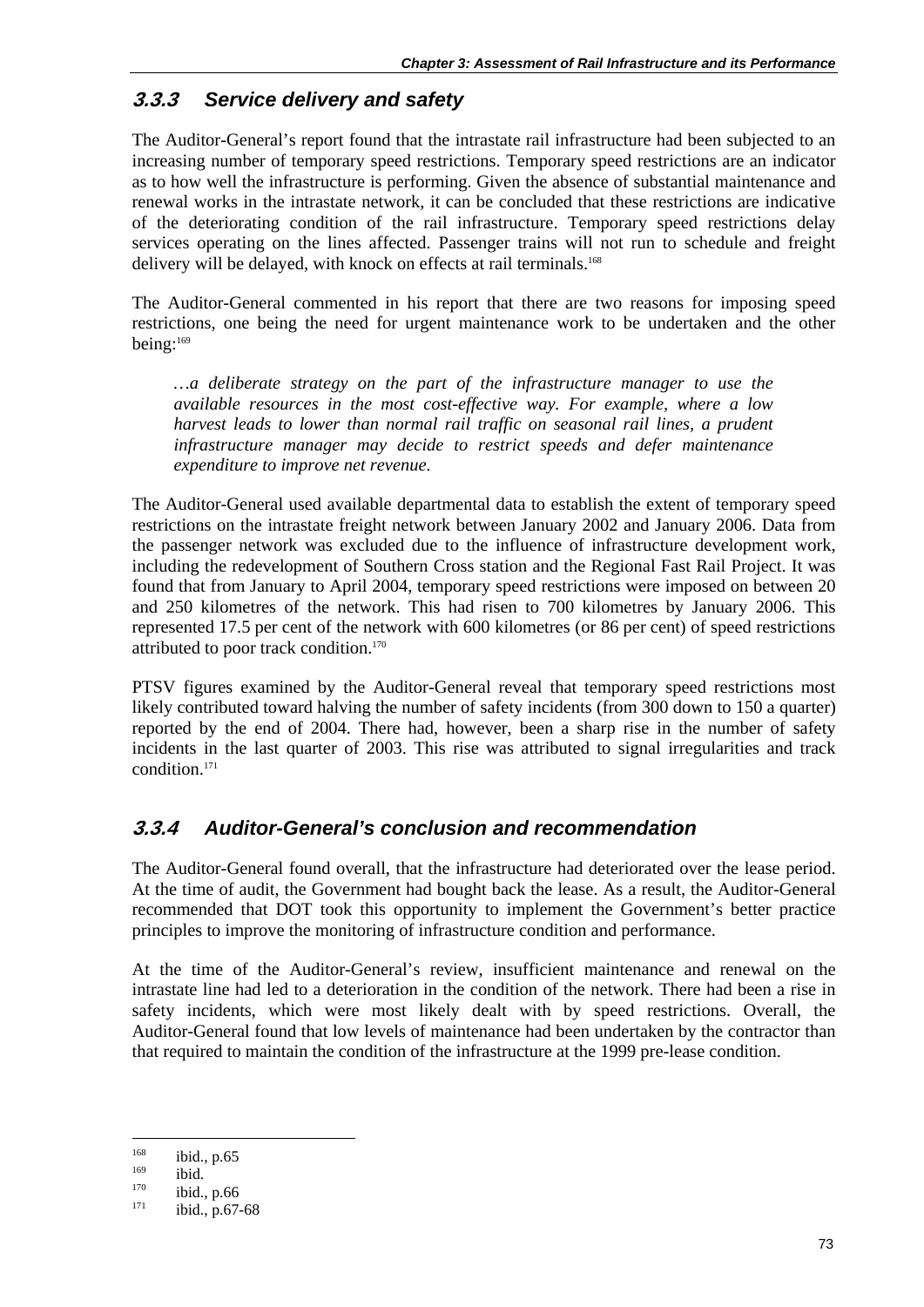At a public hearing with VAGO, Mr Ray Winn, Director, Performance Audit commented that:172

*Pacific National, as we understood it, were doing no renewals so the changes in 2004 made it easier for the Government to step in and fund specific renewal projects, and that happened during the course of our audit. That almost certainly reduced the number of speed restrictions on the network…It was probably the minimum to keep it in place at that service level, and it did not really account for the backlog of works which had been accumulated over a long period of time.* 

Mr Winn also told the Committee at the public hearing that the only major renewal works undertaken under the previous lease were renewals of \$59 million, paid for by DOT.<sup>173</sup>

#### **3.3.5** *Implementation of the Auditor-General's recommendation*

In response to queries made by the Committee, DOT has written to the Committee and informed the Committee that they have commenced negotiation of a new Regional Infrastructure Lease with V/Line. As well, DOT has commenced receiving the following information from V/Line in regards to the intrastate rail infrastructure:<sup>174</sup>

- an Asset Management Plan;
- an Annual Works Plan;
- Asset Maintenance Strategies;
- Monthly Board Report; and
- Monthly Major Periodic Maintenance Report.

As well, DOT reports that they attend monthly maintenance and renewal meetings with V/Line and Freight Logistics and Marine, a division of the department.<sup>175</sup>

## **3.3.6** *Conclusion*

The Committee has previously reported in *Review of the Findings and Recommendations of the Auditor-General's Reports Tabled July 2006 – February 2007* that since the buyback of the lease, DOT has undertaken a review in regards to standardising freight rail lines as well as progressing a number of upgrades and new projects.<sup>176</sup>

The Committee considers that DOT has taken the opportunities afforded by the Government's buyback of the intrastate rail lease to put in place an appropriate framework for planning, monitoring and managing the maintenance and renewal of the rail infrastructure. As well, DOT has ensured that a number of projects to improve the condition, reliability and safety of the intrastate network are undertaken, ultimately improving the performance of the intrastate network.

 $\overline{a}$ 172 Mr R. Winn, Victorian Auditor-General's Office, transcript of evidence, 25 November 2008, p.19<br>
173 ibid., p.18<br>
174 Mr J. Betts, Secretary, Department of Transport, letter to the Committee, received 29 November 2008,

pp.3-4 175 ibid., p.4 176 Public Accounts and Estimates Committee, *Review of the Findings and Recommendations of the Auditor-General's Reports tabled July 2006 – February 2007*, November 2008, p.176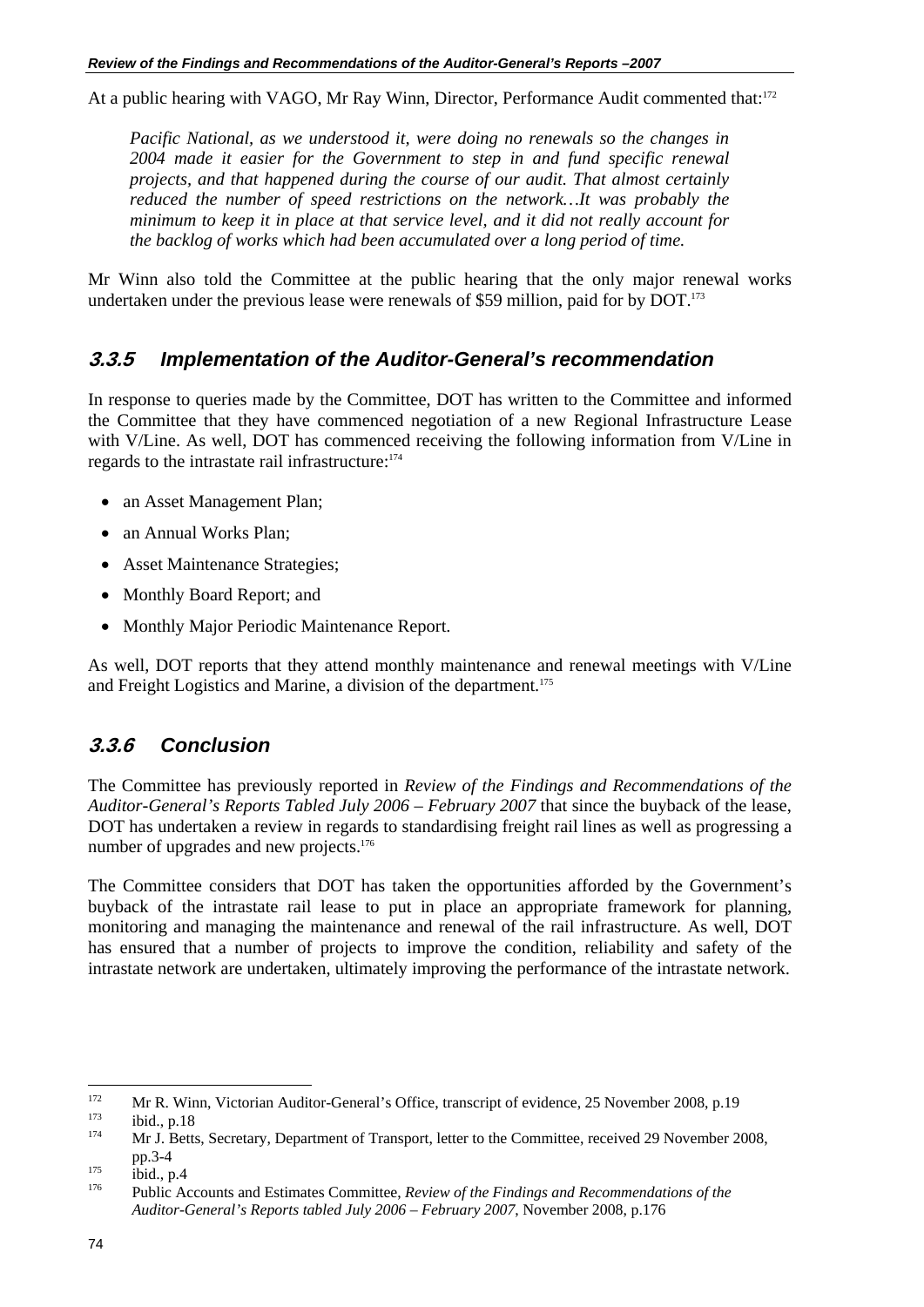## **3.4 Interstate Infrastructure and its condition**

The interstate rail network is leased to ARTC, a body set up by the Commonwealth Government to maintain the national rail infrastructure and sell access to organisations wanting to run either freight of passenger services. ARTC uses revenue raised to fund the maintenance of rail infrastructure and the State does not contribute funds towards this.<sup>177</sup>

The Auditor-General undertook an inspection of infrastructure on the interstate rail network and examined key documentation and information provided by PTSV. The Auditor-General concluded that overall the infrastructure on the interstate network was 'fit-for-purpose. ' However, the Auditor-General noted that he had some concerns regarding the ageing signalling infrastructure, noting that his will be renewed over the next few years. $178$ 

The Department, as part of its lease obligations, undertook condition surveys of the interstate rail network. These were used to determine the condition of the infrastructure. However, it was acknowledged by DOT and the Auditor-General that these condition surveys did not reliably measure the condition of rail infrastructure.

The PTSV raised a number of concerns regarding the interstate rail condition. These included a number of incidents and complaints relating to deteriorated track conditions, including the Benalla derailment.<sup>179</sup>

## **3.4.1** *Track and structures*

Independent condition surveys, undertaken as a lease requirement, found there had been a noticeable improvement. The Auditor-General's own inspection concluded that track condition was generally fit-for-purpose. However, the Auditor-General acknowledged issues raised by PTSV in regards to the track condition.

## **3.4.2** *Signalling infrastructure*

A comparative analysis of the two condition surveys made of the interstate network found that in eight of nine survey categories condition had deteriorated between 2000 and 2003. The most notable deteriorations were in:180

- level crossing without protection;
- earthworks and retaining walls;
- signal bridges; and
- points and crossings.

These falls were not determined, however, to have constituted a breach of lease, which has a five per cent condition margin relative to that at the start of the lease. Further, the Auditor-General considers that the combination of infrastructure into asset groups makes the results inconclusive and drawing conclusions from a comparison of surveys does not guarantee that the infrastructure is fit-for-purpose.

<sup>177</sup> Victorian Auditor-General's Office, *Maintaining Victoria's Rail Infrastructure Assets*, May 2007, p.16<br>
179 ibid., pp.85-86<br>
180 ibid., p.83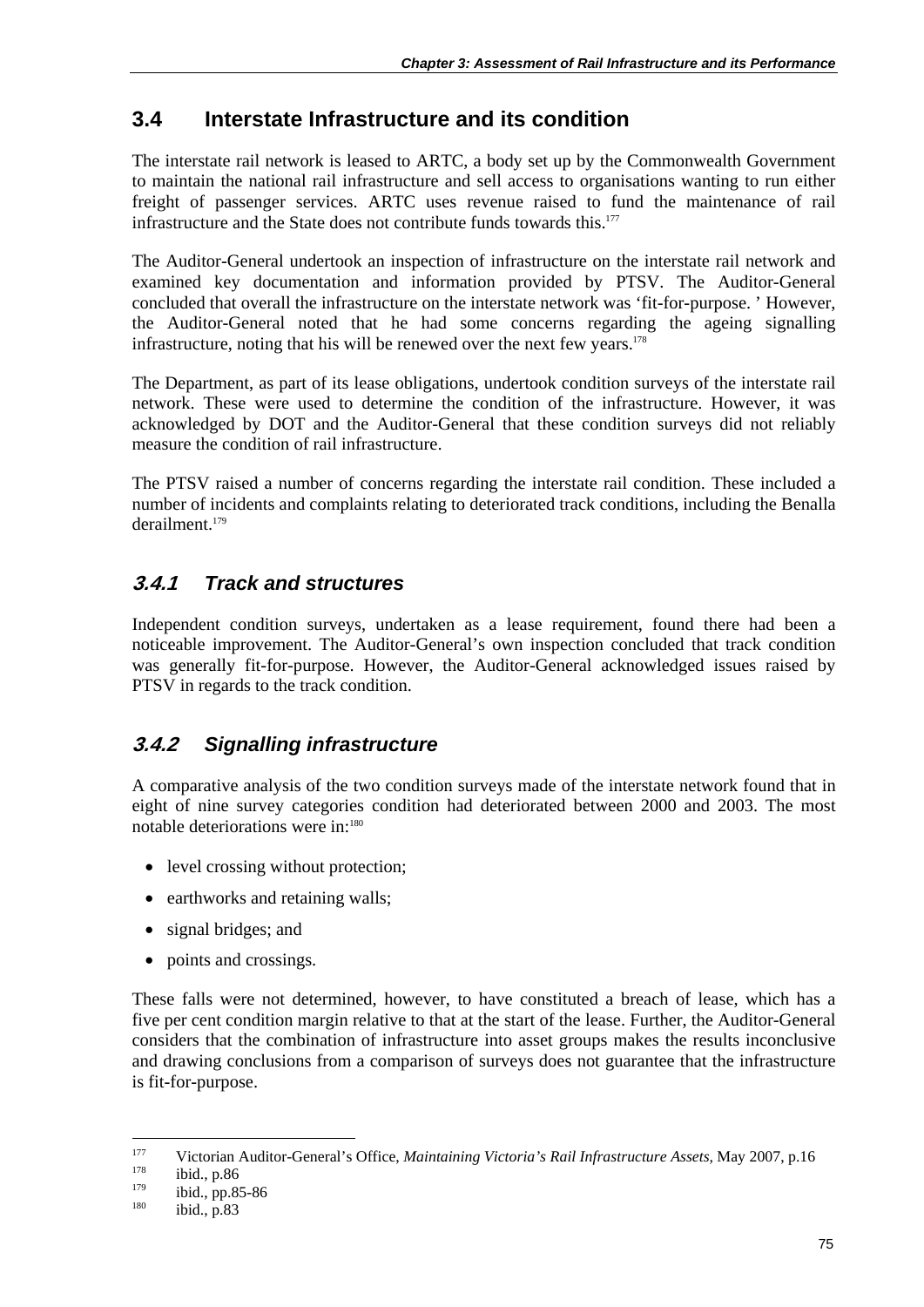Subsequent inspection by the Auditor-General did find that the condition of signalling infrastructure was generally fit-for-purpose, however, he did have some concerns. Those concerns were:<sup>181</sup>

- maintaining older equipment;
- track circuits at turnouts;
- the continued use of searchlight signal heads; and
- the condition of signal cabling.

#### *(a) Maintaining older equipment*

The Auditor-General identified that signalling equipment on the interstate track between Melbourne and Wodonga is at least 45 years old. As equipment ages, its maintenance becomes more difficult as replacement parts become harder to source and declining reliability conflates to require more regular and intensive maintenance.

#### *(b) Track circuits at turnouts*

Where a turnout joins the main line, they are connected using a method called 'parallel bonding'. The track circuit forms an electrical loop when the train moves between the turnout and the main line, signalling to other trains they should not enter the track. However it is possible that the parallel bond can fail, sending a false go signal. The Auditor-General found most of the parallel bonding to be of reasonable condition, however advised DOT to ensure the risks of parallel bonding be appropriately reflected in the infrastructure manager's planning and renewal activities.

#### *(c) Continued use of searchlight signal heads*

Searchlight type signal heads form the majority of signals on the interstate network and were originally installed in the early 1960s. Modern signal technology uses LED units that can display three different colours. The Auditor-General found that older searchlight type of signal head are less reliable and more costly to maintain. This will be addressed as part of the north-east corridor upgrade.

#### *(d) Condition of signal cabling*

Signal cabling inspected by the Auditor-General was generally found to be of an adequate condition and properly protected with one exception. The Auditor-General reports this equipment is also likely to be upgraded as part of the north-east corridor upgrade.

<sup>181</sup> ibid., p.84-5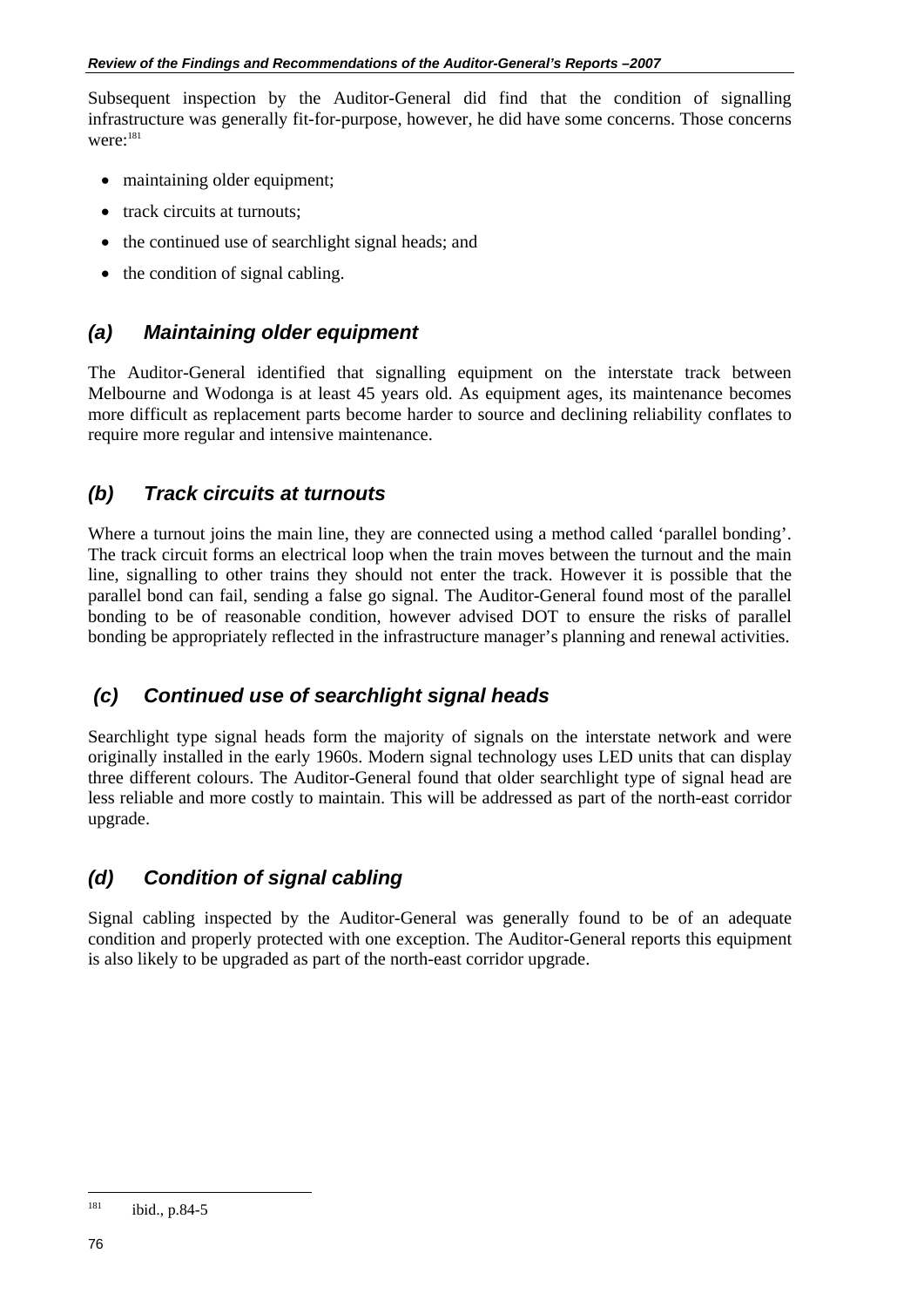#### **3.4.3** *Service delivery and safety*

The performance of the interstate rail network and the effect of infrastructure related incidents and delays are measured through key performance indicators (KPIs). The Auditor-General was examined data supplied to DOT by the infrastructure manager. However, while the review included useful measures for analysing infrastructure-related service delays, it was deemed inadequate for this purpose because performance results were averaged for entire corridors. For example, individual train and overall train delays across Victoria and South Australia were combined. Average figures are of little practical use as they do not allow DOT to identify problem areas of the interstate network. The Auditor-General stated that:<sup>182</sup>

*These averages can hide significant problems at specific locations, and a reduction in the average score does not mean that the infrastructure condition and performance have improved.* 

Temporary speed restrictions are another available indicator of track condition and service standards. In the period from February 2003 to March 2004 temporary speed restrictions increased from less than one per cent up to six per cent. The Auditor-General's report does not identify what proportion of speed restrictions was attributable to infrastructure-related incidents. In any case, by the late 2005 less than 0.5 per cent of the network was subject to temporary speed restrictions.<sup>183</sup>

Issues affecting the safety of the interstate network were identified in audit reports completed by PTSV in 2004 and 2005. However, these issues were predominantly issues concerning processes and standards, rather than infrastructure-related issues. Issues with signalling infrastructure were the only reference to infrastructure-related safety issues.

#### **3.4.4** *Conclusion*

The Auditor-General found that the interstate railway infrastructure was generally fit-for-purpose. The Committee notes that DOT has difficulty in monitoring the condition and performance of rail infrastructure for the interstate rail network, due in part to the current monitoring arrangements in place. The Committee also acknowledges that DOT faces a more difficult situation with regards to maintenance for the interstate rail network, as it does not contribute financially to the upkeep. While the Auditor-General found a number of areas of the network requiring maintenance, most of these were to be addressed as part of the planned upgrades.

 $182$  ibid., p.87<br>
ibid., p.88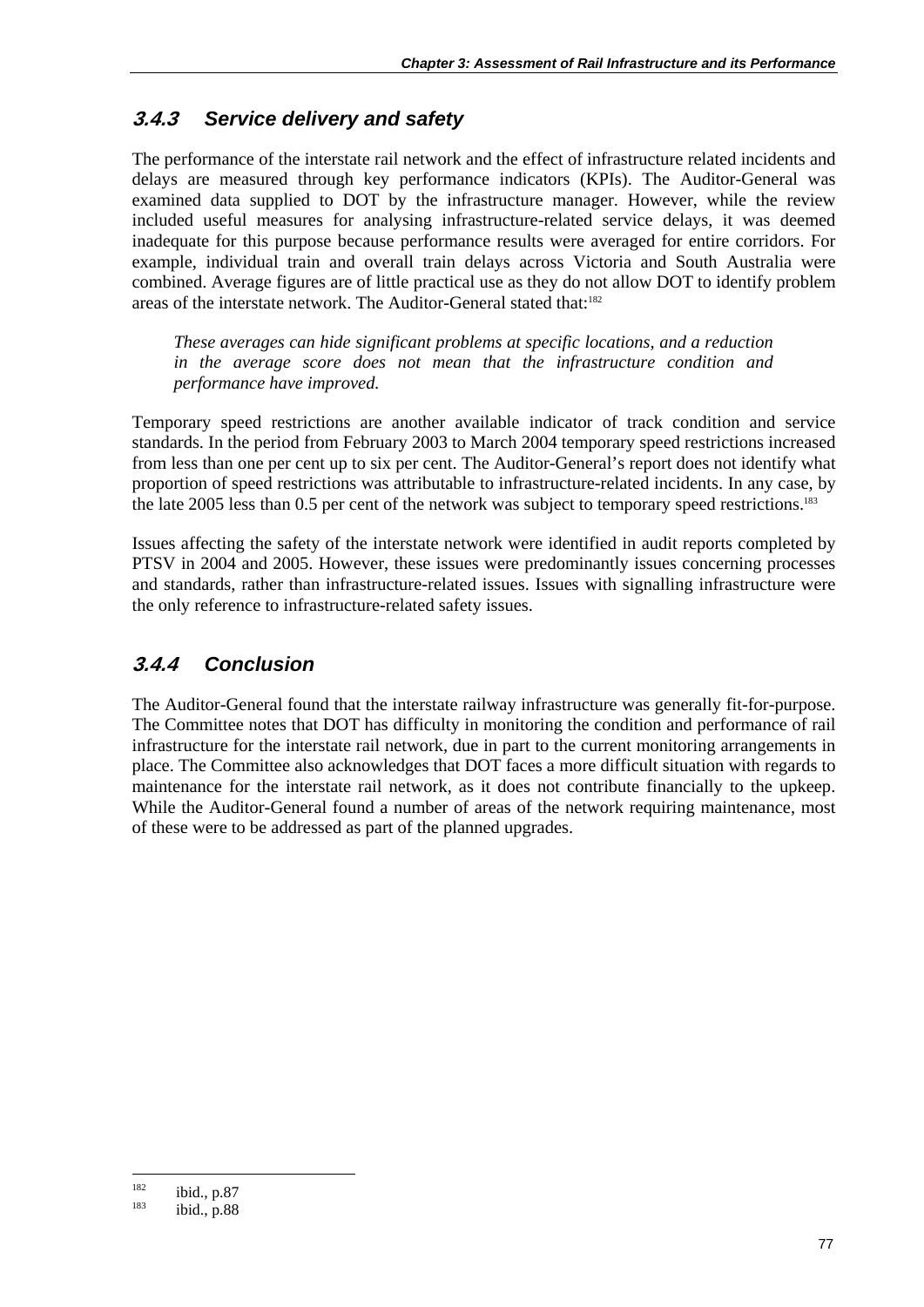# **CHAPTER 4: LONG TERM MAINTENANCE AND RENEWAL**

## **4.1 Introduction**

Maintenance activities are the works that are undertaken to keep rail infrastructure in a condition that allows it to deliver its intended service. Renewal refers to activities to replace or refurbish assets with those of the same or similar capacity.184 Long term maintenance and renewal activities are important for keeping infrastructure in a condition that allows it to deliver a safe and efficient rail service to Victorians.

Maintenance arrangements across the metropolitan, intrastate and interstate rail lines vary according to the lease agreements in place, as discussed in Chapter 2. This chapter examines the recommendations made by the Auditor-General, as related to maintenance and renewal activities for the metropolitan, intrastate and interstate rail infrastructure.

## **4.2 Maintenance and renewal of the metropolitan rail infrastructure**

As part of undertaking the maintenance and renewal, the infrastructure manager produces an Asset Management Plan and an Annual Works Plan. These core documents set out the following:185

- the infrastructure manager's approach to maintenance and renewal for the network;
- standards and intervals for asset inspection;
- routine maintenance:
- response times for reactive maintenance; and
- the quantity and types of renewals to be undertaken each year.

Within the planned renewals, the infrastructure manager is required to include a set of Minimum Prescribed Works, which is the Department's assessment of the amount of renewals needed to maintain the service levels throughout the lease period and beyond.<sup>186</sup>

The Department's role is to oversee all maintenance and renewal activities undertaken on the metropolitan rail network. DOT approves the infrastructure manager's Annual Works Plan and Asset Management Plan, and also monitors progress against the plans. The Department also undertake audits to verify works have been undertaken, as reported by the infrastructure manager.

#### **4.2.1** *Auditor-General's findings and recommendations*

The Auditor-General concluded that the current plans for maintenance and renewal for the metropolitan rail assets were consistent with government asset management policy and were based on what was required to keep assets performing past the end of the lease period.<sup>187</sup>

<sup>1</sup> 

<sup>&</sup>lt;sup>184</sup> ibid., p.16<br>
<sup>185</sup> ibid., p.24<br>
<sup>186</sup> ibid., p.25<br>
<sup>187</sup> ibid., p.69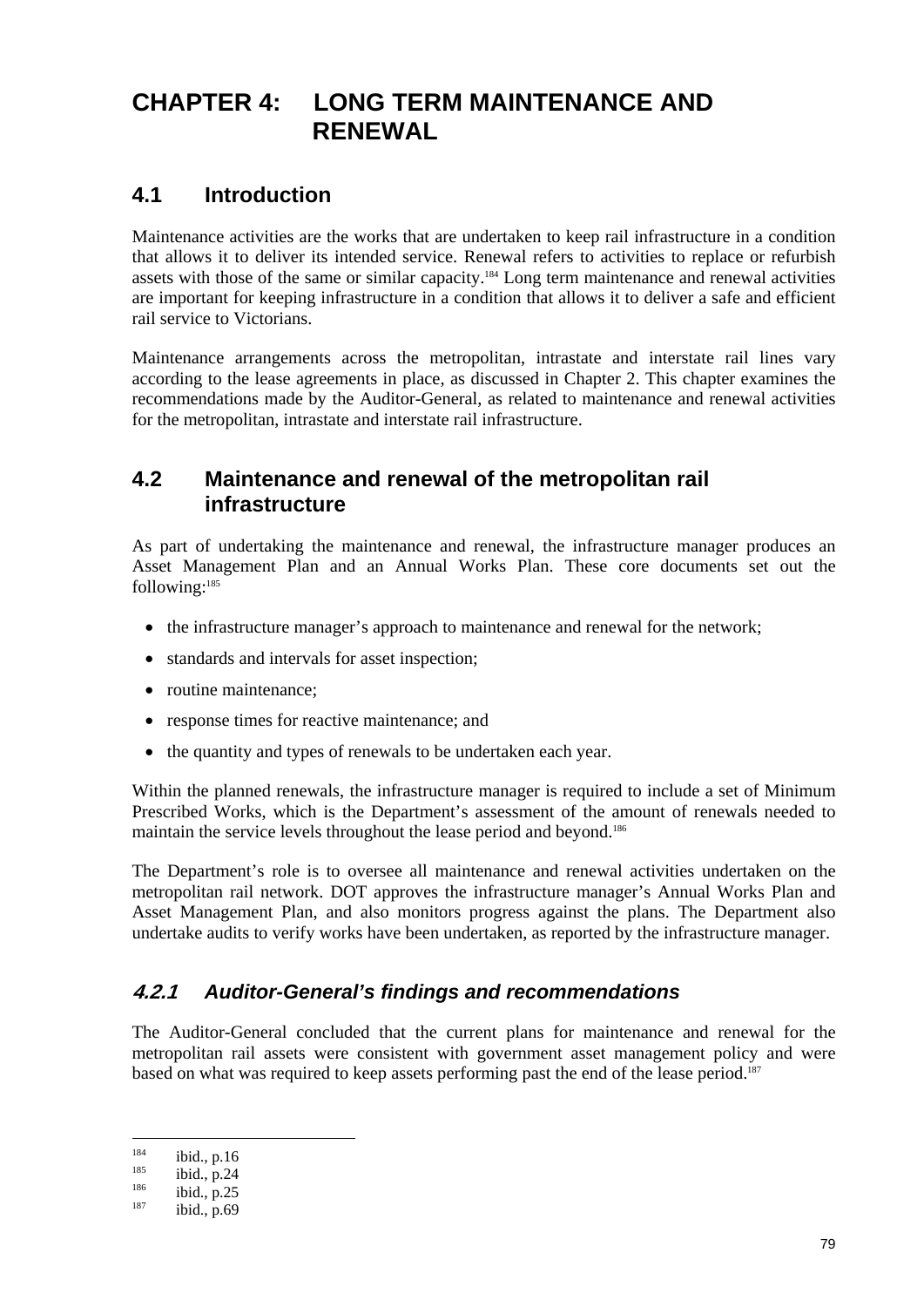The Auditor-General found that the metropolitan network was generally fit-for-purpose. While a number of maintenance issues were identified by the Auditor-General and the infrastructure review commissioned by DOT, as discussed in Chapter 3, these maintenance issues have been actioned. The Auditor-General concluded that '*th*e *infrastructure has performed well but there is scope for further improvement.*' 188

The Auditor-General recommended, in regards to long term maintenance and renewals, that:<sup>189</sup>

- a long term asset management strategy be produced, that details the rationale for the maintenance and renewal of assets; and
- DOT ensures future maintenance and renewal plans include the methodology for prioritising maintenance and renewals.

#### **4.2.2** *Long term asset management strategy*

The Auditor-General's recommendation regarding the need for a long term asset management strategy was agreed to by DOT. The Department noted in its response to the audit that implementation of the recommendation that the development of a whole-of-life asset management strategy for rail infrastructure assets was already underway.<sup>190</sup> Reinforcing this view, the Secretary of DOT, Jim Betts stated at the public hearing held with the Committee that:191

*Not having a documented strategy made it very hard for us to account for the maintenance and renewals we were undertaking and to make the case to government for funding for maintenance and renewals. We had realised that this was a gap that needed to be filled. Working with the Auditor-General's office during the course of its review reinforced that conclusion.* 

#### **4.2.3** *Action undertaken by the Department of Transport*

In response to the recommendation of the Auditor-General, the Department has produced 'The Metropolitan Train Infrastructure (MTI) Strategy'.<sup>192</sup> The MTI Strategy classifies assets into five key asset classes, being:

- track;
- structures;
- signalling;
- power; and
- Melbourne Underground Rail Loop.

<sup>188</sup> 

<sup>&</sup>lt;sup>188</sup> ibid., p.47<br><sup>189</sup> ibid., p.38<br><sup>190</sup> ibid., p.6<br><sup>191</sup> Mr J. Betts, Department of Transport, transcript of evidence, 9 December 2008, p.5<br><sup>192</sup> Mr J. Betts, Secretary, Department of Transport, letter to the Committee,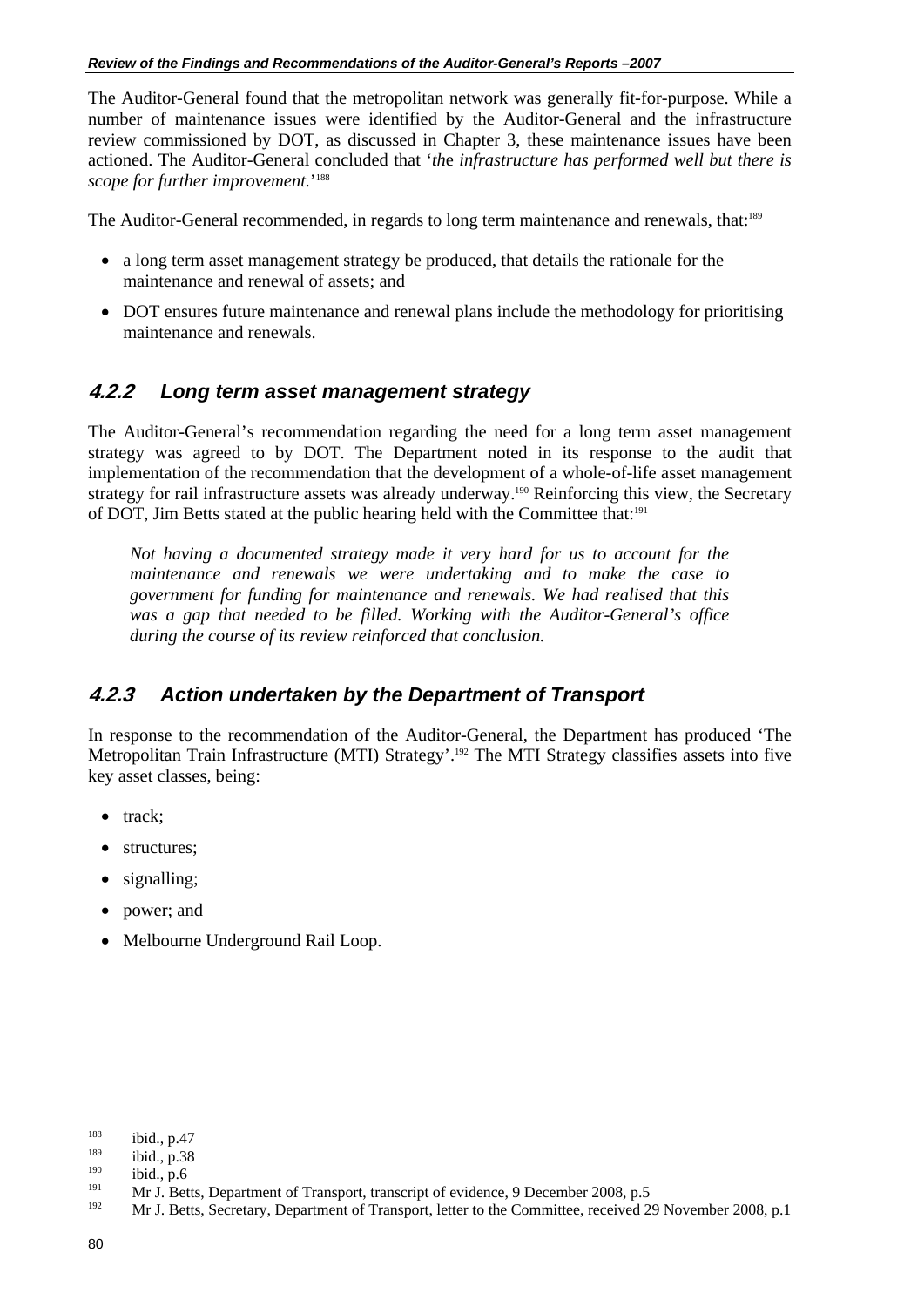The MTI Strategy details for each asset (such as drains, sleepers, railway bridges and circuit breakers) the following information: <sup>193</sup>

- the task at hand;
- a justification of what maintenance must be undertaken as a minimum requirement;
- the scope, including what work will be undertaken;
- how assets will be identified for replacement;
- the cost of the works proposed; and
- for some assets, the MTI Strategy also provides an enhanced case proposing a higher number of replacements.

The Committee commends the Department in undertaking such a thorough asset management strategy for the metropolitan train assets. The MTI strategy includes detailed information that allows DOT to present a number of scenarios for the maintenance of infrastructure. As well, the MTI Strategy provides costings for maintenance work, providing all parties involved with guidance and information on the costs associated with undertaking each maintenance activity. The Committee understands that costs presented are used for guidance only and can vary from year to year.

The asset replacement strategy for signalling also includes sections on the benefits of undertaking the works, risks associated with works not being undertaken and the performance improvements expected as a result.<sup>194</sup> While short in length, the Committee found this information to be useful in providing further information and justifications as to why particular works should be undertaken. The Committee considers that it provides DOT with further information to assist the Department in concentrating resources on priority maintenance and renewals if necessary, in line with the findings of the infrastructure report.

**Recommendation 7: The Department of Transport continue to work with the infrastructure manager to include more detailed information on the benefits, risks and performance improvements associated with undertaking each maintenance and renewal activity.** 

## **4.2.4** *Planning for the future*

As discussed in the introductory chapter, patronage on Victoria's metropolitan rail system has increased dramatically in the last few years. As such, planning for the metropolitan rail network has become increasingly more important. With higher patronage, more train services have been added to the metropolitan lines.

<sup>&</sup>lt;sup>193</sup> ibid., Attachments 2, 3 and 5<br><sup>194</sup> Mr J. Betts, Secretary, Department of Transport, letter to the Committee, received 29 November 2008, Attachment 4 – Long Term Asset Strategy, Additional Signalling Activities.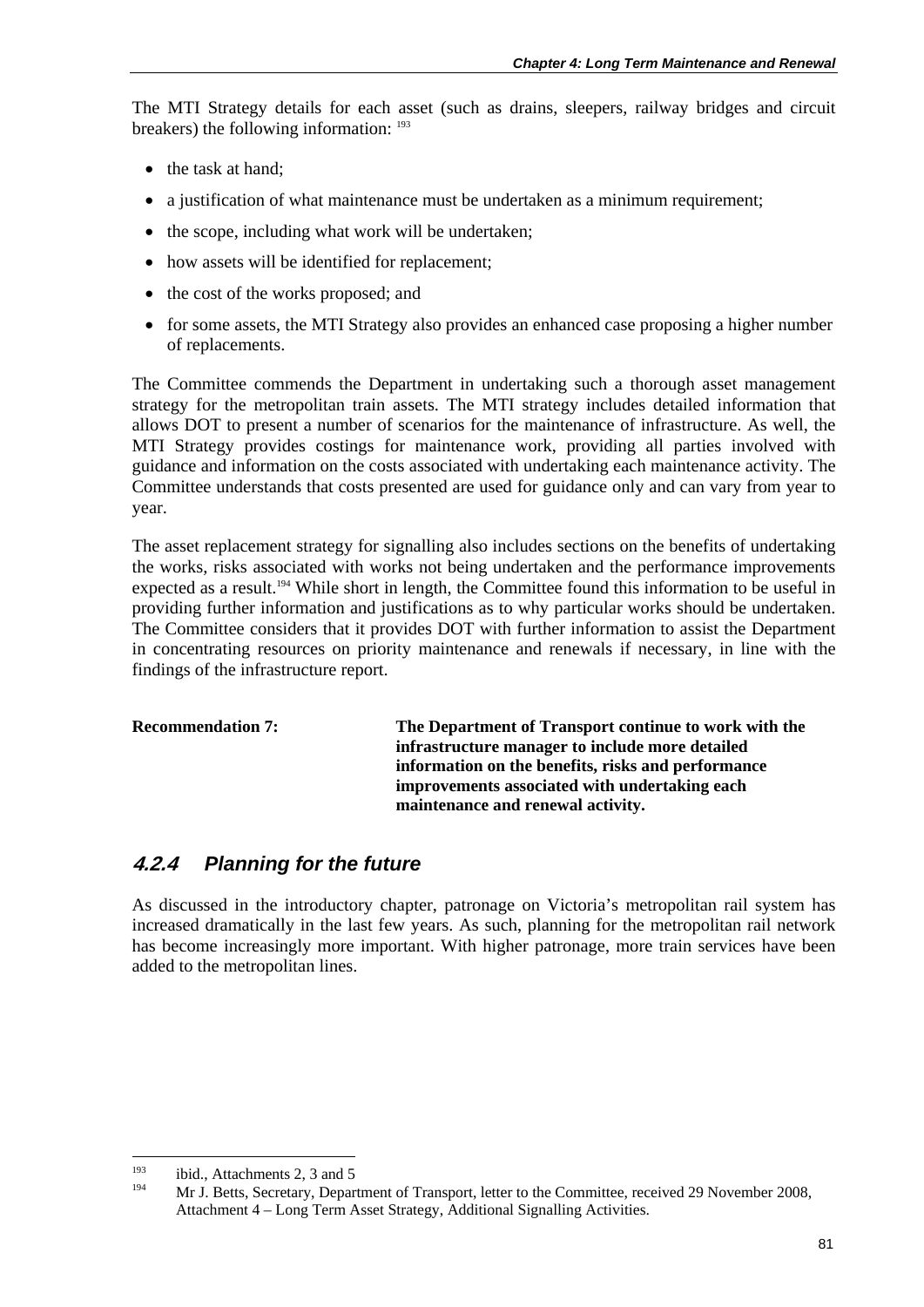The State is currently in the process of purchasing a number of new trains for the metropolitan network. An increase in trains, or rolling stock, places more demand on the infrastructure as more train services are run. At a public hearing with VAGO, Mr Ray Winn, Director, Performance Audit informed the Committee that with the purchase of new rolling stock, the Department must consider whether the infrastructure, such as the power systems and signalling systems can cope with the increased traffic.<sup>195</sup>

As such, a long term asset management strategy should assist DOT to ensure that Victoria's rail infrastructure is able to support the extra rolling stock and services required. At a public hearing with the Department, Mr Tom Sargant, Deputy Director of Public Transport said:<sup>196</sup>

*…with the increasing demands on the network, there needs to be a greater level of input and that is where the strategy has informed the proposed new arrangements. So we are doing a number of things…We are reinforcing some of the changes that we may have been able to make in the current arrangements and we are increasing quantities of inputs required to ensure the reliability of the network is lifted to compensate for the additional demands that are going to be drawn on it.* 

The Committee notes that DOT has considered in its planning and MTI Strategy the additional demands that will be placed on the network in future.

## **4.3 Maintenance and renewal of the intrastate rail infrastructure**

The intrastate railway lines are used by V/Line train services, to transport passengers travelling throughout regional Victoria. As well, the intrastate rail infrastructure is used to transport freight around the state. As discussed previously, the State bought back the lease in November 2006.

#### **4.3.1** *Auditor-General's findings and recommendations*

The Auditor-General concluded that there had not been sufficient maintenance and renewal activities undertaken to sustain the condition of the infrastructure. This was supported by the increasing number of infrastructure-related safety incidents and an increase in the number of temporary speed restrictions.<sup>197</sup>

As a result, the Auditor-General recommended that the Department take the opportunity presented by the State's buyback of the lease to improve the monitoring of infrastructure condition and performance, as well as implement the government's better practice asset management principles.198

<sup>&</sup>lt;sup>195</sup> Mr R. Winn, Victorian Auditor-General's Office, transcript of evidence, 25 November 2008, p.22<br>
197 Mr T. Sargant, Department of Transport, transcript of evidence, 9 December 2008, p.3<br>
197 Victorian Auditor-General'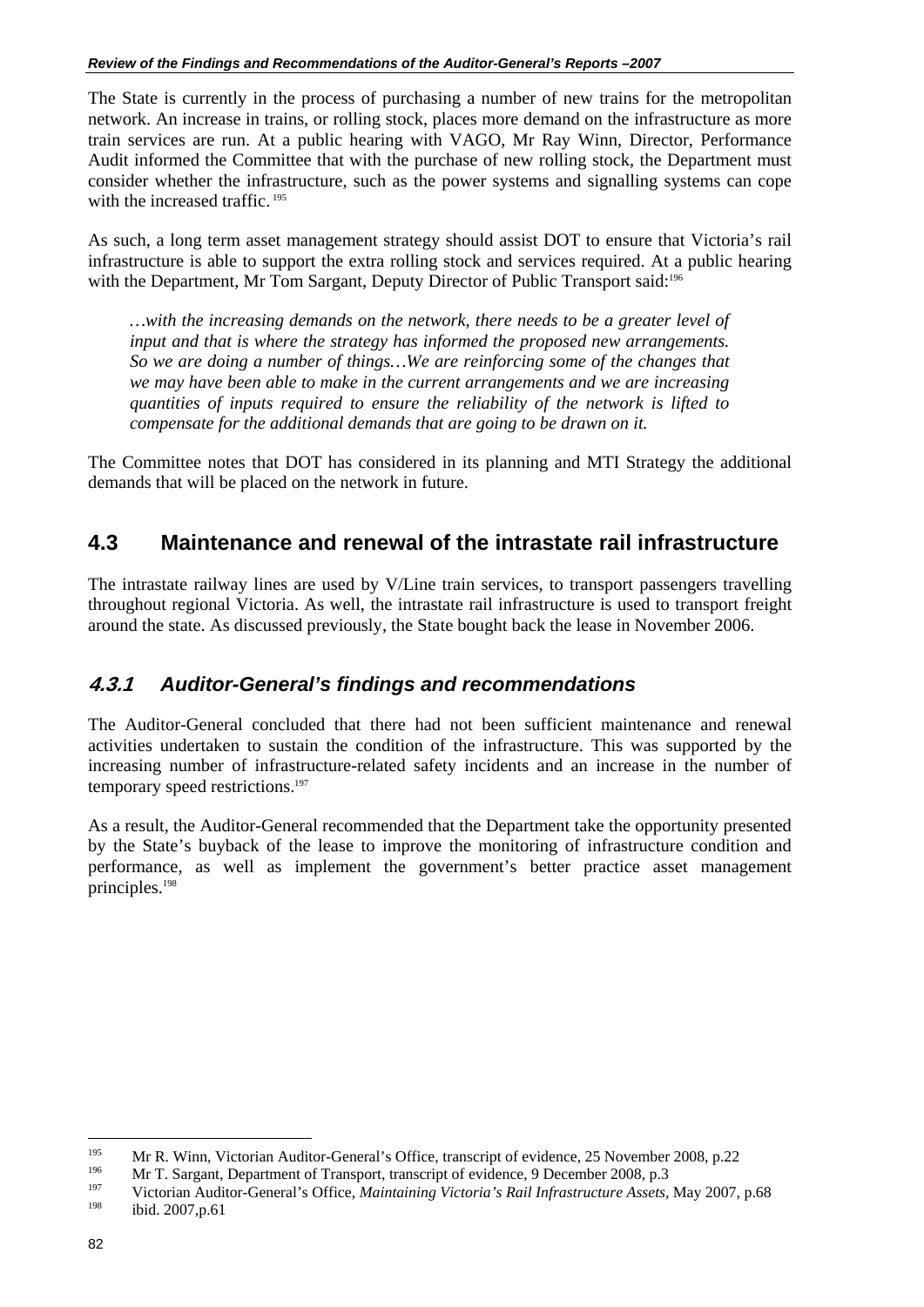## **4.3.2** *Progress since the buyback*

Since the State bought back the lease from Pacific National in November 2006, DOT reports that there has been many improvements made. At a public hearing held with the Committee, Tom Sargant, Deputy Director of Public Transport reported:<sup>199</sup>

*The current arrangement has the network in the hands of the passenger operator, which means that they are directly in control of the network, and being a passenger operator requiring a higher standard of maintenance is going to provide more input into the areas of their need, particularly where passenger services are affected.* 

*Not only that, but the arrangement provides greater visibility, so that the Department understands and can discuss and agree priorities for maintenance work. We are able to discuss and agree quantities on an annual basis and discuss performance. The discussions for the lease are still progressing, but we are administering the arrangements as if that lease were in place.* 

The Department has advised that they are currently negotiating a new lease for the intrastate infrastructure with V/Line. DOT report that the new lease will be similar to the metropolitan infrastructure lease.200

The Department also report that they have already developed a maintenance and renewal regime with V/Line. At present, DOT receives from V/Line:

- an Asset Management Plan providing medium (five year) and long term (20 year) planning for the intrastate network;
- an Annual Works Plan providing detailed information on works proposed for the next financial year;
- Asset Maintenance Strategies, which provide an overview of the major infrastructure asset components or systems and strategies detailing the approach for managing these assets;
- a monthly report that details the management of the infrastructure responsibilities of the V/Line network; and
- a monthly Major Periodic Maintenance Report that provides financial, scope, resource, variations, delivery and timing updates regarding the Major Periodic Maintenance undertaken.<sup>201</sup>

As well, DOT has been undertaking on site auditing of the Major Periodic Maintenance completed. They also report that they have been keeping all reports on pre-work, work in progress and completed work inspections.<sup>202</sup>

The Department and V/Line also have monthly meetings to renew the monthly reports provided to DOT by V/Line.<sup>203</sup>

<sup>199</sup> 

<sup>&</sup>lt;sup>199</sup> Mr T. Sargant, Department of Transport, transcript of evidence, 9 December 2008, p.7<br><sup>200</sup> Mr J. Betts, Secretary, Department of Transport, letter to the Committee, received 29 November 2008, p.3<br><sup>201</sup> ibid., p.4<br><sup>2</sup>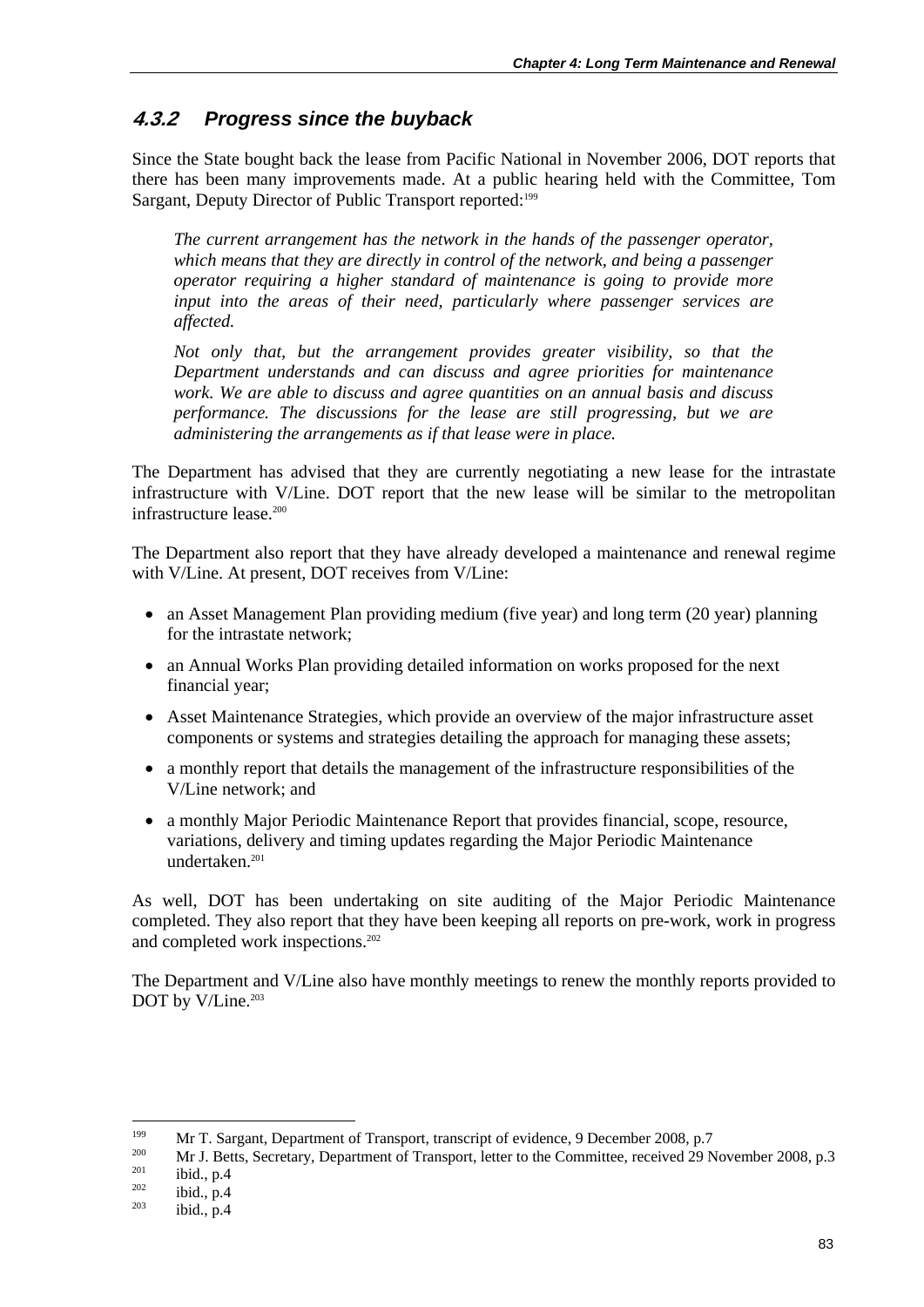The Committee considers that DOT has taken advantage of the opportunities presented by the Government's buyback of the intrastate rail lease. The Committee is pleased to note that DOT has built a constructive relationship with V/Line in regards to the maintenance and renewal of the intrastate network. This has allowed both parties to interact and share information without having yet established a formal agreement. The buyback has facilitated conditions for an improvement in the condition of the infrastructure via appropriate maintenance and renewal activities. The Committee encourages a continued high priority, high-level and cooperative steerage for the intrastate rail management and strategic oversight of appropriate maintenance and renewal activities.

### **4.4 Maintenance and renewal of the interstate rail infrastructure**

Since 1999, Victoria's interstate rail infrastructure has been leased to the ARTC.<sup>204</sup> In terms of maintenance and renewal, ARTC is responsible for improving interstate rail infrastructure and encouraging uniformity across the interstate rail network. The Victorian Government does not fund maintenance and renewal of the interstate rail network.<sup>205</sup>

The lease specifies that the infrastructure manager is required to maintain, replace, repair and keep the infrastructure in a condition that is no worse than when the lease commenced.206 The lease arrangements require that the infrastructure manager have documented plans on how maintenance and renewal activities for the interstate network will be undertaken.<sup>207</sup> The Department is responsible for monitoring the condition via a condition survey. The survey was first undertaken at the start of the lease and is undertaken every four years by an independent expert.208

#### **4.4.1** *Auditor-General's findings and recommendations*

The Auditor-General found that the interstate infrastructure is fit-for-purpose at its current level of operation. However, the Auditor-General found a number of weaknesses associated with the current condition monitoring arrangements in place with the department.209

While ARTC provided DOT with Asset Management and Annual Works Plans, the Auditor-General concluded these omitted some information, including the methodology used to identify maintenance and renewals. Also the locations of where works were to be undertaken were not provided.210

The Auditor-General also found that the infrastructure manager had exceeded planned expenditure for two years in 2002-03 and 2003-04. In 2004-05, the total spend was within one per cent, but this included an underspend of 20 per cent on renewals. The reason for the discrepancy was a change in the Annual Works Plan, however there was no explanation provided to DOT for these changes.<sup>211</sup>

204 <sup>204</sup><br>Victorian Auditor-General's Office, *Maintaining Victoria's Rail Infrastructure Assets*, May 2007, p.71<br><sup>205</sup><br>ibid., p.71-72<br><sup>206</sup><br>ibid., p.73<br><sup>207</sup><br>ibid., p.72<br>ibid., p.72<br>ibid., p.72<br>ibid., p.72<br>ibid., p.72<br>ibid.,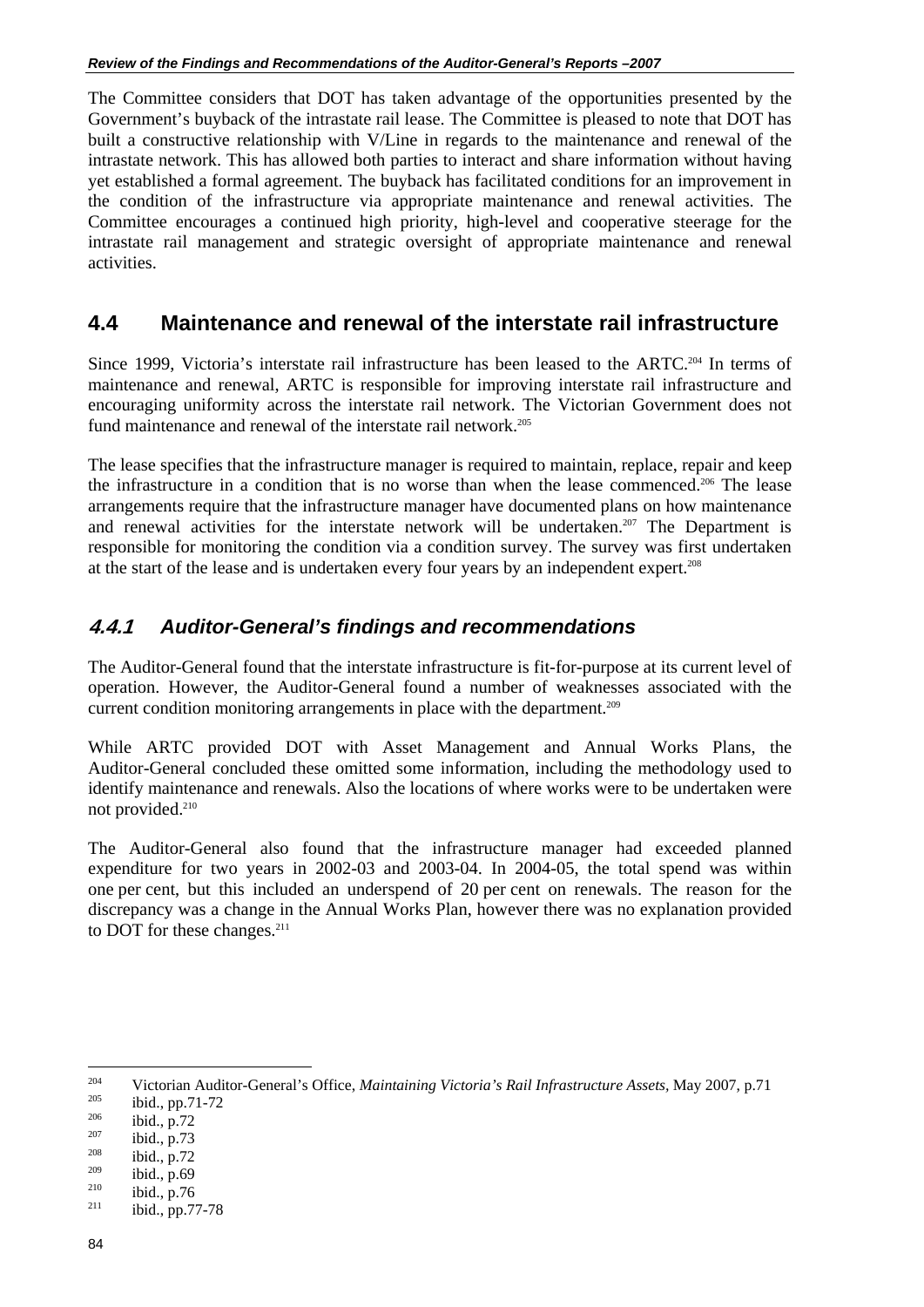With regards to interstate rail infrastructure, the Auditor-General made the following recommendations:

- that DOT works with the infrastructure manager to ensure the Asset Management and Annual Works Plans describe the methodology for estimating maintenance and renewals and demonstrate how works will meet the lease obligations (this recommendation is discussed in Chapter 2); and
- that DOT, in conjunction with the infrastructure manager, develops protocols to verify that maintenance and renewal activities have been completed, according to plan.<sup>212</sup>

#### **4.4.2** *Verification of maintenance and renewal activities*

The Auditor-General recommended that DOT develop protocols to verify that works have been completed according to plan. While the State does not contribute funds towards maintenance and renewal activities, according to the lease, DOT has an important role in monitoring the condition of the rail.

The Department had not received completed documentation for the maintenance and renewal of the interstate rail network in November 2008. As a result, DOT does not know what works have been undertaken, and cannot undertake compliance activities to monitor this. The Department reported to the Committee that once they receive detailed descriptions and timeframes for capital, renewal and major maintenance works, they will be able to implement an audit regime to verify this. Such a regime would be similar to the audit regime undertaken by V/Line.<sup>213</sup>

The Committee had earlier commented that DOT should work with ARTC to ensure plans are received and approved prior to or as close as possible to the commencement of the financial year. Not having plans finalised on a timely basis could impact on DOT's ability to adequately monitor the work undertaken by ARTC, and this in turn impacts on the department's ability to provide assurance that works have been undertaken to an acceptable standard. Ultimately, this could impact on the department's ability to verify that ARTC are maintaining the network as per lease requirements.

<sup>&</sup>lt;sup>212</sup> ibid., p.69<br><sup>213</sup> Mr J. Betts, Secretary, Department of Transport, letter to the Committee, received 29 November 2008, p.4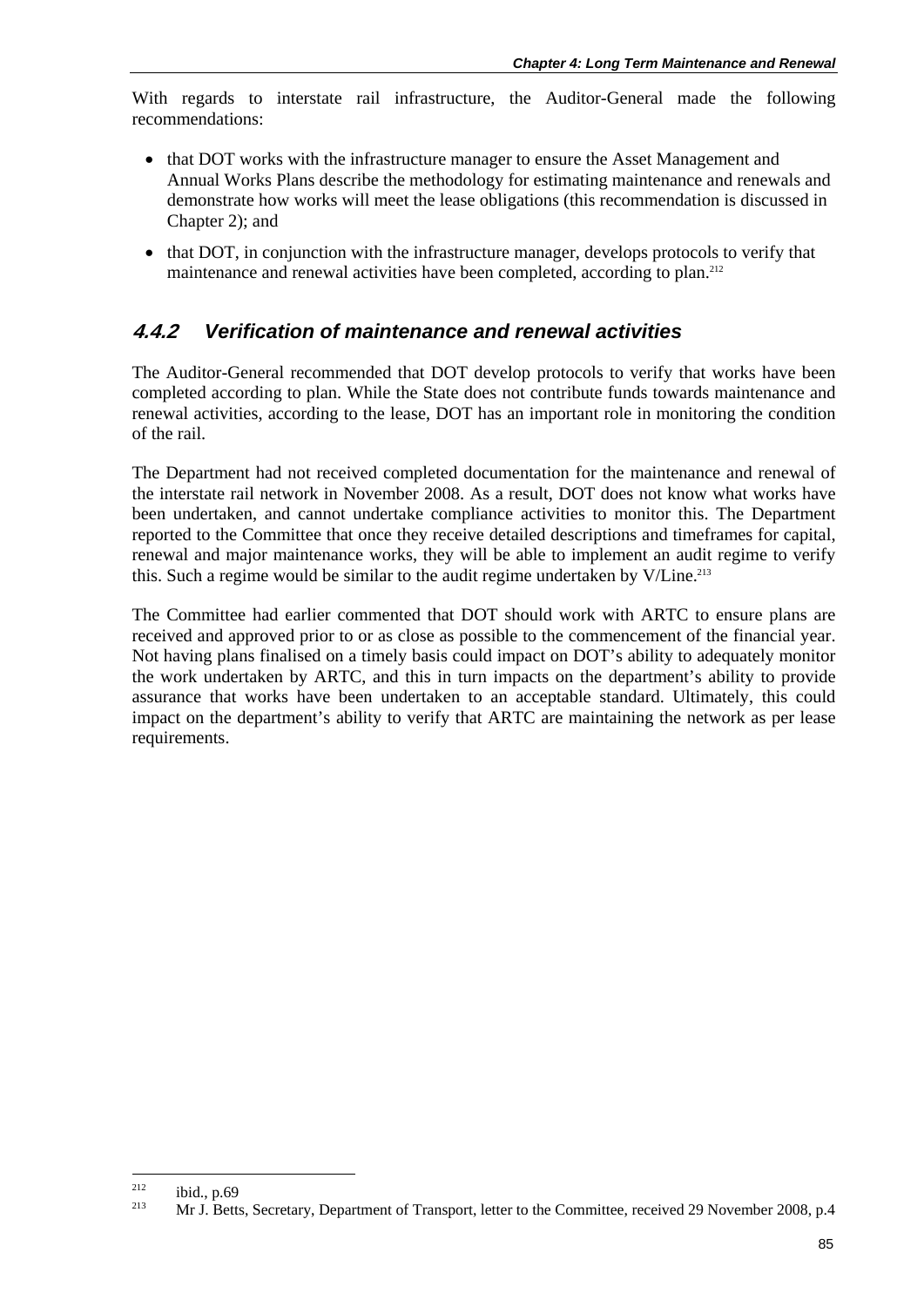# **CHAPTER 5: PERFORMANCE REPORTING AND PERFORMANCE INFORMATION**

## **5.1 Introduction**

Measuring the effectiveness of infrastructure maintenance and renewal via performance information is important for the State because it will assist them in monitoring the condition of infrastructure and ensure that the condition of the infrastructure does not further deteriorate, in line with the objectives of the State.

In regards to the maintenance and renewal of rail infrastructure, there are different arrangements in place for the metropolitan and interstate rail infrastructure. These are examined below in more detail.

## **5.2 Performance reporting arrangements for metropolitan rail infrastructure**

The Government's aim for public transport is to increase the number of journeys made using public transport. Maintenance and renewal contributes positively to this aim by facilitating quality service to passengers. For the metropolitan rail system, service levels set out the aims for the operation of the metropolitan train system. The service levels include: 214

- a description of the train services that must support the master timetable:
- performance targets agreed between DOT and the infrastructure manager for the total number of cancellations;
- allocation of responsibility for maintaining the infrastructure to run the timetable safely and reliably; and
- establishing the Operational Performance Regime, which has strong financial incentives for the infrastructure manager to avoid delays and cancellations.

The performance reporting and monitoring regime for the metropolitan rail infrastructure is specified by the terms of the lease. The reporting and monitoring responsibilities include: <sup>215</sup>

- KPIs reported on quarterly;
- information on expenditure:
- regular infrastructure inspections;
- daily incident reports; and
- discussions with the infrastructure manager regarding reports received and observations made.

 $214$ <sup>214</sup> Victorian Auditor-General's Office, *Maintaining Victoria's Rail Infrastructure Assets*, May 2007, p.26 ibid., pp.25 & 35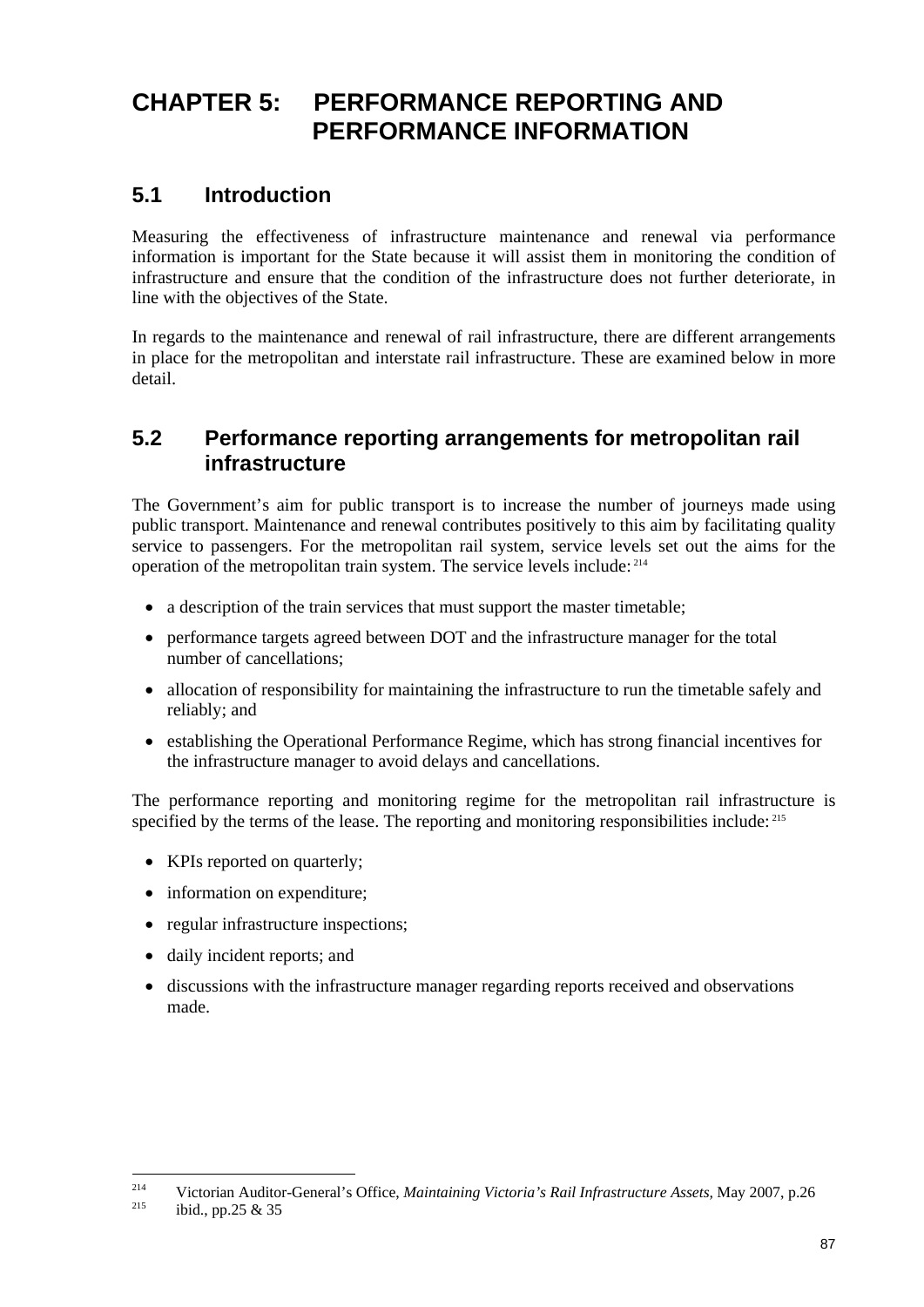This reporting regime assists the Department to monitor the progress of the Annual Works Plan and the Asset Management Plan. In addition, there is a Maintenance and Renewal Review Group (MRRG), consisting of DOT staff and the infrastructure manager. The MRRG provides a forum for performance issues to be discussed.<sup>216</sup> Meetings are held monthly.<sup>217</sup>

## **5.2.1** *Auditor-General's findings*

The Auditor-General found that there was an extensive range of KPIs available to DOT to help them assess how the infrastructure manager had delivered the intended service. The KPIs included measures for the following:

- the number of infrastructure-related delays that caused train delays and the impact this had on passenger delays;
- asset condition where asset failure can be predicted from an objective measurement of the condition; and
- some reasons why the infrastructure failed.

The Auditor-General made one recommendation in relation to performance information for the metropolitan infrastructure. He recommended that the Department complete its review of KPIs and ensure that improvements better describe the condition and performance of the infrastructure and better measure the effectiveness of maintenance and renewal activities.<sup>218</sup>

The Auditor-General also suggested that KPIs could be further improved by including more information regarding the types of infrastructure failures that cause delays and that early warning performance indicators could be developed to predict infrastructure related issues.<sup>219</sup>

#### **5.2.2** *Department of Transport's review of KPIs*

The Auditor-General recommended that DOT review its KPI regime to gain more meaningful data from the information they collect. At the public hearing with the Committee, Ray Winn, Director, Performance Audit commented:<sup>220</sup>

*A lot of what we were saying was about using that material to better categorise performance and the reasons why maintenance and renewal might have been part of that performance.* 

The Department informed the Committee in November 2008 that the revised KPIs were being drafted.<sup>221</sup> At the public hearing with the Committee, Tom Sargant, Deputy Director Public Transport Directorate informed the Committee that:222

*There has been discussion over in excess of 12 months regarding revision of KPIs. For a KPI to be worthwhile it needs to provide useful information. We have gone through at least four or five iterations of KPIs that we are looking to review and trying to have a suite that is providing meaningful and useful information. We have not been able to finalise that yet.* 

 $\overline{a}$ 

<sup>&</sup>lt;sup>216</sup> ibid., p.25<br>
<sup>217</sup> ibid., p.35<br>
<sup>218</sup> ibid., p.4<br>
<sup>218</sup> ibid., p.35-36<br> **Mr R. Winn, Victorian Auditor-General's Office, transcript of evidence, 25 November 2008, p.22<br>
<b>Mr J. Betts, Secretary, Department of Transpo**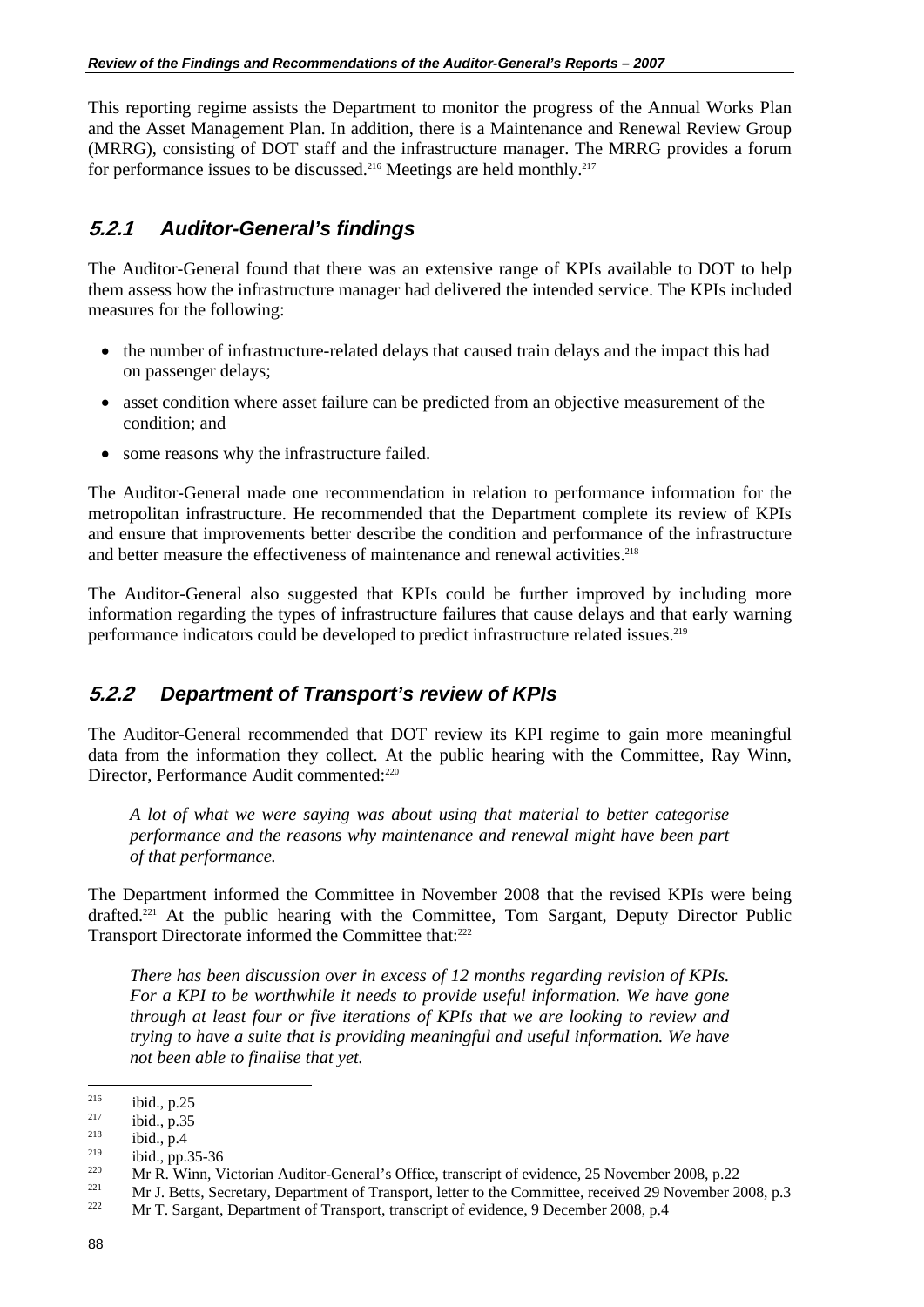Further questioning by the Committee sought information regarding when the KPIs would be completed. Tom Sargant, Deputy Director, Public Transport Directorate said:<sup>223</sup>

*The only answer I can give solidly is: that it will take us as long as it will take because it is not like we have a clear scope of work…I would hope to have it within the next six to 12 months.* 

The Department has since informed the Committee that the KPIs were completed in October 2008, for inclusion into the new infrastructure lease for the refranchising of the metropolitan rail system. However, the Department says the new KPIs will not be implemented until the commencement of the new lease.<sup>224</sup>

While the Committee acknowledges the work undertaken by DOT and their aim to ensure that KPIs provide robust and useful information, the Committee considers that development has been unnecessarily lengthy. While the Committee understands that the Department is working towards implementing the best possible set of KPIs, the Committee believes that KPIs should be implemented as soon as possible, to allow DOT to assess the KPIs prior to the renewal of the metropolitan train franchise. The Committee considers that the Department can implement KPIs, then monitor and make amendments to its suite of KPIs as it deems necessary, on a continuous improvement basis. Its franchise agreement should allow for reasonable flexibility in this regard.

**Recommendation 8: The Department of Transport implement its revised KPIs as soon as possible, with reasonable flexibility allowed in its new franchise agreements for improvements and revisions from time to time.** 

#### **5.3 Performance reporting arrangements for intrastate rail infrastructure**

With the intrastate rail leased to FAL/FVL, the performance information provided by this private company included the following:<sup>225</sup>

- quarterly measures of track ride quality, which were averages recorded over long sections of track;
- details of incidents which led to train delays; and
- details on the length of network subject to speed restrictions, published weekly.

A record of safety related incidents was provided to PTSV, but not made available to the Department.<sup>226</sup>

When the lease was sold to Pacific National, DOT attempted to negotiate changes to the performance reporting regime but Pacific National did not agree to any changes. They did however provide additional information to the Department voluntarily.<sup>227</sup>

 $223$ 

<sup>&</sup>lt;sup>223</sup> Mr T. Sargant, Department of Transport, transcript of evidence, 9 December 2008, p.12<br><sup>224</sup> Department of Transport, email to the Committee received 26 March 2009.<br><sup>225</sup> Victorian Auditor-General's Office, *Maintain*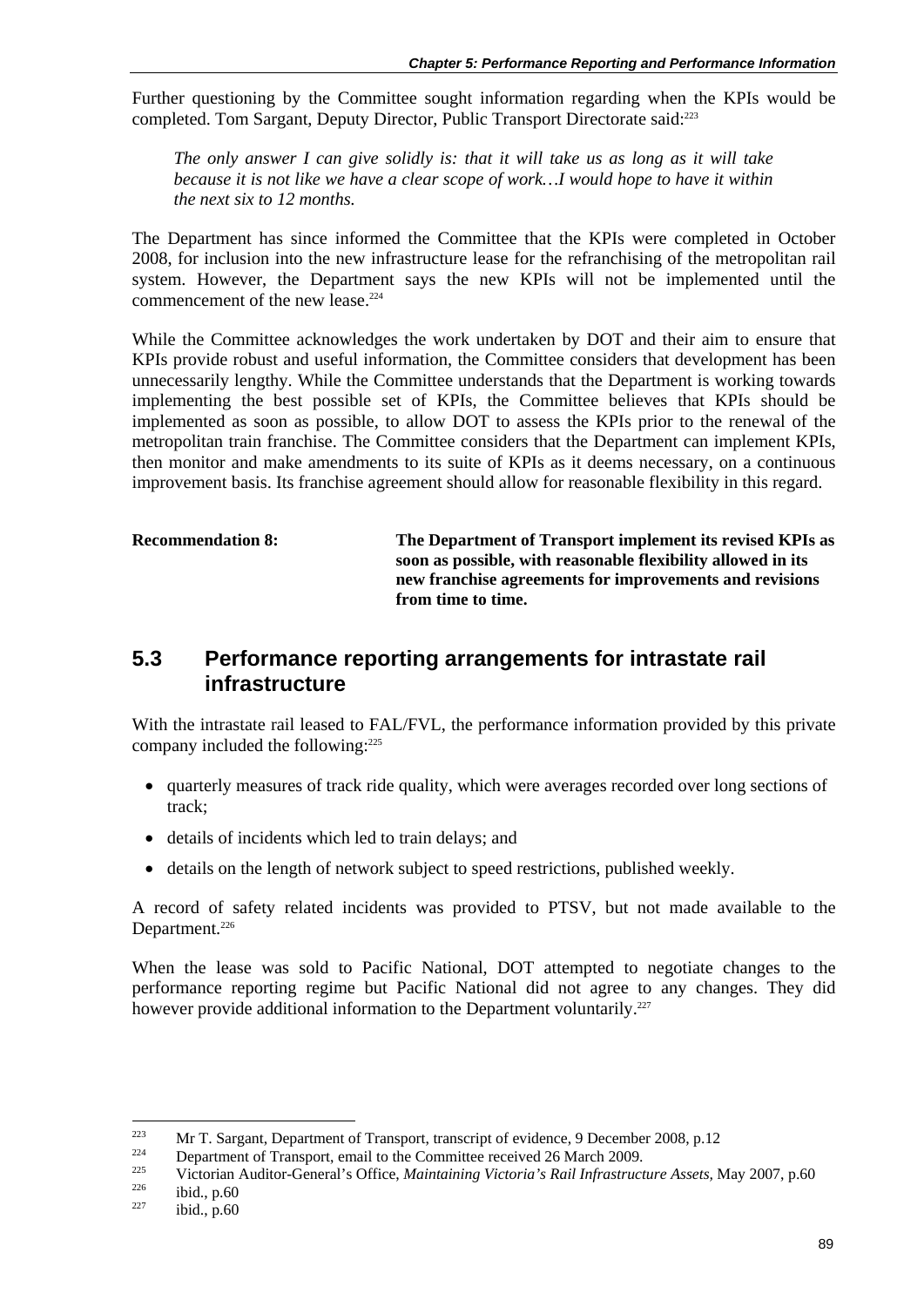The Essential Services Commission's (ESC) access arrangements meant that additional performance measures were required to be reported on. These included the average maximum operating speed and a number of other measures such as the number of sleepers replaced across the freight network to enable ESC to assess the adequacy of maintenance and renewal.

#### **5.3.1** *Auditor-General's findings*

The Auditor-General concluded that DOT did not receive enough information to adequately monitor the maintenance and renewal of the infrastructure during the leases with FAL/FVL and Pacific National. While ESC's arrangements built in some extra information, it still was inadequate to assess the effectiveness of maintenance and renewal.<sup>228</sup>

The Auditor-General concluded that the buyback of the lease provided DOT with the opportunity to put in place a more rigorous performance information framework.

#### **5.3.2** *Committee findings*

The Committee is of the view that the buyback of the lease has given DOT the opportunity to more closely measure and track the maintenance and renewal of the intrastate rail infrastructure. As discussed, DOT now receives a range of information from V/Line regarding the intrastate rail infrastructure, including annual plans and monthly reports.

The Committee understands the arrangements between DOT and V/Line are still being worked out. While the information already received will assist the Department to better understand the maintenance and renewal of the rail infrastructure, the Committee notes that DOT has not reported the receipt of information to track the condition of the infrastructure, such as performance information received for the metropolitan and interstate rail networks. The Committee is of the view that such information would assist both V/Line and DOT to oversee the effectiveness of maintenance and renewal on the intrastate rail network.

**Recommendation 9: The Department of Transport and V/Line put in place a performance information and reporting framework to oversee and measure the effectiveness of maintenance and renewal activities.** 

#### **5.4 Performance reporting arrangements for interstate rail infrastructure**

As previously mentioned, maintenance of interstate rail infrastructure is undertaken by ARTC. The State does not contribute financially to the maintenance and renewal of the railway infrastructure. However, the lease allows the Department, on behalf of the State to monitor the condition of the rail infrastructure.

<sup>&</sup>lt;sup>228</sup> ibid., pp.60-61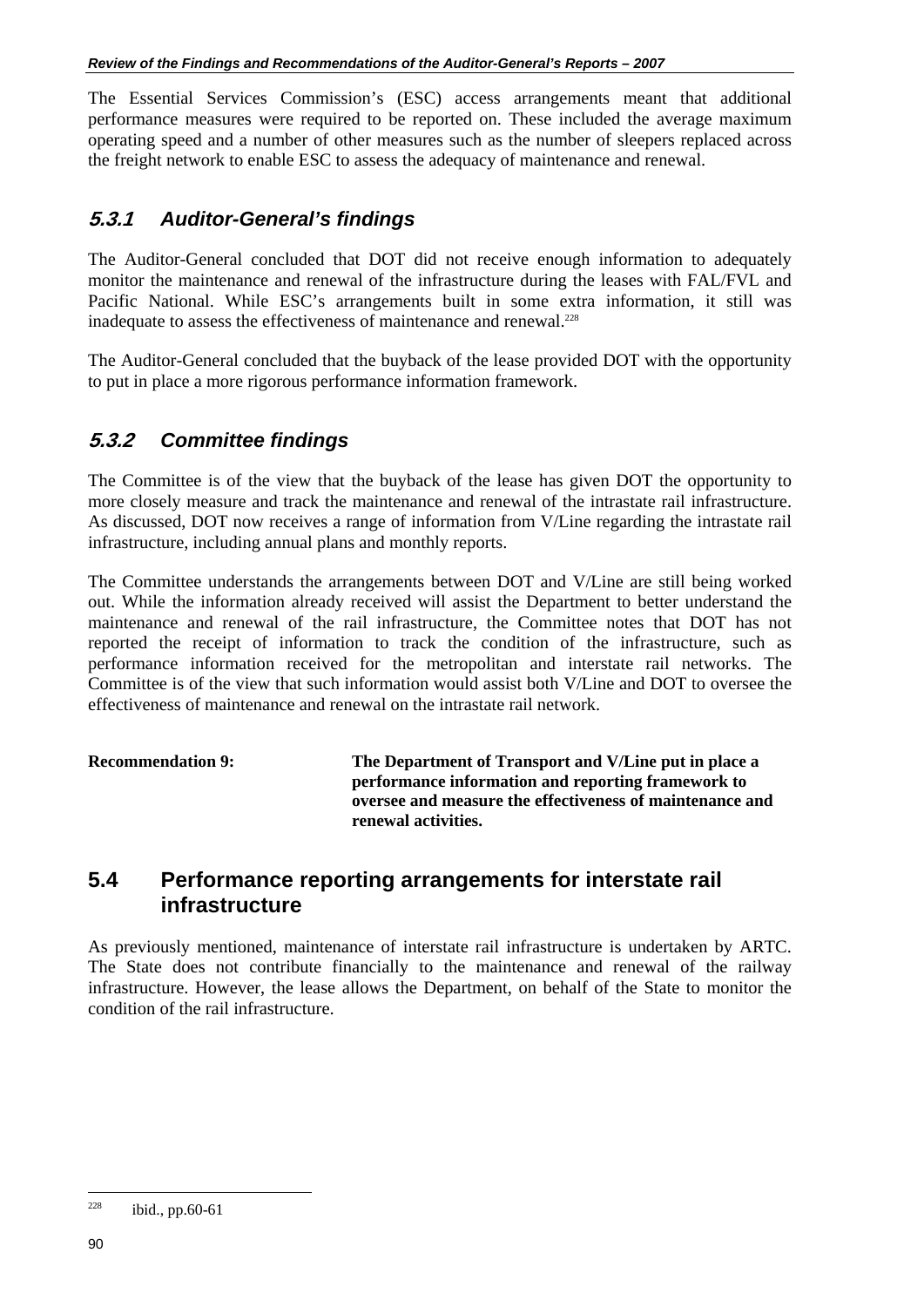In overseeing the condition, DOT receives an annual Asset Management Report from ARTC which outlines planned work for the year. The Department would also undertake an infrastructure condition survey every four years. The infrastructure condition survey divided assets into nine groups and then sampled five per cent of each asset group. The assets then scored between 0 (indicating life expired) and 100 (indicating asset was in 'as new' condition). A statistical modelling technique was then used to determine a single score for each asset group. It also calculated what the combined score for all assets was.<sup>229</sup> This method had been used for the metropolitan rail network, however was discarded because it was not reliable.

In 2004, the ARTC proposed that the condition survey be replaced with a set of KPIs that were used by ARTC when reporting to its' board. However, DOT found these KPIs too high level and found they did not report specifically on condition or performance of rail infrastructure.

## **5.4.1** *Auditor-General's findings*

The Auditor-General found that the Asset Management reports focus on implementing planned works, however do not provide information on how these impact on improving infrastructure condition.230 The Auditor-General also found that condition surveys that were undertaken every four years by DOT were not reliable, and that the current monitoring arrangements could be improved.<sup>231</sup>

Consequently, the Auditor-General recommended that DOT work with the infrastructure manager to:

- develop KPIs that measure the effectiveness of infrastructure maintenance and renewal, including improved monitoring of infrastructure condition; and
- provide formal mechanisms to review performance and implement agreed improvements.

#### **5.4.2** *Measuring the effectiveness of infrastructure maintenance and renewal*

The Auditor-General found that the condition surveys which were undertaken by DOT were not reliable. This was confirmed by Tom Sargant of DOT at their public hearing:<sup>232</sup>

*…the pure test to demonstrate compliance as a rather convoluted condition index methodology which was founded on Bayesian statistics…It is very subjective, because in scoring the assets you might say something is a three, but because it has a nice coat of paint I might say it's a four or five, and who is to say we are right or wrong?* 

<sup>&</sup>lt;sup>229</sup> Victorian Auditor-General's Office, *Maintaining Victoria's Rail Infrastructure Assets*, May 2007, p.79<br><sup>230</sup> ibid., p.79<br><sup>231</sup> ibid., p.80<br><sup>232</sup> Mr T. Sargant, Department of Transport, transcript of evidence, 9 Dec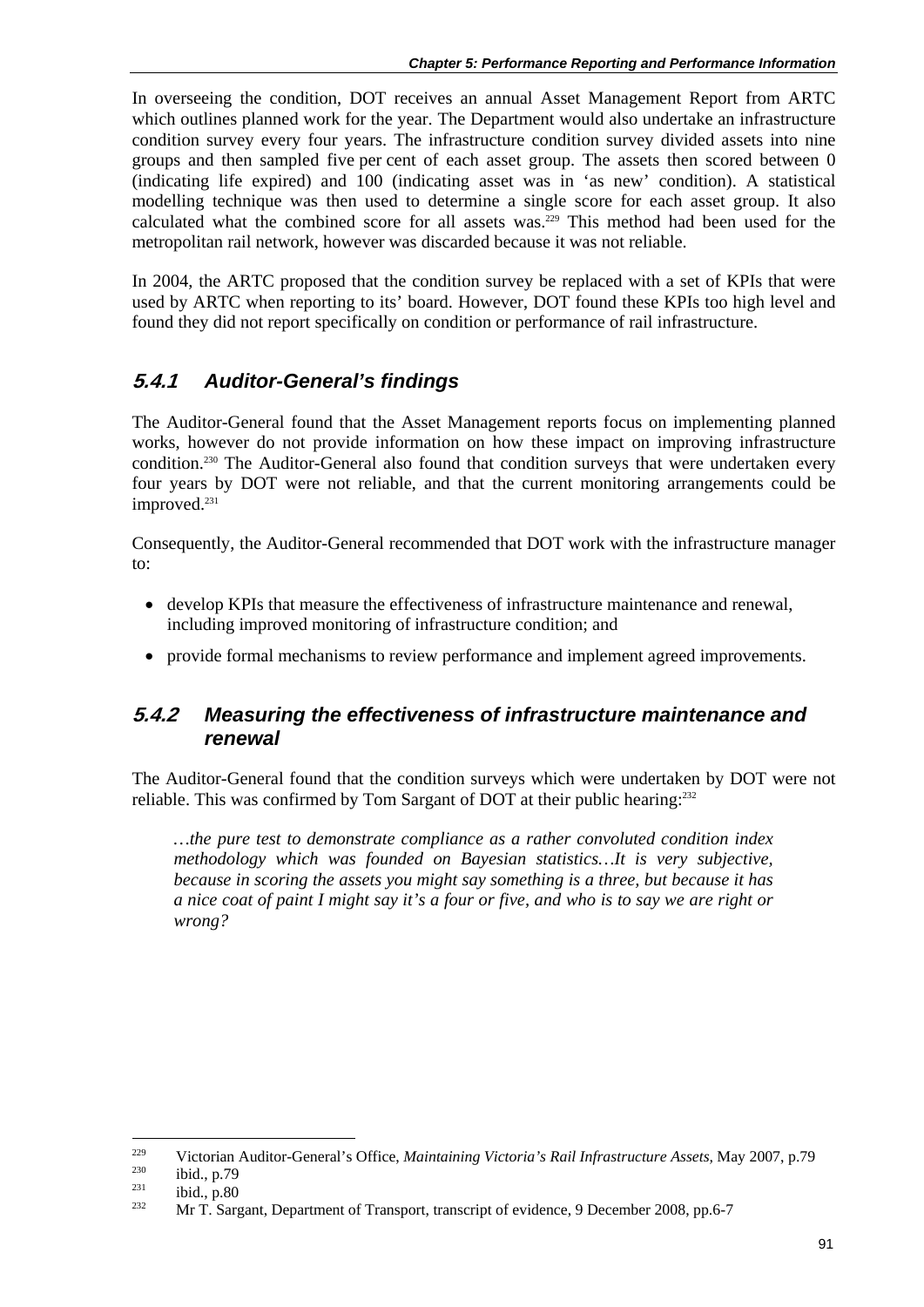Such a subjective model does not allow for appropriate monitoring to occur, hence the decision to move to a KPI regime that can track regular, measurable and objective data. DOT reported to the Committee that KPIs have been implemented and reporting by ARTC has commenced. The Department also reports that the KPIs track the following information: <sup>233</sup>

- Track Quality Index Benchmarks to measure the track geometric quality;
- Total Transit Time Delay Benchmarks that measure the time lost due to temporary speed restrictions;
- Transverse Defect Benchmark to measure the occurrence of transverse rail defects:
- Bridge Benchmark to track the extent of speed or capability restricted bridges; and
- Track Capability Benchmark to measure maximum speed and axle load capacity.

DOT also report to the Committee that once they receive the KPI report from ARTC, the Department undertakes an internal review of the KPIs prior to holding a meeting with ARTC, where KPI results are discussed.

The Committee considers that the current arrangements in place give DOT more frequent and better quality information to monitor the infrastructure. While they are new and are not yet well established, the Committee considers that the monitoring arrangements in place for the interstate rail allow DOT to identify and address any issues in a timely manner, rather than waiting for a condition survey every four years.

#### **5.4.3** *Performance review and implementation of agreed improvements*

The Auditor-General recommended that DOT work with the infrastructure manager to provide formal mechanisms to review performance and implement agreed improvements. Through the new lease provisions, DOT now receives information on five key measures from ARTC, and regular meetings are held to discuss the KPI results with ARTC quarterly. The Department reports that to an extent, DOT is restricted regarding planned renewal and maintenance activities because it does not fund renewal works.

The Department reported to the Committee that:<sup>234</sup>

*This is a major improvement over the previous arrangements in that performance is transparent and objectively measured. DOT has already commenced a routine monitoring regime of inspection of works that ARTC are performing.* 

The Committee considers that DOT has a more robust performance review framework now in place. This includes performance information, reported on quarterly which provides DOT with more frequent and objective information. In addition, DOT has the opportunity to discuss this information with ARTC regularly, and should the need arise, address maintenance and renewal issues more often and in a more timely manner.

<sup>&</sup>lt;sup>233</sup> Mr J. Betts, Secretary, Department of Transport, letter to the Committee, received 29 November 2008, pp.4-5<br>  $234$  ibid., p.5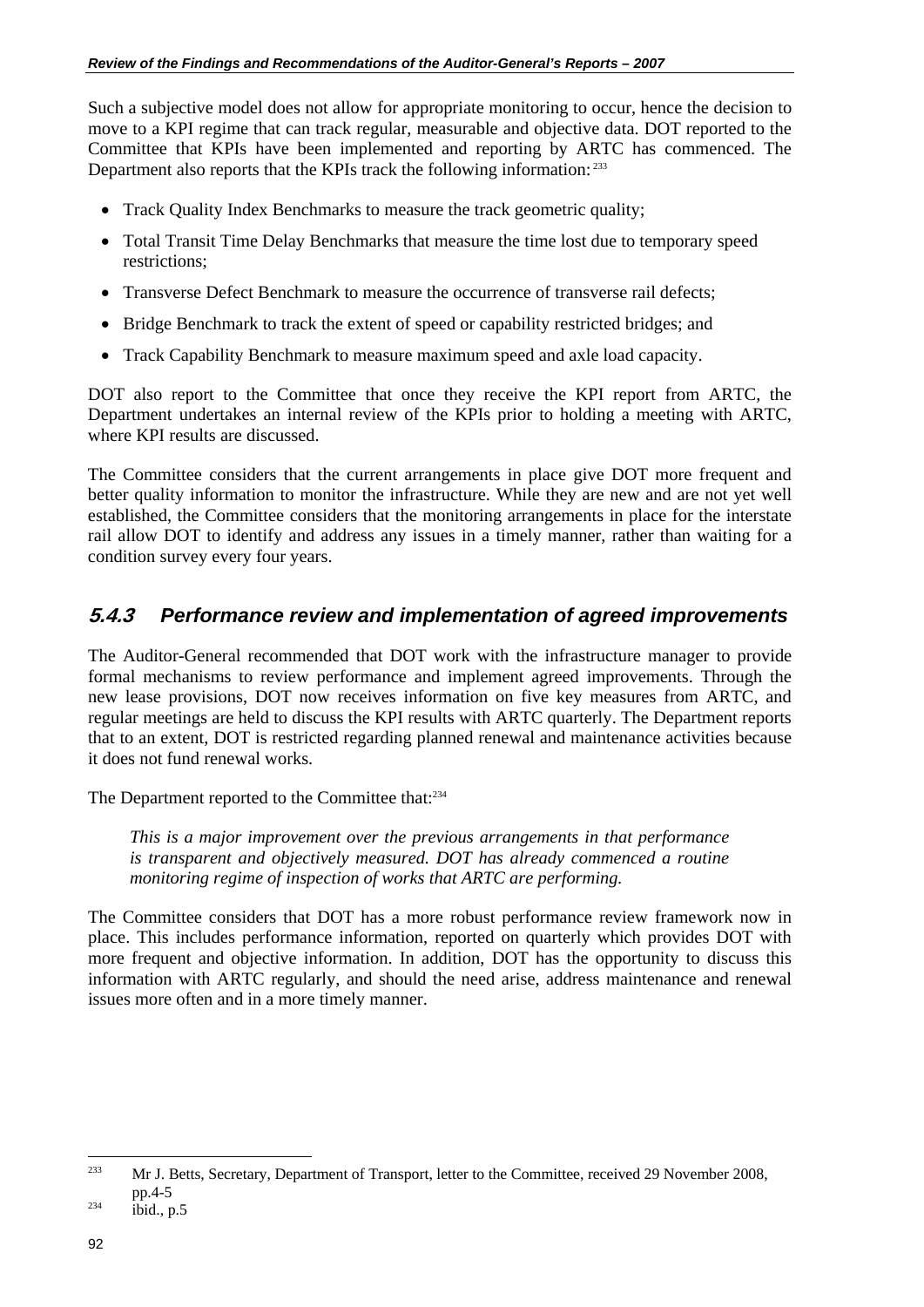## **5.4.4** *Conclusion*

The Committee notes there has been progress made by DOT in implementing the recommendations made by the Auditor-General in relation to performance reporting and information. The Committee considers that DOT has set about implementing a robust system with compliance checks to ensure maintenance and renewal works are undertaken.

The Committee is of the view that the delay in implementing KPIs for the metropolitan network has been too lengthy, and that DOT should implement KPIs prior to the completion of the current lease. The Committee has also recommended that DOT supplement the information received for the intrastate rail network with a set of KPIs to measure the effectiveness of maintenance and renewal for the intrastate infrastructure. While DOT and V/Line have put in place a number of reporting mechanisms, these can be further enhanced with the addition of KPIs.

In relation to the interstate rail network, the Committee is of the view that the improved performance framework will provide DOT with more frequent and better quality information to monitor the infrastructure condition.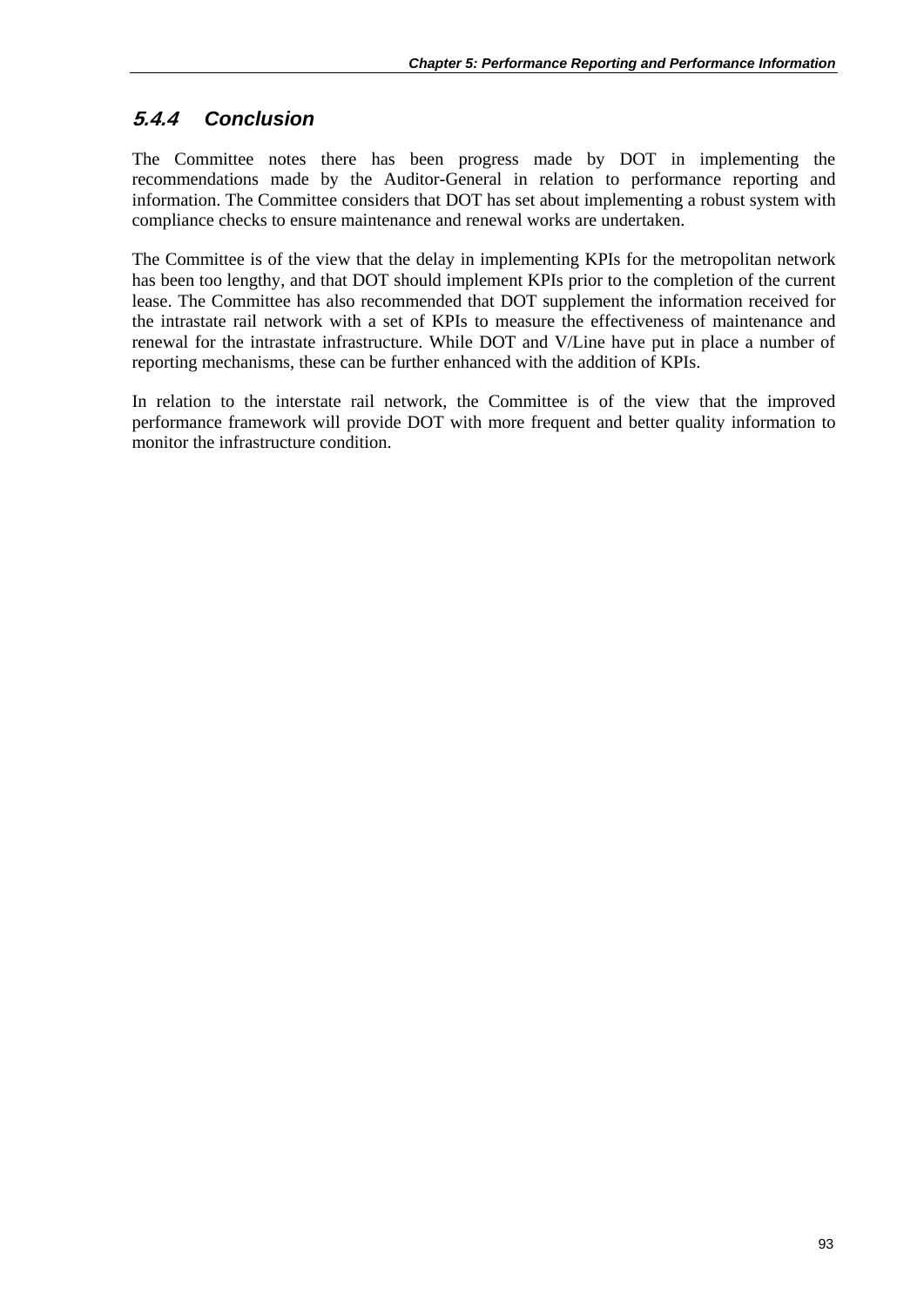**PART C: PROMOTING BETTER HEALTH THROUGH HEALTHY EATING AND PHYSICAL ACTIVITY**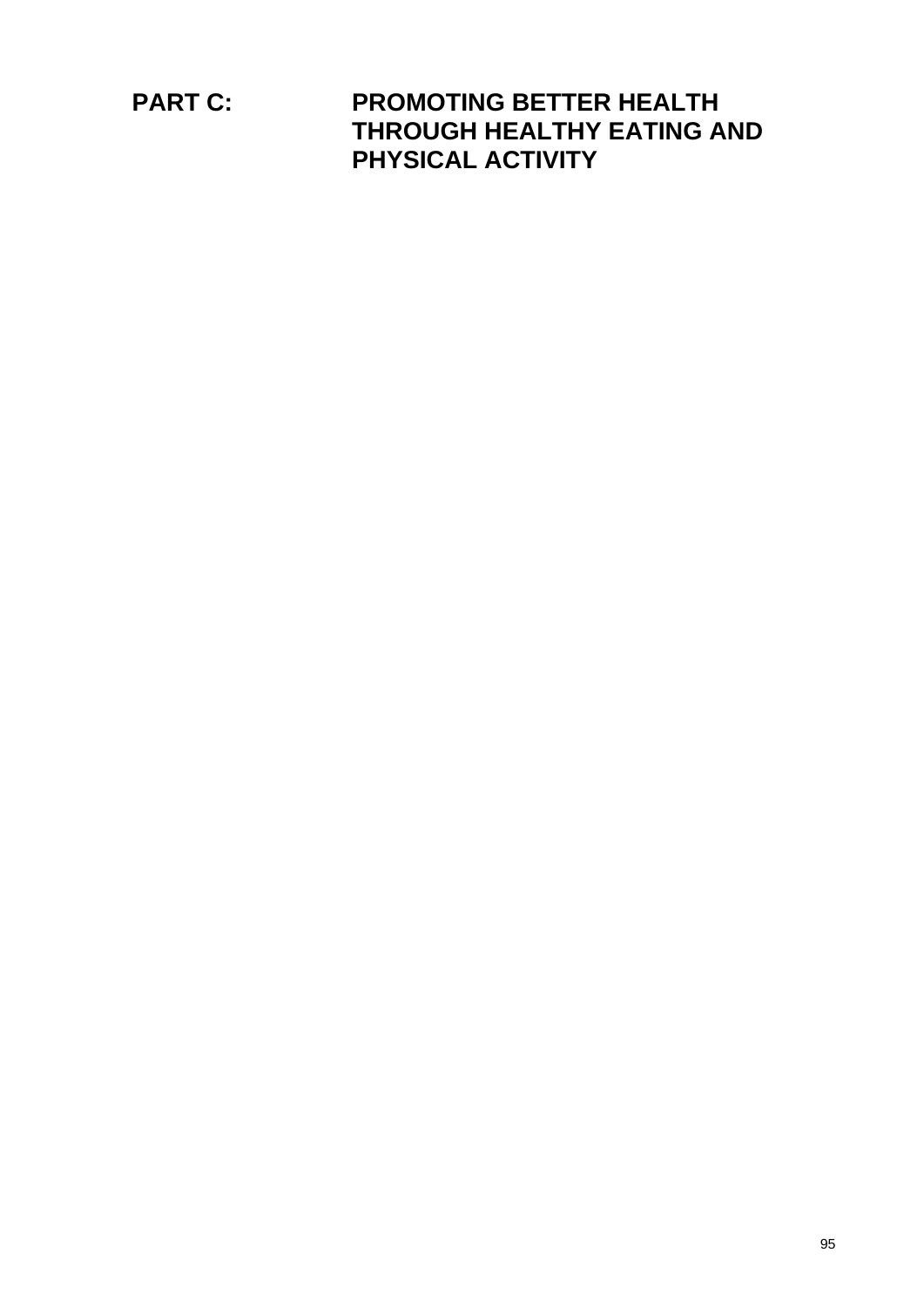# **CHAPTER 1: BACKGROUND TO THE REVIEW**

#### **1.1 Scope and purpose: the report of the Auditor-General on Promoting Better Health**

The Auditor-General notes the clear social and economic importance of good health in the Foreword to his 2007 report, *Promoting Better Health through Healthy Eating and Physical Activity*. He states in his report: 235

*Over the last 30 years, lifestyle changes in exercise and eating habits have led to more Victorians becoming overweight or obese…The economic and social costs to Victoria are significant and, on current trends, are set to increase rapidly over the next decade.* 

With physical inactivity, unhealthy eating and being overweight the most important preventable causes of a number of chronic diseases, the Auditor-General undertook a review of Victoria's health promotion strategies to assess their effectiveness in addressing the risk factors of unhealthy eating and physical inactivity. In assessing these strategies, the Auditor-General reviewed the plans and programs of seven lead agencies involved in health promotion and 43 local agencies delivering programs in seven council areas. The audit focussed on whether the agencies had: 236

- developed well-informed and coordinated plans;
- implemented the plans as intended; and
- evaluated how well the plans had achieved their objectives.

The agencies covered in the audit are included as Appendix 2 of this report.

## **1.2 Findings of the Auditor-General**

The main findings of the Auditor-General were that positive steps had been taken to address issues associated with the growing rate of obesity in Victoria and that further action is underway. However, the audit noted that to date efforts have not significantly slowed the increase in obesity underpinning the rise in preventable chronic diseases such as Type 2 diabetes. The audit identified a need to strengthen:<sup>237</sup>

- the evidence base used to guide and refine the State's investment; and
- the planning and coordination of programs across government.

The report made a number of recommendations aimed at addressing these shortcomings. These are discussed in the following sections of this report.

<sup>235</sup> Victorian Auditor-General's Office, *Promoting Better Health through Healthy Eating and Physical Activity*, June 2007, p.1<br><sup>236</sup> ibid., p.2<br><sup>237</sup> ibid.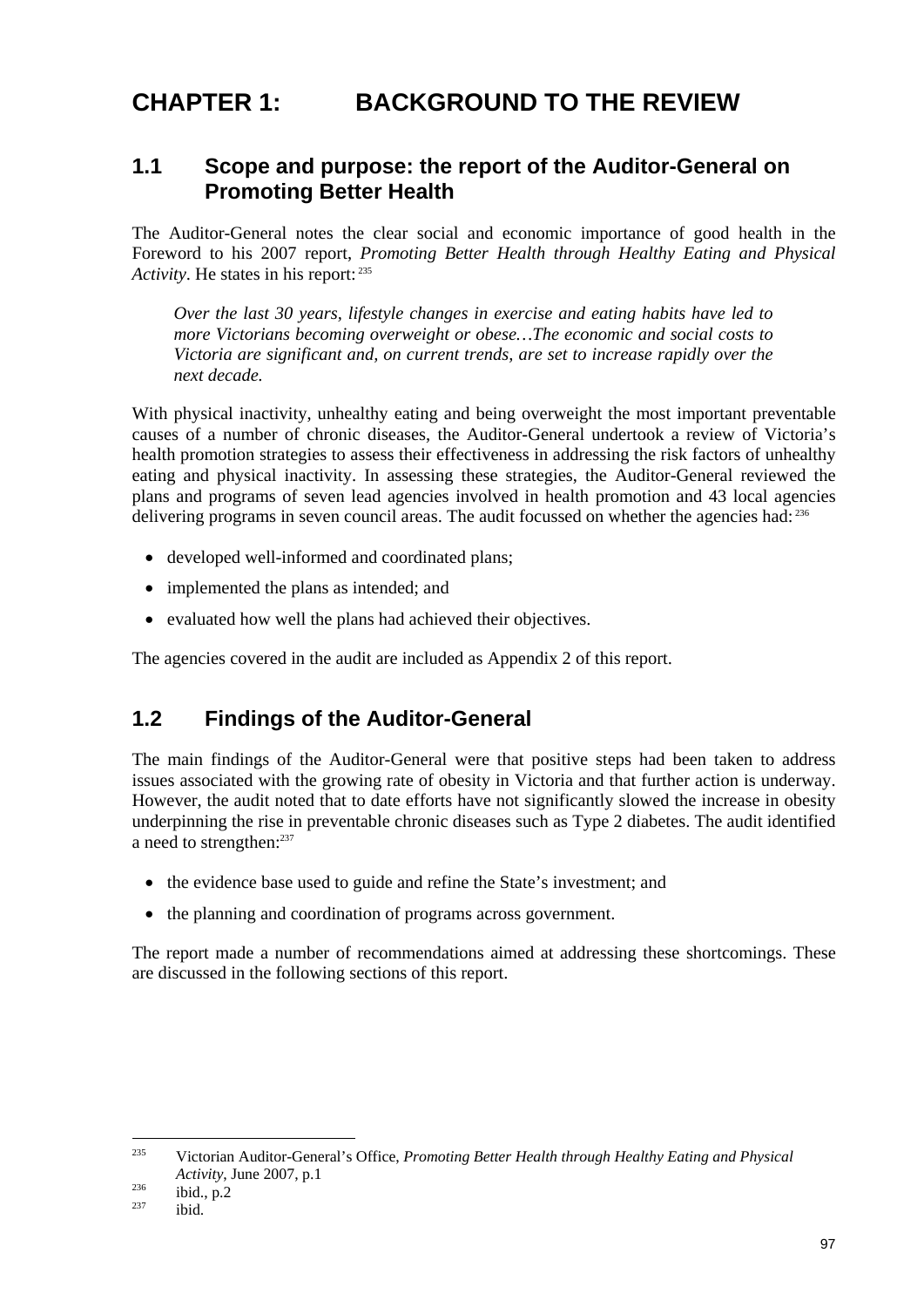## **1.3 Responses to findings by the Secretaries of the agencies reviewed**

Specific responses are detailed in the respective sections contained elsewhere in this report however the overall responses are noted in part.

The Secretary, Department of Human Services (DHS), welcomed the report and acknowledged the challenges highlighted. In particular the Secretary stated that:<sup>238</sup>

- the Department has placed significant emphasis on strengthening health promotion practice in recent years;
- the Department has identified a number of priority projects to address challenges associated with improving the evidence base surrounding the issues and improve planning and coordination across government and collaborative work with organisations external to government;
- the Victorian Population Health Survey and pilot of the Victorian Health Monitor planned for 2007-08 aim to address existing gaps in the Victorian health surveillance system and improve access to date on health and lifestyle issues;
- existing evaluation frameworks require a renewed focus to ensure that agencies are supported to use them in practice; and
- the establishment of common indicators relating to the risk factors of chronic disease will be a key area of work.

The Secretary stated that:<sup>239</sup>

*An effective approach to the promotion of physical activity and healthy eating relies on strong links between research/evaluation, policy, practice and monitoring. While a number of initiatives are underway to strengthen these links, I am confident that the recommendations contained in this report will guide further work by DHS to address these important issues.* 

The Chief Executive Officer, VicHealth stated that VicHealth supported the six key recommendations outlined in the Auditor-General's report aimed at improving the State's investment and effectiveness in health promotion.<sup>240</sup>

The Secretary, Department of Planning and Community Development (DPCD) (formerly the Department of Victorian Communities) acknowledged the recommendations provided in the report and committed to the following: 241

- strengthening the evidence base to guide and refine the State's investments and enhance the planning and coordination of programs across Government;
- working with DHS, Department of Education and Early Childhood Development, VicHealth, and other key stakeholders to increase coordination across Government and to establish evaluation frameworks;
- working with DHS to further develop a comprehensive plan to address issues of obesity; and

<sup>&</sup>lt;sup>238</sup> ibid., p.5<br>
<sup>239</sup> ibid., p.6<br>
<sup>241</sup> ibid., p.9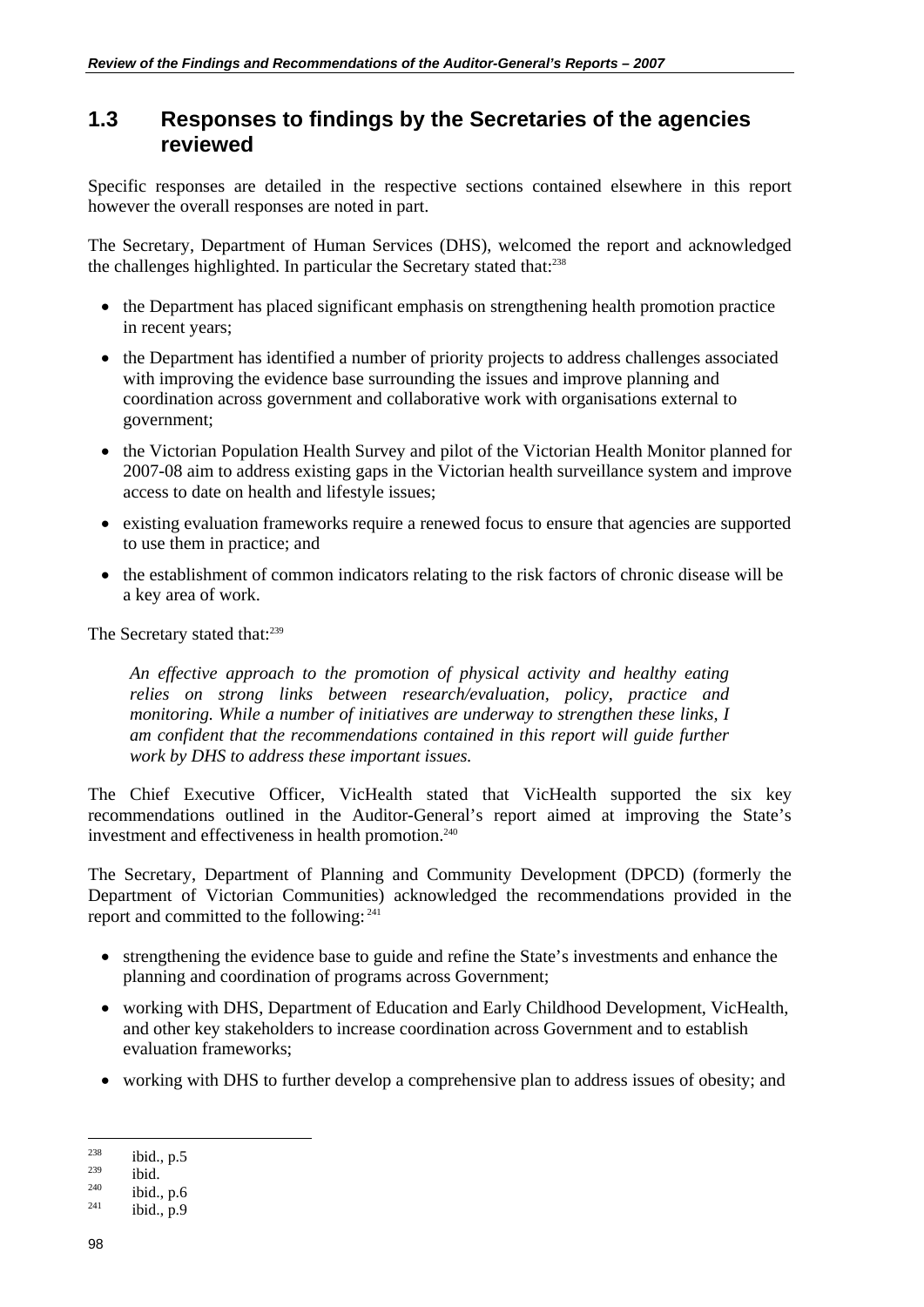• providing support, training and workforce development to local agencies to encourage sustainability of programs.

The Secretary, Department of Education and Early Childhood Development (DEECD), supported the audit report and findings.

The Chief Executive Officers, Macedon Ranges Shire Council, Whitehorse Community Health Service and City of Whittlesea were all supportive of the Auditor-General's recommendations. The Chief Executive Officer, City of Whittlesea commented that it is too early to see the mid to long term impacts and outcomes on chronic disease rates as a result of health promotion interventions made in the last two to three years. $242$ 

## **1.4 Response by the Auditor-General to the Committee**

In response to the Committee's request to the Auditor-General for a submission to its review, the Auditor-General advised that all of the agencies included in the review were supportive of the recommendations made. The Auditor-General referred to the *Response by the Minister for Finance to the Auditor-General's Reports issued during 2006-07* which describes how the government departments are addressing the report recommendations through the development of the *Go for Your Life* program.<sup>243</sup>

## **1.5 Scope of the review undertaken by the Committee**

On 25 November 2008, a public hearing was held with Dr Peter Frost, Chief Operating Officer, Mr Ray Winn, Director, Performance Audit and Mr Peter Stoppa, Director, Performance Audit from the Victorian Auditor-General's Office.

On 9 December 2008, public hearings were held with:

- Ms Fran Thorn, Secretary, Dr Chris Brook, Executive Director, Rural and Regional Health and Aged Care Services, Dr Jim Hyde, Director, Public Health, Ms Karen Roger, Acting Assistant Director, Health Prevention and Chronic Disease Prevention and Ms Pam Williams, Director, Strategic Projects from DHS;
- Mr Peter Hertan, Executive Director, Sport and Recreation Victoria, Mr James MacIsaac, Executive Director, People and Communities and Mr Arden Joseph, Director, Community Sport and Recreation from DPCD; and
- Mr Todd Harper, Chief Executive Officer and Ms Shelley Maher, Acting Director, Active Communities and Healthy Eating from VicHealth.

The following chapters outline the Committee's findings on key issues relating to health promotion strategies and activities in Victoria.

<sup>&</sup>lt;sup>242</sup> ibid., p.12<br><sup>243</sup> Mr D Pearson, Auditor-General, Victorian Auditor-General's Office, letter to the Committee received 14 November 2008.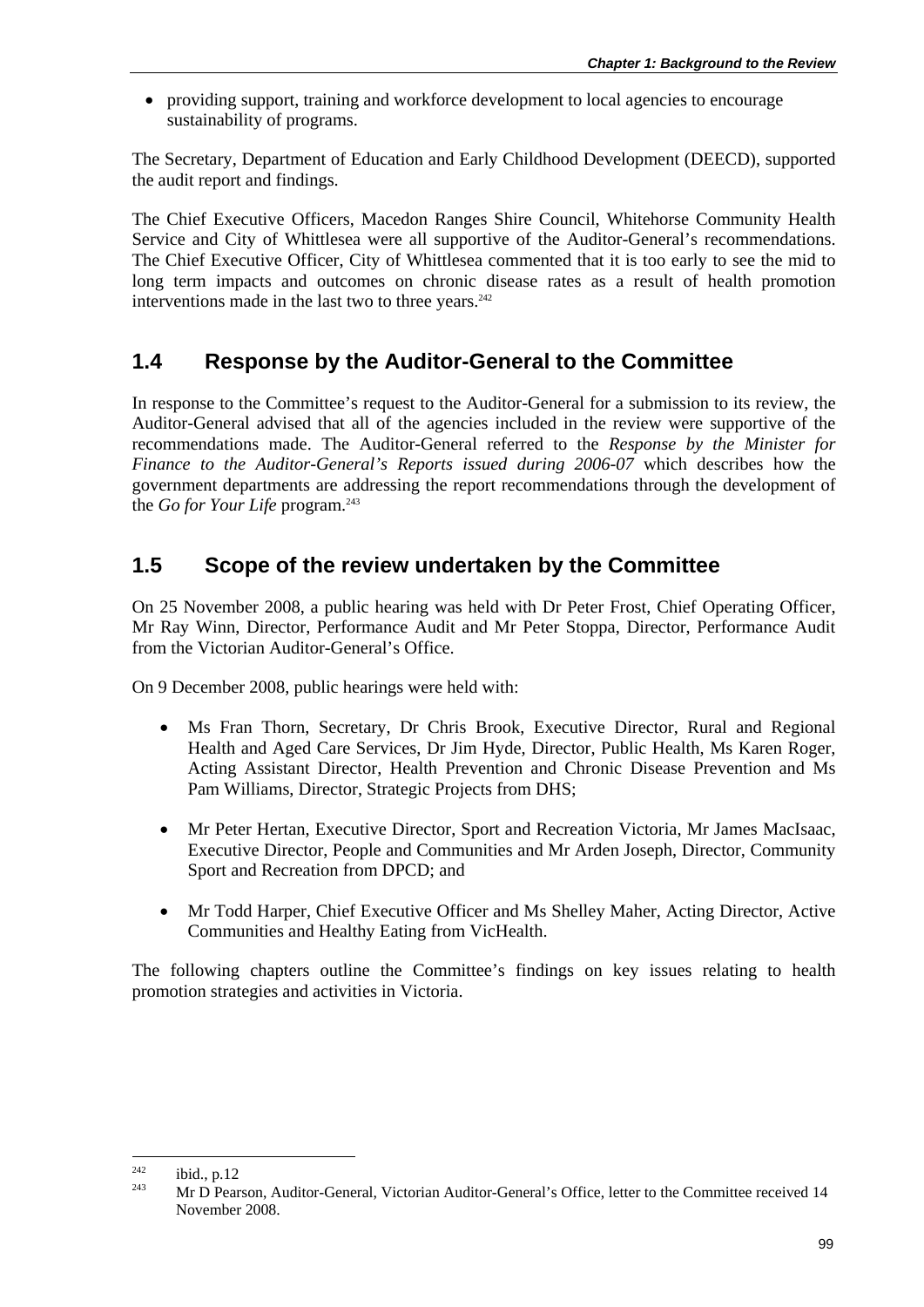# **CHAPTER 2: BACKGROUND TO THE ISSUE AND HEALTH PROMOTION IN AUSTRALIA AND VICTORIA**

## **2.1 Overweight and obesity and its links to chronic diseases**

Changes in society and individual lifestyles over the past 30 years have seen a rise in the body weight of many adults and children and an increasing percentage of overweight and obese individuals. Obesity is most commonly measured using Body Mass Index (BMI) which is a weight to height ratio, considered to be a reasonable reflection of body fat for most people. BMI is measured by dividing body weight in kilograms by height in metres squared. Among adults, a BMI greater than 25 kilograms/metre is considered overweight while a BMI over 30 kilograms/metre is considered obese.

Research indicates that individuals who are overweight or obese are at a greater risk of developing chronic diseases such as, Type 2 diabetes, heart disease, hypertension, stroke, osteoarthritis, reproductive disorders and kidney disease. More recent research has indicated a link between obesity and certain types of cancer.

Chronic diseases in Australia account for around 80 per cent of the burden of disease<sup>244</sup> and place significant pressure on the country's health care system. In addition the economic, personal and social costs in terms of lost productivity, diminished quality of life, stress and depression associated with these diseases make the matter one of critical national importance. In Victoria, obesity is ranked second as a cause of premature death and disability contributing to eight per cent of the overall burden of disease. 245

According to *Australia's Health 2004* prepared by the Australian Institute of Health and Welfare, chronic diseases are the primary health concerns for Australia, currently and into the future. It cites the following statistics: 246

- cardiovascular disease is the leading cause of death for both males and females. Approximately one in five Australians experienced cardiovascular problems in 2001 and approximately 1.1 million have a disability as a result;
- diabetes prevalence has more than doubled over the past two decades affecting around one million Australian adults and Type 2 diabetes is expected to have the largest impact on chronic diseases by 2020;
- cancer ranks second as an overall cause of death and now causes more deaths among middle aged Australians than cardiovascular disease. Lung cancer caused most cancer deaths in Australia in 2002 ranking first in males and a close second to breast cancer in females;
- asthma affects approximately 14 per cent of children and 10 per cent of adults. The proportion of children with asthma has increased significantly in the 1980s and early 1990s; and

<sup>244</sup> Australian Institute of Health and Welfare 2005, *Chronic disease and associated risk factors in Australia,* AIHW, Canberra 245 Victorian Government, Department of Human Services, *Go for your life – Victoria leading the way to a* 

*healthy and active community, Strategic Plan 2006-2010, Melbourne, Victoria, 2006, p.2.* National Health Priority Action Council (NHPAC), Australian Health Ministers Conference 2005,

*National Chronic Disease Strategy*, Australian Government Department of Health and Ageing, Canberra, 2006, p.1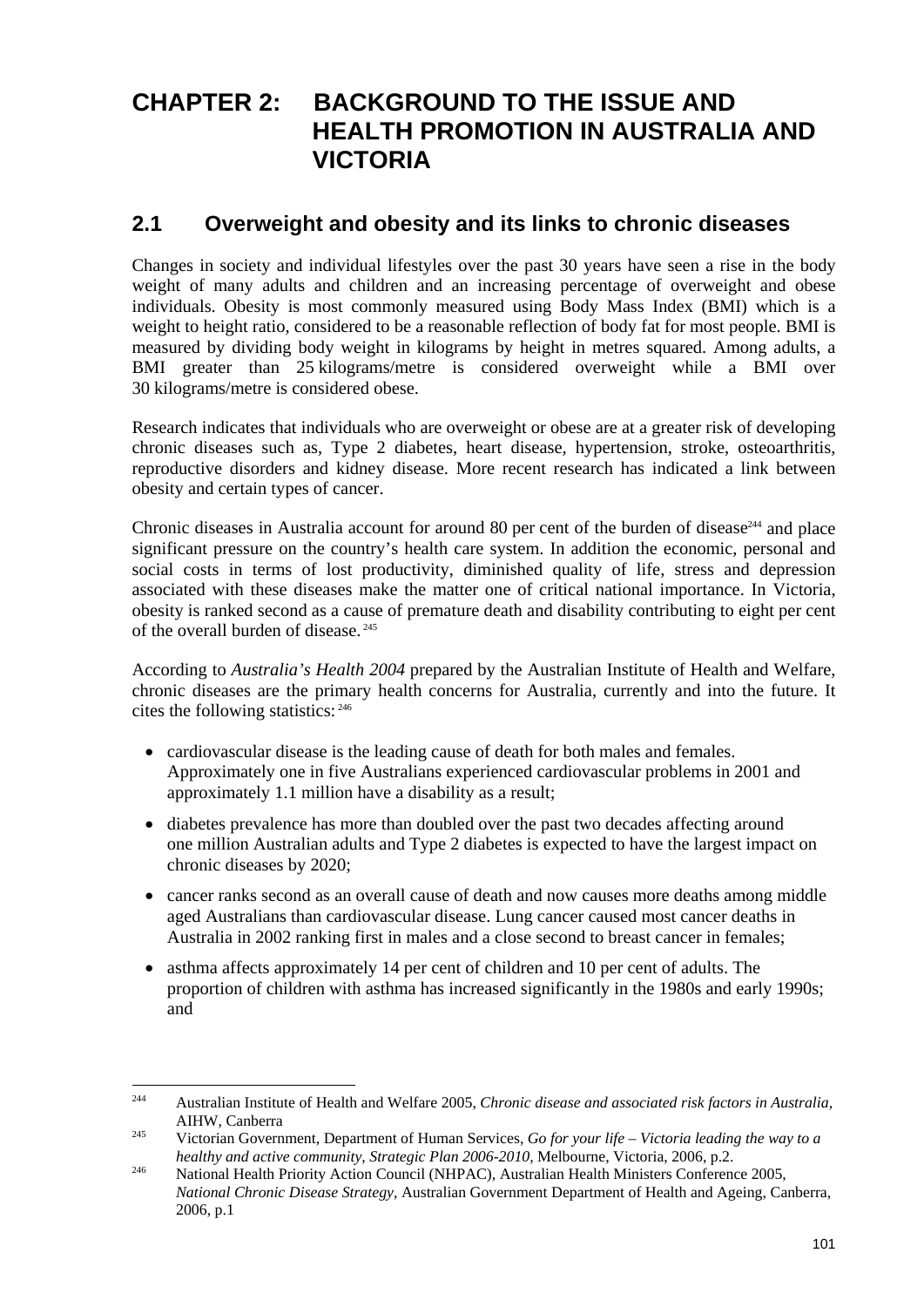• arthritis and other musculoskeletal condition are expected to affect more than six million Australians in 2001. These cause more disability than any other medical condition, affecting around 34 per cent of all people with a disability.

## **2.1.1** *Scale of the issue*

A report in 2007 by the Organisation for Economic Co-operation and Development (OECD) identified Australia as having the fifth highest rate of adult obesity among OECD countries with 21.7 per cent of the adult population classed as obese.<sup>247</sup> However, this percentage is likely to be understated as the OECD's ranking was based on data available from Australia as at 1999.

According to a National Health Survey issued in March 2006 by the Australian Bureau of Statistics, 62 per cent of Australian men and 45 per cent of Australian women are overweight or obese. The ABS notes also that these figures have been trending upwards since the 1970's and are likely to keep increasing. The causes for the increase are attributed to the rise in television viewing, preference for take-away and pre-prepared meals, more sedentary employment and less opportunity for sport and physical exercise.248

DHS reports that conservative estimates indicate that around 23 per cent of Australian children are overweight or obese.249 Studies show that between 1985 and 1997, obesity among young Australians aged seven-15 years trebled. Based on current trends, the rate of childhood overweight and obesity is anticipated to double over the next 30 years reaching around 60 per cent.250

Research undertaken by the Department also indicates that based on past trends, 83 per cent of men and 75 per cent of women in Victoria could be overweight or obese by 2025. That is around 4.2 million Victorians compared to around 2.5 million in 2005. 251

## **2.1.2** *The cost of the issue*

Chronic diseases are associated with high health care expenditure. People who have chronic diseases frequently use medicines, health services and community support services over extended periods of time. *They often develop complex condition with associated co-morbidities, including mental health problems such as depression.*252 The Australian Institute of Health and Welfare estimated the health expenditure on chronic diseases in Australia in 2000-01 to account for \$34 billion or almost 70 per cent of allocated health expenditure.<sup>253</sup>

<sup>247</sup> 247 Organisation for Economic Co-operation and Development, *Health at a Glance 2007-OECD indicators,*  November 2007, Chapter 3.3*.*

<sup>&</sup>lt;sup>248</sup>*The Cost of Obesity*, <<www.abc.net.au/health/thepulse/stories/2006>> accessed 13 January 2009<br><sup>249</sup> Victorian Government, Department of Human Services, *Go for your life – Victoria leading the way to a* 

healthy and active community, Strategic Plan 2006-2010, Melbourne, Victoria, 2006, p.2.<br>
Obesity Policy Coalition, <<www.opc.org.au/>> accessed 14 January 2009<br>
The Age newspaper, 'Brumby declares war on fat society', 18 M

<sup>&</sup>lt;<www.theage.com.au/articles/2008 >> accessed 4 December 2008 252 National Health Priority Action Council (NHPAC), Australian Health Ministers Conference 2005, *National Chronic Disease Strategy*, Australian Government Department of Health and Ageing, Canberra, 2006, p.2<br>
<sup>253</sup> ibid.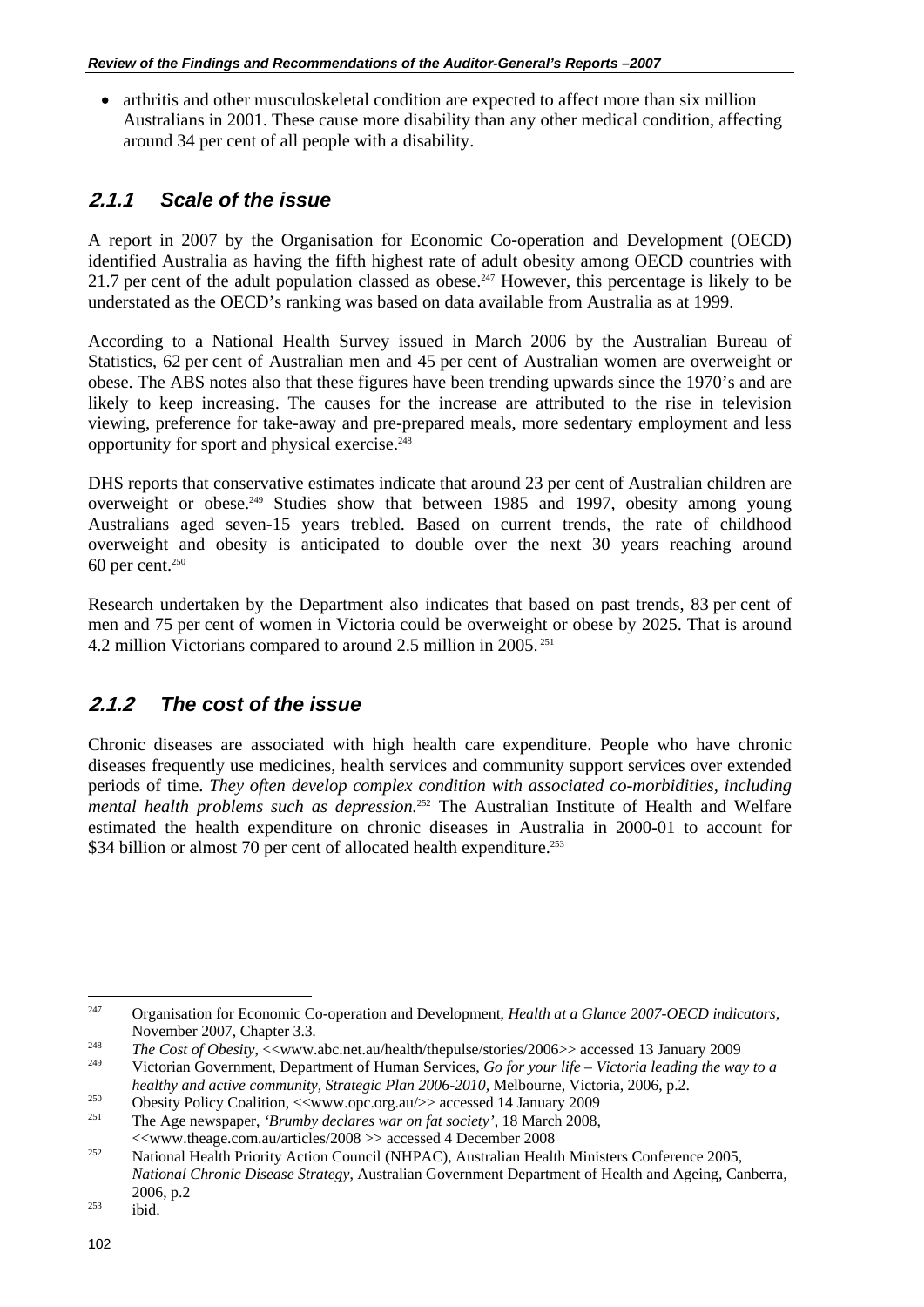While estimates of the costs associated with overweight and obesity vary, it is indisputable that the amounts involved are significant and alarming. In 2005, Access Economics estimated the total economic cost of obesity was \$3.76 billion which included productivity costs, health systems costs and carer costs.254 In August 2008, Diabetes Australia commissioned a report from Access Economics on the costs of obesity in Australia. The report found that 3.71 million Australians were classed as obese at an estimated national cost of \$58 billion comprising \$8.3 billion in direct costs and \$49.9 billion in the loss of wellbeing through disability and premature death. The report noted that the economic cost of obesity in Victoria alone was \$14.4 billion.<sup>255</sup>

## **2.1.3** *Tackling the problem*

The problem of overweight and obesity is a complex one. Understanding the causes is the first step. While the simple cause can be attributed to a higher proportion of 'input to output', many factors are at play in giving rise to increases in the rates of overweight and obesity among the population over the past 30 years. These include more sedentary lifestyle with the advent of greater technology, fewer children walking and cycling to school, increased availability and take-up of fast foods and increases in the cost of fresh fruit and vegetables.

Evidence has shown that lifestyle interventions such as dietary changes, increases in physical activity and better management of conditions can prevent or slow the onset of chronic diseases such as diabetes and coronary heart disease.

In October 2008, the Obesity Working Group of the National Preventative Health Task Force issued a technical report on *Obesity in Australia*. The report stated that: <sup>256</sup>

*Obesity is a relatively new area for health prevention globally. There is no simple solution or singular approach…Achieving long-term, sustainable change is difficult, resource-intensive and time-consuming.*

The report suggests the following initiatives are likely to be required to halt and reverse the trend in overweight and obesity in Australia: <sup>257</sup>

- reshape the food supply towards lower risk products and encourage physical activity;
- protect children and others from inappropriate marketing of unhealthy food and beverages;
- improve public education and information;
- reshape urban environments towards healthy options:
- strengthen, upskill and support primary healthcare workers and the public health workforce to support people in making healthier choices;
- targeted programs for maternal and child health;
- close the gap for disadvantaged communities;
- build the evidence base, monitor and evaluate effectiveness of actions; and
- a national food strategy for Australia.

<sup>1</sup> 254 Australian Medical Association, *Obesity Policy would be a vote winner,* 18 November 2007, <<www.accessibility.com.au>>accessed 14 January 2009. 255 Diabetes Australia, *Growing economic cost of obesity in 2008,* 22 August 2008,

<sup>&</sup>lt;<www.diabetesaustralia.com.au/en/Media-Centre>>accessed 4 December 2008. 256 National Preventative Task Force, Technical Report No.1, *Obesity in Australia: A need for urgent action,* Commonwealth of Australia, 2008, p.1<br>
<sup>257</sup> ibid., pp.1-3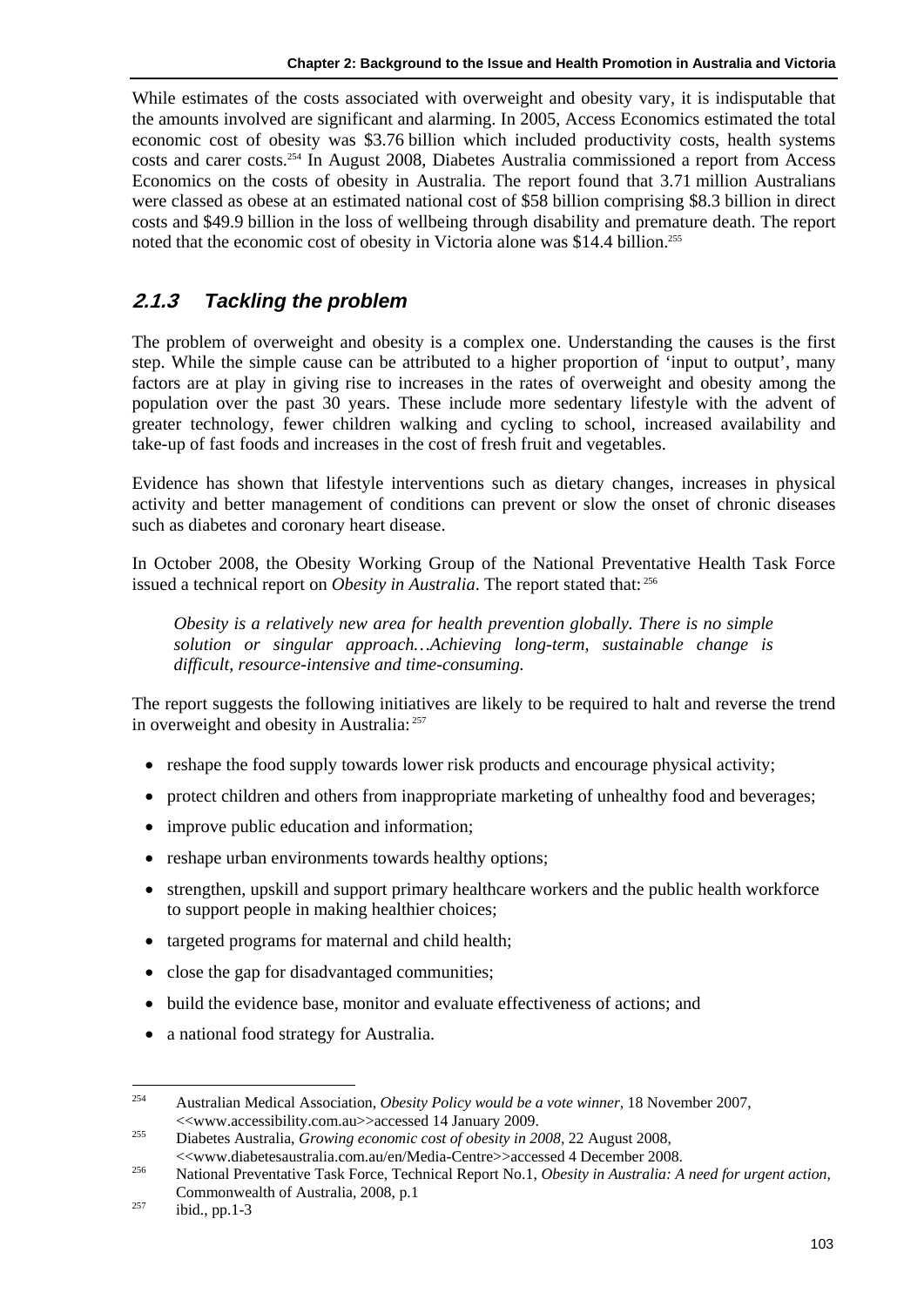All these initiatives are geared to prevention as opposed to treatment. There is increasing awareness and recognition that the most effective way to tackle this issue is through programs and initiatives aimed at preventing the condition from developing or getting worse. Treatment is currently very costly but taking action aimed at minimising the future costs of overweight and obesity in the population is critical to the economic prosperity of Victoria and Australia as a whole. This is where health promotion activities have an important role to play.

#### **2.1.4** *What is health promotion?*

The World Health Organisation Ottawa Charter for Health Promotion states:<sup>258</sup>

*Health promotion is the process of enabling people to increase control over, and to improve, their health. To reach a state of complete physical, mental and social wellbeing, an individual or group must be able to identify and to realise aspirations, to satisfy needs, and to change or cope with the environment. Health is, therefore, seen as a resource for everyday life, not the objective of living. Health is a positive concept emphasising social and personal resources, as well as physical capacities. Therefore, health promotion is not just the responsibility of the health sector, but goes beyond healthy lifestyles to wellbeing.* 

In line with the Ottawa Charter, the Victorian Government has adopted an integrated approach to health promotion which involves agencies and organisations from a wide range of sectors and communities working collaboratively and utilising a variety of health promotion strategies and interventions to address priority health and wellbeing issues.<sup>259</sup>

#### *(a) Integrated Health Promotion in Victoria*

There is evidence that poorer socioeconomic groups tend to have poorer nutrition, less physical activity in leisure time, greater prevalence of smoking and more damaging patterns of alcohol use. The life circumstance or determinants of health of those experiencing disadvantage, including an individual's social and economic circumstances, ethnicity, social supports, family experiences, gender, et cetera can impact the ability and ease with which healthy choices can be made. Integrated health promotion aims to *'close the equity gaps by supporting social networks; developing and advocating healthy public policies; and strengthening community capacity.'*<sup>260</sup>

The Integrated Health Promotion Framework within DHS includes three key features:<sup>261</sup>

- encouraging effective partnerships;
- promoting the capacity to deliver a mix of interventions within a common planning framework; and
- involvement of a broad range of sectors and communities.

<sup>&</sup>lt;sup>258</sup><br>World Health Organisation, *Ottawa Charter for Health Promotion*, Geneva, 1986.<br>  $\leq$  www.health.vic.gov.au/healthpromotion/what\_is>> accessed 5 December 2008.<br>  $\leq$  www.health.vic.gov.au/healthpromotion/foundatio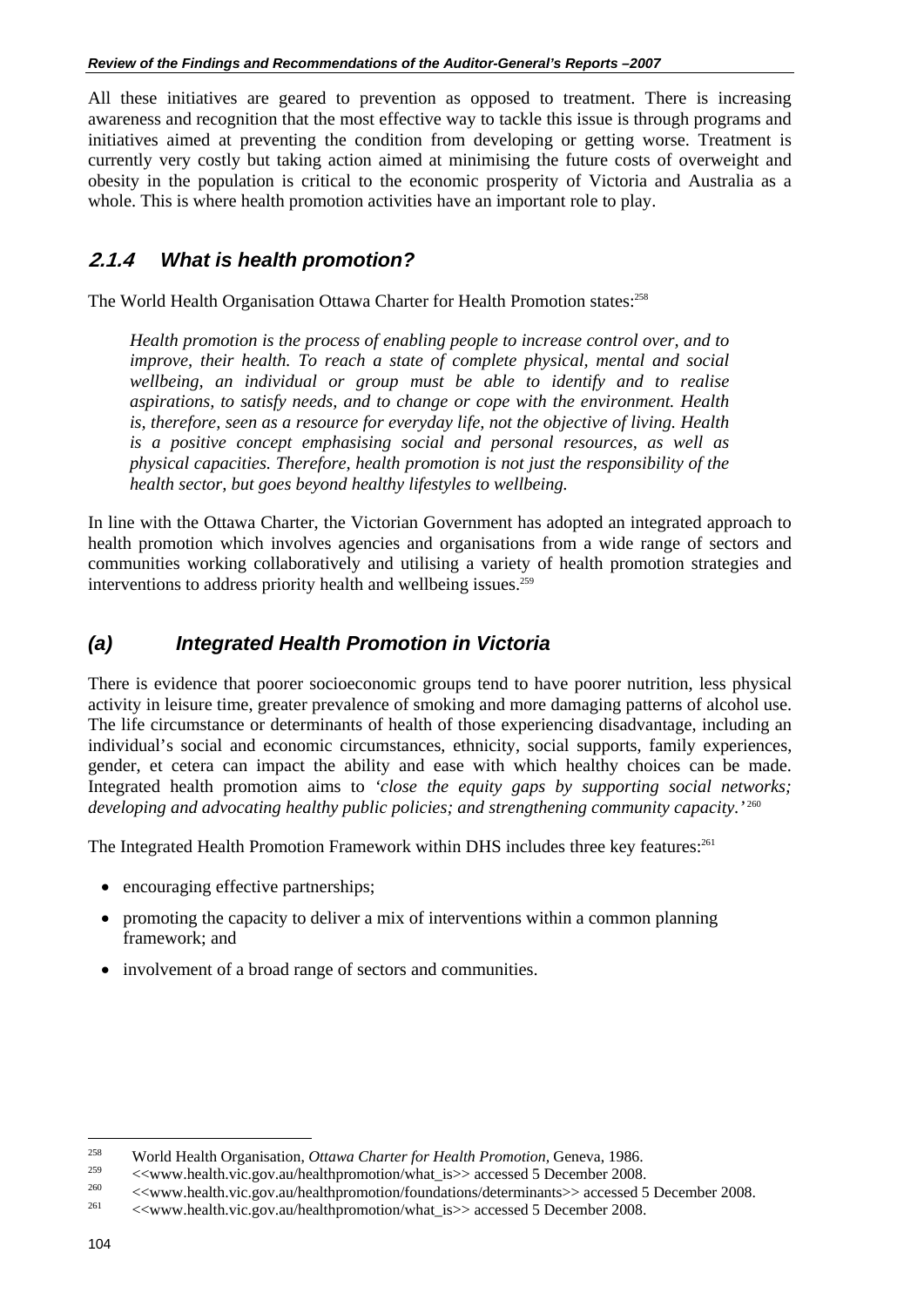Underpinning the Framework are seven guiding principles for integrated health promotion as  $follows<sup>262</sup>$ 

- address the broader determinants of health including political, social, economic and environmental factors;
- base activities on the best available data and evidence aimed at effecting sustainable change;
- act to reduce social inequities and injustice:
- emphasise active consumer and community participation;
- empower individuals and communities to understand what promotes health and wellbeing and to take control of their own lives;
- explicitly consider differences in gender and culture; and
- work in collaboration to build on the capacity of a wide range of sectors and reduce the duplication and fragmentation of the health promotion effort.

## **2.2 Coordination and collaboration of health promotion initiatives in Australia and Victoria**

There are a number of forums and mechanisms by which governments in Australia coordinate health care initiatives and strategies.

## **2.2.1** *Australian Commonwealth Government*

The Australian Commonwealth Government (the Commonwealth) has a number of initiatives aimed at preventing overweight and obesity and improving physical activity within the Australian population. These include:

- Australian Health Ministers Conference provides a forum for Federal, State, Territory and New Zealand governments to discuss health matters of mutual interest;
- Australian Population Health Development Principal Committee (formerly a component of the National Public Health Partnership) – Since 2006, the Australian Population Health Development Principal Committee is charged with coordinating national effort towards an integrated health development strategy that includes primary and secondary prevention, primary care, chronic disease and child health and wellbeing;
- The National Preventative Taskforce In April 2008, the Commonwealth announced the establishment of the National Preventative Health Taskforce for a term of three years. The Taskforce has been established to provide evidence-based advice to government and health providers on preventative health programs and strategies and support the development of a National Preventative Strategy by June 2009;<sup>263</sup>
- Commonwealth Department of Health and Ageing The role of the Commonwealth Department of Health and Ageing is responsible for providing access to health services and assisting people to stay healthy through health promotion and disease prevention activities; and<sup>264</sup>

<sup>&</sup>lt;sup>262</sup> ibid. <br>
263 communicativehealth.org.au>> accessed 16 January 2009<br>
264 communicativehealth.gov.au>> accessed 19 March 2009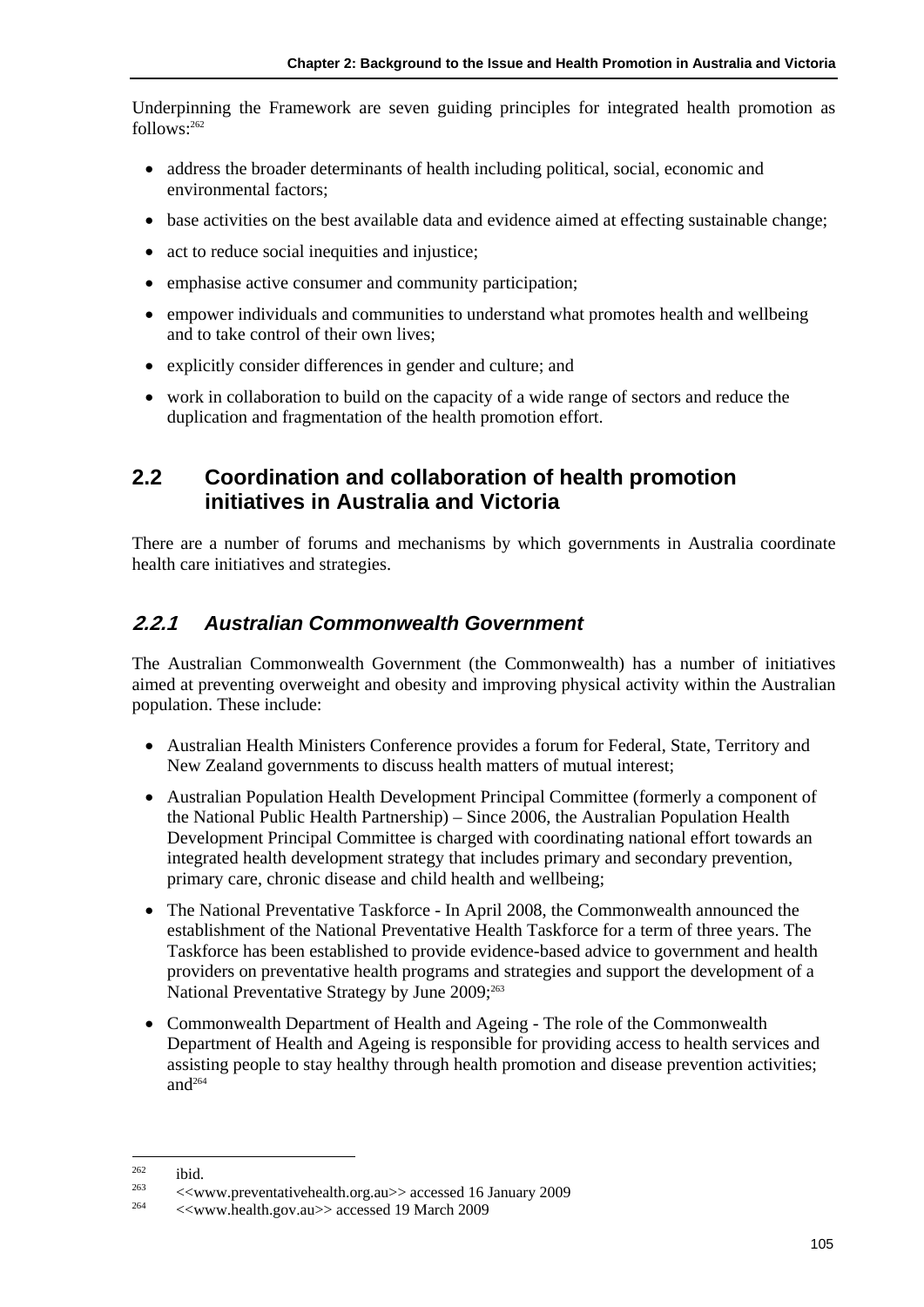• The Australian Institute of Health and Welfare – the Institute is a statutory authority responsible for collecting, analysing and disseminating health and welfare data. It works closely with all State, Territory and Australian Government health, housing and community services agencies.

#### **2.2.2** *Victorian Government*

#### *(a) Department of Human Services*

The role of DHS in health promotion is to support integrated health promotion programs by: 265

- developing and implementing state-wide policy to support quality and effective health promotion;
- building on the capacity of the service system to plan and deliver effective, quality integrated health promotion programs;
- enabling communities and individuals to increase their control over, and improve, their own health;
- supporting the reorientation of the primary health care system to a population focus underpinned by the social model of health;
- consolidating and enhancing the integrated health promotion infrastructure and resources;
- reducing duplication and fragmentation of the integrated health promotion effort;
- contributing to the evidence base for integrated health promotion associated with specific issues and population groups;
- increasing the potential for the involvement of non-health sectors in quality integrated health promotion service delivery; and
- contributing to a reduction in the incidence of preventable hospital admissions.

#### *(b) Primary Care Partnerships*

Primary Care Partnerships (PCPs) are voluntary alliances of primary care providers usually covering two to three local government areas. The aim of these PCPs is to improve the health and well-being of the population in their catchment through better coordination and planning of service delivery in response to identified needs. According to DHS, in excess of 800 agencies have come together in 31 PCPs across Victoria.

In January 2004, the Government released *Primary Care Partnerships strategic directions 2004 – 2006,* which outlines the vision, achievements to date, key challenges and an action plan formalising the strategic directions of PCPs. Each of the 31 PCPs is required to produce a Community Health Plan for  $2006 - 2009$  with annual updates as required.<sup>266</sup>

<sup>&</sup>lt;sup>265</sup> <<www.health.vic.gov.au/health promotion/role/index.htm>> accessed 5 December 2008 <br>  $\leq$ www.health.vic.gov.au/pcps/>>accessed 13 March 2009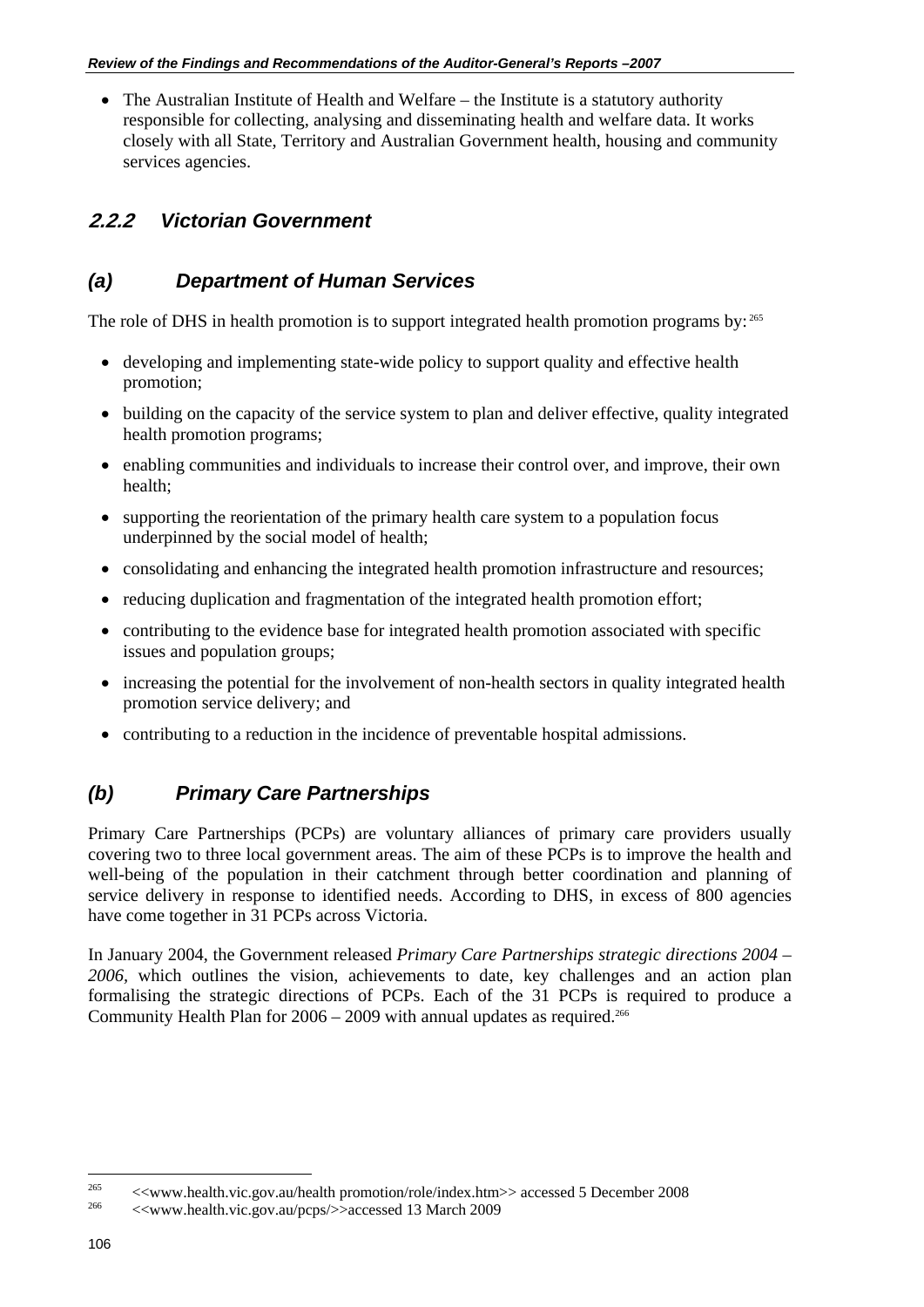The Department conducted an evaluation of the PCP Strategy in December 2003 which informed the PCP strategic directions 2004 document and more recently in October 2005 a comparative analysis between data collected in 2003 and 2005 which indicated that between 2000 and 2005, the PCP Strategy had brought about significant integration within the primary health care system which had resulted in improved coordination of services and more positive experiences for consumers. 267

At the Committee hearing in December 2008, the Secretary, DHS, advised that a recent evaluation of the Primary Care Partnership Integrated Health Promotion Strategy had shown that agencies involved have: 268

*…valued the Department's approach to strengthening health promotion practice and that they feel this has led to an increased quality of local programs…This evaluation finding provides encouraging feedback on the success of the partnership approach to improved integrated health promotion and the impact of the Primary Care Partnership Strategy.* 

## *(c) Victorian Health Promotion Foundation (VicHealth)*

The Victorian Health Promotion Foundation (VicHealth) was established by the Victorian Parliament under the *Tobacco Act* (1987). VicHealth is the peak body for health promotion in Victoria. It is an independent, statutory body, funded by an allocation from the Department of Treasury and Finance through DHS, with a mandate to promote good health for all Victorians.<sup>269</sup> VicHealth received funding of \$30.8 million in 2007-08270 and \$31.7 million in 2008-09.

The Board of VicHealth is appointed by the Minister for Health and membership is unique to other similar bodies as three members of the Board are also elected members of the Victorian Parliament. Their position on the VicHealth Board is by joint election by the Legislative Council and Legislative Assembly. The Minister for Health is accountable to Cabinet and the Parliament for the performance of VicHealth and is required to consult with the Minister administering the *Sport and Recreation Act* (1972) on any matters under Sections 20 and 33 of the *Tobacco Act*. Under the Act, VicHealth is required to:  $271$ 

- fund activity to promote good health and prevent ill-health;
- increase awareness of programs for promoting good health in the community;
- encourage and support community participation in healthy lifestyles;
- fund research and development activities to support health and wellbeing; and
- allocate not less than 30 per cent of its funding to health promotion and not less than 30 per cent to sporting bodies.

<sup>&</sup>lt;sup>267</sup> ibid.<br>
Ms F Thorn, Secretary, Department of Human Services, transcript of evidence, 9 December 2008<br>
Victorian Health Promotion Foundation, Annual Report 2007-2008, p.4<br>
ibid., Report of Operations and Financial Sta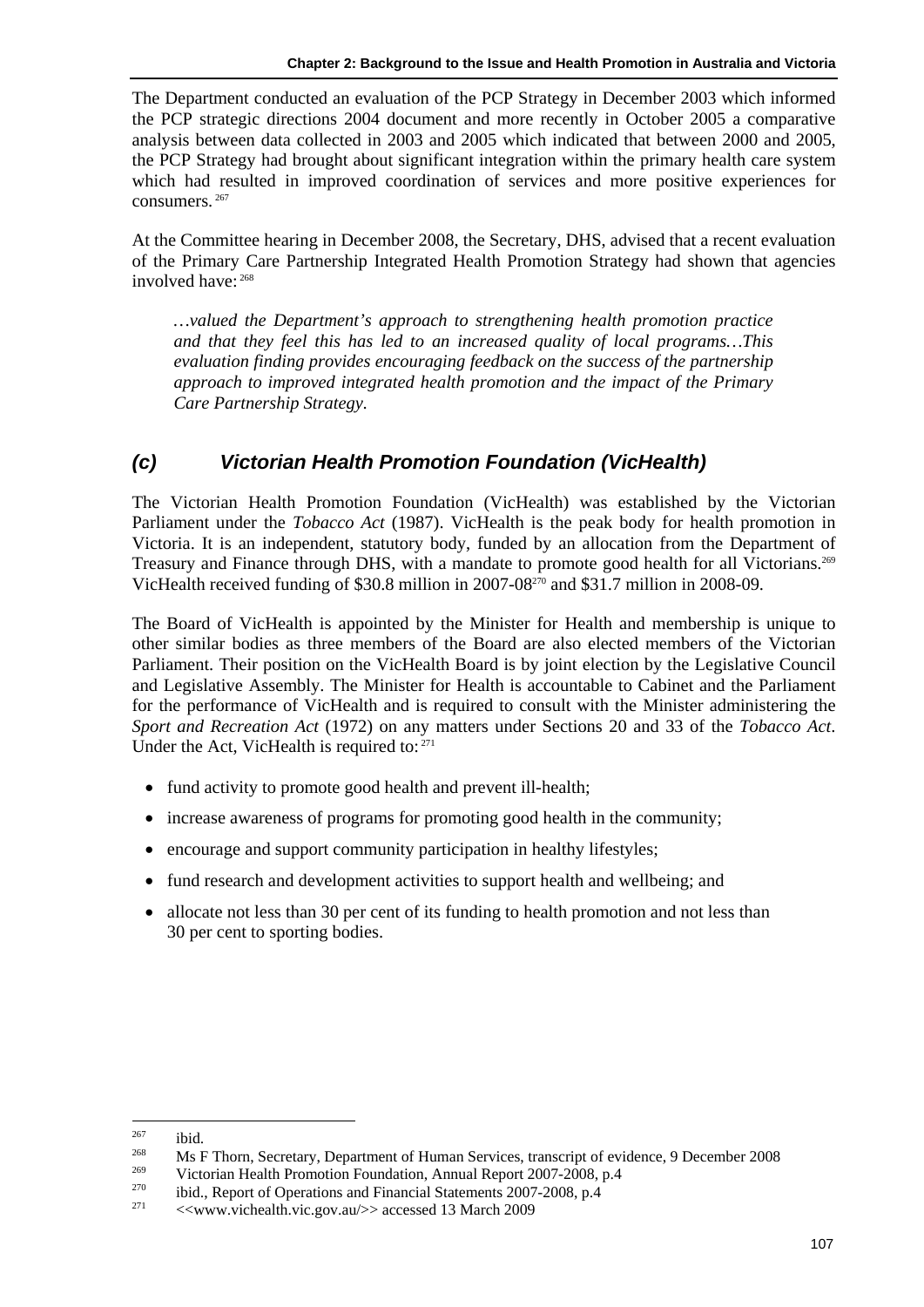In terms of its strategic priorities, VicHealth states: 272

With support across the political spectrum, we improve health by working in *collaboration with a range of individuals, groups and organisations from many sectors. These include sport, health, planning, transport, local government, education, community and the arts.* 

*Our activities reflect national and state public health priorities…We support the development of leadership and skills in public health, and we develop strategic alliances with national and global public health organisations to strengthen health promotion action and advocacy.* 

The health promotion priorities of VicHealth are as follows: <sup>273</sup>

- reducing harm from tobacco and alcohol misuse;
- creating active communities;
- promoting healthy eating; and
- improving mental health and wellbeing.

Australia's first national illness prevention summit held in April 2008 was an initiative of VicHealth in partnership with the Australian Institute of Health Policy Studies. The National Prevention Summit brought together the Federal and Victorian Ministers for Health in addition to leaders from all levels of government, health, business, academia and the non-profit sector to *'develop strategies to stem the tide of illness threatening to overwhelm our healthcare system.'*274

#### *(d) Department of Planning and Community Development*

DPCD implements a range of programs which support the direct health promotion goals of DHS, VicHealth and schools, through Sport and Recreation Victoria, the Office of Senior Victorians and the Office for Youth.

Sport and Recreation Victoria aims to provide opportunities for all Victorians to participate in physical activity. It seeks to achieve this by '*improving the quality of community and international sport and recreation facilities, strengthening the capacity of sport and recreation organisations, supporting world class sporting events and reinforcing the role that sport and recreation plays in building stronger communities.*' 275

The Office of Senior Victorians provides a coordinated, whole-of-government, inter-sectoral response to issues impacting older Victorians. The activities of OSV are aimed at supporting older Victorians to live independent, active lives in the community. The *Seniors Go for your life Initiative* is managed by the OSV and supports active lifestyles by seniors in the State.

The Office for Youth (OFY), within DPCD, is the key agency responsible for policy advice, research and strategic planning in relation to government policies, programs and service delivery for Victorians aged 12 to 25 years. The *Go for your life Positive Body Image* grants program is administered by the OFY.

<sup>&</sup>lt;sup>272</sup> ibid.<br>
273 Victorian Health Promotion Foundation Annual Report 2007-2008, p.3<br>
274 ibid., p.5 <br>  $\langle\langle x \rangle \rangle$  <www.dvc.vic.gov.au>>accessed 20 March 2009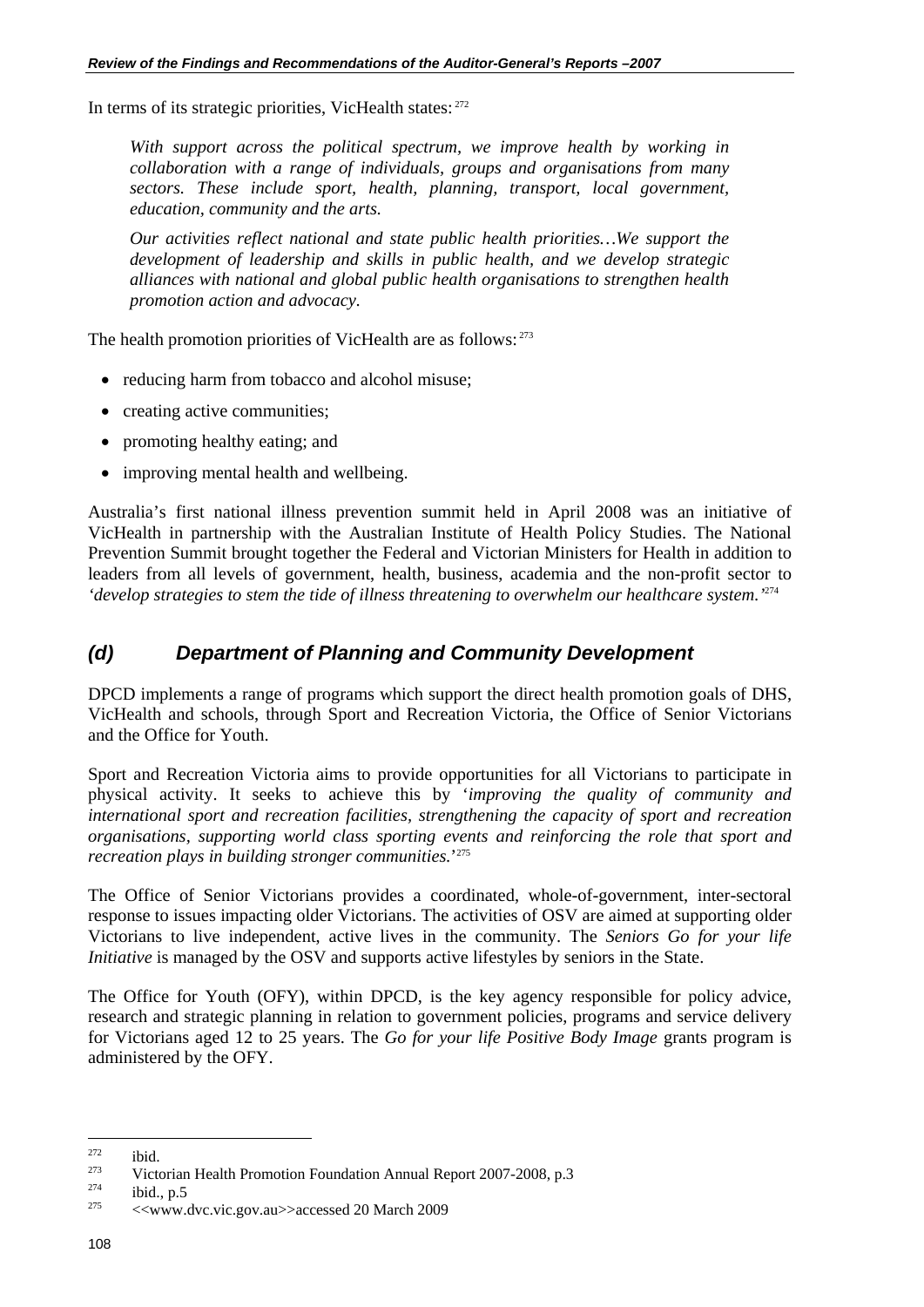## *(e) Department of Education and Early Childhood Development*

DEECD specifies curriculum requirements in respect to physical and sports education for years Prep to Year 10 and also implements programs aimed at encouraging healthy eating by school children. The *Go for your life Healthy Canteen Kit* is one of the initiatives under the *Go for your life* campaign which is aimed at building a school culture whereby students actively choose nutritious foods and a healthy lifestyle.

## *(f) Schools*

Schools are very important environments for establishing positive behaviour in relation to physical activity and healthy eating. Victorian Schools are required to implement a number of national and State programs aimed at promoting healthy eating and participation in physical activity for example, DEECD curriculum requirements, healthier canteen menus, walking and riding to school programs and encouraging extra curricular physical activity.

## *(g) Local Government*

Under the *Health Act* 1958, local councils have a legislative responsibility for public health planning and health promotion within their respective municipalities. To meet this responsibility they are required to prepare a *Municipal Public Health Plan* every three years in consultation with DHS. In addition, councils are responsible for planning for healthy living environments and for the provision of sporting and recreation facilities to meet local community needs.

## **2.2.3** *External Groups*

There are also a number of external groups that undertake programs and activities related to improving health, nutrition and physical activity in the community such as:

- The Obesity Policy Coalition;
- Diabetes Australia Victoria;
- The Parents Jury; and
- The Australian and New Zealand Obesity Society.

## **2.3 Commonwealth and State Government Strategies and Frameworks**

The rise in chronic disease throughout the world has seen the development of policies and strategies at a national and state level. In Australia, the Commonwealth has instigated a number of groups, taskforces and policies aimed at addressing the increase in obesity in the country. In addition, every state in Australia has developed its own policies, strategies and frameworks aimed at tackling the issue.

#### **2.3.1** *Australian Commonwealth Government*

As a signatory to the World Health Organisation's declaration in regard to the significance of health as a fundamental human right and important social goal, Australia formally committed in 1981 to achieve the '*Health for All'* goals by 2000. In response to this the Commonwealth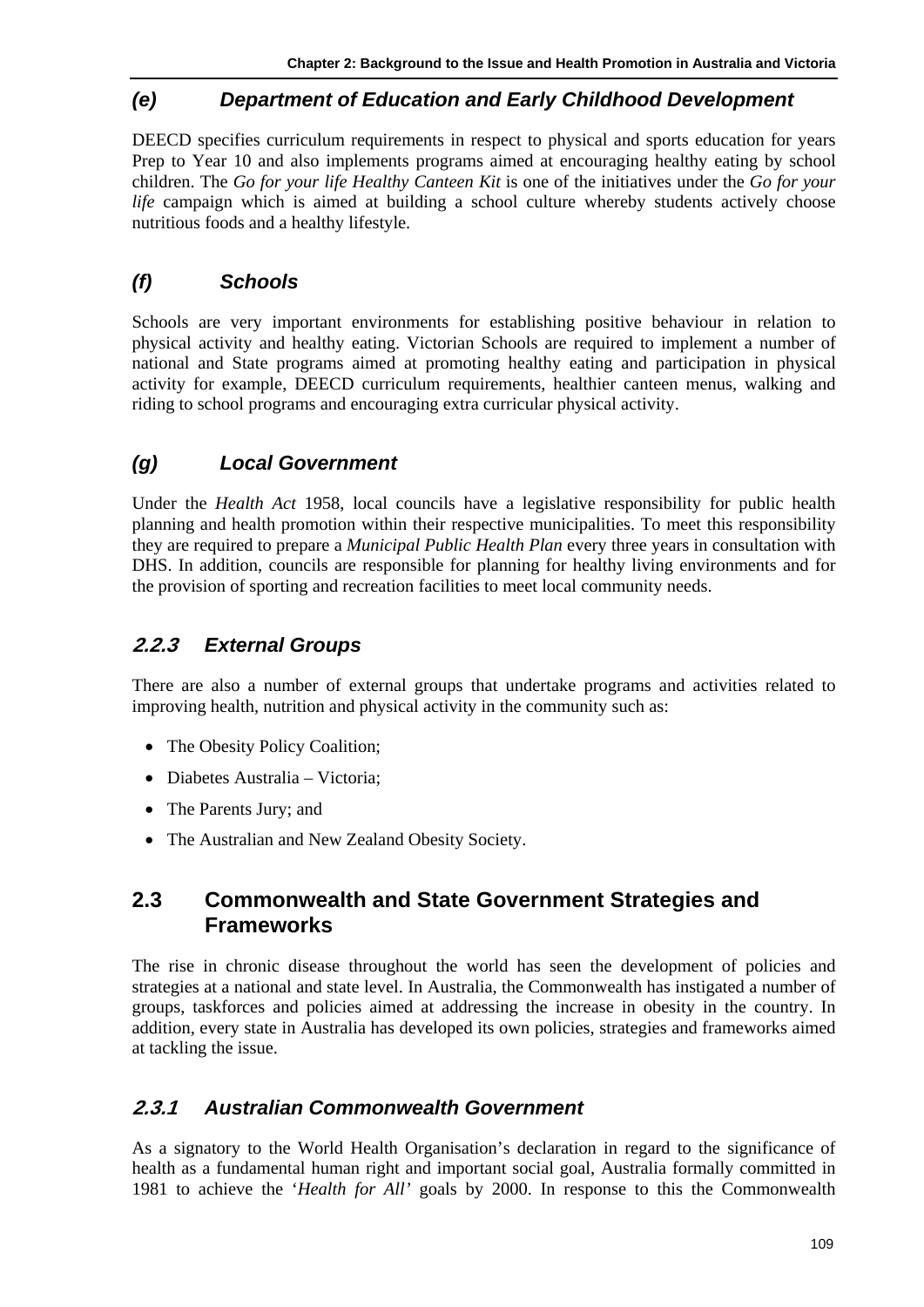Government developed the National Health Priority Areas (NPHA's) initiative which is overseen by the National Health Priority Action Council, a collaboration of Commonwealth, State and Territory governments. There are seven areas which have currently been identified for priority action as NPHA's. These include cancer control, cardiovascular health and diabetes mellitus. Taken together, the seven NPHA's, account for almost 80 per cent of the total burden of disease and injury in Australia. The Australian Institute of Health and Welfare states that:276

*By targeting specific areas which impose high social and financial costs on the Australian society, collaborative action can achieve significant and cost-effective advances in improving the health of Australians.*

Australia also took a lead role in developing and brokering the 2004 WHO *Global Strategy on diet, physical activity and health*. 277 In 2004, the Commonwealth Government committed \$116 million over four years for programs aimed at families and schools to promote nutrition and physical activity. In addition changes were made to Medicare to enable a rebate on referrals from General Practitioners to an exercise physiologist for individuals with chronic illness due to obesity.

## *(a) Commonwealth funded programs*

The Commonwealth has developed a range of policy initiatives aimed at promoting healthy diet and physical activity amongst Australians. Recent initiatives are as follows:

- The Australian Better Health Initiative announced by the Council of Australian Governments (COAG) in February 2006. The Initiative is a five-year, \$500 million national package aimed at reducing the impacts of chronic disease;
- Healthy Weight 2008 Australia's Future The National Action Agenda for Children and Young People and their Families – recommended actions across a range of settings such as child care, schools, primary care, maternal and infant health care, neighbourhoods, workplaces, family and community services, food supply, media and marketing with a focus on children and young people;
- Healthy weight for Adults and Older Australians is aimed at providing opportunities for the health sector, food industry, local government and communities to prevent weight gain in the first instance and helping individuals to better manage their weight. The action agenda covers the period 2006 to 2010 and targets five population groups: the whole adult population; older people; people living in rural and remote locations; Aboriginal and Torres Strait Islander peoples; and people with established risk for weight-related chronic conditions;
- Be Active Australia A Framework for Health sector Action for Physical Activity 2005-2010 – is a national action plan to raise the profile of physical activity as a major health issue, assist coordination and target investment; and
- National Chronic Disease Strategy aims to manage and improve chronic disease prevention and care in Australia. The Strategy is intended to guide policy development and service improvement and direct the development of action plans which are being tailored to meet local jurisdictional requirements.

<sup>&</sup>lt;sup>276</sup> <<www.aihw.gov.au/nhpa/index.cfm>> accessed 13 March 2009<br>
Commonwealth of Australia, *The National Obesity Taskforce 2004 Overview*, 15 February 2005 <<www.health.gov.au>>accessed 13 January 2009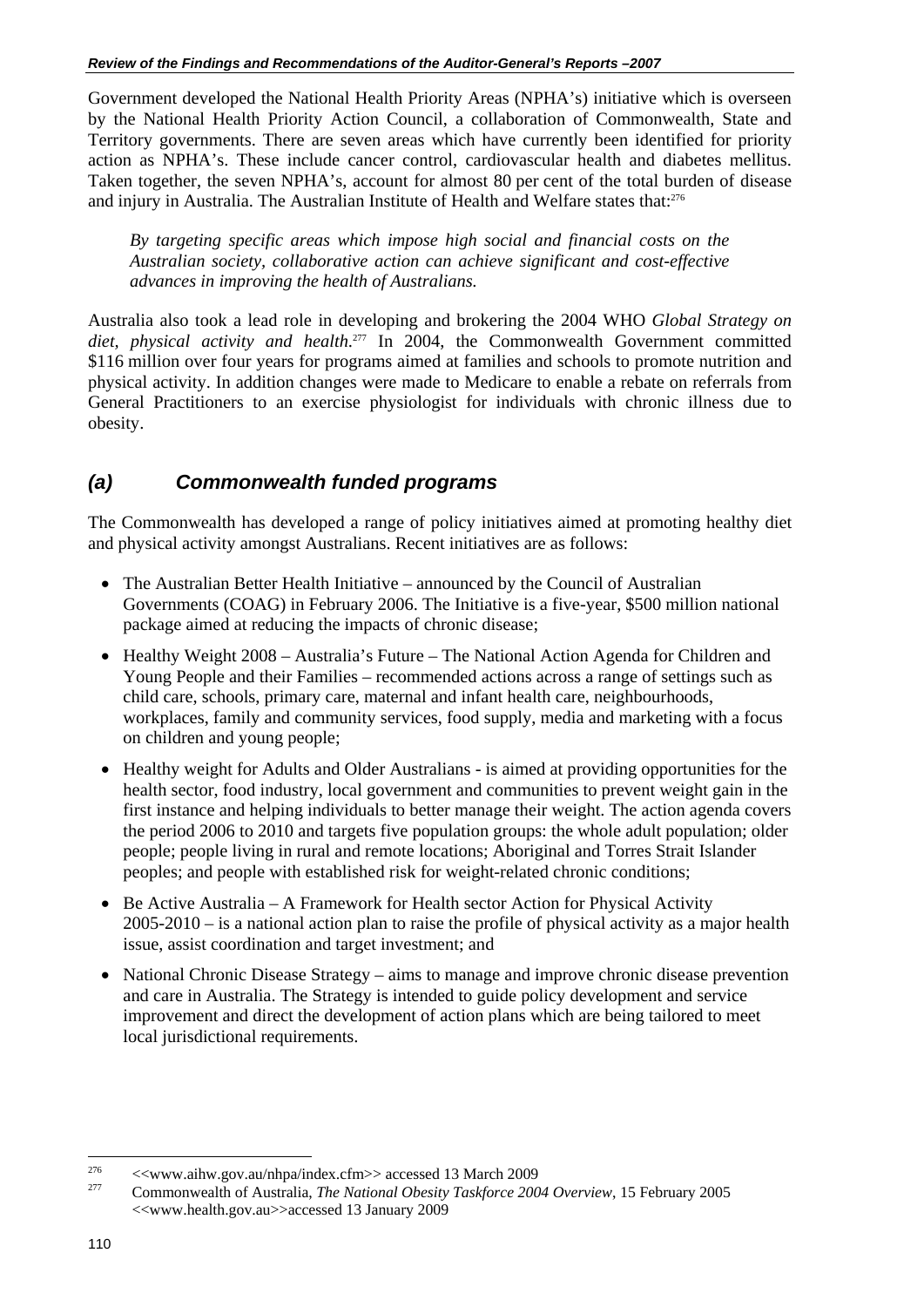## **2.3.2** *Victorian State Government*

The Victorian Government has adopted a 'social model of health' which guides its approach to health promotion. This model recognises that in addition to individual lifestyle choices, there are a number of factors which impact on health including political, social, economic and environmental factors.

In September 2006, the Minister for Health authorised seven health promotion priority issues for the period 2007 to 2012. The overarching aim of these priorities is to improve overall health and reduce health inequalities. The priorities include:<sup>278</sup>

- promoting physical activity and active communities; and
- promoting accessible and nutritious foods.

The remaining five priorities relate to: promoting mental health and wellbeing; reducing tobacco related harm; reducing and minimising harm from alcohol and drugs; safe environments to prevent unintentional injury; and sexual and reproductive health; an

There are a number of Government policies and strategies relating to the promotion of healthy lifestyles in the Victorian community which are presented in the following paragraphs.

## *(a) A Fairer Victoria policy*

In 2005, the Victorian Government released its *A Fairer Victoria* policy which aimed to address disadvantage in the Victorian community including improving the health outcomes of disadvantaged groups through targeted support.

## *(b) Go for Your Life Strategy*

As a result of the Government's concern for the increasing prevalence of obesity and chronic diseases with research showing that improved eating and physical activity habits had a positive impact on health outcomes and the prevention of chronic diseases such as diabetes and cardiovascular disease, it was determined that a whole of government and community approach was required to develop a more healthy and active Victoria.279 The *Go for your life* (GFYL) initiative was established to identify areas for collaborative investment, opportunities for developing existing activities and integrated stakeholder investment.

The Government announced in the 2006 election that \$132 million would be invested over four years to promote good health and wellbeing.280

The current GFYL Strategic Plan 2006-2010 sets out a comprehensive framework for activities over the four years. The Strategy also recognises that changing people's behaviour is a complex and long-term challenge. The strategy focuses on community-based programs and community ownership and emphasises children as providing the State's greatest potential/capacity for prevention of chronic health related issues. Targeted programs aimed at senior Victorians and Victorians from culturally and linguistically diverse backgrounds are also highlighted in the Strategy.<sup>281</sup>

<sup>&</sup>lt;sup>278</sup>  $\leq$ www.health.vic.gov.au/health promotion/role/index.htm>> accessed 5 December 2008<br>  $\leq$ www.goforyourlife.vic.gov.au/>>accessed 13 January 2009<br>
280 ibid.<br>
281 ibid.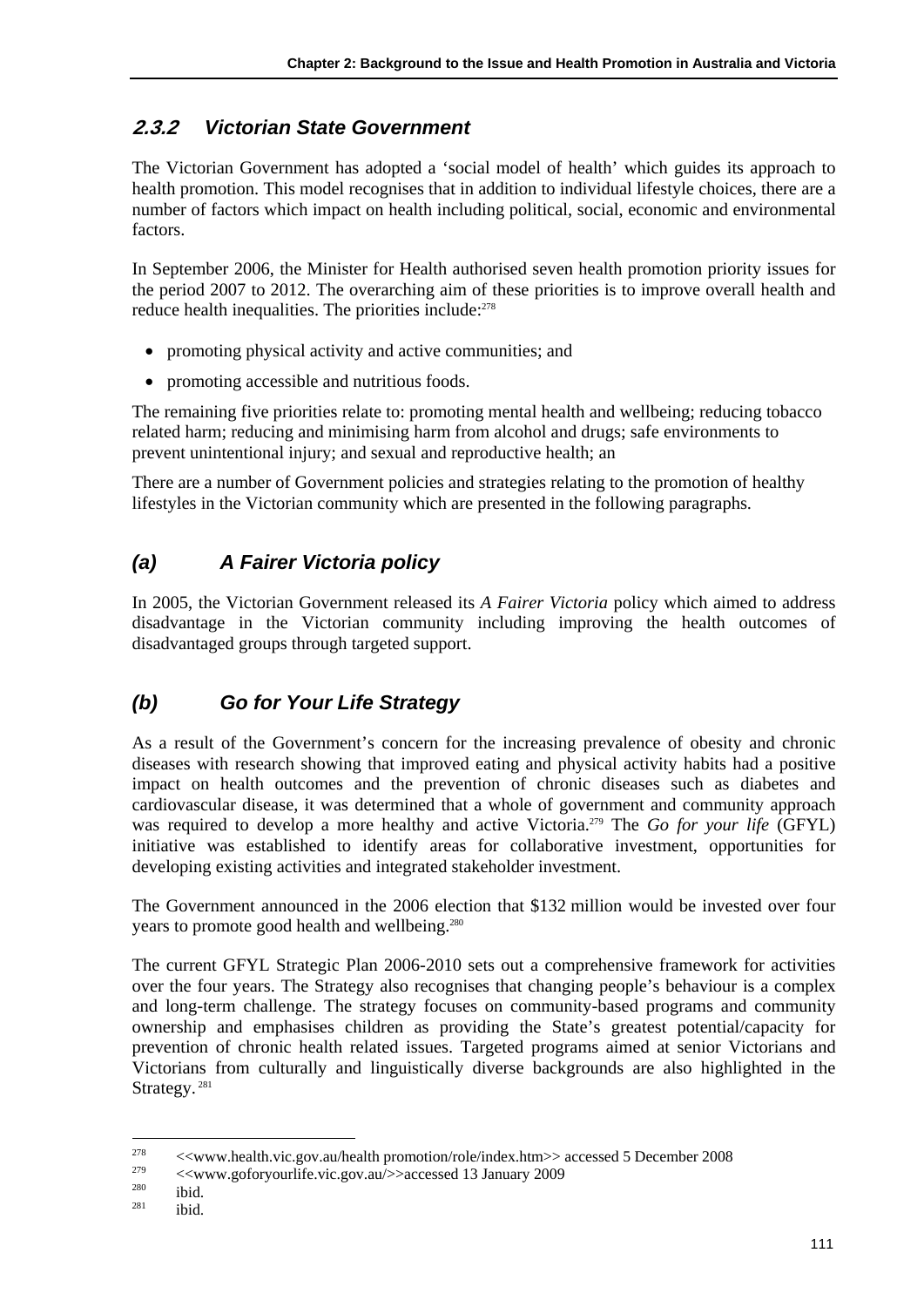### *(c) Sport and Recreation 2005-2010 – A Five Year Strategic Plan for Sport and Recreation Victoria*

Sport and Recreation Victoria (SRV) five year strategic plan includes four strategic directions as follows:  $282$ 

- Strategic Direction 1: Active People, Active Communities Encouraging people and communities to be active and aiming to maximise the benefits of participation and the development of cohesive communities through sport and recreation;
- Strategic Direction 2: Building Capacity for Tomorrow Ensuring that all Victorians have access to sustainable, quality sport and recreation activities and facilities;
- Strategic Direction 3: Collaboration for Development Developing a cohesive sector based on skills development, enhanced collaboration and partnerships; and
- Strategic Direction 4: A State of Achievement: Supporting organised sport and recreation and providing the opportunity for all Victorians to achieve their goals.

The Strategic Plan refers to the Government's GFYL campaign's aim to engage the sport and recreation sector in an overall program to promote physical activity as an important part of a healthy lifestyle. Participation in physical activity is a major focus of SRV. The SRV Strategic Plan is focussed on working with key partners across all levels of government and within the broader community to address barriers to participation in physical activity.

## **2.4 Recent activities, programs and achievements in the promotion of healthy eating and physical activity**

Information obtained from letters received from departments, public hearings and VicHealth's Annual Report for 2007-08 have been used to compile the following paragraphs outlining recent activities, programs and achievements in the promotion of healthy eating and physical activity in the State of Victoria.

## **2.4.1** *VicHealth*

VicHealth advised the Committee that it undertakes a range of health promotion activities in respect to healthy eating and physical activity, in addition to its activities directed at gathering evidence to support the future direction of these programs and activities. Some of VicHealth's recent activities in the area are as follows:

- ten submissions made over the past year on the promotion of healthy eating and physical activity;
- preparation of four position papers;
- fact sheets and activity sheets on physical activity, play for children and obesity and overweight;
- organised Australia's first national illness prevention summit in partnership with the Australian Institute of Health Policy Studies in April 2008.*<sup>283</sup>*

VicHealth also provide funding for the following programs:

<sup>282</sup> 282 Department for Victorian Communities, *Sport and Recreation 2005-2010 – A Five Year Strategic Plan for Sport and Recreation Victoria*, State of Victoria, November 2005<br><sup>283</sup> Victorian Health Promotion Foundation, Annual Report, 2007-08, p.2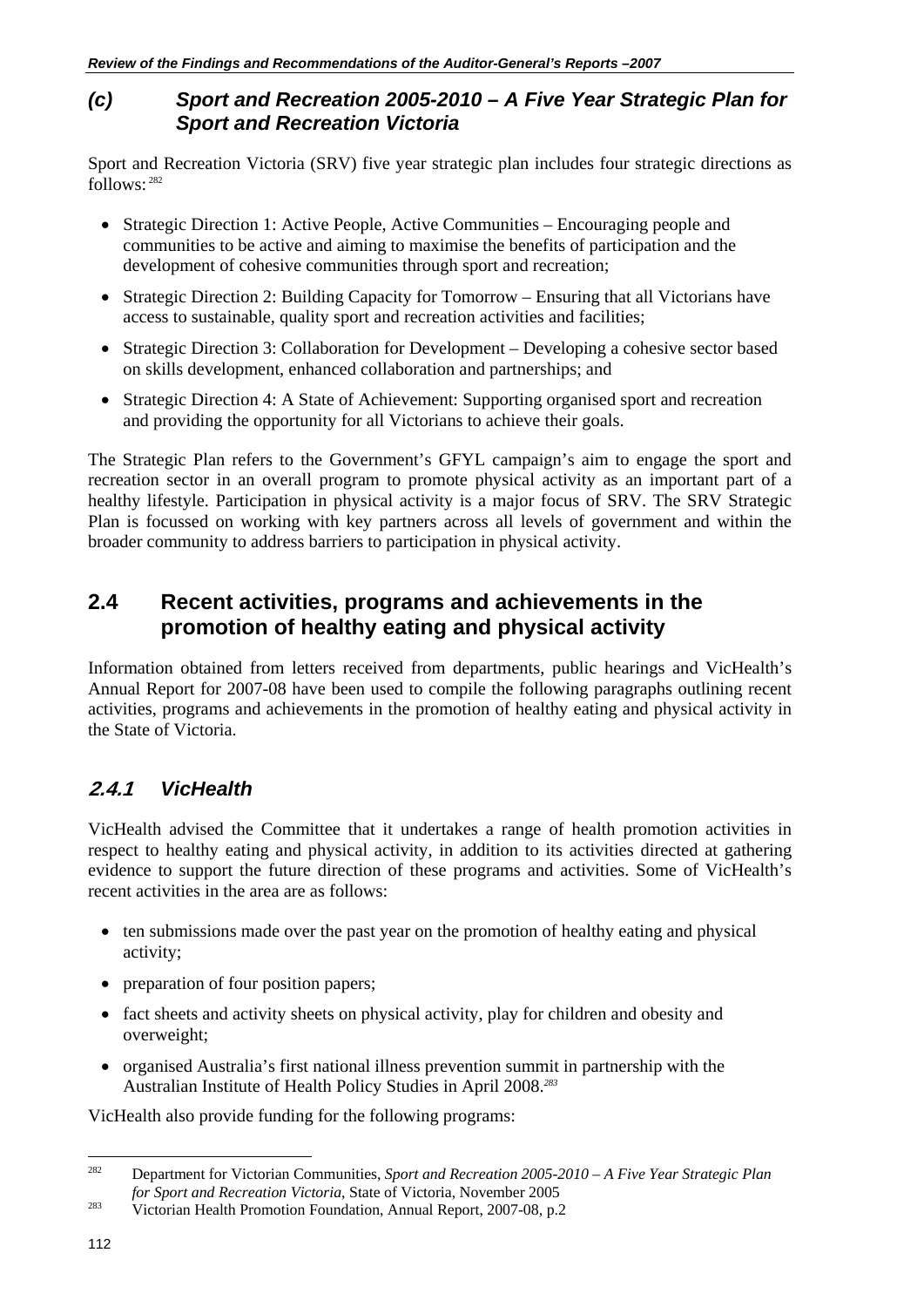- Participation in Community Sport and Active Recreation (PICSAR) *programs;*
- Active Club *grants;*
- Walking School Bus *program;*
- Walktober Walk to School Challenge;
- Streets Ahead *program;* and
- Food for All *program.*

## **2.4.2** *Department of Human Services*

At the Committee hearing in December 2008, the Secretary, DHS advised that the Department has undertaken a range of activities in concert with a wide group of partners within, and external to, government over the past year to strengthen Victoria's approach to increasing physical activity and healthy eating.284 The Department made particular mention of the following recent initiatives and achievements in the area of healthy eating and physical activity.

- In regards to physical activity, the Secretary advised that 64 per cent of adults currently undertake adequate physical activity which has increased from 57 per cent in  $2002$ <sup>285</sup>
- A high proportion of children in various age groups are meeting daily physical activity guidelines; 71 per cent of those are aged five to 12 years and 67.4 per cent are aged nine to 12 years. $286$
- The broad approach to physical activity and healthy eating under the GFYL Strategic Plan includes both state-wide and local initiatives. For example:<sup>287</sup>
- Life! Diabetes Prevention Initiative managed by Diabetes Australia Victoria;
- 'Just add fruit and veg' initiative undertaken by the Heart Foundation; and
- GFYL funding to Primary Care Partnerships and Community Health Services to undertake health promotion programs.

## **2.4.3** *Department of Planning and Community Development*

The main aim of DPCD in the area of health promotion is to increase levels of physical activity, particularly in key target groups. The Department advised the Committee that its approach is multi-sectoral, multi-intervention and community focussed. The Department targets less active individuals and communities (i.e. lower participation rates by gender, age group and/or cultural group).288 Key outcomes for the Department are participation rates.

Overall, Department's figures show that since 2001, participation in physical activity has increased by 537,000 and the number of people exercising four or more times per week has increased by 310,000.<sup>289</sup>

<sup>284</sup> 

<sup>&</sup>lt;sup>284</sup> Ms F Thorn, Secretary, Department of Human Services, transcript of evidence, p.2<br>
<sup>285</sup> ibid.<br><sup>286</sup> ibid. 287 p Hertan, Executive Director, Sport and Recreation Victoria, Department of Planning and Community

Development, transcript of evidence, p.3 289 Public Accounts and Estimates Committee Public Hearing, 9 December 2008, Department of Planning and Community Development, slide presentation, p.18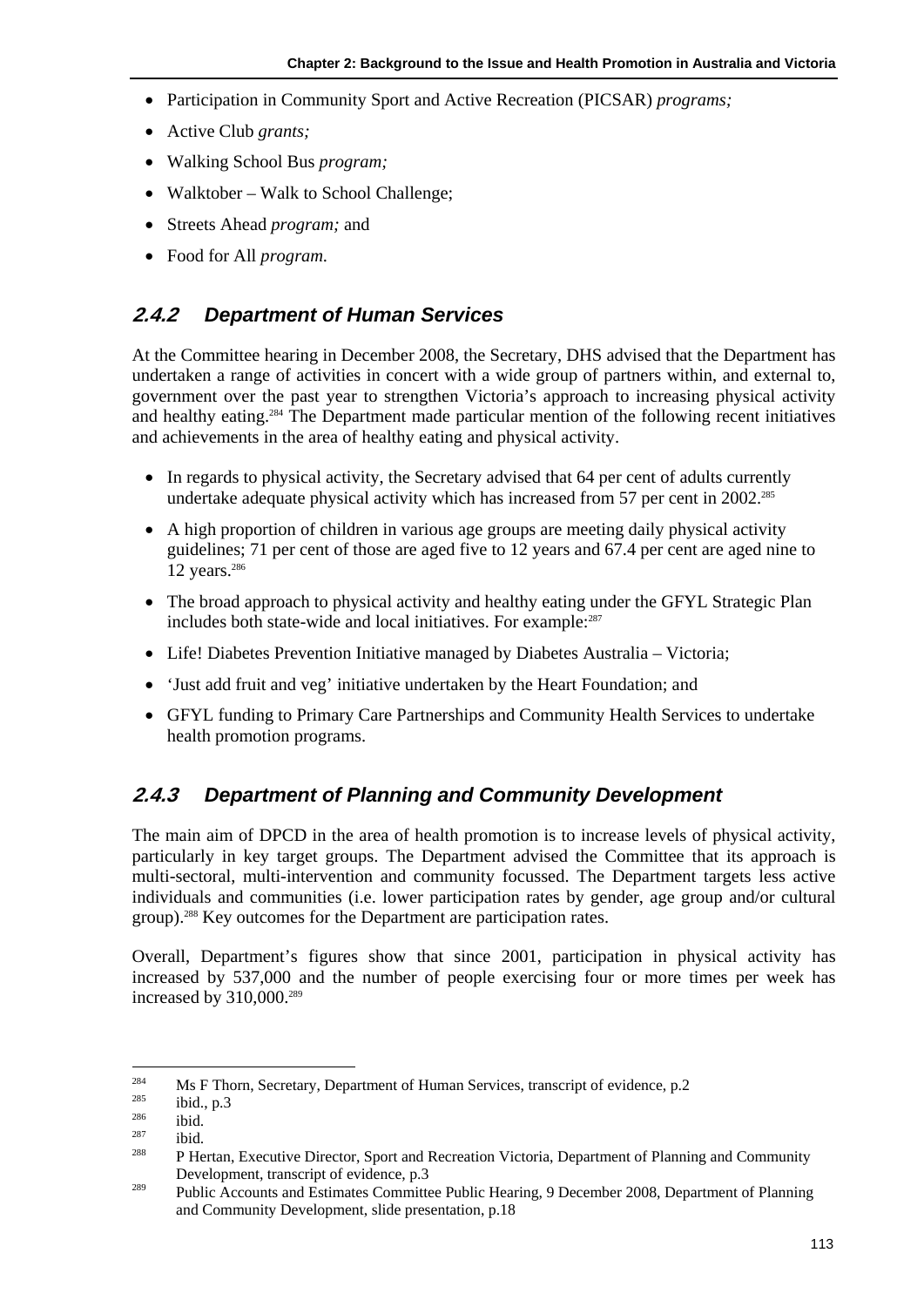The Department advised the Committee that this increased participation is a culmination of a range of different programs, activities and information directed at health promotion by all levels of government. 290 The Department has implemented a number of programs and activities aimed at increasing participation in physical activity through SRV, OSV and OFY. These include:

- Healthy and Active Victoria Program:
- Increased Participation in Sport Program;
- Premier's Active Families Challenge program;
- Flagship Bike Plan program;
- Walking Together Grants program;
- Healthy and Active Living grants;
- 'Girl's on the Go' pilot demonstration; and
- 'BodyThink' program.

# **2.4.4** *Department of Education and Early Childhood Development*

The Department of Education and Early Childhood Development has been implementing the following initiatives:

- '*Go for your life*' Healthy Canteen Kit;
- Healthy Start School grants;
- Healthy Start Kitchen Garden program;
- Fruit  $+$  Veg in Schools program;
- Victorian Essential Learning Standards;
- Ride2school program; and
- Professional development for teachers in the promotion of healthy eating and physical activity to students.

<sup>&</sup>lt;sup>290</sup> P Hertan, Executive Director, Sport and Recreation Victoria, Department of Planning and Community Development, transcript of evidence, p.7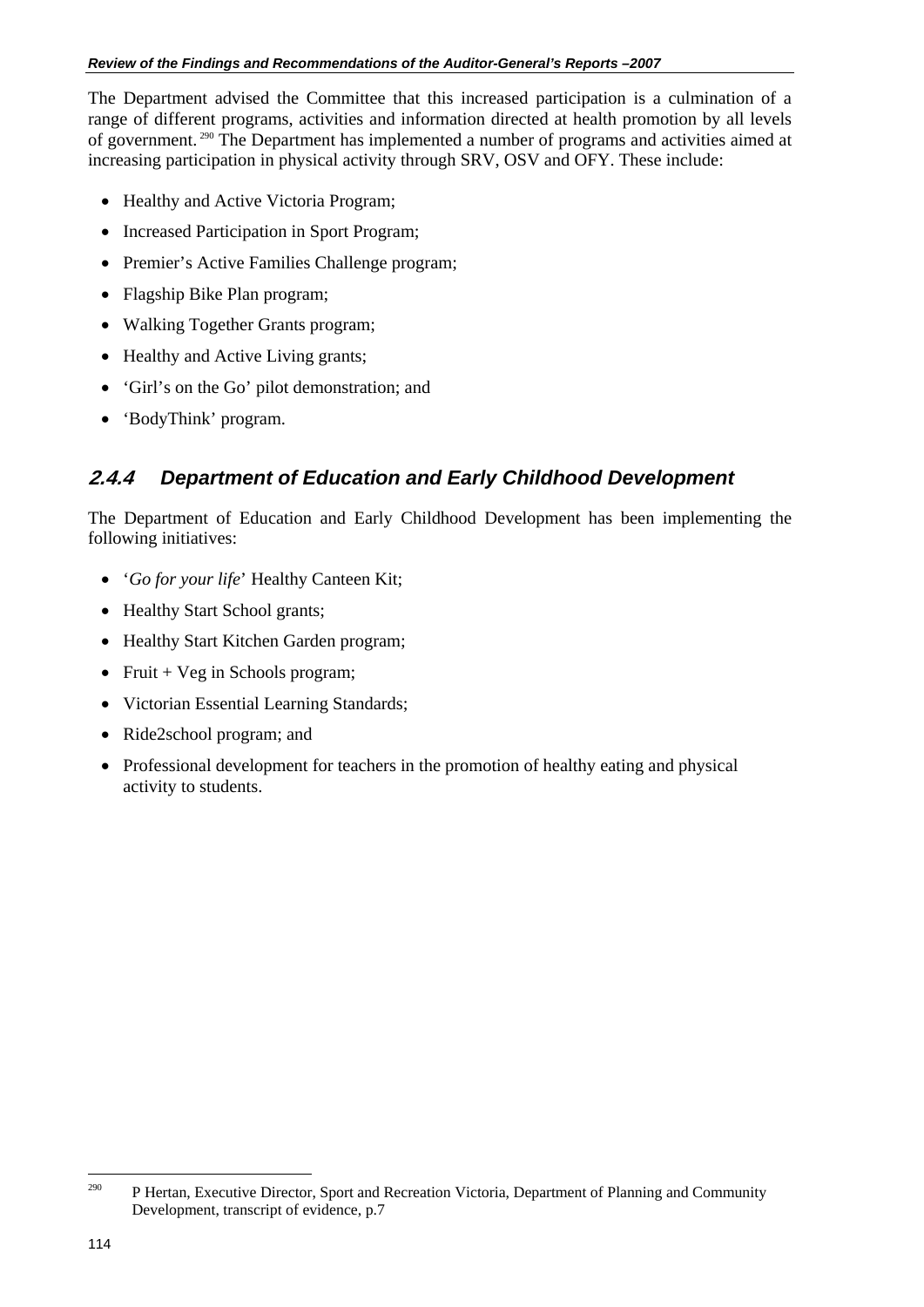# **2.5 Concluding comments**

The issues surrounding the management and prevention of chronic diseases are complex as evidenced by the plethora of policies and strategies which have been promulgated by Commonwealth and State governments over the past five years. The Victorian Government has adopted a whole-of-government approach, involving a number of government departments and agencies in the implementation of its GFYL campaign. This approach is a positive one, which is commended by the Committee. In addition, VicHealth continues its work on the promotion of a healthy lifestyle for Victorians through a range of programs and activities not restricted to the promotion of a healthy diet and physical activity, but also to reducing harm from tobacco and alcohol misuse and improving mental health and wellbeing.

The Committee also notes that the COAG meetings and involvement of the Victorian Minister for Health in the Australian Health Minister's Conference facilitate communication between the State and the Commonwealth on the issues surrounding health promotion and prevention, and the strategies and activities which should be implemented to tackle problems such as overweight and obesity within the community. The Committee anticipates that such liaison assists in minimising the incidence of any overlap or duplication of effort on the part of each Government in the implementation of programs aimed at addressing these health issues.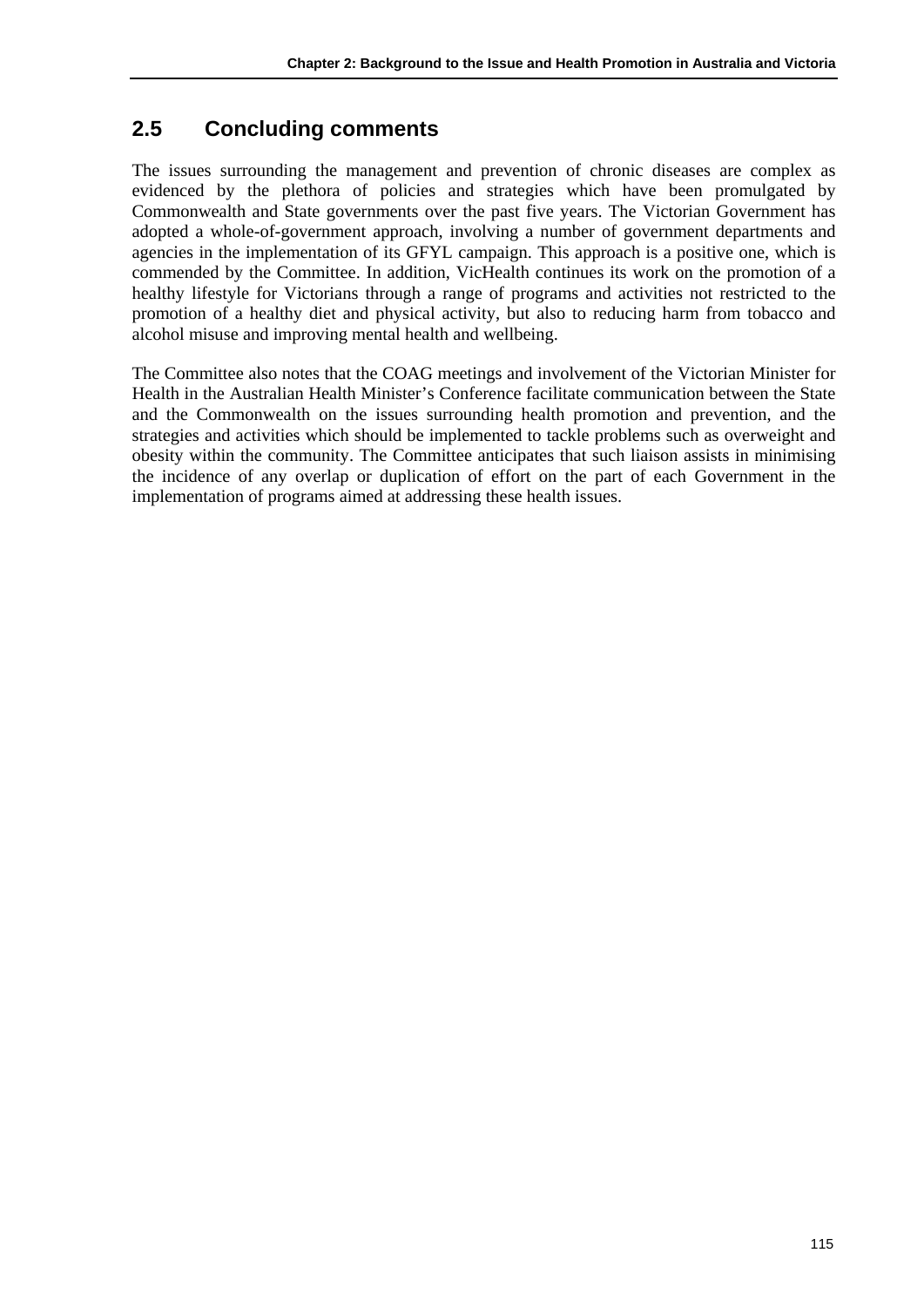# **CHAPTER 3: HEALTH PROMOTION EXPENDITURE**

# **3.1 Spending on Health Promotion Programs**

# **3.1.1** *Auditor-General's comments*

The Auditor-General noted in his report that recurrent health spending in Victoria totalled approximately \$22 billion in 2004-05. The Auditor-General stated that the cost of programs directly aimed at promoting improved health amounted to a small percentage of this recurrent figure.

In the report, DHS estimated that, during 2005-06, the Rural and Regional Health and Aged Care Services Division, responsible for public and primary health, spent \$98.5 million on health promotion, including funding provided to VicHealth. Of this amount, the Department estimated that \$18 million represented direct spending on the promotion of healthy eating and physical activity.

Taking into account direct spending on these activities by other lead agencies and local councils, the Auditor-General estimated that direct spending on the promotion of healthy eating and physical activity in Victoria was less than one per cent of recurrent health spending.<sup>291</sup>

The Auditor-General made comment in the report that:<sup>292</sup>

*The Commonwealth and Victorian governments have directed most funding towards treatment rather than early detection and prevention of chronic disease. Since 2003, the Victorian Government has introduced some further programs aimed at prevention and has recognised the need for further, urgent action. However, the investment in health promotion remains very small.* 

# **3.1.2** *Information obtained by the Committee*

In November 2008, the Committee wrote to DHS, VicHealth, DPCD and DEECD, as the lead agencies in health promotion programs, requesting details on how much each agency had spent on healthy eating and physical activity programs between 2003-04 to 2007-08. In addition, agencies were requested to provide an estimate of their spending on these programs for 2008-09 and 2009-10. Table 3.1 shows a summary of the figures provided to the Committee.

1

<sup>291</sup> Victorian Auditor-General's Office, *Promoting Better Health through Healthy Eating and Physical Activity,* June 2007, p.28<br><sup>292</sup> ibid., p.29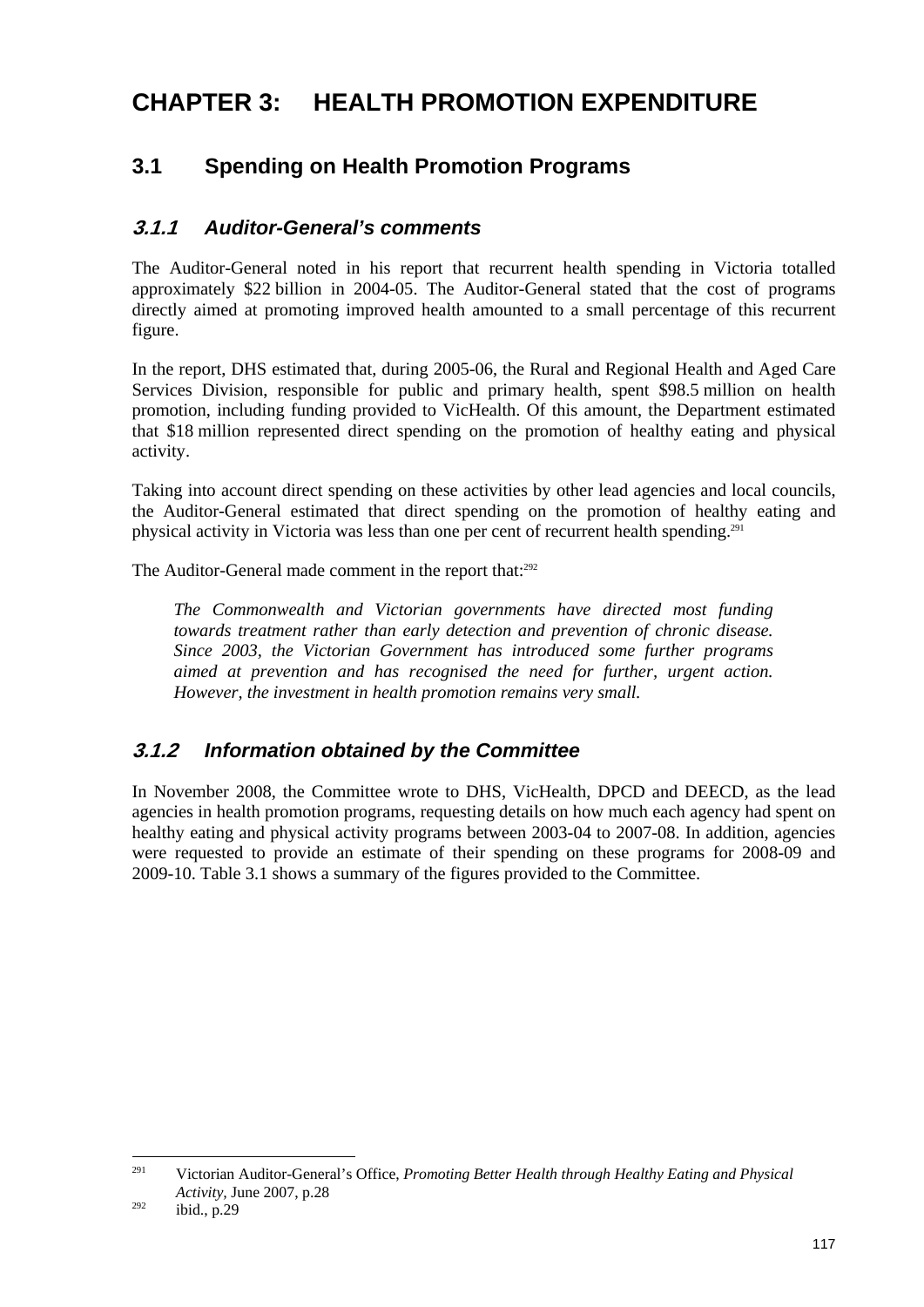**Table 3.1: Expenditure on Healthy Eating and Physical Activity Programs 2003-04 to 2009-10 (selected agencies)** 

| Agency                               | <b>Cumulative</b><br><b>Expenditure</b><br>2003-04 to<br>2007-08 (\$m) | <b>Estimated</b><br>expenditure for<br>two years 2008-09<br>to 2009-10 (\$m) |
|--------------------------------------|------------------------------------------------------------------------|------------------------------------------------------------------------------|
| All agencies in DHS portfolio (a)    | 80.5                                                                   | 66.0                                                                         |
| VicHealth (b)                        | 39.2                                                                   | 17.2(c)                                                                      |
| DPCD - Sport and Recreation Victoria | 15.5                                                                   | 7.8                                                                          |
| DPCD – Office of Senior Victorians   | 3.0                                                                    | 1.8                                                                          |
| DPCD – Office for Youth              | 0.9                                                                    | 0.6                                                                          |
| <b>DEECD</b>                         | 5.1                                                                    | 9.2                                                                          |
| <b>Totals</b>                        | 144.2                                                                  | 102.6                                                                        |

*Notes: (a) Figures adjusted to remove details of expenditure by VicHealth, provided to the Committee separately by VicHealth.* 

> *(b) Does not include indirect expenditure in areas of activity such as policy, strategy and evaluation.*

> *(c) VicHealth is developing a new strategic plan, commencing 2009-10, which will inform VicHealth's investments in future years.*

As evidenced by the information presented in Table 3.1, these four Victorian public sector agencies have directed significant amounts of funds towards healthy eating and physical activity programs in the State. The information provided also indicates that the investment in these programs is set to increase from an average annual expenditure of \$28.8 million over the period 2003-04 to 2007-08 to an anticipated annual spend of \$51.3 million for the years 2008-09 and 2009-10 in these agencies alone.

At the Committee hearing in December 2008, DHS presented details of the funding provided under the GFYL initiative as follows: 293

- 2003-04 \$21.9 million over four years;
- 2006-07 \$57.5 million over four years; and
- 2007-08 \$27.1 million over four years.

In January 2009, the Committee requested follow-up information from DHS on the amount of recurrent health spending since the year 2000 together with the percentage of funds spent on health promotion.

<sup>293</sup> Public Accounts and Estimates Committee Public Hearing, 9 December 2008, slide presentation, '*Go for you life' overview*, Department of Human Services, p.2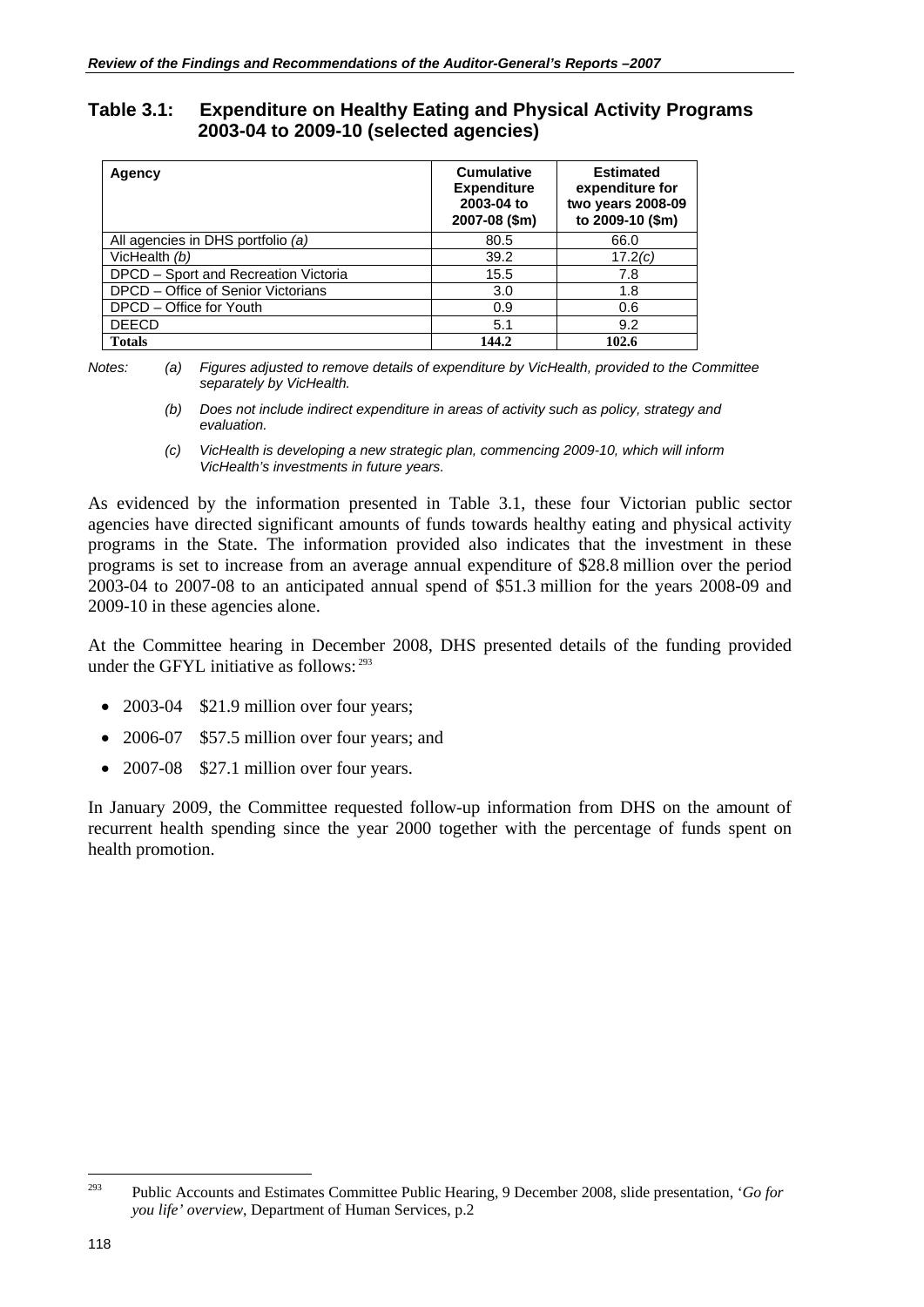The Department advised the Committee that the overall Victorian health budget expenditure for the financial years 1999-2000 to 2006-07 totalled \$54.9 million. Funds spent on health promotion by DHS over the same period amounted to approximately \$542.7 billion or one per cent of the total Victorian health budget expenditure. The Department stressed that these amounts only relate to DHS health promotion expenditure and not to expenditure by other government agencies.<sup>294</sup>

In respect of national expenditure, the Chief Executive Officer, VicHealth advised the Committee in December 2008, that less than 2 per cent of federal health budgets are spent on health prevention and an even smaller proportion on health promotion.295

# **3.2 Funding of Health Promotion Programs**

# **3.2.1** *Auditor-General's findings*

As part of the audit, the Auditor-General reviewed program funding across government and the impact of funding on planning, coordination and sustainability within lead agencies and at a local agency level. The Auditor-General found that the current funding models limited the ability of agencies to effectively plan, coordinate and sustain health promotion programs.<sup>296</sup>

The Auditor-General commented in his report that developing a comprehensive approach to prevention presents challenges to governments where objectives, programs and funding are aligned with lead agency responsibilities. Some of the barriers to effective planning and collaboration across portfolios included: 297

- established programs and funding allocations limited flexibility to redirect resources to the priority actions identified from a whole-of-government perspective; and
- established funding models which made it easier to treat rather than prevent chronic disease.

The Auditor-General made a number of comments in respect to funding of programs but made no recommendations in respect to the funding models in place. In a letter received by the Committee, the Auditor-General stated:*<sup>298</sup>*

*VAGO took the view that it was not in a position to prescribe specific funding mechanisms. The GFYL Secretariat would need to review the funding mechanisms in developing and implementing a comprehensive plan as described in recommendation 7.5.* 

The Committee notes the above response from the Auditor-General, however it is debatable whether a review of funding models could have been construed as being implied in the recommendation for a comprehensive state wide plan as referred to in the report.

The Auditor-General's comments in respect to the impact of the current funding models on health promotion activities follow.

<sup>294</sup> 294 Ms F Thorn, Secretary, Department of Human Services, letter to the Committee, received 24 February

<sup>2009&</sup>lt;br>295 Mr T Harper, Chief Executive Officer, VicHealth, transcript of evidence, 9 December 2008, p.3<br>296 Victorian Auditor-General's Office, *Promoting Better Health through Healthy Eating and Physical* 

*Activity,* June 2007, p.31<br>
297 ibid., p.39<br>
298 Mr D Pearson, Auditor-General, Victorian Auditor-General's Office, letter to the Committee, received 14

November 2008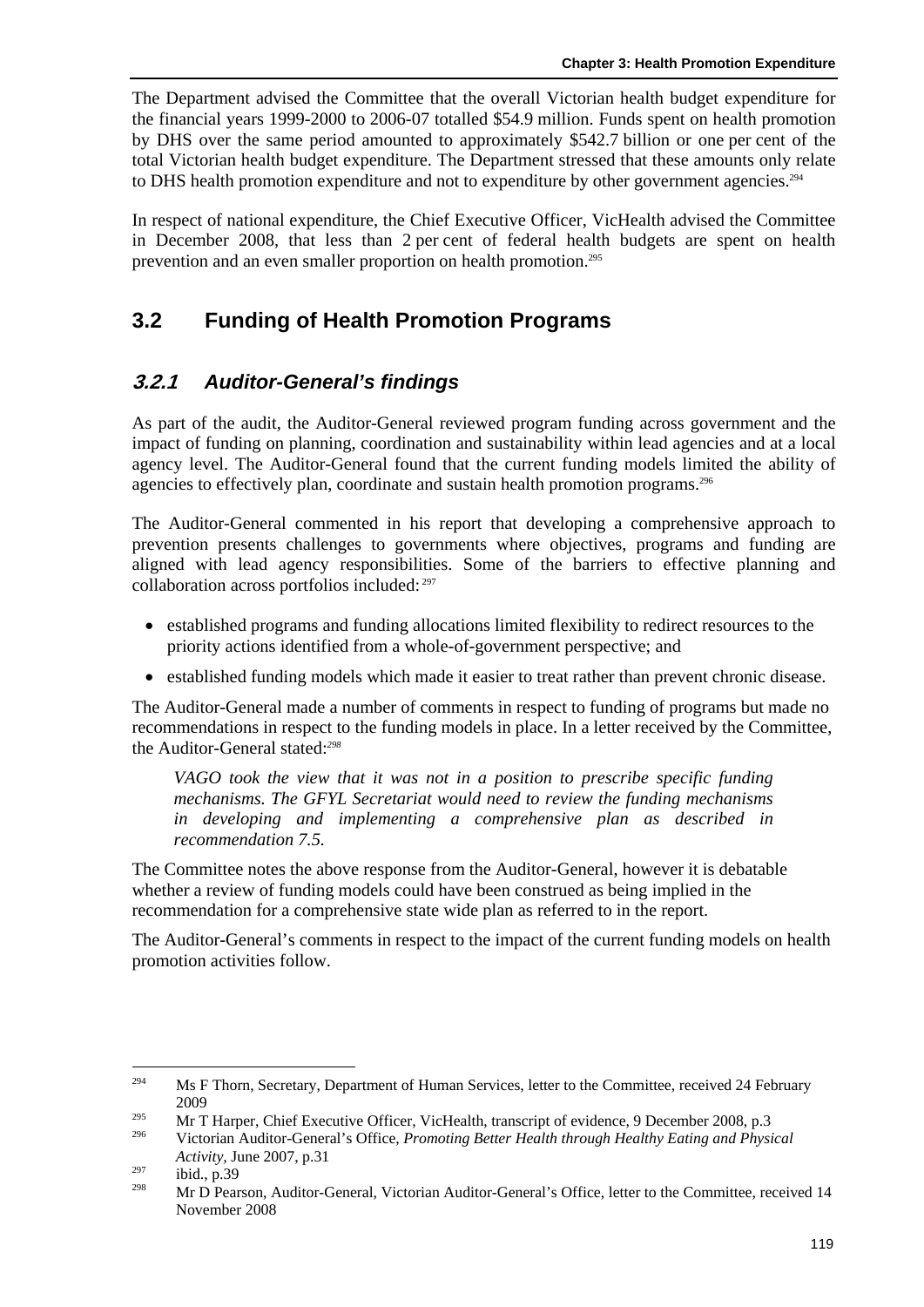# *(a) Coordination of programs*

The Auditor-General noted in his report that there were some programs which had similar health promotion aims but were operated out of several different lead agencies. Some of this activity was coordinated but he found that others were not linked and imposed additional administrative burdens on local agencies in terms of funding applications and acquittals. <sup>299</sup>

While the Auditor-General noted some examples of effective coordination between lead agencies in respect to physical activity programs, the report stated that the differing priorities of agencies and lack of flexibility in funding models required some attention to better manage the barriers to improved coordination of programs across government.<sup>300</sup>

The audit report noted the establishment of the GFYL Secretariat within DHS to better coordinate activities across government departments but also noted that: 301

*…DHS has made it clear that while the GFYL Strategic Plan included a wide range of initiatives, its coordination role was restricted to a subset of these where it could directly influence the extent of coordination.* 

The Auditor-General noted in the report that a number of councils, primary care partnerships and community health services had commented that the availability of central funding and limited resources made it difficult to improve the alignment of their individual health promotion plans with those of other local agencies.<sup>302</sup>

#### *(b) Directing funds to local priorities*

As already mentioned, tackling the issue of obesity requires a mix of strategies and activities aimed at changing individual lifestyle and behaviour in respect to physical activity and diet. The report noted a more significant number of programs in local agencies directed at promoting physical activity but less aimed at promoting healthy diet despite the need for a balance of both programs. Also, the Auditor-General found that the requirements and allocation of funding for programs created some difficulties for local agencies attempting to direct resources into the areas of highest priority as dictated by local needs.<sup>303</sup>

# *(c) Sustaining programs*

The Auditor-General noted that in *'in most cases, program funding lasted for between one and four years, and did not offer a clear pathway to continue funding after the term expired.'* 304 The Auditor-General found that lead agencies generally funded programs for a fixed period with a reduction in funding after this term. He states: 305

<sup>299</sup> 299 Victorian Auditor-General's Office, *Promoting Better Health through Healthy Eating and Physical Activity*, June 2007, p.40<br>
<sup>300</sup> ibid., p.41<br>
<sup>301</sup> ibid., p.38<br>
<sup>303</sup> ibid., p.41-42<br>
<sup>304</sup> ibid., p.42<br>
<sup>305</sup> ibid., pp.42-43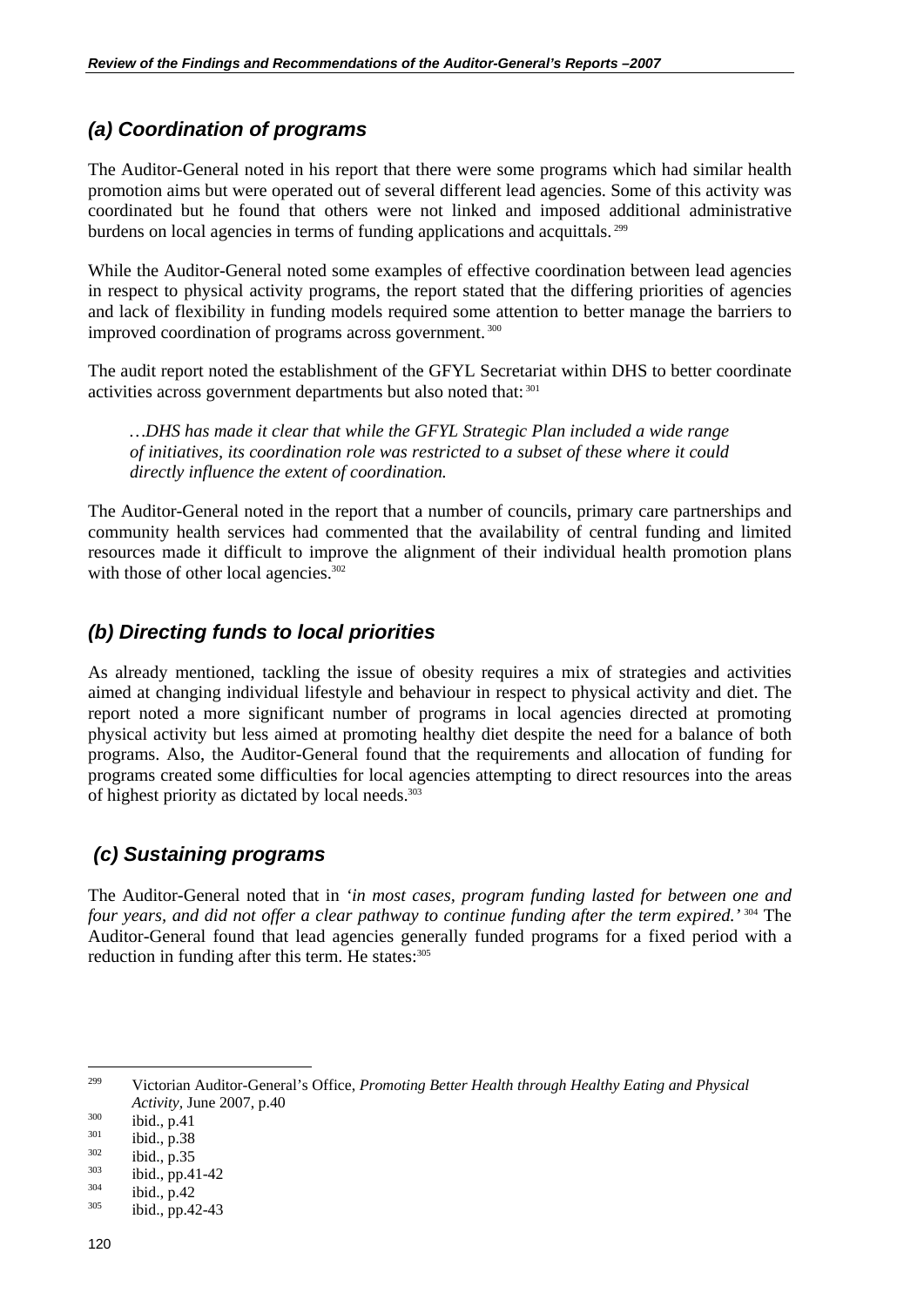*The onus is on local agencies to develop sufficient capacity to continue the program as a lead agency reduces or ceases funding…Sustaining these activities relied on motivated volunteers continuing to lead these activities beyond the funding term. However, most health promotion programs are not sustainable without at least some ongoing support.* 

#### *(d) Limitations of current funding models*

The Auditor-General reported that DHS had acknowledged some of the funding issues faced by local agencies and had provided Primary Care Partnerships (PCPs) with recurrent funding for health promotion and had directed some other agencies to allocate a percentage of their recurrent funding to health promotion. Despite these changes, the Auditor-General reported that local agencies relied upon non-recurrent funding to resource their activities beyond their recurrent funding base. The report advised that DHS had noted the challenges of short-term, non-recurrent program funding and was proposing to shift some non-recurrent program funding to a longer term funding model.<sup>306</sup>

The report also noted that DPCD had recognised the extra administrative burden experienced by local agencies in relation to smaller grants and had streamlined its administrative and reporting processes and provided larger grants for some of its programs. 307

With respect to local government, the Auditor-General reported that the preparation of Municipal Public Health Plans (MPHPs), as required under the *Health Act*, competes with Councils' other responsibilities for available funds. The report states: 308

*The health promotion activities of councils remain largely dependent on securing discretionary program funding.* 

In addition, the Auditor-General commented on the constraints of lead agencies in terms of their funding options. Particular mention is made in the report of the constraints on VicHealth whose legislation directs at least 30 per cent of its funds to sporting bodies and at least 30 per cent to health promotion activities. Also, its funding through DHS is provided through a three-year service agreement which also limits its capacity to make longer-term funding commitments.<sup>309</sup>

# **3.2.2** *Responses by agencies*

#### *(a) Department of Planning and Community Development*

The Secretary, Department of Planning and Community Development, responded in the Auditor-General's report that the Department was committed to *'providing support, training and workforce development to local agencies to encourage sustainability of programs.'*<sup>310</sup>

1

<sup>306</sup> Victorian Auditor-General's Office, *Promoting Better Health through Healthy Eating and Physical Activity,* June 2007, p.43<br>
<sup>307</sup> ibid.<br>
<sup>309</sup> ibid.<br>
<sup>310</sup> ibid., p.9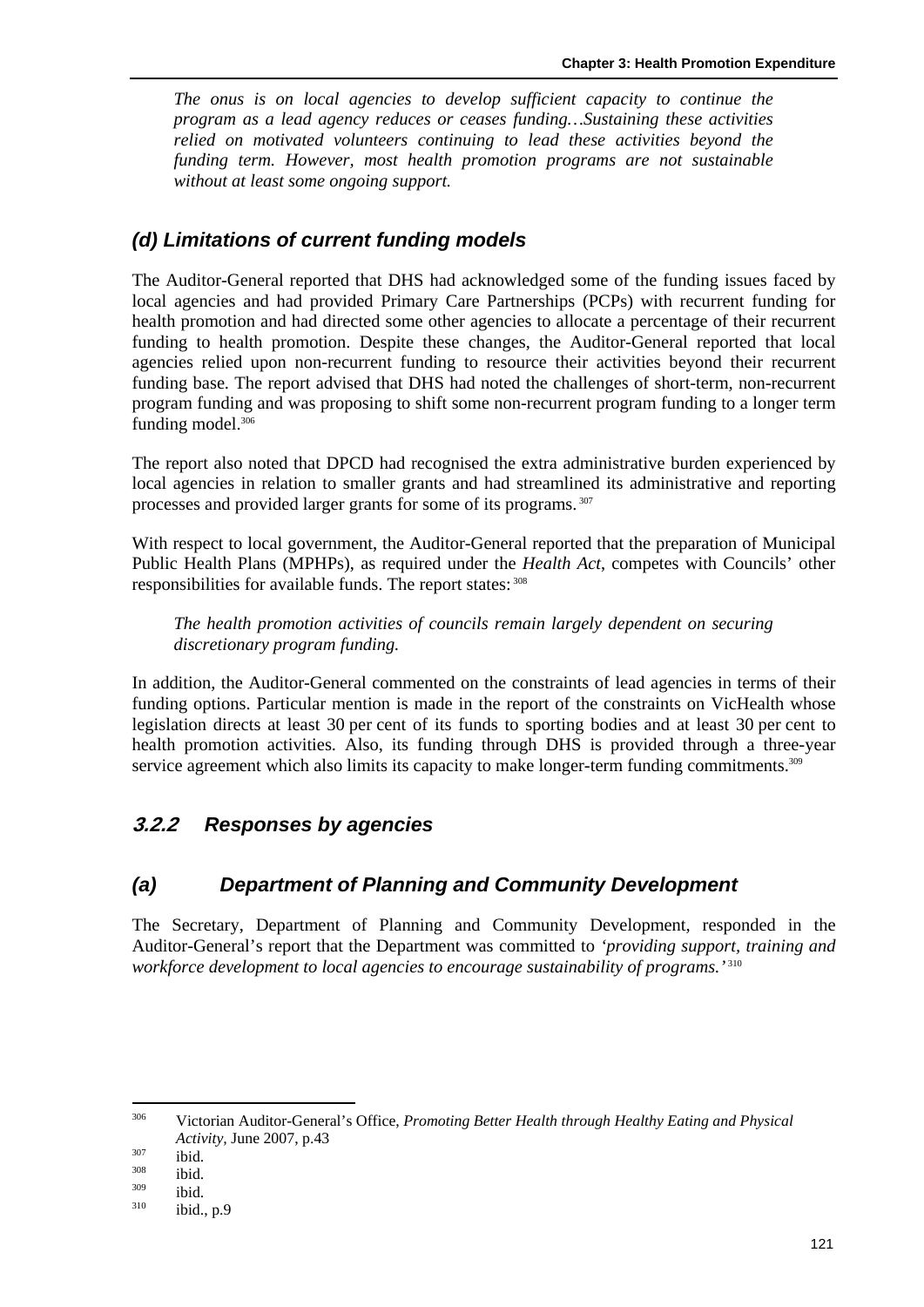# *(b) Macedon Ranges Shire Council*

The Chief Executive Officer, Macedon ranges Shire Council, agreed with findings in the audit report that there is an overall shortfall of funding for health promotion activities and that short-term funding threatens program sustainability. The Shire responded in the report, that the distribution of funds for *'locally based programs via a regional or sub-regional model dissipates both the resources and the outcomes.'* <sup>311</sup>

Further, the CEO commented that funds for programs based in a major regional city, but generally targeted at the wider regional population, rarely find their way to outlying shires. Similarly, small project funds such as those associated with GFYL are diluted even further when distributed via Primary Care Partnerships to participating local government areas.<sup>312</sup>

In relation to the lack of recommendations made by the Auditor-General in respect of the funding issues highlighted in the report, the Shire states: 313

*Of major concern is the lack of recommendations in the audit report to address these funding constraints. This was identified as significant issue by most if not all participating agencies, and given it is discussed at length in the report it is disappointing there is no action proposed. We would be keen to hear a response from the relevant ministers regarding the issue.* 

# *(c) Whitehorse Community Health Service*

The Chief Executive Officer (CEO), Whitehorse Community Health Service, responded in the report, that while the Auditor-General's report identified a significant disparity in health promotion capacity arising from funding constraints across the various agencies included in the review, the overall issue of building and sustaining organisational capacity for health promotion had not been clearly articulated.

Further, the CEO stated that while the introduction of DHS Integrated Health Promotion Framework in 2002, provided Community Health Centres with an opportunity to improve their capacity in relation to health promotion, this has been very ad hoc with agencies all attempting to identify best practice approaches and there has been no evaluation made of the impact of these efforts.

The Service responded that some identification by DHS of best-practice models for building health promotion capacity across the community health and PCP sector would be a positive step.314

In respect to the funding issues identified in the audit report, the CEO, Whitehorse Community Health Service, stated that: 315

 *Project based funding for obesity prevention (or other health promotion work) is not a realistic approach to the long-term, environmental, social, political and cultural change that is required, to have a positive impact on obesity into the future.* 

 $311$ <sup>311</sup> ibid., p.11<br>
<sup>312</sup> ibid.<br>
<sup>313</sup> ibid., p.12<br>
<sup>315</sup> ibid., p.48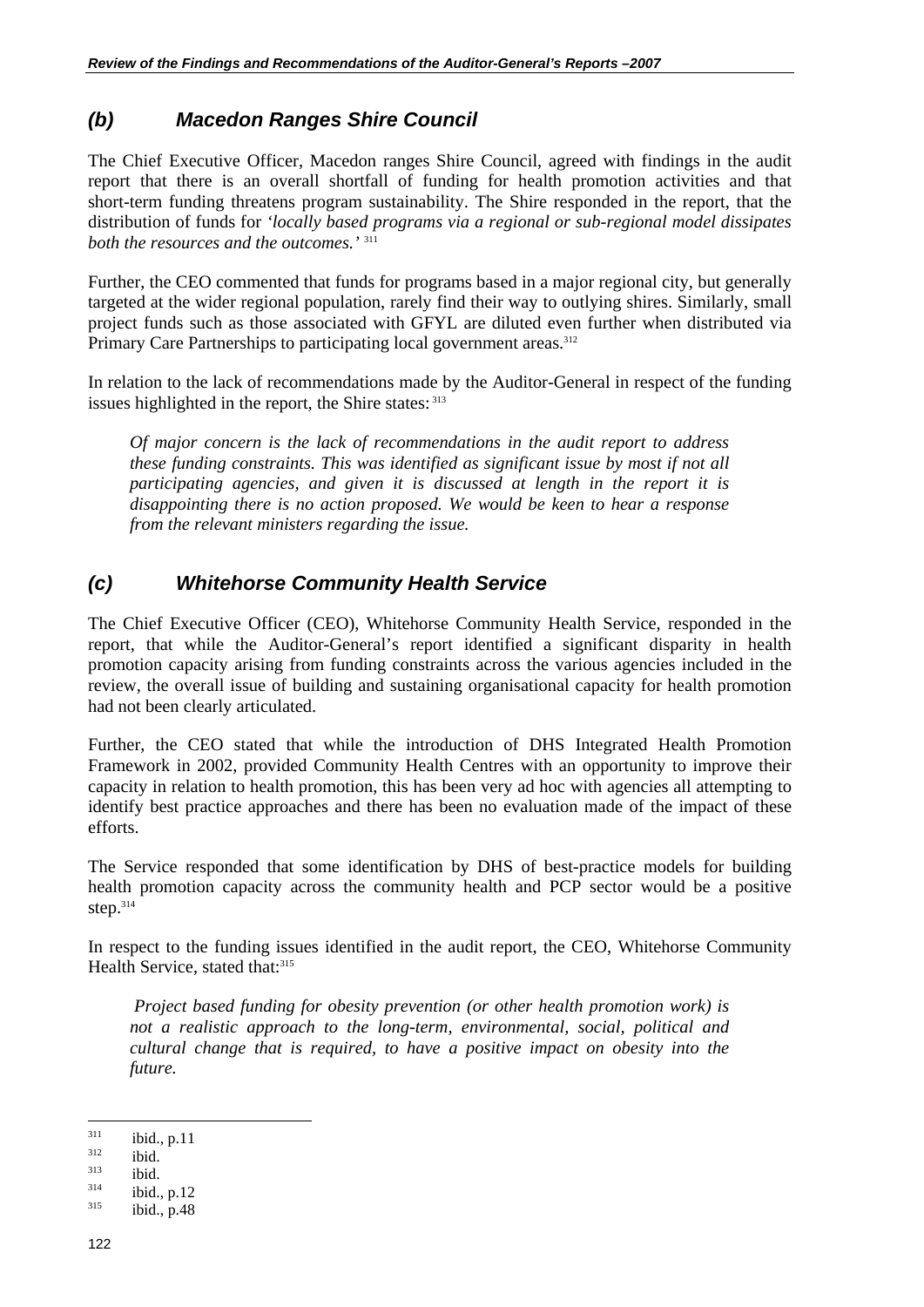The response suggested that the issue of sustainable funding could be addressed by better articulation of the role that different state, regional and local agencies have in the prevention of obesity. Also, 'f*unding for evidence based frameworks could be incorporated into Councils' MPHP requirements, PCP catchment planning and Community Health, health promotion plans so that funding is ongoing and not short-term, project based*'.*<sup>316</sup>*

# **3.2.3** *Subsequent developments*

In 2006, DHS appointed an independent evaluation of the planning framework used by councils (i.e. the *Environments for Health Municipal Public Health Planning Framework*). The evaluation included an assessment of five years of operation of the Framework together with recommendations for its future direction. The final report was issued in December 2006.

The Committee notes that, in response to the evaluation report, DHS has established a number of initiatives aimed at addressing some of the recommendations as follows:<sup>317</sup>

- new public health legislation will move the MPHP from a three-year to a four-year planning requirement which will align the planning cycle of MPHPs and Council Plans;
- development of a new overarching health promotion framework to guide the state-wide health promotion priorities for 2007-12. It is intended that the new framework will strengthen the links between Environments for Health and other key health promotion policy initiatives such as the Integrated Health promotion Resource Kit;
- funding has been provided to 12 local councils who have employed Local Government Coordinators to drive local action for 'Kids – Go for your life';
- resources to assist policy makers and practitioners design and implement effective interventions to address the seven state-wide health promotion priorities; and
- action to address the challenges of short-term, non-recurrent funding by proposing that funding such as the 'Good Practice Program' be moved to a longer term funding model.

In regard to the issue of sustaining programs over the longer term, at the public hearing on 9 December 2008, the Executive Director, People and Communities, DPCD advised that a mid-year evaluation in 2006 of the Seniors GFYL program revealed that:*<sup>318</sup>*

*…community capacity is one of the key success factors for ensuring the take-up of activity particularly focussed around workforce development issues and looking at the number of qualified trainers who can support particular training activities.* 

The Department advised that DPCD had invested funds as part of this program, providing 200 qualified fitness trainers in order to build community capacity.*<sup>319</sup>*

Some discussion was held at the hearing with representatives from DHS about the Walking School Bus program which had experienced general acceptance that it was a good program but where there had been concerns about the funding arrangements and ongoing support for the program. Concern was expressed that future programs might experience similar problems.

<sup>1</sup> 

<sup>316</sup> ibid. 317 Department of Human Services, *Summary – Evaluation of the Environments for Health Framework*,

September 2007<br><sup>318</sup> Mr J MacIssac, Executive Director, Community Sport and Recreation, Department of Planning and

Community Development, transcript of evidence, 9 December 2008, p.5<br>Public Accounts and Estimates Committee Public Hearing, 9 December 2008, Department of Planning and Community Development slide presentation, p.13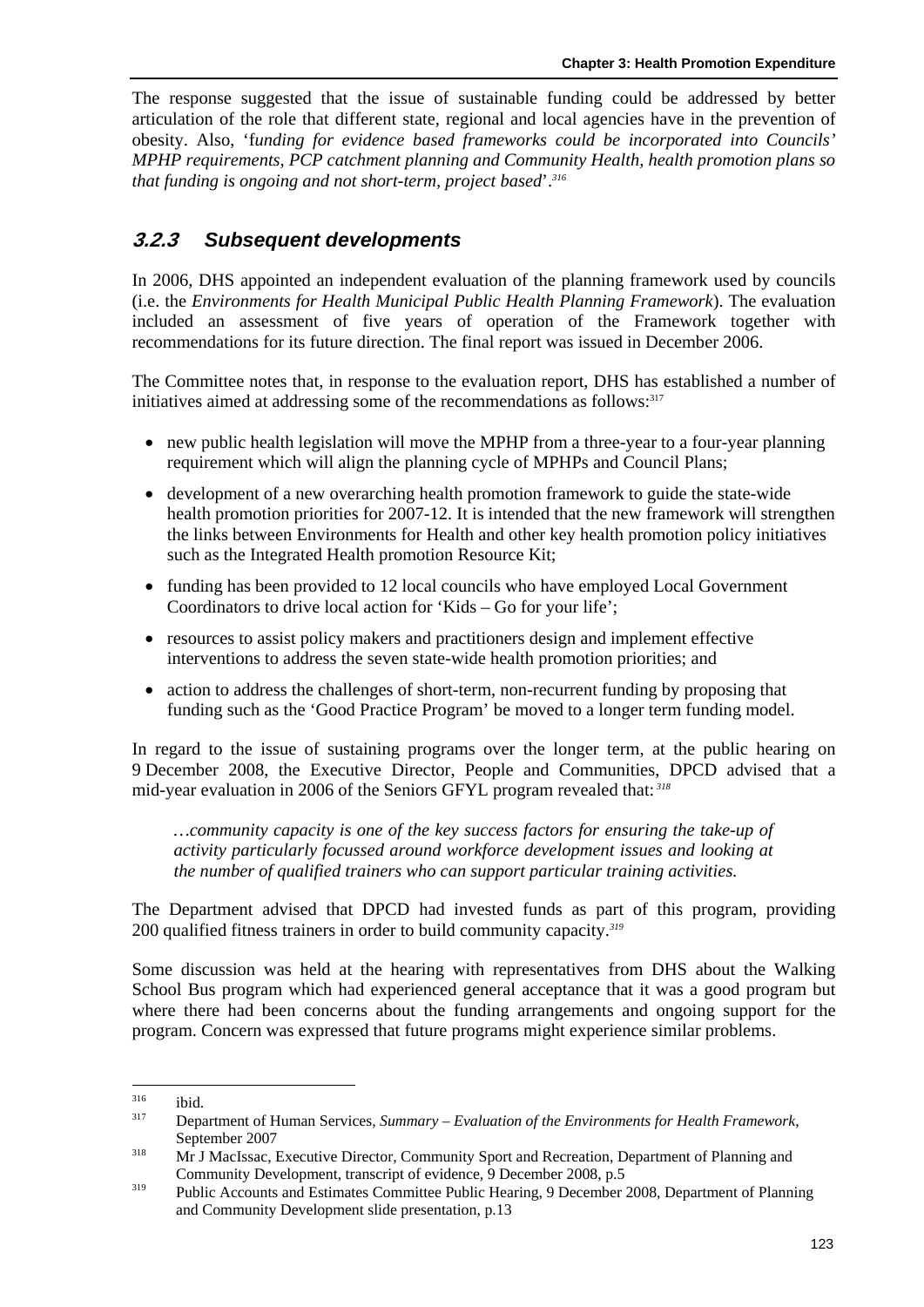The Secretary of the Department advised the Committee that seeding and ongoing funding arrangements was one of the areas where greater attention was required in the next iteration of the GFYL strategic plan to ensure that programs have an ongoing life.*<sup>320</sup>*

# **3.2.4** *Conclusion and recommendations*

The issues raised by the Auditor-General in respect to short term funding of programs seem at odds with the long-term vision expressed in the GFYL Strategy which acknowledges that the task of changing people's behaviour is a long-term challenge. In particular the Strategy states:<sup>321</sup>

*The Plan works towards lifelong behaviour change among Victorians and the development of communities and environments that support this behaviour change.* 

*The Government recognises that these issues are complex and will require community-wide action over a significant time period, including strong partnerships between all levels of government, community groups and industry organisations.* 

The Committee considers that local agencies are a critical component of effecting the desired changes in the lifestyles of local communities and the individuals which reside and work in them. Local government is able to directly impact social support services, land-use planning, transport, employment and cultural activities which all play an important part in creating healthy communities.

The Committee notes the evaluation of the *Environments for Health Municipal Public Health Planning Framework* and the action underway within DHS to establish priorities and determine the next steps for the Framework.

The Committee notes the issues raised by the Auditor-General in relation to the limitations imposed by funding models specifically in terms of sustaining programs and building the capacity of local agencies.

**Recommendation 10: There is a need for each of the lead agencies providing health promotion program funding to undertake a comprehensive review of their respective funding models to ensure that funds are:** 

- **(a) efficiently distributed to maximise the amounts deployed on the ground;**
- **(b) sufficient to effectively administer and evaluate programs;**
- **(c) sustainable and consistent with the goals and objectives of the program; and**
- **(d) sufficiently flexible to respond to local needs and issues.**

<sup>320</sup> Ms F Thorn, Secretary, Department of Human Services, transcript of evidence, 9 December 2008, p.12 321 Victorian Government Department of Human Services, *Go for your life: Victoria – leading the way to a healthy and active community, Strategic Plan 2006 – 2010, Melbourne, Victoria, 2008, p.2*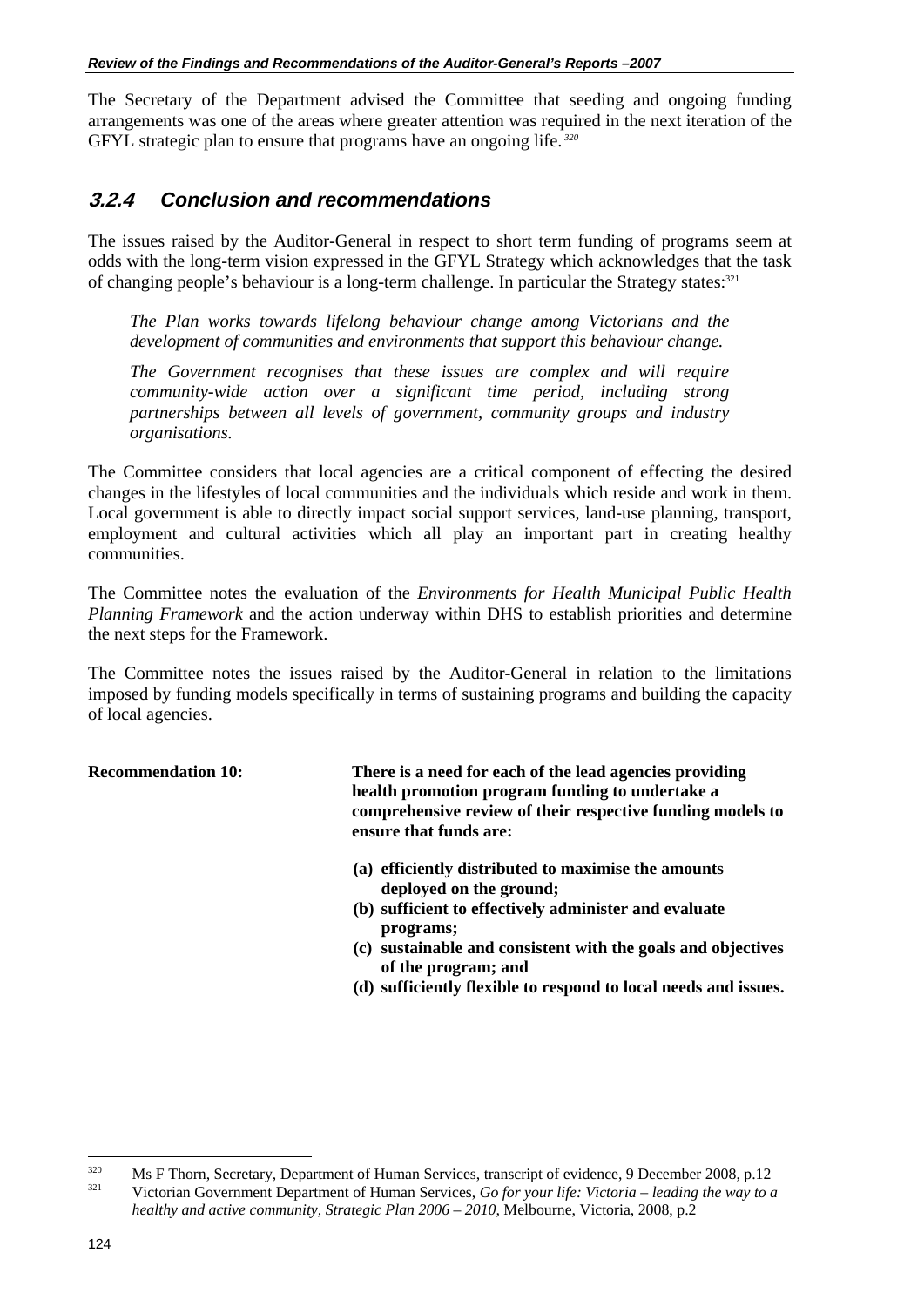**Recommendation 11: The Department of Human Services consider:** 

- **(a) developing a prescriptive model for building community capacity across the community health and public health partnership sector together with targeted training and tools to assist implementation in local organisations; and**
- **(b) funding demonstration sites across the sector which exhibit best practice approaches to capacity building.**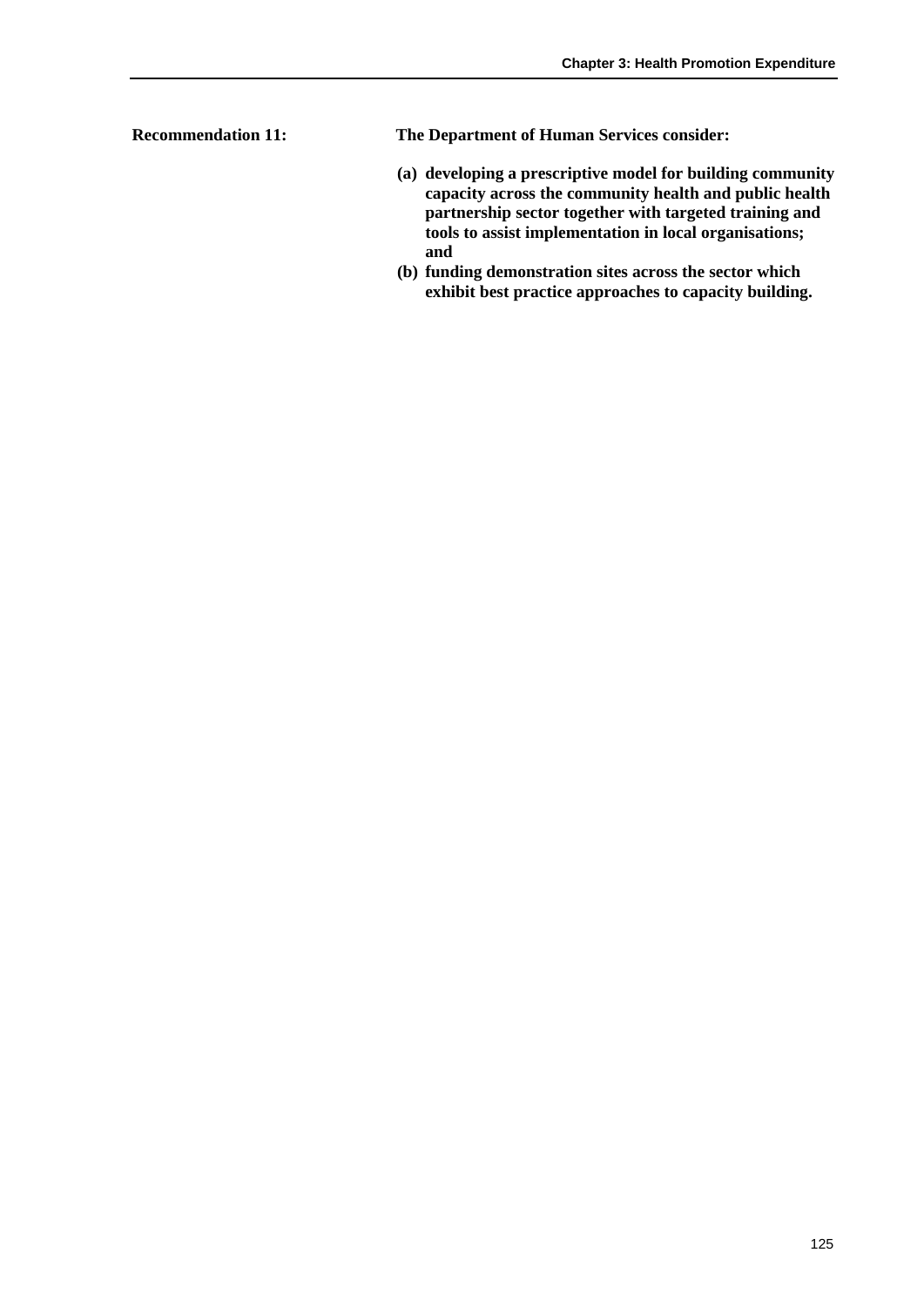# **CHAPTER 4: DATA COLLECTION AND MONITORING**

# **4.1 Introduction**

As already noted, literature suggests that the causes of chronic diseases are complex. In respect to the issue of overweight and obesity, which has been shown to increase the risk of developing a number of chronic diseases, the fundamental cause is an imbalance between calories consumed and calories expended.

A report on obesity prepared by the House of Commons Health Committee in May 2004, notes: 322

*Determining the causes of obesity is central to tackling it. The exact extent of the relative responsibility of diet and activity remains unclear and it is crucial that both sides of the energy equation are addressed.* 

Obesity however, is not an easy problem to tackle as it relates to modifying human behaviour and in many cases changing poor habits associated with the choices individuals have made in the past, and continue to make, about the food they consume and the amount of physical activity in which they engage.

In a 2001 report, *Tackling Obesity in England*, the United Kingdom National Audit Office noted in respect to tackling the problem: $323$ 

*Against a background of rising prevalence, halting the upward trend presents a major challenge. Part of the solution lies in preventing people from becoming overweight and then obese. As a lifestyle issue, the scope for policy to effect such changes in a direct way is very limited. The Department of Health cannot by itself be expected to be able to 'cure' the problem.* 

The development of effective strategies to address the increasing incidence of chronic disease in the population requires the collection and analysis of data about the causes and risk factors associated with these diseases and the relationship between programs which have been implemented and their impacts on behaviour and health outcomes.

# **4.2 Building and maintaining the evidence base to guide the State's investment in health promotion**

The Auditor-General stated in his report that the effectiveness of the Victorian Government's investment in programs aimed at reducing rates of overweight and obesity in Victoria is dependent upon public sector agencies: 324

- building a better understanding of the risks and outcomes of unhealthy eating and physical inactivity; and
- collating and better understanding the existing evidence about which programs are most effective in achieving the desired lifestyle changes.

 $322$ 322 House of Commons Health Committee, *Obesity,* Third Report of Session 2003-04, Volume 1, May 2004,

p.3 323 National Audit Office, United Kingdom, *Tackling Obesity in England,* February 2001, p.1 324 Victorian Auditor-General's Office, *Promoting Better Health through Healthy Eating and Physical* 

*Activity,* June 2007, p.65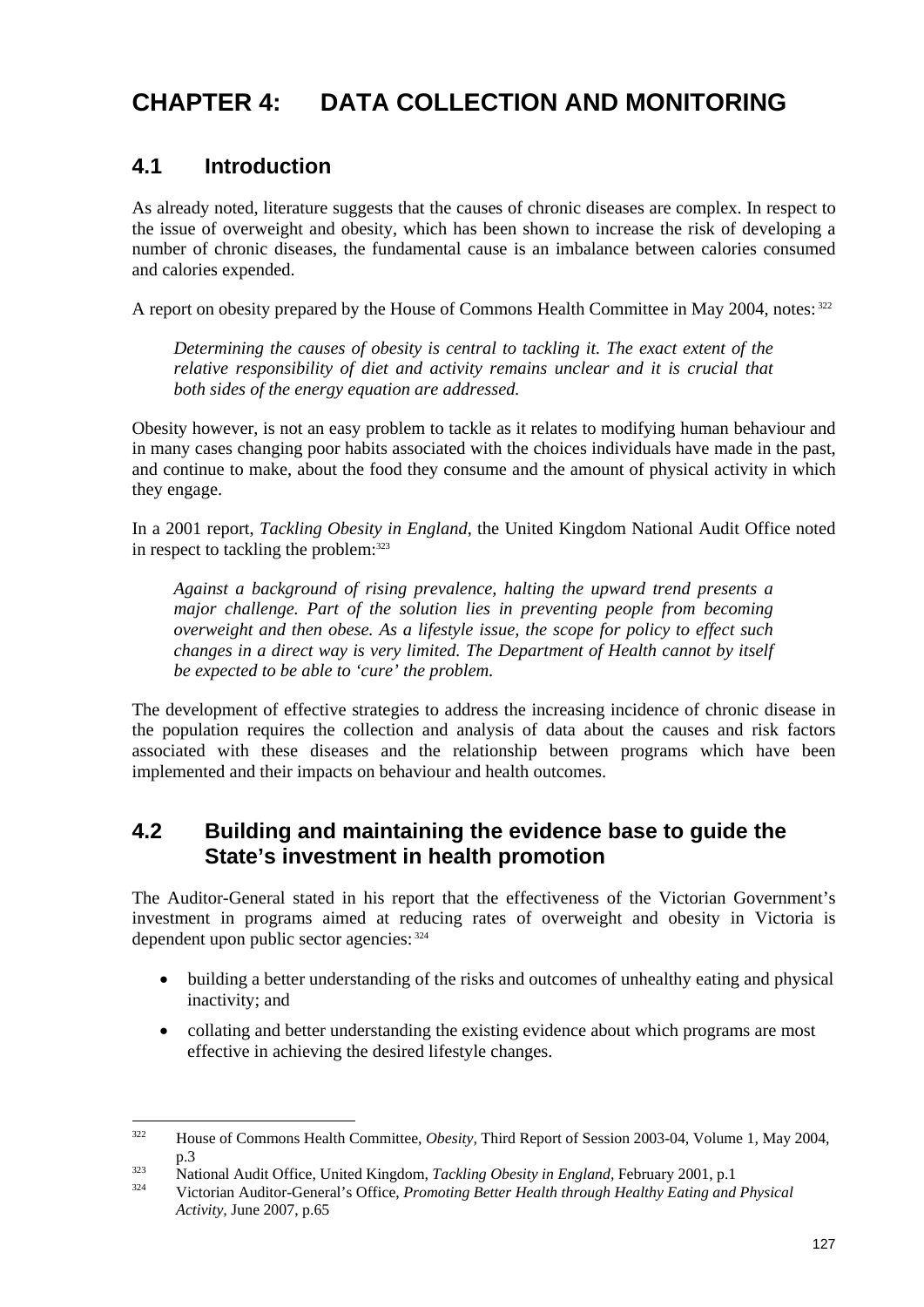# **4.3 Building a better understanding of the risks and outcomes of unhealthy eating and physical inactivity**

#### **4.3.1** *Auditor-General's findings and recommendations*

The Auditor-General found gaps in the information about obesity risk factors particularly at the level that would assist local agency planning. The Auditor-General acknowledged that DHS planned to pilot and roll-out a health monitor survey to obtain a better understanding of the dietary, physical activity and biomedical health indicators of Victorians.

The Auditor-General viewed DHS as being in the best position to improve the data available to both lead and local agencies to inform their planning processes. The report recommended that DHS design and implement an ongoing approach to data collection and monitoring that would inform the plans of lead and local agencies through an objective understanding of obesity-related risk factors, and the consequent health and wellbeing risks and outcomes.<sup>325</sup>

# **4.3.2** *Agency responses*

# *(a) Response by the Department of Human Services*

The Department advised in the report that its current review of the Victorian Population Health Survey and the pilot of the Victorian Health Monitor planned for 2007-08 aimed to address existing gaps in the Victorian health surveillance system and improve access to data on health and lifestyle issues.<sup>326</sup>

In the *Response by the Minister for Finance to the Auditor-General's Reports issued during 2006-07,* DHS stated that the *Victorian Health Monitor* (the Monitor) is a physical and biomedical measurement survey which will measure a number of obesity-related indicators including height, weight and waist circumference. The Monitor will measure and track the prevalence of overweight and obesity in the Victorian adult population together with the prevalence of pre-diabetes, Type 2 diabetes, cholesterol levels and hypertension.

The Department stated that the Monitor was currently being piloted to assess the feasibility of implementing an ongoing survey across Victoria in 2008-09 which would then be repeated every five years.<sup>327</sup>

<sup>&</sup>lt;sup>325</sup> ibid., p.66<br><sup>326</sup> ibid., p.5<br><sup>327</sup> Department of Treasury and Finance, *Response by the Minister for Finance to the Auditor-General's Reports 2006-07*, p.54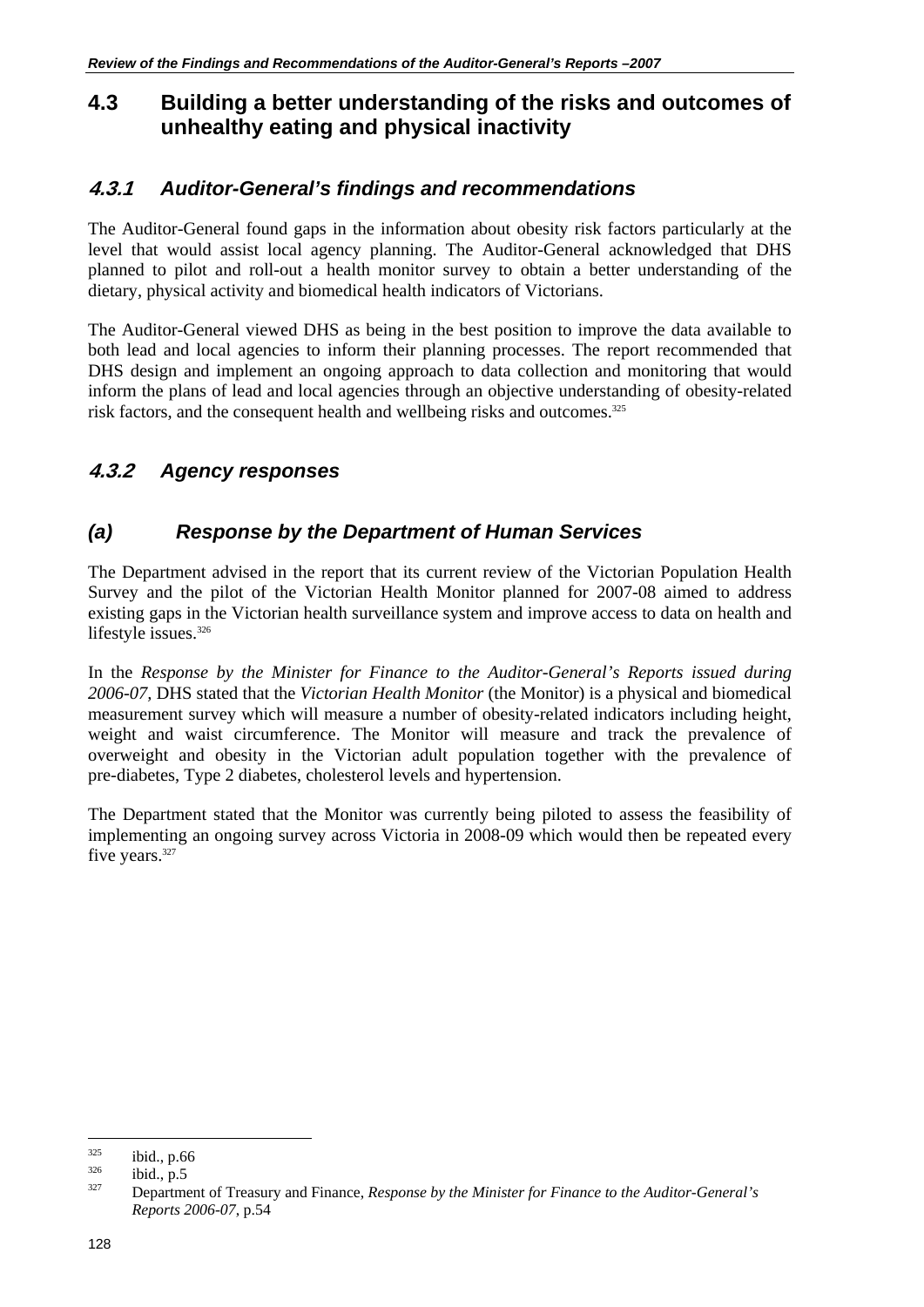# *(b) Response by VicHealth*

The Chief Executive Officer, VicHealth, responded in the Auditor-General's report that:<sup>328</sup>

*VicHealth supports this recommendation as collection, coordination and access to complementary data sets that monitor chronic disease related risk factors such as healthy eating and physical activity is lacking…Before designing and implementing new systems and approaches DHS should work with stakeholders to investigate existing data sources collected across multiple disciplines and consider ways to aggregate the data and make it accessible to lead agencies and local areas to inform planning.* 

# **4.3.3** *Subsequent developments*

The Committee wrote to DHS in October and November 2008 following-up on actions taken by the Department in respect to the recommendations made in the Auditor-General's report.

# *(a) The Victorian Health Monitor*

The Committee requested information in respect to the results of the Monitor pilot. DHS advised that the purpose of the pilot was to assess the feasibility of conducting such a survey at a 'whole-of-state' level. The pilot study, undertaken in 2008, assessed a number of aspects of the proposed methodology which included participation rate, taking accurate physical and biomedical measurements at local testing sites, remitting blood samples to pathology laboratories for testing and providing feedback to participants on their results. The Department advises that, based on the findings of the pilot study, DHS has committed to undertake the Monitor as a state wide representative survey in 2009-10. 329

The Committee also requested information from DHS on how the results from the Victorian Health Monitor will assist lead and local agency planning. The Department advised that the results will be reported in 2010 in a DHS *Cardiovascular Disease and Diabetes Risk Factor Report* and a *Food and Nutrition Report*. The health and nutrition information contained in these reports will assist lead and local agency policy and practice, particularly in relation to effective prevention of Type 2 diabetes and cardiovascular disease. The Department advised that the results will also inform major public health programs such as the GFYL strategy.<sup>330</sup>

The Department advised the Committee that the Victorian Health Monitor will supplement the *Victorian Population Health Survey*.

 $328$ 328 Victorian Auditor-General's Office, *Promoting Better Health through Healthy Eating and Physical* 

*Activity, June 2007, p.6*<br><sup>329</sup> Ms F Thorn, Secretary, Department of Human Services, letter to the Committee, received, 17 November 2008, p.4<br>
<sup>330</sup> ibid., p.5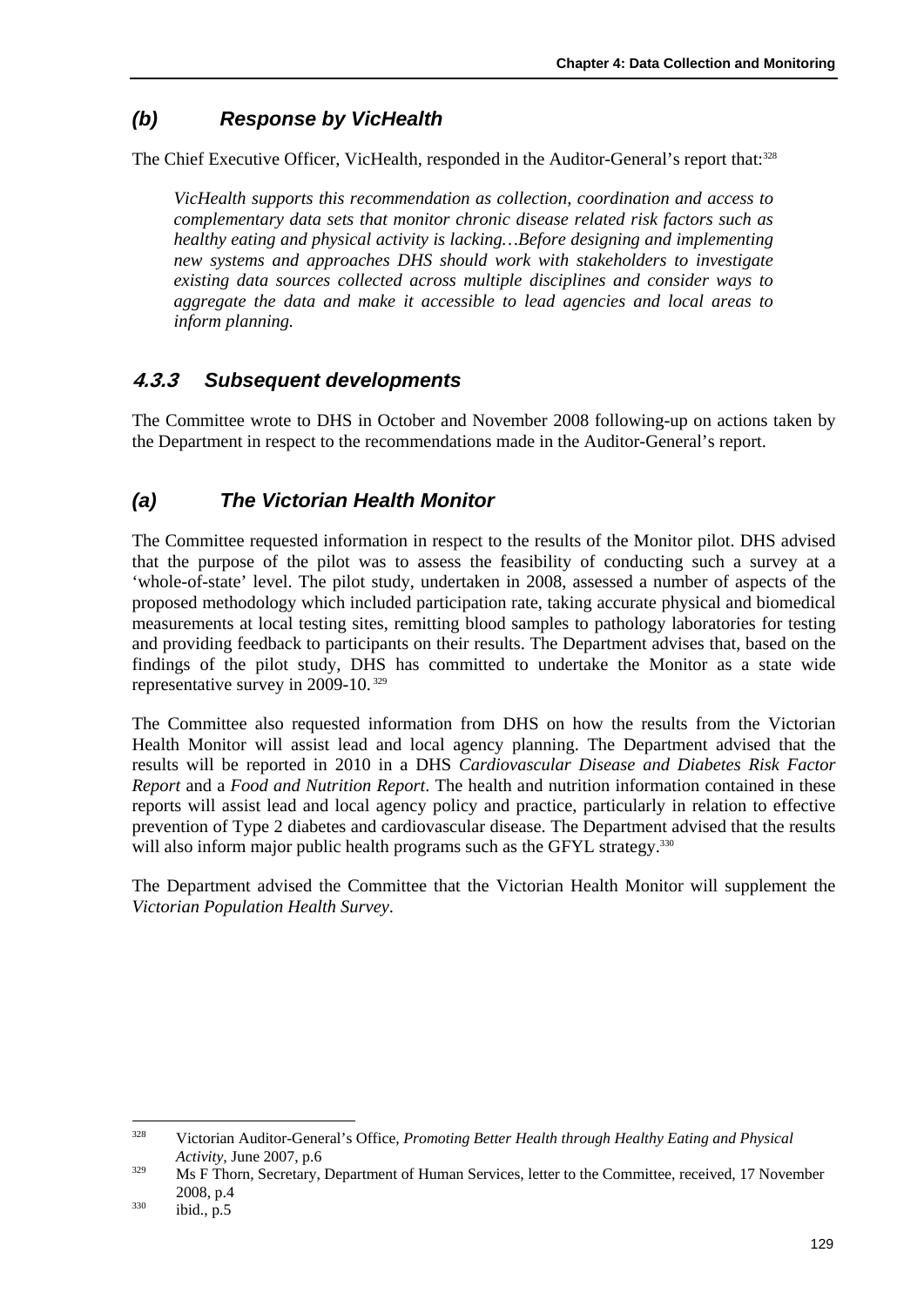# *(b) The Victorian Population Health Survey*

The *Victorian Population Health Survey* (VPHS) was established in 1998 to provide State and regional information about the health of Victorians and determinants of that health. The VPHS comprises an annual telephone survey collecting self-reported information on adult health and lifestyle behaviours such as consumption of fruit and vegetables, alcohol consumption, smoking habits, adult obesity, asthma, diabetes and psychological stresses. The VPHS was first undertaken in 2001 to provide State and regional information about the health of Victorians and the determinants of that health. The aim of the VPHS is to provide *'high quality, timely indicators of population health that are intended to have direct application to evidence-based policy development and strategic planning across the Department a wider community.*<sup>331</sup>

The most recent survey Report was conducted through computer-assisted telephone interviews conducted between August and December 2007. A representative state-wide sample is randomly taken of adults aged 18 years and over. The objective of the survey and report is to provide timely indicators of population health which can be directly applied to evidence-based policy development and strategic planning. The report contains a section on key results which compares selected data items between the inception year in 2001 and the current year. This section contains information on health and lifestyle such as, the prevalence of smoking, nutrition, alcohol consumption and levels of physical activity. This data is critical for *'targeting public health interventions and evaluating outcomes.'*<sup>332</sup>

At the Committee hearing on 9 December 2008, the Secretary, DHS, advised that the VPHS had usually been undertaken at a DHS regional level but that in 2008 it had been conducted across the 79 local government areas to address an urgent need for local data to better inform and support local area planning.<sup>333</sup>

# **4.3.4** *Conclusion and recommendations*

The information provided to the Committee indicates that DHS acknowledges the need for a solid information platform to inform policy and the development of strategies to address the issues associated with lifestyle behaviour.

The Committee commends the Department on action taken to modify the scope of the VPHS to address the deficiency in health data specific to local areas. Local area data will enable more effective planning and monitoring of health promotion priorities in local areas.

Further, the Committee looks forward to the effective implementation of the Victorian Health Monitor. However the Committee wishes to express some concern about the delay in finalising this project given that the Department advised the Auditor-General in June 2007 that the pilot was planned for 2007-08 and in the Minister for Finance response the Monitor was to be implemented in 2008-09. The Department advised the Committee at the hearing that the Victorian Health Monitor will be implemented state-wide in 2009 with the results reported in 2010. This is two and a half years after the Auditor-General's findings were made. It is disappointing that the lead time on obtaining this information is so long given the original timings by the Department.

<sup>&</sup>lt;sup>331</sup>  $\leq$ www.health.vic.gov.au/healthstatus/vphs>> accessed 4 December 2008<br> $\leq$ www.health.vic.gov.au/healthstatus/vphs>>accessed 23 March 2009<br>333 Ms F Thorn, Secretary, Department of Human Services, transcript of evi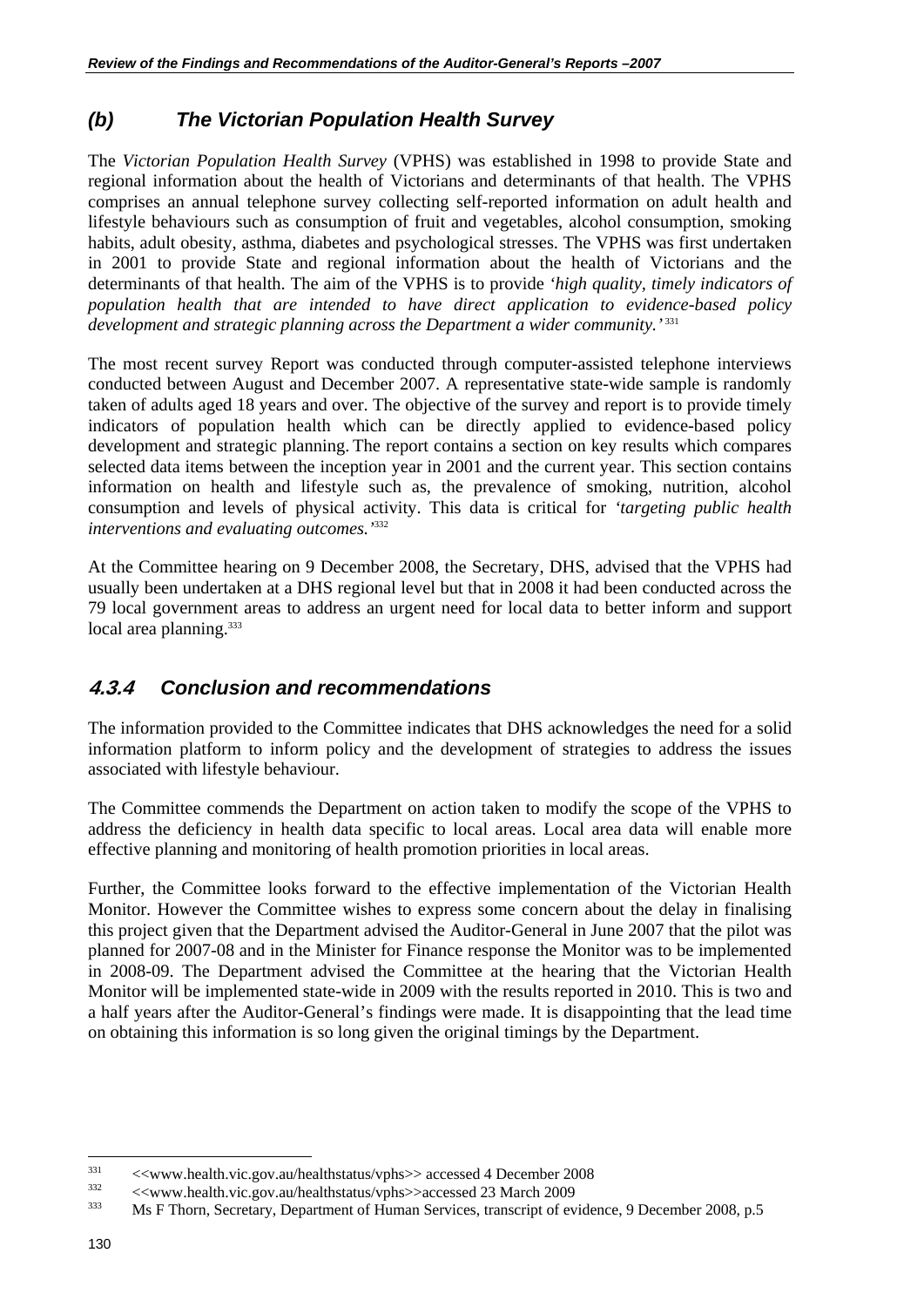| <b>Recommendation 12:</b> | Given the critical need for current data on obesity related<br>indicators to facilitate lead and local agency planning, the<br>implementation of the Victorian Health Monitor across the<br>State should be afforded a high priority by the Department<br>of Human Services to enable the results to be accessed by<br>interested stakeholders as soon as possible. |
|---------------------------|---------------------------------------------------------------------------------------------------------------------------------------------------------------------------------------------------------------------------------------------------------------------------------------------------------------------------------------------------------------------|
| <b>Recommendation 13:</b> | The Department of Human Services consider means for<br>sharing relevant health and lifestyle data gathered across<br>lead and local agencies and non-government organisations<br>in relation to issues associated with overweight and obesity<br>and chronic disease to improve access and assist lead and<br>local agency planning.                                |

#### **4.4 Understanding the existing evidence on what programs work best to achieve these changes**

#### **4.4.1** *Auditor-General's findings and recommendations*

The Auditor-General found that whilst DHS, VicHealth, DPCD and other organisations had contributed to an improved understanding in the area of determining which programs and strategies are most effective in achieving the desired changes, there were gaps in the evidence base. As such, the Auditor-General recommended that DHS, VicHealth and DPCD seek to improve agencies' understanding of the evidence on program effectiveness by establishing a structured approach to:  $334$ 

- review the existing evidence and distil guidance on the effectiveness of programs to address the risk factors underpinning obesity;
- identify the critical gaps in understanding and implement a plan to address those gaps;
- update guidance on program effectiveness in the light of further research and ongoing evaluation of other programs; and
- develop mechanisms to communicate guidance on program effectiveness across government and to local agencies responsible for planning health promotion programs.

# **4.4.2** *Agency responses*

# *(a) Response by the Department of Human Services*

In the *Response by the Minister for Finance to the Auditor-General's Reports issued during 2006-07,* DHS stated that action on health promotion priorities for 2007-12 is based on cross-government partnerships. In particular, the Department stated that DHS, DPCD and VicHealth are all working closely together in relation to physical activity and healthy eating priorities.

 $334$ 334 Victorian Auditor-General's Office, *Promoting Better Health through Healthy Eating and Physical Activity,* June 2007, p.66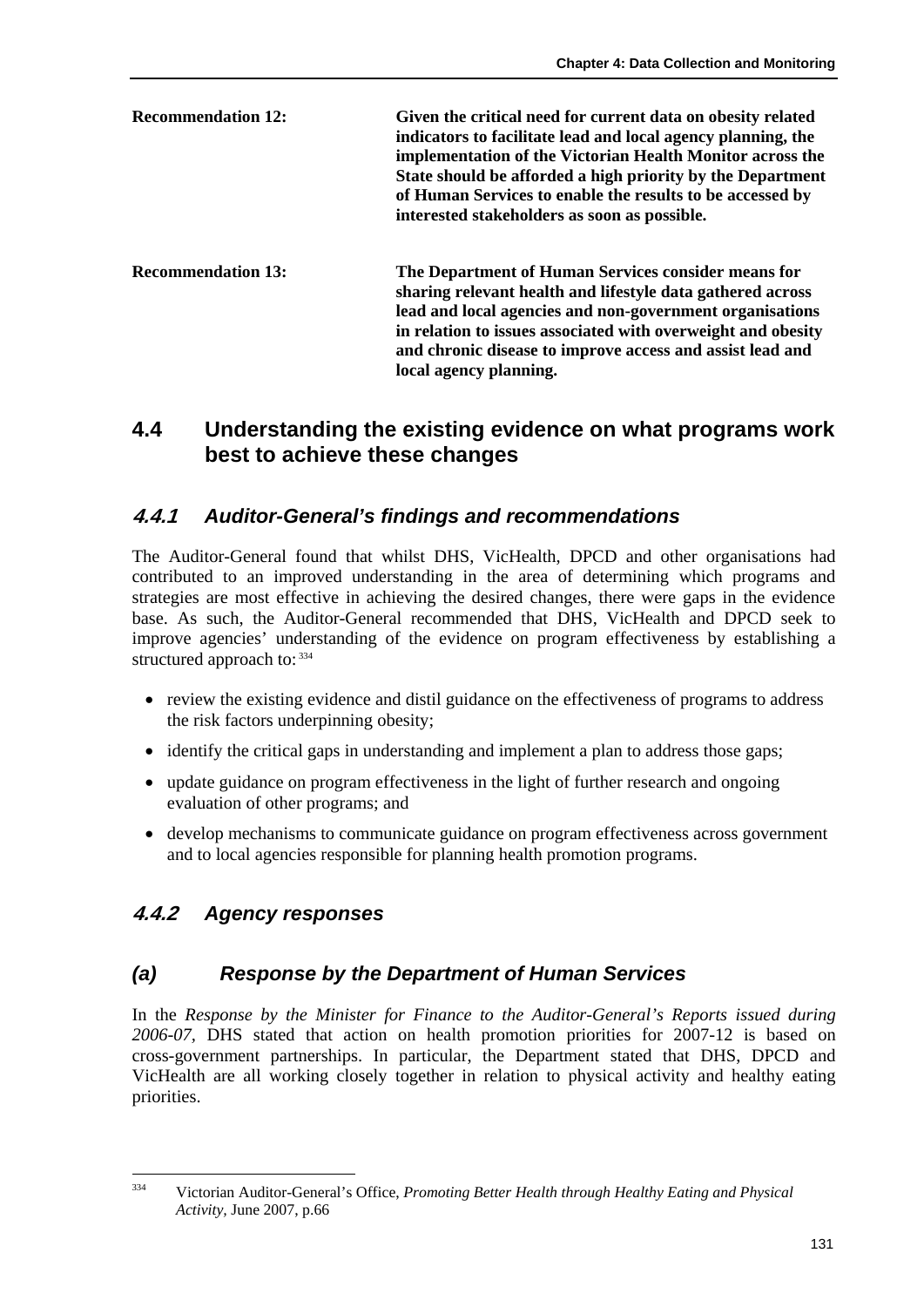The Department states that these health promotion priorities include the development of new evidence-based resources on two key risk factors underpinning obesity, namely physical activity and accessible and nutritious food, and will better support agencies to use evidence to guide their practice. The new evidence based resources are also intended to identify gaps in understanding and prompt the generation of new evidence. The Department states that the evidence will be disseminated through a planned approach.

The Department also stated in their response that the GFYL Being Active Eating Well Community Demonstration Projects will identify, implement and evaluate strategies focussing on the built, social, physical and economic environments within the five new Primary Care Partnership demonstration sites by 2010.<sup>335</sup>

# *(b) Response by VicHealth*

In the audit report, VicHealth responded that it supported the Auditor-General's recommendation in relation to addressing research gaps and disseminating evidence however, additional human and financial resources were needed to achieve this. The Chief Executive Officer, VicHealth stated that the complexity of obesity makes it difficult to attribute effectiveness to a single intervention. It was stated that there was a need to widen the evidence base to go beyond individual behaviour change programs to investigate broader systems and environmental changes that are required to reduce the risk of obesity.336

#### *(c) Response by the Department of Planning and Community Development*

In the audit report, DPCD responded that it was committed to strengthening the evidence base to guide and refine the State's investments and improve the planning and coordination of programs across government, including enhancing systems for data collection and reporting and also investigating options for electronically aggregating project data through new e-grant initiatives now being developed.337

In the *Response by the Minister for Finance to the Auditor-General's Reports issued during 2006-07,* DPCD stated that as the recommendation applied to three agencies, implementation was not entirely within its control. The Department agreed that research, monitoring and evaluation are essential to developing effective initiatives to promote healthy eating and physical activity among Victorians. The Department states that in consultation with partner departments, the GFYL Secretariat is coordinating a review of GFYL interim performance monitoring arrangements across government. It is anticipated that the findings and outcomes of the above activities will be reflected in updated guidance on program effectiveness, and mechanisms to communicate this guidance to relevant agencies, as proposed in the recommendation.<sup>338</sup>

<sup>335</sup> Department of Treasury and Finance, *Response by the Minister for Finance to the Auditor-General's Reports 2006-07*, p.54 336 Victorian Auditor-General's Office, *Promoting Better Health through Healthy Eating and Physical* 

*Activity,* June 2007, p.7<br>
ibid., p.9<br>
Department of Treasury and Finance, *Response by the Minister for Finance to the Auditor-General's* 

*Reports 2006-07*, pp.139-140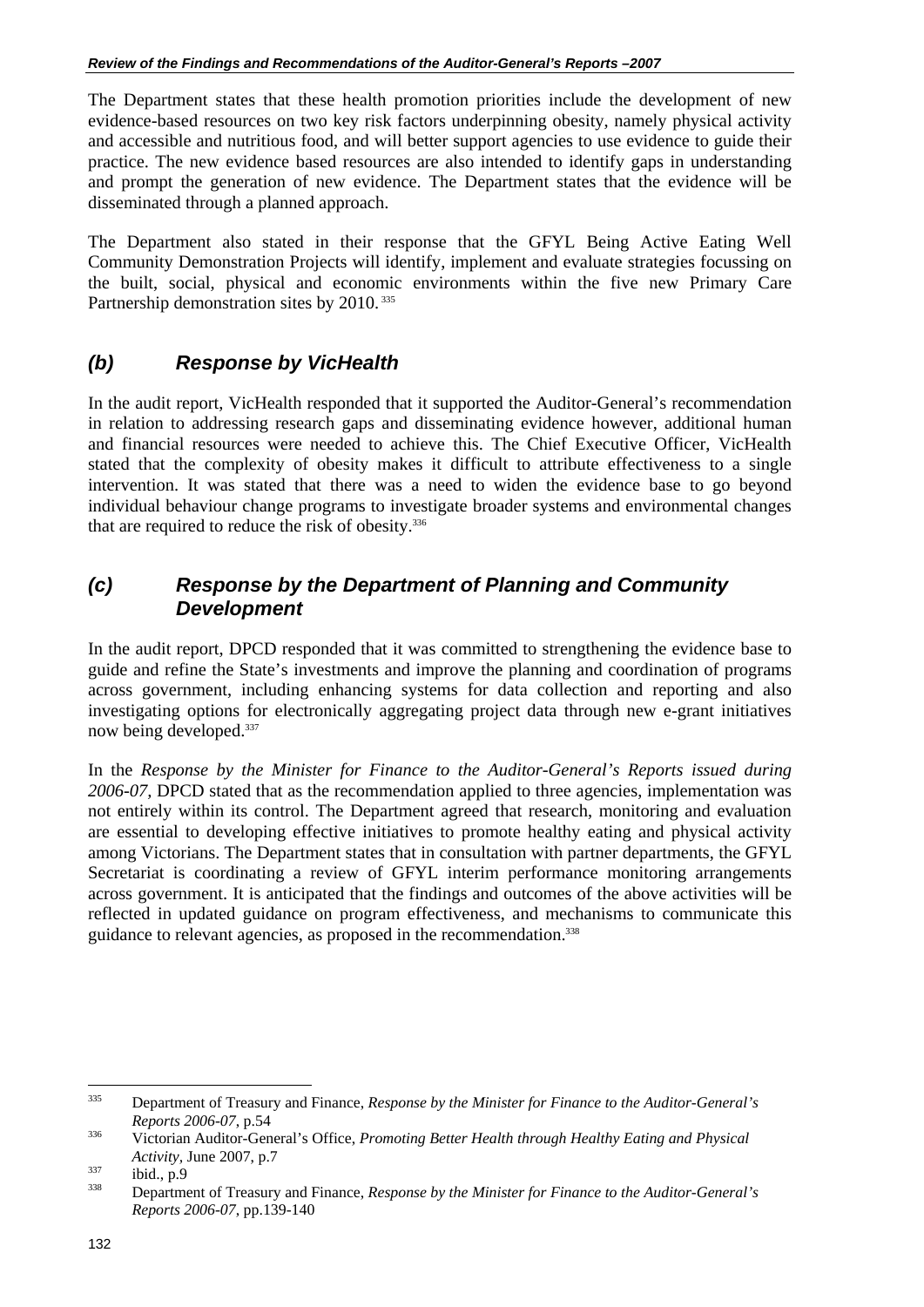# **4.4.3** *Subsequent developments*

The Committee wrote to DHS in October 2008 following-up on actions taken by the Department in respect to the recommendations made in the Auditor-General's report. The Committee requested information in respect to the evidence based resources on risk factors underpinning obesity.

# *(a) Evidence based resources*

The Department advised in November 2008 that evidence based papers on healthy eating and physical activity promotions had been drafted and had involved VicHealth and DPCD in the initial development. It advised that the papers would be further developed with additional consultation and that the resources would be available early in 2009 and would be used in the first instance to underpin consultation on the review and further development of the strategic plan for the GFYL initiative. 339

# *(b) Identification of gaps in the evidence base*

The Committee asked DHS to provide information on the gaps which have been identified in the evidence base and action taken to address them. The Department advised that there are still many gaps in the evidence base surrounding healthy eating and physical activity promotion and obesity prevention. A major focus of DHS research is on community-based projects rather than defined settings or population groups. The Department's view is that a 'whole-of-community' approach provides the opportunity to test multiple interventions in a variety of Victorian communities.<sup>340</sup>

# *(c) Update on guidance on program effectiveness*

The Committee requested information on what action had been taken by DHS to update guidance on program effectiveness and how regularly this is reviewed. The Department advised that the current review and assessment of the evidence base would update the available guidance. In addition, information is collated and updated for health professionals according to topic and other guidance is provided through specific projects. The Department stated that the upcoming consultation on the development of the next GFYL plan would provide an opportunity to obtain feedback on whether the present system meets the health planning needs of agencies and any suggestions for improvement. 341

# *(d) Communication of guidance to agencies*

The Department advised the Committee that there are a range of processes in place to communicate guidance across government and local agencies such as: $342$ 

• The GFYL website which contains information for the general public and more specific health information for professionals. Sections are segmented into key topic areas and include population groups, settings and medical conditions. The website is continually reviewed and updated and is promoted in all GFYL social marketing, events and activities.

<sup>339</sup> 339 Ms F Thorn, Secretary, Department of Human Services, letter to the Committee, received, 17 November

 $^{340}$  2008, p.5<br>  $^{341}$  ibid.,p.6<br>  $^{342}$  ibid.,pp.6-7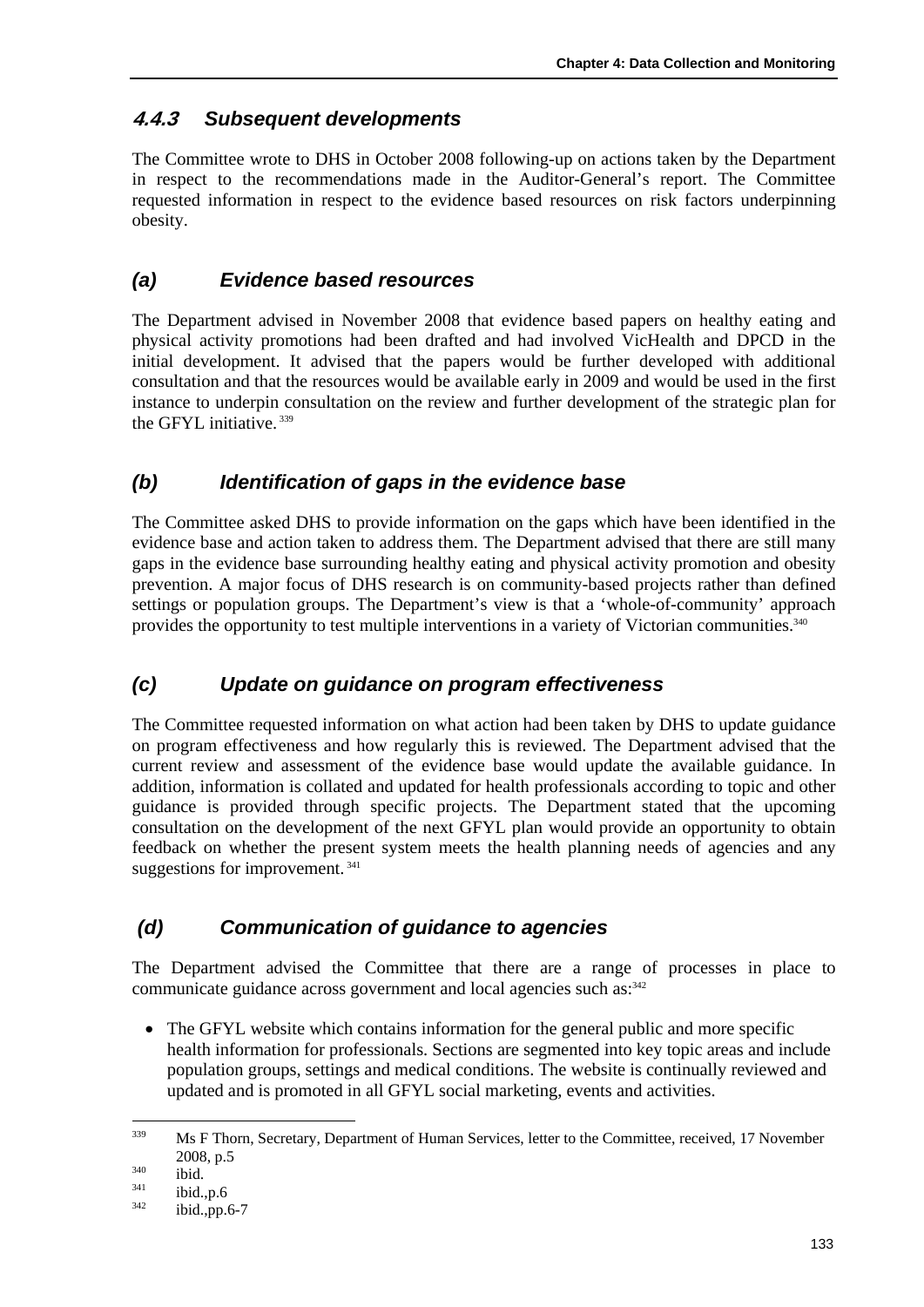- Kids GFYL develops and reviews a broad range of resources and evidence based resources for primary schools and children's services;
- Life! Taking Action on Diabetes is an evidence based program providing a behaviour change course for 25,000 Victorians at high risk of Type 2 diabetes. The program provides specific training and support for facilitators across the State and information through the website;
- GFYL research based projects such as Fun 'n' Healthy in Moreland and the Barwon Obesity Sentinel Site publish project outcomes in peer reviewed journals and will provide high level, detailed process and evaluation reports; and
- The GFYL governance structure includes a Ministers Forum and a Senior Officers Leadership Group which meet four times per annum. Program and strategy working group meetings are also held twice a year and informal meetings held monthly. Each of these, provide opportunities to exchange information across government.

# **4.5 Current research activities**

The Committee requested DHS, VicHealth, DPCD and DEECD to provide it with information on any research activities currently being funded. A description of the project together with the purpose and the cost of the research were requested from each of the agencies. Table 4.1 provides a listing of the research projects being funded by each of the agencies as at November 2008.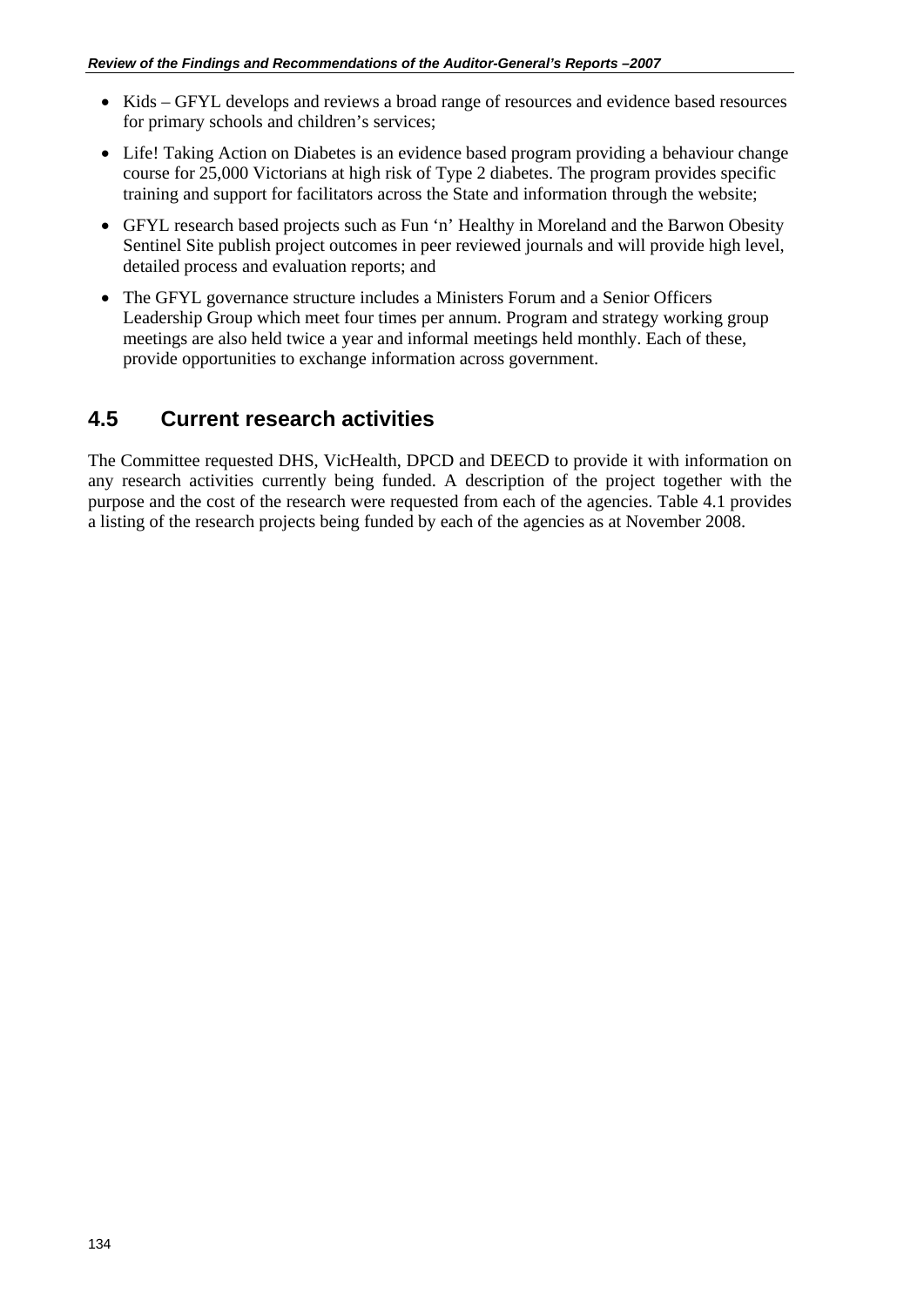#### **Table 4.1: State Government Healthy Eating and Physical Activity Research projects currently funded by DHS, VicHealth, DPCD and DEECD as at November 2008**

| Name of project                                                                                                                                                                       | Funding (\$m)               |
|---------------------------------------------------------------------------------------------------------------------------------------------------------------------------------------|-----------------------------|
| <b>Department of Human Services</b>                                                                                                                                                   |                             |
| GFYL Health promoting Communities: Being Active and Eating Well                                                                                                                       | 4.52 (4 years)              |
| Fun 'n' Healthy in Moreland                                                                                                                                                           | $1.1$ (5 years)             |
| It's Your Move                                                                                                                                                                        | 0.93 (5 years)              |
| Strategy for Physical Activity and Nutrition in Victorian Indigenous Communities                                                                                                      | 0.14 (2 years)              |
| Strengthening Evaluation of public Health Programs                                                                                                                                    | 0.97 (1 year)               |
| <b>VicHealth</b>                                                                                                                                                                      |                             |
| AFL Victoria - Violence Against Women                                                                                                                                                 | $0.5$ (2 years)             |
| University of Ballarat - Girls Rural Participation in Sport and Active Recreation                                                                                                     | 0.06 (3 years)              |
| University of Ballarat - Sport program Research                                                                                                                                       | 0.10 (2 years)              |
| Sport and Recreation Victoria - DPCD - Exercise and Recreation and Sport Study<br>(ERASS) survey                                                                                      | $0.14$ (5 years)            |
| La Trobe University - ARC Linkage Grant                                                                                                                                               | 0.07 (3 years)              |
| Deakin University - Centre for Physical Activity and Nutrition - Data Analysis and<br><b>Community Liaison</b>                                                                        | $0.10$ (3 years)            |
| Research Fellowship - David Dunstan                                                                                                                                                   | 0.52 (5 years)              |
| Research Fellowship - David Crawford                                                                                                                                                  | 0.65 (5years)               |
| Research Fellowship - Dr Anna Peeters                                                                                                                                                 | 0.52 (5 years)              |
| Research Fellowship - Dr Karen Campbell                                                                                                                                               | $\overline{0.50}$ (5 years) |
| Research Fellowship - Dr Anna Timperio                                                                                                                                                | 0.50 (5 years)              |
| Research Fellowship - Dr Cate Burns                                                                                                                                                   | 0.52 (5 years)              |
| Research Fellowship - Dr Bebe Loff                                                                                                                                                    | 0.65 (5 years)              |
| Research Fellowship - Bruce Hollingsworth                                                                                                                                             | $0.40$ (5 years)            |
| Research Scholar - Ms Tania King                                                                                                                                                      | 0.06 (3 years)              |
| Research Scholar - Ms Catherine Lombard                                                                                                                                               | 0.06 (3 years)              |
| Parents Jury                                                                                                                                                                          | $\overline{0.05}$ (3 years) |
| <b>Obesity Prevention Coalition</b>                                                                                                                                                   | $0.36(3 \text{ years})$     |
| <b>Department of Planning and Community Development</b>                                                                                                                               |                             |
| Research Activities: The OSV in partnership with DHS has contributed funds to the<br>GFYL Health promoting Communities: Being Active and Eating Well research projects<br>led by DHS. |                             |
| Department of Education and Early Childhood Development                                                                                                                               |                             |
| <b>Understanding Confectionery</b>                                                                                                                                                    | 0.01                        |
| Kitchen garden Project with Stephanie Alexander                                                                                                                                       | 0.02                        |

*Note: A full description of each of the research projects is provided in Appendix 2 of this report*.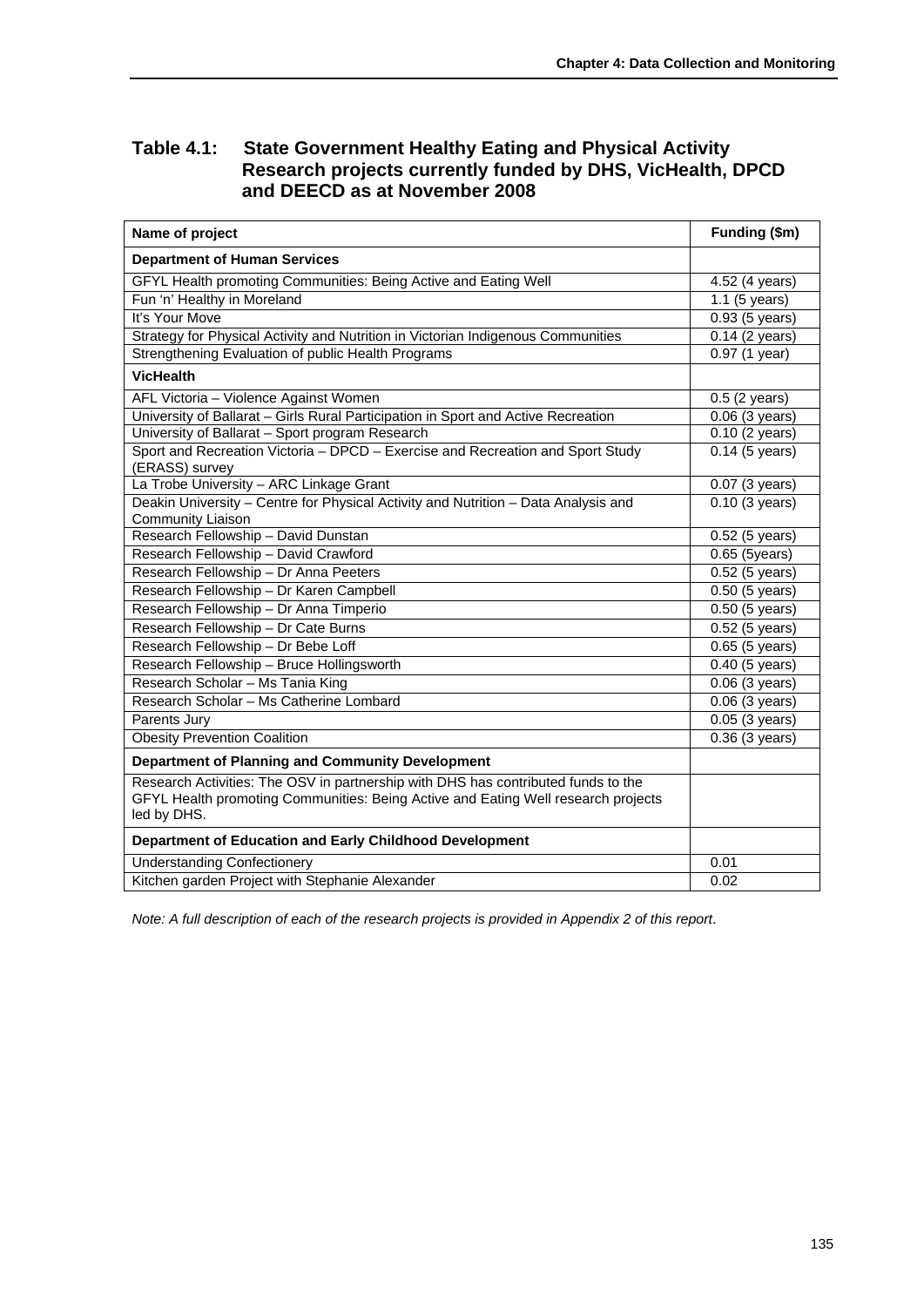#### **4.5.1** *Advice provided to the Committee on research activities and the existing evidence-base*

#### *(a) Department of Human Services*

The Secretary, DHS advised the Committee at the hearing in December 2008, that the issue of changing people's lifestyle behaviours was very complex and *'the evidence and data on this is probably still in its formative stages.'* 343 She stated: 344

*We need to make a sustained commitment to using existing expertise and building evidence to guide our actions. Physical activity and healthy eating are areas with a growing evidence base, and Victoria is actively contributing to this process using the results to direct activities and investments where they will have maximum effect. But we recognise that the evidence base is not perfect as yet.* 

The Department advised that it is using intensive pilot programs (e.g. *It's Your Move* and *Romp and Chomp* programs in Colac) to assist building the evidence to support the case for investment in practical strategies to address the issues associated with overweight and obesity. This pilot led to further community projects with five Primary Care Partnerships which are looking at extending the target groups in their areas.

The Secretary advised that: 345

*There is a relatively recent history in tackling obesity prevention and sustained healthy and active lifestyles. Whilst there is an increased emphasis on finding the solutions, it remains a challenge to conduct the right research, translate the research into practice and embed good practice in systems.* 

*It is probably fair to say at the moment that we are very good at diagnosis of the problem but not quite there yet on the detailed evidence required on the absolutely best solutions to undertake.* 

The Department advised that better international evidence on what works in managing issues associated with overweight and obesity is becoming available and there is an expectation that in the next three years we will have stronger evidence about the sorts of activities and strategies that will be most effective.<sup>346</sup>

# *(b) VicHealth*

The CEO, VicHealth advised at the Committee hearing in December 2008, that VicHealth has established a target of 20 per cent of its budget to be allocated to research spending. He advised that one of the strengths of VicHealth's research activities in recent years has been to identify opportunities to provide cutting edge research in a number of areas. 347

<sup>&</sup>lt;sup>343</sup> Ms F Thorn, Secretary, Department of Human Services, transcript of evidence, 9 December 2008, p.2<br><sup>344</sup> Ms F Thorn, Secretary, Department of Human Services, transcript of evidence, 9 December 2008, p.5<br><sup>346</sup> Dr C Bro

Human Services, transcript of evidence, 9 December 2008, p.9<br>Mr T Harper, Chief Executive Officer, Victorian Health promotion Foundation, transcript of evidence, 9

December 2008, pp.3-4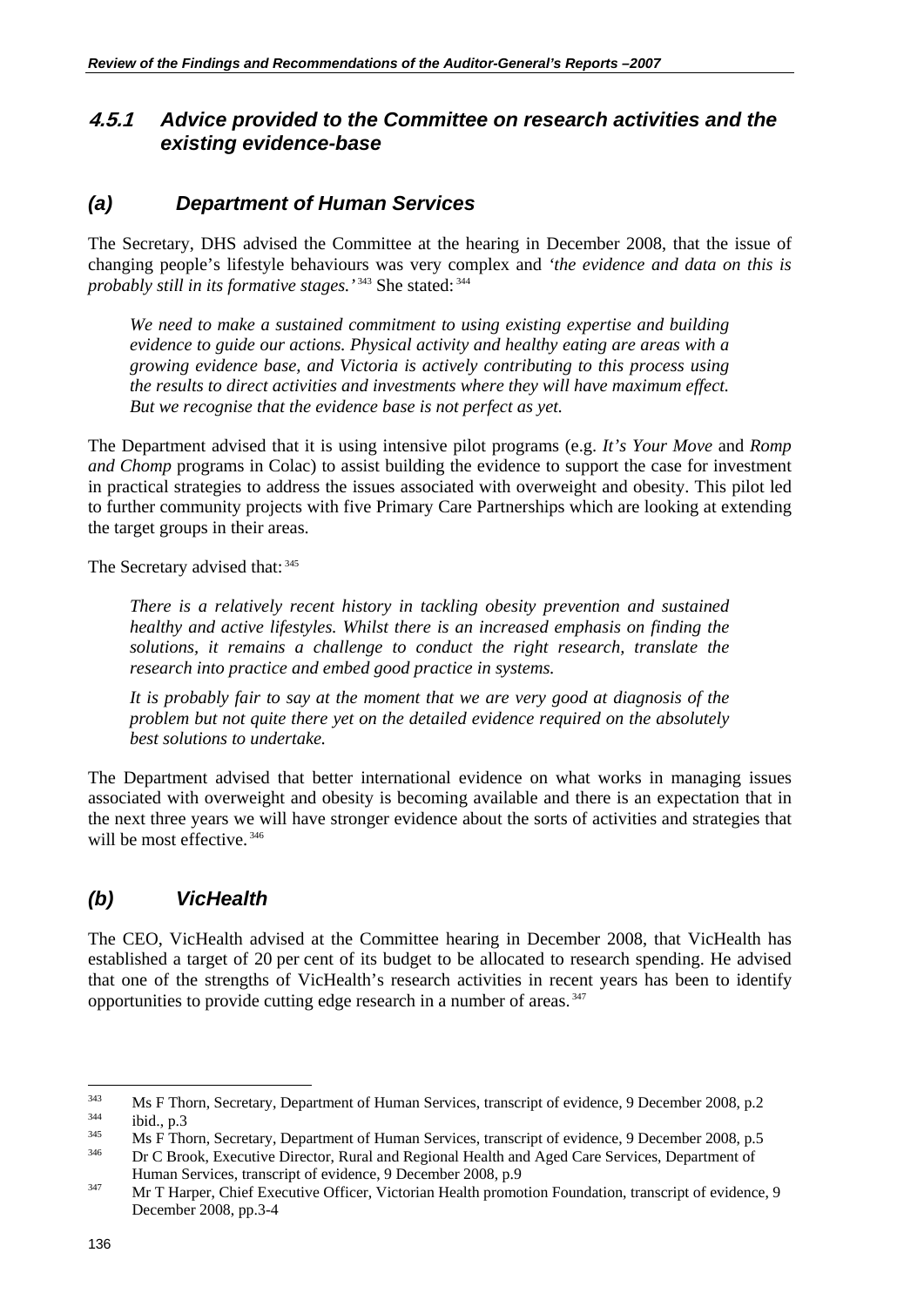According to its Annual Report for 2007-08, VicHealth contributed \$4.63 million towards public health research across its four health promotion priority areas. This involved funding 13 public health research grants, five research scholarships, 25 fellowships and four research centres.<sup>348</sup>

VicHealth advised the Committee that an important component of its investment in research relates to evaluation to identify the outcomes, achievements and learnings that can be used to inform investment in future programs.<sup>349</sup>

The Committee asked VicHealth about gaps in the evidence-base and where it considered its priorities were in terms of filling the gaps. VicHealth advised that in terms of physical activity, it was targeting four specific groups: 350

- those with a disability;
- those from economically disadvantaged groups;
- those who are indigenous; and
- those from refugee backgrounds.

At the hearing in December 2008, Ms Shelley Maher, Acting Director, Active Communities and Healthy Eating, VicHealth, stated: 351

*There has been very little work trying to identify how we engage those particular groups in participation and have it as ongoing participation. Our investment over the next four years – and we have been going now for twelve months – is to identify with those four groups. How do we get them involved, in the first instance, not just for one activity time per week but over a length of time? And how do we sustain their involvement?* 

*What we are hoping is that at the end of our four-year period we will have some very good examples and strategies of how to target those population groups who have the poorest health.* 

In terms of healthy eating, the Committee was advised that the challenge remains how to get people to eat more fruit and vegetables. Similarly VicHealth is undertaking work to identify the barriers to healthy eating in low income communities to identify what interventions actually work best for those groups. 352

# **4.5.2** *Conclusion and recommendations*

Information and advice obtained by the Committee suggests that DHS, VicHealth and DPCD all make good use of the existing data and evidence available to make informed decisions about how and where best to direct resources to promote physical activity and healthy eating within the community.

<sup>348</sup> 

<sup>&</sup>lt;sup>348</sup> Victorian Health Promotion Foundation, Annual Report 2007-08, p.9<br><sup>349</sup> Mr T Harper, Chief Executive Officer, Victorian Health Promotion Foundation, transcript of evidence, 9 December 2008, p.4 350 Ms S Maher, Acting Director, Active Communities and Healthy Eating, Victorian Health Promotion

Foundation, transcript of evidence, 9 December 2008, p.10<br>
351 ibid. Mr T Harper, Chief Executive Officer, Victorian Health Promotion Foundation, transcript of evidence, 9 December 2008, p.10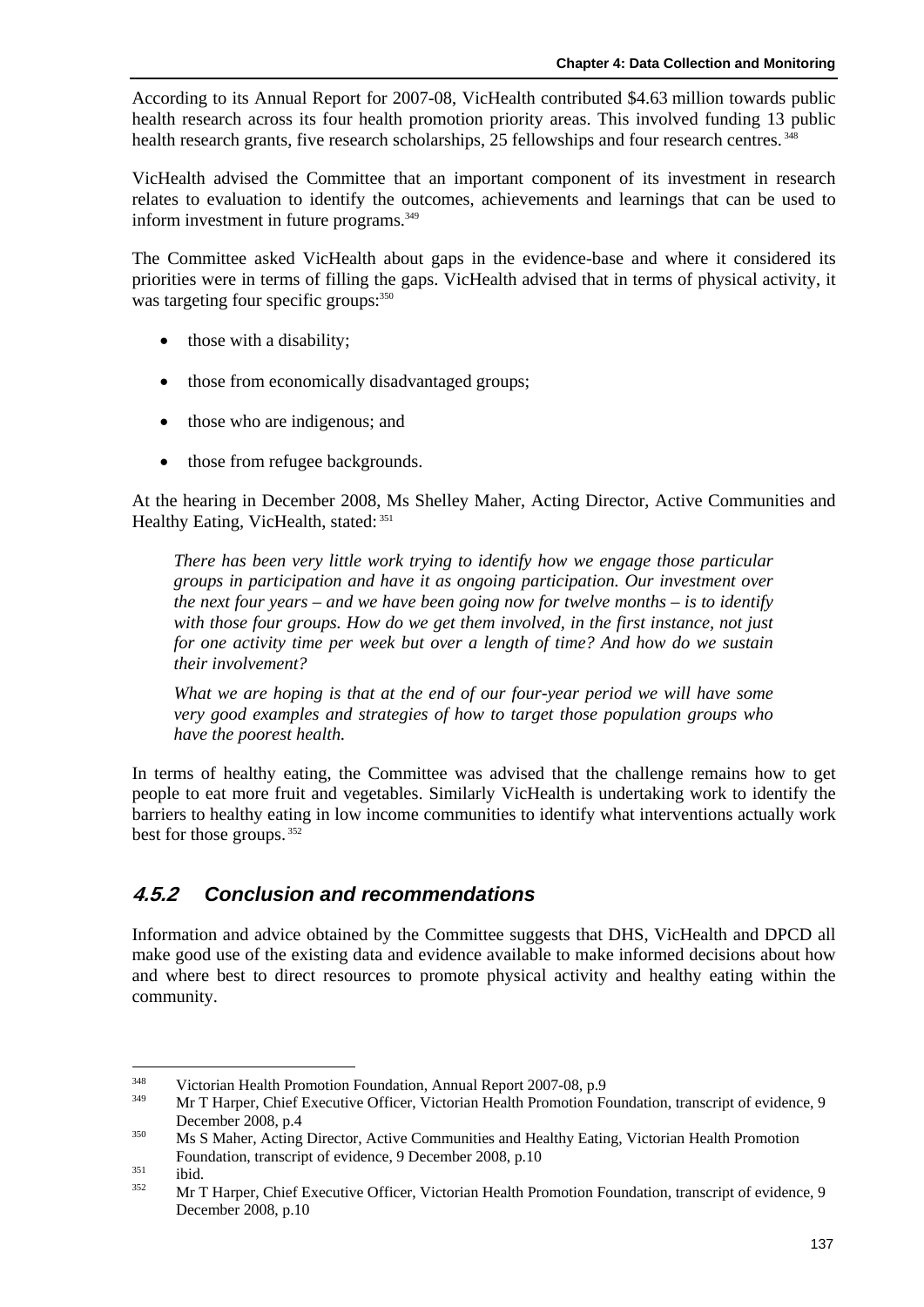The advice received suggests also that it is early days in terms of evidence gathering on the causes of overweight and obesity and that it is acknowledged that there are gaps in the current evidence-base. Evidence taken from VicHealth suggests that the current level of resourcing for research activities in the area is inadequate.

The Auditor-General recommended that DHS, VicHealth and DPCD work to improve agencies' understanding of the evidence on program effectiveness by establishing a structured approach to:

- reviewing the existing evidence on program effectiveness; and
- identifying the critical gaps in the evidence-base and implementing a plan to address these gaps.

The Committee notes action taken by DHS to improve communication and guidance to agencies on program effectiveness.

However, in regard to research activities and the identification of gaps in the evidence-base the Committee considers there is a need for a more systematic approach to the identification and resourcing of these activities. Compilation of, and access to, comprehensive and current data is critical to the effectiveness of future health programs and activities.

The Committee also notes DHS's commitment to evidence-based health promotion as articulated on its website: 353

*The Victorian Government is committed to supporting evidence-based practice in the planning and implementation of effective health promotion action. The practical use of evidence promises better health outcomes by informing practitioners, program planners and funding bodies as they develop and select health promotion strategies, methods and activities.* 

*Evidence-based reviews identify the most effective and efficacious interventions and provide information to help ensure efficient use of resources.* 

The Committee is of the view that a thorough review of the evidence-base to identify current gaps is necessary. Compilation of the required research, together with the costing of such research is necessary to ensure that the State's investment in health promotion is appropriately shaped and targeted to be most effective in achieving a decrease in the rates of overweight and obesity and chronic disease amongst Victorians. The development of a research investment strategy would allow for:

- better alignment of research with government objectives;
- increased clarity and identification of the research currently underway and required in the future;
- opportunities to foster strategic partnerships with other research providers to optimise research capability;
- improved accountability over research investment decisions; and
- a more accurate assessment of research investment resources required.

<sup>353 &</sup>lt;<www.health.vic.gov.au/healthpromotion/quality/evidence>>accessed 5 December 2008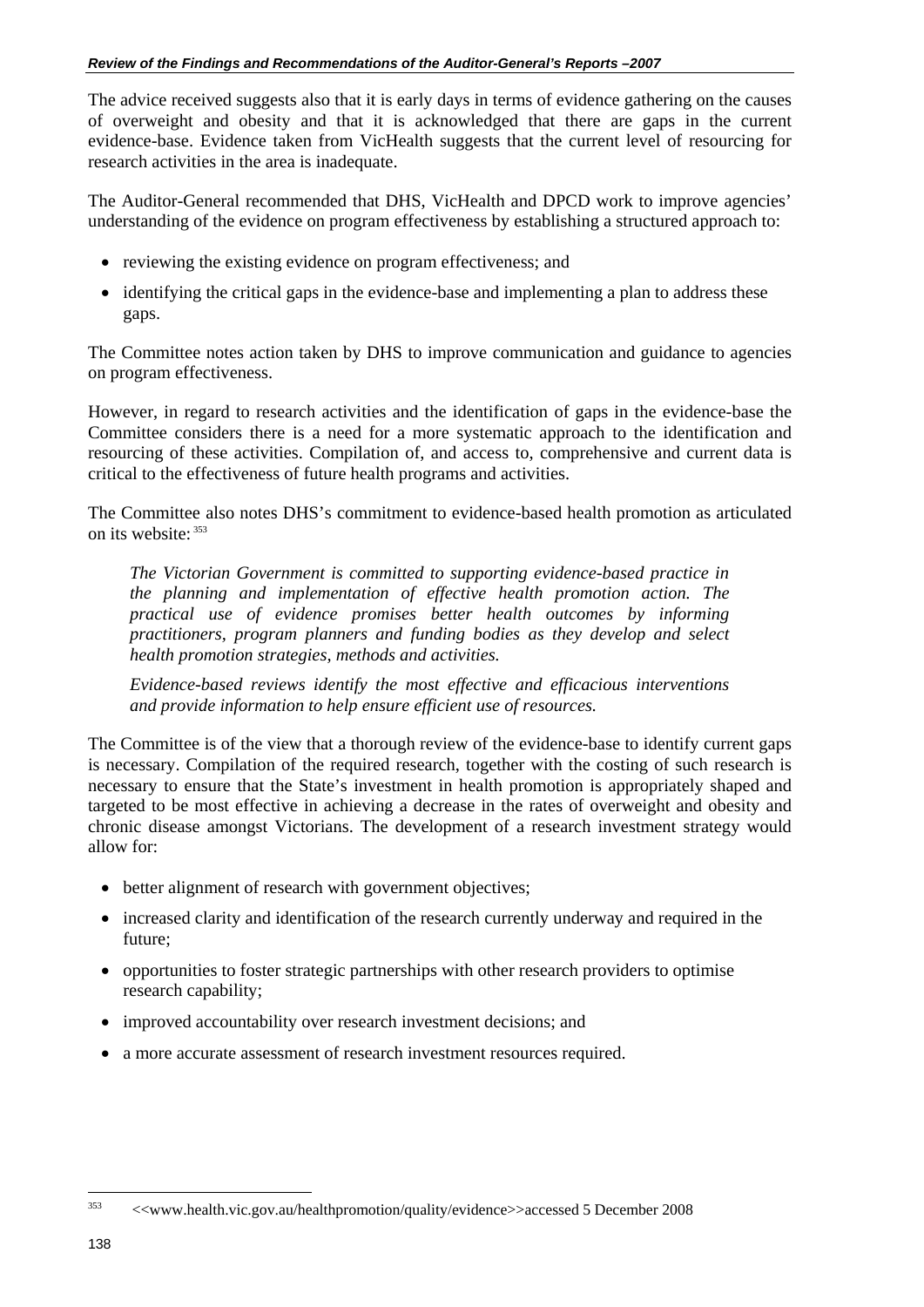**Recommendation 14: VicHealth and the Department of Human Services work together to develop a research investment strategy which identifies and prioritises State-wide research projects in the area of health promotion directed at addressing the increasing rates of overweight and obesity in the population. In identifying projects, consideration should be given to:** 

- **(a) identifying the current gaps in the research base in respect of the factors which cause overweight and obesity and the most effective strategies to tackle these factors;**
- **(b) research being undertaken nationally, interstate and overseas so as to minimise any potential areas of duplication and to assist in the design of research projects in the State;**
- **(c) an assessment of the human and financial resources required to undertake the required research into obesity, dietary behaviour and physical activity together with an assessment of the adequacy of the current level of investment in research activities in these areas; and**
- **(d) the development of criteria or methodology for prioritising the research projects identified.**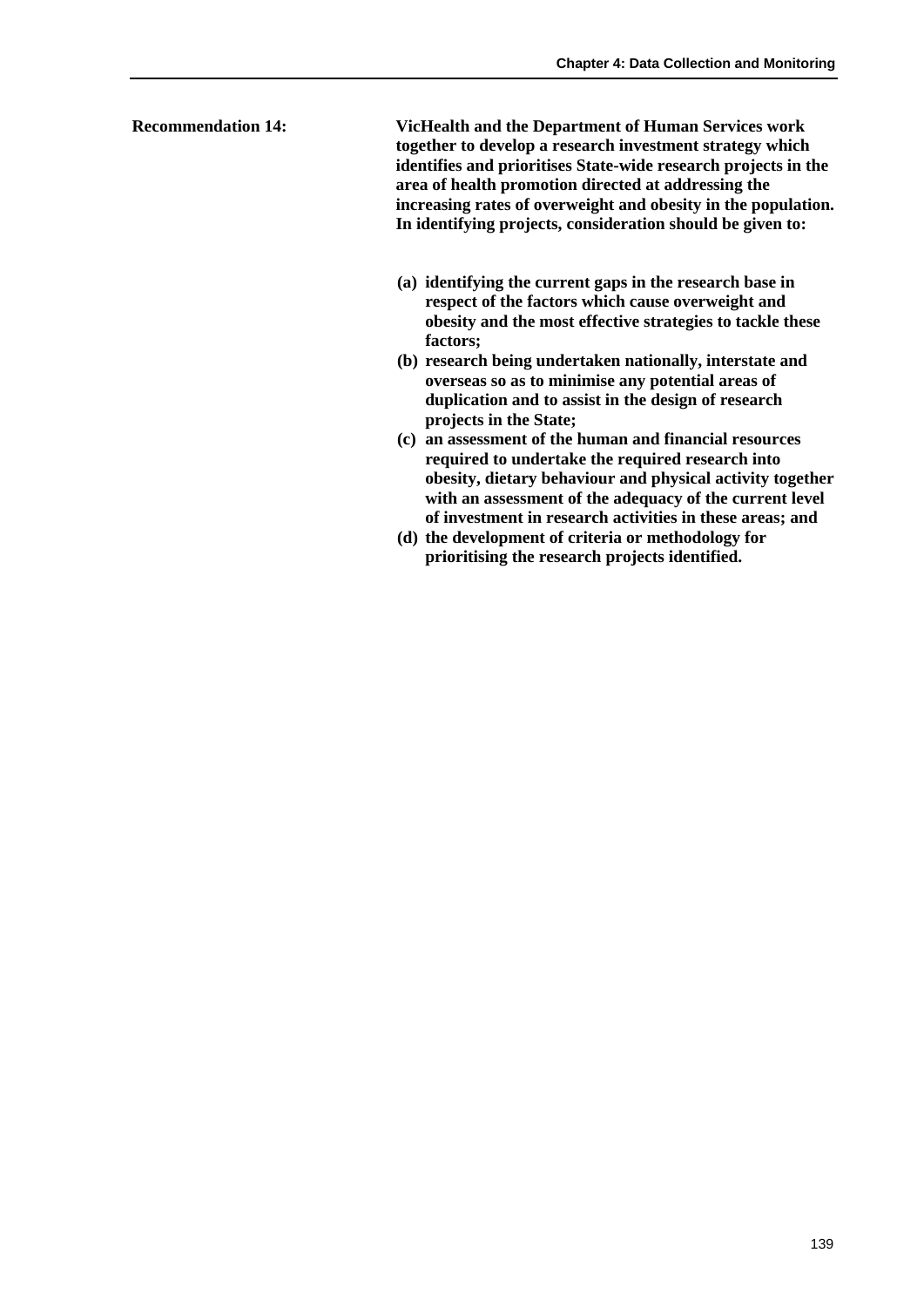# **CHAPTER 5: EVALUATING HEALTH PROMOTION PROGRAMS**

# **5.1 What is meant by evaluation?**

Evaluation has two main purposes; improvement and accountability. Evaluation provides information to managers to assist in the design or improvement of policies, programs and initiatives. In terms of accountability, evaluation provides a periodic assessment of the effectiveness of a policy, program or initiative, identifies the impacts both intended and unintended and alternative ways of achieving the expected results. Ideally, planning and evaluation are interdependent processes and information from evaluation can assist to guide planning within an agency. 354

# **5.2 Evaluation of health promotion projects**

The Auditor-General reviewed DHS publications to determine what evaluation means when it is applied to health promotion. The audit report noted the following types of evaluation from DHS literature: 355

- process evaluation measures all aspects of the process of delivering a strategy including implementing actions as intended and understanding the coverage or 'reach' and the quality of these actions;
- impact evaluation measures effects of a strategy on people and environments. First level impacts include measurable changes in people's knowledge, skills and attitudes. Second level impacts include changes in personal behaviours, environments and following these, changes in risk indicators such as a person's weight, body mass index and cholesterol levels; and
- outcome evaluation measures the longer-term effects of strategies on overall program goals to reduce the prevalence of preventable chronic disease. These effects are usually expressed as changes in measures of well-being, including mortality, morbidity, disability and quality of life. These outcomes are more difficult to measure as they often occur over long timeframes and are impacted by a range of factors.

The Committee notes that in terms of the main purposes of evaluation outlined above, these types of evaluation seem to provide limited emphasis on improvement or lessons learnt as opposed to assessment and accountability.

# **5.3 Auditor-General's findings**

The Auditor-General conducted fieldwork in forty-three local agencies delivering programs in seven council areas across both metropolitan and regional areas in the State. Within these seven areas the audit covered a number of DHS regional offices, local councils, shires, Primary Care Partnerships (PCPs), Community Health Services (CHSs) and primary and secondary schools.

Part of the audit assessed whether agencies had undertaken evaluations to determine the extent to which health promotion plans and programs had achieved their objectives.<sup>356</sup>

1

<sup>354</sup> Treasury Board of Canada Secretariat, *Evaluation Guidebook for Small Agencies*, 2004, Section 2, p.8 355 Victorian Auditor-General's Office, *Promoting Better Health through Healthy Eating and Physical* 

*Activity*, June 2007, p.44<br>
<sup>356</sup> ibid., p.2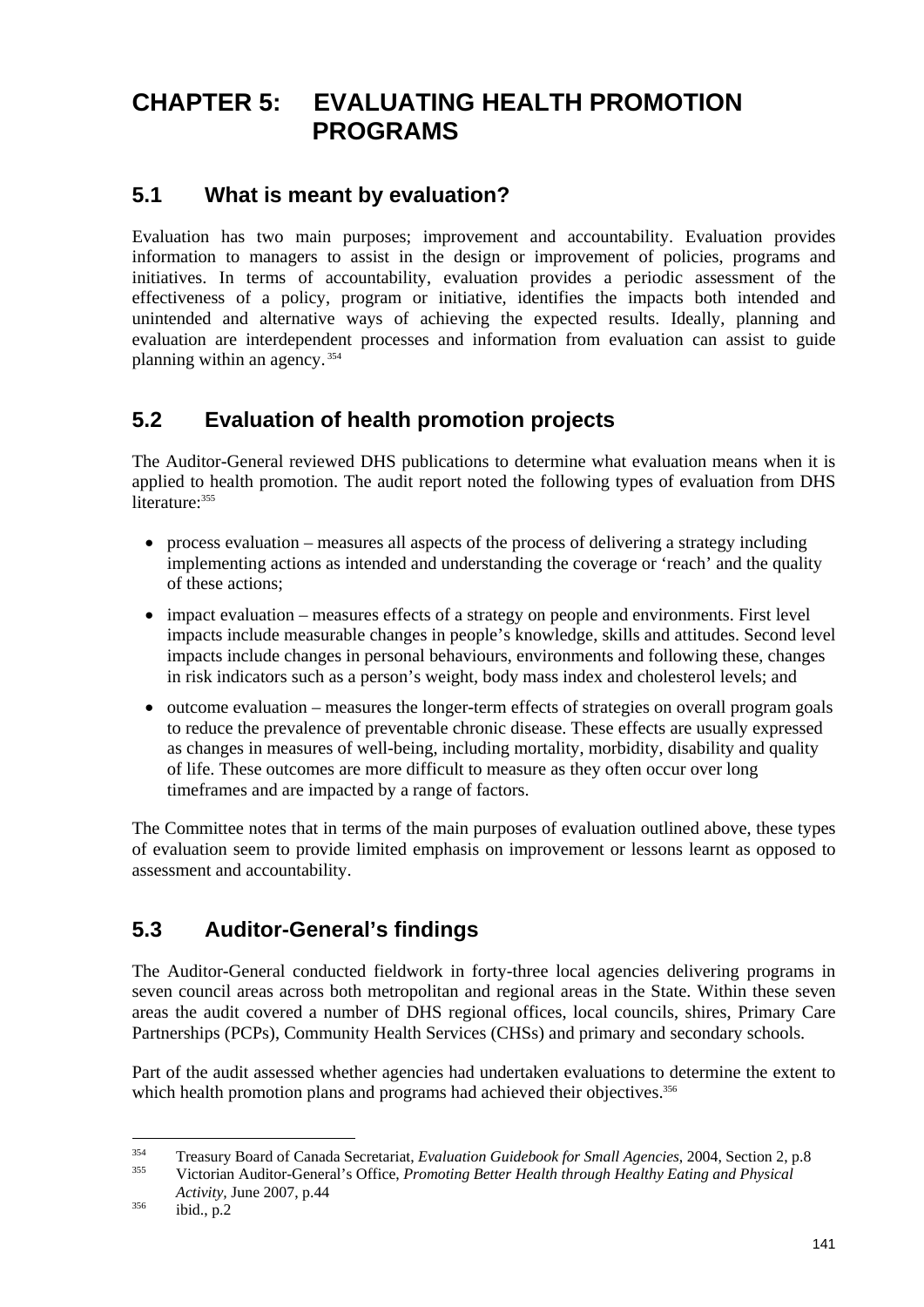# *(a) Health promotion for local communities*

The Auditor-General found that all the councils, PCPs and CHSs that were examined had included evaluation measures within their health plans and reported performance against these. However, the report stated that this performance measurement concentrated mainly on verification that a strategy or program had been implemented and the number of individuals reached. Most centrally funded programs required local agencies to measure aspects of the 'process' for example, 'service hours' or 'the number of seniors not previously active'.<sup>357</sup>

The report noted that there were barriers which made it difficult for local agencies to undertake more sophisticated evaluations, including: 358

- access to staff skilled and experienced in evaluation;
- insufficient funding to allow more detailed evaluation beyond 'process' measurement; and
- an absence of detailed evaluation frameworks and guidance material.

# *(b) Health promotion for Aboriginal people*

Aboriginal Health Promotion and Chronic Care (AHPACC) implementation plans are required to be revised and updated every 12 months. Local agencies are required to report to DHS every 12 months on the achievements for the period. The Auditor-General found only limited reporting by AHPACC agencies of service hours and client numbers. In the report, DHS acknowledged that the reporting and evaluation processes were not well developed. However, planned program reporting in the short term had included:359

- commencement of narrative reporting by AHPACC workers;
- six monthly reports from each area; and
- the implementation of the evaluation framework to local agencies in mid 2007.

The Auditor-General stated that all plans needed evaluations which assessed their impacts on the health and wellbeing of aboriginal people. A well founded strategic evaluation framework would assist local areas to build and apply an evaluation methodology suited to local needs. 360

# *(c) Health promotion for school students*

The audit found that schools delivered a range of physical and healthy eating activities via: 361

- the school curriculum;
- secondary college nursing plans;
- programs developed by individual schools and sometimes in partnership with local agencies; and
- government sponsored and state-wide initiatives (e.g. the banning of soft drinks, guidelines for school canteens and funding the provision of fruit in primary schools Prep to Year two).

<sup>357</sup> 

<sup>&</sup>lt;sup>357</sup> ibid., p.44<br>
<sup>358</sup> ibid., p.46<br>
<sup>359</sup> ibid., pp.52-53<br>
<sup>360</sup> ibid., p.53<br>
<sup>361</sup> ibid., p.56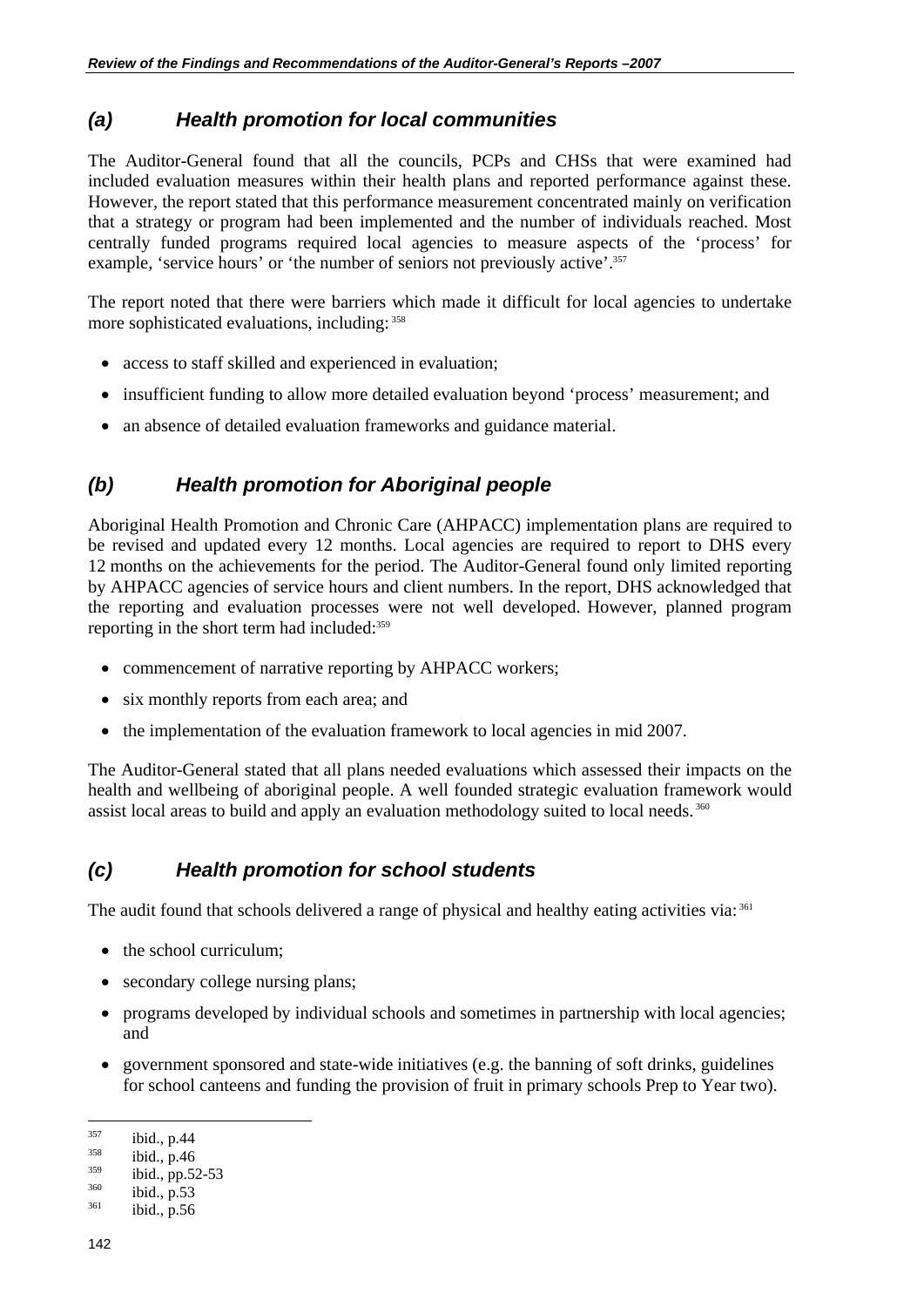The audit report noted however, that documentation within DEECD gave no clear indication of how DEECD monitored the implementation and effectiveness of these measures, in terms of influencing children's eating habits and their health.<sup>362</sup>

#### **5.3.1** *Auditor-General's recommendations*

The Auditor-General recommended that DHS, VicHealth, DPCD and DEECD collaboratively improve the evaluation of the health promotion projects they fund to address unhealthy eating, physical inactivity and obesity by: 363

- designing evaluation frameworks to measure the impacts of programs on the risk factors;
- working with other lead agencies to use consistent indicators of impact across similar programs;
- providing practical guidance and training to local agencies showing them how to apply these frameworks; and
- using the information to report on the impacts of programs.

# **5.3.2** *Agency responses*

The following responses were made by a number of agencies involved in the audit in response to the matters raised by the Auditor-General in respect to evaluation of health promotion programs.

# *(a) Response by the Department of Human Services*

In respect to the AHPACC program, the Department responded that *'reporting and evaluation processes will continue to be developed throughout the life of the program, including formative local and state-wide evaluations and collection of relevant client service data.'*<sup>364</sup>

In the report, DHS acknowledged in its response that the existing evaluation frameworks reviewed as part of the audit were in need of a renewed focus to ensure that agencies are supported to apply them in practice. The Department advised that the establishment of common indicators relating to the risk factors of accessible and nutritious food and physical activity would be a key area of work to support evaluation by local agencies.<sup>365</sup>

In December 2007, DHS stated in the *Response by the Minister for Finance to the Auditor-General's Reports 2006-07*, that a more structured approach to improving the quality of evaluations was currently being developed by the Department, together with the establishment of common indicators to measure the impacts of policy and programs on the risk factors associated with physical inactivity and unhealthy eating. The Department stated that this work would *'occur between 2007 and 2012 through the development of state-wide, cross-government action plans and evaluation frameworks for the health promotion priorities.'*<sup>366</sup>

<sup>1</sup> 

<sup>&</sup>lt;sup>362</sup> ibid., p.60<br><sup>363</sup> ibid., p.57<br><sup>365</sup> ibid., p.5<br><sup>366</sup> Department of Treasury and Finance, *Response by the Minister for Finance to the Auditor-General's Reports 2006-07*, p.55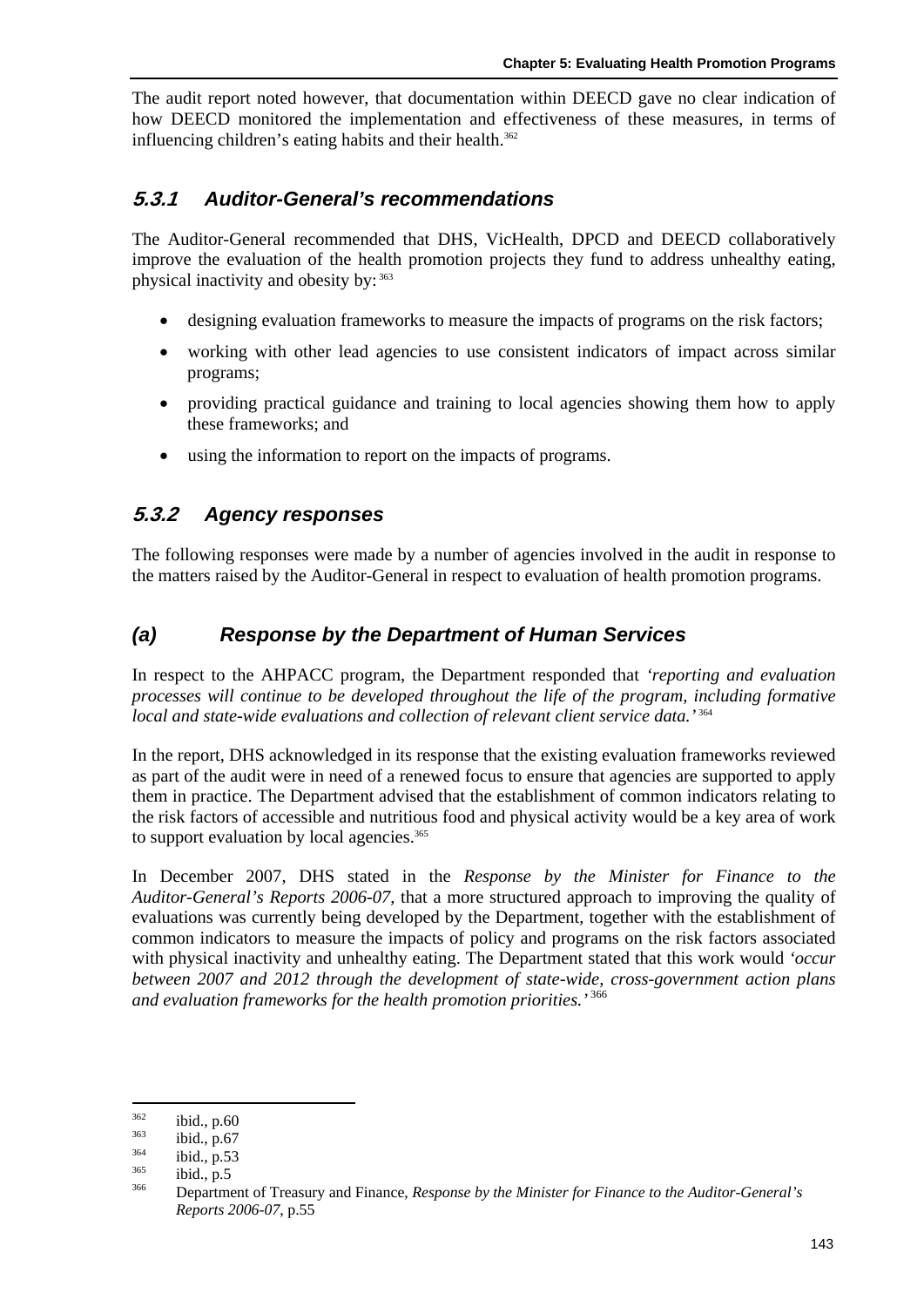# *(b) Response by VicHealth*

In the report, VicHealth indicated its support of this recommendation and stated that the organisation has been working in consultation with funded projects at a local level to develop evaluation frameworks and common indicators to measure program impacts. The Chief Executive Officer, VicHealth stated in the response that additional resources would be needed to achieve the outcomes required from the Auditor-General's recommendation and the existing capacity within and external to government to evaluate health promotion activity on an ongoing basis would require some assessment.<sup>367</sup>

#### *(c) Response by the Department of Planning and Community Development*

In the *Response by the Minister for Finance to the Auditor-General's Reports 2006-07*, DPCD was generally supportive of the Auditor-General's recommendation and stated that it would have input to the evaluation framework being developed by the GFYL Secretariat through DHS.

DPCD stated that it has its own evaluation framework which is being adapted and used to evaluate new physical activity programs managed by Sport and Recreation Victoria. In addition, all external funded agencies are required to undertake evaluation under their funding agreement and relevant templates and information is provided to agencies for this purpose.<sup>368</sup>

#### *(d) Response by the Department of Education and Early Childhood Development*

In response to the Auditor-General's recommendation, DEECD in the *Response by the Minister for Finance to the Auditor-General's Reports 2006-07*, stated that it works closely with DHS, VicHealth and DPCD through its involvement with the whole-of-government GFYL initiative.<sup>369</sup>

# *(e) Response by the Whitehorse Community Health Service*

In the audit report, the Chief Executive Officer, Whitehorse Community Health Service, stated in his response that effective impact evaluation requires specialist knowledge and skills that may be unrealistic for staff working in health promotion at local agency level. Further, greater investment is required to support links with the higher education sector to lead the evaluation of locally based health promotion activities. The response suggested that better coordination across local and lead agencies, in relation to the development of systems and processes for a whole of government approach to obesity prevention, was critical to the success of future health promotion action in Victoria.370

<sup>367</sup> Victorian Auditor-General's Office, *Promoting Better Health through Healthy Eating and Physical Activity,* June 2007, p.7 368 Department of Treasury and Finance, *Response by the Minister for Finance to the Auditor-General's* 

*Reports 2006-07*, p.140<br>
369 ibid., p.14<br>
Victorian Auditor-General's Office, *Promoting Better Health through Healthy Eating and Physical* 

*Activity,* June 2007, p.47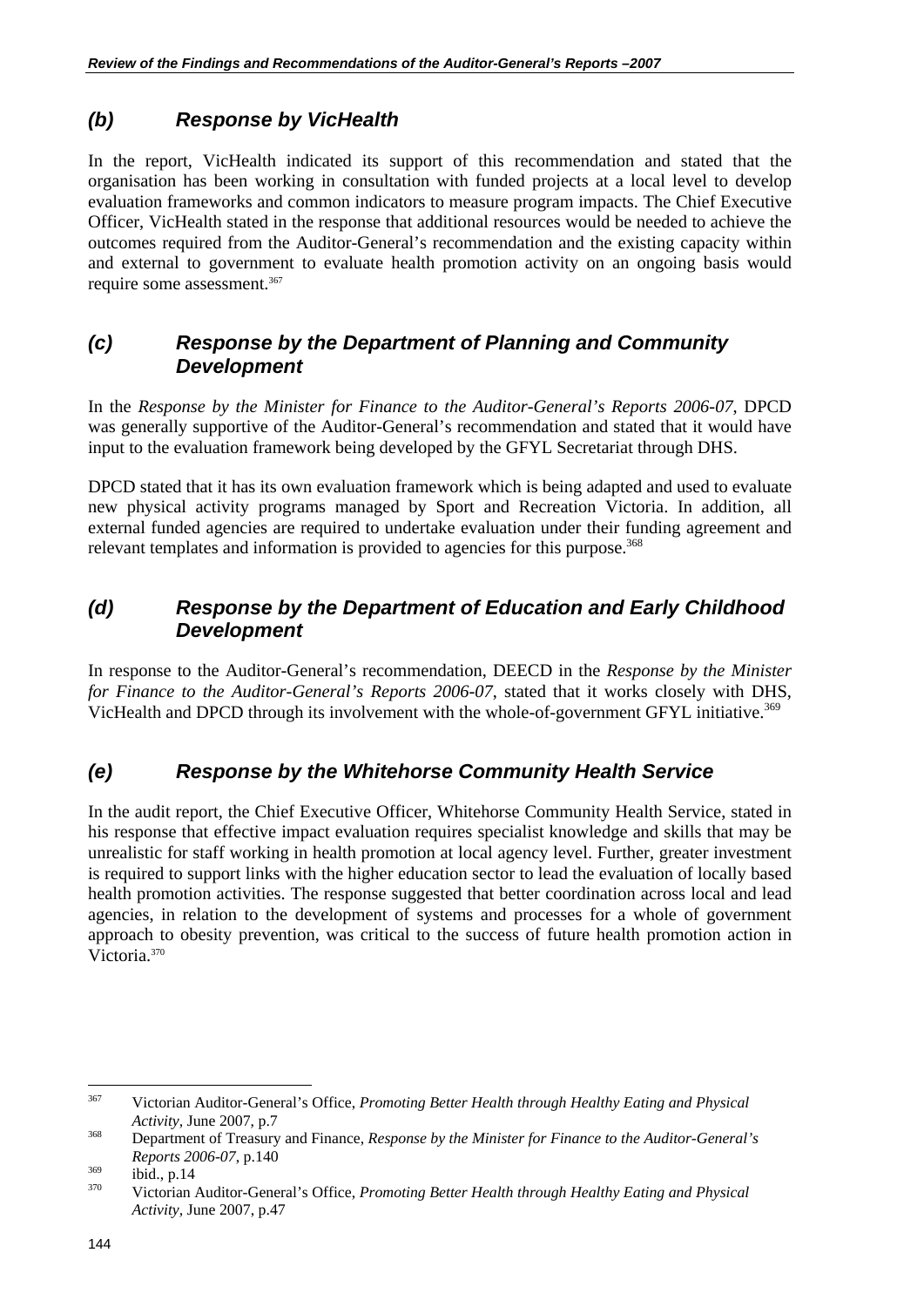# **5.3.3** *Subsequent developments*

In October 2008, the Committee wrote to DHS, VicHealth, DPCD and DEECD regarding actions taken by each of the organisations in response to the recommendations made in the Auditor-General's report. In December 2008, the Committee conducted hearings with representatives from DHS, DPCD and VicHealth to follow-up and seek more recent information on the matters raised in the report. The Committee sought information from each of the agencies in respect to the following:

- development of an evaluation framework for measuring program impacts;
- work undertaken on consistent program indicators and reporting against these indicators;
- training provided to local government on program evaluation;
- timeframes for reporting on program impacts.

VicHealth, DPCD and DEECD advised the Committee that in 2007, GFYL Secretariat had involved their organisations in consultations on the development of an evaluation framework and program logic model and performance indicators relevant to all GFYL programs.

# *(a) Development of an evaluation framework for measuring program impacts*

In November 2008, DHS advised the Committee that a high level program logic has been developed for GFYL which provides an outline of key interventions and expected short and medium term impacts directed at achieving the longer term outcomes of healthy and active communities. The following diagram depicts these outcomes.<sup>371</sup>

 $371$ 371 Ms F Thorn, Secretary, Department of Human Services, letter to the Committee, received 18 November 2008, p.7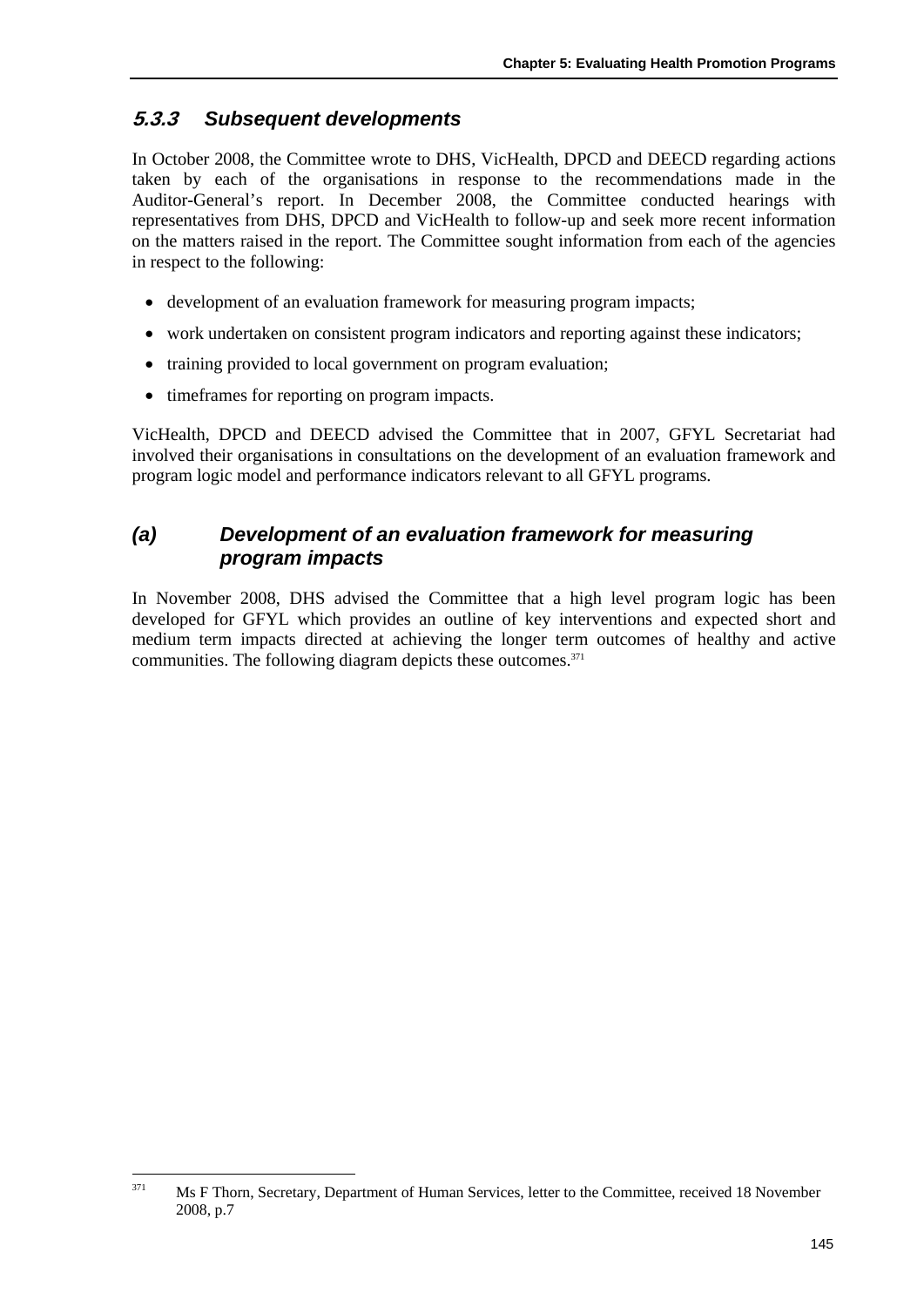

**Figure: 5.1: Go for your life Interventions** 

Influenced by individual and environmental factors

*Source: Department of Human Services* 

At the Committee hearing in December 2008, the Department advised that evaluating the whole of the GFYL initiative is not a particularly meaningful exercise and that the strategy is made up of many parts of which each part needs to be subject to evaluation. The Department expects to gain a better understanding over the next three years as to which components are most effective.<sup>372</sup>

The Department advised that, more specifically, an evaluation framework has been developed and is being piloted with the *Being Active Eating Well* community projects. The evaluation framework is aimed at: 373

- providing guidance to staff on writing an evaluation plan;
- providing an example of a good evaluation plan; and
- specifying some agreed guidelines for good evaluation.

DHS advised that the Integrated Health Promotion Kit for use within the primary health care sector includes an evaluation resource booklet *'Planning for Effective Health Promotion'* which was reissued in 2007-08 and distributed to a range of Victorian agencies in support of a consistent approach to health promotion evaluation.<sup>374</sup>

 $\overline{a}$ 

<sup>&</sup>lt;sup>372</sup> Dr C Brook, Executive Director, transcript of evidence, 9 December 2008, p.9<br><sup>373</sup> Ms F Thorn, Secretary, Department of Human Services, letter to the Committee, received 18 November <sup>374</sup> 2008, p.7<br>ibid.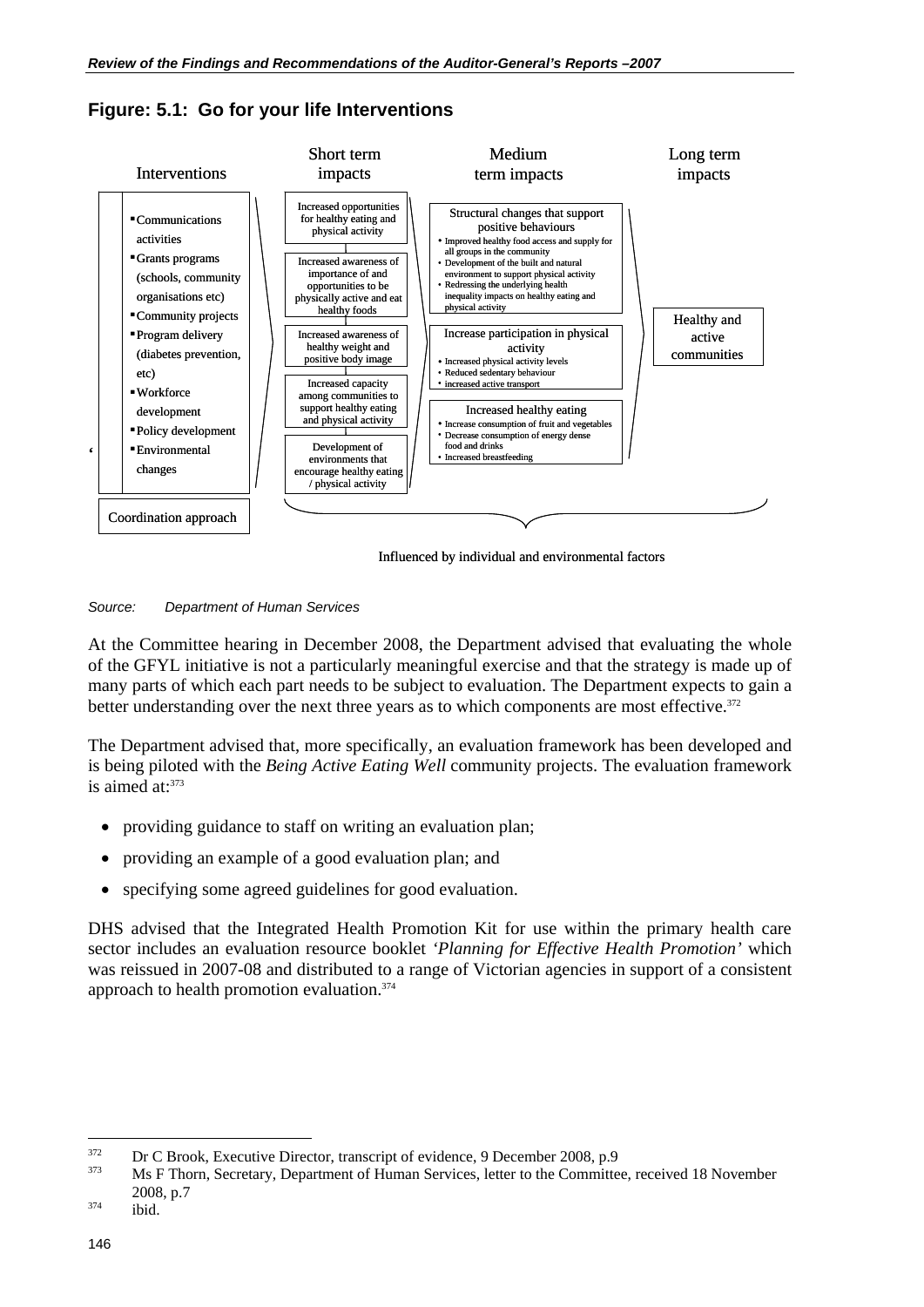At the Committee hearing in December 2008, the Secretary, DHS, stated that specific programs require tailored evaluation frameworks. As such, DHS has not mandated a single framework to be used across all agencies but rather encourage an appropriate evaluation framework for each program. The Secretary provided the example of the *GFYL: Being Active Eating Well* community projects for which the external evaluation has been jointly funded by DHS and DPCD. This evaluation framework will be applied in each of the five primary care partnerships involved in those projects.375

# *(b) Details of work undertaken on consistent program indicators*

DHS advised the Committee in November 2008 that the *Being Active Eating Well* community projects have a set of indicators incorporated into their evaluation plans. The measurement of outcomes from these community projects together with the Department's research project, '*Strengthening Evaluation of Public Health Programs*', will further help refine the evaluation framework and performance indicators.376

At the Committee hearing in December 2008, DHS advised consultation on the development of performance indicators in respect to the *GFYL* programs had commenced in 2007. The Department advised that these indicators are currently in the process of being finalised and once agreed within the Department, will be further discussed with other stakeholders (i.e. VicHealth, DPCD and DEECD) to ensure their broad application.<sup>377</sup> A meta evaluation, incorporating the agreed indicators, is planned for 2009.<sup>378</sup>

# *(c) Training provided to local government on program evaluation*

The Department advised the Committee that support is available to the community demonstration projects from the project evaluators and in some instances, local government has direct involvement in the projects.

In finalising the performance indicators for the *GFYL* programs, DHS advised that consideration will be given to training packages to assist local agencies, including local government where appropriate, to better understand the role of indicators and their implications for program design together with monitoring and reporting formats.<sup>379</sup>

# *(d) Timeframe for reporting on program impacts*

The Department advised the Committee that the collaborative work on the development of indicators will be finalised in 2009. Also, the proposed consultation on the new *GFYL* plan early in 2009 will provide an opportunity to work with key stakeholders in establishing an evaluation framework that will also provide guidance for frameworks of specific programs. The Department states that the governance arrangement for GFYL will assist in the development of an 'overarching framework' which will have broader applicability to other health promotion funding bodies.380

<sup>375</sup> <sup>375</sup> Ms F Thorn, Secretary, Department of Human Services, transcript of evidence, 9 December 2008, p.6 Ms F Thorn, Secretary, Department of Human Services, letter to the Committee, received 18 November

<sup>2008,</sup> pp.7-8<br>ibid., p.8<br>Ms F Thorn, Secretary, Department of Human Services, transcript of evidence, 9 December 2008, p.6<br>Ms F Thorn, Secretary, Department of Human Services, letter to the Committee, received 18 November

<sup>2008,</sup> p.8 380 ibid.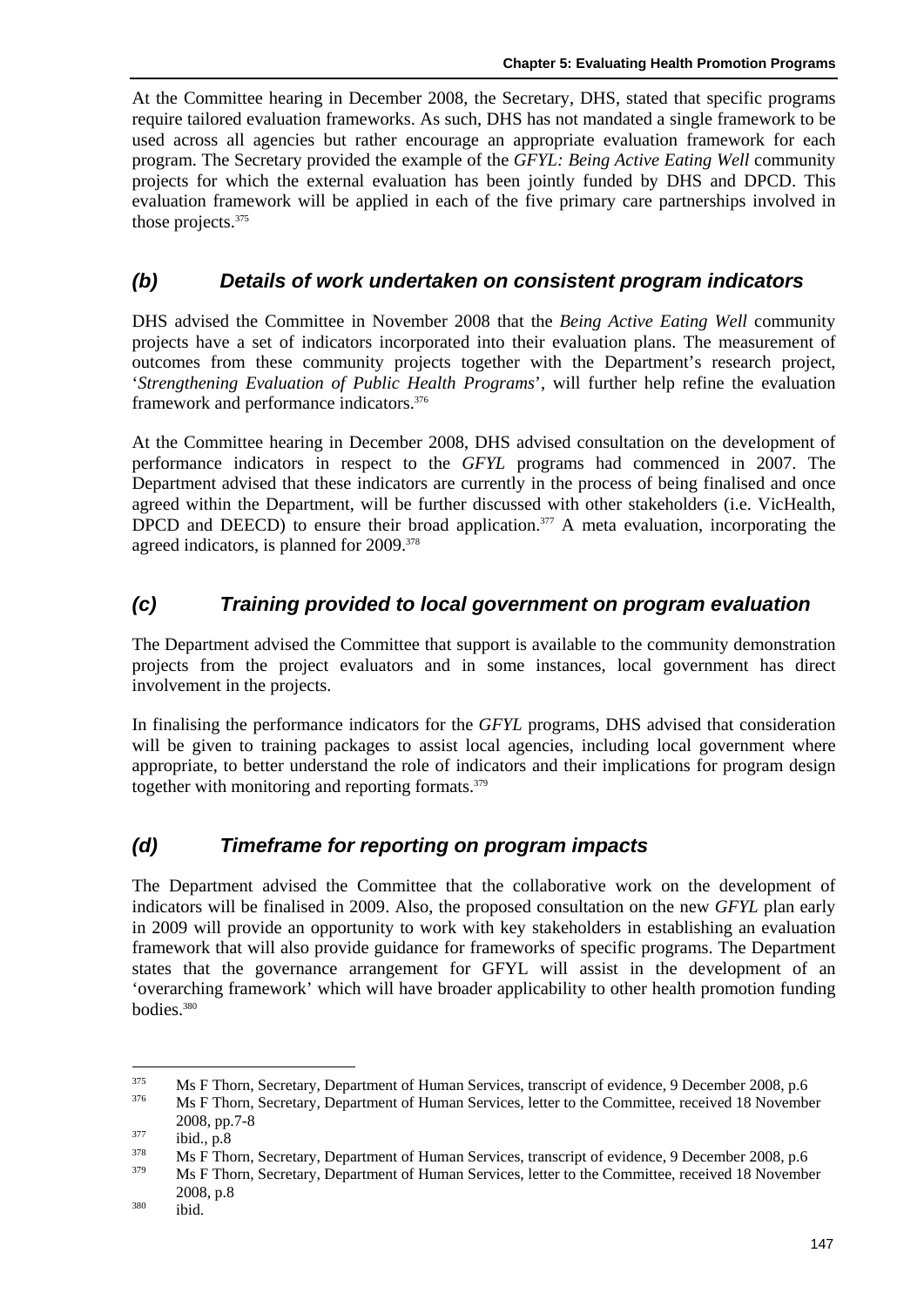#### *(e) Other health promotion evaluation work*

At the Committee hearing DHS advised that there were also evaluations taking place at a national level which are providing information from across the whole of Australia. The National Preventative Task Force is conducting work and a prior commitment to the Australian Better Health Initiative is also being evaluated. In addition, the Commonwealth has funded a group called the CO-OPS Collaboration which is assisting in sharing information on some of the larger community based projects to identify best practice.<sup>381</sup>

# *(f) School Compliance Checklist – DEECD internal reporting*

DEECD advised the Committee in December 2008, that schools are required to self report annually against a number of items regarding the implementation of Commonwealth and State policies relating to healthy eating and physical activity. The data collected is provided to the relevant program areas and to DEECD regions for information and action.<sup>382</sup>

# **5.4 Evaluating Municipal Public Health Plans**

Under the 1993 general amendment to the *Health Act* 1958, local councils have a legislative responsibility for public health planning and health promotion. They are required to develop a Municipal Public Health Plan (MPHP) every three years and consult with DHS on this plan.<sup>383</sup> These Plans are intended to cover four environmental domains which impact on health and wellbeing in the community, namely the built, social, economic and natural environments.

Under the Health Act, councils are required to evaluate their Municipal Public Health Plans.<sup>384</sup> The introduction of the new *Public Health and Wellbeing Act* 2008, which replaces the *Health Act* 1958, will require MPHPs to be revised every four years and Councils will also be required to undertake certain evaluations to comply with the Act.

# **5.4.1** *Auditor-General's findings and recommendations*

The Auditor-General found that all the councils that were reviewed had included evaluation measures within their plans and reported against these. However, most measures were limited to verifying that strategies had been implemented and the number and type of people reached.<sup>385</sup>

The Auditor-General recommended that local councils regularly evaluate MPHPs and include information in the design and scope of the evaluation which assists understanding of how these plans have achieved their objectives.386

<sup>381</sup> 381 Ms P Williams, Director, Strategic Projects, Department of Human Services, transcript of evidence, 9

December 2008, pp.9-10<br>Department of Education and Early Childhood Development, letter received 2 December 2008, p.2<br>Victorian Auditor-General's Office, *Promoting Better Health through Healthy Eating and Physical* 

*Activity,* June 2007, p.19<br>
<sup>384</sup> ibid., p.45<br>
<sup>386</sup> ibid., p.67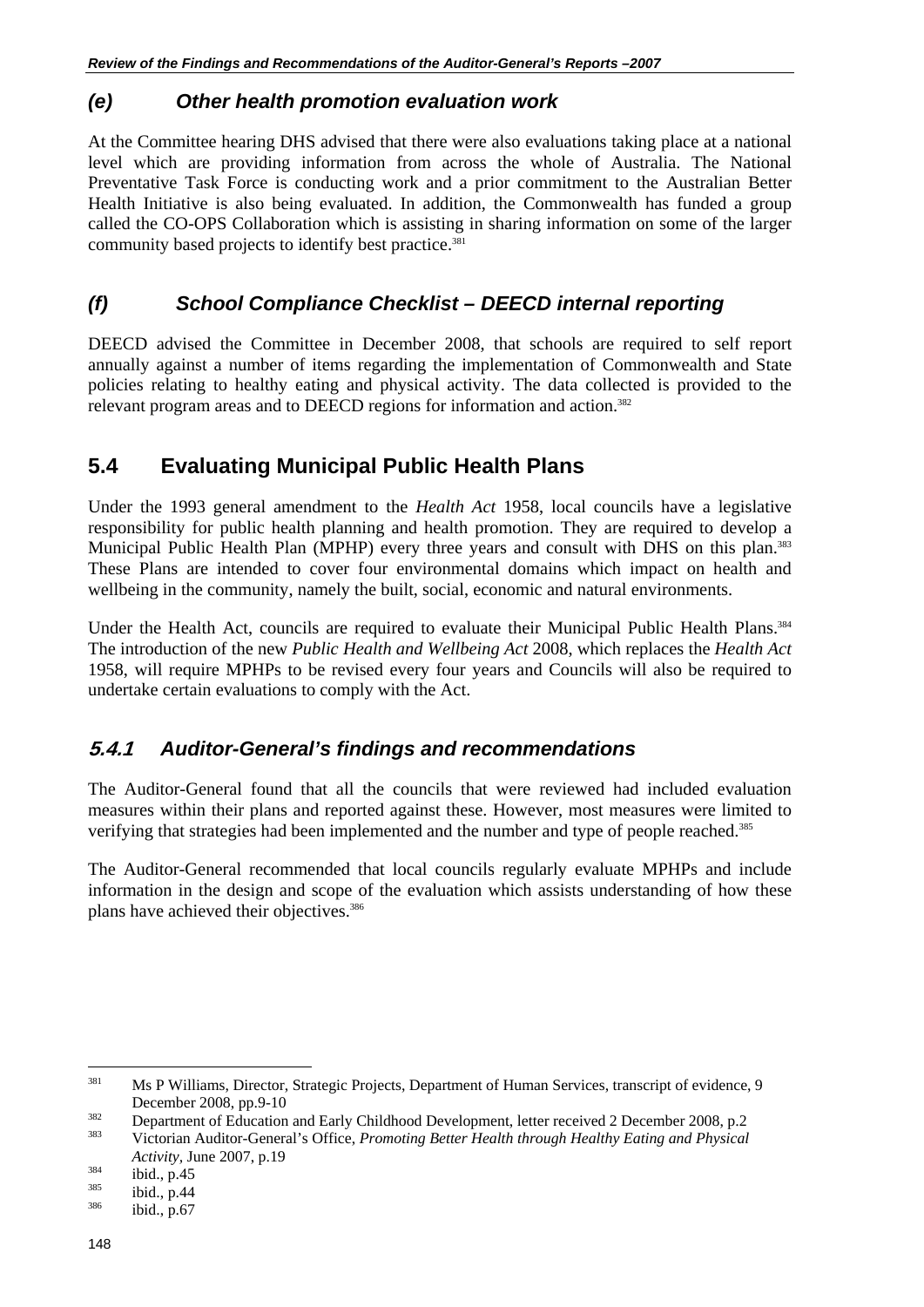# **5.4.2** *Agency responses*

Two of the seven local councils provided responses to the Auditor-General's report. While supportive of the recommendations, both councils identified resourcing problems in effectively addressing health promotion priorities.<sup>387</sup>

# *(a) Response by the Macedon Ranges Shire Council*

The Chief Executive Officer, Macedon Ranges Shire Council, stated that limited resources were available to enable adequate and collaborative implementation and evaluation of many of the objectives contained in the MPHPs. Specifically, whilst councils have legislative responsibility for developing MPHPs, including health promotion, *'local government is not a major provider of health promotion activities (nor is it funded to do so).'* <sup>388</sup>

# *(b) Response by the City of Whittlesea*

The Chief Executive Officer, City of Whittlesea, stated in his response to the report that the audit recommendation has significant resource and financial implications for Councils and would require support. 389

# *(c) Response by the Department of Human Services*

In December 2007, DHS stated in the *Response by the Minister for Finance to the Auditor-General's Reports 2006-07*, that it would be working with key partners to develop new practice based resources to support local government to more easily evaluate the impact of policy and projects in the built, social, natural and economic environment that are often part of Municipal Public Health Plans.<sup>390</sup>

# *(d) Response by VicHealth*

The Chief Executive Officer, VicHealth commented in his response to the audit recommendations that: $391$ 

*Councils have little capacity to undertake impact evaluation, receiving no recurrent health promotion dollars from State/Federal government to plan, implement or evaluate programs.* 

<sup>387</sup> <sup>387</sup> Mr D Pearson, Auditor-General, letter to the Committee, received 14 November 2008<br><sup>388</sup> Victorian Auditor-General's Office, *Promoting Better Health through Healthy Eating and Physical* 

*Activity,* June 2007, p.11<br>
389 ibid., p.13<br>
290 Department of Treasury and Finance, *Response by the Minister for Finance to the Auditor-General's* 

*Reports 2006-07*, p.55<br>Victorian Auditor-General's Office, *Promoting Better Health through Healthy Eating and Physical Activity,* June 2007, p.8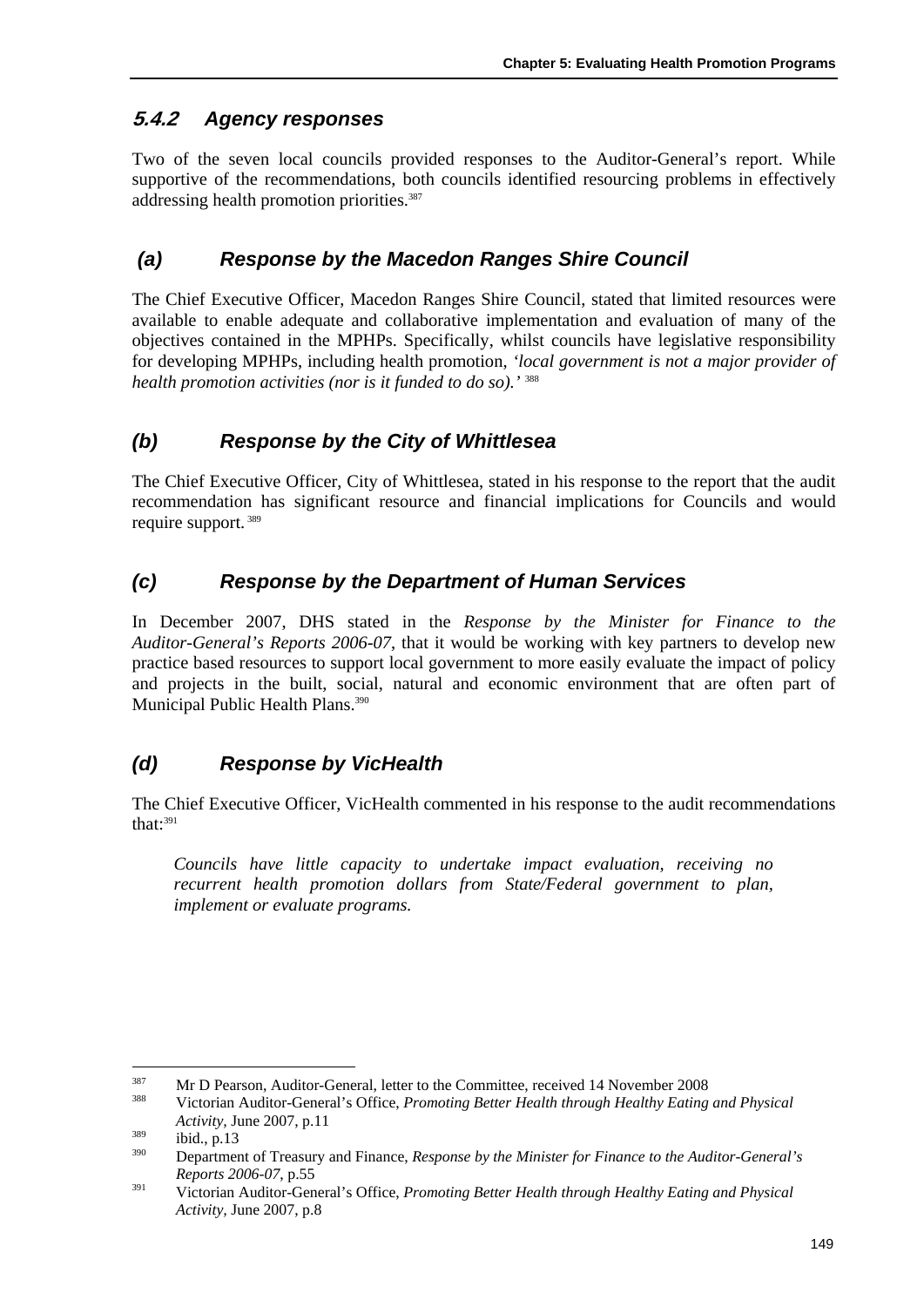# **5.4.3** *Subsequent developments*

In October 2008, the Committee asked DHS to provide information on whether local councils have been provided with guidance to evaluate their MPHPs. DHS advised the Committee that a pilot project had been initiated in the North West DHS region working with local governments to examine and strengthen the evaluation of MPHPs. The project aims to develop tools to support local governments to undertake improved public health planning and develop organisational capacity to improve evaluation of MPHPs.392

DHS also advised that with the introduction of the new *Public Health and Wellbeing Act* 2008, additional guidance will be required by councils as the Act strengthens the relevance and evidence base of MPHPs. The Act requires that MPHPs: 393

- include an examination of data about health status and health determinants in the municipal district;
- identify goals and strategies based on available evidence for creating a local community in which people can achieve maximum health and wellbeing;
- provide for the involvement of people in the local community in the development, implementation and evaluation;
- specify how Council will work in partnership with DHS and other agencies undertaking public health initiatives; and
- be consistent with the Council Plan, Municipal Strategic Statement and the State Public Health and Wellbeing Plan (due for release in 2011).

As part of a broader action plan to support the introduction of the Act, it is proposed to review the policy framework for MPHPs, including additional information and guidance in respect of evaluation.394

At the Committee hearing in December 2008, the Secretary, DHS, advised that the new *Health and Wellbeing Act* 2008 and the *Environments for Health* policy framework both require that MPHPs are evaluated by local councils. The Secretary reiterated that the pilot program being conducted in the North and West Metropolitan Regions with local councils in those areas is aimed at strengthening the evaluation of MPHPs. In addition, those local councils involved in the GFYL community demonstration projects are receiving direct support from the project evaluators in evaluating the outcomes of physical activity interventions.<sup>395</sup>

The Executive Director, Rural and Regional Health and Aged Care Services, advised the Committee that DHS *'take a fairly clear view of roles and responsibilities vis-a-vis local government'.* He advised that MPHPs had been around for about 15 years now and that, while DHS is committed to providing guidance where possible, local government have their own tax base, their own responsibilities and their own resourcing requirements which lie with them in significant part to resolve.<sup>396</sup>

<sup>&</sup>lt;sup>392</sup> Ms F Thorn, Secretary, Department of Human Services, letter to the Committee, received 18 November

<sup>2008,</sup> pp.8-9<br>
ibid., p.9<br>
ibid. Ms F Thorn, Secretary, Department of Human Services, transcript of evidence, 9 December 2009, p.6<br>
<sup>395</sup> Dr C Brook, Executive Director, Rural and Regional Health and Aged Care Services, De Human Services, transcript of evidence, 9 December 2009, p.15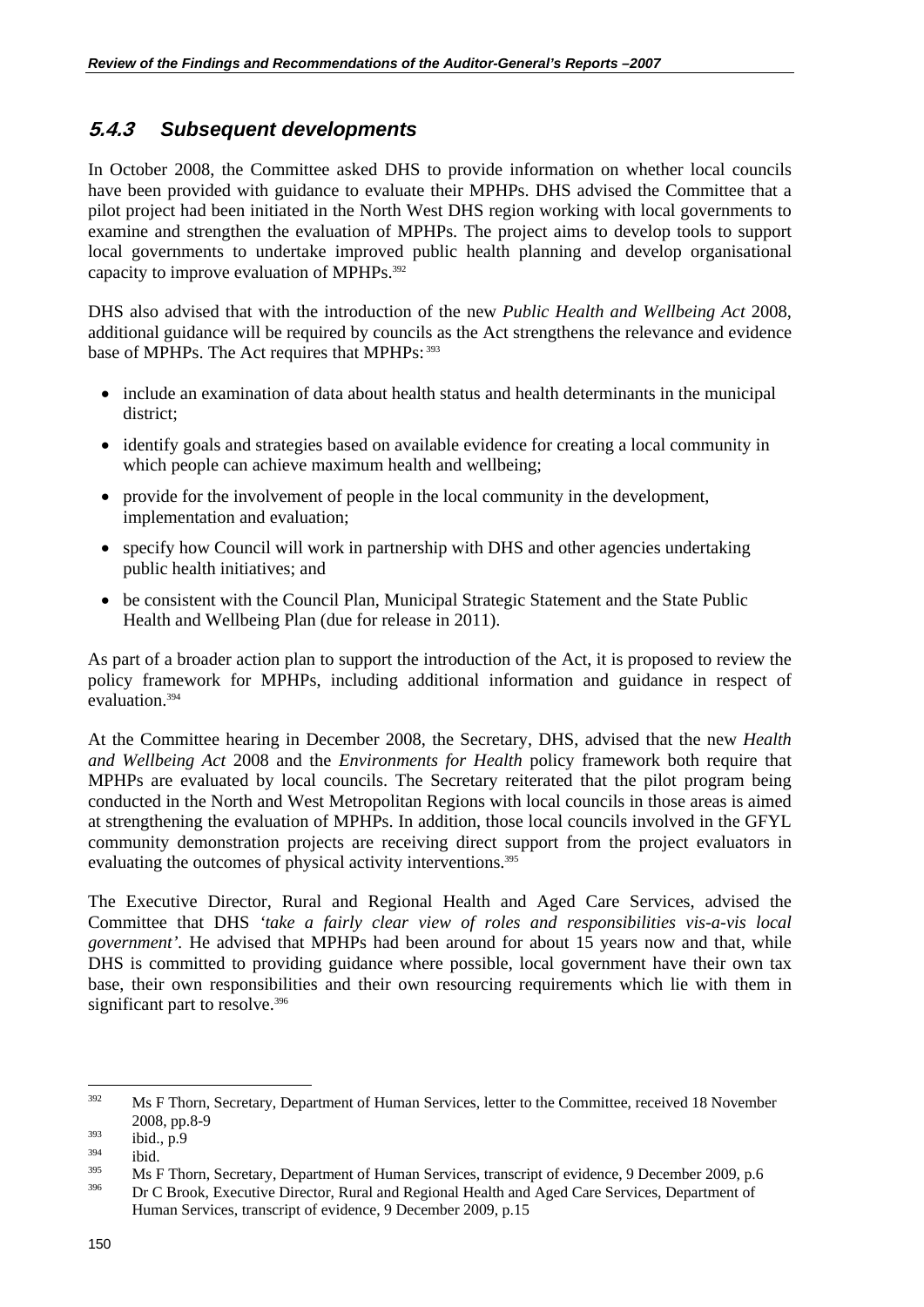The Department advised that around eighty-six per cent of councils currently have MPHPs which is in excess of the Departmental target. The Department recognises that it is difficult for some of the smaller councils to develop a meaningful plan. As such, DHS regional offices work collaboratively with smaller councils to assist them in this area.<sup>397</sup>

# **5.5 Review, conclusion and recommendations**

The Committee appreciates the complexities associated with determining a direct cause and effect relationship between specific health promotion activities and particular outcomes. The Committee also understands that attempting to apply a simple return on investment formula to the Government's GFYL strategy would not be possible. However, determining how effective health promotion programs are at the coal face is an essential input to decision-making about the investment of public funds in future programs. This is why appropriate evaluation and measurement is so critical.

The Committee also notes that the Auditor-General in his report focused on the measurement of outcomes and assessment as key evaluative mechanisms. The Committee is of the view that any audit of evaluation processes should also focus on the improvement aspects, i.e. the contribution and evaluation does, or is likely to make to future program improvement. The feedback loop needs to be closed and the fruits of evaluation need to be fed into the planning and continuous improvement process. The Committee recommends that these aspects be covered specifically by the Auditor-General in all future review of evaluations.

The Committee's review of the Auditor-General's findings and material provided to the Committee by DHS, DPCD and DEECD indicates that while there is some evaluation of health promotion programs undertaken by agencies to measure effectiveness, most evaluations seem to be focussed on processes rather than outcomes.

The Committee notes the findings of the Auditor-General in respect to the barriers to meaningful evaluation, including insufficient funding and lack of skilled and experienced staff. The Committee also notes comments made by VicHealth in the Auditor-General's report that increased resources would be needed to implement the Auditor-General's recommendation. The Committee agrees that adequate resources in terms of funding and expertise must be available in order to undertake meaningful evaluation and assessment of the outcomes of programs and activities.

The Committee is concerned that the development of appropriate performance indicators is still a work-in-progress and that DHS has indicated timelines of between 2007 and 2012 for the development of state-wide evaluation frameworks for the State's health promotion priorities. Of concern also is the lack of evaluation and monitoring undertaken by DEECD in the implementation of Commonwealth and State policies relating to healthy eating and physical activity, especially given the importance of ensuring these programs are having an impact on future generations.

 $397$ 397 Dr J Hyde, Director, Public Health, Department of Human Services, transcript of evidence, 9 December 2009, p.16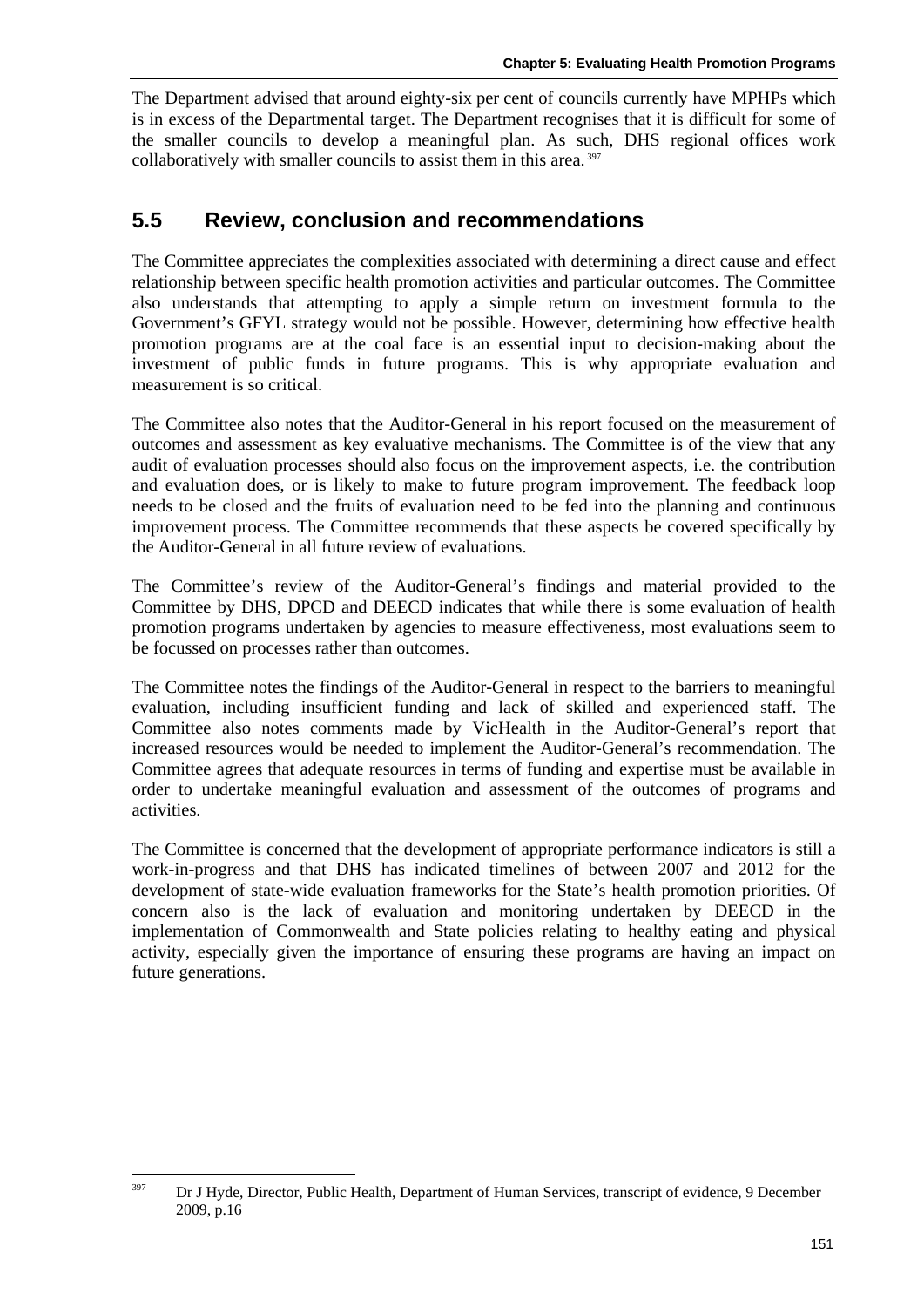At the Committee hearing extensive information was received from DPCD about rates of participation in physical activity programs. While these figures provide some useful indication of the number of participants in an activity, there seems to be little assessment of the health impacts and outcomes of this participation. That is, the evaluation of these programs appears fairly simplistic and limited. At the Committee hearing, DPCD advised that their Department's contribution to DHS's evaluation framework concerned participation statistics. Dr Peter Hertan, Executive Director, Sport and Recreation Victoria stated: 398

*In terms of physical activity, we obviously spoke about getting participation statistics within the framework, and that is what we do. There are participation measures, and in the end, as we said, obesity might not be the real issue. The real issue is the health issue and its links to physical activity and healthy eating. The key things for us were around the physical activity issues and increased participation in physical activity.* 

In respect to the evaluation of MPHPs, the Committee noted that the *Evaluation of Environments for Health Municipal Public Health Planning Framework* commissioned by the Department in 2006, recommended the development of key performance indicators and processes for reviewing performance against these indicators over time.

The report stated that *'measures could include input data and determinants to be considered in developing MPHPs as well as outcome measures and guidelines for reporting.'* The report also referred to social performance indicators which have been developed in the Victorian Community Indicators Project undertaken by Community Indicators Victoria. These could be considered in the development of indicators in the four areas of health and wellbeing covered in the MPHPs.<sup>399</sup>

The report stated that increasing requirements for review, evaluation and accountability compliance measures which are needed, not only for the development of MPHPs, but also for implementing and reporting on the achievements and outcomes of these Plans are dependent on increasing the capacity and resource development of local government.<sup>400</sup> The Committee is of the view that both DPCD and DHS have important parts to play in this process.

The Committee is also of the view that as many of the health promotion programs and activities are delivered by local agencies, local government health planning has a crucial role to play in impacting healthy lifestyles in their communities. This is recognised in the requirement for MPHPs. The *Evaluation of Environments for Health Municipal Public Health Planning Framework* report recommended that local government be afforded *'greater prominence within DHS'*, stating: 401

*We propose that DHS consider not only reinstating local government as a visible priority area, but elevating it to a key policy area within DHS. At the very least, it could have a coordinating role that integrates all work being done between DHS and local government sector; ideally it would have key responsibilities for integrating DHS work with that of DPCD and the Department of Sustainability and Environment.* 

<sup>398</sup> 398 Dr P Hertan, Executive Director, Sport and Recreation Victoria, Department of Planning and Community Development, transcript of evidence, 9 December 2009, p.16 399 Deakin University and The University of Melbourne, *Evaluation of the Environments for Health* 

*Framework – Final Report,* Faculty of Health, Medicine and Behavioural Sciences, Deakin University and The Program Evaluation Unit, School of Population Health, The University of Melbourne, 7 December 2006, p.53<br>
<sup>400</sup> ibid., p.60<br>
<sup>401</sup> ibid., p.54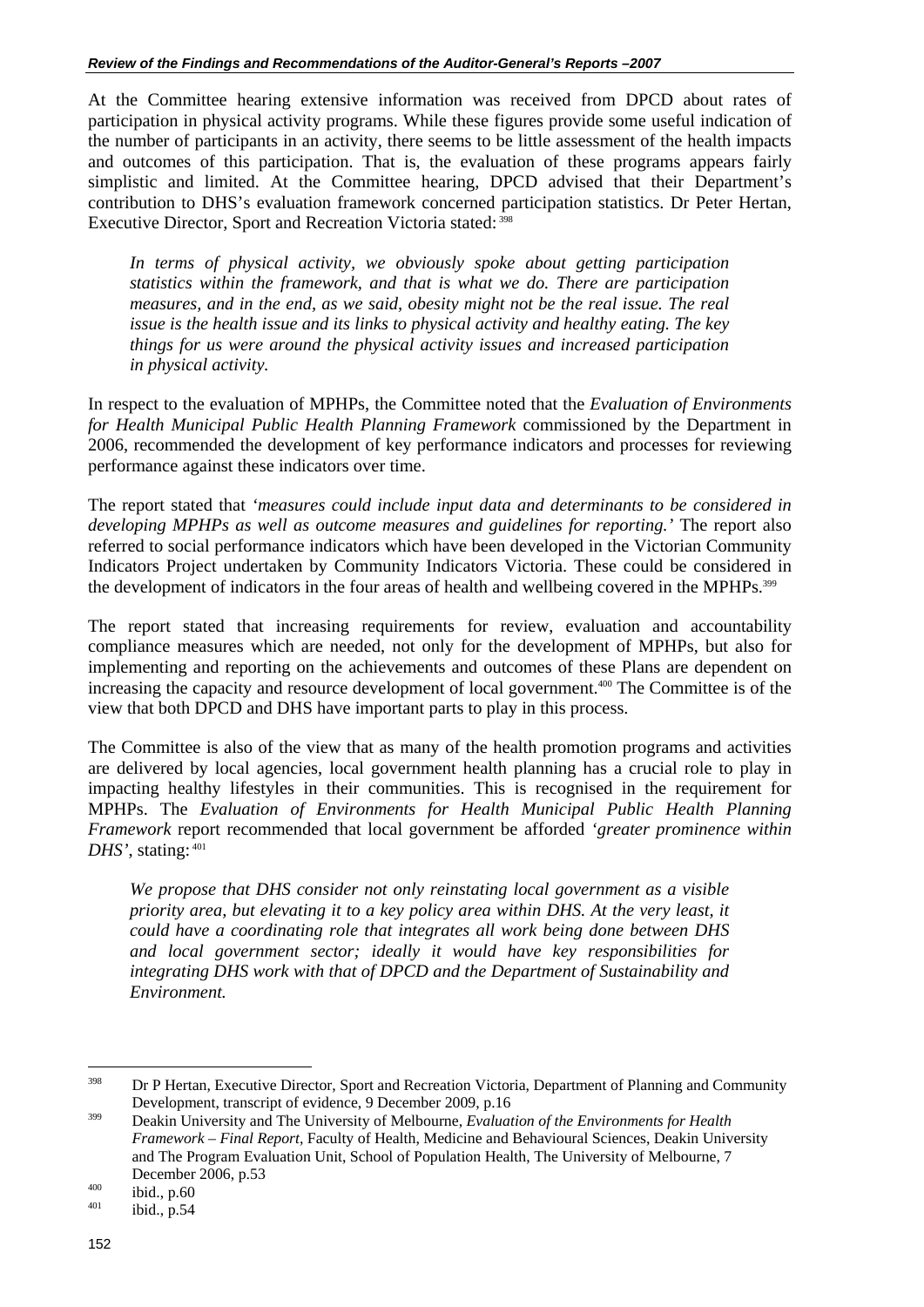The Committee welcomes the establishment by DHS of a pilot program in the North West Region to examine and strengthen the evaluation of MPHPs. The Committee looks forward to the development of tools and strategies to support local government in this important area of health planning.

| <b>Recommendation 15:</b> | The Department of Human Services finalise the<br>development of comprehensive performance indicators<br>relevant to the Go for your life Strategic Plan as a matter of<br>urgency.                                                                                                                                                                                                                                                                                             |
|---------------------------|--------------------------------------------------------------------------------------------------------------------------------------------------------------------------------------------------------------------------------------------------------------------------------------------------------------------------------------------------------------------------------------------------------------------------------------------------------------------------------|
| <b>Recommendation 16:</b> | A concerted effort be made by the Department of Human<br><b>Services, the Department of Planning and Community</b><br><b>Development and the Department of Early Childhood</b><br>Development to develop and implement comprehensive<br>evaluation frameworks, which include relevant and<br>appropriate performance indicators to improve the<br>assessment and reporting of information about the health<br>outcomes of health promotion programs and activities.            |
| <b>Recommendation 17:</b> | The Government review the State's current investment in<br>evaluation of health promotion programs to ensure that<br>sufficient funds are available to assess the effectiveness of<br>government programs and activities in this area.                                                                                                                                                                                                                                         |
| <b>Recommendation 18:</b> | The Department of Education and Early Childhood<br>Development undertake appropriate evaluations of<br>Commonwealth and State initiatives to assess the impact of<br>programs and ways for streamlining any program<br>crossovers aimed at the promotion of physical activity and<br>healthy eating by school children.                                                                                                                                                        |
| <b>Recommendation 19:</b> | Work being undertaken by the Department of Human<br>Services to address the recommendations contained in the<br><b>Evaluation of the Environments for Health report, should be</b><br>afforded a high priority to improve the effectiveness of<br>Municipal Public Health Plans as a health planning tool.                                                                                                                                                                     |
| <b>Recommendation 20:</b> | The importance of local government in effecting changes to<br>the lifestyle and behaviour of local communities warrants<br>greater attention and support from the Department of<br>Human Services and the Department of Planning and<br><b>Community Development in supporting local government to</b><br>build capacity and develop its workforce so that they are<br>equipped to undertake meaningful assessments of the<br>outcomes of their Municipal Public Health Plans. |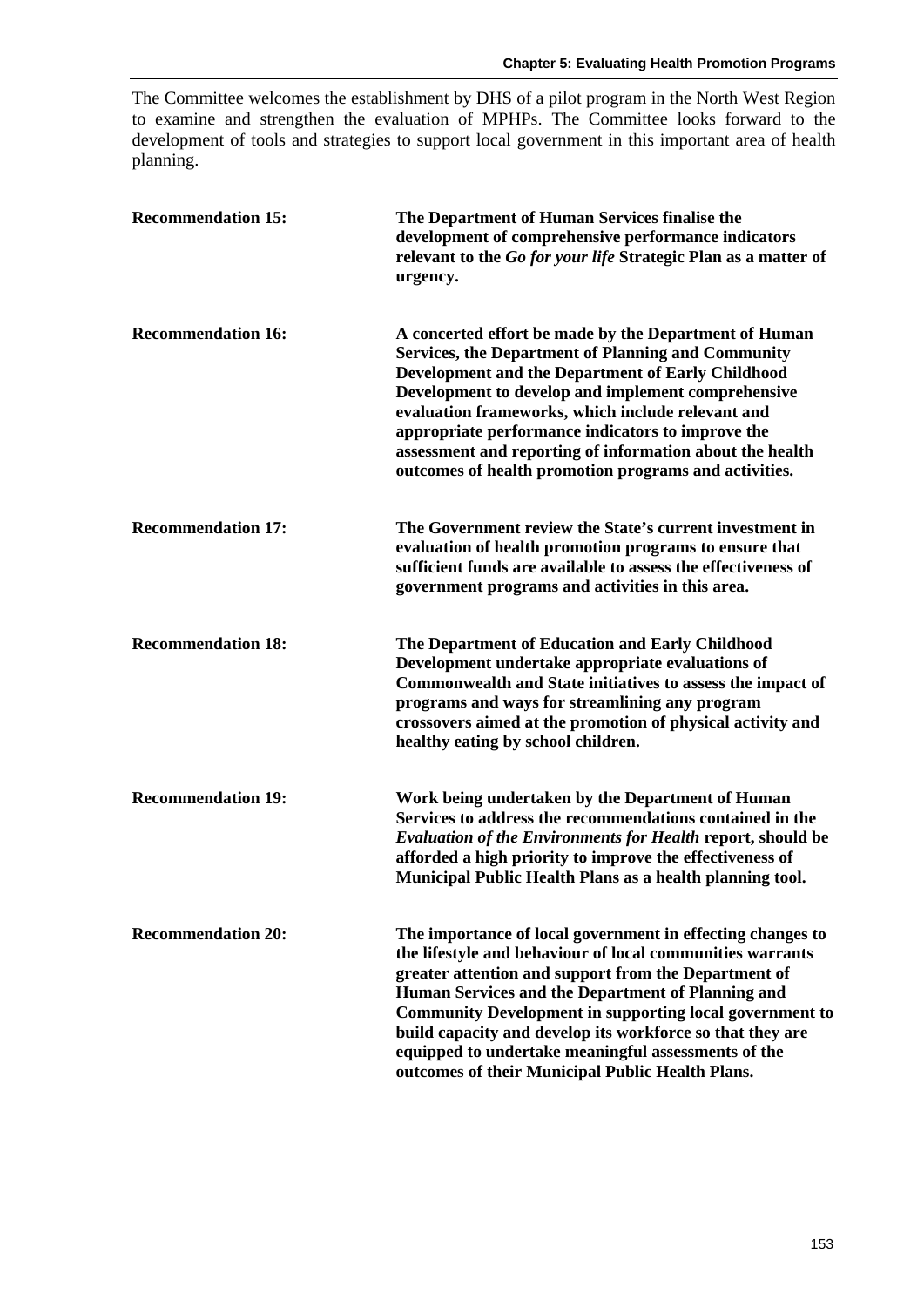# **CHAPTER 6: PLANNING AND COORDINATION OF HEALTH PROMOTION PROGRAMS**

## **6.1 Planning of health promotion programs**

In very simple terms, planning involves defining the issue or problem and determining the actions or strategies to be implemented to address the issue or problem. Good planning is the first step in a well managed project. It also involves establishing goals and objectives and determining how and when you will know that your objectives have been achieved. Feedback obtained from performance measurement activities and evaluation can then used to inform the next round of planning within an organisation/agency. As mentioned in the previous chapter, planning and evaluation are interdependent activities in a project cycle.

In Victoria, the GFYL Strategic Plan (the GFYL Plan) has been developed for the 2006-2010 period. The Plan establishes a framework for action that includes activities for all people, of various ages. It describes the GFYL vision, medium term goal, objectives and key measures of success. The Plan provides a structure for gathering and coordinating a range of existing initiatives under five population groups (i.e. children under five years; young people and their families; adults; senior Victorians; and high-risk population groups).

Actions undertaken as part of the GFYL Plan are aimed at:<sup>402</sup>

- all Victorians having the capacity to make healthy lifestyle choices to promote their lifelong health;
- people working in the main settings for each population group having the capacity to promote healthy eating and physical activity in culturally and age appropriate ways;
- ensuring that the social, economic, built and natural environments in which Victorians live, work and play support healthy choices;
- ensuring government policies, plans and programs are aligned within government and other sectors to provide consistent messages; and
- developing a well researched evidence base to support a better understanding of the issues and assist in the development of targeted interventions that effectively promote healthy eating and physical activity.

### **6.1.1** *Auditor-General's findings*

The Auditor-General reviewed the plans of seven lead agencies involved in health promotion and 43 local agencies to determine whether they had developed well-formed and coordinated plans. His findings were presented in three sections:  $403$ 

- health promotion for local communities;
- health promotion for Aboriginal people; and
- health promotion for school students.

1

<sup>402</sup> Victorian Government, Department of Human Services, *Go for your life – Victoria leading the way to a healthy and active community, Strategic Plan 2006-2010, Melbourne, Victoria, p.14* Victorian Auditor-General's Office, *Promoting Better Health through Healthy Eating and Physical* 

*Activity,* June 2007, p.2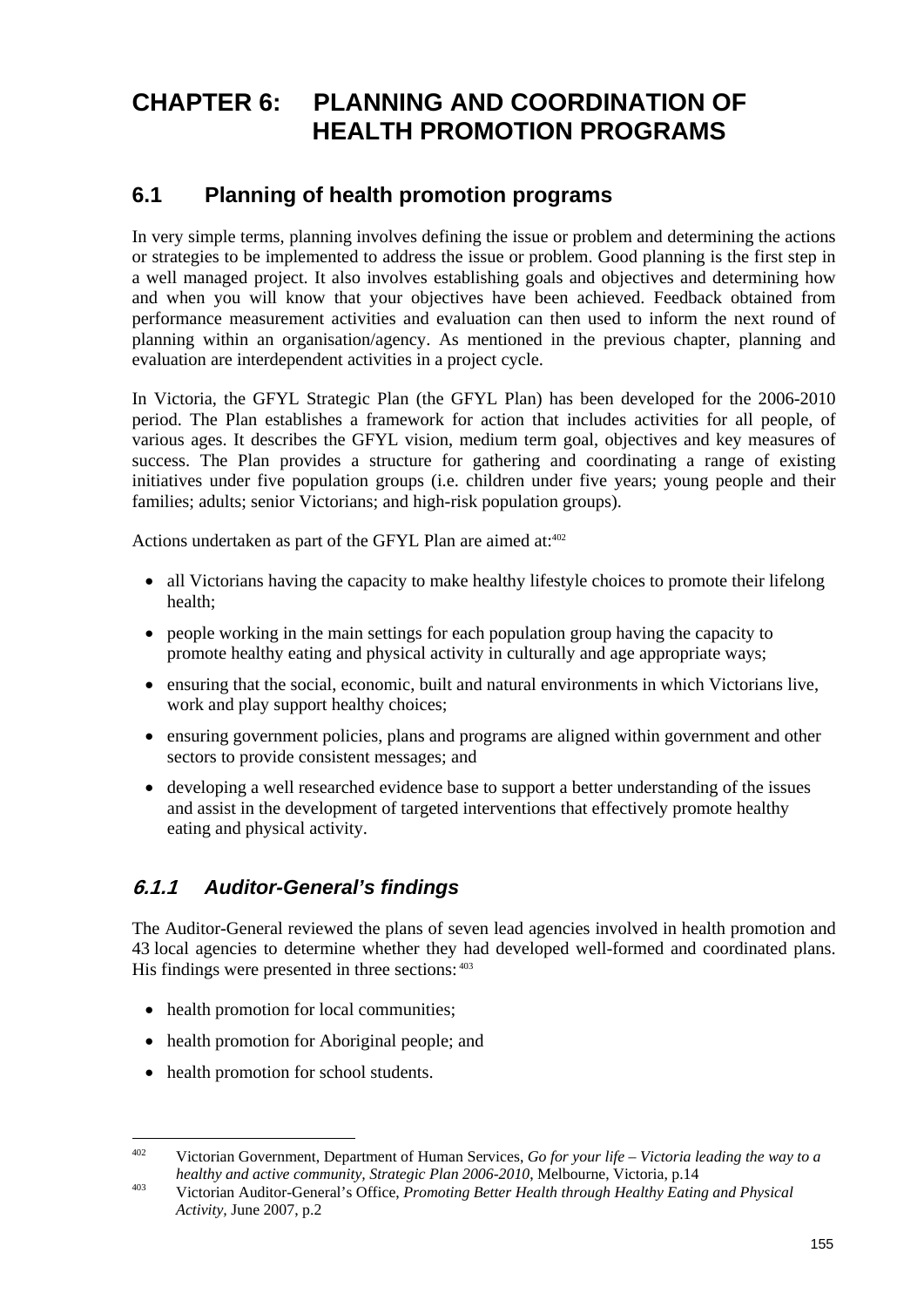### *(a) Health promotion planning for local communities*

The Auditor-General reported that DHS and VicHealth had assisted local agencies with their planning by providing planning frameworks, together with funding and training to assist implementation. In addition, local agencies had drawn on the available health risk information collated by DHS to inform their planning.404

A review of health promotion planning in seven council areas revealed that:<sup>405</sup>

- all councils had a current MPHP built on the principles contained in the planning frameworks;
- all Primary Care Partnerships (PCPs) had three year community health plans aimed at increasing collaboration between councils, Community Health Services (CHSs) and other local agencies; and
- all CHSs had annual health promotion plans outlining their activities aimed at health promotion within their wider service delivery role.

The audit report noted that while local agencies had adopted a better practice planning framework, the extent to which planning was coordinated between local groups varied. The Auditor-General found that in many cases, limited resources within local agencies made the more effective coordination of health promotion activities between local groups difficult. 406

### *(b) Health promotion planning for Aboriginal people*

The Government's *A Fairer Victoria* policy identified the improvement in the health and well-being of Aboriginal people and other disadvantaged groups as a priority. Under this policy, DHS established an Aboriginal Health Promotion and Chronic Care (AHPACC) program with four years funding commencing 2005-06. There are nine AHPACC funded areas across Victoria.

The Auditor-General found that all of the six DHS regional offices visited, had Aboriginal Service Plans in place, aimed at reducing health inequality in Aboriginal populations through better health care.<sup>407</sup>

The Auditor-General examined AHPACC funded plans in four local government areas and found that all areas had developed initial 12-18 month plans with one area having developed a three year plan. The Auditor-General commented that the three year plan was well-structured, detailed and costed with definite time-lines. This AHPACC Plan was based on a detailed assessment of the current practices, population characteristics and chronic disease risks. It also included a clear outline of how the impacts of activities were to be evaluated. The report recommended that this plan be referred to by other local government agencies in the development of longer-term AHPACC plans.<sup>408</sup>

 $404$ 404 Victorian Auditor-General's Office, *Promoting Better Health through Healthy Eating and Physical Activity*, June 2007, pp.32-33<br>
<sup>405</sup> ibid., p.32<br>
<sup>406</sup> ibid., p.35<br>
<sup>407</sup> ibid., pp.50-51<br>
<sup>408</sup> ibid., p.52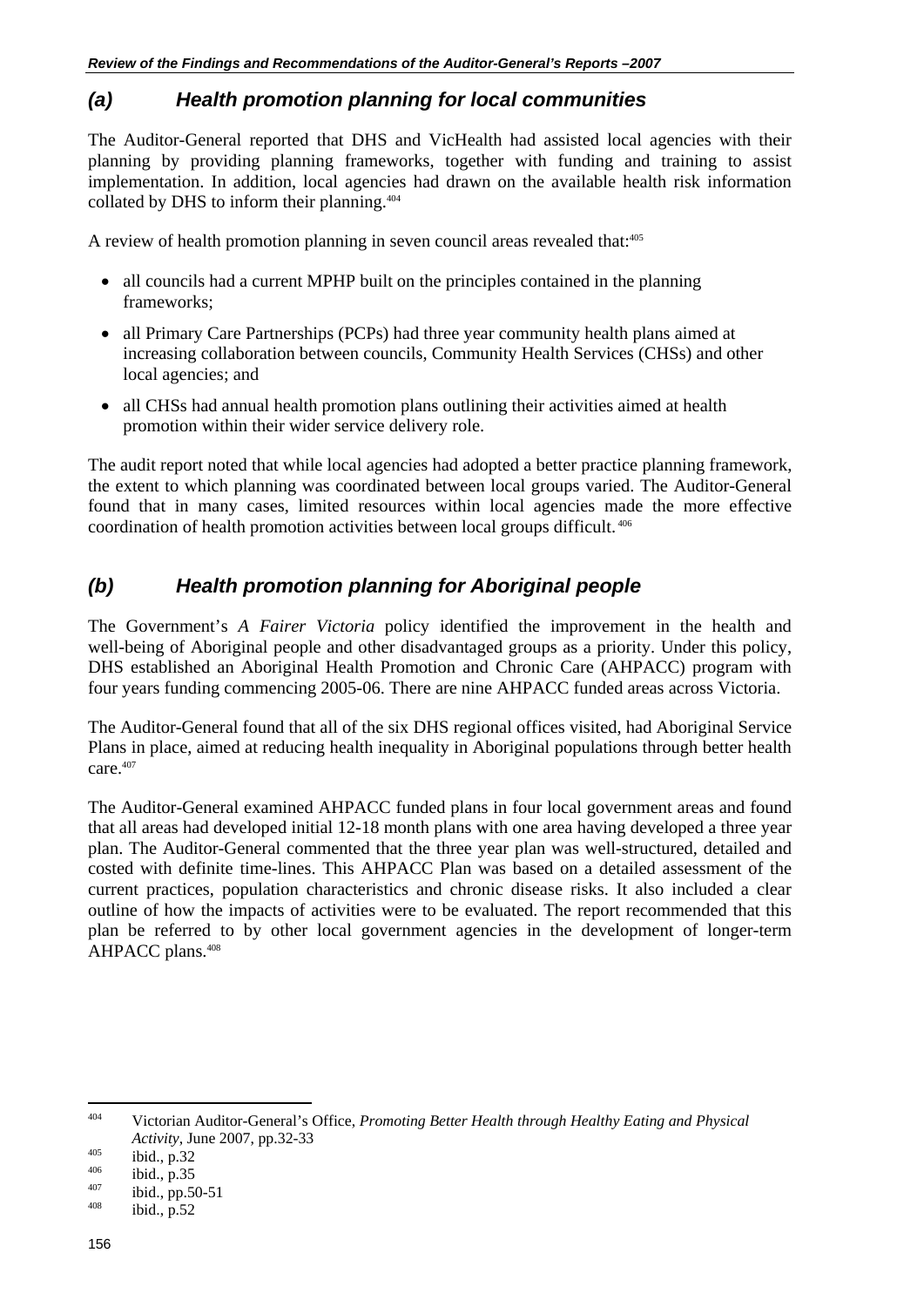DHS acknowledged in the report that the AHPACC program was less well-established in some areas and that one of the key challenges faced by agencies was obtaining proficient staff to implement the plans.<sup>409</sup> The Auditor-General concluded that while local agencies had made some progress in developing better coordinated plans, there was room to further improve the quality and comprehensiveness of the AHPACC plans. 410

### *(c) Health promotion planning for school students*

Health promotion activities encouraging physical activity and healthy eating in schools are planned and delivered through: 411

- the school curriculum:
- the secondary school nursing plans;
- programs developed by individual schools; and
- government-sponsored state-wide initiatives.

In 1993, DEECD introduced a policy requirement for specified time allocations for physical and sports education for Prep to Year 10 in all Victorian schools.

The audit report noted that in relation to the Secondary School Nursing Program, 199 of 311 Victorian secondary schools have a part-time DHS-funded nurse. School nurses develop an annual plan to promote better health, formulated around the three health priorities most relevant to their individual school. DHS program only funds the nurse's salary.

The Auditor-General reported that an absence of dedicated funding made it difficult to implement actions which required resources in excess of nurse's time.

Other programs and activities directed at the health of school students included:

- the encouragement of extra-curricular physical activity;
- healthier canteen choices;
- partnerships with other local agencies encouraging healthy lifestyles; and
- providing access to good quality facilities.

The Auditor-General found that there was scope to further improve planning and delivery of health promotion in schools by: 412

- improving the understanding of risk factors and underlying causes of obesity among school children;
- formulating plans on what works best to address the issues identified;
- better coordinating plans and activities aimed at addressing the risk factors associated with physical inactivity and unhealthy eating, especially those with similar objectives; and
- making use of the evidence gathered on the impacts of programs and activities to drive and update plans.

1

<sup>409</sup> ibid.<br>
410 ibid., p.49<br>
411 ibid., p.56<br>
412 ibid., p.61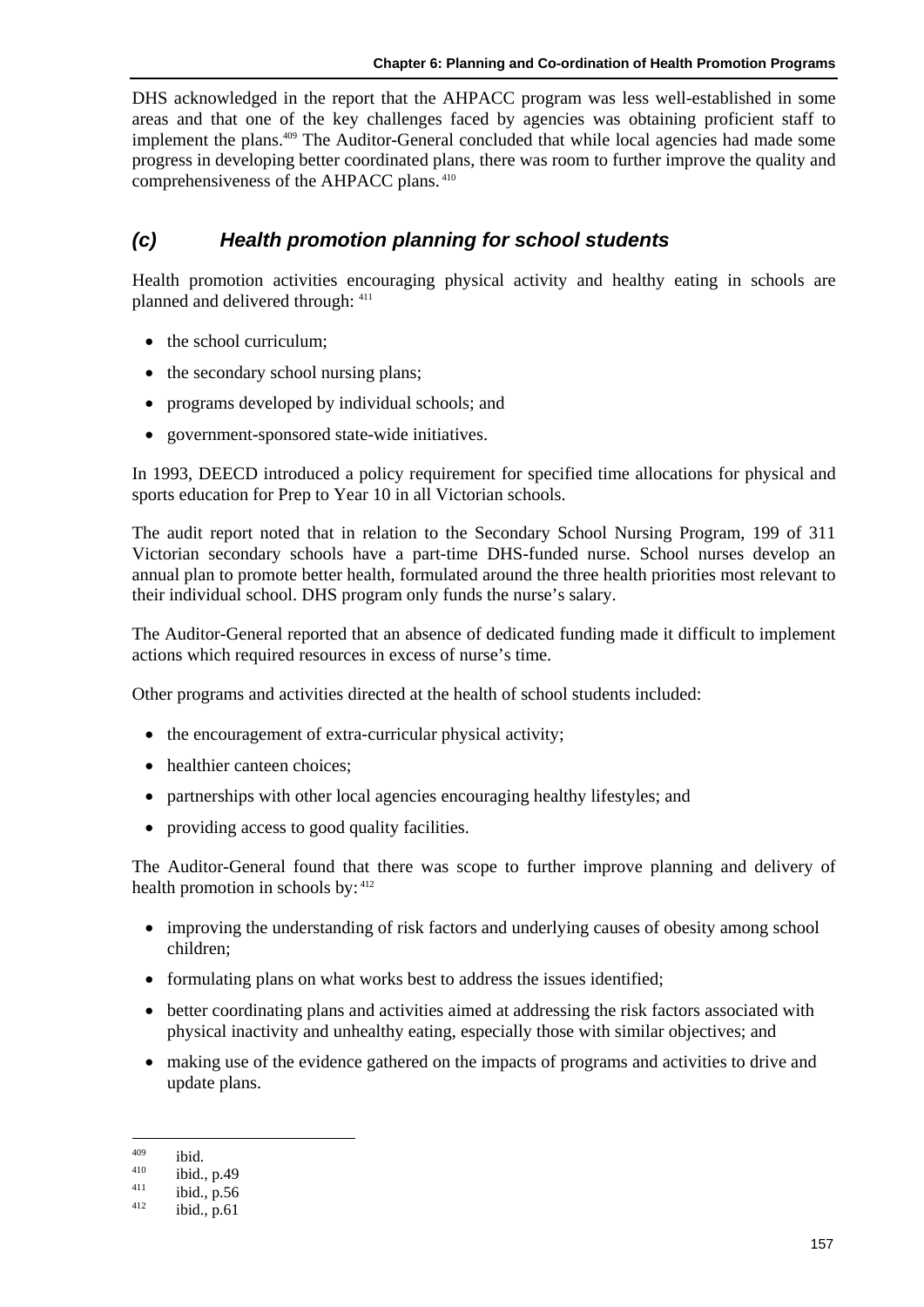In addition, the Auditor-General stated that agencies responsible for health promotion activities in schools needed to implement these improvements through a state-wide plan aimed at tackling obesity.

### *(d) State-wide Planning*

The Auditor-General reported that DHS had used the Victorian evidence on the 'burden of disease' and the risk factors contributing to this burden to establish state-wide health promotion priorities. This was undertaken in collaboration with VicHealth and in consultation with organisations involved in health promotion throughout the State. This confirmed that the promotion of healthy eating and physical activity continued to be one of the top seven priorities for Victoria<sup>413</sup>

The audit report noted that the Government's *A Fairer Victoria* policy had identified benefits from government departments working more closely with councils and other organisations to identify issues and determine appropriate responses through improved consultation and cooperation. The Auditor-General noted in his report, that the scope of the GFYL initiative had been expanded and the GFYL Secretariat established to improve coordination of activities across government departments. Despite this, the Auditor-General noted examples of programs with similar health promotion objectives which were not linked or coordinated. $4\overline{14}$ 

### **6.1.2** *Auditor-General's recommendation*

The Auditor-General recommended that the GFYL Secretariat coordinate the development of a comprehensive plan to address unhealthy eating, physical activity and obesity in Victoria which:415

- uses the existing evidence to establish specific objectives for each population group;
- sets out a coordinated and costed program to achieve these objectives;
- provides detailed evaluation and reporting frameworks to ensure that the impacts of activities on the program objectives are clearly understood; and
- documents the mechanisms available for adjustment of the plan in the light of emerging evidence on effectiveness.

### **6.1.3** *Agency responses*

### *(a) Department of Human Services*

In the audit report, the Secretary, DHS, stated that through GFYL and other key initiatives, such as the roll out of state-wide health promotion priorities, the Department is demonstrating an ongoing commitment to working across sectors to further develop the State's approach to promoting physical activity and healthy eating. The GFYL Strategic Plan commits the Government to long-term action on these issues.  $416$ 

 $\overline{a}$ 

<sup>413</sup> ibid., p.33<br>
<sup>414</sup> ibid., p.38<br>
<sup>415</sup> ibid., p.5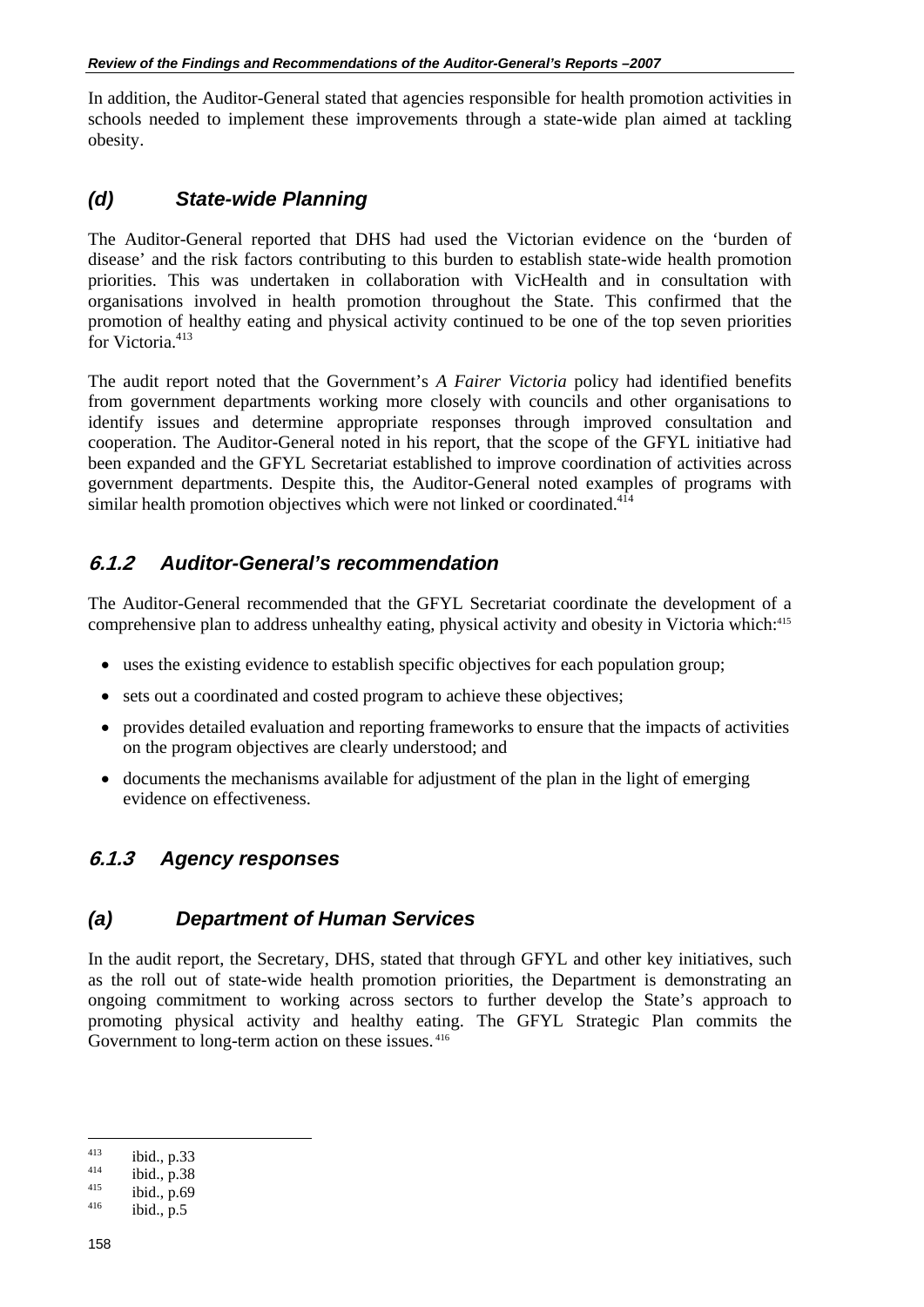With respect to the AHPACC program, the Department responded that the audit report had identified some of the key challenges facing the program. It responded that all partnerships had submitted implementation plans of a good standard which reflect the capacity of the agencies involved and the level of development of the partnership. This is indicative of the resourcing available to partner agencies, the history of local service development, and the experience of the partners in providing health services to local Aboriginal populations.<sup>417</sup>

With respect to health promotion in schools, DHS advised that two documents had been published in 2006, following an evaluation of the Secondary School Nursing Program in 2003, which specified practice standards and program standards. The Department stated that it would continue to work with DEECD to improve the partnership and meet regularly with Nurse Managers to identify program priorities.<sup>418</sup>

The Committee noted that the Secondary School Nursing program has subsequently been transferred to DEECD together with responsibilities for data collection and patterns of health behaviour in children.<sup>419</sup>

### *(b) Department of Planning and Community Development*

In the audit report, the Secretary, DPCD, stated that the Department was committed to working together with DHS to further develop a comprehensive plan to address issues of obesity and to specifically increase healthy eating and physical activity. In addition, the Department stated its commitment to providing support, training and workforce development to local agencies to encourage the sustainability of programs. 420

### *(c) Department of Education and Early Childhood Development*

In the audit report, the Secretary, DEECD, acknowledged the importance of education in promoting healthy choices and healthy lifestyles among school aged children and would continue to work with DHS, VicHealth and DPCD to improve monitoring, planning and evaluation of health promotion projects.421

### *(d) Response by Whitehorse Community Health Service*

In the audit report, the Chief Executive Officer, Whitehorse Community Health Service, stated in his response that better coordination across local and lead agencies and particularly the development of systems and processes for a whole of government approach to obesity prevention was critical to the success of future health promotion action in Victoria. Further, he stated that the whole of government approach described in the GFYL initiative is not obvious at a local level and requires strengthening through public commitment to joint action, including joint planning across government departments, and clear identification of the role of various government departments in obesity prevention. 422

1

<sup>&</sup>lt;sup>417</sup> ibid., p.53<br>
<sup>418</sup> ibid., p.57<br>
Ms F Thorn, Secretary, department of Human Services, transcript of evidence, 8 December 2008, p.4<br>
<sup>420</sup> Victorian Auditor-General's Office, *Promoting Better Health through Healthy E* 

*Activity*, June 2007, p.9<br>
<sup>421</sup> ibid., p.10<br>
<sup>422</sup> ibid., pp.47-48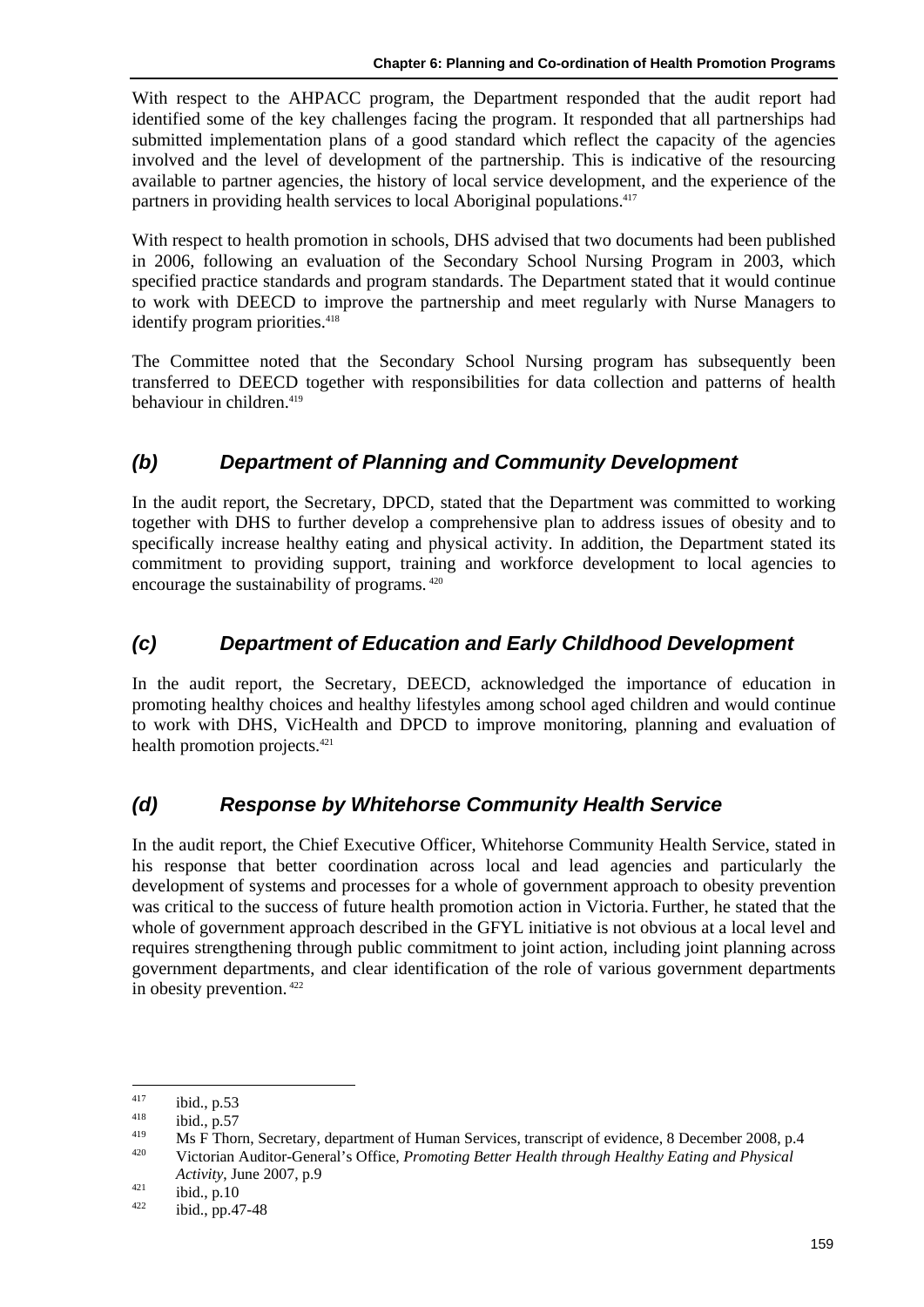### **6.1.4** *Subsequent developments*

In the *Response by the Minister for Finance to the Auditor-General's Reports 2006-07*, DHS stated in response to the Auditor-General's recommendation that the GFYL Strategic Plan 2006-2010 provides a broad governance and planning framework within which a range of organisations are able to work towards common objectives to address physical inactivity and unhealthy eating. The Department stated that the 2007-08 health promotion priority action plans to be developed for physical activity and accessible and nutritious food will allow for the development of more detailed objectives and targets. Further, state-wide action plans will be developed in line with the principles and objectives outlined in the GFYL Strategic Plan and will provide detailed information on the implementation and evaluation of key initiatives by a wide range of stakeholders.<sup>423</sup>

In November 2008, the Committee requested further information from DHS on any action taken in respect to the development of a comprehensive plan to address unhealthy eating, physical inactivity and obesity and the extent to which the Plan has been implemented.

The Department advised that the GFYL Strategic Plan 2006-2010 is the current planning framework for GFYL activities and that extensive consultation would occur during 2009 with key stakeholders both within and external to government to assist in the development of a new Strategic Plan. The new Plan will include targets and performance indicators and will pass through a range of government endorsements and be released in early 2010.<sup>424</sup>

### **6.1.5** *Conclusions and recommendations*

As mentioned earlier, planning and evaluation are interdependent activities. One informs the other and so on in a cycle of continuous improvement.

The responses provided by DHS suggest that it was dealing with the Auditor-General's recommendation of development of a comprehensive plan to address unhealthy eating, physical activity and obesity in Victoria by simply referring to the current GFYL Strategic Plan and its intention to release a new GFYL Strategic Plan in 2010.

At the Committee hearing the Secretary, DHS, indicated that an extensive process would be undertaken during 2009 around the development of the new strategic plan. She stated:  $425$ 

*…my anticipation is that the strategic plan will be an even more comprehensive approach and quite extensive document around the way the government wants to go forward with its partners.* 

The Committee considers that there are a number of issues in relation to the planning of health promotion activities by schools and local agencies which require further attention and effort. Some comments have been made elsewhere in this report in respect to the lack of resourcing to support planning of health promotion activities and also in respect to MPHPs. The Committee encourages DHS and DPCD to work together to support local government in addressing these difficulties.

 $423$ 423 Department of Treasury and Finance, *Response by the Minister for Finance to the Auditor-General's Reports 2006-07*, p.56<br>
Ms F Thorn, Secretary, Department of Human Services, letter to the Committee, received 18 November

<sup>2008,</sup> p.9<br>
425 Ms F Thorn, Secretary, Department of Human Services, transcript of evidence, 8 December 2008, p.11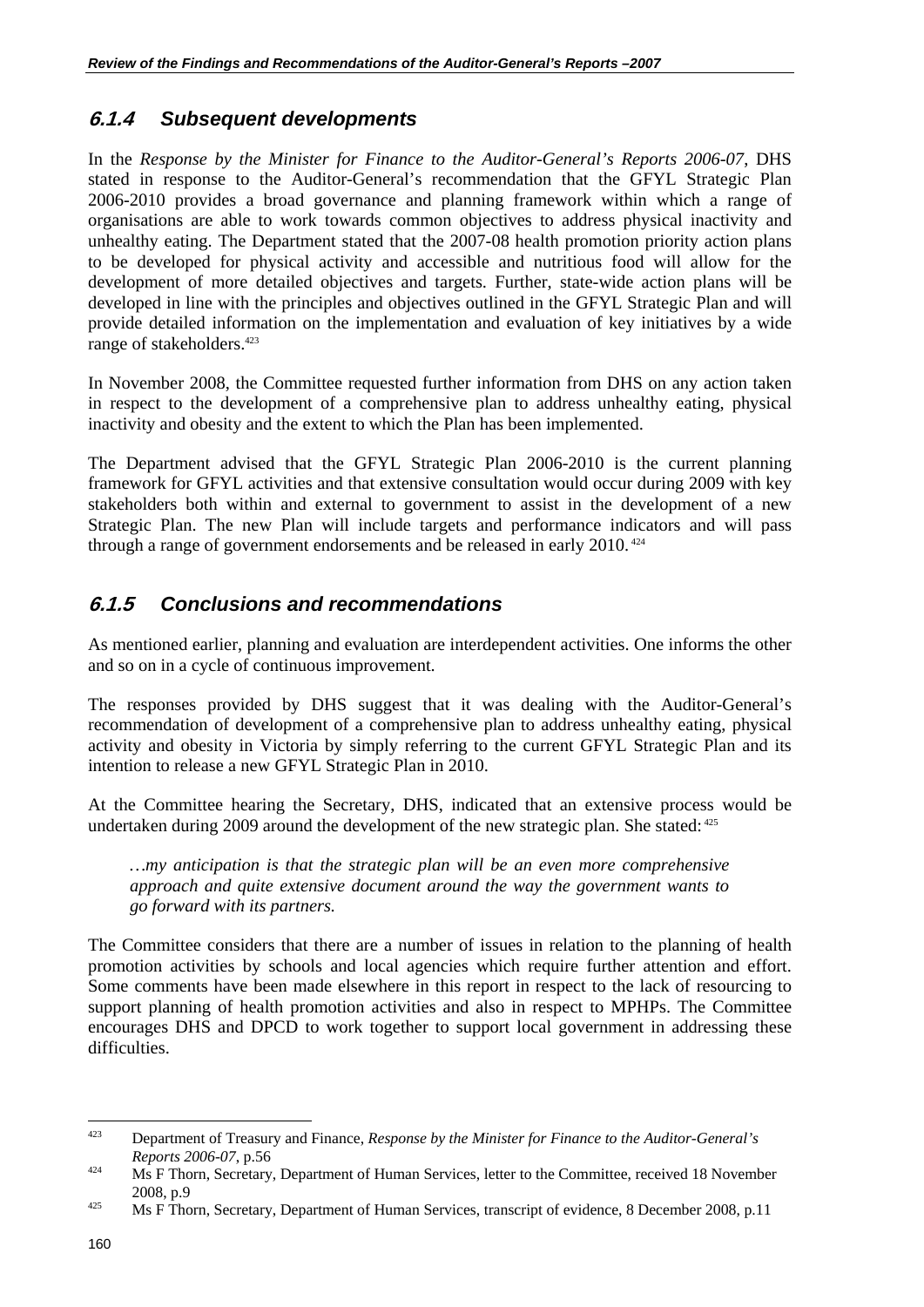In respect to AHPACC plans, DHS needs to take definitive action to assist agencies in improving the quality and comprehensiveness of these plans through adequate funding and training assistance.

In respect of the planning and implementation of health promotion programs in schools, the Committee sees an increasing role for DEECD in the collection and monitoring of data in relation to the health of students and the risk factors associated with the development of chronic diseases. Also there is a need for DEECD to ensure that initiatives aimed at promoting physical activity and healthy eating are adequately resourced and structured in order to assist in the evaluation of the impacts on the behaviours and lifestyle choices of students.

| <b>Recommendation 21:</b> | In respect to Aboriginal Health Promotion and Chronic<br>Care plans, the Department of Human Services develop<br>measures to assist agencies in improving the quality and<br>comprehensiveness of these Plans. Consideration needs to<br>be given to ensuring these agencies have adequate funding<br>and training assistance to undertake the required health<br>planning. |
|---------------------------|-----------------------------------------------------------------------------------------------------------------------------------------------------------------------------------------------------------------------------------------------------------------------------------------------------------------------------------------------------------------------------|
| <b>Recommendation 22:</b> | The Department of Education and Early Childhood<br>Development should seek to improve its understanding of<br>the chronic disease risk factors facing school-aged children<br>through increased research and analysis to better inform<br>the design of activities and programs aimed at encouraging<br>healthy lifestyle choices and behaviour.                            |

### **6.2 Governance arrangements for addressing obesity in Victoria**

Working effectively across departmental and agency boundaries presents special challenges to government. The GFYL initiative was established to coordinate action on obesity across the whole-of-government. 426

The GFYL initiative was initially defined according to the administration of specific funding to encourage healthy eating and physical activity. In early 2006, the GFYL Secretariat was relocated to the Strategic Projects Branch of DHS and adopted a broader focus on local area initiatives, working better across government and evaluating the impacts of the initiative. The Secretariat is responsible for: 427

- administering the initiative;
- delivering the GFYL communications strategy:
- influencing other departments to incorporate health promotion so that it is mainstreamed across government; and
- managing an evaluation of the GFYL initiative.

1

<sup>426</sup> Victorian Auditor-General's Office, *Promoting Better Health through Healthy Eating and Physical Activity*, June 2007, p.69<br><sup>427</sup> ibid., p.18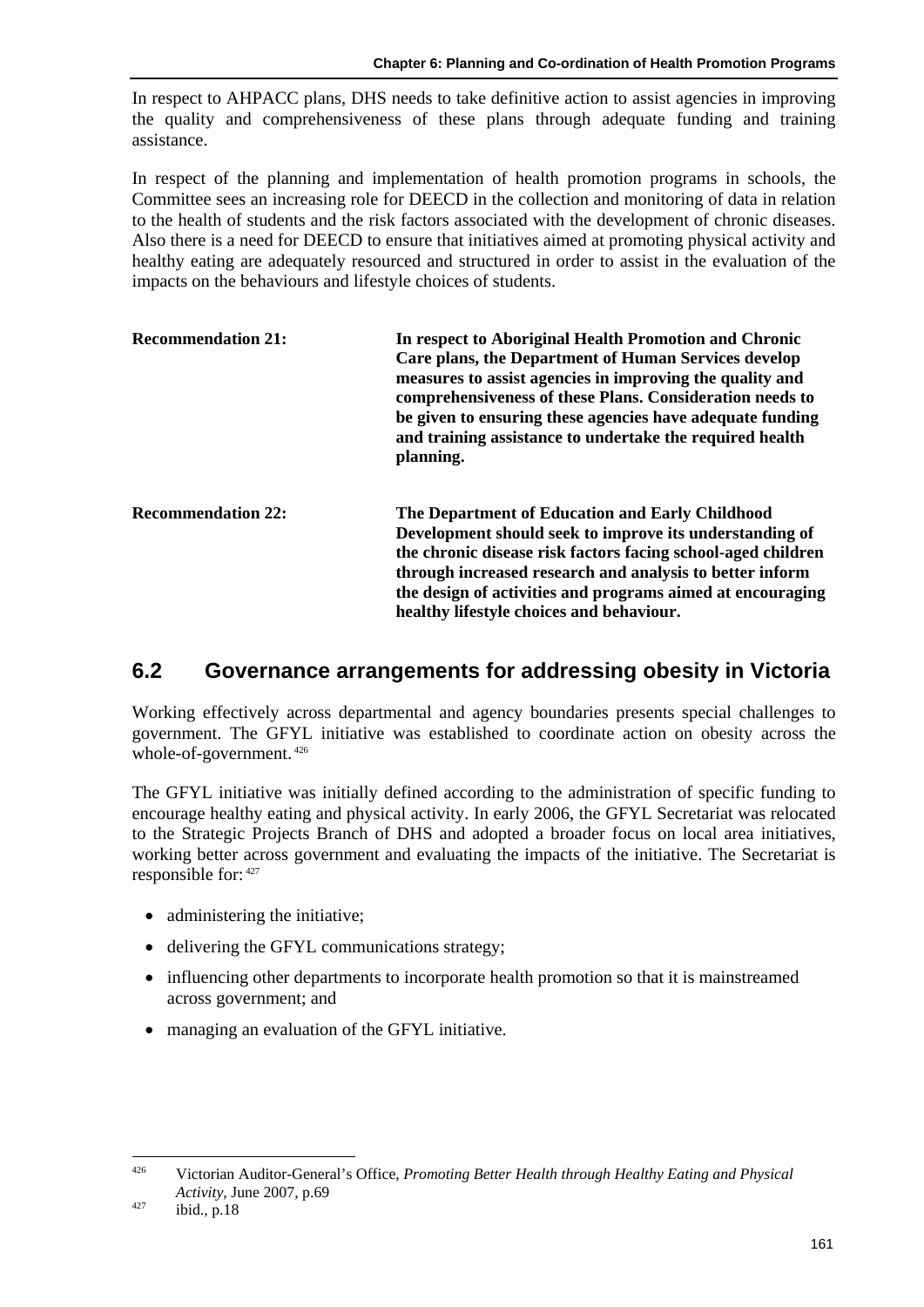### **6.2.1** *Auditor-General's findings and recommendations*

In his report, the Auditor-General stated that the governance structure adopted must assist agencies to overcome the following barriers which make it difficult to plan and collaborate across portfolios:428

- differing objectives within agencies which cause some to give a lower priority on their contribution to a collaborative plan;
- difficulties associated with driving collaborative planning, implementation and evaluation within existing cross-agency governance structures;
- established programs and funding allocations which make it difficult to redirect resources to priorities identified at a state-wide level; and
- established funding models which make it easier to treat rather than prevent chronic disease and limit the ability of agencies to sustain funding to programs in the longer-term.

The Auditor-General found that GFYL had been focussed on pulling the existing initiatives into a consistent framework and encouraging cross-agency co-ordination. The report stated that, going forward, the GFYL would need to: $429$ 

- establish specific objectives and targets relating to healthy eating for each of its target population groups;
- develop a program that builds on the existing programs to deliver these objectives;
- develop ongoing indicators of success; and
- have the flexibility to reallocate or expand resources in response to emerging performance data and the achievement of objectives.

The Auditor-General recommended that DHS, in consultation with other lead agencies working in the area, review the current GFYL governance arrangements to determine the best structure for delivering effective state-wide government programs aimed at tackling the issue of obesity in the State.

### **6.2.2** *Agency responses*

### *(a) Department of Human Services*

In the audit report, the Secretary, DHS, stated that through GFYL and other key initiatives such as the roll out of state-wide health promotion priorities, the Department is demonstrating an ongoing commitment to working across sectors to further develop the State's approach to promoting physical activity and healthy eating.

 $\overline{a}$  $428$  ibid., p.69<br> $429$  ibid.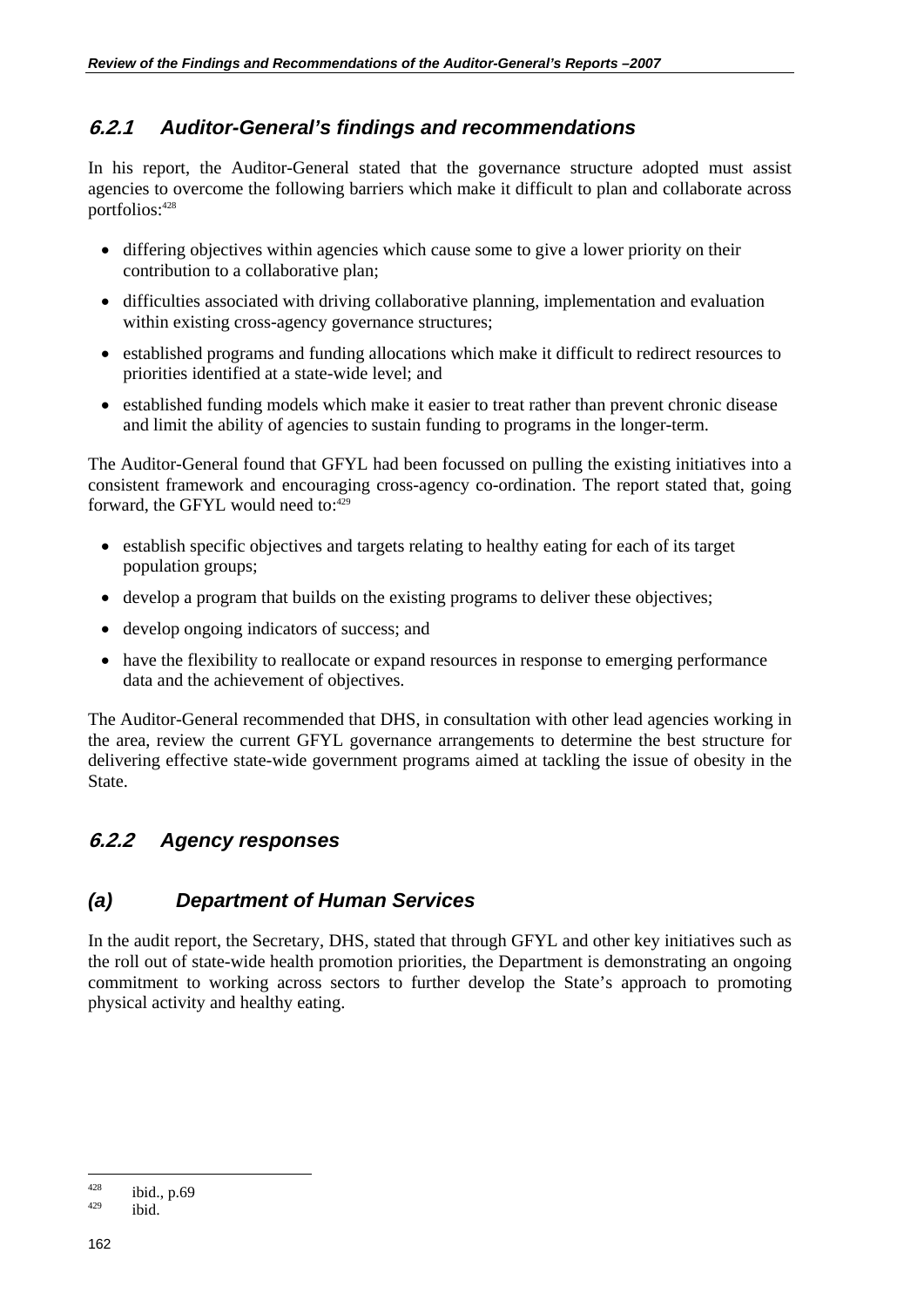In the *Response by the Minister for Finance to the Auditor-General's Reports 2006-07*, the Department stated that the GFYL governance structure was reviewed in 2006-07 and the Ministers' Forum in March 2007 endorsed a new partnership structure which reflects a balanced involvement of key Ministers and departments with direct investment in healthy eating and physical activity. Also it provides for wider engagement of key stakeholders from within and outside government. The Department stated in its response that improved coordination is a major driver for the new governance arrangements and the structure will continue to be monitored to ensure its ongoing effectiveness.<sup>430</sup>

### *(b) Response by VicHealth*

In the audit report, VicHealth supported the Auditor-General's recommendation in principle, but suggested that an independent party be involved in a review of the governance arrangements to ensure objectivity. 431

### **6.2.3** *Subsequent developments*

In October 2008, the Committee asked DHS to provide information in respect to action taken on the Auditor-General's recommendation in respect to a review of the GFYL governance arrangements.

The Secretary, DHS, advised the Committee that the new governance structure, developed in 2007, has proven to be sound and effective. The new structure comprises a Ministers Forum, a Leadership Group, a Communications Working Group, a Strategy Working Group and a Program Coordination Group.

There are six Ministers involved in the Ministers Forum as follows:

- The Minister for Health (lead Minister);
- The Minister for Senior Victorians;
- The Minister for Sport and Recreation;
- The Minister for Planning:
- The Minister for Education; and
- The Minister for Transport.

The Ministers Forum is supported by a Leadership Group (senior departmental staff) and a Leadership Advisory Group (Expert advisors) which is in turn provided information through GFYL *'Think Tank'* sessions on relevant topics, comprising a broad stakeholder base. Two of these *'Think Tank'* discussions take place each year.

The Department advised the Committee that the Victorian State Services Authority showcased GFYL as an example of good whole of government governance in its report, '*Victorian Approaches to Joined Up Government'*. 432

<sup>430</sup> 430 Department of Treasury and Finance, *Response by the Minister for Finance to the Auditor-General's Reports 2006-07*, p.56<br><sup>431</sup> Victorian Auditor-General's Office, *Promoting Better Health through Healthy Eating and Physical* 

*Activity*, June 2007, p.8<br><sup>432</sup> Ms F Thorn, Secretary, Department of Human Services, letter received 18 November 2008, p.10 and Appendix 2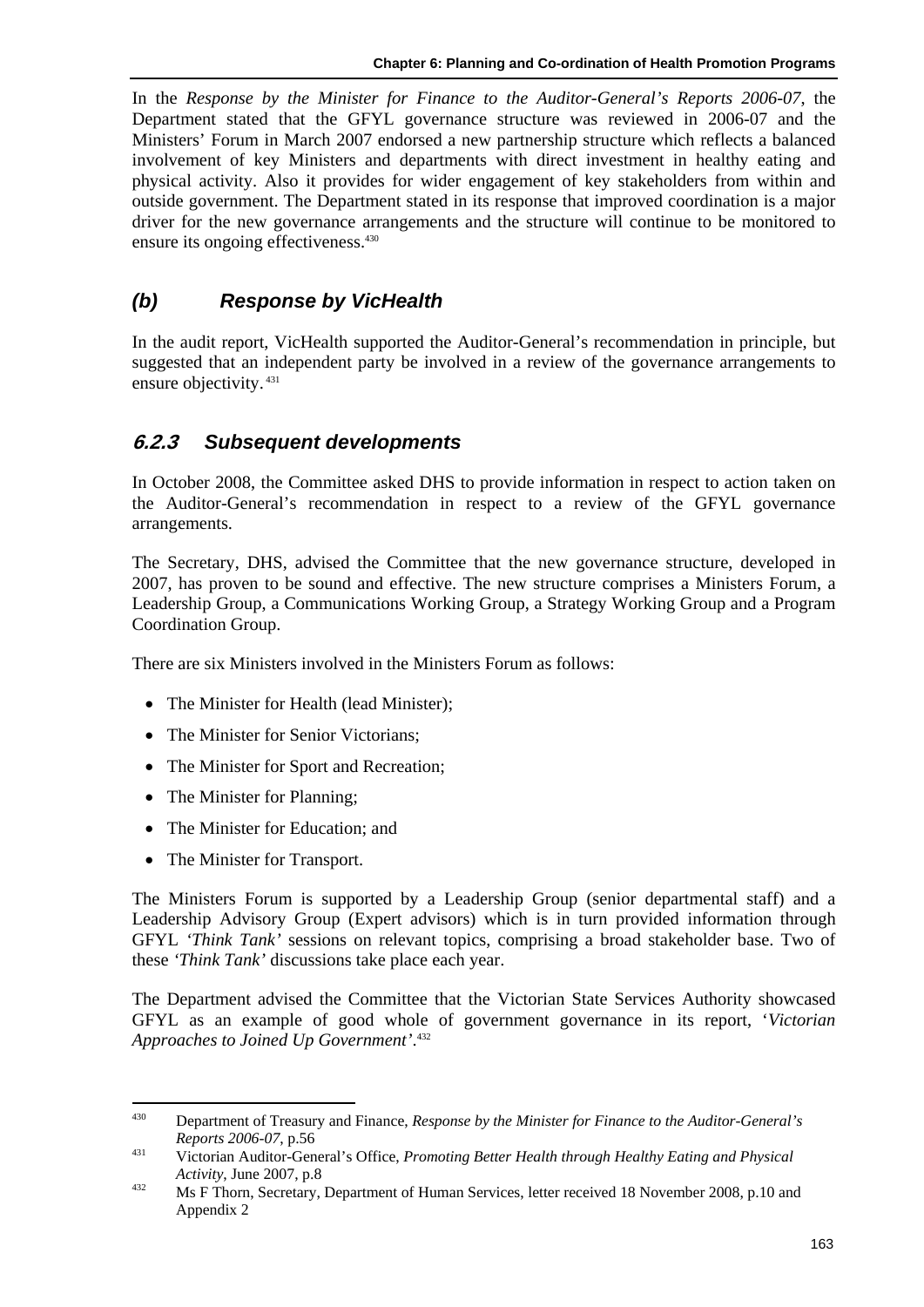The Committee asked VicHealth for details of its relationship with the GFYL Secretariat and how VicHealth works with the GFYL in regard to planning strategies and programs aimed at addressing unhealthy eating, physical inactivity and obesity in Victoria. In particular, the Committee requested information on whether VicHealth was consulted when the GFYL was re-structured and how the revised governance structure allows for wider engagement of key stakeholders and improves coordination across government agencies.

The Chief Executive Officer, VicHealth, advised the Committee that VicHealth is cognisant of the GFYL Strategic Plan when developing any new funding programs and meets with the relevant GFYL governance structures on a regular basis.<sup>433</sup>

VicHealth also advised that it had *'maintained an ongoing relationship with GFYL as it restructured and continues to have regular involvement and communication via representation on the two committees.'*<sup>434</sup>

The Committee requested feedback from DEECD on whether the new GFYL governance structure has allowed for improved engagement with stakeholders and coordination across government agencies. DEECD advised that consultation had been undertaken with DHS regarding the restructure of governance arrangements and the coordination across government agencies was effective. DEECD advised that recently the Minister for Education had been invited to join the GFYL Ministers Forum in recognition of the relevance of the education portfolio to the GFYL initiative.<sup>435</sup>

At the Committee hearing in December 2008, the Committee asked for comment from DHS, DPCD and VicHealth on how the revised governance structure was proceeding in terms of improved co-ordination. Each of the agencies indicated that they had been included in discussions associated with the GFYL initiative and its Leadership Group and Strategy Working Group.

### **6.2.4** *Conclusion*

It is pleasing to note that action took place following the Auditor-General's report to improve the governance arrangements in relation to the GFYL initiative and assist better coordination of GFYL programs and activities across government agencies. The composition of the GFYL Ministers Forum indicates that the issue of promoting healthy eating and physical activity has been given the high priority it warrants by the Victorian Government.

 $\overline{a}$ 

<sup>&</sup>lt;sup>433</sup> Mr T Harper, Chief Executive Officer, VicHealth, letter to the Committee, received 19 November 2008 ibid.<br><sup>434</sup> Department of Education and Early Childhood Development, letter received 2 December 2008, p.2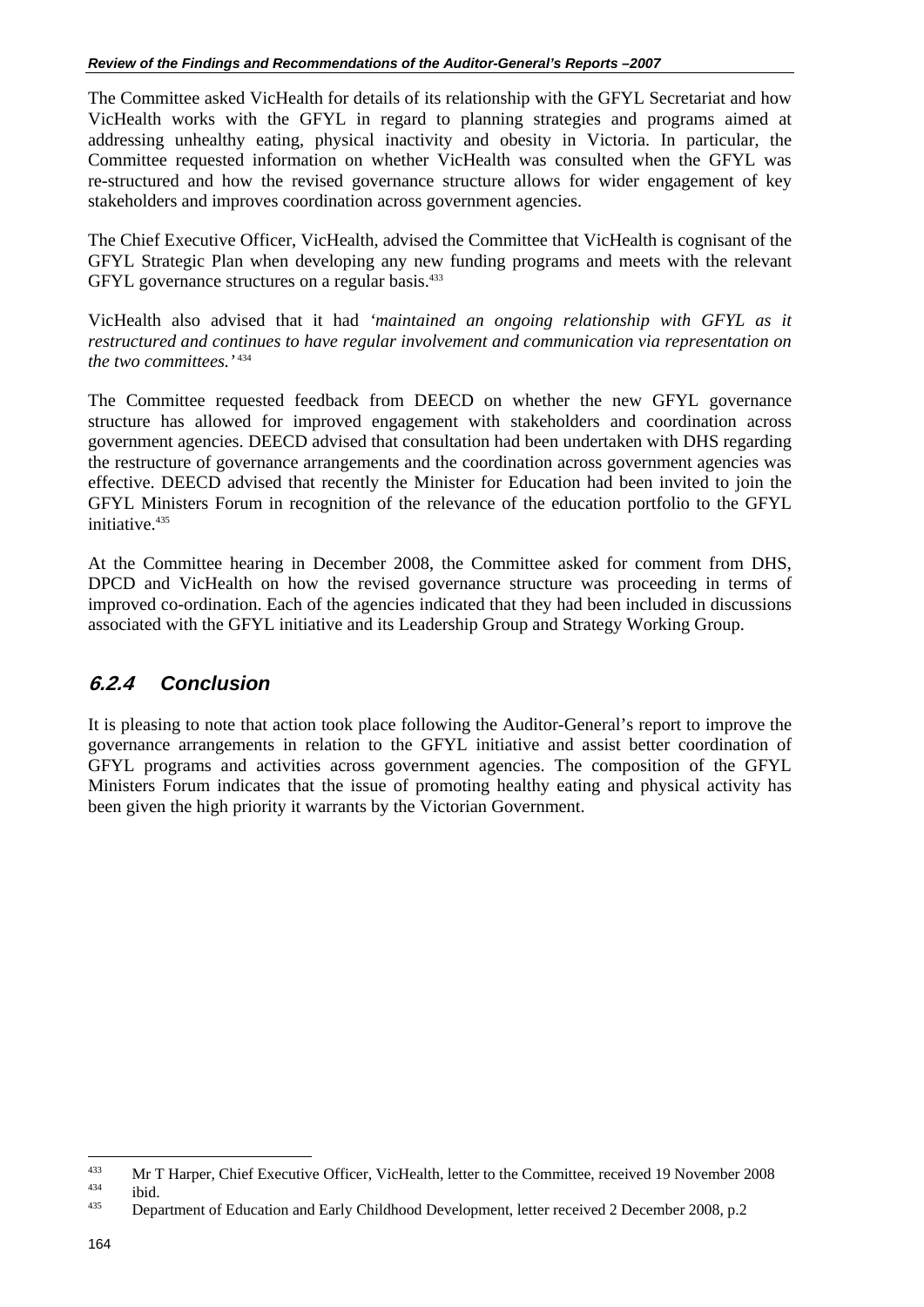# **CHAPTER 7: GOING FORWARD**

## **7.1 Introduction**

1

As detailed in the Auditor-General's report and in statistics included in this Committee's report, the current cost of treating chronic disease in Victoria is already enormous and the impact these diseases have on the total economic and social wellbeing of the State is even greater. Based on current trends these costs are set to increase unless effective measures are put in place now and in future years in an effort to stem the tide.

This report has focussed on government funded health promotion initiatives, programs and activities aimed at tackling one of the known risk factors in the onset of chronic disease: overweight and obesity, the rates of which have been increasing in both adults and children at alarming rates over the past 20 years. Indeed, as already stated the epidemic is being experienced worldwide. A House of Commons Health Committee inquiry into obesity in 2004, reported: 436

*The causes of obesity are diverse, complex and, in the main, underpinned by what are now entrenched societal norms. They are problems for which, as our expert witnesses have emphasised, no simple solution exists. However, to fail to address this problem would be to condemn future generations, for the first time in over a century, to shorter life expectancies than their parents.* 

*A recent report by the Royal College of Physicians, Royal College of Paediatrics and Child Health and the Faculty of Public Health emphasised the need for solutions to be 'long term and sustainable, recognising that behaviour change is complex, difficult and takes time.'* 

*We believe that an integrated and wide-ranging programme of solutions must be adopted as a matter of urgency, and that the Government must show itself prepared to invest in the health of future generations by supporting measures which do not promise overnight results, but which constitute a consistent, effective and defined strategy.* 

Likewise, this Committee recognises that the criticality and long-term nature of the problem of overweight and obesity facing our society will require a sustained funding commitment on preventative health programs by successive Parliaments in order to effectively address the problem.

### **7.2 Long-term problem requiring long-term commitment**

The Victorian Government has already recognised the long term nature of the issue and understands that the measurement of achievements will also be longer term rather than short term. This is acknowledged in the *Go for your life* Strategic Plan 2006-2010 which states that '*changing people's behaviour is a complex and long term challenge* which *will require community-wide action over a significant period of time.'*<sup>437</sup>

<sup>436</sup> The House of Commons Health Committee, *Obesity,* Third Report of Session 2003-04, Volume 1, 27

May 2004, p.109<br><sup>437</sup> Victorian Government Department of Human Services, *Go for your life: Victoria – Leading the way to a healthy and active community, Strategic Plan 2006-2010,* Melbourne, Victoria, 2008, pp.1-2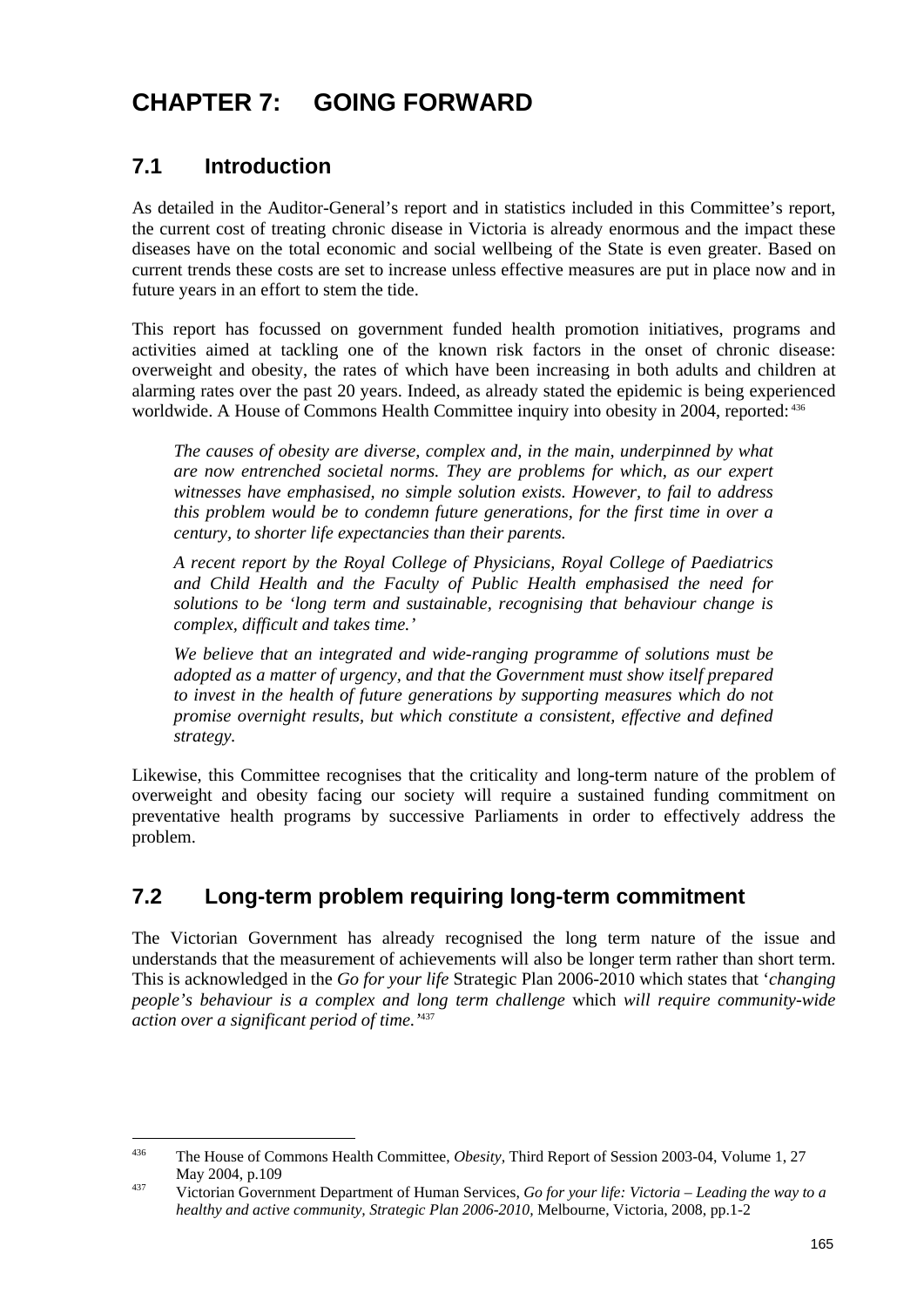At the Committee hearing in December 2008, the Secretary, DHS, stated:<sup>438</sup>

*It is an area where we will need to have a long-term and very sustained effort to achieve changes to behaviours…We know it is going to take a long time, and over time it will probably involve some of the kinds of things that have been put into place in relation to tobacco control, but it will need to be specific to the issues of healthy eating and activity.* 

The Committee notes advice provided at the hearings that the campaign to reduce the incidence of overweight and obesity in the community can be likened to other long term prevention programs which commenced in the 1970's and 1980's such as, the quit smoking campaign, the wearing of seatbelts in motor vehicles, road safety campaigns and the skin cancer prevention campaigns. These are all good local examples of sustained and successful prevention programs.

The Committee recognises the need for a range of strategies and actions which address the increasing rates of overweight and obesity in the State. The Committee considers that one strategy which warrants further investigation by Government is a social marketing health education campaign dedicated to tackling overweight and obesity, similar to the anti-smoking campaign undertaken in recent times. The Committee is of the view that these campaigns can play an effective role in raising awareness of the risks associated with particular behaviours and are an important component of the prevention effort.

Such a campaign should draw attention to the health risks associated with being overweight or obese (including its links to diabetes and some cancers) and also highlight those nutritional and lifestyle patterns which are most conducive to weight gain. Such a campaign should also identify 'high-risk' foods and drinks and highlight the importance of physical activity in reducing weight levels.

**Recommendation 23: The Government give consideration to the development of a social marketing campaign which focuses on the issue of overweight and obesity and its links to chronic diseases. Such a campaign should be directed at raising awareness of the risks associated with unhealthy lifestyle and promoting positive changes in individual and societal attitudes and behaviours over time.** 

### **7.3 Greater focus on preventative health**

The only real way to slow the rate of growth in the costs associated with treating chronic diseases into the future is through spending on programs and activities now which are aimed at addressing the risk factors associated with these diseases i.e. spending on preventative health.

Obesity develops over time and once it has developed it is difficult and expensive to treat. The prevention of weight gain, commencing in childhood, offers the most effective means of achieving healthy weight in the population.

The Committee is of the view that spending on health promotion programs must be viewed as an investment in the future. The returns on the investment being a healthier population, lower rates of chronic disease associated with poor diet, physical inactivity, smoking and alcohol consumption, and therefore a reduction in the cost of treating these diseases and their impact on the economy in real terms in the future.

 $\overline{a}$ 

<sup>438</sup> Ms F Thorn, Secretary, Department of Human Services, transcript of evidence, 9 December 2008, p.3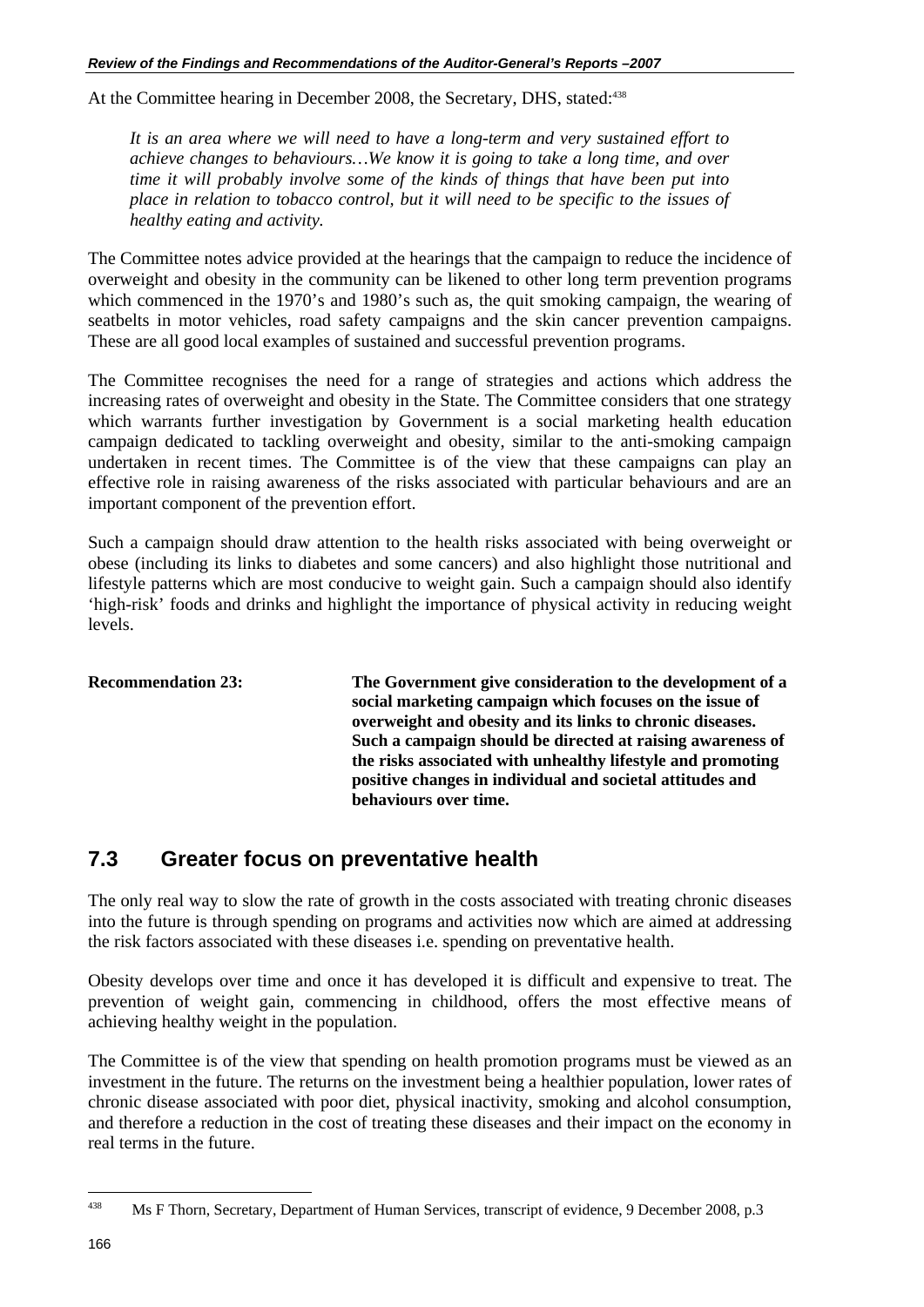According to the *National Public Health Expenditure Report 2004-05* prepared by the Australian Institute of Health and Welfare, '*on average only 2.8 per cent of total health expenditure is allocated to organised public and private prevention programs, yet preventable behavioural factors constitute 40 to50 per cent of the causes of premature deaths*.' 439

The Auditor-General noted in his report, and this Committee also received advice, that the spending on health promotion programs by DHS amounts to around one per cent of the total Victorian health budget expenditure. The Committee received advice from the CEO, VicHealth that:  $440$ 

*One of the challenges we have is that historically, prevention has attracted a tiny proportion of the overall budget, so the level of research projects that have gone into actually identifying solutions that we need in prevention have been commensurately low.* 

The Auditor-General made comment in his report about problems experienced by local agencies in sustaining health promotion programs over a longer-term and these issues have been discussed in Chapter 3 of this Committee's report. At the Committee hearing in December 2008, the CEO, VicHealth, advised that in terms of prevention success stories over the past few decades, the most important component is *'an adequate level of investment and sustained for a lengthy period.'*<sup>441</sup>

### **7.3.1** *Recent examples of an increasing emphasis on preventative health*

### *(a) Commonwealth National Preventative Taskforce*

Recently there has been greater recognition by the Commonwealth Government of the importance of preventative health measures. In 2008, the Commonwealth established the National Preventative Health Taskforce to develop strategies to tackle not only the health challenges caused by obesity, but also those attributed to tobacco and alcohol.

In 2008, the Commonwealth estimated that the annual social costs of tobacco, alcohol and illicit drugs have grown to \$56.1 billion. As part of the new focus on preventative health, the Commonwealth announced that it will act to ensure that preventative health measures become a key part of health funding agreements between Commonwealth and State and Territory governments.442

At the Committee hearing in December 2008, the Secretary, DHS, advised that the creation of the Taskforce is an indication that prevention has been elevated in national importance. Also, the discussion paper recently released by the Taskforce cites overweight and obesity issues as one of the top three priorities for action going forward, along with alcohol and tobacco.<sup>443</sup>

<sup>439</sup> 

<sup>&</sup>lt;sup>439</sup> <<www.vichealth.vic.gov.au/stats/>> accessed 12 December 2008<br>
Mr T Harper, Chief Executive Officer, Victorian Health Promotion Foundation, transcript of evidence, 9

December 2008, p.10<br>
<sup>441</sup> ibid., p.8<br> *Addia Statement, The Hon. Nicola Roxon, Minister for Health and Ageing, <i>New health taskforce on prevention – tobacco, alcohol and obesity priorities,* 9 April 2008, <<www.alp.org.au/media>>accessed

<sup>16</sup> January 2009<br>
Ms F Thorn, Secretary, Department of Human Services, transcript of evidence, 9 December 2008, p.4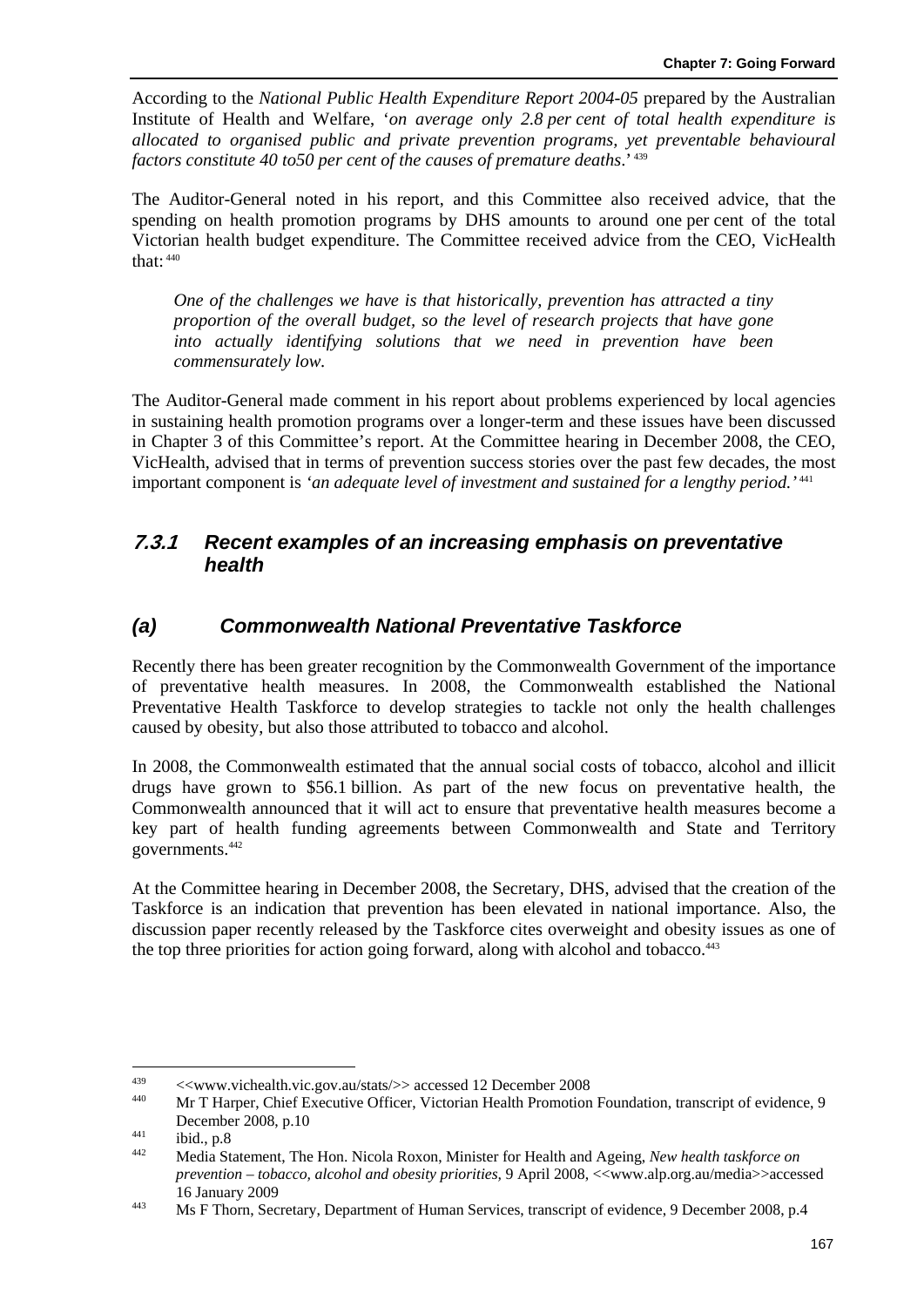DHS also advised the Committee that an outcome of the Council of Australian Government (COAG) meeting on 29 November 2008 was an agreement to establish a Health Prevention National Partnership and: 444

*Under this new funding arrangement to facilitate reform, the Commonwealth will provide funding of close on \$450 million over four years, and \$872 million over six years, starting in 2009-10 to improve the health of all Australians.*

The new Health Prevention National Partnership will focus on healthy weight, healthy eating, physical activity and smoking. Activities proposed include the establishment of a national prevention agency with responsibility for improved data and targeted research to build the evidence for effective action. 445

### *(b) Victoria's WorkHealth program*

The Committee notes that, in recognition of the importance of preventative health measures and in light of figures showing that workers spend approximately one third of their time in the workplace, the Victorian Government has recently introduced *WorkHealth*.

*WorkHealth* is a five year, \$218 million program managed by WorkSafe Victoria, aimed at improving the health and wellbeing of Victorian workers. The program represents a significant new investment in the prevention of chronic disease in the State. The objectives of the *WorkHealth* initiative are to: 446

- reduce absenteeism;
- improve productivity;
- reduce injuries; and
- reduce the burden on the Victorian health system.

Programs for workers will include voluntary workplace-based health checks and information, in addition to access to advice and education to assist workers reduce their risk of chronic disease. The program also includes workplace grants for employers to build or expand programs that promote worker health and encourage healthy behaviours in the workplace.

A pilot of the program was undertaken by WorkSafe Victoria in 2008, involving 657 workers in nine workplaces. The pilot was found to be highly effective with two in three workers found to have potential risk factors and referred to a general practitioner for further medical attention.<sup>447</sup>

### **7.3.2** *Review and conclusion*

The increasing attention on preventative health at a national level and recognition by the Victorian Government through the *WorkHealth* program of the important role preventative health programs can play in arresting the costs associated with chronic disease suggest that, in forthcoming years, a greater proportion of the health budget will need to be directed to preventative health promotion programs and activities in the State.

 $\overline{a}$ 

<sup>444</sup> ibid. 445 ibid. 446 <<www.workcover.vic.gov.au>> accessed 26 March 2009 447 Premier of Victoria, Media Release, *WorkHealth begins rolling out in Regional Victoria,* 5 March 2009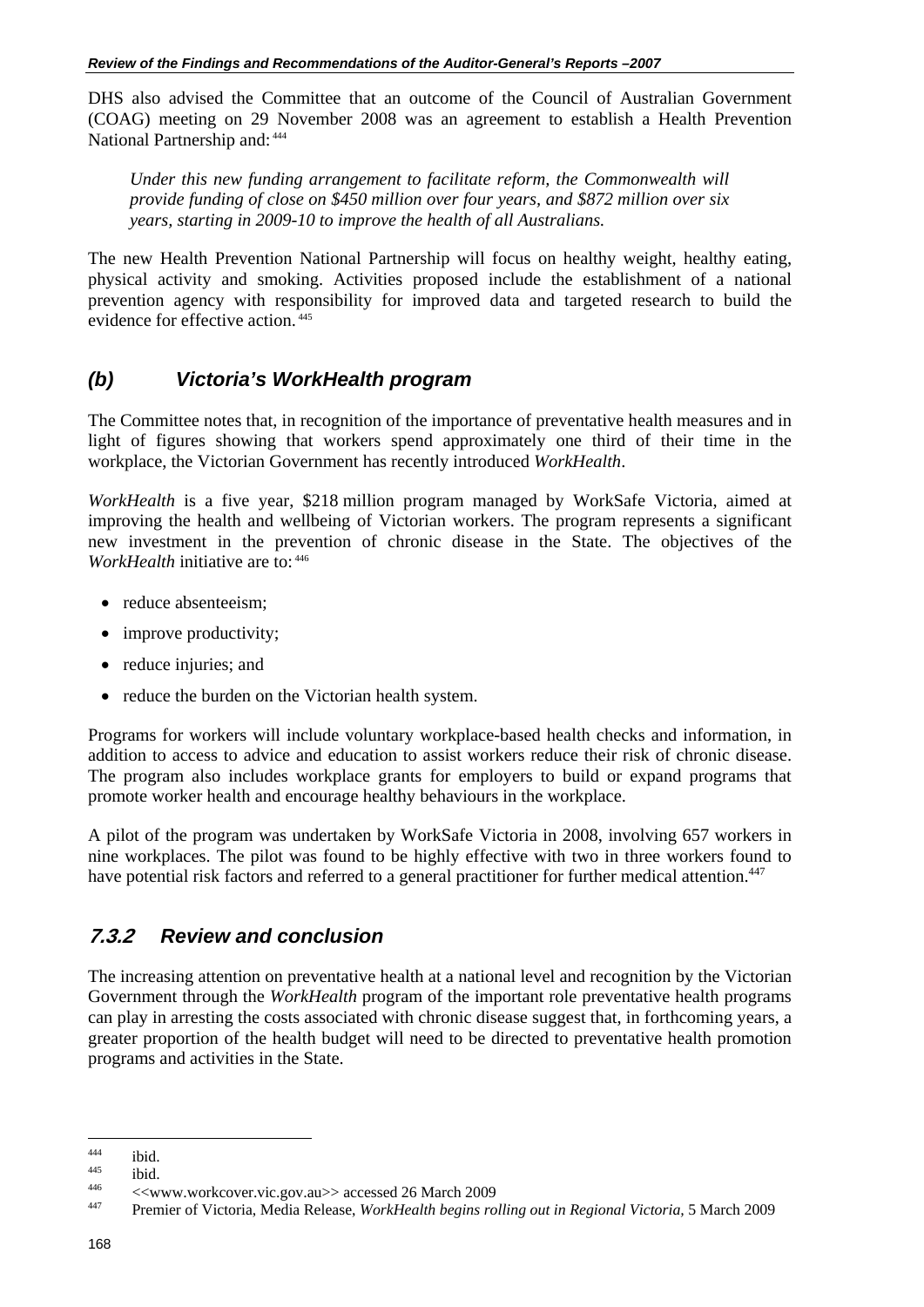Based on the findings contained in the Auditor-General's report and advice received during this Committee's inquiry, the Committee urges the Government to consider investment in ongoing effective campaigns where the outcomes can be measured over time. In doing so, the current level of resources dedicated to health promotion and prevention may require review and assessment of a recurring investment solution.

**Recommendation 24: The Government consider a review of the current investment in preventative health promotion in the State given the costs associated with the treatment of chronic diseases and the benefits to be gained from reducing the rate of chronic disease in the State.** 

### **7.4 Where to from here?**

As already stated, the issue of managing the increasing rates of chronic disease in Victoria is critical to the current and future social and economic wellbeing of the State. The Auditor-General's report detailed the health promotion programs and activities underway at a particular point in time in what will clearly be an ongoing focus of activity for future governments.

The Committee is of the view that there are a number of matters which require consideration by Government in moving forward in the area of preventative health and ensuring that the future public investment in this area is managed in the most economic, efficient and effective manner. These matters are discussed in the following paragraphs.

### **7.4.1** *Importance of research, data, evidence and measurement of outcomes*

The Committee notes that DHS plays an important role in the collection and reporting of health statistics and information. It produces a range of statistical health information and indicators for policy makers, planners of health promotion programs, key stakeholders and other interested parties. Its expertise in this area is evidenced by:

- the annual Victorian Population Health Survey and regional fact sheets;
- the Victorian Health Information Surveillance System;
- Burden of Disease estimates across geographic areas;
- *Your Health* a report on the health of Victorians which includes a concise encyclopaedia of health indicators for Victoria;
- reports on life expectancy in Victoria;
- avoidable mortality statistics and trend data; and
- other relevant health studies and reports.

1

Some advances have been made in the collection of data and evaluation of programs however, the Committee received advice from DHS that the evidence and data in the area of promoting healthy and active lifestyles is still in its formative stages.<sup>448</sup>

<sup>448</sup> Ms F Thorn, Secretary, Department of Human Services, transcript of evidence, 9 December 2008, p.2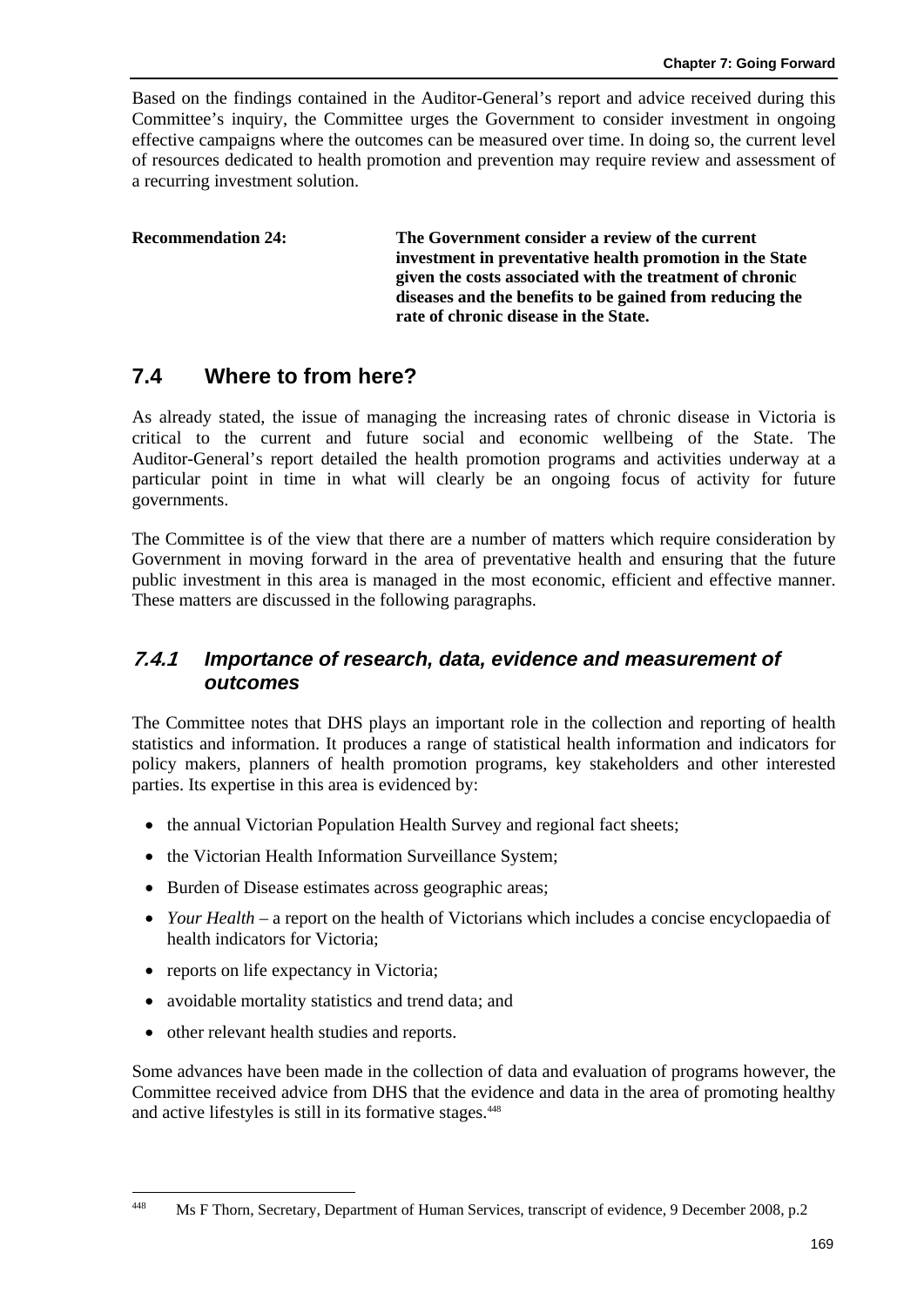As already noted in Chapters 4 and 5, the Committee is of the view that the success of future health promotion and preventative health programs aimed at tackling obesity and other causes of chronic disease in the State is dependent on greater investment in research, data collection and evaluation to ensure resources are appropriately designed and targeted to achieve the most beneficial outcomes.

### **7.4.2** *Importance of focussing on children*

Preventative measures across the population are important, but measures targeting children and adolescents in the areas of healthy diet and physical activity are especially critical to Victoria's future prosperity and the future health and wellbeing of its citizens.

The Committee notes that in Australia between 1985 and 1995, the levels of obesity in children tripled and since then the problem has continued to worsen. Almost a quarter of children and adolescents in Australia are overweight. Of these, about one in four is obese with a proportion of that increasing each year. If this trend continues, it will place enormous pressure on services for the care of people with obesity-related diseases when these children become adults.<sup>449</sup>

The Commonwealth Government's *Healthy Weight 2008* strategy aimed at children, young people and their families states: 450

*Childhood overweight is associated with increased risk factors for heart disease such as raised blood pressure, blood cholesterol and blood sugar. Of great concern is the appearance of Type-2 diabetes in adolescents – even primary school children – with its potential for complications such as heart disease, stroke, limb amputation, kidney failure and blindness. The most significant long-term consequence of obesity in childhood is its persistence into adulthood.* 

The Committee understands that children operate in a number of environments which impact on their lifestyle preferences and choices: family, social groups and school. The Committee has heard during this inquiry that effective prevention is about getting the right balance in the programs targeted at particular groups in the community, including children.

Health promotion activities already underway in Victorian schools demonstrate that the Government recognises the impact that the school environment can have in influencing children's health.

The Committee notes the increased emphasis over recent years on physical education and sport in schools and commends DEECD's curriculum requirements in this area. Also of interest are more recent programs directed at School Canteens and the funding of school gardens.

Given the increasingly embedded steep trends in the level of childhood obesity, the Committee considers that the Government must maximise the opportunity to promote healthy eating to school aged children to provide them with knowledge and assist them in developing good lifelong nutritional habits. As such, the Committee encourages DEECD to consider an increased emphasis in the curriculum on providing life skills to children about healthy diet in the following areas:

• practical training in how to choose and prepare healthy food e.g. education programs teaching children about the chain of 'garden to mouth' i.e. growing healthy food, preparing healthy food, eating healthy food and the health benefits to their bodies;

 $\overline{a}$ 449 Australian Institute of Health and Welfare, *A rising epidemic: obesity in Australian children and* 

*adolescents*, Risk Factors Data Briefing Number 2, Commonwealth of Australia, October 2004, p.6 450 National Obesity Taskforce Secretariat, *Healthy Weight 2008 – Australia's Future – The national action agenda for children, young people and their families,* Commonwealth of Australia, 2003, p.2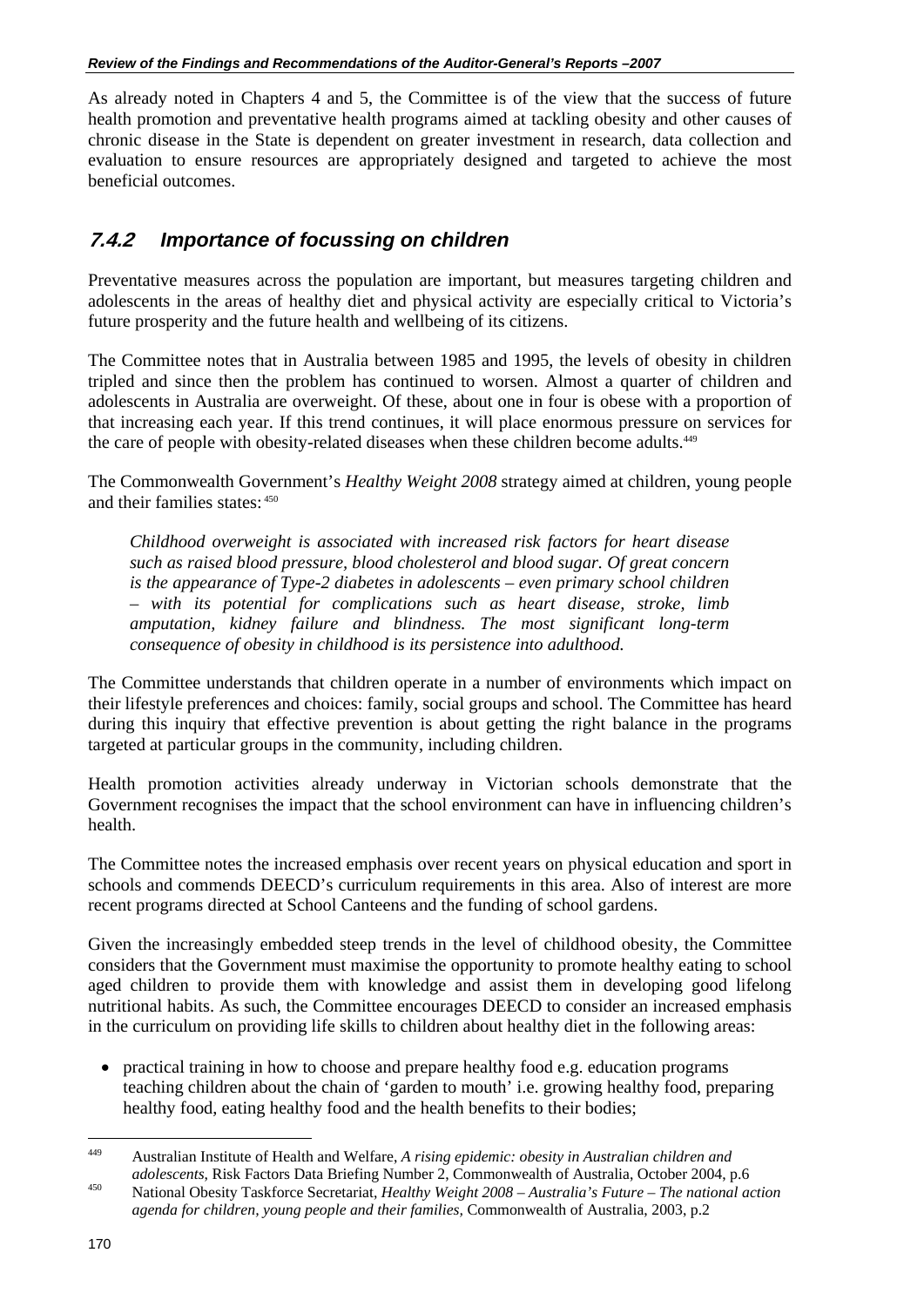- practical cookery lessons and classroom lessons about nutrition;
- education about food processing, labelling and coding; and
- education about objective discernment of food advertising and marketing.

As discussed in Chapter 6 of this report, the Committee considers also that, in moving forward in the area of health promotion targeted at children and adolescents, there is a need for more research and evaluation of the health risk factors currently facing children and adolescents and the development of strategies to address these issues.

| The Department of Education and Early Childhood                  |
|------------------------------------------------------------------|
| Development give consideration to increasing programs and        |
| activities in school, aimed at the development of life skills in |
| good nutritional habits and choices with the aim of skilling     |
| the future adult population of the State in healthy lifestyle    |
| choices and behaviour.                                           |
|                                                                  |

### **7.4.3** *A Chronic Disease Prevention Strategy for Victoria*

The Committee is of the view that consideration should be given to the development of a comprehensive and coordinated strategy to address the increasing rates of chronic disease in the State, such as Type 2 diabetes, heart disease, hypertension, stroke, osteoarthritis and kidney disease, of which one of the causes is understood to be overweight and obesity, and of which some of the causes are poor diet and physical inactivity.

Other issues which need to be strategically tackled however include alcohol consumption and its links to overweight and obesity and chronic disease and also smoking. The Committee acknowledges that significant gains have been made in reducing smoking in the community over the past 20 years through the implementation of a range of successful health campaign and re-education programs. The Committee is of the view that many lessons learned through the success of this campaign can be adapted to the attack on other causes of chronic diseases.

### **Recommendation 26: The Government give consideration to the development of a chronic disease prevention strategy for Victoria. Such a strategy needs to:**

- **(a) clearly identify the causes of serious chronic disease in the State;**
- **(b) Specifically consider those groups most at risk, particularly indigenous Victorians;**
- **(c) determine the research requirements and gaps in the evidence-base;**
- **(d) determine the medium and long term objectives of the strategy;**
- **(e) assign responsibilities across government;**
- **(f) articulate the mechanisms for coordination and communication of activities under the strategy; and**
- **(g) determine the monitoring and evaluation mechanisms needed to provide feedback on achievements and determine future direction.**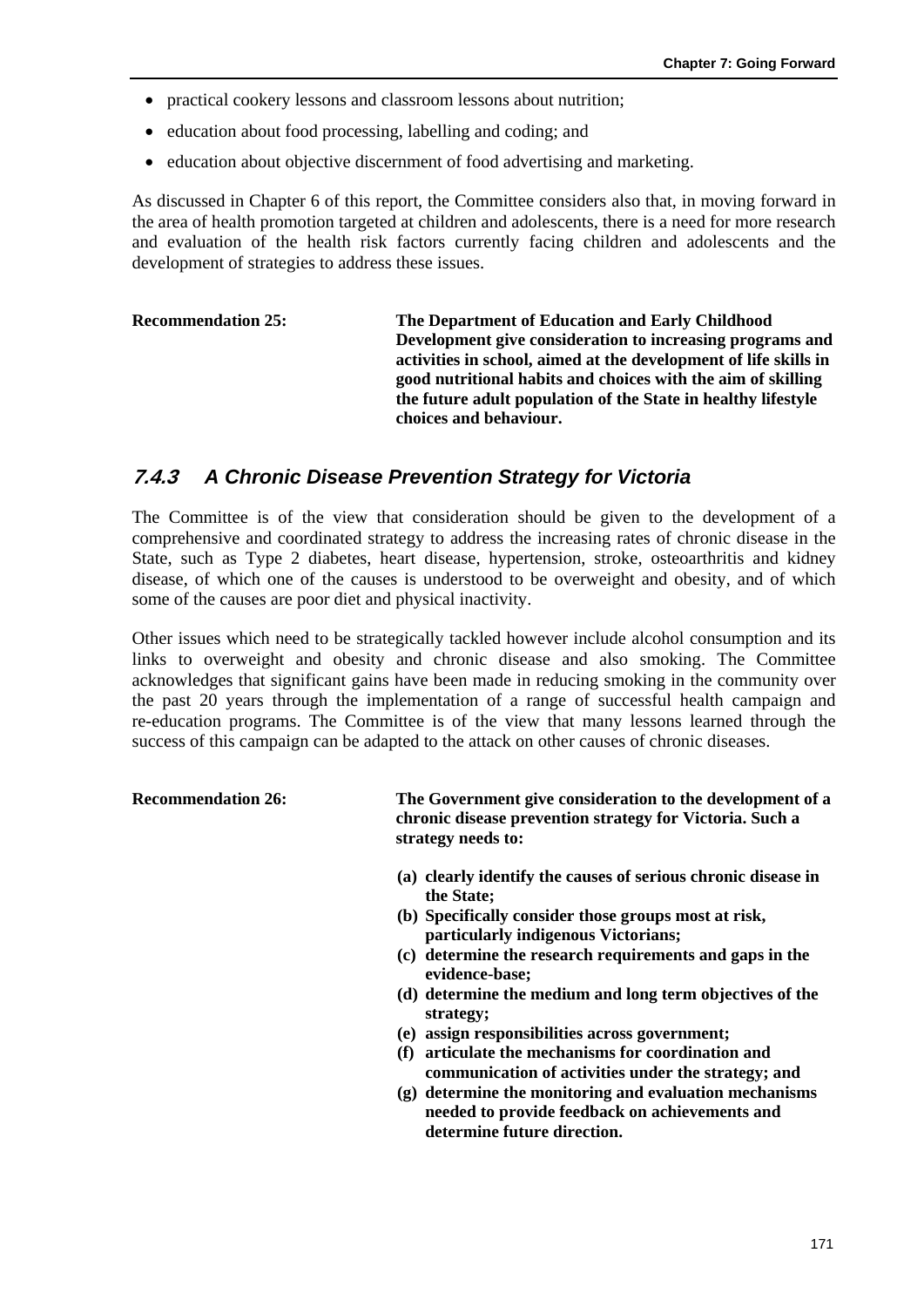### **7.4.4** *Leading the way – The Victorian Health Promotion Foundation*

The Committee notes the valuable work undertaken by DHS and the GFYL Secretariat in developing and coordinating the Government's GFYL initiative which has given attention to the promotion of physical activity and healthy eating programs in the State.

Moving forward the Committee sees the need for a more comprehensive and well coordinated approach to health promotion and preventative health strategies brought about by the increasing concern over, and costs associated with, chronic diseases generally. The Committee is of the view that the issue of chronic disease needs to continue to be afforded the highest priority and focus by the Parliament and be tackled in a strategic, non-partisan way.

The Committee notes that the objectives of the Victorian Health Promotion Foundation (VicHealth) and its work over the past 22 years have been directed at this broader, more comprehensive view of health promotion and preventative health. VicHealth's priority areas being: reducing harm from tobacco and alcohol misuse; creating active communities; promoting healthy eating and improving mental health and wellbeing.

When VicHealth was established in 1987 under the *Tobacco Act* 1987, it was the world's first health promotion foundation. Since this time it has made significant contributions to the reduction in tobacco use throughout the Victorian community and to the promotion of health and wellbeing for a range of Victorians, in particular targeting those groups with the poorest health.

VicHealth is well recognised as an innovative leader in health promotion programs and activities and has become a model that has been adopted by other Australian states as well as countries such as Thailand, Switzerland, Austria and Malaysia.451

The Committee has reviewed the information provided by VicHealth in its Annual Report, in correspondence and evidence provided at the hearing that demonstrates VicHealth's expertise, knowledge and understanding of the current issues. VicHealth has indicated an acute awareness of the importance of research and evaluation in this area and currently invests a significant proportion of its budget into research across all its priority areas.

In light of the extensive work undertaken over the past 22 years by VicHealth in the area of health promotion in the State, the Committee is of the view that VicHealth is best placed to lead and coordinate the battle in the prevention of chronic disease in Victoria. This view is also supported by the following facts:

- VicHealth is the peak body for health promotion in Victoria and health promotion and prevention is its core business;*<sup>452</sup>*
- all of VicHealth's projects are aimed at addressing factors that increase chronic disease;*<sup>453</sup>*
- VicHealth undertakes its work by integrating funded program activity, research and evaluation: and<sup>454</sup>

 $\overline{a}$ 

<sup>451 &</sup>lt;<www.vichealth.vic.gov.au/en/About-VicHealth.aspx>> accessed 13 March 2009<br>Victorian Health Promotion Foundation, *Annual Report 2007-08*, p.4<br>ibid., p.2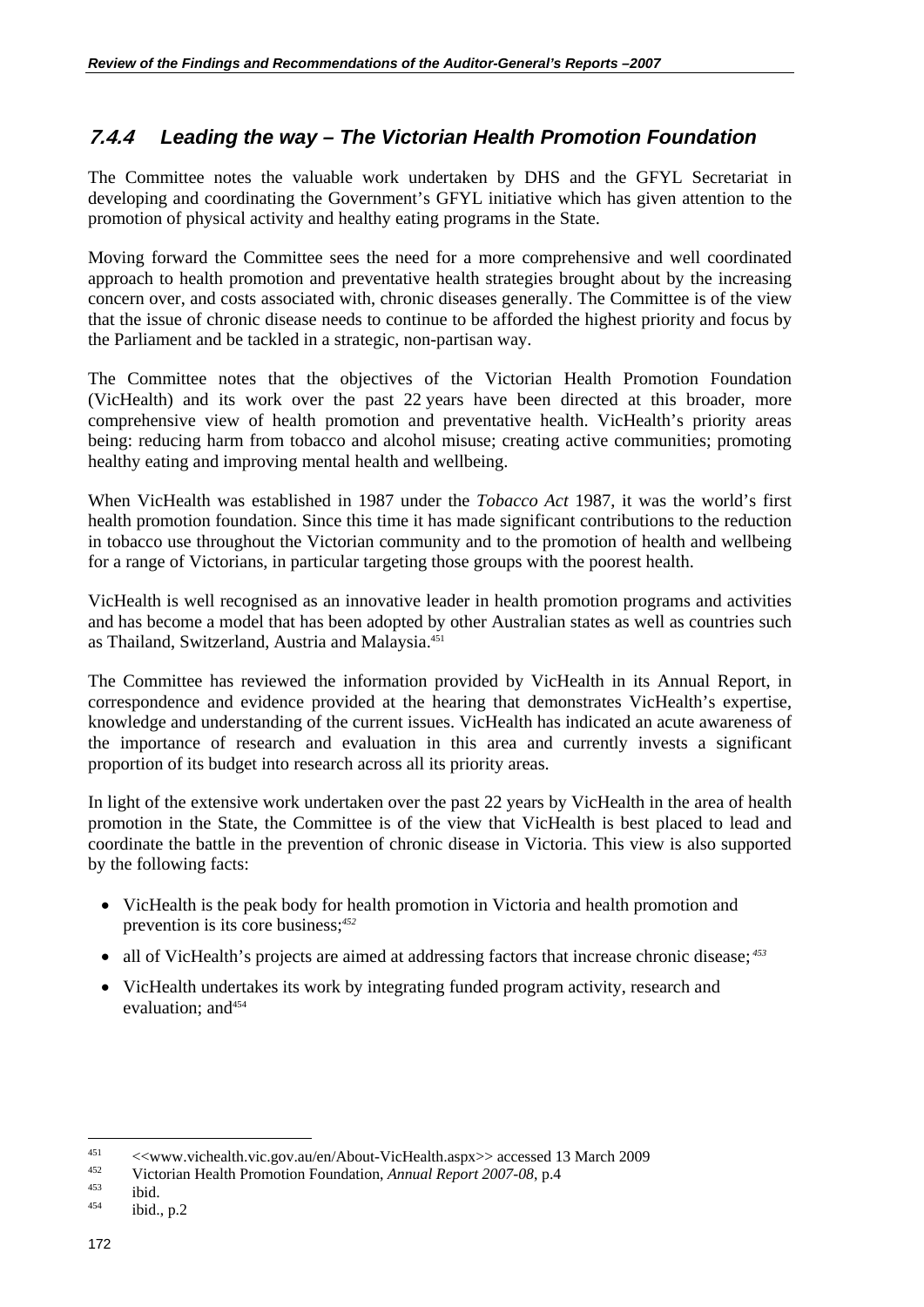• VicHealth is an independent statutory authority, responsible to the Minister for Health with tripartite representation on its Board, in accordance with its legislative requirements, which affords it a certain degree of independence not shared by other government departments and agencies.

The Committee notes comments made in the Auditor-General's report that VicHealth was constrained to some extent in terms of its funding options by its legislative requirements to allocate specific proportions of its budget to sporting bodies and to health promotion activities. The direction in the Act in relation to the funding of sporting bodies stemmed from the replacement of tobacco sponsorship in sports by the Parliament in 1987. The Auditor-General also noted that the organisation's three-year funding service agreement through DHS limited its ability to make longer-term funding commitments.<sup>455</sup>

Since a High Court challenge in the late 1990's, VicHealth's funding no longer comes from tobacco levies, but via a Treasury appropriation through DHS. Also its' work is much broader than prevention programs aimed at reducing harm from tobacco use.

Given the changes which have occurred over the past 22 years in health promotion and the increasing prominence of chronic disease as a major issue confronting the community, it is time for a review of the legislation governing VicHealth to ensure that it is:

- afforded prominence in driving the State's preventative health program;
- is not restricted in its decision-making about how and where best to direct its resources; and
- has the broad objectives and powers to continue its reputation as a ground breaking-model for funding and research in health promotion.

Clear delineation of VicHealth as the key body in health promotion in Victoria will also assist in removing the potential for any overlap in responsibilities and activities with other government agencies, especially at a policy, strategy development and co-ordination level.

**Recommendation 27: The Government, under the auspice of the Department of Premier and Cabinet, review the Victorian Health Promotion Foundation's enabling legislation to ensure that:** 

- **(a) VicHealth is recognised as the Government's pre-eminent health promotion agency and is given responsibility for leading and coordinating the State's future strategy on the prevention of chronic diseases;**
- **(b) the legislation reflects most accurately the current environment in which VicHealth operates; and**
- **(c) VicHealth is not restricted about how and where best to direct its resources to drive the State's strategy on preventative health in the most effective manner.**

 $455$ 455 Victorian Auditor-General's Office, *Promoting Better Health through Healthy Eating and Physical Activity*, June 2007, p.43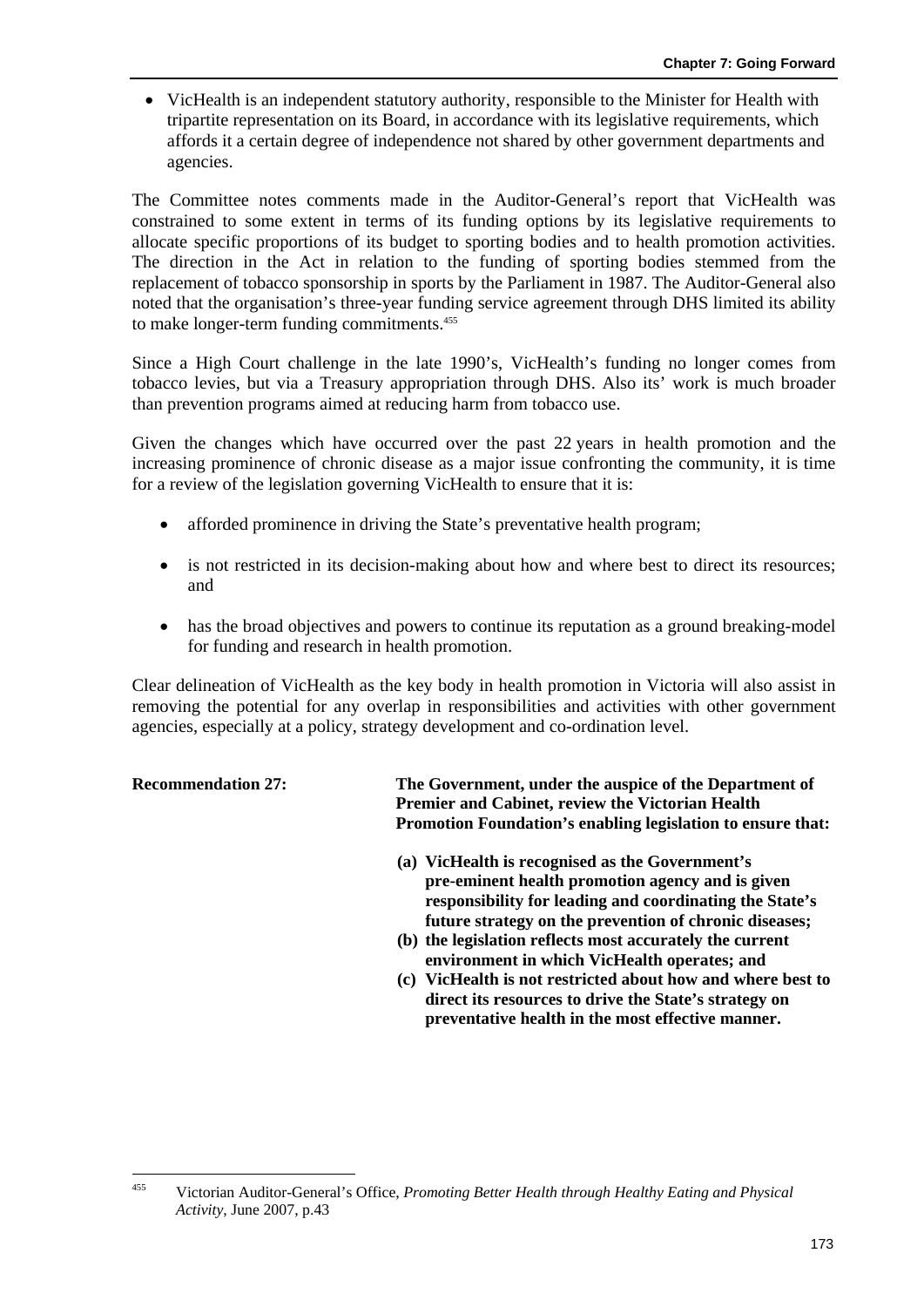# **PART D: PRIORITY TWO FOLLOW-UP**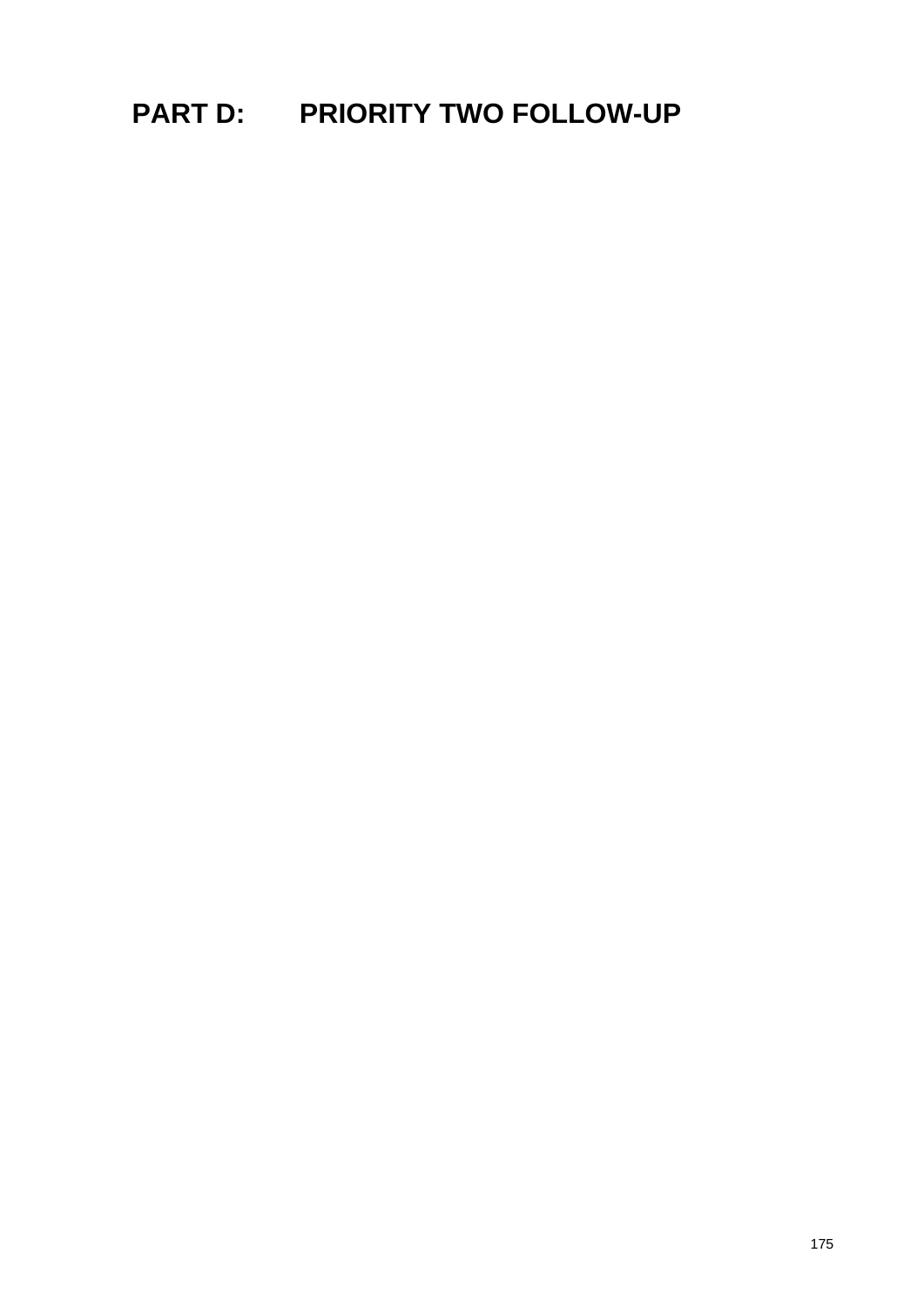# **CHAPTER 1: MANAGING EMERGENCY DEMAND IN PUBLIC HOSPITALS**

### **1.1 Introduction**

Public hospital emergency departments are an important part of the healthcare system in Victoria. They provide treatment for medical emergencies as well as acting as a point of call for less serious medical issues when other medical treatment is not available.

Between 1997-98 and 2005-06, there was an increase of 43.4 per cent in the number of presentations to emergency departments in Victoria's 13 major metropolitan public hospitals.<sup>456</sup>

In June 2007, the Auditor-General undertook a follow-up report, titled *Follow-up of Selected Performance Audits Tabled in 2003 and 2004*. This report contained four follow-up audits undertaken by the Victorian Auditor-General's Office, one is *Managing Emergency Demand in Public Hospitals*.

The original audit, with the same title was tabled in 2004. The audit focused on how presentations in emergency departments and flows of patients were managed by four of Melbourne's major metropolitan hospitals (The Alfred, Monash Medical Centre, Royal Melbourne Hospital and the Western Hospital). The audit also examined management of hospitals by the Department of Human Services (DHS).<sup>457</sup>

The audit made 26 recommendations that covered the following four areas of emergency management: 458

- managing presentations to emergency departments;
- managing patient flows within the emergency department;
- managing patient movement out of the emergency department; and
- managing emergency department data and data quality.

The Auditor-General's follow-up audit examined whether the recommendations made in 2004 had been implemented. The follow-up audit examined three additional hospitals to examine whether they had acted on the 2004 audit.<sup>459</sup>

In the follow-up audit, the Auditor-General found that DHS and hospitals have implemented a number of initiatives to improve emergency department services. The Auditor-General also reported that there had been a number of improvements evident, namely:<sup>460</sup>

- a decrease in the amount of time hospitals spent on bypass; and
- a decrease in the time patients spend in emergency departments.

<sup>456</sup> 456 Victorian Auditor-General's Office, *Follow-up of Selected Performance Audits Tabled in 2003 and 2004*, June 2007, p.34<br>
<sup>457</sup> ibid., p.32<br>
<sup>459</sup> ibid., p.32<br>
<sup>460</sup> ibid., p.33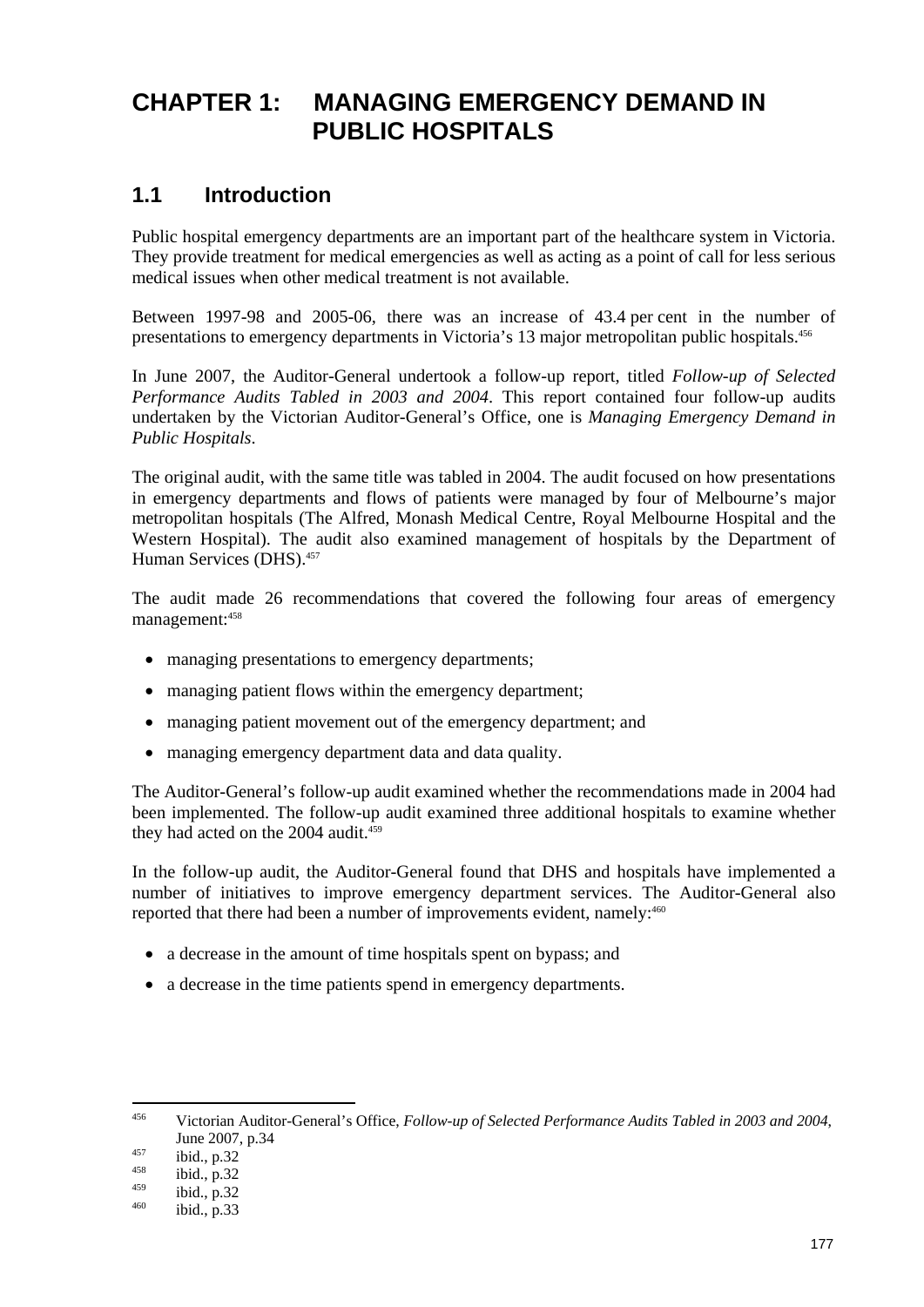The Auditor-General found some areas that required improvement, such as the number of patients not waiting for treatment rising significantly and decreased performance by some hospitals across most triage categories.461 Therefore the Auditor-General made four recommendations. They are summarised below:<sup>462</sup>

- DHS should adopt the Australasian College of Emergency Medicine's performance benchmarks for triage categories four and five, and also publicly report performance against these;
- DHS should explain in its public reporting of triage-to-treatment times that data does not include patients that were triaged but left the hospital without receiving treatment;
- as a priority, hospitals should develop waiting room procedures for patient re-triaging and management; and
- DHS and hospitals should continue to implement the recommendations from the 2004 report, specifically those relating to security controls over emergency department data management systems.

These four recommendations were accepted in principle by DHS.

### **1.2 Implementation of recommendations**

### **1.2.1** *Performance benchmarks for triage categories four and five*

The Australasian College for Emergency Medicine (ACEM) has five categories for triage to treatment times for patients in emergency departments. At the time of the follow-up audit, DHS used the triage treatment times for categories one to three, however has established its own benchmark treatment times for categories four and five of 60 per cent.463 The ACEM performance indicator threshold for categories four and five is 70 per cent of patients treated in one hour and two hours respectively.<sup>464</sup>

The Auditor-General consequently recommended that DHS adopt the ACEM performance benchmarks for categories four and five, noting that all 13 major metropolitan hospitals would have met the target for category five and four hospitals would have met the target for category four.465 The Department agreed in principle, saying they would consider implementing this recommendation in future.466

In the *Response by the Minister for Finance to the Auditor-General's Reports issued during 2006-07* (Minister for Finance's report), DHS responded that to assist in ensuring hospitals focus on the most urgent cases, they have only adopted performance benchmarks for categories one to three and that the performance for categories four and five will be reported in the *Your Hospitals* report.<sup>467</sup>

 $\overline{a}$ 

<sup>461</sup> ibid., p.33 462 ibid., p.3 463 ibid., p.41 464 Australasian College for Emergency Medicine, *Policy on the Australasian Triage Scale*, November 2000, p.2 465 Victorian Auditor-General's Office, *Follow-up of Selected Performance Audits Tabled in 2003 and 2004*,

June 2007, p.43 466 ibid., p.51 467 Department of Treasury and Finance, *Response by the Minister for Finance to the Auditor-General's* 

*Reports issued during 2006-07*, December 2007, p.51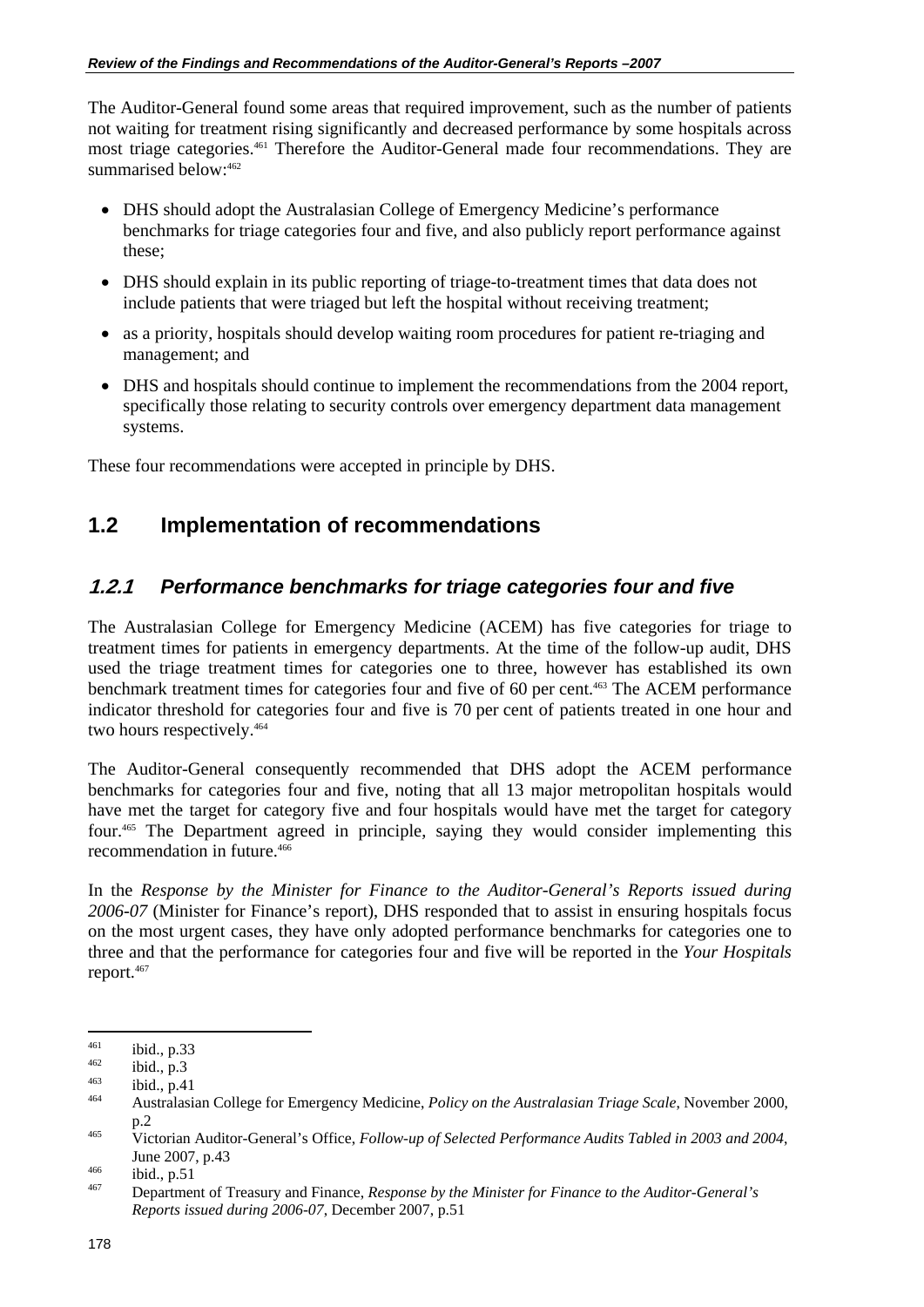The Auditor-General wrote to the Committee in regards to the implementation of the recommendations by the Department. The Auditor-General noted that while the recommendation was accepted in principle by the Department, they have not addressed the adoption of ACEM benchmarks for triage categories four and five. The Auditor-General also commented that the response provided by DHS in the Minister for Finance's report does not provide a rationale as to why the recommendation has not been adopted.<sup>468</sup>

In response to a questionnaire from the Committee, DHS has reported that since the audit was undertaken, they have not adopted any targets for categories four and five because they believe these patients require services that are able to be substituted with those of a General Practitioner (GP). The Department reports that of the patients triaged as categories four and five, who did not arrive by ambulance, referred by a GP and not admitted made up approximately 77 per cent of category four and five presentations in 2007-08. These patients had a length of stay of less than 12 hours. $469$ 

The Committee notes that the report *Your Hospitals: July 2007 to June 2008* reports that 62 per cent of triage category four patients were treated within one hour and 88 per cent of triage category five patients were treated within two hours.<sup>470</sup>

The Committee notes that while DHS has not adopted the performance indicators for triage categories four and five, it has reported under these categories for the most recent reporting period. The Committee notes that most of these patients could have been treated by a GP, but they presented to emergency departments for treatment. No information was sought as to the reason for such presentations e.g. free service, lack of GPs, availability of out of hours GPs, convenience etc. The presentation of category four and five patients at emergency departments does contribute significantly to the workload of the departments. Further emphasis needs to be given by DHS and hospitals to alternative treatment options e.g. development of nearby bulk-billing GP services, community information on the location and times of bulk-billing GPs and support for evening bulk-billing services.

### **1.2.2** *Public reporting of patients who leave without receiving treatment*

Some patients who present to emergency departments and are triaged, leave prior to receiving treatment. The Auditor-General found that in 2002-03, the number of patients who left prior to receiving treatment across the 13 metropolitan hospitals was 5.9 per cent of annual presentations. By 2005-06, this number had dropped slightly to 5.2 per cent of annual presentations.<sup> $471$ </sup>

The Auditor-General recommended that DHS should clarify that those patients who were triaged and who left prior to receiving treatment are not included in its public reporting of triage-to-treatment times.472 The recommendation was accepted in principle by DHS and the Department stated that in future, they would emphasise the importance of the technical appendix.473

<sup>468</sup> 468 Mr D. Pearson, Auditor-General, Victorian Auditor-General's Office, letter to the Committee, received 29 January 2009, p.2<br><sup>469</sup> Ms F. Thorn, Secretary, Department of Human Services, letter to the Committee, received 20 January

<sup>2009,</sup> p.5<br>
Department of Human Services, *Your Hospitals: July 2007 to June 2008*, October 2008, p.22<br>
Victorian Auditor-General's Office, *Follow-up of Selected Performance Audits Tabled in 2003 and 2004*, June 2007, p.43<br>
<sup>472</sup> ibid., p.33<br>
<sup>473</sup> ibid., p.51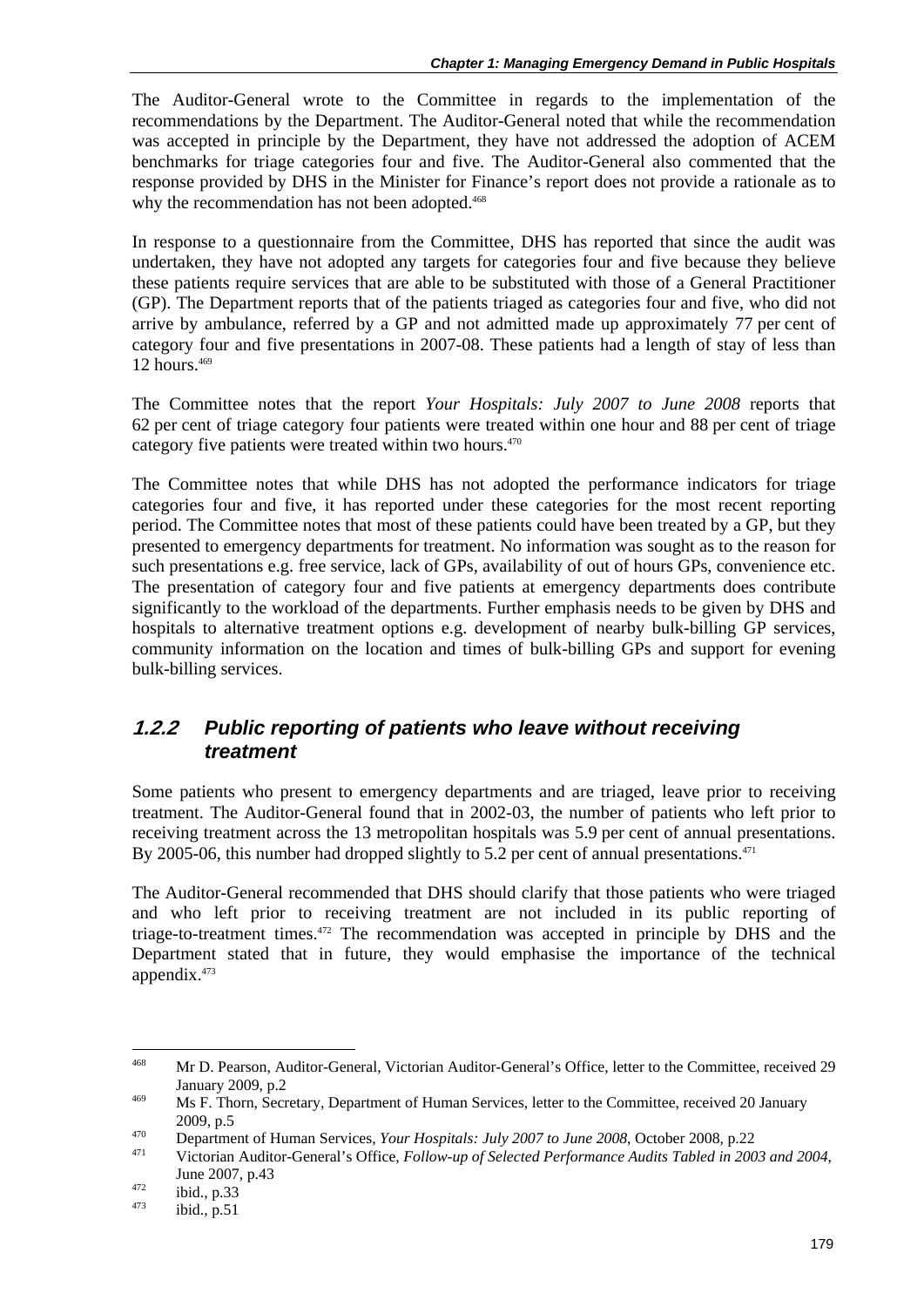The Department responded in the Minister for Finance's report and to the Committee stating that data definitions for information included in the *Your Hospitals* report is included in the technical appendix.474

The Committee notes that the technical appendix does include the following statement for the five triage categories '*excludes those who left at their own risk without treatment, and left after clinical advice regarding treatment options*.'475 However, the Committee also notes that the technical appendix is 28 pages in length, almost half the length of the main report and is not attached to the main report, rather it is a separate downloadable document.

The Auditor-General informed the Committee that he was of the view that the transparency of the *Your Hospitals* report would be improved should the appropriate note regarding patients leaving prior to treatment be appended to the chart within the report, rather than being a separate report.

The Committee concurs with the Auditor-General and is of the view that DHS should directly append to the chart relating to triage-to-treatment times for the five triage categories to provide more transparency to its reporting.

**Recommendation 28: The Department of Human Services should explain in a more transparent manner in its public reporting that triage-to-treatment times does not include patients who left prior to receiving treatment.** 

### **1.2.3** *Waiting room procedures for patient re-triaging*

As discussed above, a number of patients leave the emergency room without being treated. The Auditor-General recommended that hospitals should further develop waiting room procedures for patient re-triaging and management.<sup>476</sup> This recommendation was accepted in principle by DHS.<sup>477</sup>

The Department, in its response to the Minister for Finance's report commented that they are currently undertaking a project to review management and follow-up of patients who choose to leave emergency departments prior to commencing or completing treatment. As well, the Department has established the Emergency Care Improvement and Innovation Clinical Network (the Network), which will develop strategies for clinical management of patients in the emergency department.<sup>478</sup> The Auditor-General made no comment on this matter.<sup>479</sup>

The Committee sought further information from DHS regarding the Network in regards to the implementation of the recommendation made by the Auditor-General.

<sup>474</sup> Ms F. Thorn, Secretary, Department of Human Services, letter to the Committee, received 20 January 2009, p.5 475 Department of Human Services, *Specifications of Your Hospital Report Data, July 2007 to June 2008*,

October 2008, pp.6-8 476 Victorian Auditor-General's Office, *Follow-up of Selected Performance Audits Tabled in 2003 and 2004*,

June 2007, p.33 477 ibid., p.52 478 Department of Treasury and Finance, *Response by the Minister for Finance to the Auditor-General's* 

*Reports issued during 2006-07*, December 2007, p.52<br>Ar D. Pearson, Auditor-General, Victorian Auditor-General's Office, letter to the Committee, received 29 January 2009, p.3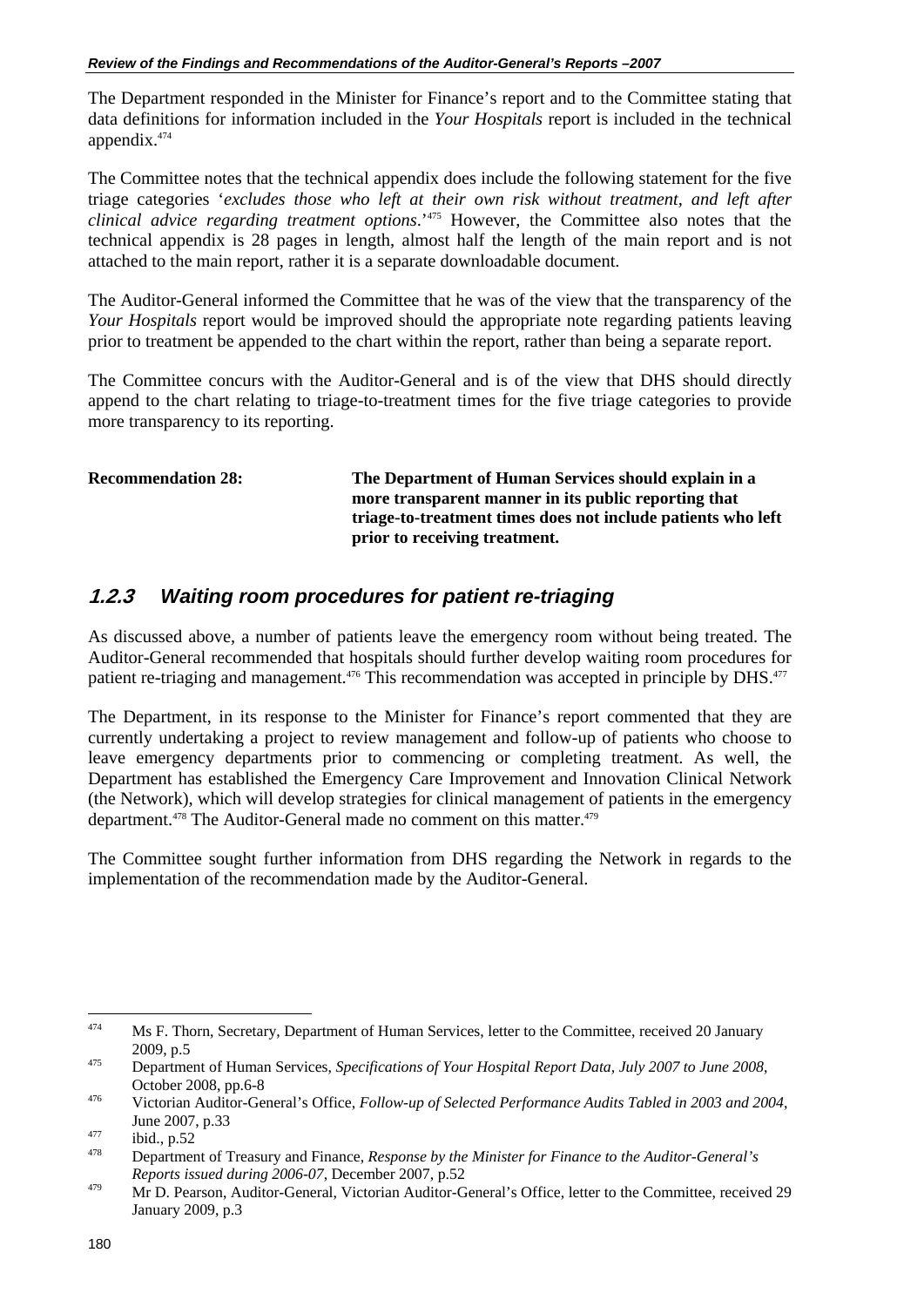The Department has reported that the Network is made up of 12 members consisting of health care professionals, a researcher, a consumer representative and a DHS representative. The objectives of the Network are to:480

*…supports sustainable improvements and innovation for the delivery of accessible, appropriate, efficient and effective emergency care across the Victorian health system. The key objective of the clinical network is to lead innovation and ongoing improvements in the delivery of emergency care in Victoria's public hospitals.* 

The Network met for the first time in June 2008 and will in the first 12 months of operation, be prioritising a work plan of activities and system improvements in emergency department access and care.

The Network has so far examined the Victorian Emergency Minimum Dataset and identified variations in the length of stay of non admitted patients in emergency departments for chest pains. A project to reduce the variation of practice for the treatment of chest pains in emergency departments commenced in January 2009.<sup>481</sup>

The Committee was not provided with any information by DHS to show that the Network has considered waiting room procedures for re-triaging or any evidence that this recommendation has been implemented. The Committee considers that the Network has the potential to add value to improving emergency department access and care. Therefore, the Committee believes that DHS should ask the Network, as a matter of priority, to develop waiting room procedures for patient re-triaging and management

| <b>Recommendation 29:</b> | The Department of Human Services should enlist the<br><b>Emergency Care Improvement and Innovation Clinical</b><br>Network to develop procedures for patient re-triaging and<br>management. |
|---------------------------|---------------------------------------------------------------------------------------------------------------------------------------------------------------------------------------------|
|                           |                                                                                                                                                                                             |

### **1.2.4** *Emergency Department data management systems*

Emergency Department data is collected via a system called the Victorian Emergency Minimum Dataset (VEMD). The data from VEMD is used to allocate hospital funding, assess individual hospital performance and report publicly on performance of the health system.<sup>482</sup>

In 2004, the Auditor-General reported that there were weaknesses in the data security controls for the VEMD system and that users were able to change treatment dates and times. VEMD also allowed for data to be duplicated. In this follow-up audit, the Auditor-General noted there had been improvements, however found that there had been little progress made to address controls over data quality and at the four hospitals audited, staff were still able to change times and dates of treatment. While an audit log was available to note changes made, the Auditor-General found that this was rarely done. Where a log was created, the hospital informed the Auditor-General that this was not reviewed.483

To address these concerns, the Auditor-General recommended that DHS should continue to implement the findings of the 2004 audit in relation to security controls over emergency

<sup>480</sup> Ms F. Thorn, Secretary, Department of Human Services, letter to the Committee, received 20 January 2009, p.6 481 ibid., p.7 482 Victorian Auditor-General's Office, *Follow-up of Selected Performance Audits Tabled in 2003 and 2004*,

June 2007, p.50<br>
<sup>483</sup> ibid., pp.50-51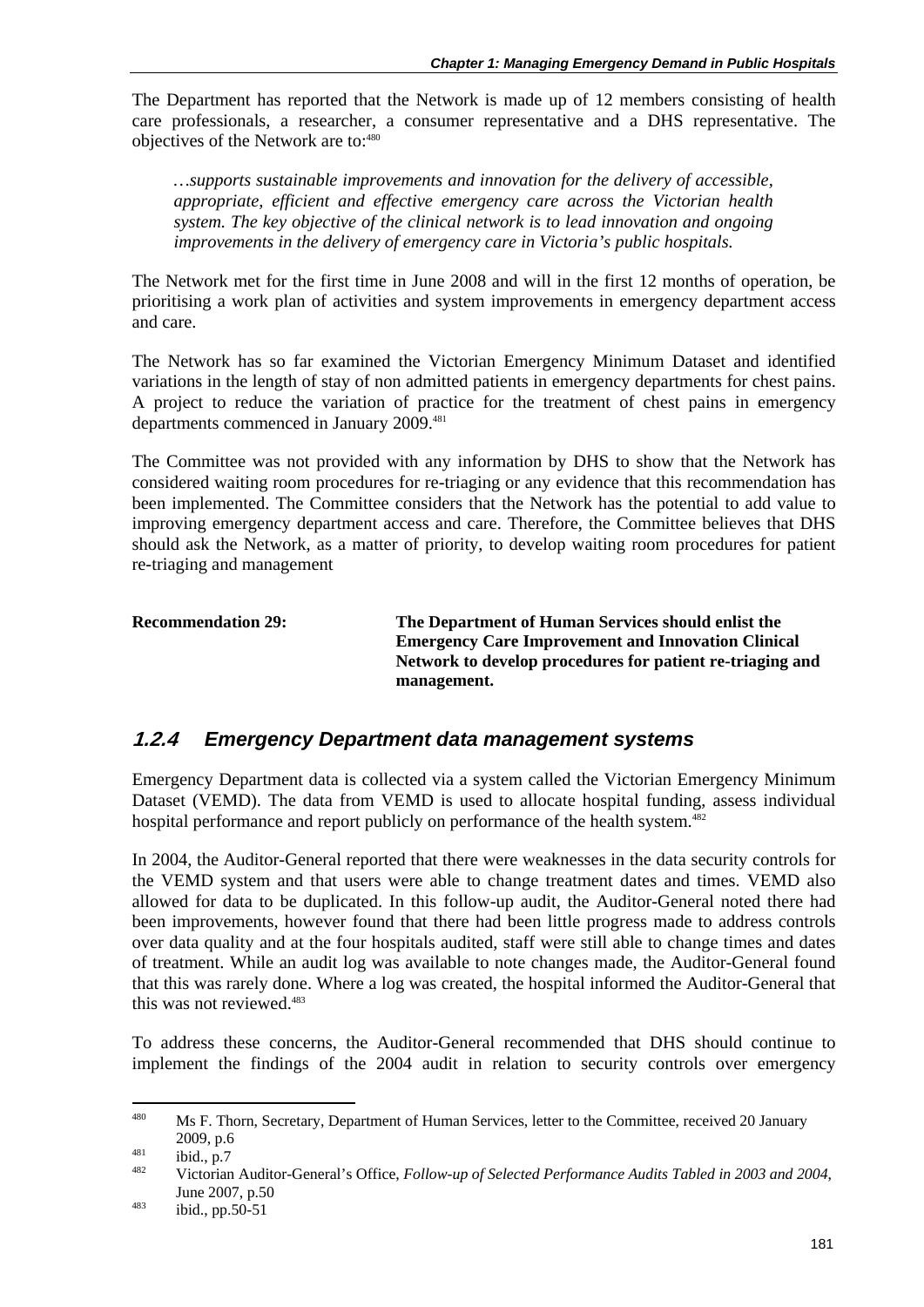Department data management systems to ensure performance is accurately recorded.<sup>484</sup> This recommendation was accepted in principle by DHS.485

In its response to the Minister for Finance's report, DHS responded that following a pilot audit of the VEMD dataset in 2007, DHS was undertaking a further pilot in 2008, which would have an increased focus on data capture. This body of work would inform the development of a methodology that would ensure greater validity and quality of data collected.<sup>486</sup>

The Department has informed the Committee that a Technical Reference Group has been formed and is examining process and will make recommendations on the further improvement of data quality.487 The Committee has reviewed the *Specification for Revisions to the Victorian Emergency Minimum Dataset for 1 July 2009* and notes that neither document includes any plans to change the security controls for the treatment dates and times.<sup>488</sup>

The Department informed the Committee that:<sup>489</sup>

*It is not appropriate for government to exercise control over the reporting databases used by statutory boards. Ultimate responsibility for the accuracy of performance information rests with the board as funding and contractual obligations are implicated. The Department will continue to work towards assuring itself that boards accurately record and report their performance.* 

The State relies on the data provided by hospitals. The data is used to measure performance of hospitals across the State, assure the community they are receiving a quality service and as a basis for providing funding to hospitals. As such, the Committee has considered DHS's point of view regarding the appropriateness of exercising control over reporting databases used by hospitals. The Committee is of the view that while the State relies so heavily on the data and provides a significant amount of funding to hospitals, it is appropriate for the State to assure itself that the data provided is accurate. The Committee notes that while DHS may undertake other work to provide assurance on whether hospitals are providing accurate data, DHS should be requiring hospitals to have security controls over times and dates of treatment.

**Recommendation 30: The Department of Human Services act to ensure there are appropriate security controls over emergency Department data management systems.** 

 $484$  $484 \t\t\t\tibid., p.33 \t\t\t\t\t\tibid.$ 

 $i$ bid., p.52

<sup>486</sup> Department of Treasury and Finance, *Response by the Minister for Finance to the Auditor-General's Reports issued during 2006-07*, December 2007, p.52<br>487 Ms F. Thorn, Secretary, Department of Human Services, letter to the Committee, received 20 January

<sup>2009,</sup> p.8 488 Department of Human Services, *Specification for Revisions to the Victorian Emergency Minimum* 

*Dataset for 1 July 2009*, December 2008.<br>
Ms F. Thorn, Secretary, Department of Human Services, letter to the Committee, received 20 January 2009, p.8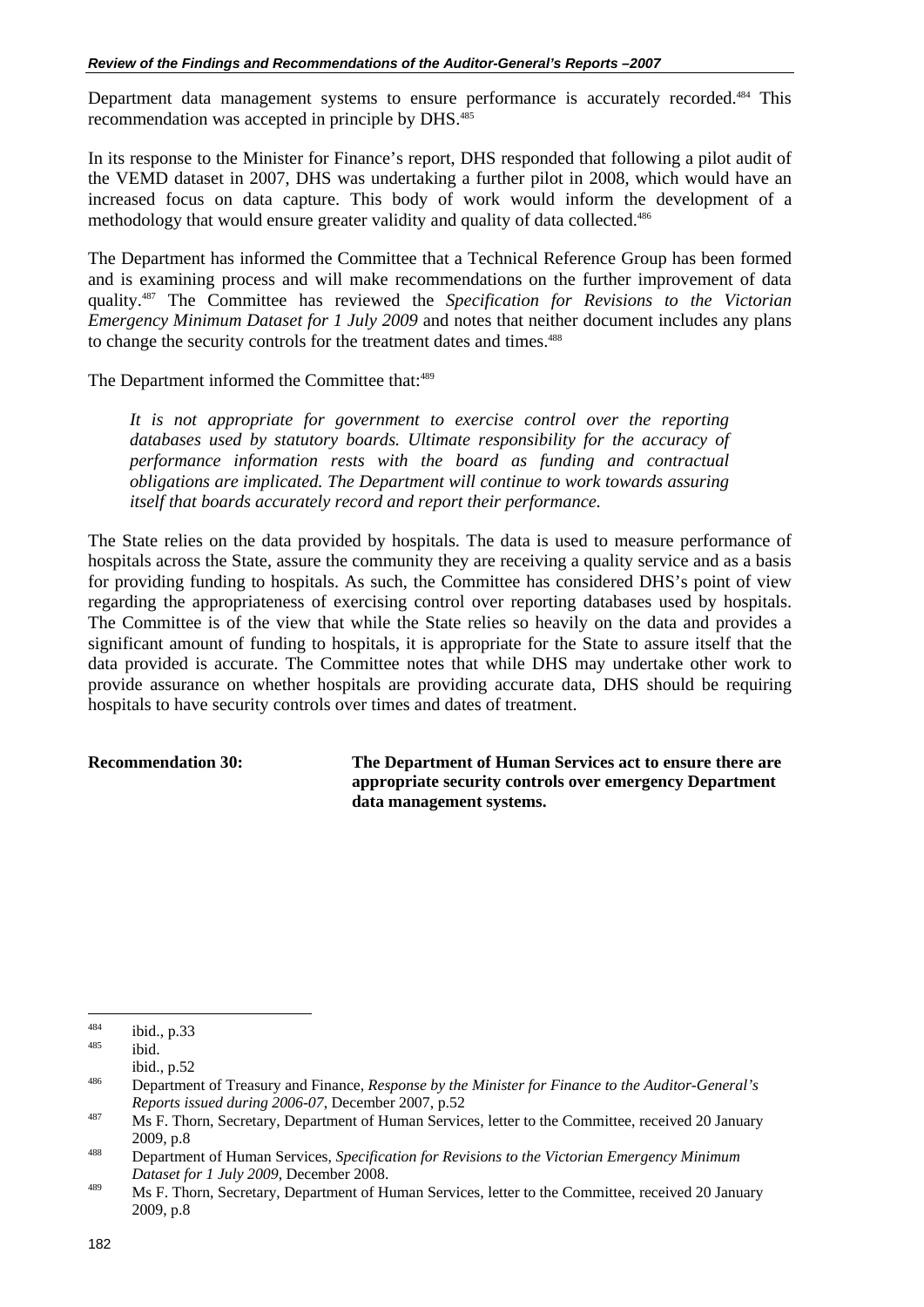# **CHAPTER 2: RAISING AND COLLECTION OF FEES AND CHARGES BY DEPARTMENTS**

### **2.1 Introduction**

Fees and charges are raised by government departments for services and products they provide to the community and other government departments. In 2005-06, departments raised over \$640 million from fees and charges from individuals, businesses and other government agencies.490

In June 2007, the Auditor-General tabled an audit titled *Results of Audits*. Within this, the Auditor-General had undertaken an investigation, titled *Raising and collection of fees and charges by departments*.

The Auditor-General examined how five departments managed the raising and collection of revenue from fees and charges during 2005-06 and the guidelines available to departments in managing and administering fees and charges.

The Auditor-General also examined the processes in place within departments to examine fees and charges, such as the IT systems and the appropriateness of processes that support the administration of fees and charges.491

The Auditor-General examined 944 regulatory fees across five departments and found that they were based on appropriate legal authority. The Auditor-General also examined 139 user charges and found they too were based on appropriate legal authority. For 75 of these, the Auditor-General was satisfied that charge rates had been established in accordance with the required process, as defined in the legislation. However, for 64 user charges, four departments could not provide appropriate documentation containing the authorisation of the user charges. The departments advised they were unable to locate the documentation.<sup>492</sup>

The five departments examined in this audit were:<sup>493</sup>

- Department of Education and Early Childhood Development (DEECD) administer 42 fees and charges:<sup>494</sup>
- Department of Justice (DOJ) administer approximately 1,650 fees and charges as well as a large number of fees and charges worth less than  $$10$ ;<sup>495</sup>
- Department of Primary Industries (DPI) administer 2068 fees and charges (DPI);<sup>496</sup>
- Department of Transport (DOT) administer 101 fees and charges; $497$  and
- Department of Sustainability and Environment (DSE) administer over 1700 fees and charges.498

1

<sup>&</sup>lt;sup>490</sup><br>Victorian Auditor-General's Office, *Results of Audits*, June 2007, p.26<br>ibid., p.33<br>ibid., p.32<br>ibid., p.30<br>Department of Education and Early Childhood Development. letter to the Committee. received 27

January 2009, pp.1-2<br>Ms P. Armytage, Secretary, Department of Justice, letter to the Committee, received 31 January 2009, p.2<br>Mr R. Bolt, Secretary, Department of Primary Industries, letter to the Committee, received 23 Ja

<sup>2009,</sup> p.2<br>Arr J. Betts, Secretary, Department of Transport, letter to the Committee, received 27 January 2009, p.1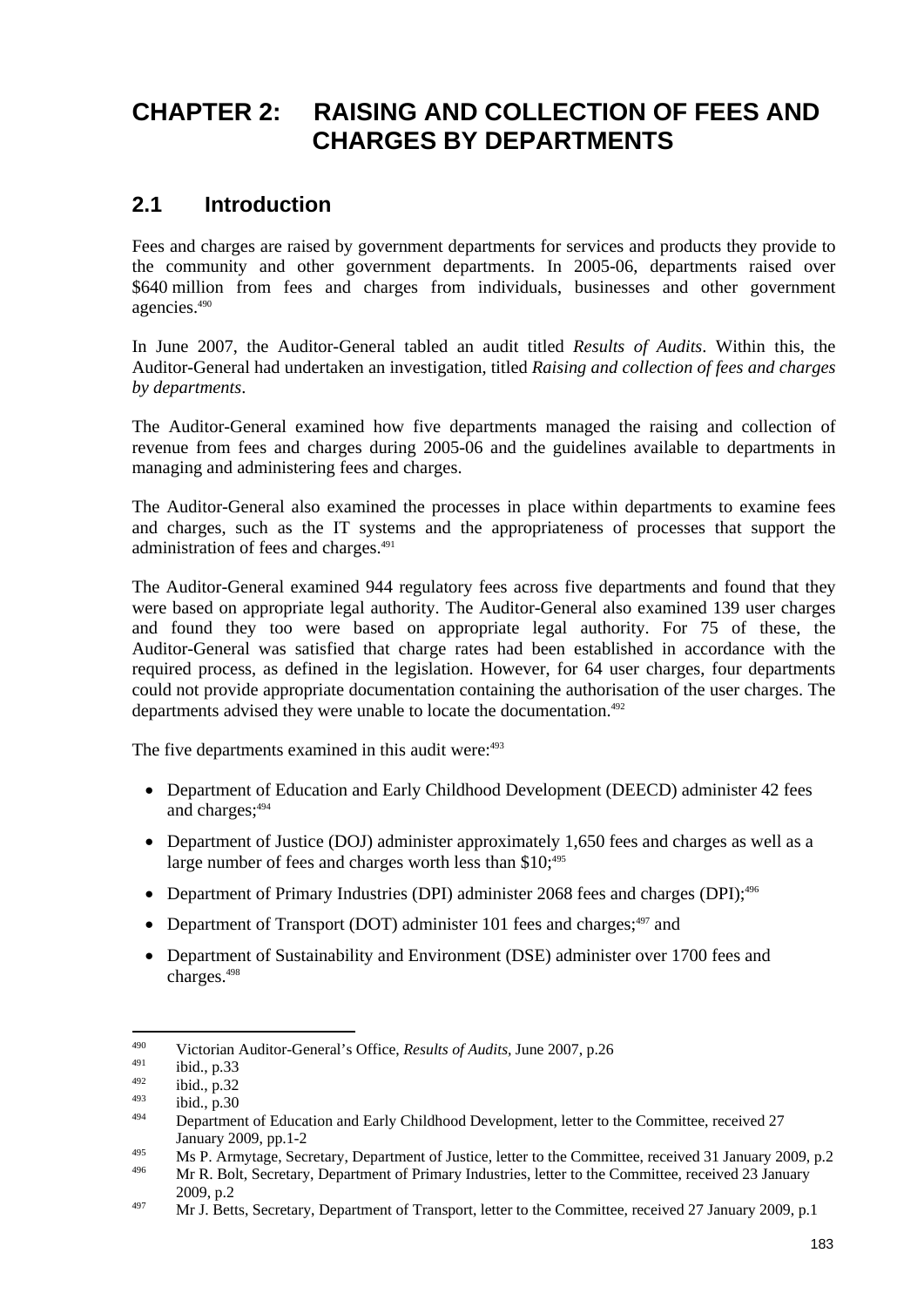### **2.1.1** *Auditor-General's recommendations*

The audit made nine recommendations aimed at departments, and recommended that:

- fees and charges are authorised in accordance with the appropriate legislation or guidance;
- that departments document how fees and charges are set, annually review them and publish information on their website;
- have appropriate policies; and
- that systems have effective internal controls and interface with departmental financial systems.

The audit also made three recommendations for Department of Treasury and Finance (DTF), as responsible central agency. The audit recommended that DTF:

- implement enhancements to the guidelines;
- enhance the Government's financial management framework to ensure annual certifications address the requirements of the Minister for Finance; and
- investigate the viability of acquiring or developing IT systems for use across departments.

### **2.2 Improving processes within departments**

### **2.2.1** *Department of Education and Early Childhood Development*

The Department of Education and Early Childhood Development (DEECD) have informed the Committee that for International Education fees and charges, a Ministerial Order is required to be signed each year that sets the fees and charges for international students. For Children's Services Licensing, the fees have been set as units rather than dollar amounts. The fees are then automatically indexed on 1 July each year and announced by the Treasurer, who also publishes the dollar value of the unit each year.<sup>499</sup>

As well, DEECD administer four fees regarding alarm systems in schools. When a false security alarm is registered in a school, the Department bears this cost. Therefore it levies fees on schools to recoup this cost. DEECD report that the last fee increase was less than a year ago, and was in line with CPI. However the cost of security and monitoring is considered as part of this fee. $500$ 

The Department also charges its employees a fee should they need to replace a PAYG Payment Summary. The Department reports that this fee was introduced to compensate DEECD for the time and resources it spends in replacing PAYG Payment Summaries for employees.<sup>501</sup>

The Committee found that information relating to fees and charges was available on DEECD's website.

<sup>&</sup>lt;sup>498</sup> Mr P. Harris, Secretary, Department of Sustainability and Environment, letter to the Committee, received

<sup>27</sup> January 2009, p.1<br>
299 Department of Education and Early Childhood Development, letter to the Committee, received 27

January, p.1<br>
<sup>500</sup> ibid., p.2<br>
<sup>501</sup> ibid.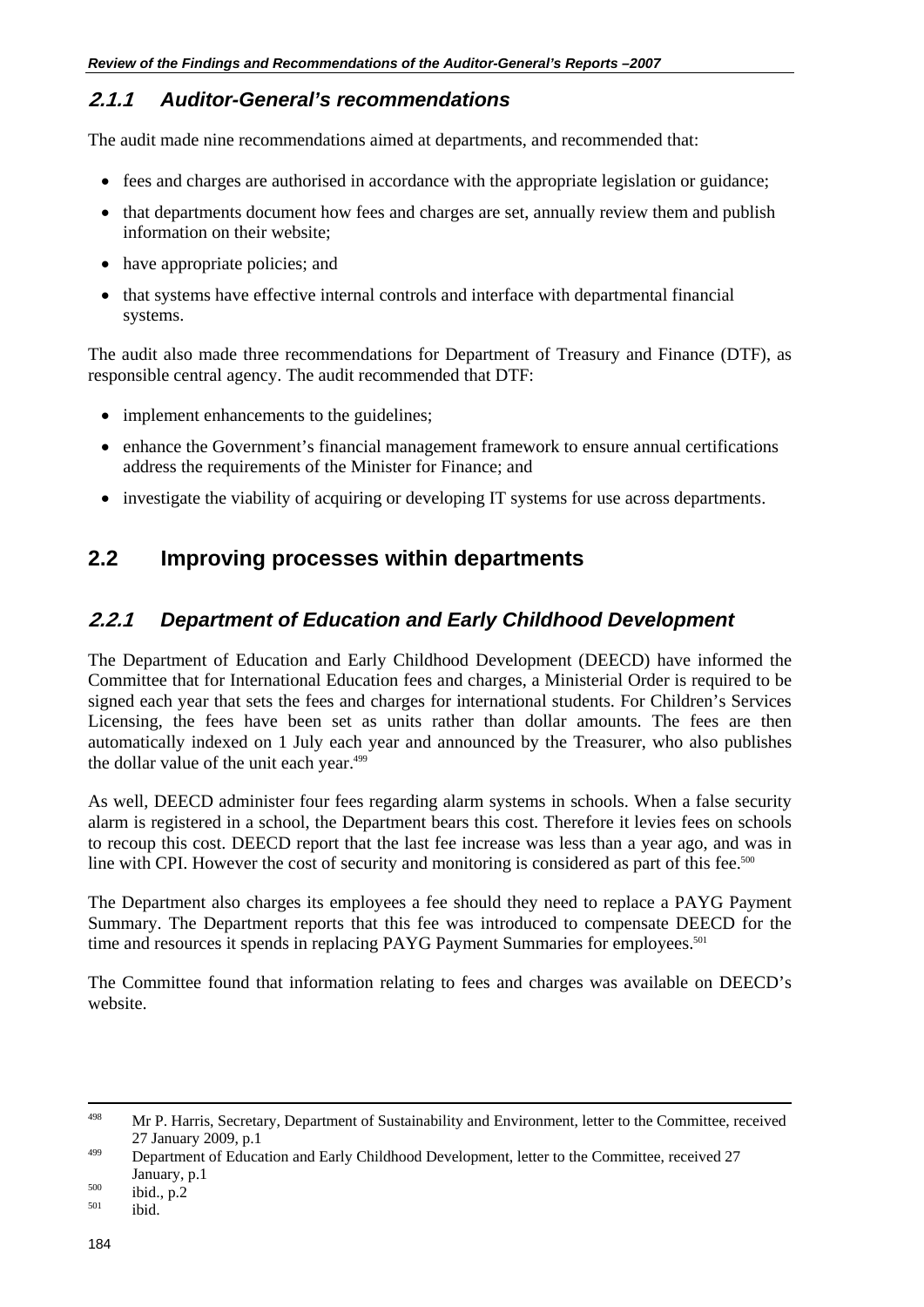## **2.2.2** *Department of Justice*

To ensure that fees and charges are appropriately authorised, DOJ reports that they abide by the Minister for Finance's Standing Directions, and the Chief Finance and Accounting Officer (CFAO) holds much of the responsibility.<sup>502</sup> The Standing Direction reads that:<sup>503</sup>

*The levels of charges for goods or services provided must be documented and approved by the CFAO, and must be reviewed at least annually by a delegate of the CFAO and a recommendation made to the Responsible Body as to how they should be updated.* 

The Department is in the process of producing guidelines, and these guidelines on fees and charges will include information on costing, setting and reviewing of fees and charges. DOJ expect this to be included in its *2009-10 Budget Development Guidelines*. 504

The Department report that it does not conduct annual reviews of fees. This is because DOJ believes that with a large number of fees to administer, the requirement has significant resource implications for departments and would be very costly.<sup>505</sup>

The Department reports that new fees and charges are rigorously reviewed and analysed by DOJ, after which time they are not routinely reviewed, apart from the fees and charges that are indexed annually. The Department suggested that instead of reviewing fees annually, there should be a triennial review of fees and charges to lessen the burden.<sup>506</sup>

In regards to financial management, DOJ reports that they have a number of systems in place to manage the fees and charges administered by the Department. The Department reports that its systems are not integrated with the primary financial management system, however, DOJ reports that information from other systems are loaded into the Departments financial management system either daily or monthly. The Department also reports that it has a number of controls in place, such as monthly reconciliations and other controls to assist in ensuring data integrity.<sup>507</sup>

The Committee was able to find information regarding fees and charges of DOJ on its website. The Department report that this helps its officers to keep track of fees and ensure that fees are appropriately authorised.508

### **2.2.3** *Department of Primary Industries*

DPI reports that they have an annual process for reviewing fees and charges. The majority of the fees and charges administered by DPI are authorised through Government Acts and Regulations. Each Division within DPI is responsible for administering its fees and charges, and ensuring they are reviewed annually.509

1

<sup>502</sup> Ms P. Armytage, Secretary, Department of Justice, letter to the Committee, received 23 January 2009, p.2 503 Department of Finance, *Standing Directions of the Minister for Finance under the Financial Management* 

Act 1994, June 2003, p.35<br>
Ms P. Armytage, Secretary, Department of Justice, letter to the Committee, received 23 January 2009, p.3<br>
Ms P. Armytage, Secretary, Department of Justice, letter to the Committee, received 23 Ja

<sup>2009,</sup> p.2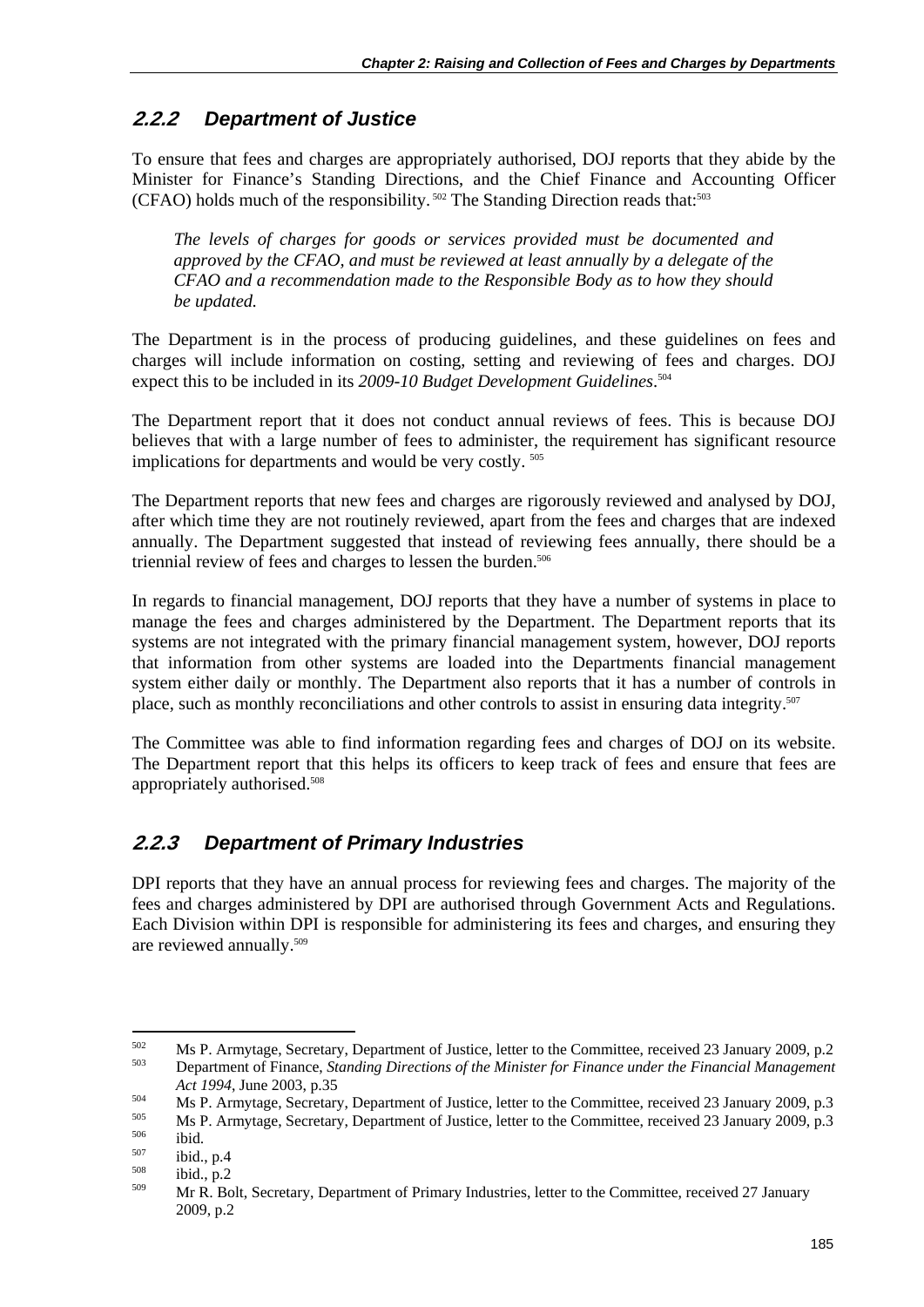Fees and charges are administered by DPI via the raising of invoices or the automatic issuing of renewal notices. DPI states that the invoice is approved and checked by the business manager or supervisor of the officer raising the invoices before they are sent out. $510$ 

DPI report that their financial system for capturing payments on fees and charges automatically interfaces with the Departments' financial management information systems overnight.<sup>511</sup>

DPI has guidance available to staff in regards to fees and charges. The Committee was provided with a copy of the DPI Fees and Charges policy. The policy specifies the process for new fees and charges, reviewing fees and charges, how to calculate full cost recovery and accountability and reporting requirements.

The Committee notes that information on fees and charges is readily available on the Department's website.

### **2.2.4** *Department of Transport*

All fees and charges administered by DOT are done so under legislation. Like other departments, DOT administers a number of fees and charges that are indexed annually at unit rates set by the Treasurer, otherwise they are indexed according to CPI each year. Divisions within the Department, namely Freight Logistics and Marine Division, the Victorian Taxi Directorate and Public Transport Safety Victoria are responsible for administering the Department's fees and charges.<sup>512</sup>

The Department reports that for some fees and charges, namely those that relate to rail, a review of the costing for this charge is currently underway. DOT also reports that the formula for costing of the bus fees and charges it administers has not been reviewed since 2004, rather these fees have increased in line with CPI.<sup>513</sup>

Some of the fees and charges administered by DOT at the time of the audit, namely those relating to tow truck regulations are now administered by VicRoads.<sup>514</sup>

The Department reports that its management systems for administering fees and charges do not interface with the Department's financial management system. Rather different divisions in the Department have their own databases for recording the collection of fees and charges. However DOT report that they have processes in place to reconcile invoices and fees collected and information is manually recorded in the Department's financial management system.<sup>515</sup>

The Committee notes that information on fees and charges is available from the Department's website.

 $\overline{a}$ 

<sup>&</sup>lt;sup>510</sup> ibid.<br><sup>511</sup> ibid. Mr J. Betts, Secretary, Department of Transport, letter to the Committee, received 27 January 2009,

pp.1-5<br>
<sup>513</sup> ibid.<br>
<sup>515</sup> ibid.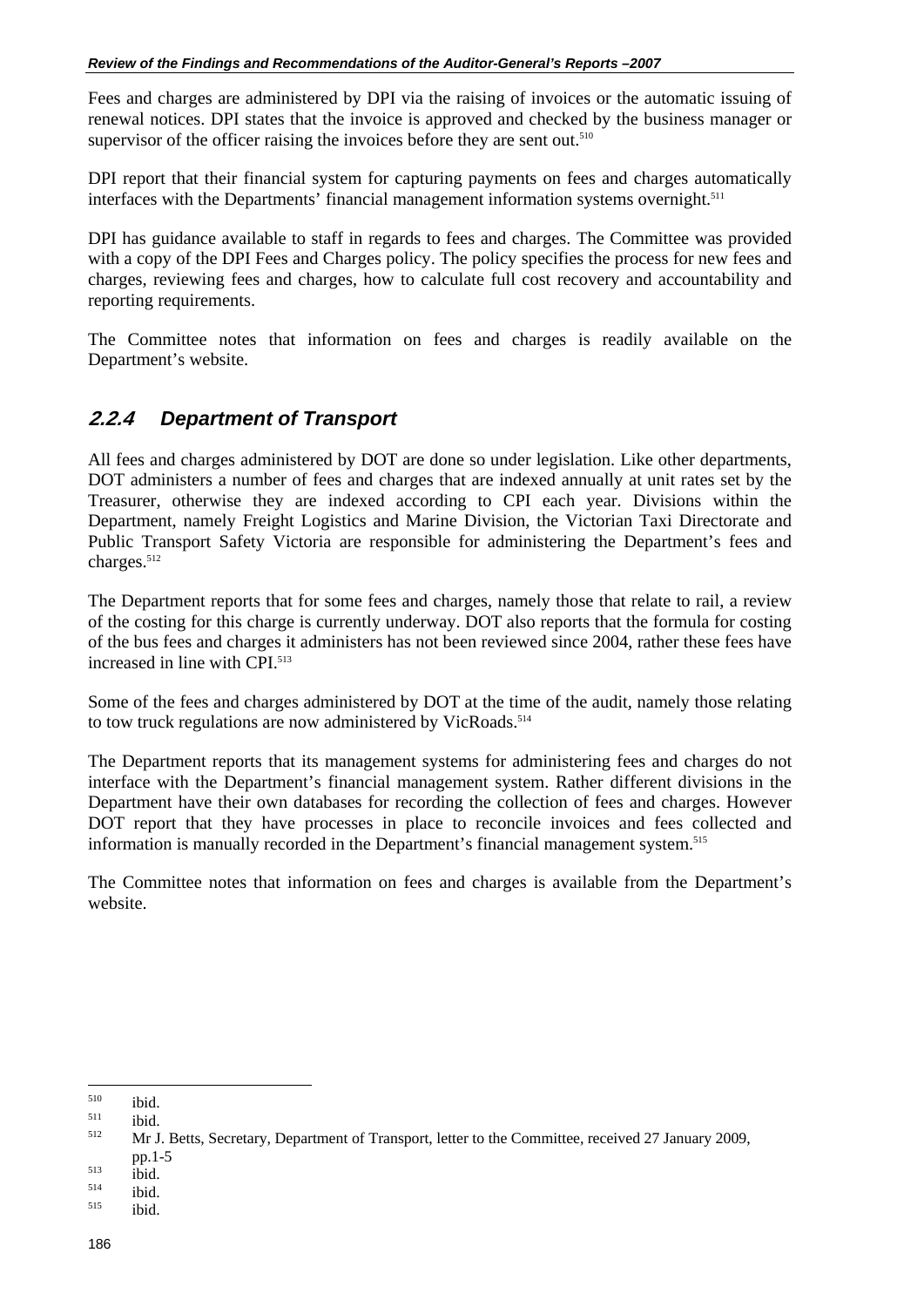### **2.2.5** *Department of Sustainability and Environment*

Prior to fees and charges being approved, DSE reports that the relevant division must demonstrate the legislative or regulatory requirement of the fee or charge. This information then goes to the Chief Finance Officer for approval,<sup>516</sup> in accordance with the Minister for Finance's Standing Directions.

The Department undertakes an annual review of each grouping of fees and charges, and in doing so considers the prevailing legislation, any changes to the legislation and movements in aggregate collections.517

In administering its fees and charges, DSE reports that they have a policy in place that guides the process and approvals required for developing a new fee or charge. A copy of the *Fees and Charges Business Rule*, the department's guideline for administering fees and charges, was provided to the Committee. It states that the division responsible must demonstrate the legislative or regulatory basis for the fee or charge. This is reviewed by the Chief Finance Officer prior to approvals being given.<sup>518</sup> The Department's policy specifies that every group/division within DSE is responsible for reviewing fees and charges annually.<sup>519</sup>

In regards to information systems, the Department reports that they have a number of sub systems to collect information. These do not interface with DSE's primary financial system, rather information from the system is provided to the finance area where it is reviewed and validated prior to being uploaded into the primary financial management system.<sup>520</sup>

The Committee notes that information on fees and charges is available from the Department's website.

### **2.2.6** *Committee analysis*

The Committee noted that departments were aware of the fees and charges they administered and the supporting legislation was often used as a way to ensure that fees and charges were appropriately authorised. A number of departments assured the Committee that the fees and charges they administered were appropriately authorised in accordance with the Minister for Finance's Standing Directions.

The Committee considers that there is still a wide variation amongst departments in regards to better practice on fees and charges. While some departments report they review fees and charges annually, the Committee considers that most merely index fees and charges in line with CPI or wait for the Treasurer to announce the unit cost of fees and charges rather than undertaking a review of the fees as recommended by the Auditor-General.

While the Committee understands reviewing fees and charges every year can be burdensome, in line with DTF guidelines and the Auditor-General's recommendation, the Committee is of the view that fees and charges should be reviewed each year.

1

<sup>516</sup> Mr P. Harris, Secretary, Department of Sustainability and Environment, letter to the Committee, received 27 January 2009, p.2<br>
ibid., p.1<br>
<sup>518</sup> ibid., pp.1-2<br>
Department of Sustainability and Environment, *Fees and Charges Business Rules*, p.4

<sup>520</sup> Mr P. Harris, Secretary, Department of Sustainability and Environment, letter to the Committee, received 27 January 2009, p.2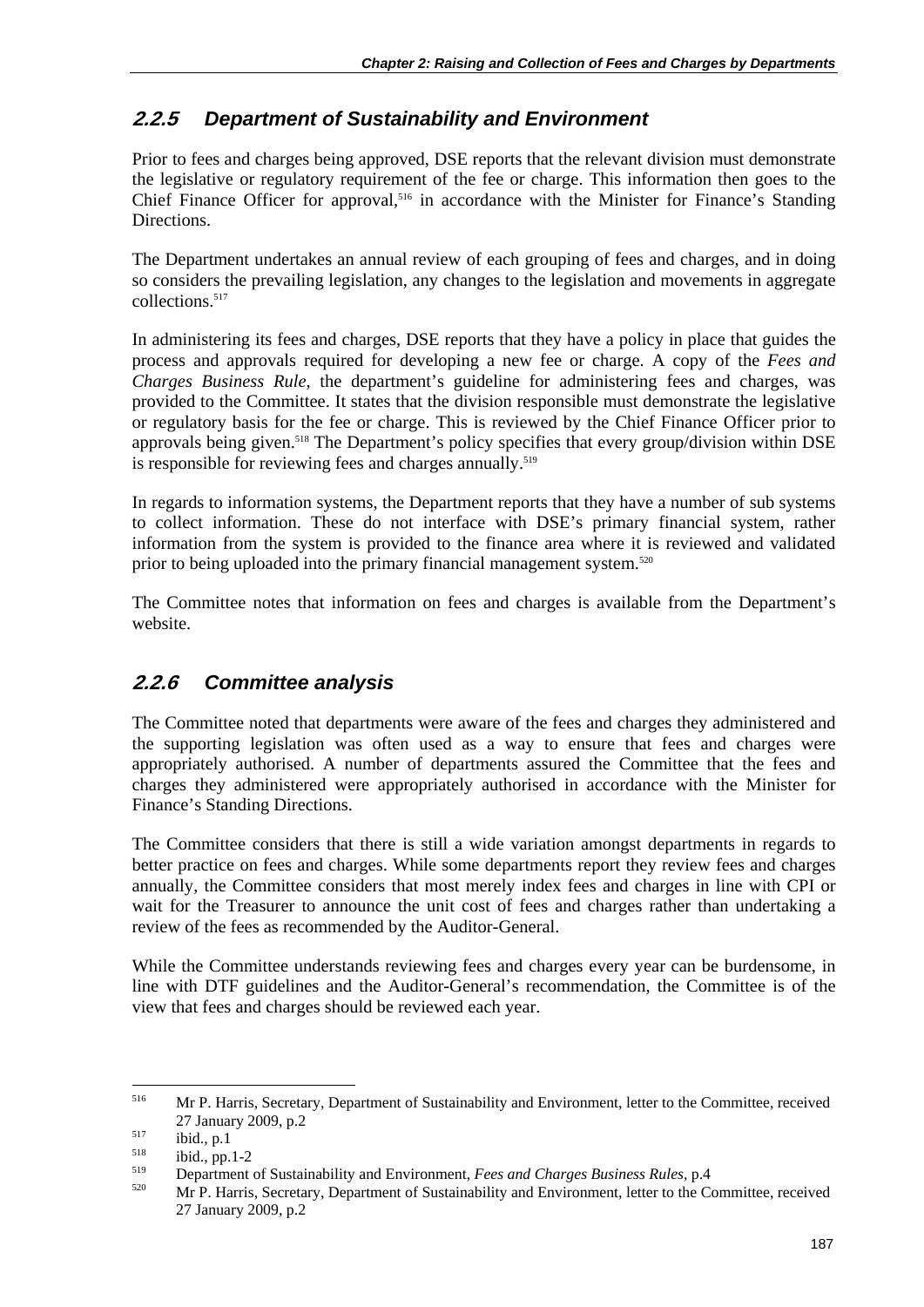### **Recommendation 31: In accordance with Government guidelines, Departments should undertake a review of fees and charges every year.**

The Committee found that while some departments had policies and procedures to guide the administration of fees and charges, some did not. The Committee considers that such information is important as it provides departmental staff with very important information on the rules and regulations regarding fees and charges and with guidance on the administration of fees and charges. The Committee therefore considers it is vital that all departments administering fees and charges have in place appropriate guidance, as recommended by the Auditor-General.

### **Recommendation 32: Departments should have in place appropriate internal guidance and policies relating to fees and charges.**

Financial systems for administering fees and charges differed across departments and sometimes within departments. Only one department, DPI, reported to the Committee that its management system for fees and charges automatically interfaced with the department's financial management system every night. Other departments reported a range of controls in place for data relating to fees and charges. While the Committee notes that it is important that effective controls are in place for verifying information prior to being entered into the primary financial management system, the Committee considers that this practice increases the risk of lost revenue, incorrect recording of information and incorrect reporting relating to fees and charges. The Committee considers that it would be more effective if systems used for recording fees and charges directly interfaced with the department's financial management system.

| <b>Recommendation 33:</b> | Departments should ensure that their systems for fees and  |
|---------------------------|------------------------------------------------------------|
|                           | charges efficiently interface with their primary financial |
|                           | management system.                                         |

The Committee was pleased to note that, in line with the Auditor-General's recommendation, departments had made information on fees and charges available via their website.

### **2.3 Central agency responsibility**

DTF is the central agency responsible for providing guidance to all departments and agencies on fees and charges. DTF provides agencies with guidance on fees and charges as well as coordinating any whole of government action. $521$ 

### **2.3.1** *Guidance on fees and charges*

DTF provides agencies with guidance via two main documents, the Minister for Finance's Standing Directions and *Cost Recovery Guidelines*, which incorporate the information previously published as *Guidelines for Setting Fees and User charges Imposed by Departments and Central Government Agencies*. 522

 $\overline{a}$ 

<sup>521</sup> Victorian Auditor-General's Office, *Results of Audits,* June 2007, p.31 522 Department of Treasury and Finance, *Cost Recovery Guidelines*, September 2007, p.1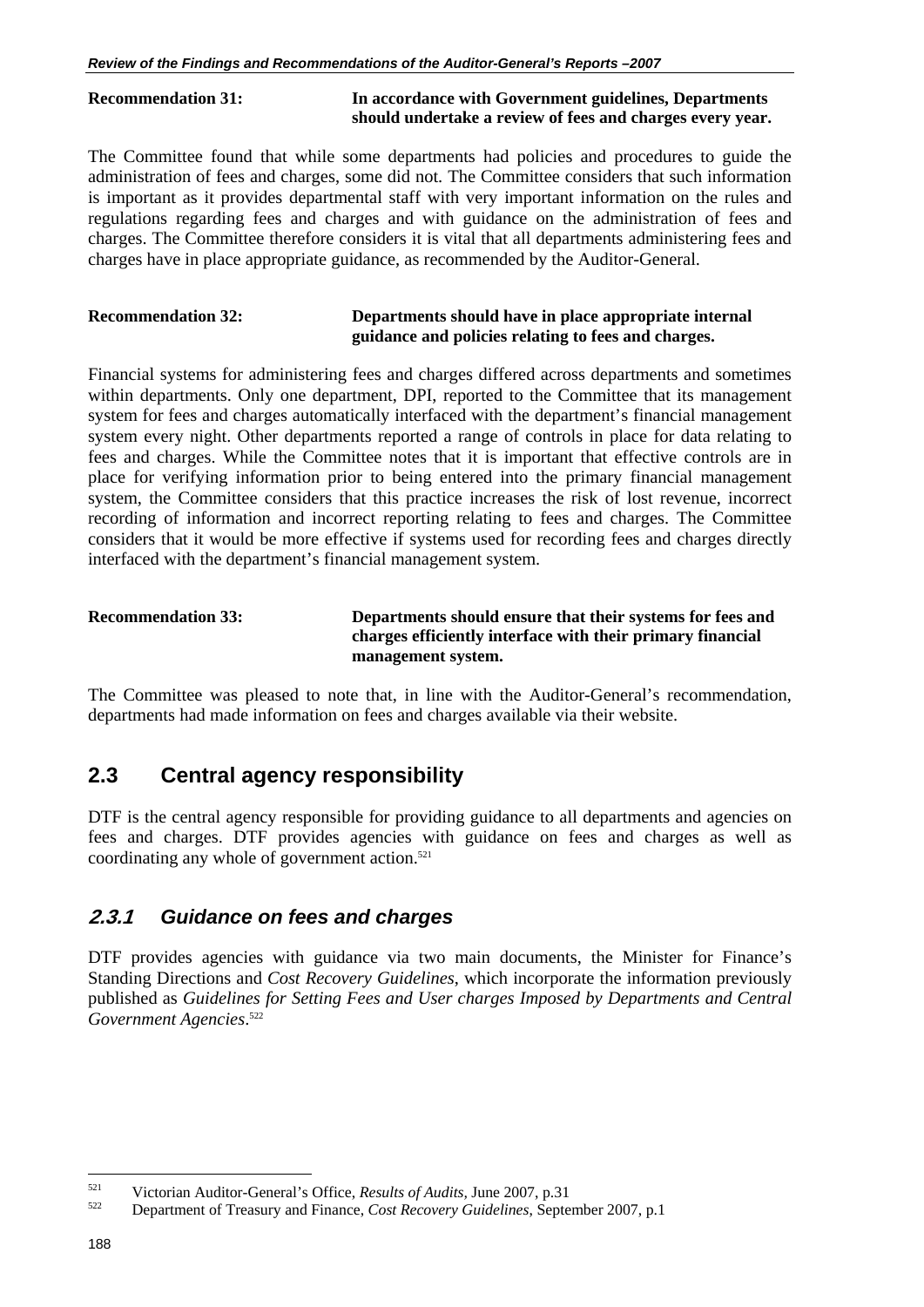DTF report in the Minister for Finance's report that the new guidelines specifically address the Government's policy principles regarding cost recovery arrangements and will provide departments with a rigorous framework to use when considering, developing or reviewing fees and charges. The guidelines also highlight the importance of ensuring fees are appropriately authorised and documented.523

The Committee considers that in producing the *Cost Recovery Guidelines*, DTF implemented the Auditor-General's recommendation in regards to enhancing the guidelines available to departments and central agencies

### **2.3.2** *Financial Management and Compliance Framework*

Each year, departments are required to assess their compliance with the *Financial Management Act* 1994 and certify their compliance with the requirements of this Act and Ministerial Standing Directions. The Auditor-General recommended that the Government's Financial Management and Compliance Framework (FMCF) should be enhanced to ensure that annual certifications address the requirements of the Minister for Finance.

The department, in the Minister for Finance's report stated that:

*The FMCF will continue to be reviewed to ensure that departments and agencies meet robust and modern best practice financial management requirements. The suggestions made in this Auditor-General's report will also be considered…* 

The Committee found no evidence that the Auditor-General's recommendation in regards to improving the FMCF has been implemented. The Committee was not able to find updated documentation, with the last FCMF issued in  $2005$ .<sup>524</sup>

The Committee considers that DTF should revise the FMCF to include the requirements related to the administration of fees and charges, as recommended by the Auditor-General as soon as possible.

| <b>Recommendation 34:</b> | The Department of Treasury and Finance should enhance      |
|---------------------------|------------------------------------------------------------|
|                           | the Financial Management and Compliance Framework to       |
|                           | ensure that annual certifications include the requirements |
|                           | related to the administration of fees and charges.         |

### **2.3.3** *IT system for whole of government use*

The Auditor-General found that while all departments used Oracle Financials as its primary financial reporting system, most departments used secondary databases for managing and recording financial information relating to fees and charges. Financial information is then transferred manually to the primary financial reporting system via a journal entry.<sup>525</sup>

 $523$ 523 Department of Treasury and Finance, *Response by the Minister for Finance to the Auditor-General's Reports issued during 2006-07*, December 2007, p.196<br>Department of Treasury and Finance, *Whole of Government Financial Management Compliance* 

*Framework*, July 2005.<br><sup>525</sup> Victorian Auditor-General's Office, *Results of Audits*, June 2007, p.40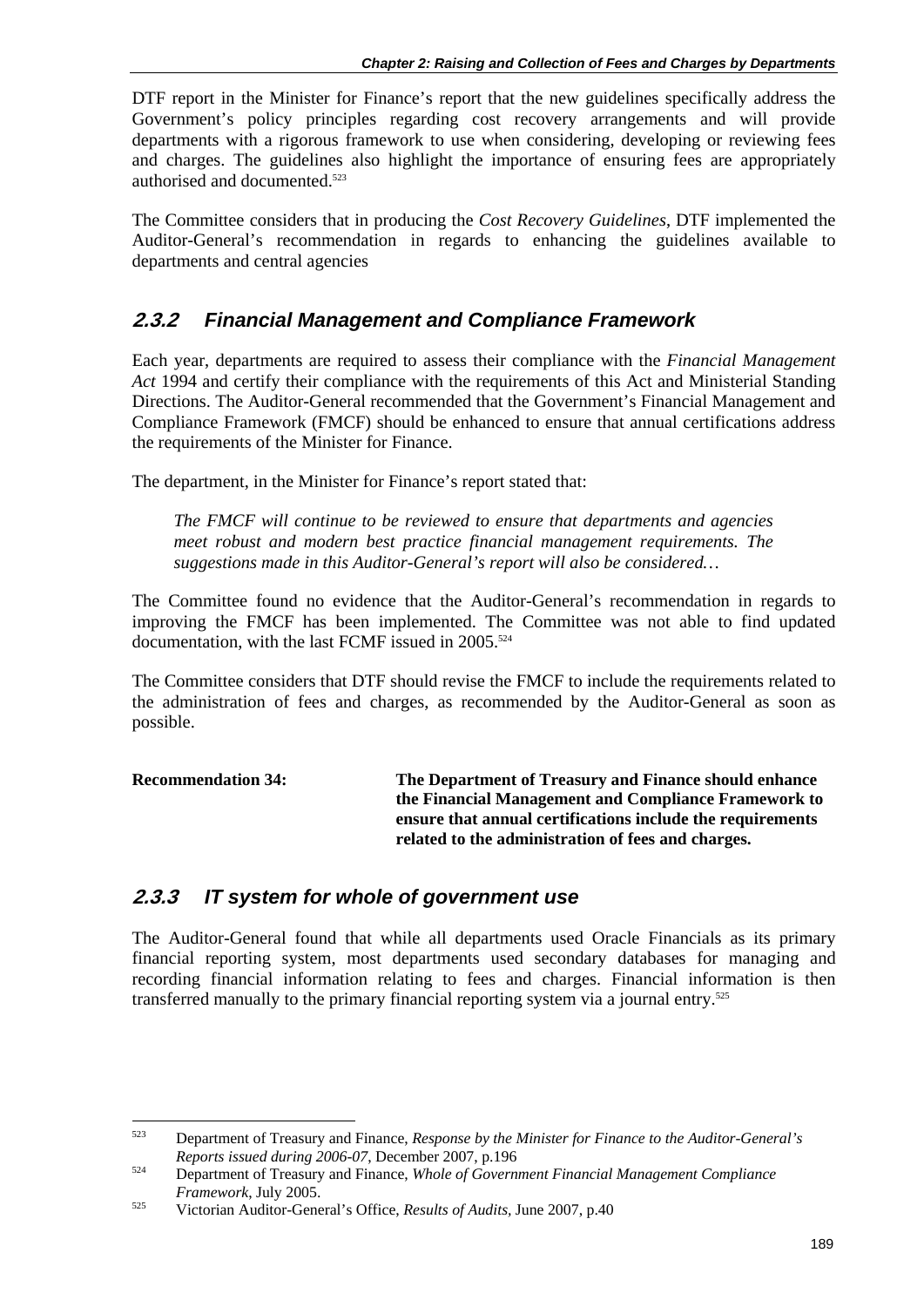The Auditor-General concluded that while Oracle Financials had adequate controls and reporting functionality, the secondary systems did not. This increased the risk for departments of lost revenue as well as increased risk of recording and reporting errors. Therefore, the Auditor-General recommended that DTF, in conjunction with departments investigate the viability of purchasing or developing IT systems for use across departments.<sup>526</sup>

In the Minister for Finance's report, DTF reported that they would investigate the feasibility of developing or acquiring a common management information system for use across all departments that administer fees and charges.<sup>527</sup>

The Committee was not provided with evidence that DTF have investigated the purchasing or developing of a system for administering fees and charges for the whole of government. The Committee considers that DTF should consult with departments when undertaking an investigation on the development or purchase of a system to administer fees and charges.

**Recommendation 35: The Department of Treasury and Finance should, in consultation with departments, undertake investigations into the feasibility of developing or purchasing a common system for departments that administer fees and charges that integrates with its primary financial system.** 

## **2.4 Conclusion**

While some departments have implemented the recommendations made by the Auditor-General, the Committee considers that not all recommendations have been implemented. Therefore the Committee has recommended that departments that administer fees and charges:

- review their fees and charges each year:
- have appropriate guidance and policies in place; and
- ensure that IT systems interface with the primary financial management system.

DTF has responsibility for providing guidance to departments and agencies on fees and charges. Consequently, the Auditor-General made a number of recommendations aimed at DTF. The Committee found that DTF had, as recommended by the Auditor-General revised guidelines for fees and charges and made these available to departments. However the Committee found that DTF had not undertaken to implement all recommendations. Therefore the Committee recommends that DTF:

- enhance the FMFC to ensure annual certifications include requirements related to fees and charges; and
- investigate the feasibility of developing or purchasing a system for departments to administer fees and charges.

 $\overline{a}$ 

<sup>526</sup> ibid. 527 Department of Treasury and Finance, *Response by the Minister for Finance to the Auditor-General's Reports issued during 2006-07*, December 2007, p.198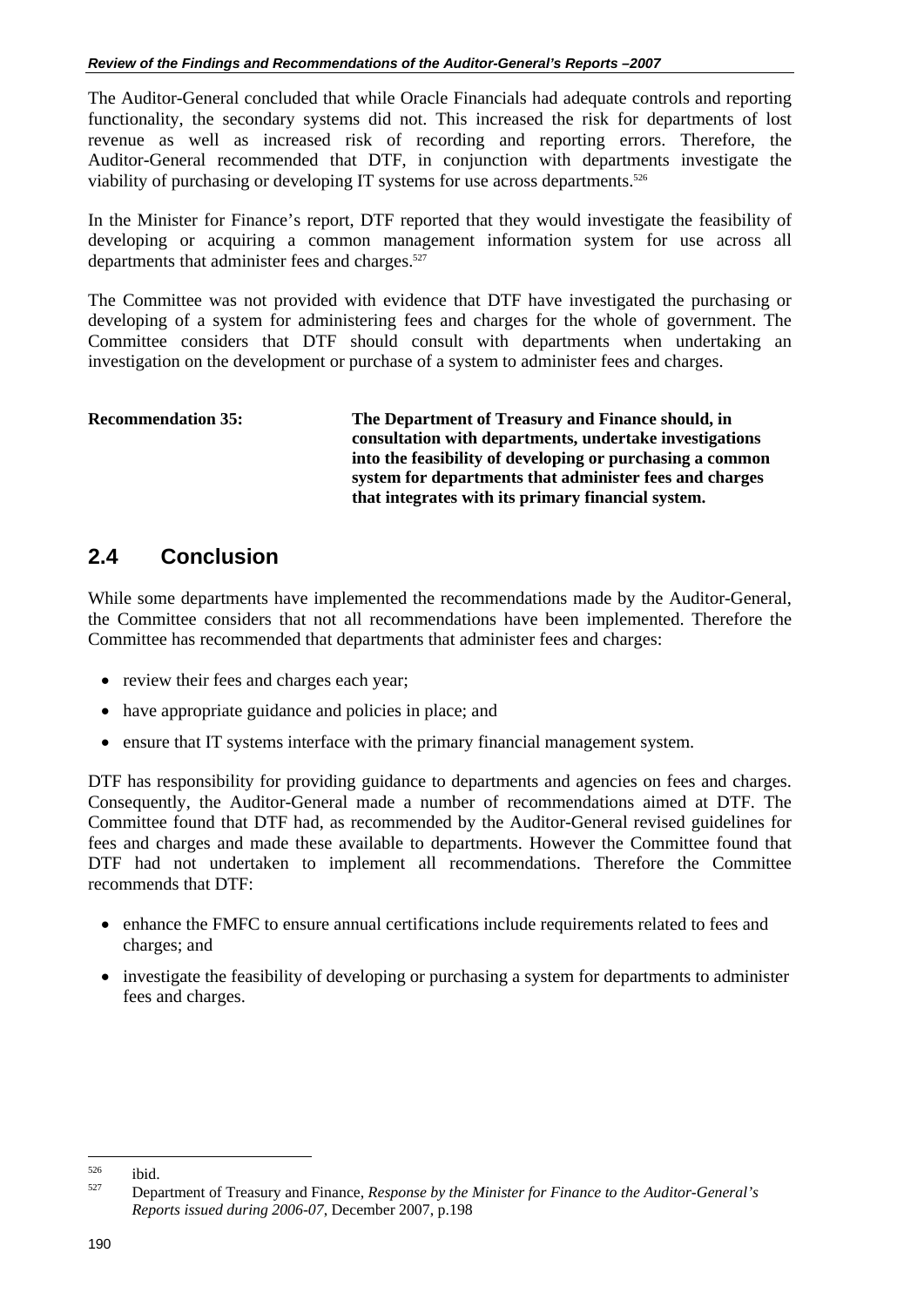## **CHAPTER 3: ADMINISTRATION OF NON-JUDICIAL FUNCTIONS OF THE MAGISTRATES' COURT OF VICTORIA**

### **3.1 Introduction**

The Magistrates' Court of Victoria (the Court) has jurisdiction to hear and determine summary offences, including minor assault, road traffic offences, some indictable offences and some civil disputes. The Court sits at 52 locations in Victoria, in metropolitan, suburban and country areas.<sup>528</sup>

The Auditor-General undertook a review of the non-judicial functions of the Court. At the time of audit, the Court had 108 magistrates, six acting magistrates and three judicial registrars. They were supported by 537 administrative staff.<sup>529</sup>

The Chief Executive Officer and all administrative staff are departmental employees of the Department of Justice (DOJ), and report through the Executive Director, Courts to the Secretary of DOJ.530

The objectives of the audit were:<sup>531</sup>

- to assess whether key administrative functions effectively and efficiently supported the operations of the Court; and
- determine whether recommendations made following the 2005 audit of the Geelong Magistrates' Court have been implemented.

As a result of this audit, the Auditor-General made 13 recommendations focused on the following key areas:

- structure and governance;
- corporate planning, performance monitoring and reporting;
- asset management and security;
- staff recruitment and retention;
- customer service: and
- management of the Court fund and other controls.

### **3.2 Structure and governance**

The Auditor-General found that overall, the governance structure and reporting lines are clearly articulated. The Court has a risk management plan, however, the Auditor-General thought it required improvement.<sup>532</sup>

<sup>528</sup> 528 Victorian Auditor-General's Office, *Administration of Non-judicial Functions of the Magistrates' Court of Victoria*, June 2007, p.1<br>
<sup>529</sup> ibid.<br>
<sup>530</sup> ibid., p.12<br>
<sup>531</sup> ibid., p.9<br>
<sup>532</sup> ibid., p.1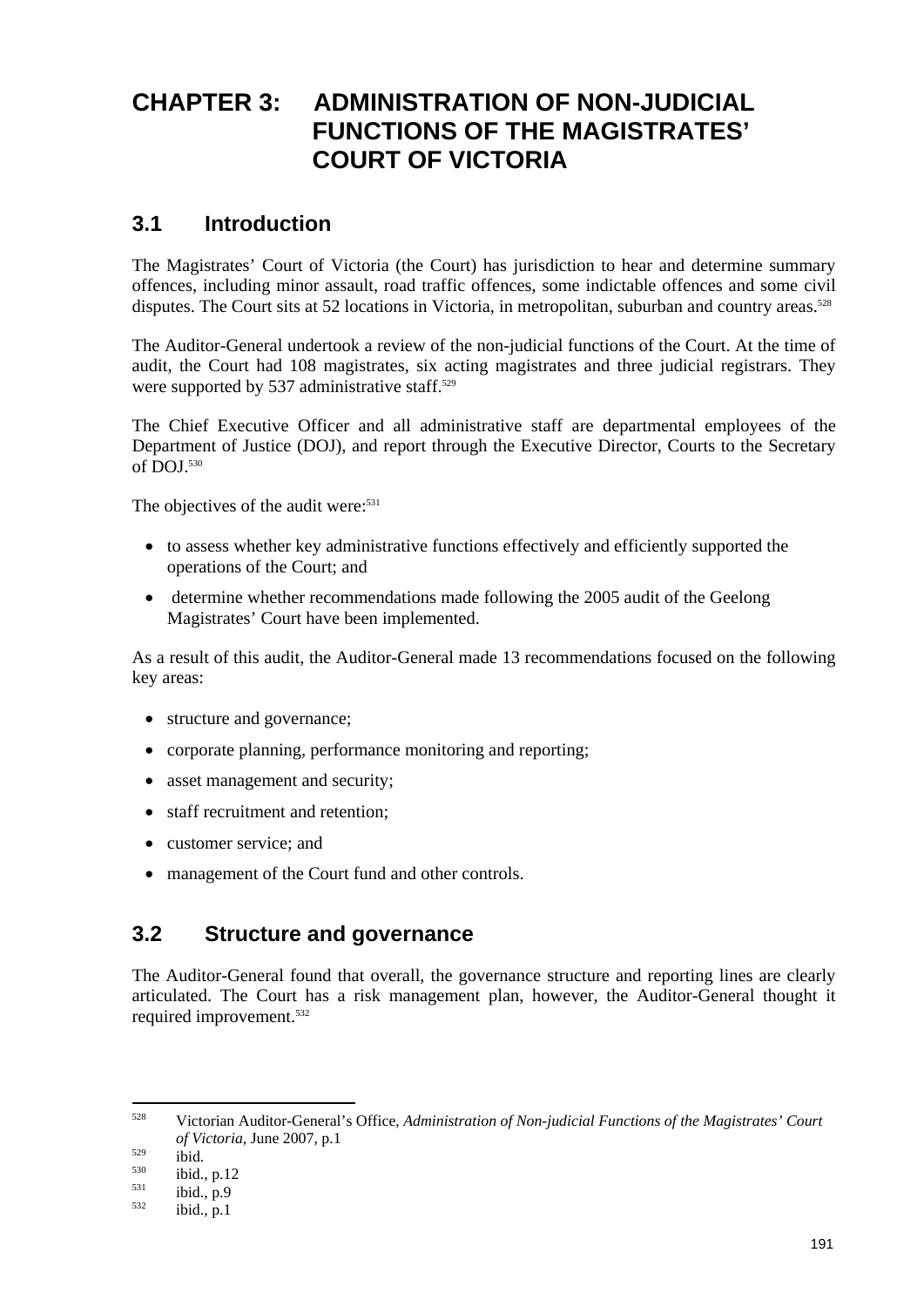#### **3.2.1** *Risk management*

At the time of audit, the Court was in the process of implementing a risk management plan. The Auditor-General identified that this would assist court administrators to manage the court by being able to more readily identify risks, develop mitigation strategies and regularly report against these. The Auditor-General therefore recommended that the Court report against its risk management plan monthly and undertake more frequent reporting of risk management issues by exception.<sup>533</sup>

In the Minister for Finance's report, the Court, through DOJ reported that they have put in place a comprehensive risk management strategy, as well as the Courts Risk Management Protocol and associated training. All areas report monthly regarding risk, and information is displayed using a 'risk radar', which provides information on emerging issues. The Court's Risk Control Board also meets regularly with DOJ to discuss urgent risks and discuss how to address risks.<sup>534</sup>

The Court has informed the Committee that they report on risk monthly, in accordance with their Risk Management Protocol and that any significant risks are reported to operational managers by exception.<sup>535</sup>

The Committee considers that the Court has strengthened its risk management framework with the addition of monthly reports as well as exceptions reporting to operational managers in line with the Auditor-General's recommendation.

## **3.3 Corporate planning, performance monitoring and reporting**

The Auditor-General reported that the Court has three levels of corporate planning. They are:<sup>536</sup>

- a strategic plan;
- an annual business plan; and
- action plans for each individual court.

The Auditor-General reported that the Court's planning processes are sound and that it has a well-developed and documented framework that is communicated to staff. The framework reflects the mission, environmental constraints, stakeholder views and the priorities of the organisation.<sup>537</sup>

As well, the Auditor-General also found that the Court received high quality information to allow it to track its performance against output targets and identify issues when needed. The Auditor-General's report made two recommendations in regards to corporate planning, performance monitoring and reporting, that the Court should:

- incorporate into its planning performance indicators that reflect the strategic direction of the Court, allocate resources in their business plan and improving local court action plans; and
- report on the performance of special court programs.

<sup>533</sup> 

<sup>533</sup> ibid., pp.15-16 534 Department of Treasury and Finance, *Response by the Minister for Finance to the Auditor-General's Reports issued during 2006-07*, December 2007, p.116<br>Ms C. Stockwell, Chief Executive Officer, Magistrates' Court of Victoria, letter to the Committee,

received 24 January 2009, p.2 536 Victorian Auditor-General's Office, *Administration of Non-judicial Functions of the Magistrates' Court of Victoria*, June 2007, p.18<br> *bid.*, p.17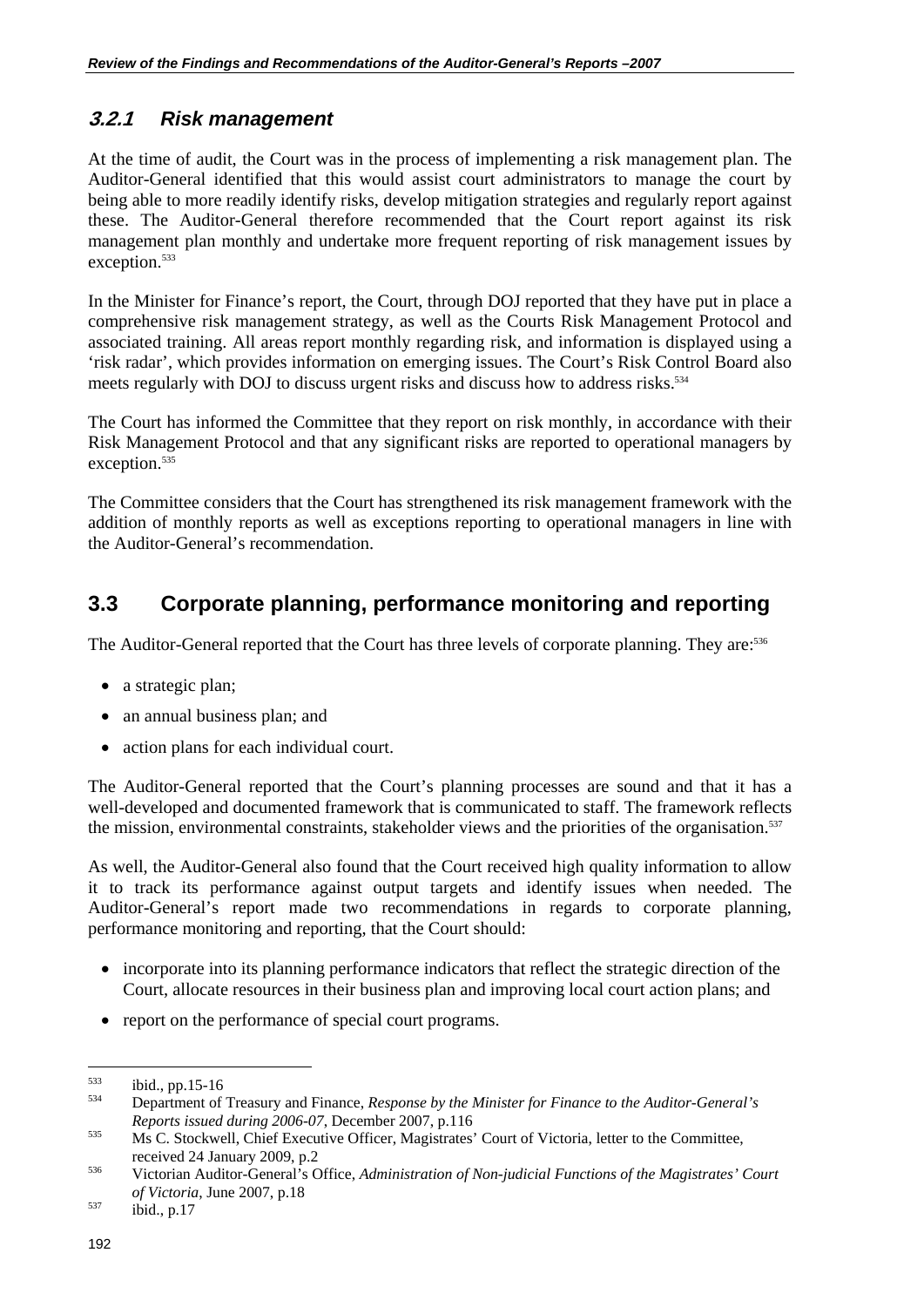#### **3.3.1** *Performance indicators, resource allocation and improving local court action plans*

The Auditor-General found that overall, the Court's processes in regards to business planning and strategic planning were sound. However, the audit recommended that the Court:<sup>538</sup>

- incorporate performance indicators that are reflective of the broader strategic direction of the Court, and timelines for strategies;
- includes in the business plan an allocation of resources against key service delivery and administrative functions; and
- include further information in local court action plans including specific milestones and performance measures relating to specific Court initiatives.

The Court responded in the Minister for Finance's report, stating that appropriate provisions were to be made for this recommendation to be implemented with the next iteration of the Court's strategic plan, business plan and local action plans.<sup>539</sup>

The Court provided the Committee with copies of its Strategic Plan, *A New Direction 2008-2012*  as well as its 2008-09 Business Plan. The Court also informed the Committee that the objectives of the Strategic Plan are to '*deliver improved customer service, to improve workforce planning and to design new and better services and corporate systems.*' 540

In terms of performance indicators, the Court reports that globally, there has been debate regarding performance measures for courts and work is continuing to develop appropriate indicators to measure the efficiency and effectiveness of a court's work. The Court has implemented a balanced scorecard approach, and tracks a number of measures, including the caseload before the Court, service quality, people and environmental measures. $541$ 

The business plan also sets out an Action Plan, which outlines the projects to be undertaken, how they tie into the performance indicators, a timeframe for completion and allocates responsibility.<sup>542</sup> The Court also informed the Committee that many of these projects are expected to continue over a number of years.<sup>543</sup>

The Court has reported to the Committee that it has not as yet included an allocation of resources against key service delivery and administrative functions. At the time of the Court's response to the Committee, a recruitment exercise was underway to fill a data analyst position. This position would assist the Court to undertake data analysis and develop a costing model for the Court, which would help it to allocate resources against service delivery and administrative functions.<sup>544</sup>

In regards to the redevelopment of local court plans, the Committee has been informed by the Court that this recommendation will be implemented for the next business planning cycle in

1

<sup>538</sup> ibid., p.19 539 Department of Treasury and Finance, *Response by the Minister for Finance to the Auditor-General's Reports issued during 2006-07*, December 2007, p.116<br>Ms C. Stockwell, Chief Executive Officer, Magistrates' Court of Victoria, letter to the Committee,

received 24 January 2009, p.2<br>
Magistrates' Court of Victoria, *Business Plan 2008-09*, 2008, pp.11-12<br>
ibid., pp.13-19<br>
Ms C. Stockwell, Chief Executive Officer, Magistrates' Court of Victoria, letter to the Committee, received 24 January 2009, p.3<br>
ibid.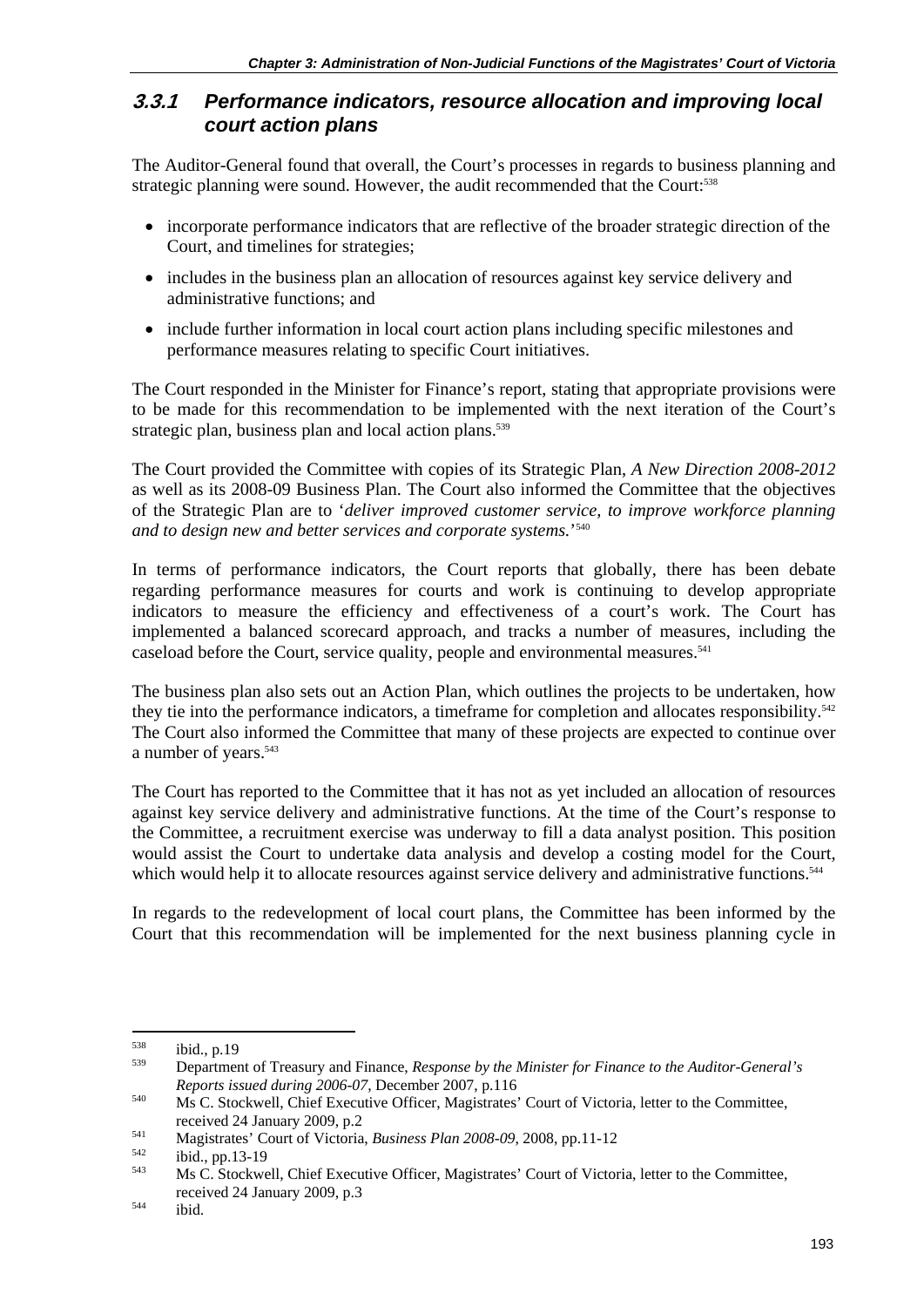2009-10. The template has been redeveloped in consultation with Senior Court Registrars and Program Managers as part of a leadership development program.<sup>545</sup>

The Committee notes that the Court has undertaken planning to implement, or fully implemented the recommendations made by the Auditor-General in regards to performance information, resource allocation and improving local plans. The Committee will continue to monitor key measures including case loads and waiting times.

#### **3.3.2** *Special court programs*

The Auditor-General reported that the Court runs a number of special programs. These include Koori Court, Drug Court and the Criminal Justice Diversion Program to name a few. DOJ works closely with the Court to monitor the performance of these programs.<sup>546</sup>

The programs are initially funded for a pilot period, after which they are evaluated and a decision is made by the Secretary of DOJ whether to seek further funding via the Expenditure Review Committee of Cabinet to continue the program. The Auditor-General recommended that the Court report on the performance of its special court programs.<sup>547</sup>

The Court has informed the Committee that it has reported on the performance of special court programs for 2007-08 in its Annual Report, tabled in Parliament in October 2008. The Court's Annual Report provides a description of each special court program, a case study that illustrates how the program works and statistics on the use of the program, including comparisons with previous years where the information was available or relevant.<sup>548</sup> As well, the Court undertakes a range of internal reporting on special court programs as well as reporting the performance of programs to DOJ.549

The Committee considers that the Court has implemented this recommendation by reporting via its annual report on the performance including usage of the program and where possible providing comparisons with previous years.

## **3.4 Asset management and security**

Asset management for the Court includes the maintenance of all court locations. The Court has an asset management plan that identifies works to be undertaken, the location, cost and priority. In regards to security, the Court's objective to provide safe and secure court facilities.<sup>550</sup>

The Auditor-General found that the Court has a robust asset management plan and that works are prioritised on the basis of providing a functional and safe work environment. The Court, however only undertakes weapon searches at two of its 52 locations. There have been security incidents at some metropolitan locations with high volumes of cases. At these locations, security infrastructure is limited.<sup>551</sup>

 $\overline{a}$ 

<sup>&</sup>lt;sup>545</sup> ibid., p.5<br><sup>546</sup> Victorian Auditor-General's Office, *Administration of Non-judicial Functions of the Magistrates' Court* 

of Victoria, June 2007, p.22<br>
ibid. Magistrates' Court of Victoria, Annual Report 2007-08, October 2008, pp.55-74<br>
Ms C. Stockwell, Chief Executive Officer, Magistrates' Court of Victoria, letter to the Committee,

received 24 January 2009, p.5 550 Victorian Auditor-General's Office, *Administration of Non-judicial Functions of the Magistrates' Court of Victoria*, June 2007, p.29<br> *bid.*, p.29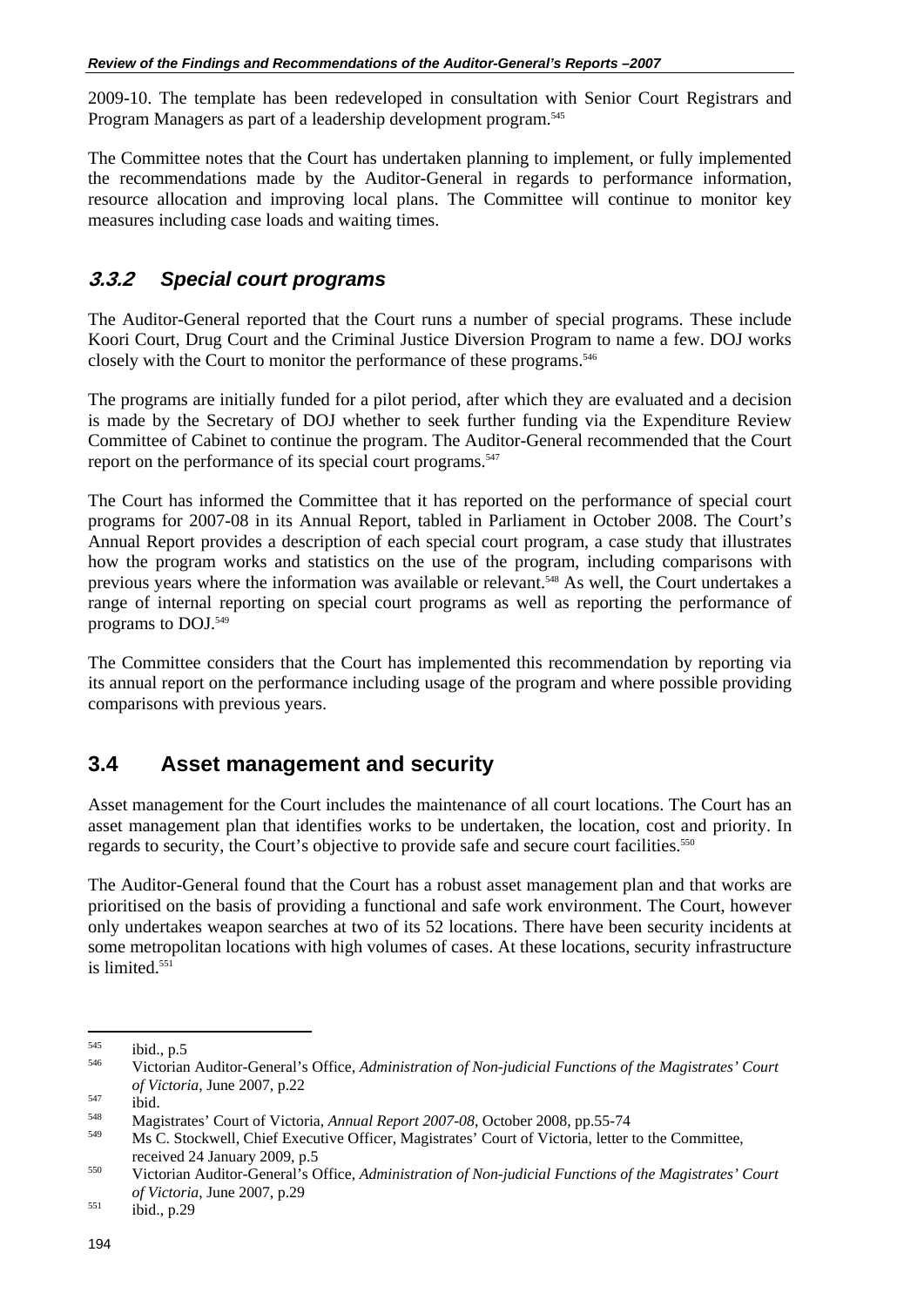The Auditor-General therefore made three recommendations in relation to asset management and security, that DOJ:<sup>552</sup>

- checks that the Court has discharged its asset management responsibilities;
- determine the feasibility of applying enhanced security and weapons checks across the State's court locations; and
- ensure that Hopetoun, Omeo and Ouyen Magistrates' Courts are fitted with duress alarms.

#### **3.4.1** *Asset management responsibilities*

The Auditor-General concluded that the Court has a well developed asset management plan. Works are funded by the Court via its recurrent budget, therefore works are prioritised according to which ones will provide a safe and functional work environment. The Auditor-General recommended that DOJ ensure that the Court has undertaken its asset management responsibilities and ensured that:<sup>553</sup>

- asbestos in high risk locations has been treated;
- medium term works are addressed; and
- essential court services are maintained.

The DOJ reported to the Committee that asbestos checks have been undertaken at 18 of 20 court locations identified as high risk. The remaining two locations are Preston Court and the State Coroner's Office. The Preston Court is managed by the Darebin Shire Council and the State Coroner's Office is being upgraded and an asbestos check will be undertaken as part of the upgrade. The Department also reports that recommendations made by environmental consultants following the asbestos checks have been implemented.<sup>554</sup>

In regards to ensuring medium term works are addressed, DOJ has reported to the Committee that they are currently in the process of engaging consultants to undertake a condition audit of all court venues. It is expected that this will allow the Court and DOJ to establish what works need to be undertaken, which will assist the Court to:<sup>555</sup>

- establish a cost for required works;
- establish a structured maintenance program;
- prioritise works; and
- seek appropriate funding to undertake required maintenance.

The Department have informed the Committee they have engaged a contractor, Urban Maintenance Systems to undertake the essential court maintenance that is required on a day to day basis to ensure that all courts can be maintained and deliver an effective service.556

The Committee notes that DOJ and the Court has made progress on its asset management responsibilities and have mitigated potential risks by undertaking asbestos checks, engaging consultants to undertake a condition audit of facilities and are addressing maintenance issues as they arise, via a contractor.

<sup>552</sup> 

<sup>&</sup>lt;sup>552</sup> ibid., pp.3-4<br>
<sup>553</sup> ibid., p.22<br> **Ms P. Armytage, Secretary, Department of Justice, letter to the Committee, received 31 January 2009, p.5<br>
<sup>555</sup> ibid., pp.5-6<br>
<sup>556</sup> ibid., pp.5-6**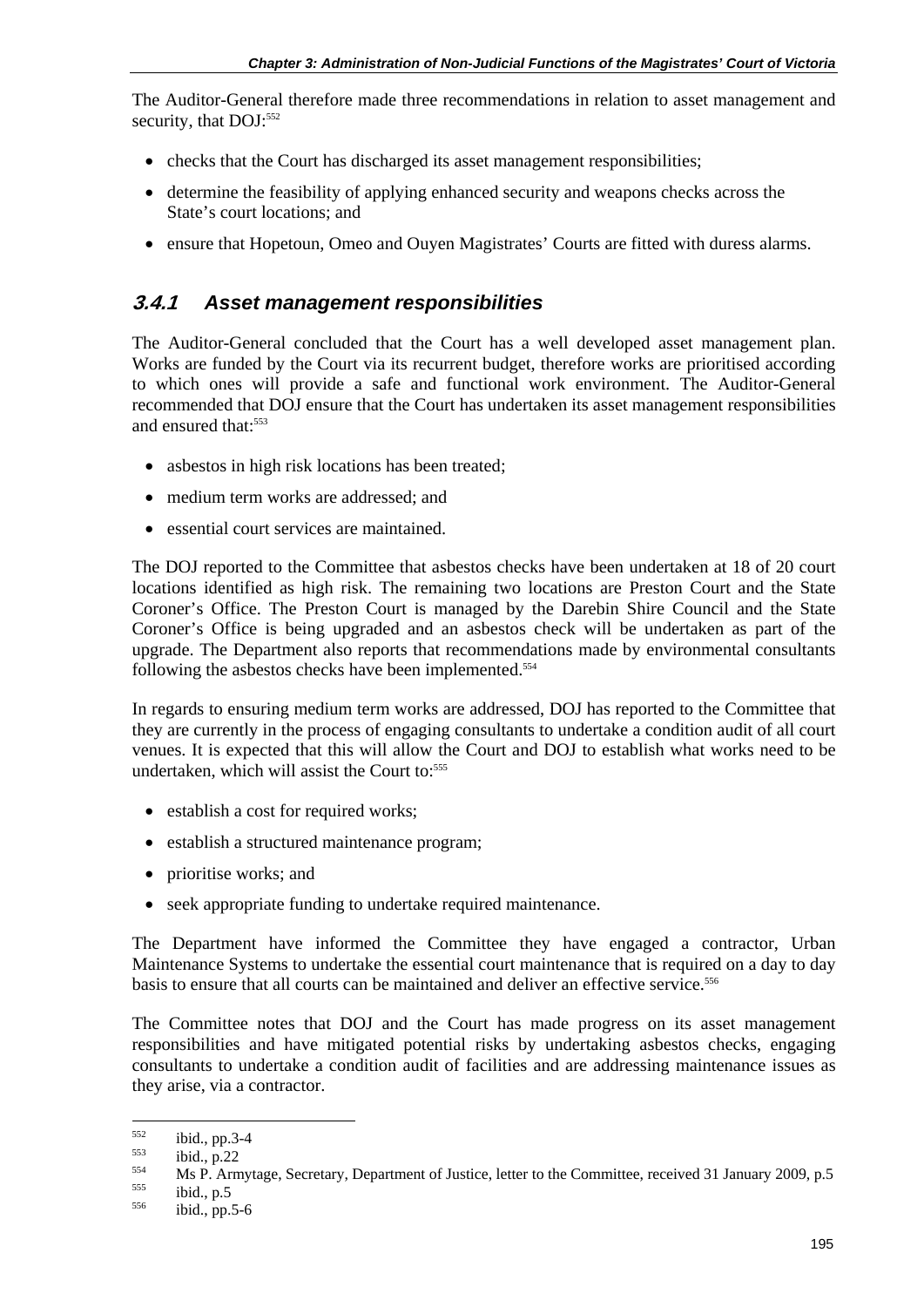#### **3.4.2** *Enhancing security and weapons checks*

One of the Court's objectives is to provide facilities that are safe and secure. At the time of audit, the Auditor-General found that the Melbourne Magistrates' Court and the Children's Court both had advanced electronic security surveillance, however all other 50 locations had limited security infrastructure. The Auditor-General commented that this situation could be improved, and recommended that DOJ and the Court determine the feasibility of applying enhanced security systems and electronic weapons detection technology in Court's across Victoria.

In response to this recommendation, DOJ in conjunction with the Court engaged a consultant to undertake a review, titled *Review of Safety, Security and Risk in the Courts and Victorian Civil and Administrative Tribunal*. 557 The review recommended that short and long term treatments be implemented, and priority be given to eight courts (Dandenong, Frankston, Moorabbin, Ringwood, Sunshine, Geelong, Heidelberg and Werribee). The review recommended that in the short term, the Court add extra security personnel at these locations, with a view to adding electronic weapons screening in the long term. The Department report that they have added additional security personnel at these locations in the short term, and will be installing weapons screening systems prior to June 2009.<sup>558</sup>

A number of regional centres were also identified as requiring actions (Ballarat, Bendigo, LaTrobe Valley, Mildura, Shepparton, Wangaratta and Warrnambool), however action was to be implemented by the end of 2009-10. The treatments recommended were the same as above, with additional security personnel for the short term and weapons screening systems for the long term. However, DOJ noted that this was dependent on the availability of funding.<sup>559</sup>

Minor security works for other locations was recommended for years 2010-11 and 2011-12. As noted above, these works will be dependent on the availability of funding in those years.<sup>560</sup>

The Committee considers that DOJ and the Court have acted quickly to implement the recommendation made by the Auditor-General and develop a plan to improve security across all courts throughout Victoria. The Committee, however notes that future works undertaken are dependent upon receiving funding for works.

#### **3.4.3** *Duress alarms*

The Auditor-General recommended that duress alarms be installed at Hopetoun, Ouyen and Omeo courts to improve security in these courts.<sup>561</sup> The Department has informed the Committee that duress alarms have not been installed in these three locations and will not be installed. The Hopetoun and Omeo courts sit on six occasions per year and the Omeo court on two occasions per year. Therefore the Court and DOJ have put in place safety contingency plans and also increased police security when these courts sit.<sup>562</sup>

In this instance, the Department and the Court have considered the implementation of duress alarms in these locations, however have determined that as they do not sit often, it is not cost effective. The Committee notes that while this recommendation has not been implemented, the Court and DOJ have considered the risks involved, and have put in place alternatives to mitigate these risks.

<sup>557</sup> 557 Department of Treasury and Finance, *Response by the Minister for Finance to the Auditor-General's* 

*Reports issued during 2006-07*, December 2007, p.117<br> *Ms P. Armytage, Secretary, Department of Justice, letter to the Committee, received 31 January 2009, p.6*<br> *ibid.*, p.7<br> *ibid.*, p.34<br> *ibid.*, p.7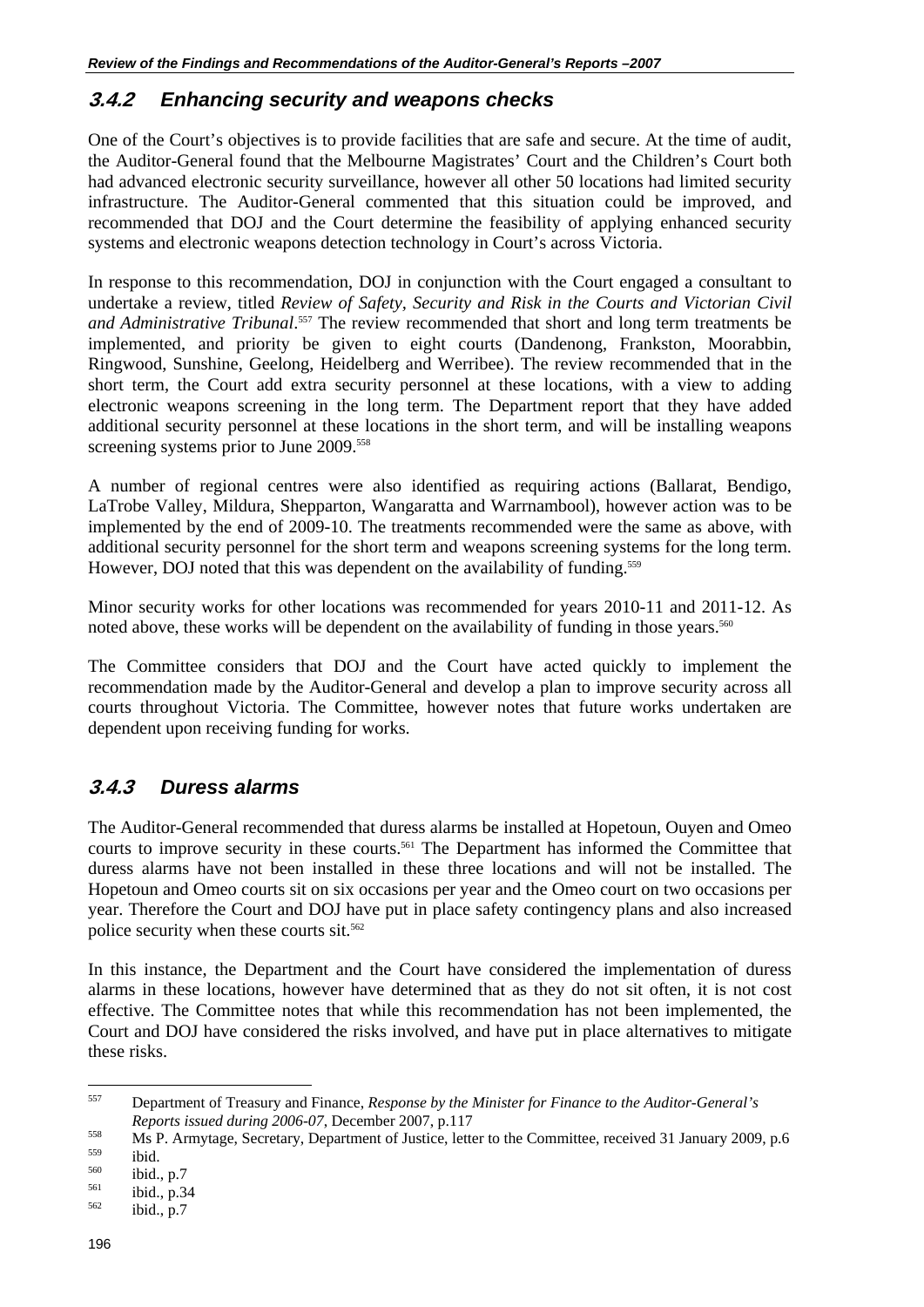## **3.5 Staff recruitment and retention**

Approximately two thirds of the Court administrators are either registrars or trainee registrars who are responsible for the smooth functioning of the Court. Other administrative staff undertake a variety of positions, including financial and human resources and positions operating the special court programs.<sup>563</sup>

The Auditor-General found that the Court has implemented a nationally recognised qualification for registrars, and this has achieved higher retention rates. Also, the Auditor-General found that the Court, in conjunction with DOJ has commenced working on its workforce planning needs. In regards to staff recruitment and retention, the Auditor-General recommended that the Court:

- pursues opportunities for court administrators to broaden their work experience; and
- work with DOJ to progress the development of its workforce planning strategy.

#### **3.5.1** *Work opportunities for court administrators*

The Auditor-General found that previously the Court had a closed system of promotion for registrars. To be promoted, registrars had to complete a Clerk of the Courts qualification and promotions were made internally. This resulted in a high turnover of 14.1 per cent in 2003.<sup>564</sup>

The Court realised that staff were not satisfied with the system and in 2005, the Court introduced a Certificate IV in Government (Court Services), which is a nationally recognised qualification. As well, the classification level of trainee recruits has been lifted from VPS Grade 1 to VPS Grade 2. In 2006, turnover fell almost two thirds, to 5.6 per cent.

The Auditor-General identified that court registrars have traditionally not had a great deal of exposure to working outside the Courts, to DOJ or management practices. Therefore, the Auditor-General recommended that the Court pursue opportunities for court administrators to broaden their work experience by undertaking secondments in DOJ, preferably outside of the court system, and enhancing its existing staff rotation policy.<sup>565</sup>

The Court, in its response to the Committee has stated that it is reviewing its staff rotation policy. It is being reviewed by the New Directions, Organisation Design and Development Team. The Court also reports that they are continuing to support staff seeking secondment and rotation opportunities external to the court. However, the Court states that most secondments have been within the court system.<sup>566</sup>

The Committee notes the progress made by the Court to implement a nationally recognised qualification for registrars and to reduce turnover in the organisation. The Committee notes that the Court is supporting its staff to undertake secondments, however has noted that most of these are within the court system. The Committee considers that encouraging more staff to undertake secondments outside of the Court system would be beneficial to the organisation.

<sup>1</sup> 

<sup>563</sup> ibid., p.35 564 Victorian Auditor-General's Office, *Administration of Non-judicial Functions of the Magistrates' Court of Victoria*, June 2007, p.36<br>
565 ibid., pp.37-38<br>
Ms C. Stockwell, Chief Executive Officer, Magistrates' Court of Victoria, letter to the Committee,

received 24 January 2009, p.7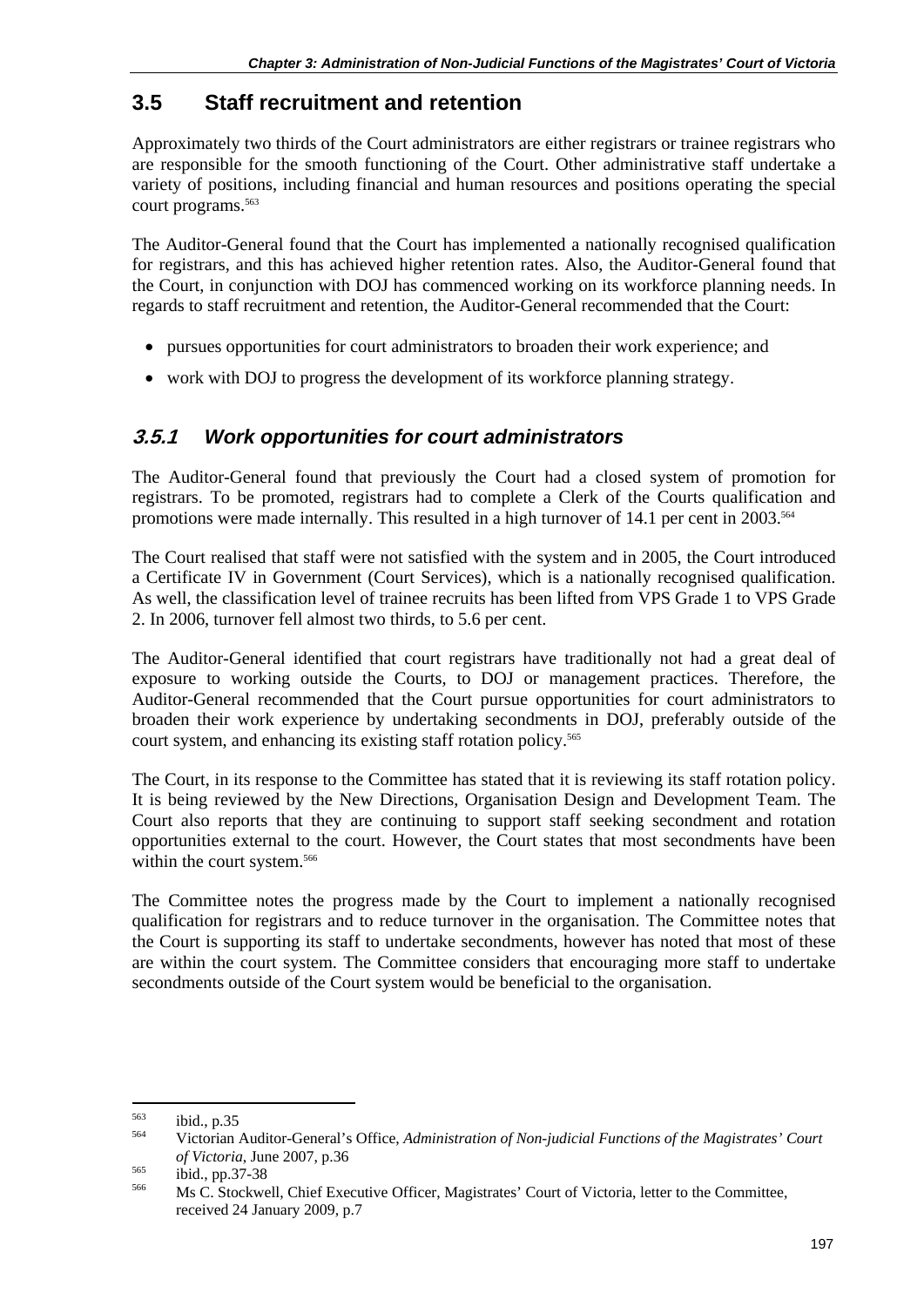**Recommendation 36: The Magistrates' Court of Victoria in conjunction with the Department of Justice continues to develop its staff rotation policy and encourage the development of staff via secondments outside of the court system.** 

## **3.5.2** *Workforce planning strategy*

The Auditor-General found that workforce planning was at an early stage within the Court. The Court had recognised the importance of ensuring they had a workforce with the skills required to meet their strategic objectives and were in the process of planning how to achieve this. At the time of audit, DOJ had commenced working with the Court to identify future workforce needs. While the Court had put in place a succession plan and was addressing skills gaps in middle management, the Auditor-General recommended that the Court work with DOJ to progress the development of its workforce planning capacity.<sup>567</sup>

The Court has reported in the Minister for Finance's report that they had been developing workforce planning initiatives in conjunction with the DOJ Organisational Capability Unit. The Court had developed a succession plan and was progressing leadership development training for middle managers.568

Further to this, the Court informed the Committee that they have been working with the State

Services Authority and DOJ to incorporate the Government's workforce planning goals into the Court's business strategies. The Court has also identified the risks it faces over the next four years in regards to workforce planning and has commenced projects to mitigate these risks. The Court is also appointing an Organisational Change Manager, who will be responsible for planning and implementing workforce planning in the organisation.<sup>569</sup>

The Committee notes that the Court has set about refining and implementing a workforce plan. The Committee is also pleased that the Court has identified risks in relation to workforce planning and has been working to mitigate these risks.

## **3.6 Customer service**

The Auditor-General found that the Court has a comprehensive range of written and electronic information about the Court's processes, however these are not uniformly available to all users. At the time of audit, a number of documents, such as the *Court's Customer Service Charter* and *Complaints Policy* were being revised.

The Auditor-General made two recommendations in relation to customer service, that the Court:

- consider incorporating complaints management measures into its service delivery measures; and
- investigate methods of gathering information on the perceptions and needs of court users.

<sup>567</sup> 567 Victorian Auditor-General's Office, *Administration of Non-judicial Functions of the Magistrates' Court of Victoria*, June 2007, p.38 568 Department of Treasury and Finance, *Response by the Minister for Finance to the Auditor-General's* 

*Reports issued during 2006-07*, December 2007, p.118<br>
Ms C. Stockwell, Chief Executive Officer, Magistrates' Court of Victoria, letter to the Committee,

received 24 January 2009, p.7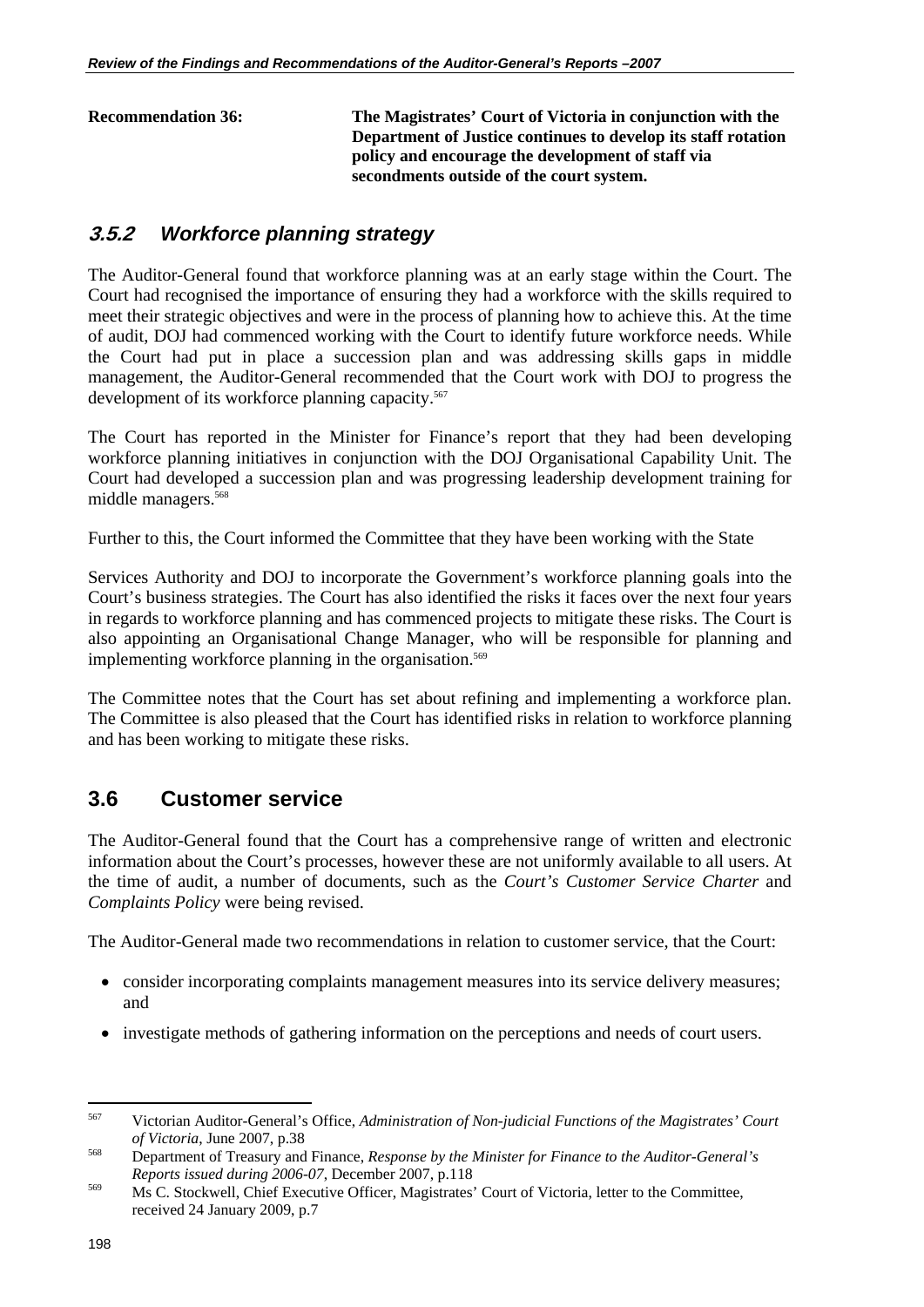#### **3.6.1** *Complaints management measures*

The Auditor-General reported that the Court has a customer service charter that sets out the complaints management process and a process to deal with the complaints as they arise. While written complaints are recorded, there was no process for capturing verbal complaints. At the time of audit, the management of complaints was being reviewed by the Court, with the aim of releasing a revised protocol to ensure consistency in complaints management. The Auditor-General recommended that the Court and DOJ consider incorporating complaints management measures, such as the number of complaints received and the time taken to resolve them in the Court's service delivery indicators.<sup>570</sup>

In the Minister for Finance's report, the Court stated that they had introduced a Complaints Actioning System (CAS) to record and track complaints. The system tracks complaints that come to the Court via the website, 1800 telephone number and pre-paid post.<sup>571</sup>

The Committee notes that in the business plan provided by the Courts, includes performance measures that track the number of complaints received and the percentage that related to staff conduct and administrative processes.<sup>572</sup>

Information provided to the Committee by the Court shows that they aim to respond to complaints within 14 working days of receipt. The Court has also informed the Committee that they responded to 100 per cent of complaints within that timeframe, however final resolution of complaints took on average 16 days. The Court also undertakes an analysis of its complaints to determine what court the complaint relates to and also what the complaint is about. $573$ 

The Committee notes the Court's aims for timeliness in dealing with complaints via its CAS system. While the Court has built in a measure to track the number of complaints, the Committee is of the view that the Court should include in its performance measures an appropriate indicator that tracks timeliness of complaint handling.

| <b>Recommendation 37:</b> | The Magistrates' Court of Victoria implement a       |
|---------------------------|------------------------------------------------------|
|                           | performance measure that strives for continuous      |
|                           | improvement in the timeliness of complaint handling. |

#### **3.6.2** *Gathering information on the views of court users*

The Auditor-General found that the Court has a number of processes in place to gauge the satisfaction of court users. At the time of audit, the Court had commenced a *Court Users Engagement Project* which sought the views of 390 professional users of the Court, including police and members of the legal profession. Members of the public who use the court, such as witnesses, defendants and victims were not included in this survey. The Auditor-General recommended that the Court investigate methods of gathering information about the needs and perceptions of public court users.574

<sup>570</sup> 570 Victorian Auditor-General's Office, *Administration of Non-judicial Functions of the Magistrates' Court of Victoria*, June 2007, pp.42-44 571 Department of Treasury and Finance, *Response by the Minister for Finance to the Auditor-General's* 

Reports issued during 2006-07, December 2007, p.119<br>Magistrates' Court of Victoria, *Business Plan 2008-09*, 2008, p.11<br>Ms C. Stockwell, Chief Executive Officer, Magistrates' Court of Victoria, letter to the Committee,

received 24 January 2009, pp.7-8 574 Victorian Auditor-General's Office, *Administration of Non-judicial Functions of the Magistrates' Court* 

*of Victoria*, June 2007, pp.41 & 44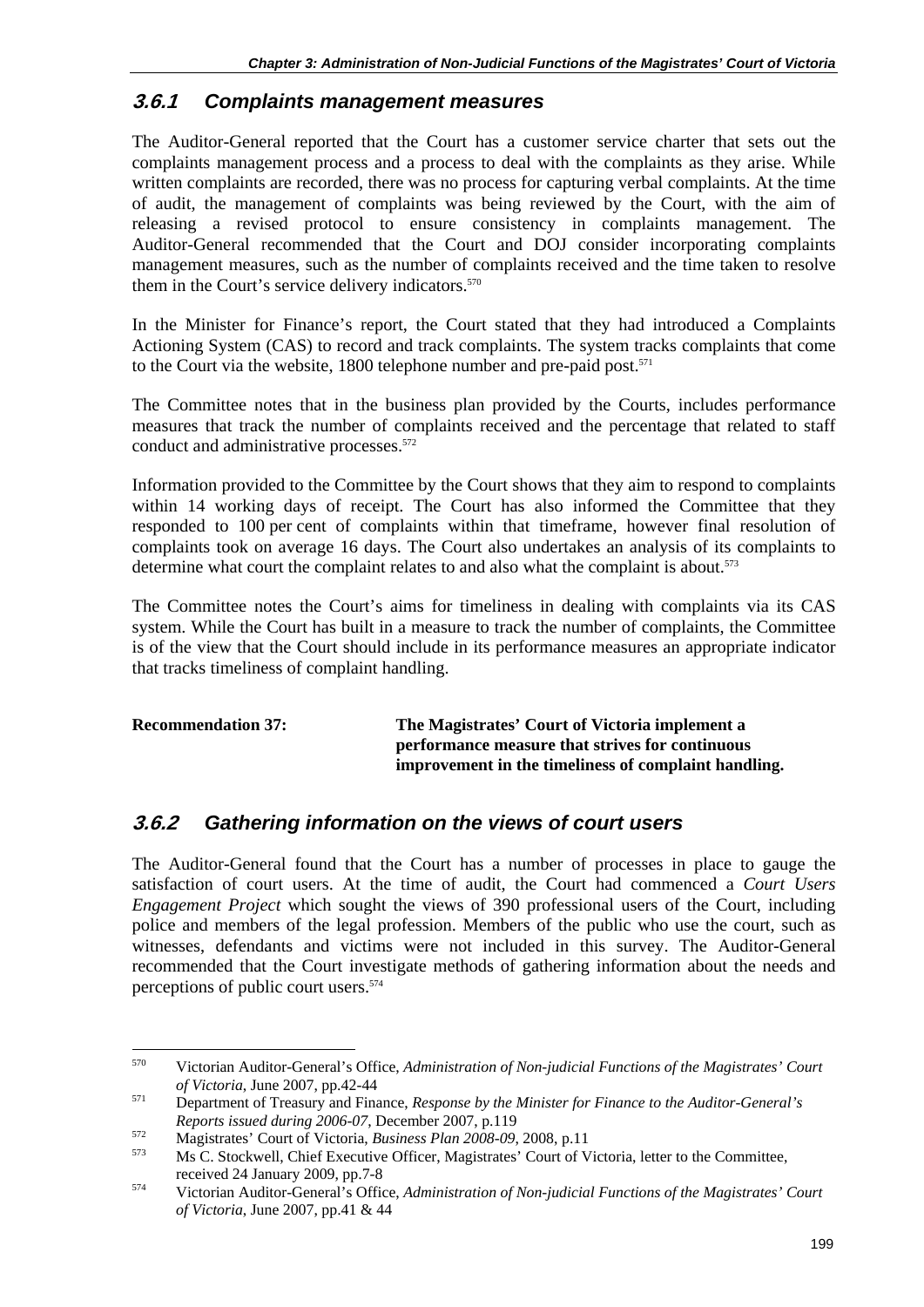In response to this recommendation, the Court has reported that they have put in place *The Magistrates' Court 2015 Project*, which aims to develop a leading model of management and administrative support to support the Court and ensure it is responsive. As part of this, court users, including public court users have been engaged to provide feedback.<sup>575</sup>

Feedback has been sought by the Court, through consultants from a range of professional users including police, lawyers, government agencies, support agencies and also from non-professionals such as witnesses, defendants, victims, family and friends and prisoners. The Court reports that as part of this project, 180 users have been consulted via focus groups, in depth interviews and one community consultation session.<sup>576</sup>

The Committee notes that the Court has a range of informal or semi-formal mechanisms in place to receive feedback from court users, including *The Magistrates' Court 2015 Project* for feedback via formal mechanisms from non professional users. The Auditor-General in a letter to the Committee expressed concern regarding the implementation of this recommendation. The Auditor-General commented that:<sup>577</sup>

*Part of our concern was the absence of systematic methods for regularly measuring and reporting public user satisfaction with Court services (e.g. via survey). It isn't clear from the response how this has improved.* 

The Committee agrees, and notes while the Court has sought views of court users for its project, discussed above, it has not set about to implement the Auditor-General's recommendation.

**Recommendation 38: The Magistrates' Court of Victoria investigates formal and informal methods for gathering information for measuring and reporting on the needs and perceptions of public court users on a regular basis. Pervasive needs of users over a period of reasonable time will need to be addressed by the Magistrates' Court of Victoria.** 

## **3.7 Management of the Court fund and other controls**

Where a magistrate decides that a defendant has broken the law, but no conviction is recorded or fine imposed, the Court can order the offender to make a payment into the Court fund. The Court fund is used to provide payments to welfare bodies, who then distribute these to individuals in need. In 2005-06, money distributed from the Court fund totalled over \$1.3 million.<sup>578</sup>

In 2005, the Auditor-General undertook a special audit investigation into the alleged misuse of funds at the Geelong Magistrates' Court. The Auditor-General found that there was a lack of internal controls, including:

- making Court fund cheques out payable to 'Cash';
- no formal policy on how the Court fund should be administered;
- a lack of reporting and accountability on how funds were provided to charities;

<sup>575</sup> 575 Department of Treasury and Finance, *Response by the Minister for Finance to the Auditor-General's Reports issued during 2006-07*, December 2007, p.119<br>
Ms C. Stockwell, Chief Executive Officer, Magistrates' Court of Victoria, letter to the Committee,

received 24 January 2009, pp.8-9<br>
577 Mr D. Pearson, Auditor-General, Victorian Auditor-General's Office, letter to the Committee, received 29

January 2009, p.11 578 Victorian Auditor-General's Office, *Administration of Non-judicial Functions of the Magistrates' Court of Victoria*, June 2007, p.46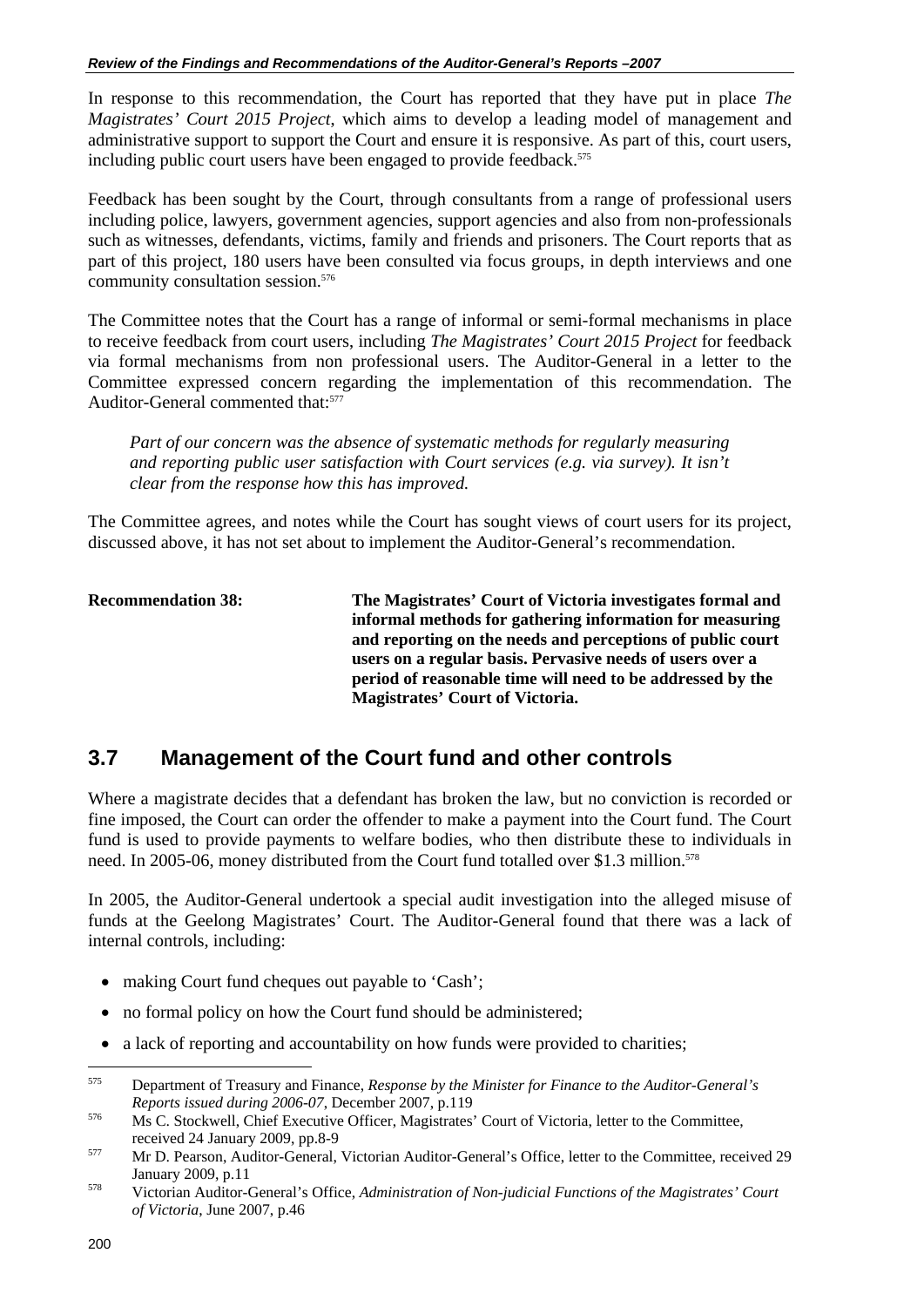- junior court administrative staff having discretion over who required assistance and how much they received; and
- inadequate evidence for many payments made.

The report made recommendations aimed to improve the management of the Court fund and internal controls over trust account operations, mail procedures and cash receipting. This involved a significant increase in the workload for court administrators and magistrates.

This audit assessed the processes in place to manage the Court fund as well as following up whether recommendations from the 2005 audit had been implemented. The Auditor-General determined that the Court had put in place a range of governance documentation for the management of the Court fund since its 2005 audit. There were procedures and guidelines in place to determine who was eligible to receive funds, responsibilities in regards to the management of the Court funds, obligations of organisations receiving funding and acceptable uses for Court funds.

In relation to the Court fund, the Auditor-General recommended that the Court:

- in conjunction with DOJ undertake periodic audits for compliance with procedures regarding the management of the Court fund;
- incorporate regular monitoring and periodic verification of the Court fund into its risk management strategy; and
- in conjunction with DOJ, consider alternative methods of administering the Court fund.

## **3.7.1** *Audit activity*

While the Auditor-General found that the Court had implemented a vast array of procedures and improved the controls in place for the Court fund, he recommended that the Court, in conjunction with DOJ undertake periodic audits for compliance against the procedures in place for the Court fund.

The Court has informed the Committee that in 2008, an audit was undertaken by the Court's Compliance and Review Registrar. The Court reported that no anomalies were identified. However, the Court is currently in the process of auditing compliance with the guidelines for the distribution of Court funds and reviewing the eligibility criteria and associated documentation required by organisations that request Court funds.<sup>579</sup>

In the Minister for Finance's report, the Court stated that they were in the process of updating the accounting manual, which specifies the Court's responsibilities for off site auditing.<sup>580</sup> Since then, the Court has informed the Committee that they are in the process of completing a review of the Court fund, and the accounting manual will be finalised and implemented after this.<sup>581</sup>

The Committee is concerned that such a small fund has such problems and has incurred high administrative costs. While the Fund has a history, the Committee notes that payments into the Fund are neither a tax nor a fine.

<sup>579</sup> 579 Ms C. Stockwell, Chief Executive Officer, Magistrates' Court of Victoria, letter to the Committee, received 24 January 2009, p.9 580 Department of Treasury and Finance, *Response by the Minister for Finance to the Auditor-General's* 

*Reports issued during 2006-07*, December 2007, p.120<br>Ms C. Stockwell, Chief Executive Officer, Magistrates' Court of Victoria, letter to the Committee,

received 24 January 2009, p.9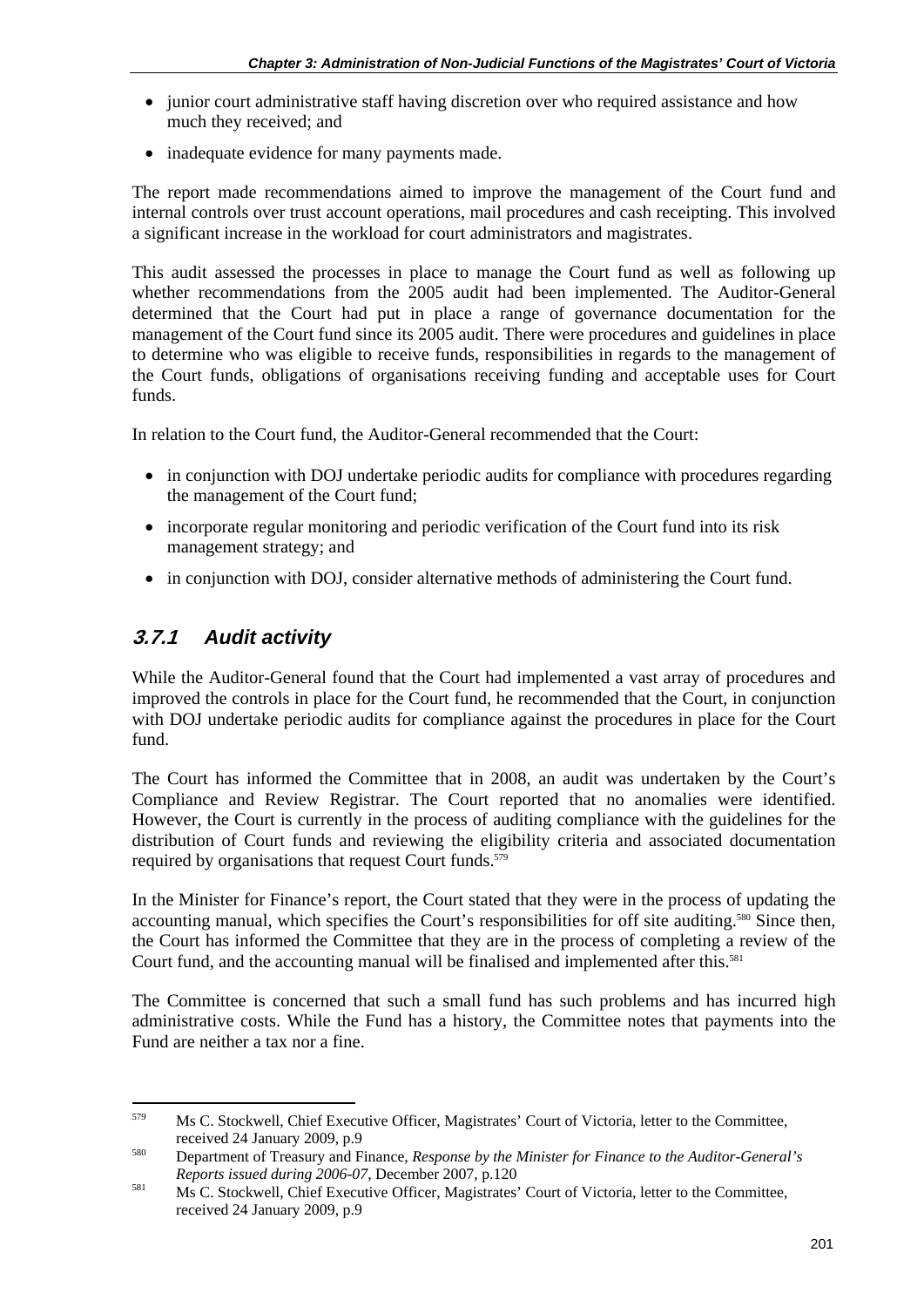The Committee notes that the Court has undertaken an audit of the Court fund, and is also auditing compliance with the guidelines for the distribution of Court funds. The Committee anticipates that this will form the beginning of a rolling audit program, in line with the Auditor-General's recommendation. The Committee considers that such action is important for the Court to assure itself and other stakeholders that funds are appropriately distributed.

#### **3.7.2** *Risk management strategy*

The Auditor-General recommended that the Court incorporate into its risk management strategy regular monitoring and periodic verification of the Court fund.

In the Minister for Finance's report, the Court stated that they were in the process of expanding a practice direction to include areas of risk, such as centralised compliance monitoring of the Court fund, a receipt system where beneficiaries will be required to confirm they have received funds and reporting by compliance monitoring service to Court fund committees in regions.<sup>582</sup>

The Committee notes that the Court has implemented a robust system for undertaking verification checking, in accordance with risk management, to ensure Court funds are dispersed in accordance with policy.

#### **3.7.3** *Alternative methods for administering the Court fund*

The Auditor-General found that administering the Court fund created an extra administrative burden for Court staff, as well as posing a number of risks. The Auditor-General recommended that the Court investigate alternative options for the future administration of the Court fund, including outsourcing this function.<sup>583</sup>

In the Minister for Finance's report, the Court stated they were investigating the possibility of centralising the administration of the Court fund in the Melbourne Magistrate's Court Cash Office. The Court envisaged that a Court Fund Compliance Officer would oversee the dispersal and compliance functions associated with the Court Fund. This would also free administrative staff in individual courts that undertake this role at present.<sup>584</sup>

In response to a request from the Committee for further information, DOJ had informed the Committee that the review had been undertaken by the Organisational Capability Group, located within the Courts and Tribunals Unit in the Department. A number of recommendations had been made as a result of the review, and in January 2009, the Court was discussing these with the Victorian Auditor-General's Office to determine the financial implications of the operations of the Court fund.585 It supports action to improve and streamline the management and administration of the Fund. Problems with the Fund have the potential to affect the integrity of the Court. The Committee urges the relevant parties to quickly establish and fully implement a best practice model for the management of the Fund.

<sup>582</sup> 582 Department of Treasury and Finance, *Response by the Minister for Finance to the Auditor-General's Reports issued during 2006-07*, December 2007, p.120 583 Victorian Auditor-General's Office, *Administration of Non-judicial Functions of the Magistrates' Court* 

*of Victoria*, June 2007, p.3 584 Department of Treasury and Finance, *Response by the Minister for Finance to the Auditor-General's* 

*Reports issued during 2006-07*, December 2007, p.120<br>
Ms P. Armytage, Secretary, Department of Justice, letter to the Committee, received 31 January 2009, p.8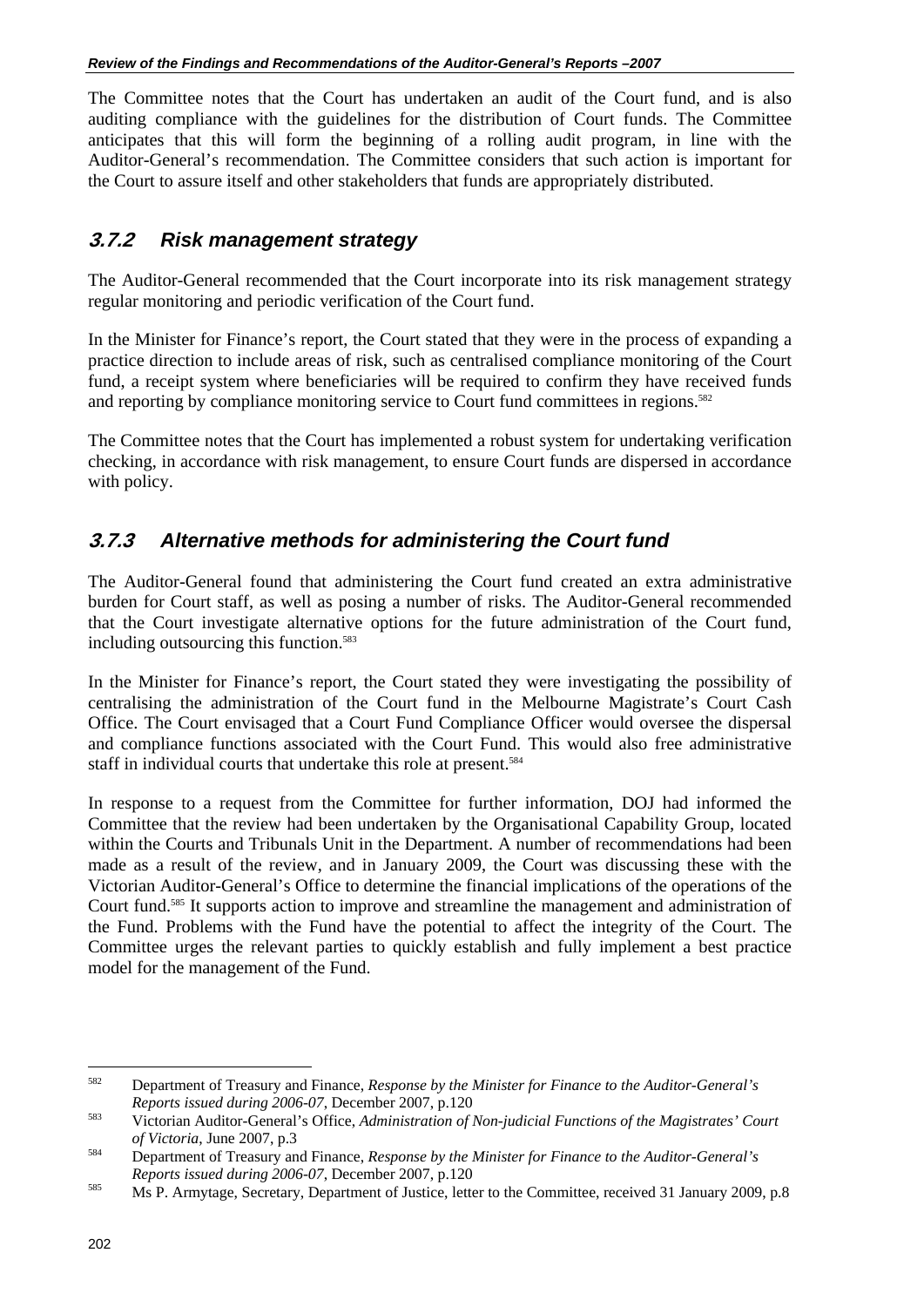| <b>Recommendation 39:</b> | The Magistrates' Court of Victoria, Department of Justice    |
|---------------------------|--------------------------------------------------------------|
|                           | and the Victorian Auditor-General's Office quickly agree     |
|                           | and implement a best practice model for the management of    |
|                           | the Court Fund, including guidelines for funds               |
|                           | accountability and decision making on distribution of funds. |
|                           |                                                              |

## **3.8 Conclusion**

The Committee notes that the Court has undertaken substantial work towards implementing the recommendations made by the Auditor-General. Since the Auditor-General's audit was undertaken, the Court has improved its suite of planning documents, including risk management plan, strategic plan and is in the process of revising local court action plans.

The Court has also undertaken asbestos checks of high risk buildings and is taking a condition audit to help it address medium term works. In regards to security, the Court has acted upon the Auditor-General's audit and putting in place higher levels of security in high risk court locations. Budget permitting, this will be rolled out to other courts.

The Committee notes that while duress alarms were not fitted at three locations, the Court has considered the risks and put in place mitigation strategies.

In regards to recruitment and retention, the Court has put in place a workforce planning strategy to help it achieve its strategic goals. The Court is also encouraging staff to undertake secondments. However, the Committee is of the view that the Court should develop its staff policies to further encourage staff to undertake secondments outside of the Court system.

The Committee notes that the Court has incorporated complaints management measures into its performance measures. The Committee considered that the Court could expand its performance measures to include an appropriate indicator that reported on timeliness of complaints handling. As well, the Committee noted that while the Court has sought the views of court users in regards to a specific project, it has not acted to implement the recommendation of the Auditor-General. The Committee recommended that the Court investigate formal and informal methods for gathering information on the needs and perceptions of public court users and that pervasive needs of users over a reasonable time will need to be addressed by the Court.

The Court fund was the focus of a 2005 audit by the Auditor-General. The Committee notes with concern the problems and high administrative costs associated with the Fund. The Auditor-General made a number of recommendations, including suggesting the Court undertakes regular audit activity, incorporates into its risk management strategy regular monitoring and investigates alternative methods for administering the Court fund. The Committee found that these recommendations were being addressed. It urges the Court, DOJ and VAGO to quickly settle on a best practice model for administering the Fund.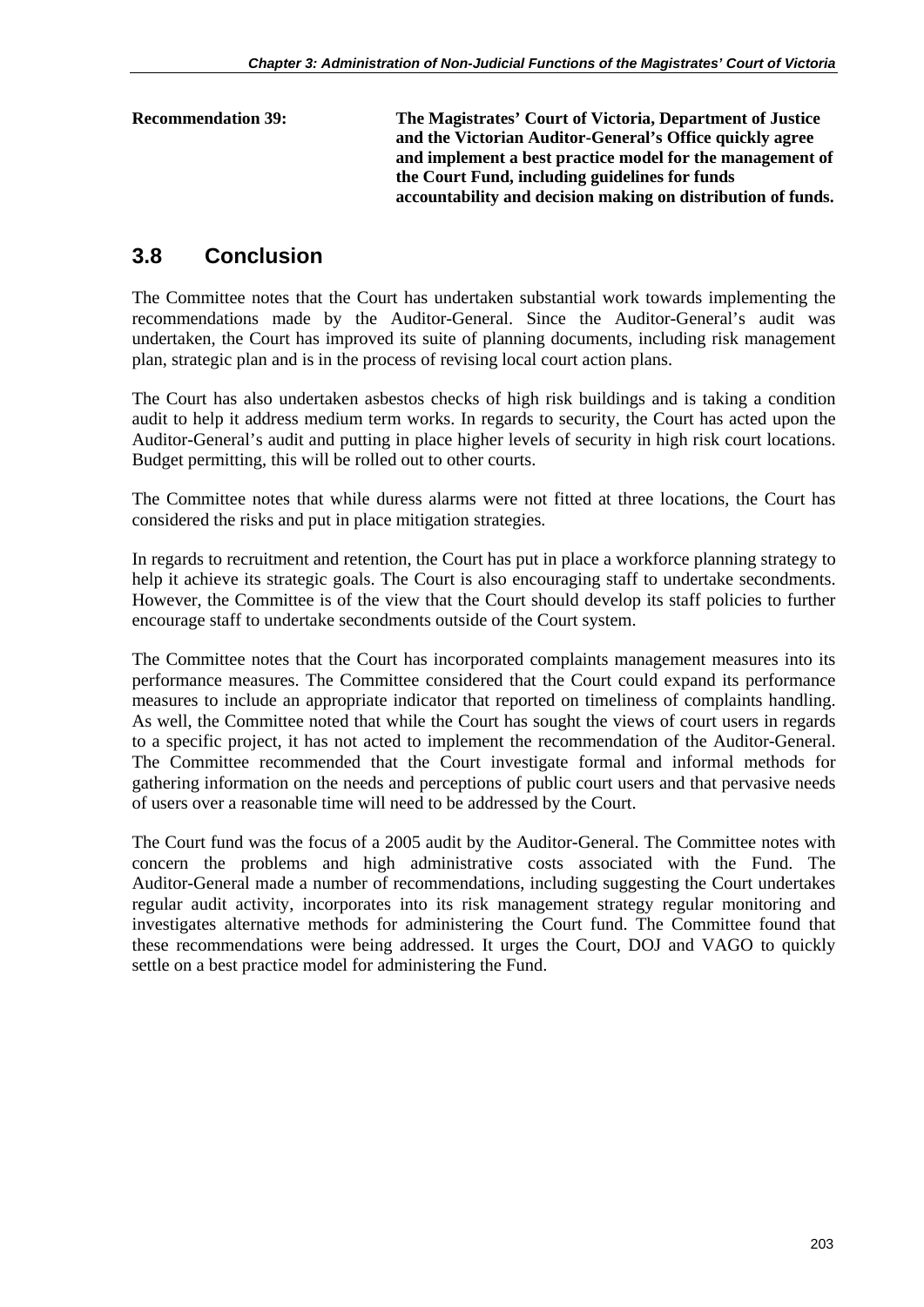# **CHAPTER 4: CONTRACTING AND TENDERING PRACTICES IN SELECTED AGENCIES**

## **4.1 Introduction**

Procurement of goods and services in the Victorian public sector is generally the largest cost for agencies after employee costs. When procurement is undertaken effectively, procurement provides well priced and quality resources that have a positive impact on programs. When procurement is performed poorly, it can increase risks to department including reduced value for money, poorly managed processes and the failure of the provision of goods and services.<sup>586</sup>

The Auditor-General undertook an audit of contracting and tendering practices in selected government agencies to provide assurance that contracting and tendering practices complied with a range of government policies and procedures and delivered the outcomes expected.<sup>587</sup>

## **4.1.1** *Audit methodology*

The audit examined contracts from the Education, Justice, Human Services and Infrastructure portfolios as these represented a significant percentage of the State's expenditure on procurement. As well, these portfolios transact a large number of contracts.<sup>588</sup> The Departments and agencies specifically examined included the:<sup>589</sup>

- Department of Education and Early Childhood Development;
- Department of Human Services, including the Office of Housing;
- Department of Justice;
- Department of Transport:
- Ambulance Victoria;
- Metropolitan Fire and Emergency Services Board; and
- Victoria Police.

A sample of 64 contracts were examined by the Auditor-General to determine whether guidelines for contracts and tendering were adhered to. The contracts were for goods and services, construction projects and construction services.<sup>590</sup>

The Auditor-General also examined the Construction Supplier Register (CSR), a whole-of-government register. The CSR is managed by Department of Transport (DOT). $591$ 

The CSR provides government agencies and other approved users with lists of building and construction suppliers that have been assessed as being suitable for undertaking public construction works and/or related consultancy services.<sup>592</sup>

<sup>586</sup> 586 Victorian Auditor-General's Office, *Contracting and Tendering Practices in Selected Agencies,* June

<sup>&</sup>lt;sup>587</sup> ibid.<br>
<sup>588</sup> ibid.<br>
<sup>589</sup> ibid., p.2<br>
<sup>590</sup> ibid., pp.1-2<br>
<sup>591</sup> ibid., p.36<br>
<sup>592</sup> ibid.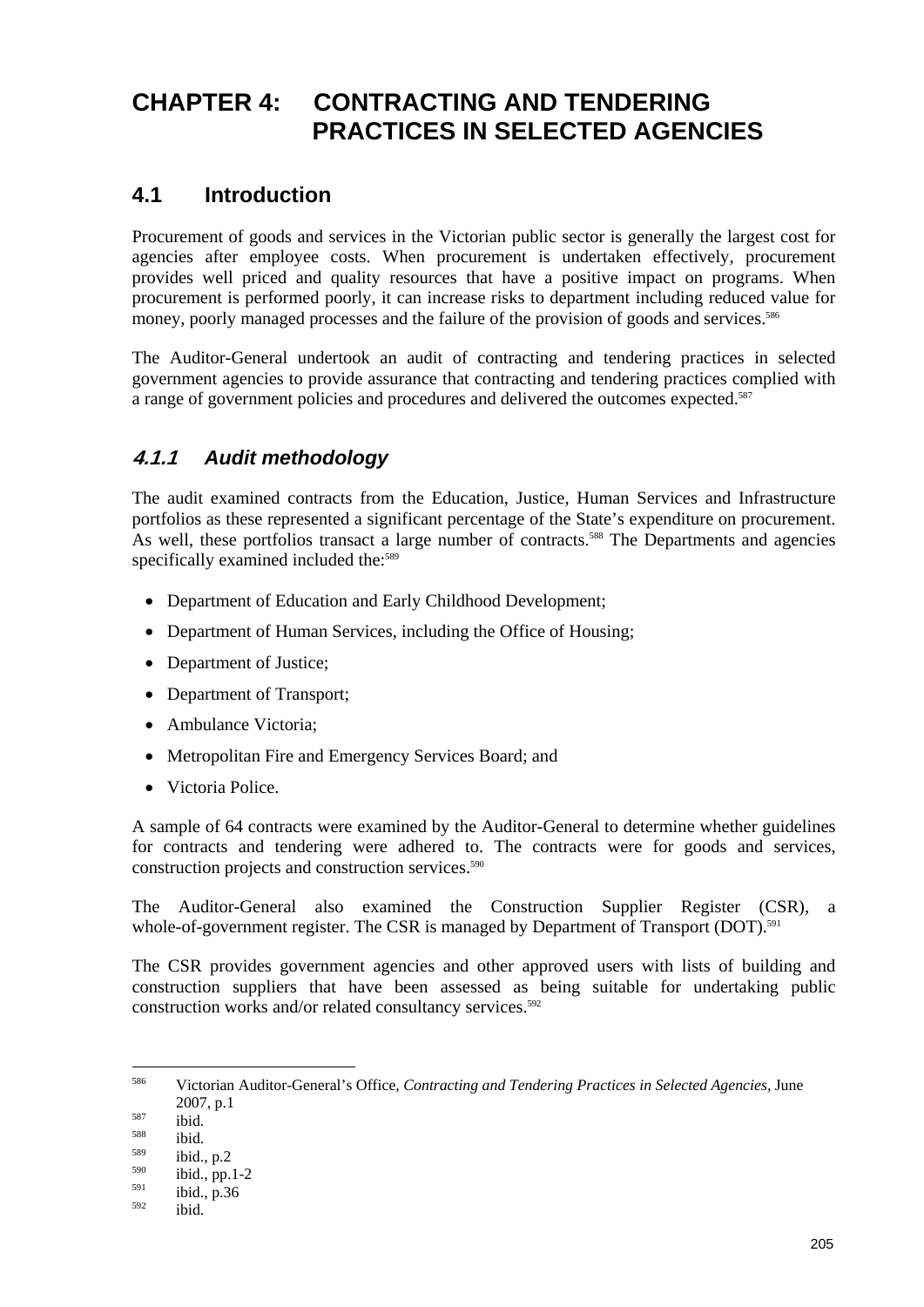#### **4.1.2** *Audit findings and recommendations*

The Auditor-General found that all contracts examined had established the need to procure goods and services, undertaken an analysis of procurement options and met the tendering requirements.593

The Auditor-General identified good practice for six key stages of procurement. They were:<sup>594</sup>

- identifying the goods needed to be procured;
- specifying what will be procured;
- meeting tendering requirements;
- evaluating the bids;
- assuring a quality procurement process; and
- monitoring and evaluation of contractor performance.

Of the 64 contracts sampled, 15 contracts were then compared with the better practice for six key stages of procurement, above, to determine how well procurement was undertaken. The Auditor-General determined that six contracts met all six of the good practice requirements above.595

Documentation for the remaining nine contracts was incomplete, and the Auditor-General concluded that it was not clear whether the six stages of procurement had been followed or if inadequate documentation had been kept.<sup>596</sup>

The Auditor-General found that monitoring and evaluating contractor performance was the procurement stage that required the most improvement across the agencies reviewed. The Auditor-General made two recommendations aimed at agencies involved in procurement. They were that<sup>-597</sup>

- agencies clearly specify contractor performance and key deliverables to allow them to assess contractor performance before making payments and when deciding whether to extend, vary or re-engage contractors; and
- agencies keep reliable records of procurement activities to support the decisions and actions made.

The Auditor-General also recommended that the Department of Sustainability and Environment (DSE) undertake the following actions: $598$ 

- review procurement policies and guidelines under the *Project Development and Construction Management Act 1994* to take into account better practice identified by the Auditor-General; and
- provide guidance and training to agencies on the relevant procurement activities.

<sup>593</sup> <sup>593</sup> ibid., p.2<br>
<sup>595</sup> ibid., p.2-3<br>
<sup>595</sup> ibid., p.3<br>
<sup>597</sup> ibid., p.5<br>
<sup>598</sup> ibid.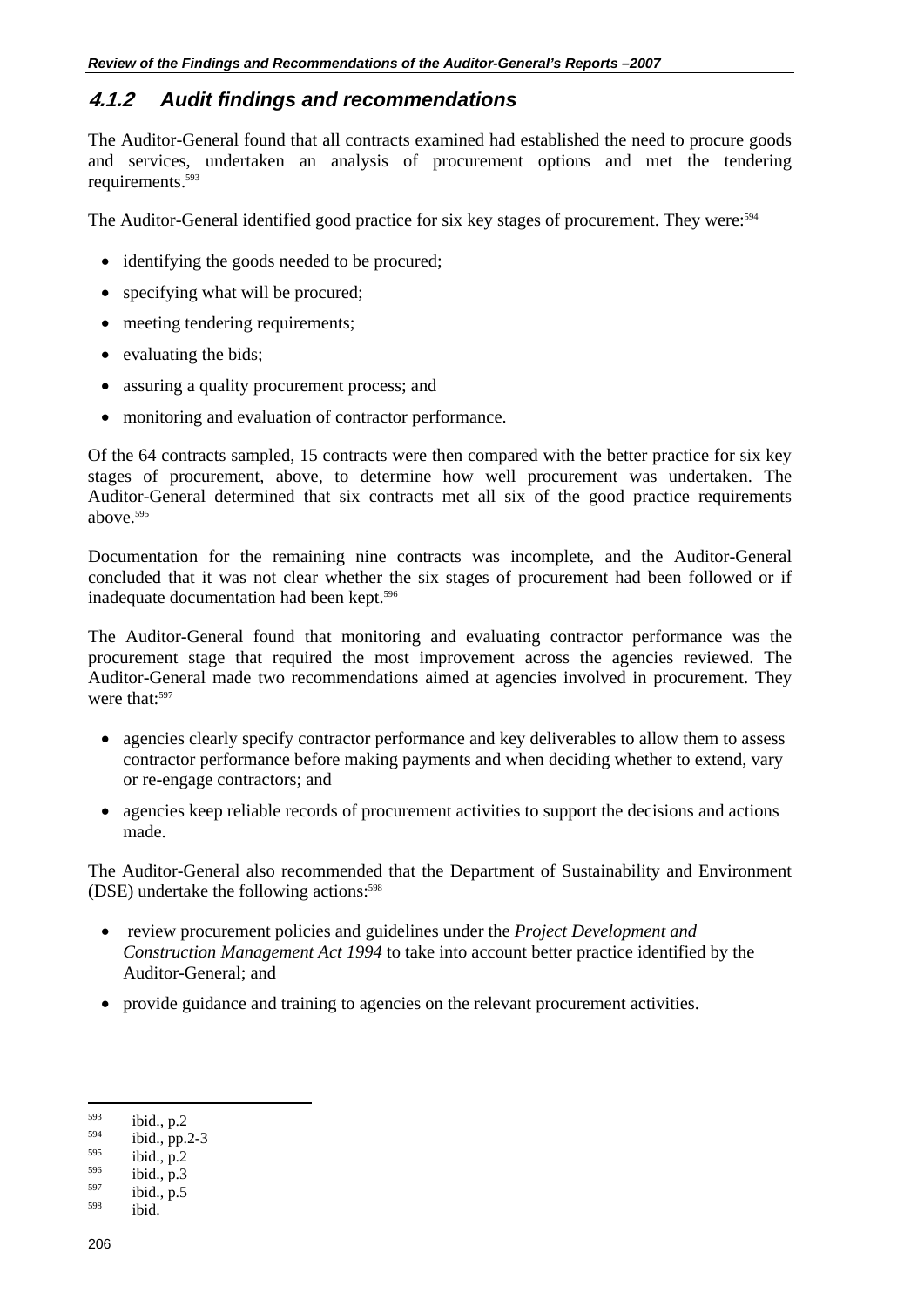The Committee was informed by DSE that machinery of government changes have resulted in planning functions now being undertaken by the Department of Planning and Community Development (DPCD).<sup>599</sup>

In regards to the Construction Supplier Register (CSR), the Auditor-General concluded that it was unclear what criteria were used for pre-qualifying consultants. Apart from the Office of Housing, users of the CSR did not regularly provide feedback on the performance of suppliers engaged from the CSR.<sup>600</sup>

As a result, the Auditor-General made the following recommendations in relation to the CSR:<sup>601</sup>

- that users be provided with the criteria used for pre-qualifying consultants; and
- that DOT work with agencies to identify and address barriers to submitting performance reports.

## **4.2 Agency implementation**

As discussed above, the Auditor-General made two recommendations aimed at agencies examined as part of the audit. The Committee sought written comment from all agencies on the implementation of the recommendations. These are discussed below in more detail.

## **4.2.1** *Department of Education and Early Childhood Development*

The Department of Education and Early Childhood Development (DEECD) has informed the Committee that they have an intranet site that assists staff involved in tendering and procurement of non-construction goods and services. Following the Auditor-General's report, DEECD added extra information to their intranet site to highlight the findings of the Auditor-General as well as a link to the Auditor-General's report *Public Sector Procurement: Turning Principles into Practice*. 602

The Department report that their intranet site provides a range of checklists to ensure staff understand what should be included in a tender specification and a contract management file. As well, DEECD report that they provide training for staff involved in tendering and contracting. These workshops provide staff with specific information on:<sup>603</sup>

*…contractor performance standards and key deliverables within the specification of Departmental Request for Tender documentation, and advise that contractor performance is to be assessed before payments are made, contracts are extended or varied, and contractors re-engaged.* 

<sup>599</sup> 599 Mr P. Harris, Secretary, Department of Sustainability and Environment, letter to the Committee, received

<sup>27</sup> January 2009, p.3 600 Victorian Auditor-General's Office, *Contracting and Tendering Practices in Selected Agencies,* June 2007, p.4<br>
ibid., p.5<br>
Department of Education and Early Childhood Development, letter to the Committee, received 27

January 2009, p.3<br>
ibid., p.3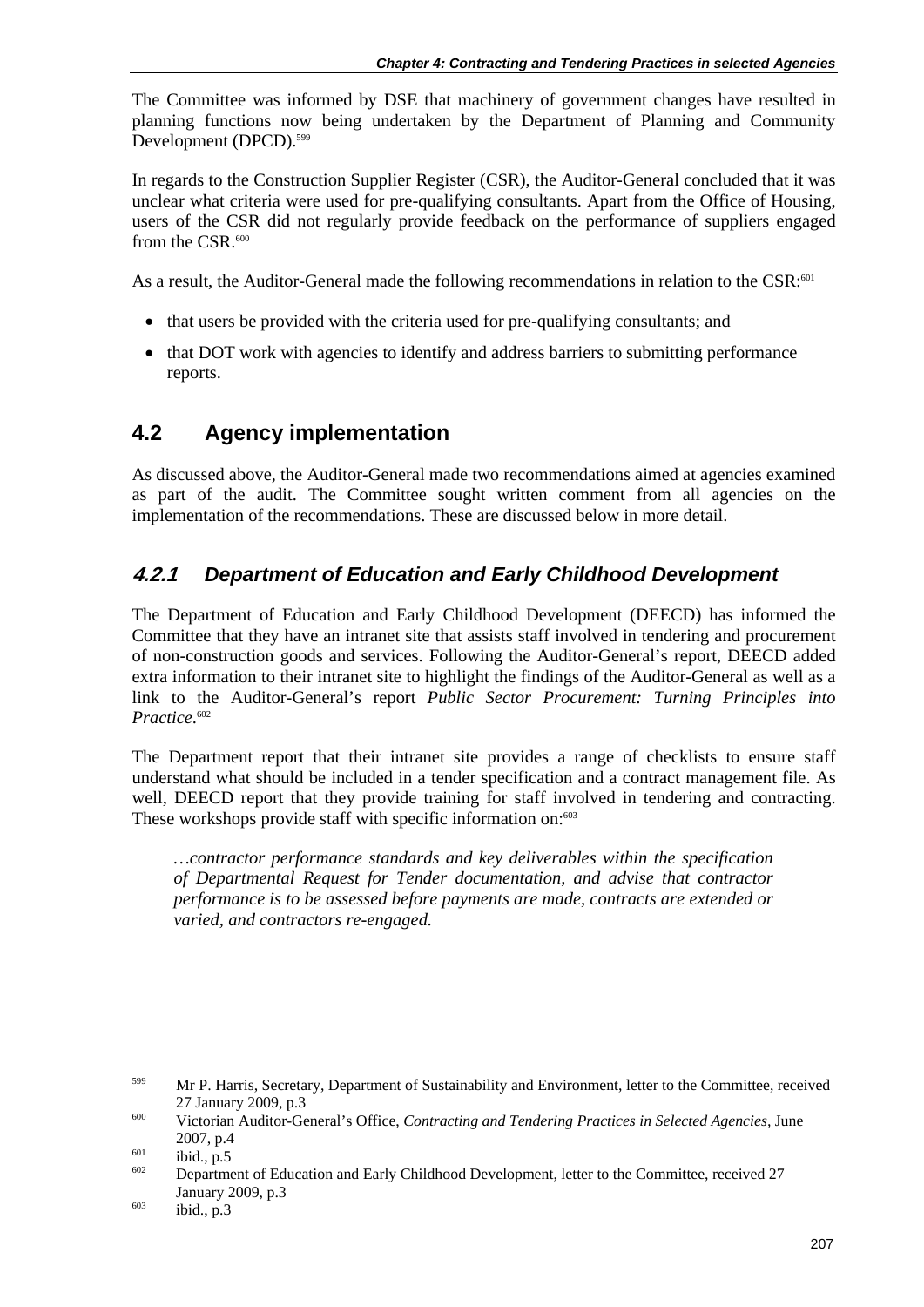#### **4.2.2** *Department of Human Services*

The Department of Human Services (DHS) stated that the contracts examined by the Auditor-General were assessed as good practice, meeting the six criteria specified by the Auditor-General. DHS also stated that the Auditor-General found there were adequate processes for monitoring contractor and consultant performance in DHS.<sup>604</sup> As such, DHS did not specify whether they have made any improvements or changes to documentation following this audit.

In regards to the Auditor-General's second recommendation, that agencies keep records of all activities to support decisions made, DHS informed the Committee that the Office of Housing engages a probity advisor who has an active involvement through the tender process and sees it through to when the contract is let. $605$ 

#### **4.2.3** *Department of Justice*

The Department of Justice (DOJ) reports that both of their contracts reviewed by the Auditor-General were found to meet the six better practice criteria specified by the Auditor-General. DOJ report that their existing guidance on procurement at the time was based on better practice available. Sine then, DOJ reports that they have enhanced their guidance with the addition of a contract management framework in 2007. <sup>606</sup>

In addition the Department reports they have procurement performance measurement guidelines to provide information on setting performance measures for contracts and they include performance indicators and measures in all contracts as a basic requirement. Payments are authorised by contract managers and the framework advises contract managers to consider performance monitoring, reporting requirements and whether the service has been provided in accordance with the contract before payment is made. Consideration is given to contractor performance when deciding whether to re-engage, extend or vary contracts.<sup>607</sup>

In regards to record keeping, DOJ report they have a document and records management policy that outline the key requirements that staff must comply with. The contract management framework also includes a checklist for contracts that provide information to contract managers on what documents must be kept on file. In addition, DOJ has a corporate procurement area that keeps all original documentation.<sup>608</sup>

<sup>604</sup> 604 Ms F. Thorn, Secretary, Department of Human Services, letter to the Committee, received 20 January 2009, pp.2-3<br>  $\frac{1005}{100}$  ibid., p.3<br>
Ms P. Armytage, Secretary, Department of Justice, letter to the Committee, received 31 January 2009,

p.10<br>  $\frac{607}{100}$  ibid., pp.10-11<br>
Ms P. Armytage, Secretary, Department of Justice, letter to the Committee, received 31 January 2009,

p.11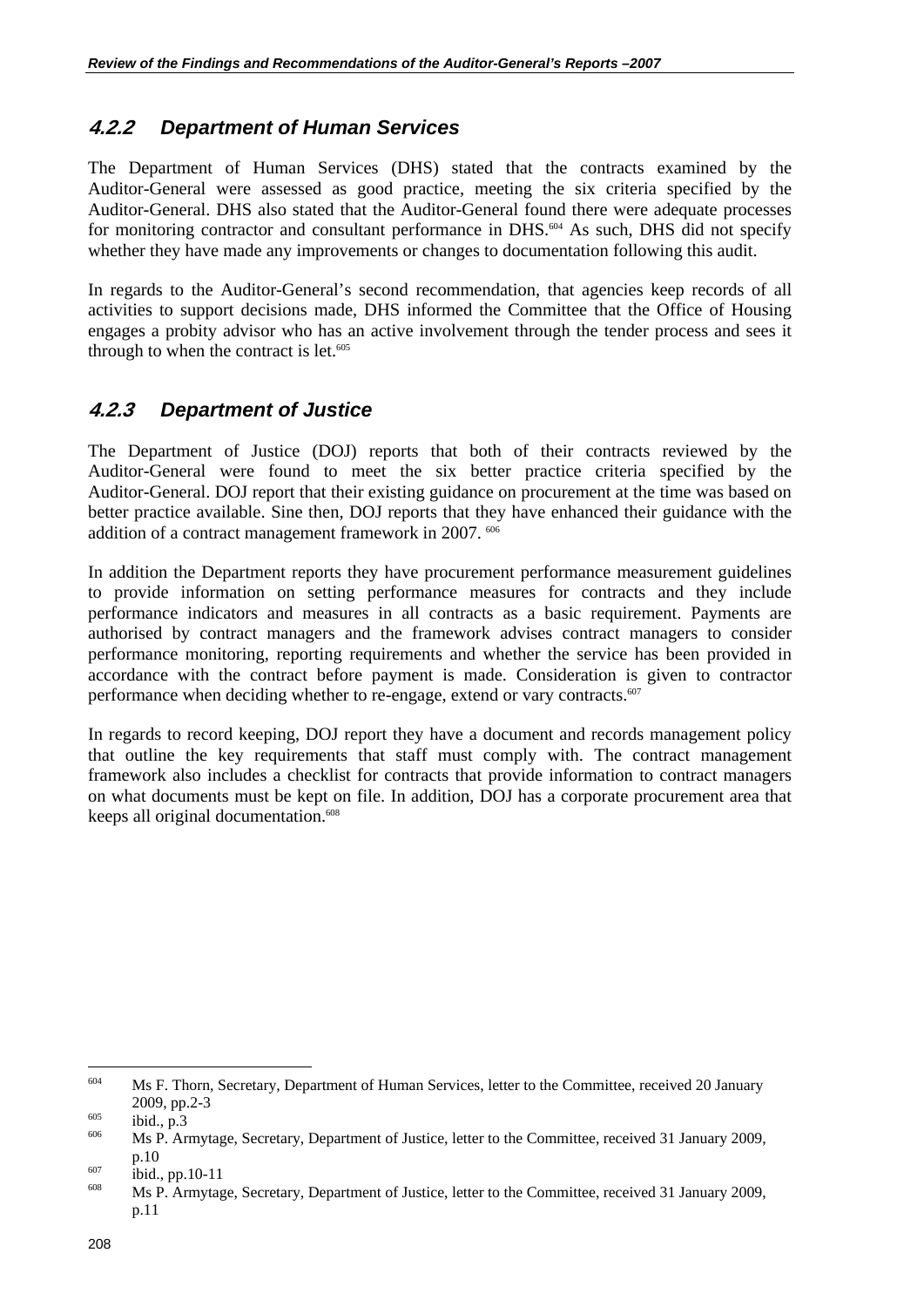## **4.2.4** *Department of Transport*

The Department of Transport (DOT) reports that they have made changes to their tender documentation following the Auditor-General's report. Contractor standards have been included in all tender documentation. As well DOT report that their standard documents contain provisions to record contractor performance standards and payments are made against an invoice on acceptance of deliverables or achievement of milestones and the contract manager assesses performance before authorising payment.<sup>609</sup>

DOT report that they have introduced a mechanism for sharing information between projects in the Infrastructure Projects Division and this is now being rolled out across the Department. As well DOT report that they consider past performance of the contractor as a standard evaluation criterion in tender projects. To assess whether to extend, vary or re-engage contractors, project managers are required to provide reasons, including an analysis of contractor performance to the departmental delegate.

To maintain appropriate records, DOT reports that they have a number of systems including:

- using the departmental Contracts Managements System:
- using the Accredited Purchasing Unit to record procurement decisions;
- recording information on the financial database; and
- using TRIM, the records management database to keep records.

## **4.2.5** *Ambulance Victoria*

Ambulance Victoria (AV) reports that their procurement practices were also identified by the Auditor-General as being good practice. They have centralised their tendering practices to ensure consistency with tendering. As a result of the Auditor-General's report, AV made no direct changes to their tender documentation, however report that they continually review their tender practices.<sup>610</sup>

In regards to contractor standards and performance, AV stated that standards are placed in all tender documentation. Contract managers then are responsible for ensuring that AV adheres to the terms of the contract and that all performance monitoring is undertaken. AV also report that prior to extending or varying contracts, a number of factors are considered including the performance of the contractor  $611$ 

In regards to record keeping, AV report that their centralised tendering process assists to ensure that all documentation is maintained to a high standard. As well, AV noted that their documentation was found by the Auditor-General to be comprehensive. $612$ 

1

<sup>&</sup>lt;sup>609</sup> Mr J. Betts, Secretary, Department of Transport, letter to the Committee, received 27 January 2009, p.6<br><sup>610</sup> Mr G. Sassella, Chief Executive Officer, Ambulance Victoria, letter to the Committee, received 30

January 2009, p.2<br>
ibid.<br>
ibid., p.3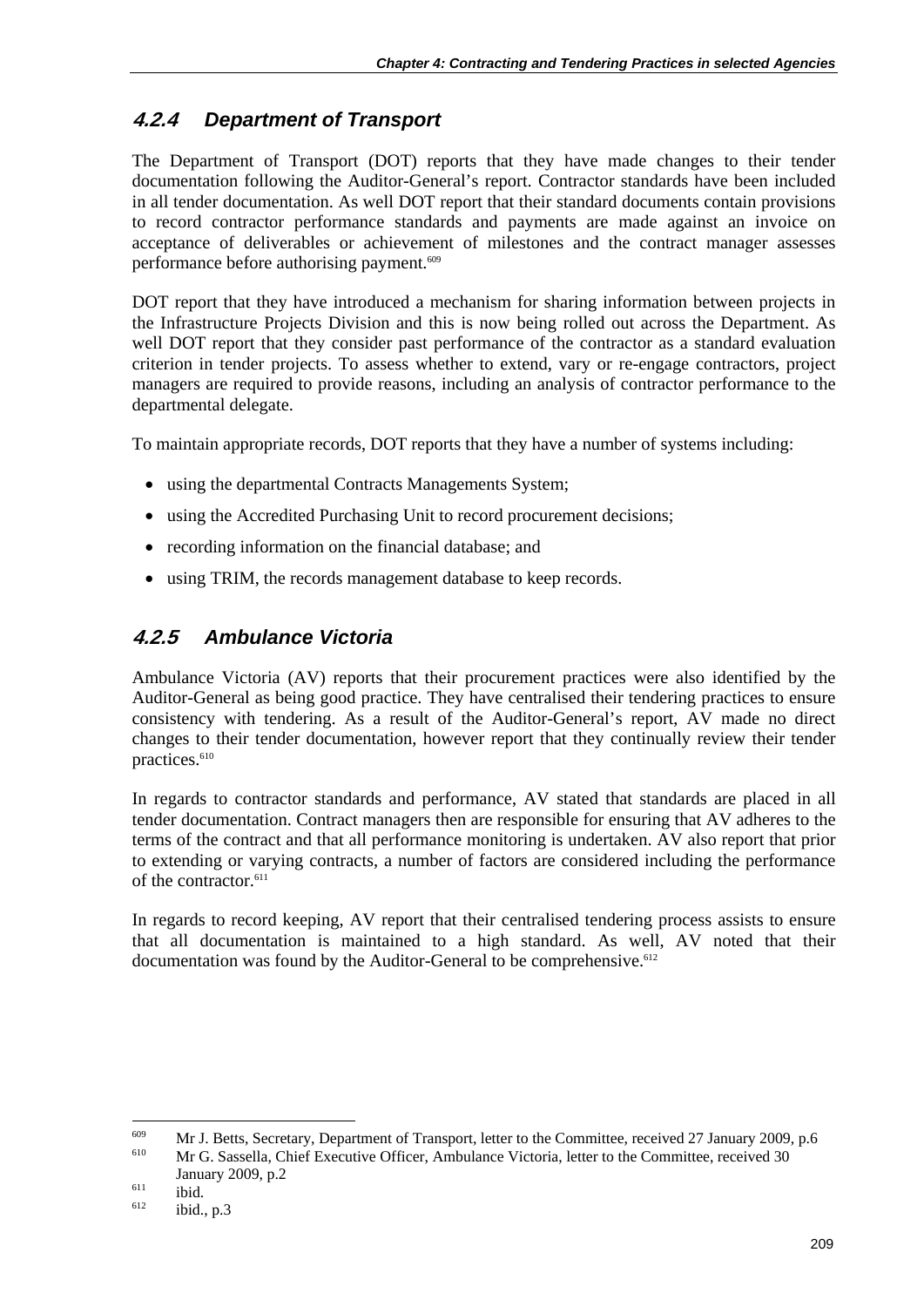## **4.2.6** *Metropolitan Fire and Emergency Services Board*

The Metropolitan Fire and Emergency Services Board (MFESB) reports that they did not change their tender documentation as a result of the audit as they already have KPIs included in tender and contract documentation. Tenders are reviewed against the procurement policy by the tender evaluation team prior to being approved, which requires that KPIs be included.<sup>613</sup>

MFESB report that the relevant contract manager will assess contractor performance and the goods or services received before approving an invoice for payment. MFESB report for building works, they have independent contractors to assess and sight construction works and make a recommendation on whether payment should be made. Contractor performance is also reviewed by MFESB prior to considering options to extend a contract or re-engage a contract. Should the performance not be satisfactory, MFESB reports that they would re-advertise a new tender.<sup>614</sup>

In terms of maintaining documentation, MFESB reports that they have a policy which is outlined to staff and documentation is kept both in hard copy and electronic copy. MFESB also report that they undertake internal audits to ensure documentation is maintained in accordance with policies.<sup>615</sup>

## **4.2.7** *Victoria Police*

In its response to the Committee, Victoria Police stated that they are currently improving their procurement practices. In 2006, Victoria Police established the Procurement Management Division to oversee all procurement policy and procedures. Victoria Police report that their procurement framework is being strengthened at present by the following actions:<sup>616</sup>

- a review of procurement policy and procedures;
- the development of four corporate strategies;
- the introduction of the Procurement Education Framework to provide training to staff in good procurement practices;
- increasing the number of employee procurement practitioners; and
- the planned development or sourcing of an IT system to assist in contract management.

As Victoria Police is currently in the process of revising all its procurement documentation,<sup>617</sup> the Committee expects that revised documentation will be in accordance with good practice identified by the Auditor-General and in accordance with Victorian Government Purchasing Board guidelines.

In regards to ensuring they have appropriate documentation, Victoria Police have informed the Committee that they have enhanced their financial reporting system to capture and report on data regarding commercial contracts, in addition to the planned development or sourcing of an IT system.<sup>618</sup>

 $\overline{a}$ 613 Melbourne Fire and Emergency Services Board, response to the Committee, received 31 January 2009,

p.2<br>
ibid., pp.2-3<br>
ibid., p.3<br>
Victoria Police, response to the Committee, received 31 January 2009, p.2<br>
ibid., p.3<br>
ibid.<br>
ibid.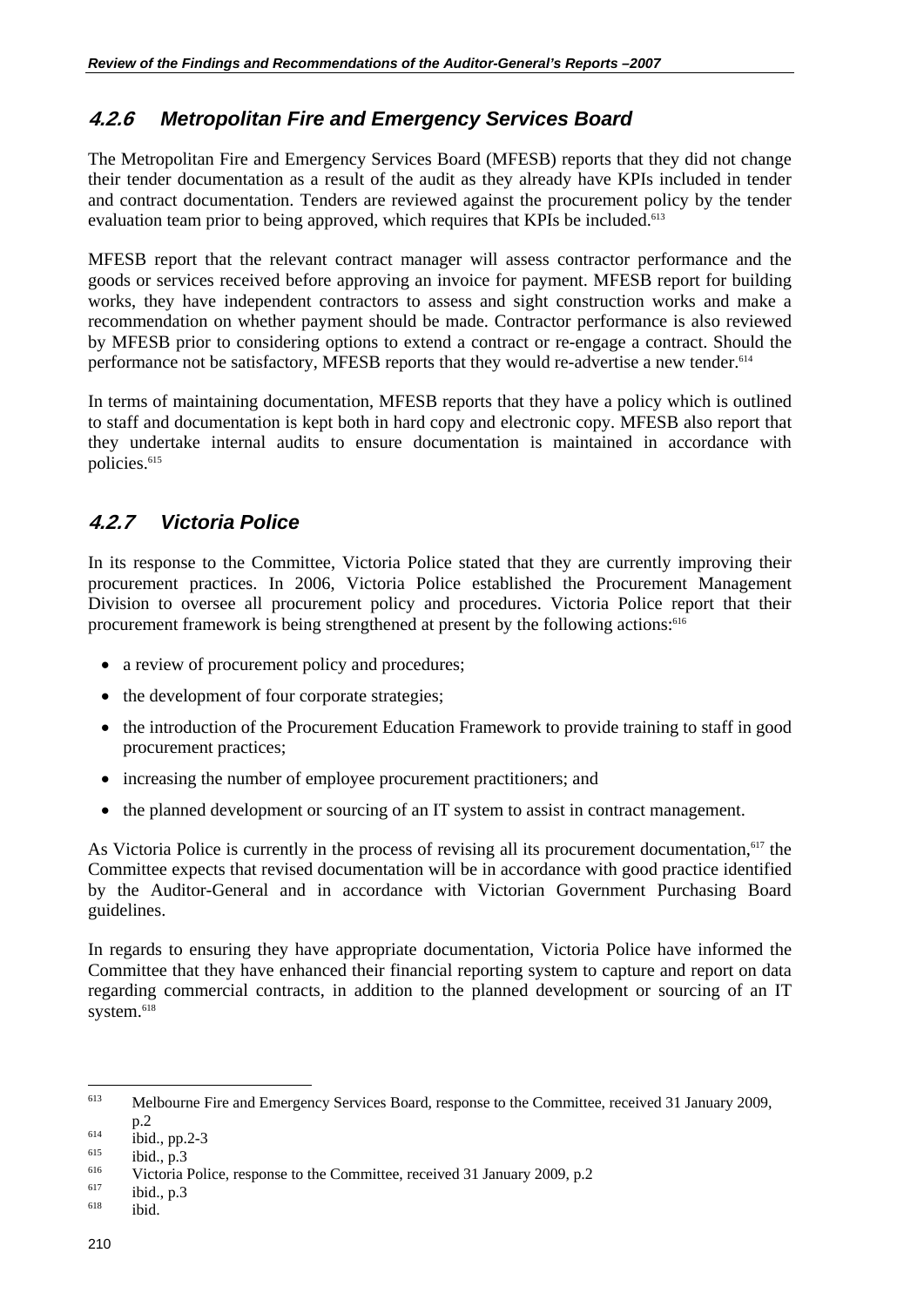#### **4.2.8** *Committee analysis*

The Committee considers that most departments examined as part of this audit have undertaken to improve their processes. The Committee, however, is not in a position to offer reasonable assurance in regards to contracting and tendering based on the responses received from departments and agencies. Given the large dollar amounts spent when contracting goods and services, the Committee considers that the Auditor-General should undertake regular cross agency audits such as *Contracting and Tendering Practices in Selected Agencies* to provide an appropriate degree of assurance.

| <b>Recommendation 40:</b> | The Victorian Auditor-General's Office undertake cross<br>agency audits of contracting and tendering practices in<br>selected agencies every three years. |
|---------------------------|-----------------------------------------------------------------------------------------------------------------------------------------------------------|
|                           |                                                                                                                                                           |

## **4.3 Procurement policies and guidelines under the Project Development and Construction Management Act 1994**

The Auditor-General recommended that DSE review procurement policies and guidelines under the *Project Development and Construction Management Act 1994* and provide guidance and training to agencies on the relevant procurement policies and guidelines. Since the audit was undertaken, responsibility for planning has been transferred from DSE to DPCD. The Committee therefore sought information from DPCD on the implementation of both recommendations.

The Committee was informed by DPCD that a review of the Regulation of Public Construction was undertaken in November 2007 by the Construction Contracts Advisory Panel, established under the *Project Development and Construction Management Act 1994*. As a result, the *Ministerial Direction No 1 – Tendering Provisions for Public Construction* has been amended to include the good practice examples from the Auditor-General's report. Also, the *Secretary's Guide to Tendering Provisions for Public Construction* has also been updated and was due to be released at the end of April 2009.<sup>619</sup>

In regards to guidance and training to agencies, DPCD report that they are currently developing a Building Policy Webpage that will be added to DPCD website. It is expected that this webpage will provide guidance on procurement policy and practice for public construction. The Department also informed the Committee that training on tendering tends to be done by individual agencies and departments.<sup>620</sup> The Committee notes that the responses from agencies and departments, summarised above confirms this.

#### **4.3.1** *Conclusion*

The Committee notes that machinery of government changes have meant that DPCD is now responsible for implementing two recommendations made by the Auditor-General. The Committee found that DPCD has revised the Ministerial Directions to include good practice examples from the Auditor-General's report. As well, DPCD is currently in the process of producing a webpage to provide guidance on procurement policy and practice for public construction.

1

<sup>&</sup>lt;sup>619</sup> Mr Y. Blacher, Secretary, Department of Planning and Community Development, letter to the Committee, received 9 April 2009, p.2<br>ibid., p.3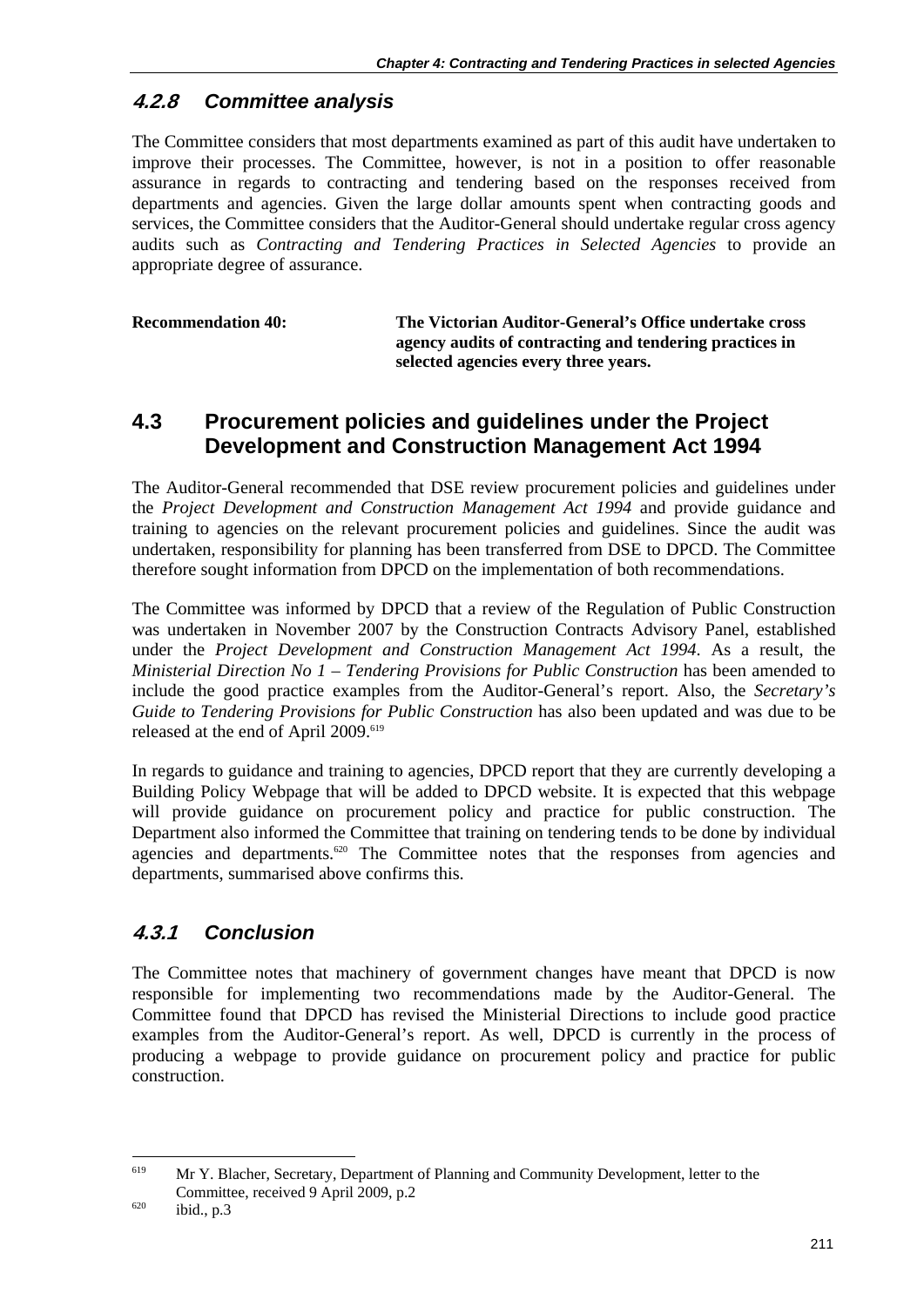## **4.4 Construction Supplier Register**

The CSR is a whole-of-government register, is managed by DOT and provides government agencies and other approved users with lists of building and construction suppliers that have been assessed as being suitable for undertaking public construction works and/or related consultancy services<sup>621</sup>

The Auditor-General found, as part of his examination that it was not clear what the criteria for pre-qualifying consultants was. As well, most users did not provide feedback on the performance of suppliers engaged from the CSR.<sup>622</sup> Therefore, the Auditor-General recommended that users be provided with the criteria for pre-qualifying consultants and also that DOT work with users of the CSR to identify and address barriers to submitting performance reports. $623$ 

The Committee sought information from DOT on the implementation of these recommendations. In relation to providing users with the criteria for pre-qualifying consultants, the Committee was informed by DOT that they have provided users with the criteria and published this information on their website.<sup>624</sup>

In regards to working with agencies that use the CSR to identify and address barriers to submitting performance reports, DOT informed the Committee that '*anecdotal evidence from users suggests their reluctance to provide detailed performance reports relates to concerns about the risk of litigation*.'625

The Department reports that they have raised this matter with the Construction Contracts Advisory Panel within DPCD. DOT has also had input into the *Ministerial Direction No 1 – Tendering Provisions for Public Construction* to reinforce the obligations of users to submit information on the performance of contractors engaged from the CSR.<sup>626</sup>

#### **4.4.1** *Committee analysis*

The Committee notes that DOT has implemented the Auditor-General's recommendation by providing users of the CSR with information on the criteria used to pre-qualify consultants. The Committee considers that DOT have sought information, albeit informally as to why departments and agencies do not submit performance reports after engaging consultants from the CSR. However, the Committee considers that DOT should now implement a range of initiatives, to encourage users of the CSR to submit performance reports.

**Recommendation 41: The Department of Transport implement initiatives to ensure users of the Construction Supply Register submit performance reports.** 

 $\overline{a}$ 

<sup>621</sup> Victorian Auditor-General's Office, *Contracting and Tendering Practices in Selected Agencies,* June

<sup>2007,</sup> p.36<br>
622 ibid., p.4<br>
623 ibid., p.5<br>
624 Mr J. Betts, Secretary, Department of Transport, letter to the Committee, received 27 January 2009, p.7<br>
625 ibid.<br>
626 ibid.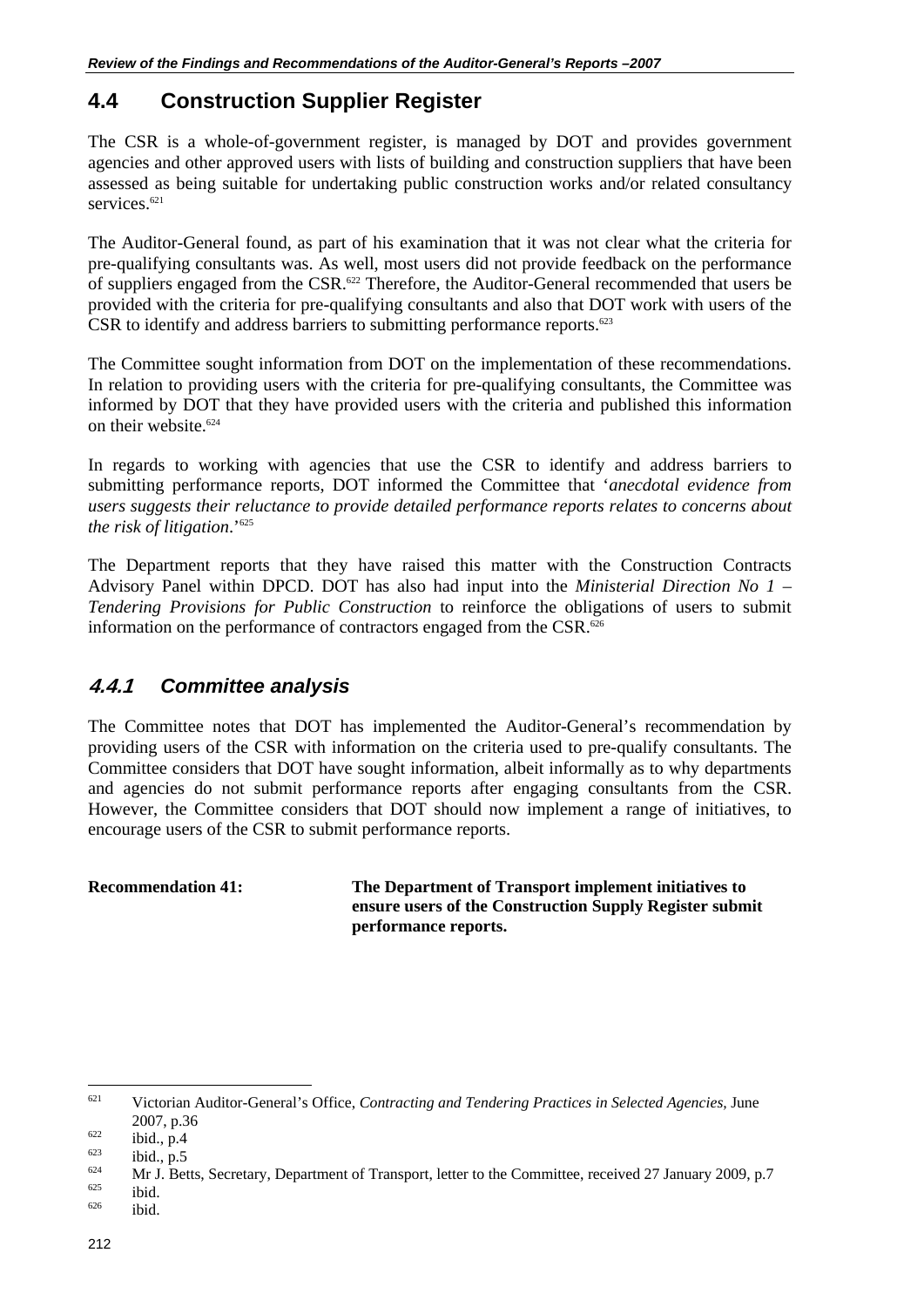## **4.5 Conclusion**

The Committee notes that as a result of the Auditor-General's recommendations, a number of agencies have implemented improvements to its contract and tendering practices. The Committee noted that Victoria Police is undertaking a vast range of activities to improve its procurement activities. The Committee is of the view that it is unable, via this review, to offer reasonable assurance that agencies have improved their contracting and tendering frameworks. Therefore, the Committee has recommended that the Auditor-General undertake regular cross agency audits of procurement processes.

The Committee found that DPCD has undertaken to implement the recommendations made by the Auditor-General, and is still in the process of producing information for a webpage to provide guidance on procurement policy and practice for public construction.

In regards to the CSR, the Committee found that DOT has informed users of the CSR as to the criteria for pre-qualification. However, the Committee was of the view that while DOT has received informal feedback as to why users do not submit performance reports, the Department needs to implement strategies to ensure users of the CSR submit performance reports.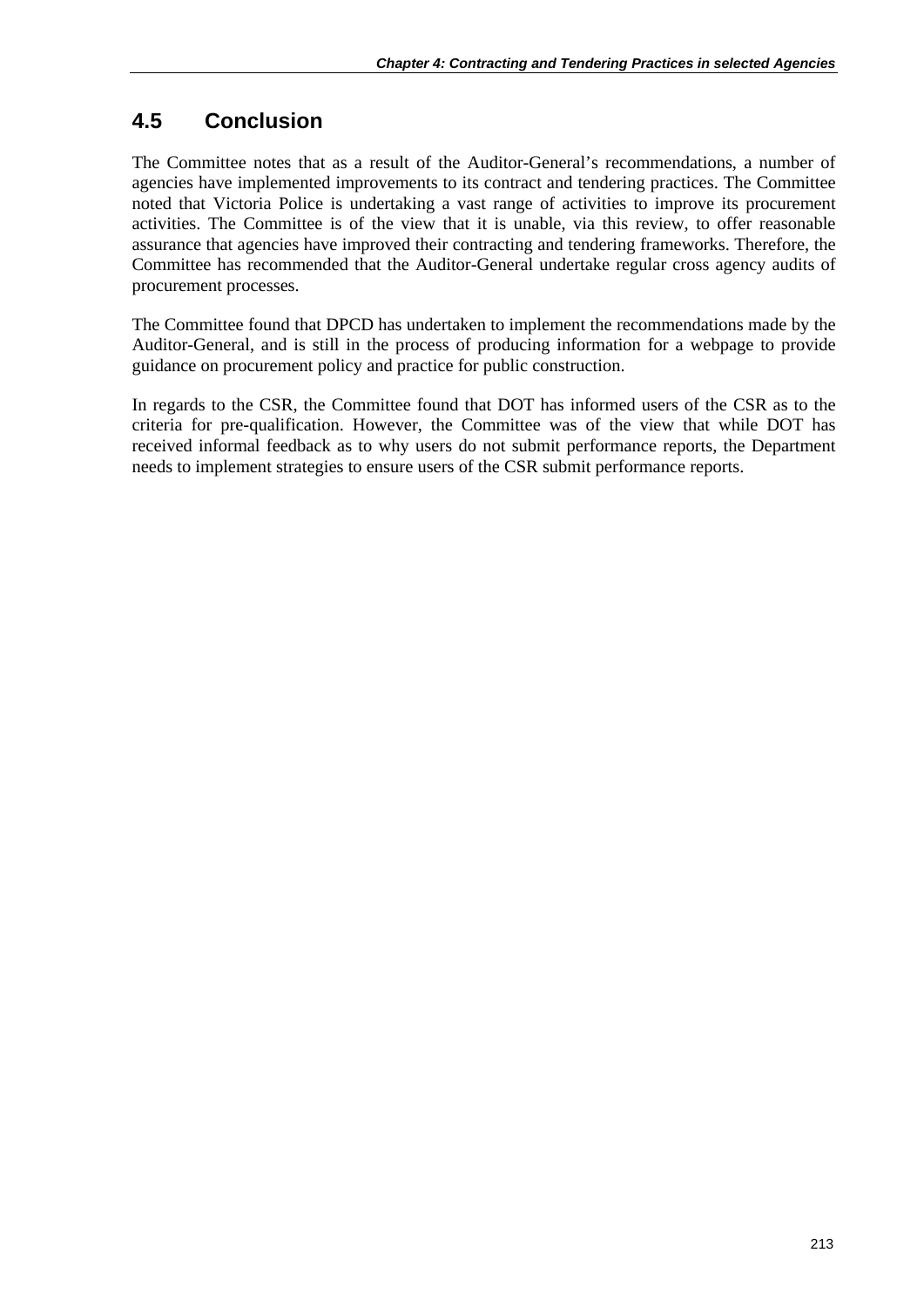## **APPENDIX 1: RESPONSES FROM AGENCIES AND THE MINISTER FOR FINANCE TO THE RECOMMENDATIONS MADE BY THE AUDITOR-GENERAL**

## **1.1 Justifying the recommended level of funding relative to the projected net benefits – a more evidence-based approach (Recommendation Nos. 1.1 and 4.1)**

#### **1.1.1 Response from agencies included in Auditor-General's report**

In its response to the Auditor-General's report, the Department of Innovation, Industry and Regional Development (DIIRD) agreed that in many cases detailed pre-event evidence-based justification was difficult to obtain. As noted by the Auditor-General, assessment of major event submissions to date had been against the broad criteria outlined in the MEAS, with the information required being 'comprehensive and providing a sound basis for pre-event decision-making'. These criteria included economic impact, international profile, community and social impact, calendar fit, consistency with Government priorities, risk and budget. The rationale for these criteria was to provide Major Events Cabinet Committee (MECC) with a decision making process from which to assess requests for major event support.

DIIRD confirmed that it would work with the Victorian Major Events Company (VMEC) and other agencies to provide the MECC with comprehensive and accurate information and to ensure that the MEAS process continued to be an effective tool for decision-makers in the context of an extremely competitive and professional global market where event owners often demanded a very tight bidding process. $627$ 

VMEC indicated that the key findings of the Auditor-General's report confirmed that MEAS was a comprehensive and sound evaluation tool. Developed to brief the MECC, the MEAS contains both qualitative and quantitative criteria, so as to provide rigorous and holistic advice regarding an event's potential value to Victoria. The Auditor-General was advised that VMEC currently assesses potential events for Victoria based on the Strategic Framework for Major Events established by government in 2000.

The VMEC also stated in its response that it would work with other government agencies to introduce any changes to the future MEAS process to ensure MECC receives cost effective and timely advice which takes account of the size and nature of the proposed event.<sup>628</sup>

#### **1.1.2 Response in the Minister for Finance's report**

1

In echoing some of the comments provided by DIIRD in its response to the audit DIIRD, in conjunction with VMEC, Department of Treasury and Finance (DTF) and Department of Premier and Cabinet (DPC), had already commenced a project to enhance the assessment and evaluation (pre and post-event) process, including improvements to the MEAS. $629$ 

<sup>&</sup>lt;sup>627</sup> Victorian Auditor-General's Office, *State Investment in Major Events*, May 2007, p.26<br>Victorian Auditor-General's Office, *State Investment in Major Events*, May 2007, p.27<br>Department of Treasury and Finance, *Resp Reports issued during 2006-07*, December 2007, p.89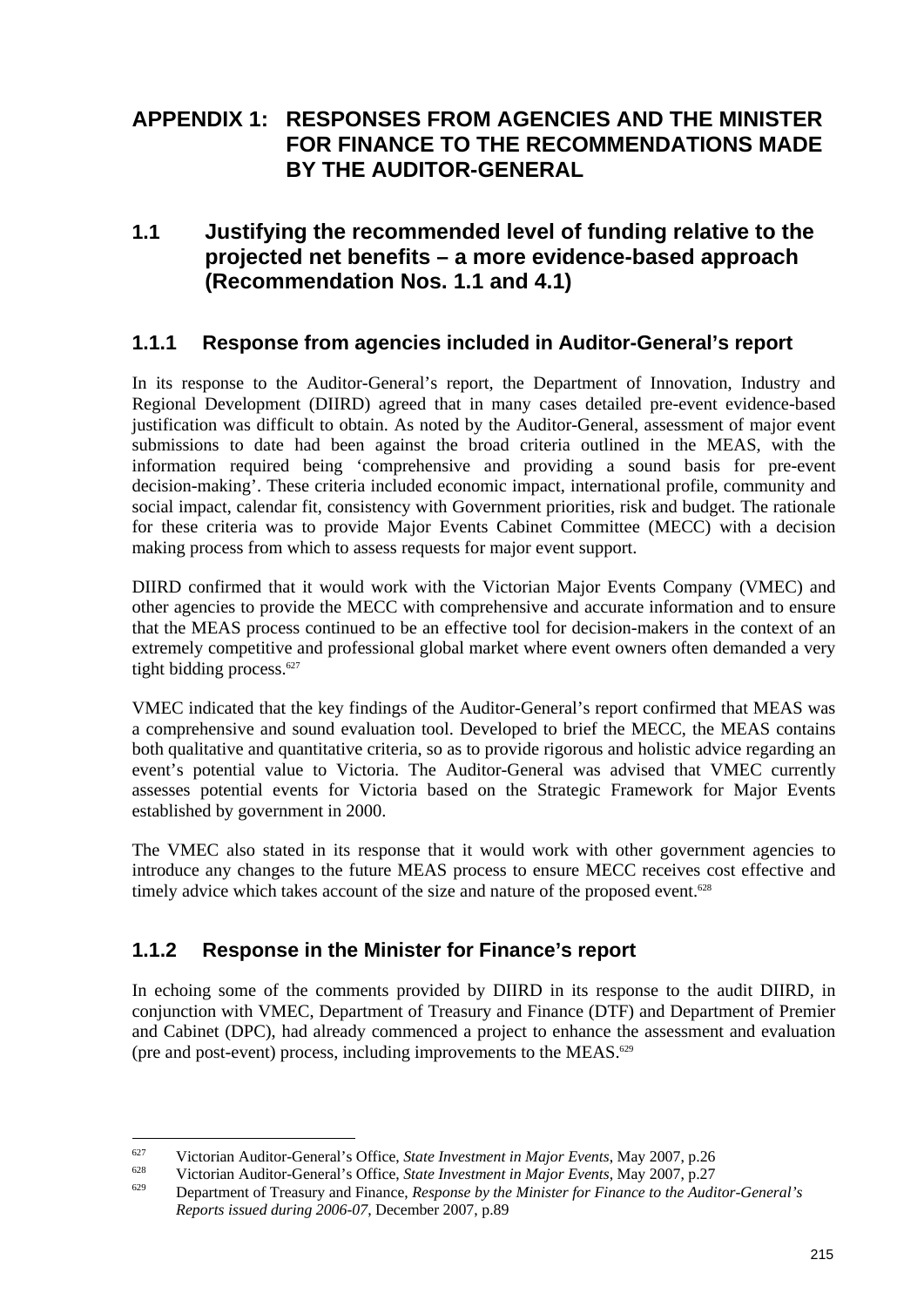## **1.2** *Developing cost effective strategies to address critical information shortfalls (Recommendation Nos. 1.2 and 4.2)*

#### **1.2.1 Response from Victorian Major Events Company included in Auditor-General's Report**

In responding to the Auditor-General's report, the VMEC supported the Auditor-General's proposition that the framework for the 'assessment, approval and evaluation of major events was generally sound'. It went on to say that it had a rigorous and multi-layered approach to major event analysis and would work with government agencies to ensure that comprehensive and accurate information continued to be provided to the MECC.<sup>630</sup>

## **1.2.2 Response in the Minister for Finance's report**

The response revealed that DIIRD, in conjunction with VMEC, DTF and DPC, had already commenced a project to enhance the assessment and evaluation (pre and post-event) process which included improvements to the MEAS. Improvements were being made to the MEAS to ensure it contained the information necessary for MECC to accurately consider funding major events.<sup>631</sup>

## **1.3** *Assessing significant potential risks and effectiveness of risk management strategies (Recommendation Nos. 1.3 and 4.3)*

#### **1.3.1 Response from agencies included in Auditor-General's report**

DIIRD indicated that it would work with other agencies to establish more rigorous risk analysis similar to those required across government for business cases for funding bids of programs and projects. As part of this process, account would be taken of the scale and nature of each event.<sup>632</sup>

VMEC in its response pointed out that it assessed potential events for Victoria based on the Strategic Framework for Major Events, which included an assessment of potential risks and the subsequent requirements of the State Government, developed through MECC. A commitment was given that VMEC would continue to consult with relevant government departments with respect to the assessment of potential risks.<sup>633</sup>

<sup>630</sup> 

<sup>630</sup> Victorian Auditor-General's Office, *State Investment in Major Events*, May 2007, p.27 631 Department of Treasury and Finance, *Response by the Minister for Finance to the Auditor-General's* 

*Reports issued during 2006-07*, December 2007, p.89<br>Victorian Auditor-General's Office, *State Investment in Major Events*, May 2007, p.26<br>ibid., p.27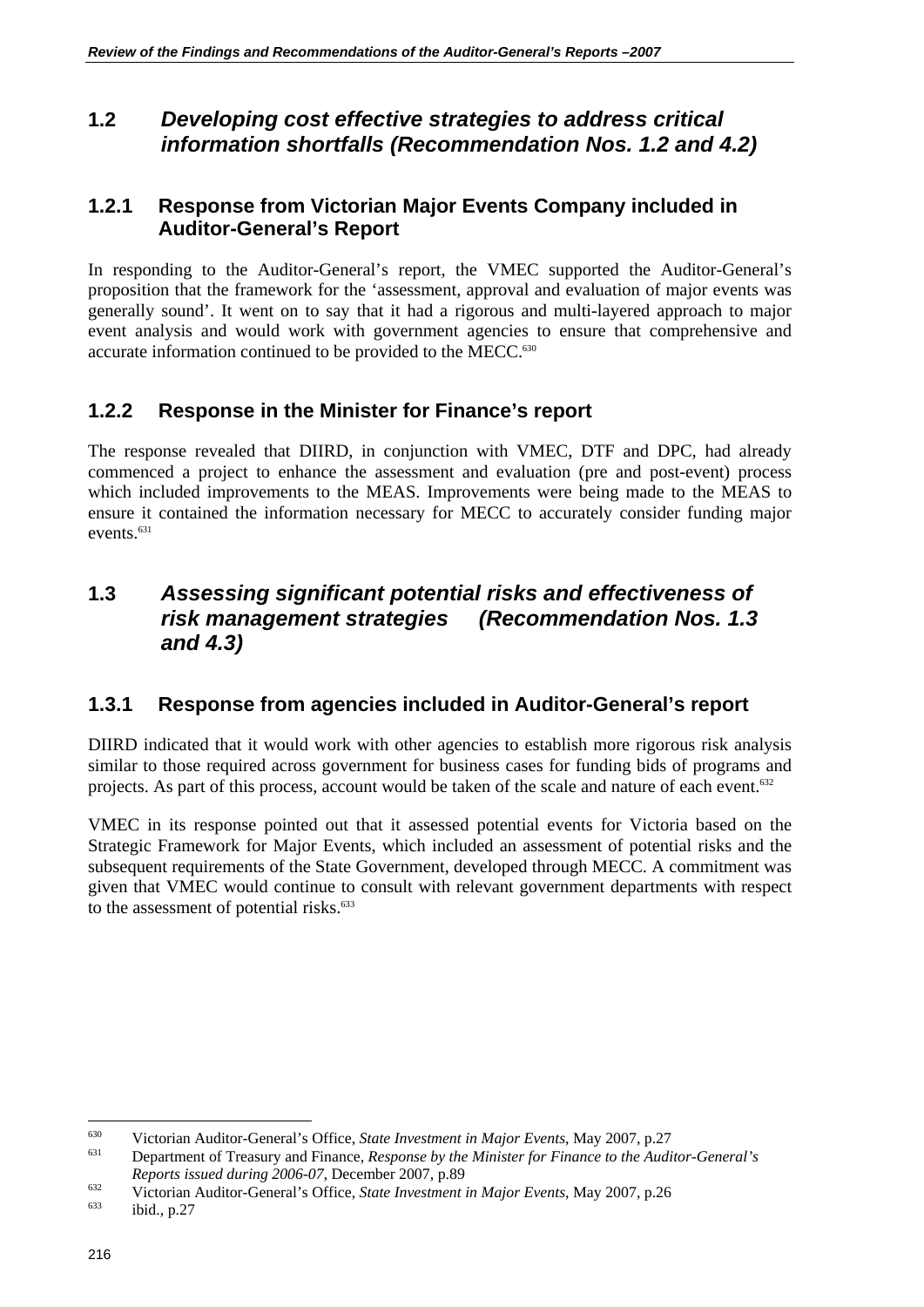## **1.3.2 Response in the Minister for Finance's report**

DIIRD reiterated the comments provided above whereby, as part of the project to enhance the assessment and evaluation process, DIIRD was working with VMEC and other agencies to put in place more rigorous risk analysis similar to those required across government for business cases for funding bids of programs and projects. An appropriate level of analysis would be required, with account taken of the scale and nature of the event.<sup>634</sup>

## **1.4** *Preparing economic impact statements with more rigor and transparency – economic effects and assumptions (Recommendation Nos. 1.4 and 6.1)*

## **1.4.1 Response from agencies included in Auditor-General's report**

In its response the DIIRD stated that it would work with DTF, VMEC and other relevant agencies to prepare guidelines to assist in the economic assessment of major events.<sup>635</sup>

The Auditor-General was informed that VMEC, in conjunction with the relevant government departments, welcomed further discussion and debate around the most suitable models for economic impact assessment. In doing so, VMEC advised that all economic impact assessment methodologies had strengths and weaknesses that stemmed from the varied assumptions and methodologies that underpinned them and all were (and should be) the subject of ongoing assessment. VMEC went on to say that while the events industry, both nationally and internationally, had not agreed on a single model, VMEC had been involved in this debate, both formally and informally, for some time.

VMEC also indicated that the current economic assessment model generally used in Victoria had been carried out by reputable independent experts, who possessed considerable experience in major event economic benefit analyses and had performed studies interstate and overseas. The use of a consistent model had enabled comparison of economic benefit of an individual event over time and between different events.

VMEC gave its support to the work of other government agencies to continue to ensure appropriate economic impact assessment reports are prepared for major events.<sup>636</sup>

## **1.4.2 Response in the Minister for Finance's report**

As part of improvements being made to the assessment and evaluation process, DIIRD advised it would work with DTF, VMEC and other relevant agencies to develop guidelines and tools to assist in the economic assessment of major events to ensure they are more rigorous and transparent.<sup>637</sup>

<sup>634</sup> 634 Department of Treasury and Finance, *Response by the Minister for Finance to the Auditor-General's*  Reports issued during 2006-07, December 2007, p.89<br>Victorian Auditor-General's Office, *State Investment in Major Events*, May 2007, p.56<br>ibid., p.57<br>Department of Treasury and Finance, *Response by the Minister for Financ* 

*Reports issued during 2006-07*, December 2007, pp.90 and 190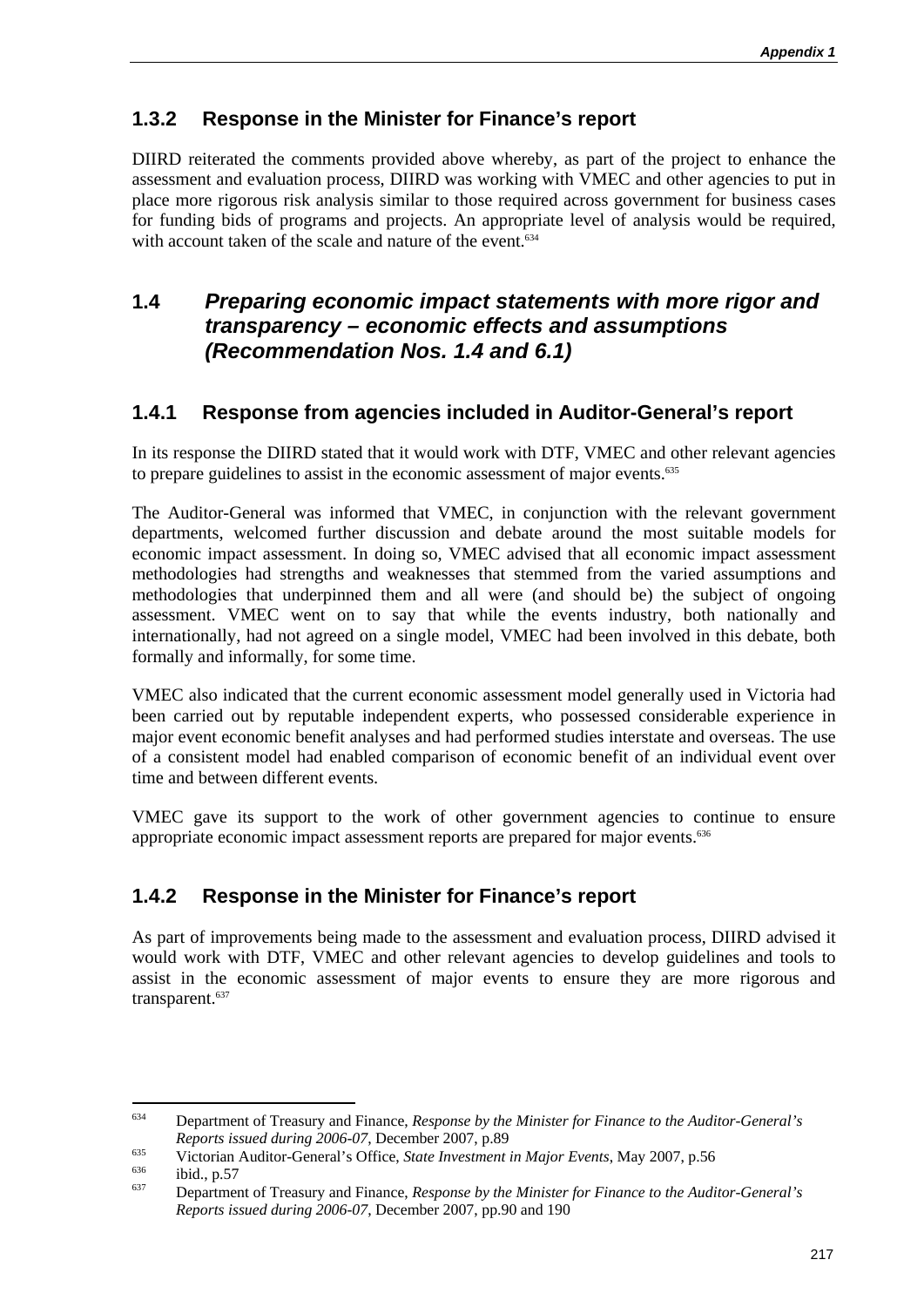## **1.5** *Broadening post-event assessments, where practicable, to include social and environmental factors (Recommendation Nos. 1.5 and 6.2)*

#### **1.5.1 Response from agencies included in Auditor-General's report**

DIIRD agreed that triple-bottom-line assessment was of value to evaluation. While noting the Auditor-General's acknowledgement that there was currently no uniformly agreed approach, DIIRD stated that it would continue to work within this constraint to research and develop an approach to this form of evaluation.<sup>638</sup>

VMEC welcomed the introduction of triple bottom line assessments for particular events and indicated that it had for some time promoted the value this would bring to the evaluation process. The VMEC went on to say that since its inception in 2000, the current MEAS framework had required that social and environmental factors be considered, as well as any economic and media exposure benefits of major events.

The VMEC also pointed out that, while a significant amount of work had been undertaken in Australia and overseas to create workable model, as noted by the Auditor-General, there was currently no uniform agreed approach.

Given that VMEC had been part of a national advisory panel dealing with the objective of developing triple-bottom-line methodologies, evidence and measurement indicators, the development and implementation of a practicable and cost-effective triple-bottom-line assessment was supported by the VMEC.<sup>639</sup>

#### **1.5.2 Response in the Minister for Finance's report**

DIIRD noted that triple bottom line assessment was of value to evaluation. In noting the Auditor-General's acknowledgement that there was currently no uniformly agreed approach, DIIRD confirmed that they would continue to work within this constraint to research and develop an approach to this form of evaluation.<sup>640</sup>

## **1.6** *Establishing a program to assess the social and environmental impacts of major events (Recommendation Nos. 1.9 and 7.3)*

Responses contained in report. Refer to above response for details.

#### **1.6.1 Response in the Minister for Finance's report**

DIIRD advised that, as part of its work to improve the assessment and evaluation process, was looking into incorporating a triple bottom line approach to assess the impact of major events.<sup>641</sup>

<sup>638</sup> 

<sup>&</sup>lt;sup>638</sup> Victorian Auditor-General's Office, *State Investment in Major Events*, May 2007, p.56 ibid., p.57 Department of Treasury and Finance, *Response by the Minister for Finance to the Auditor-General's Reports issued during 2006-07*, December 2007, p.90<br>
ibid., p.92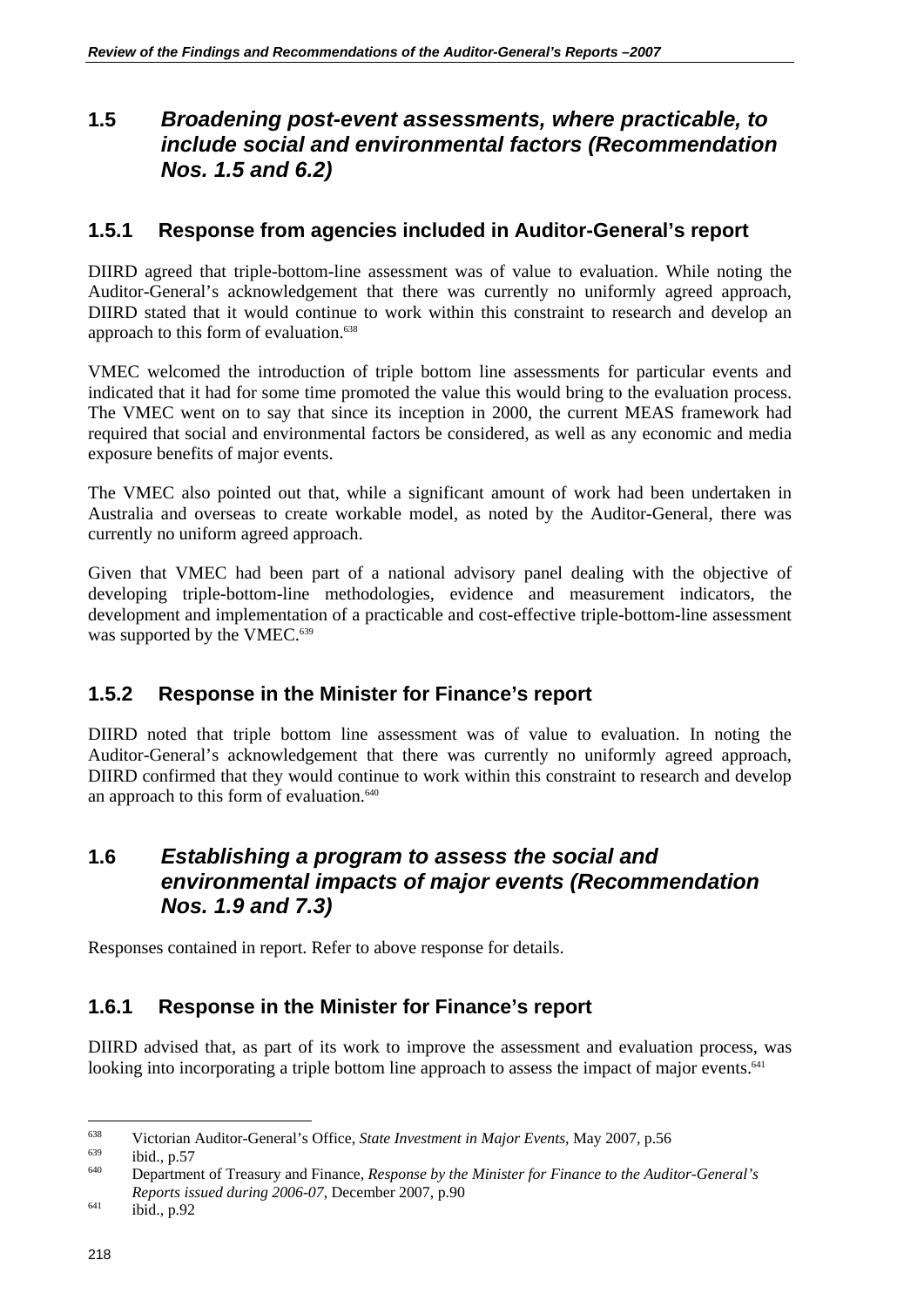## **1.7** *Assessing the effectiveness of risk management and continuous improvement arrangements (Recommendation Nos.1.6 and 6.4)*

#### **1.7.1 Response from agencies included in the Auditor-General's report**

DIIRD gave an assurance that to complement the pre-event risk management analysis enhancements, and in line with recommendations to improve post-event assessments, the effectiveness of risk management and continuous improvement arrangements would also be addressed.642

VMEC advised that as part of their contractual obligations, the majority of major events submitted and reported against their risk management strategies and operations plans, as part of their standard management and reporting. VMEC endorsed this work being addressed through the post-event assessment.<sup>643</sup>

#### **1.7.2 Response in the Minister for Finance's report**

DIIRD reiterated its response above.<sup>644</sup>

## **1.8** *Reconciling pre-event assessments and post-event results (Recommendation Nos. 1.7 and 6.5)*

#### **1.8.1 Response from agencies included in the Auditor-General's Report**

DIIRD agreed to work with VMEC and other relevant agencies to ensure that timely and cost efficient pre and post-event reconciliations are prepared in future.<sup>645</sup>

VMEC stated in its response that while it currently provides a post-event presentation to MECC, it supports the reconciliation of these results.<sup>646</sup>

#### **1.8.2 Response in the Minister for Finance's report**

DIIRD reiterated its response above.<sup>647</sup>

## **1.9** *Developing guidelines for the economic assessment of major events (Recommendation nos. 1.8 and 7.1)*

#### **1.9.1 Response from agencies included in the Auditor-General's report**

<sup>642</sup> 

<sup>&</sup>lt;sup>642</sup> Victorian Auditor-General's Office, *State Investment in Major Events*, May 2007, p.56 ibid., p.57 Department of Treasury and Finance, *Response by the Minister for Finance to the Auditor-General's* Reports issued during 2006-07, December 2007, p.90<br>Victorian Auditor-General's Office, *State Investment in Major Events*, May 2007, p.56<br>ibid., p.58<br>Department of Treasury and Finance, *Response by the Minister for Financ* 

*Reports issued during 2006-07*, December 2007, p.91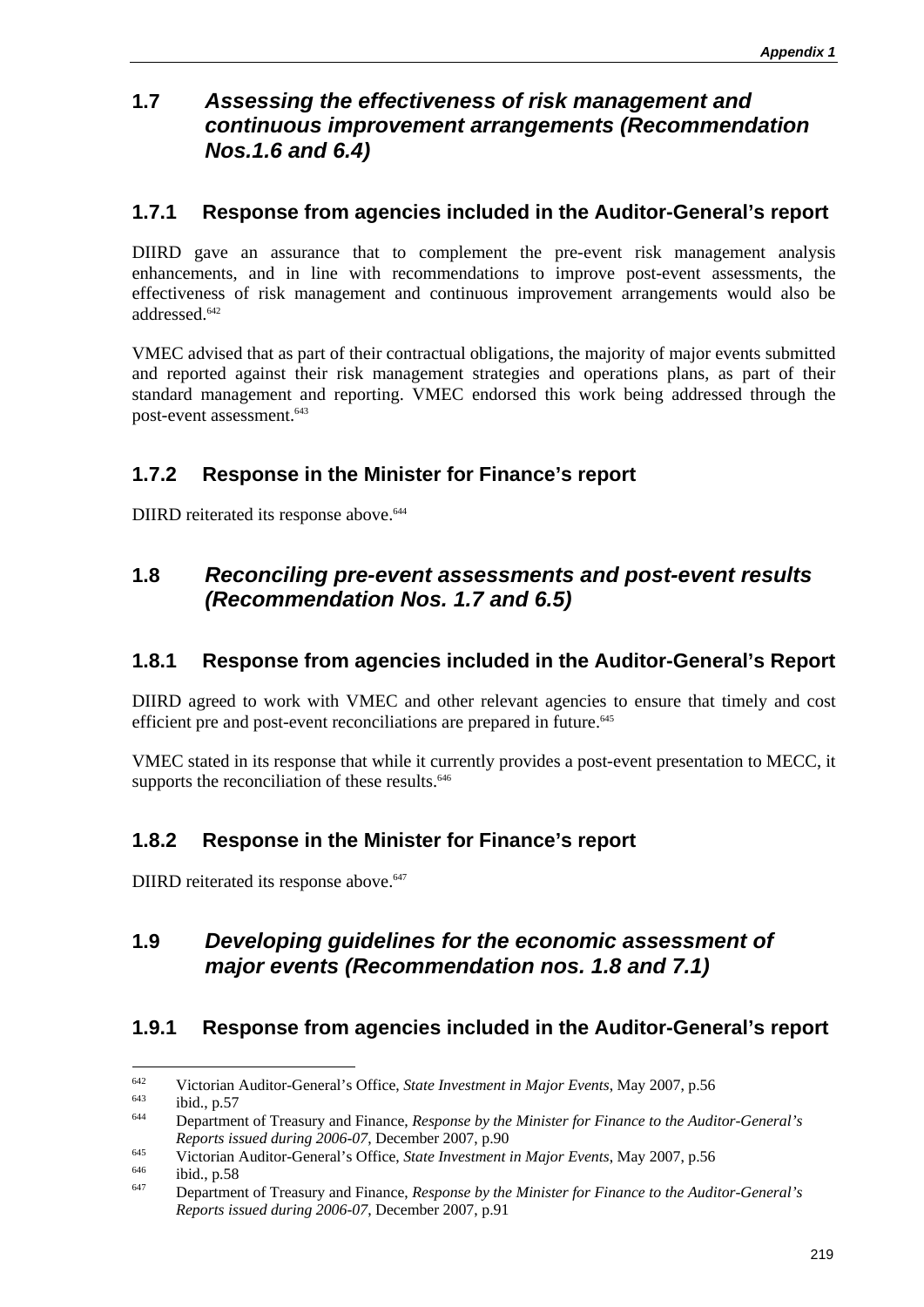In its response, DTF conveyed its support for the preparation of guidelines to assist in the economic assessment of major events.<sup>648</sup>

DIIRD indicated in its response that it would work with DTF, VMEC and other relevant agencies to prepare guidelines to assist in the economic assessment of major events. In declaring that such action would take place, the Department conveyed the importance being aware of the need to develop guidelines appropriate to the scale and nature of events, and to account for the measurement of brand and destination awareness benefits to the state.<sup>649</sup>

Feedback from VMEC welcomed an ongoing discussion and analysis of the economic impact assessment of events based on the level of government funding provided and the expected effects on the economy. VMEC pointed out that such discussion should also consider other government objectives in investing in major events, namely branding and reputation benefits that flow from the generation of national and global media exposure for Melbourne and Victoria.

To develop of an industry-relevant national model, VMEC expressed the view that it would be valuable to consult with other Australian States and the event sector before adopting the most appropriate economic impact assessment model for each type of event.

Similar to DTF and DIIRD, VMEC also pledged its support for the work of other government agencies to ensure appropriate economic impact assessment reports are prepared for major events.<sup>650</sup>

#### **1.9.2 Response in the Minister for Finance's report**

As part of improvements being made to the assessment and evaluation process, DIIRD reiterated the response above.<sup>651</sup>

<sup>648</sup> 

<sup>&</sup>lt;sup>648</sup> Victorian Auditor-General's Office, *State Investment in Major Events*, May 2007, p.65<br><sup>649</sup> ibid.<br><sup>650</sup> ibid. Department of Treasury and Finance, *Response by the Minister for Finance to the Auditor-General's Reports issued during 2006-07*, December 2007, p.91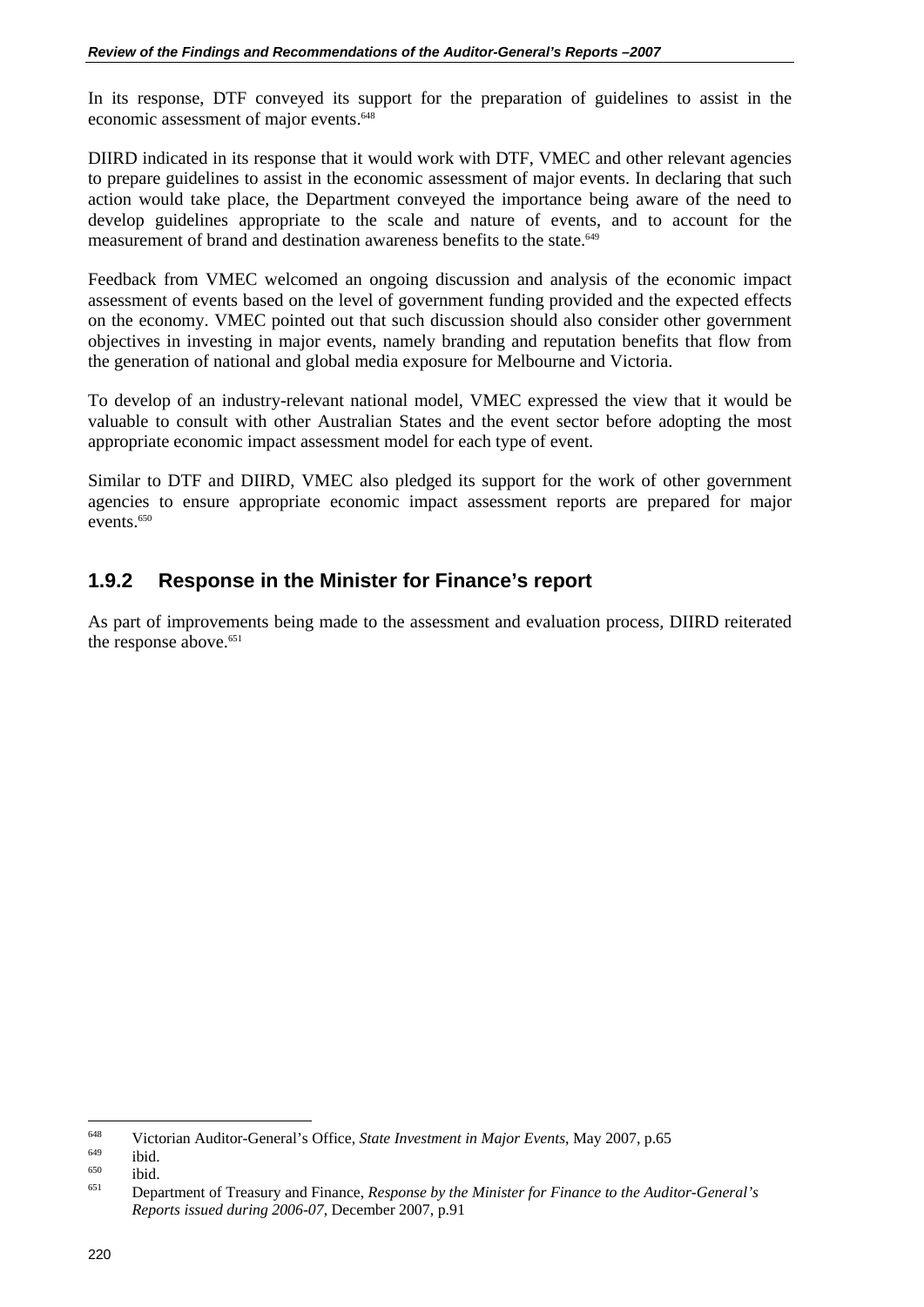| <b>Name of Project</b>                                                         | <b>Description</b>                                                                                                                                                                                                                                                                                                                                                                                                                                                                                                                                                                                                                                                                                                                                                                                                                                                                                                                                                                                                                                                                                                                                                                                                          | Funding (\$)      |
|--------------------------------------------------------------------------------|-----------------------------------------------------------------------------------------------------------------------------------------------------------------------------------------------------------------------------------------------------------------------------------------------------------------------------------------------------------------------------------------------------------------------------------------------------------------------------------------------------------------------------------------------------------------------------------------------------------------------------------------------------------------------------------------------------------------------------------------------------------------------------------------------------------------------------------------------------------------------------------------------------------------------------------------------------------------------------------------------------------------------------------------------------------------------------------------------------------------------------------------------------------------------------------------------------------------------------|-------------------|
| <b>Department of Human Services</b>                                            |                                                                                                                                                                                                                                                                                                                                                                                                                                                                                                                                                                                                                                                                                                                                                                                                                                                                                                                                                                                                                                                                                                                                                                                                                             |                   |
| Go for your Life Health Promoting Communities:<br>Being Active and Eating Well | An external evaluation by Deakin University of six Go for your life Health promoting<br>communities: Being Active and Eating Well (BAEW) community demonstration projects<br>from 2006-2010 jointly funded by the Department of Human Services and Department of<br>Planning and Community Development.<br>The projects address health inequalities and environmental determinants underpinning<br>insufficient physical activity and unhealthy eating. A range of settings are being utilised to<br>create environments that support healthy behaviour in each of the community<br>demonstration projects. These include schools, senior citizens clubs, nursing homes,<br>workplaces, sport and recreation venues, early childhood services, community houses and<br>homes.<br>Five of the community demonstration projects, based in rural Victoria and metropolitan<br>Melbourne, are each targeting specific population groups, from infants to over 50 years of<br>age. A sixth project targets an Aboriginal community.<br>The projects are being evaluated for impact on healthy eating and physical activity<br>behaviours, change in environments, policy, organisational behaviour and Body Mass Index<br>(BMI). | \$4.52m (4 years) |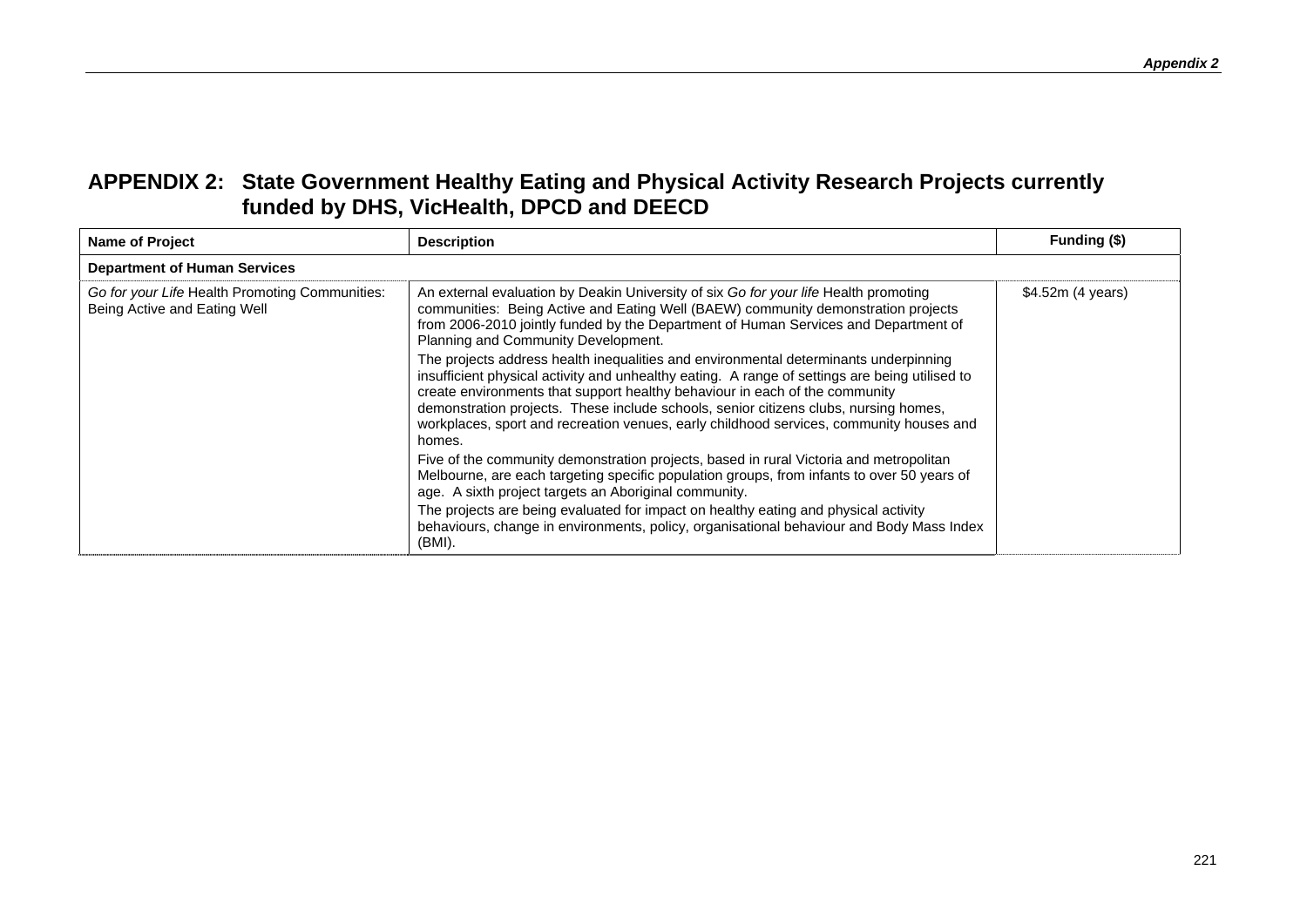| <b>Name of Project</b>              | <b>Description</b>                                                                                                                                                                                                                                                                                                                                                                                                                                                                                                                                                                                                                                                                                                                                                                                                                                                                                                                                                   | Funding (\$)    |
|-------------------------------------|----------------------------------------------------------------------------------------------------------------------------------------------------------------------------------------------------------------------------------------------------------------------------------------------------------------------------------------------------------------------------------------------------------------------------------------------------------------------------------------------------------------------------------------------------------------------------------------------------------------------------------------------------------------------------------------------------------------------------------------------------------------------------------------------------------------------------------------------------------------------------------------------------------------------------------------------------------------------|-----------------|
| <b>Department of Human Services</b> |                                                                                                                                                                                                                                                                                                                                                                                                                                                                                                                                                                                                                                                                                                                                                                                                                                                                                                                                                                      |                 |
| Fun 'n' healthy in Moreland         | The Fun 'n' Healthy in Moreland project is a school-community based intervention promoting<br>healthy eating choices, increased physical activity levels and improved social health and<br>well-being for children and families in the city of Moreland.                                                                                                                                                                                                                                                                                                                                                                                                                                                                                                                                                                                                                                                                                                             | \$1.1m(5 years) |
|                                     | The Moreland Community Health Service and Deakin University are working in partnership<br>with the local community of the City of Moreland on this flagship community development<br>project. The project will address the issue of child overweight and obesity by working<br>closely with school communities to develop multi-level interventions guided by the limited<br>evidence available. In contrast to many school-based projects, an extensive research<br>component will be incorporated to evaluate the physical, environmental, social, behavioural<br>and financial impacts and outcomes of the interventions. In doing so it aims to achieve<br>sustainable, positive change for the Moreland community, work within national frameworks<br>(Healthy Weight 2008) to improved the health of Australian children, and provide a unique<br>and significant contribution to the limited international evidence-base for preventing<br>childhood obesity. |                 |
|                                     | Data collection includes food and physical activity environment, staff knowledge of healthy<br>eating and physical activity guidelines, BMI z-score, physical activity levels, dietary and<br>physical activity knowledge and attitudes, child health and wellbeing, children's eating and<br>physical activity behaviours and financial expenditure and time use associated with child<br>and household physical activity and food.<br>The project will be completed and final results available in 2010.                                                                                                                                                                                                                                                                                                                                                                                                                                                           |                 |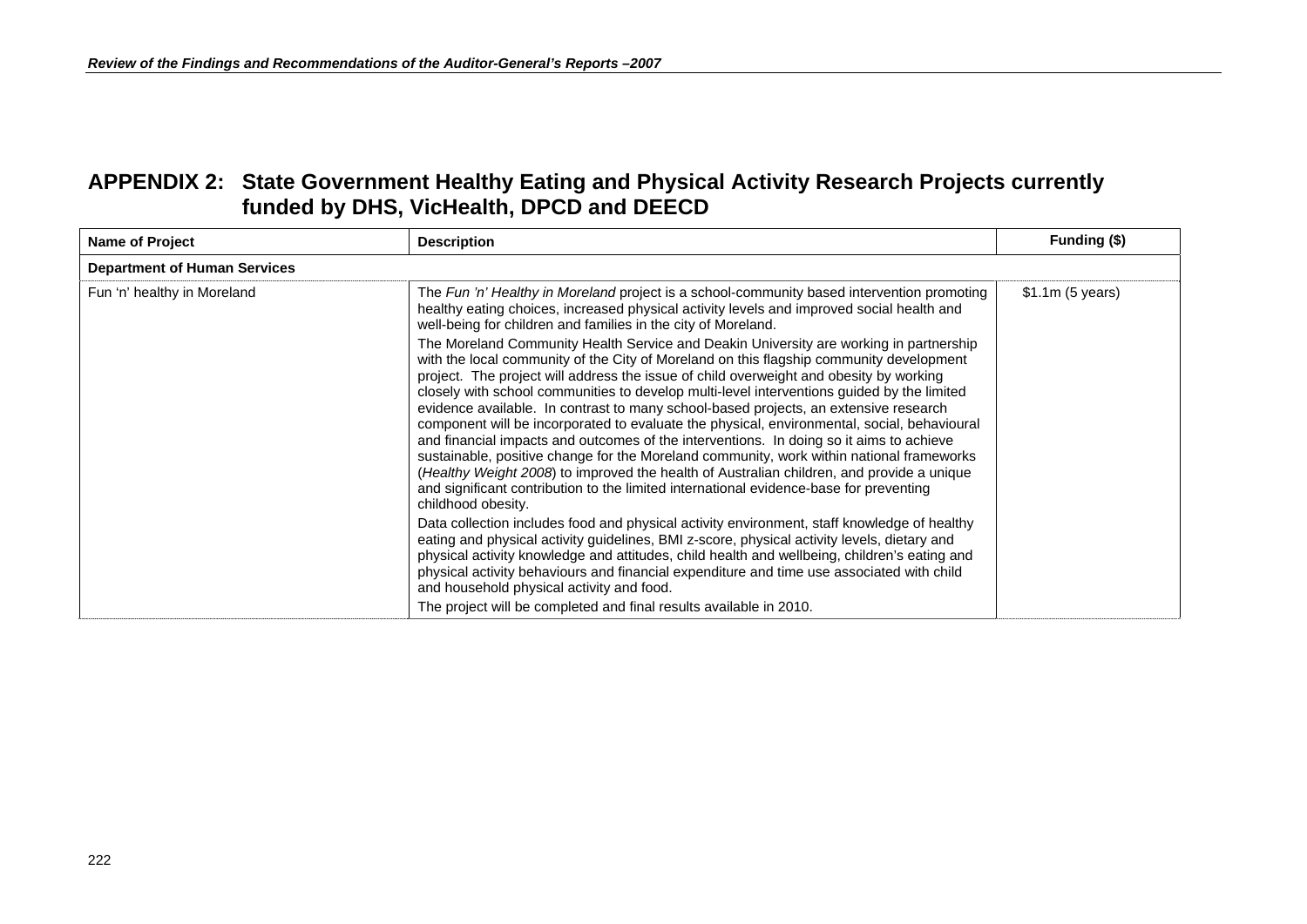| <b>Name of Project</b>                                                              | <b>Description</b>                                                                                                                                                                                                                                                                                                                                                                                                                                                                                                                    | Funding (\$)      |
|-------------------------------------------------------------------------------------|---------------------------------------------------------------------------------------------------------------------------------------------------------------------------------------------------------------------------------------------------------------------------------------------------------------------------------------------------------------------------------------------------------------------------------------------------------------------------------------------------------------------------------------|-------------------|
| <b>Department of Human Services</b>                                                 |                                                                                                                                                                                                                                                                                                                                                                                                                                                                                                                                       |                   |
| It's Your Move                                                                      | It's Your Move! aims to promote healthy eating patterns, regular physical activity and<br>healthy bodies amongst youth attending five high schools in the East Geelong - Bellarine<br>District over the next three years. This is an important initiative focussing research on the<br>needs of teenagers.                                                                                                                                                                                                                            | \$0.93m (5 years) |
|                                                                                     | Project objectives include building the capacity of families, schools, and community<br>organisations to promote healthy eating and physical activity, achieving a high awareness of<br>the project's key messages, evaluating the process, impact and outcomes. Changes are<br>sought in a wide range of behaviours linked to healthy eating and physical activity.                                                                                                                                                                  |                   |
|                                                                                     | A comprehensive evaluation is being undertaken covering all aspects of the project data in<br>relation to changes in school environments and operations, student and staff knowledge<br>(including information regarding body image) and health outcomes including changes in<br>Body Mass Index (BMI).                                                                                                                                                                                                                               |                   |
|                                                                                     | The project will be completed and final results available in 2010.                                                                                                                                                                                                                                                                                                                                                                                                                                                                    |                   |
| Strategy for Physical Activity and Nutrition in<br>Victorian Indigenous Communities | This participatory action research project is being conducted by the Victorian Aboriginal<br>Community-Controlled Health Organisation (VACCHO). The project is designed to involve<br>Aboriginal Victorians in the development of nutrition and physical activity initiatives that will<br>work.                                                                                                                                                                                                                                      | \$0.14m (2 years) |
|                                                                                     | The goal of VACCHO's Nutrition and Physical Activity Action Plan is by 2010 to strengthen<br>existing programs and introduce new programs aimed at increasing physical activity and<br>healthy eating with the long-term aim of reducing overweight and obesity, and thus<br>decrease conditions such as diabetes mellitus and cardiovascular disease.                                                                                                                                                                                |                   |
|                                                                                     | Eight nutrition and physical activity initiatives will be planned, implemented and evaluated to<br>further contribute to knowledge of what works. Initiatives will include investigating structural<br>changes that support healthy eating and physical activity such as improved food access and<br>supply to Indigenous Victorians, a built and natural environment to support physical activity<br>and addressing the underlining health inequalities and cultural factors that impact on healthy<br>eating and physical activity. |                   |
|                                                                                     | These priority areas of action build on the new Health Promotion priorities for Victoria for<br>2007-2012. The overarching aim of the health promotion priorities is to improve overall<br>health and reduce health inequalities, which are particularly prevalent amongst the Victorian<br>Aboriginal community.                                                                                                                                                                                                                     |                   |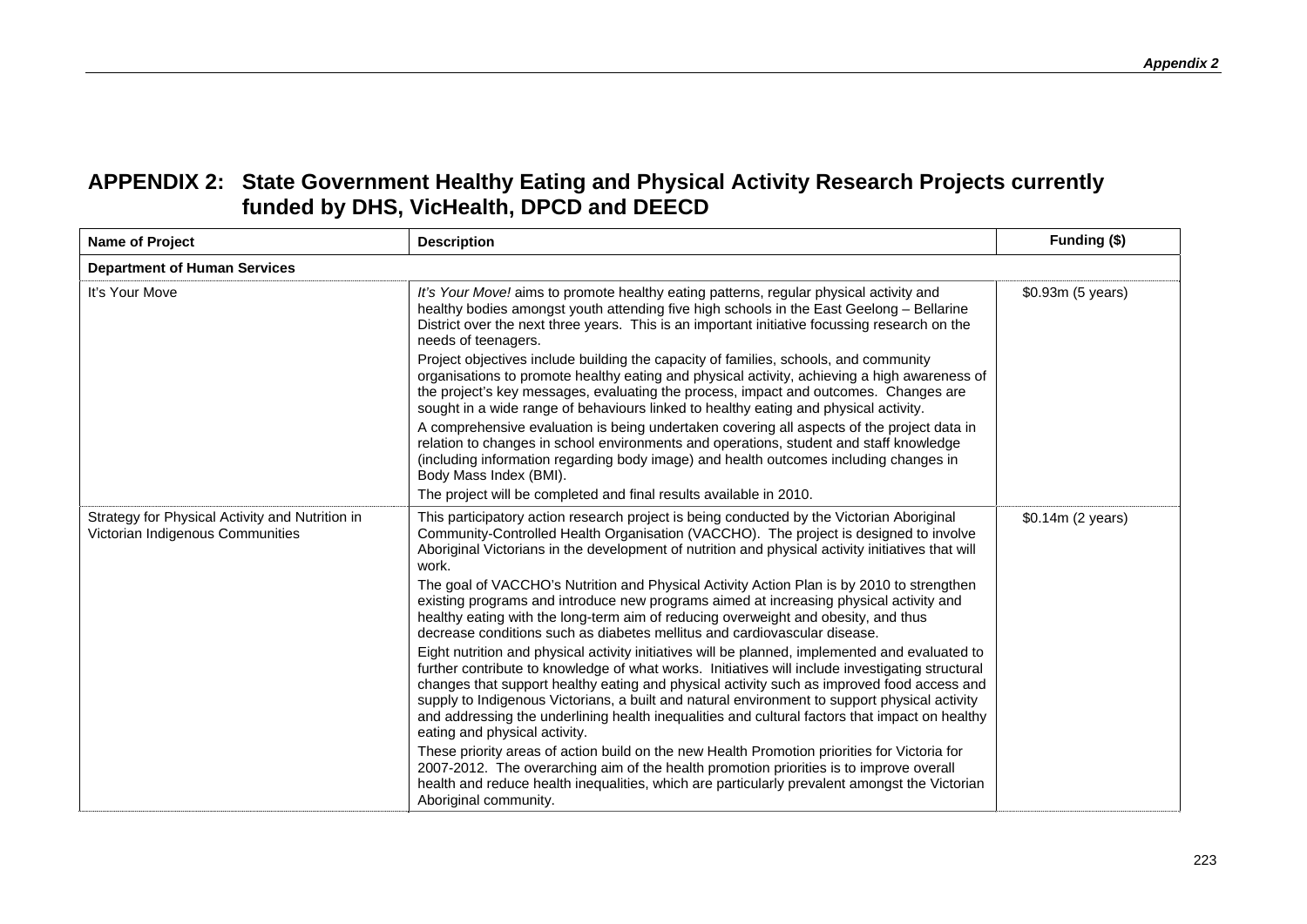| <b>Name of Project</b>                                | <b>Description</b>                                                                                                                                                                                                                                                                                                                                                                                                                                                               | Funding (\$)     |
|-------------------------------------------------------|----------------------------------------------------------------------------------------------------------------------------------------------------------------------------------------------------------------------------------------------------------------------------------------------------------------------------------------------------------------------------------------------------------------------------------------------------------------------------------|------------------|
| <b>Department of Human Services</b>                   |                                                                                                                                                                                                                                                                                                                                                                                                                                                                                  |                  |
| Strengthening Evaluation of Public Health<br>Programs | To improve the evaluation of health promotion programs funded by DHS, particularly in<br>relation to healthy eating, physical inactivity and obesity, a research project has been<br>commissioned to Strengthen the Evaluation of Public Health Programs - using evaluation of<br>the physical activity and healthy eating health promotion evidence papers (in development)<br>as an example. Monash University is undertaking this work. The evaluation plans will<br>include: | \$0.97m (1 year) |
|                                                       | The program logic/relationships between key activities to be undertaken and the outcomes<br>they are intended to achieve.                                                                                                                                                                                                                                                                                                                                                        |                  |
|                                                       | Key indicators to measure the impacts and outcomes.                                                                                                                                                                                                                                                                                                                                                                                                                              |                  |
|                                                       | Specification of appropriate tools (e.g. questionnaires) to measure impacts and outcomes.                                                                                                                                                                                                                                                                                                                                                                                        |                  |
|                                                       | Appropriate methodology to determine the success of the action plan and interventions,<br>including study design, sample size, methods of data collection and data analysis<br>techniques.                                                                                                                                                                                                                                                                                       |                  |
|                                                       | Consideration of how results of the evaluation/s could be disseminated.                                                                                                                                                                                                                                                                                                                                                                                                          |                  |
|                                                       | The outcomes of this work will guide the evaluation of healthy eating and physical activity<br>policy position papers to enable future program development.                                                                                                                                                                                                                                                                                                                      |                  |
|                                                       | To be completed in June 2009.                                                                                                                                                                                                                                                                                                                                                                                                                                                    |                  |
| <b>VicHealth</b>                                      |                                                                                                                                                                                                                                                                                                                                                                                                                                                                                  |                  |
| AFL Victoria - Violence Against Women                 | Project to support development and implementation of education and training material,<br>policies and procedures and organisational resources to reduce Violence Against Women.<br>National, State and local level football clubs will be the sites for implementation. The<br>Community Attitudes Survey and scoping work conducted by Rob Donovan will support<br>development of this work.                                                                                    | \$0.5m (2 years) |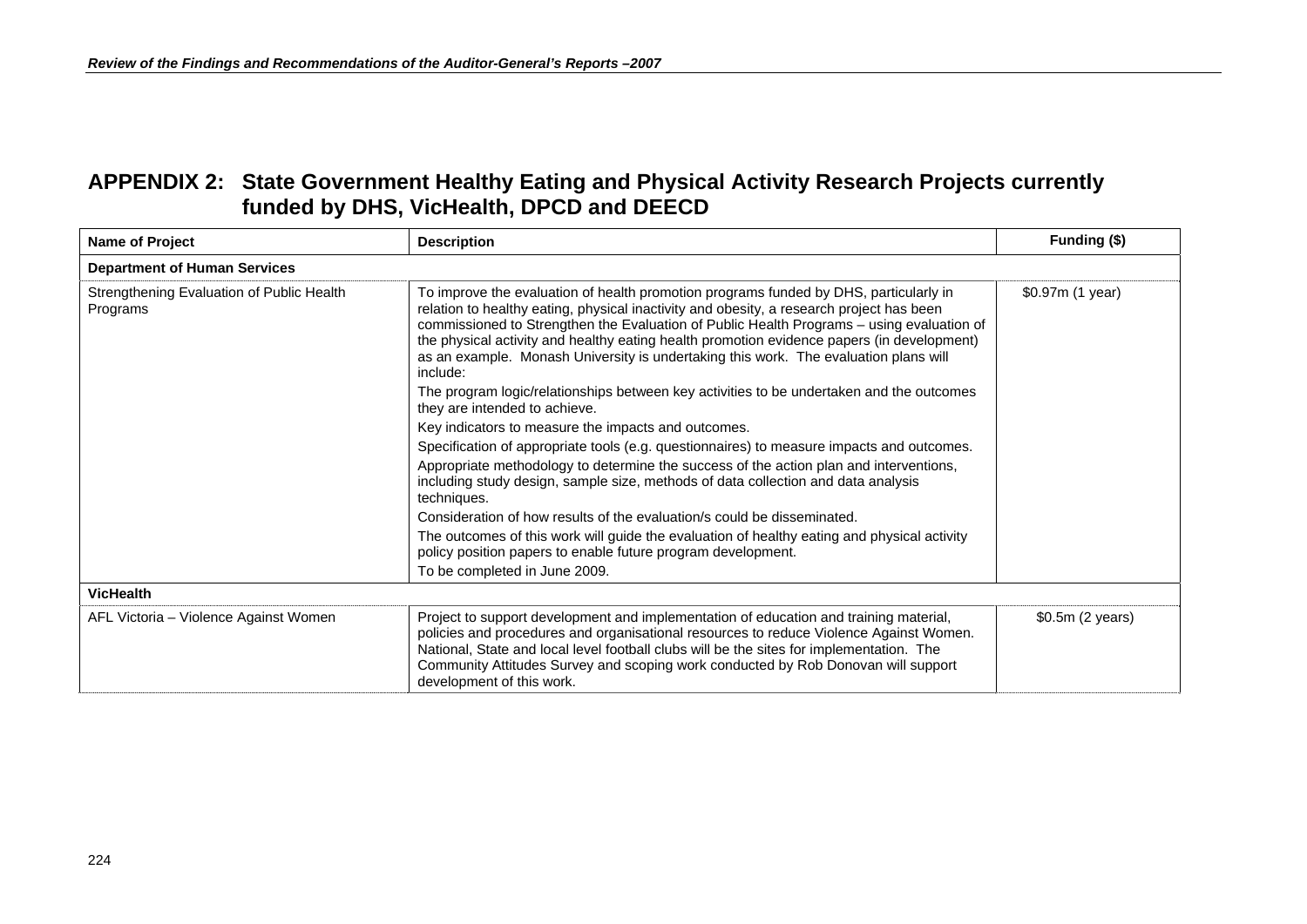| <b>Name of Project</b>                                                                                                                           | <b>Description</b>                                                                                                                                                                                                                                                                                                                                                                                                                                                                                                                                                                                                                                                                                                                                                                                                                                                                                                                                                                                                                                                                                               | Funding (\$)        |
|--------------------------------------------------------------------------------------------------------------------------------------------------|------------------------------------------------------------------------------------------------------------------------------------------------------------------------------------------------------------------------------------------------------------------------------------------------------------------------------------------------------------------------------------------------------------------------------------------------------------------------------------------------------------------------------------------------------------------------------------------------------------------------------------------------------------------------------------------------------------------------------------------------------------------------------------------------------------------------------------------------------------------------------------------------------------------------------------------------------------------------------------------------------------------------------------------------------------------------------------------------------------------|---------------------|
| <b>Department of Human Services</b>                                                                                                              |                                                                                                                                                                                                                                                                                                                                                                                                                                                                                                                                                                                                                                                                                                                                                                                                                                                                                                                                                                                                                                                                                                                  |                     |
| University of Ballarat - Girls Rural Participation in<br>Sport and Active Recreation                                                             | This project is aimed at young women residing in rural and regional Victoria:<br>to determine the relative influence of social, psychological and environmental factors<br>(including degree of rurality of residence) on the participation of young women in sport and<br>physical activity;<br>to identify the main reasons young women drop out of sport and physical activity;<br>to determine differences in the participation of young women in sport and physical activity in<br>terms of location (in particular related to geographic isolation), type of schooling, family<br>socio-economic status and ethnicity on patterns of participation in sport and physical<br>activity; and<br>to develop recommendations for the enhancement of young women's participation in sport<br>and physical activity and reduce drop out from sport and physical activity.<br>By examining the differences between various demographic groups (e.g. independent and<br>public schools, location in rural Victoria and socio-economic status) recommendations can<br>be targeted at specific sub-population groups. | \$66,000 (3 years)  |
| University of Ballarat - Sport Program Research                                                                                                  | This project aims to build on research undertaken during the 3 year evaluation of the<br>Partnerships for Health (PfH) and Participation in community Sport and Active Recreation<br>(PICSAR) Schemes.                                                                                                                                                                                                                                                                                                                                                                                                                                                                                                                                                                                                                                                                                                                                                                                                                                                                                                           | \$100,000 (2 years) |
| Sport and Recreation Victoria - Department of<br>Planning and Community Development - Exercise<br>and Recreation and S[port Study (ERASS) survey | The Victorian oversample of the Exercise, Recreation and Sport Survey is a joint initiative<br>between VicHealth and Sport and Recreation Victoria, Department of Planning and<br>Community Development to address the issues of collecting adequate data to plan,<br>evaluate and monitor interventions to increase community participation in physical activity.                                                                                                                                                                                                                                                                                                                                                                                                                                                                                                                                                                                                                                                                                                                                               | \$145,000 (5 years) |
| La Trobe University - ARC Linkage Grant                                                                                                          | The aim of the research project is to identify the impact of participation in community sport<br>and active recreation on community wellbeing. Community wellbeing within the context of<br>this project refers to social inclusion and connectedness.                                                                                                                                                                                                                                                                                                                                                                                                                                                                                                                                                                                                                                                                                                                                                                                                                                                           | \$75,000 (3 years)  |
| Deakin University - ARC Linkage Grant                                                                                                            | To show how low income and relative poverty impact on individual and household ability to<br>purchase healthy foods and explain unhealthy food purchases.                                                                                                                                                                                                                                                                                                                                                                                                                                                                                                                                                                                                                                                                                                                                                                                                                                                                                                                                                        | \$75,000 (3 years)  |
| Deakin University - Centre for Physical Activity<br>and Nutrition - Data Analysis and Community<br>Liaison                                       | The aim of this project is to more fully examine the plethora of data generated by<br>public/population health research projects to address key questions relevant to the<br>promotion of healthy eating and physical activity and to more widely disseminate the<br>findings of this work.                                                                                                                                                                                                                                                                                                                                                                                                                                                                                                                                                                                                                                                                                                                                                                                                                      | \$100,000 (3 years) |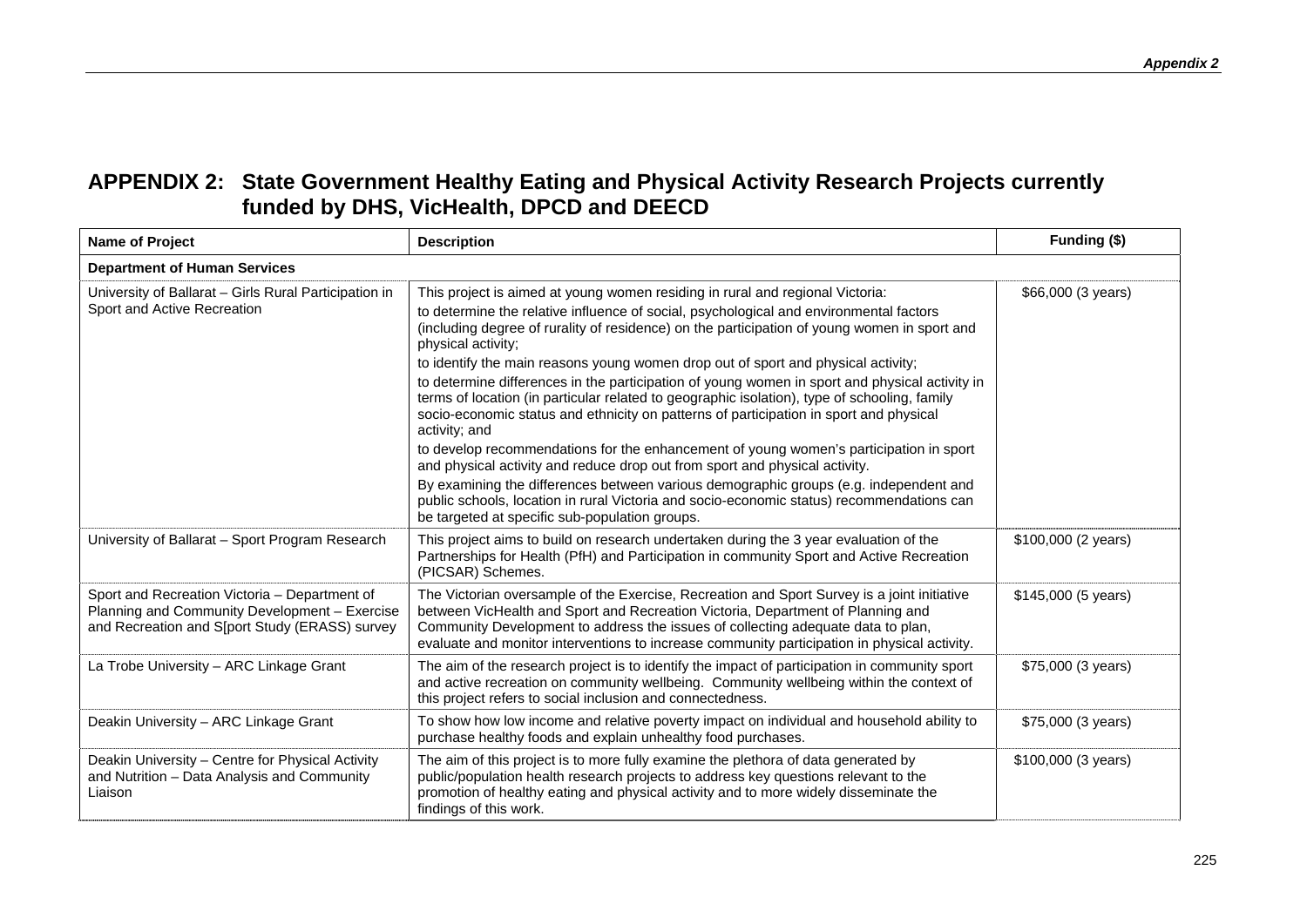| <b>Name of Project</b>                    | <b>Description</b>                                                                                                                                                                                                                                                                                                                                                                                                                                                                          | Funding (\$)        |
|-------------------------------------------|---------------------------------------------------------------------------------------------------------------------------------------------------------------------------------------------------------------------------------------------------------------------------------------------------------------------------------------------------------------------------------------------------------------------------------------------------------------------------------------------|---------------------|
| <b>Department of Human Services</b>       |                                                                                                                                                                                                                                                                                                                                                                                                                                                                                             |                     |
| Research Fellowship - David Dunstan       | This research program will examine the relationships between sedentary behaviour and the<br>development of lifestyle-related health conditions in older adults. It will also examine the<br>effectiveness of targeted prevention strategies designed to reduce sedentary behaviour and<br>increase physical activity and ultimately reduce premature morbidity and mortality in this age<br>group.                                                                                          | \$525,000 (5 years) |
| Research Fellowship - David Crawford      | This research aims to understand the underlying drivers of the obesity epidemic, and seeks<br>to identify strategies to promote healthy eating, increase physical activity and prevent<br>obesity in children and their families.                                                                                                                                                                                                                                                           | \$650,000 (5 years) |
| Research Fellowship - Dr Anna Peeters     | Long-term implications of the increasing prevalence and duration of obesity for health in<br>Australia: This fellowship aims to comprehensively describe the burden of obesity through<br>the lifetime experience of disease and disability as a basis for prioritisation for interventions.                                                                                                                                                                                                | \$525,000 (5 years) |
| Research Fellowship - Dr Karen Campbell   | Supporting parents to promote children's healthy heating - an exploration of the home<br>environment.                                                                                                                                                                                                                                                                                                                                                                                       | \$525,000 (5 years) |
| Research Fellowship - Dr Anna Timperio    | Critical Windows: Understanding Transitions in Children's and Adolescent's Eating,<br>Physical Activity and Risk of Obesity. This study will provide insights to inform policy and<br>practice in schools, the community, local government and families. The results will be<br>helpful to the health authorities in their efforts to develop strategies to enhance healthy<br>eating and physical activity among children, and thus reduce risk of obesity at a time of<br>increased risk. | \$500,000 (5 years) |
| Research Fellowship - Dr Cate Burns       | The research will comprise an ecological study of the local food environment in which the<br>target populations live, a survey of local shopping habits and ethnographic studies of food<br>culture, consumption and beliefs and values of women living on the pension and migrant<br>women from specific ethnic groups. This research will provide data to inform and improve<br>programmes to prevent obesity in these high-risk and hard-to- reach populations.                          | \$525,000 (5 years) |
| Research Fellowship - Dr Bebe Loff        | Health inequalities, Governance and Participation – examining the legal and broader<br>regulatory environment to determine future strategies for policy and law reform.                                                                                                                                                                                                                                                                                                                     | \$650,000 (5 years) |
| Research Fellowship - Bruce Hollingsworth | Dr Bruce Hollingsworth. The focus of this research is on determinants of individual's<br>lifestyle, activities and the impact on health. The aim is to inform public health policy so<br>disadvantaged groups can be supported to achieve health and wellbeing.                                                                                                                                                                                                                             | \$400,000 (5 years) |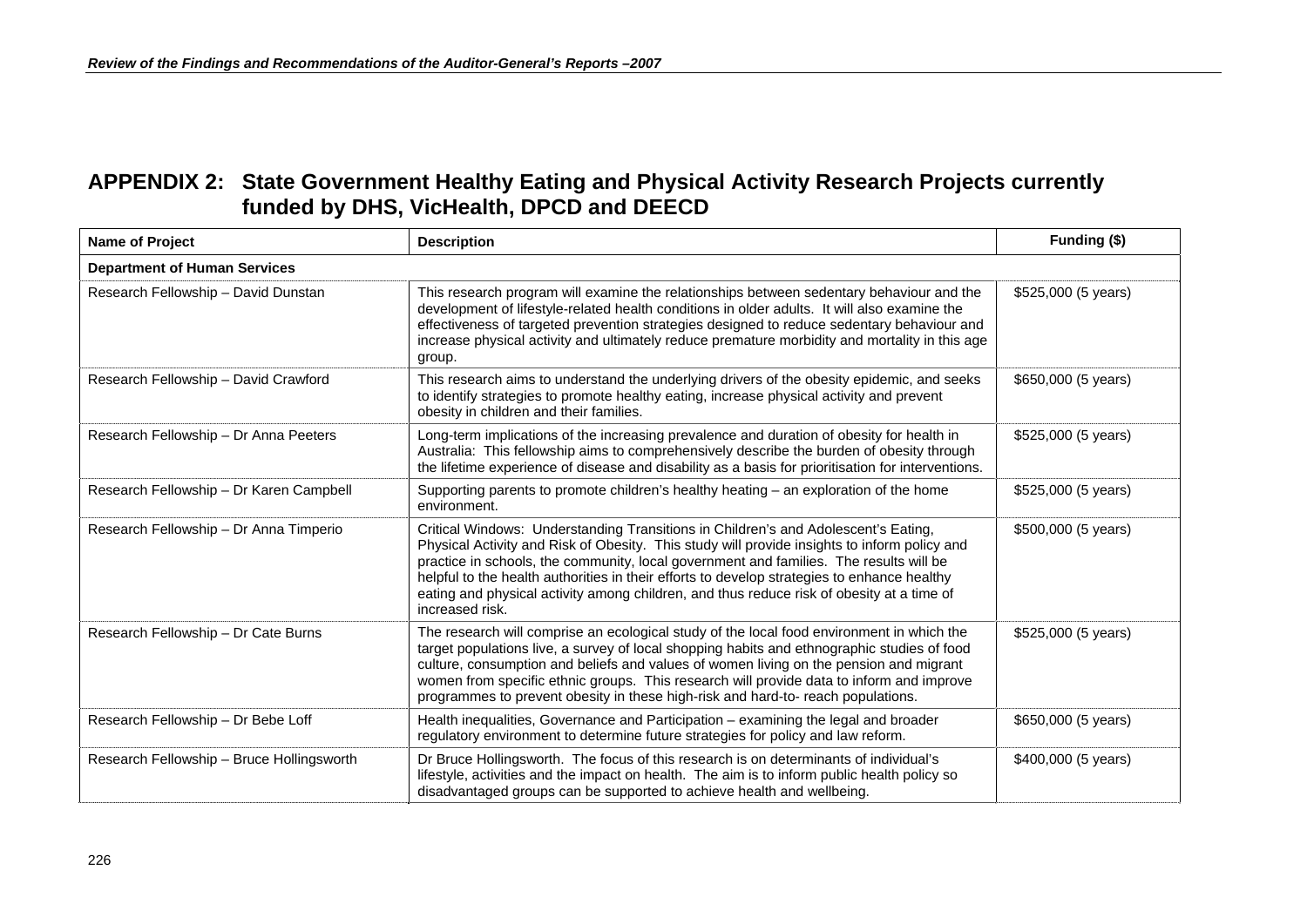| <b>Name of Project</b>                                  | <b>Description</b>                                                                                                                                                                                                                                                                                                            | Funding (\$)        |
|---------------------------------------------------------|-------------------------------------------------------------------------------------------------------------------------------------------------------------------------------------------------------------------------------------------------------------------------------------------------------------------------------|---------------------|
| <b>Department of Human Services</b>                     |                                                                                                                                                                                                                                                                                                                               |                     |
| Research Scholar - Ms Tania King                        | This study seeks to understand how the built environment in areas of SES is associated<br>with levels of physical activity and obesity. Ultimately the study aims to ascertain whether<br>the way our suburbs are planned and built could explain some of the area differences in<br>overweight and obesity.                  | \$65,000 (3 years)  |
| Research Scholar - Ms Catherine Lombard                 | Ms Catherine Lombard. This scholarship aims to determine the contribution of individual<br>lifestyle components to physical and mental wellbeing in women in mid life; and to develop<br>and test a multifaceted, sustainable, cost effective health promotion strategy to improve<br>physical and mental wellbeing in women. | \$63,000 (3 years   |
| Programmatic Support - Policy, Strategy and Information |                                                                                                                                                                                                                                                                                                                               |                     |
| Parents Jury                                            | The project is web-based network of parents with the aims to provide a platform for parents<br>to have a voice and contribute to improving the food and physical activity environments for<br>children.                                                                                                                       | \$50,000 (3 years)  |
| <b>Obesity Prevention Coalition</b>                     | The role of the Coalition is to identify, analyse and advocate for improved policy and<br>regulatory environments for healthy eating; with a specific focus on food marketing aimed at<br>children.                                                                                                                           | \$360,000 (3 years) |
| Department Of Education And Early Childhood Development |                                                                                                                                                                                                                                                                                                                               |                     |
| Understanding of Confectionery                          | Research to develop the definition of confectionery as it relates to the School Canteen and<br>other School Food Services Policy. Results of the research will be used to inform policy and<br>develop guidelines for schools to assist them to implement the policy.                                                         | \$15,000            |
| Kitchen Garden Project with Stephanie Alexander         | The Stephanie Alexander Kitchen Garden Foundation has sought external funding to<br>undertake an evaluation of the project. DEECD is supplementing this funding to evaluate<br>the impact of the program on the broader school community.                                                                                     | \$20,000            |
| <b>Department Of Planning And Community Development</b> |                                                                                                                                                                                                                                                                                                                               |                     |
| <b>Research Activities</b>                              | OSV in partnership with the Department of Human Services (DHS) has contributed funds to<br>the 'Go for your life' Health Promoting Communities - Being Active and Eating Well<br>research projects being led by the Department of Human Services (DHS).                                                                       |                     |
|                                                         | The outcomes of these projects will be used to inform further community based activity<br>providing models and programs suited to the Victorian context. DHS is providing a detailed<br>response.                                                                                                                             |                     |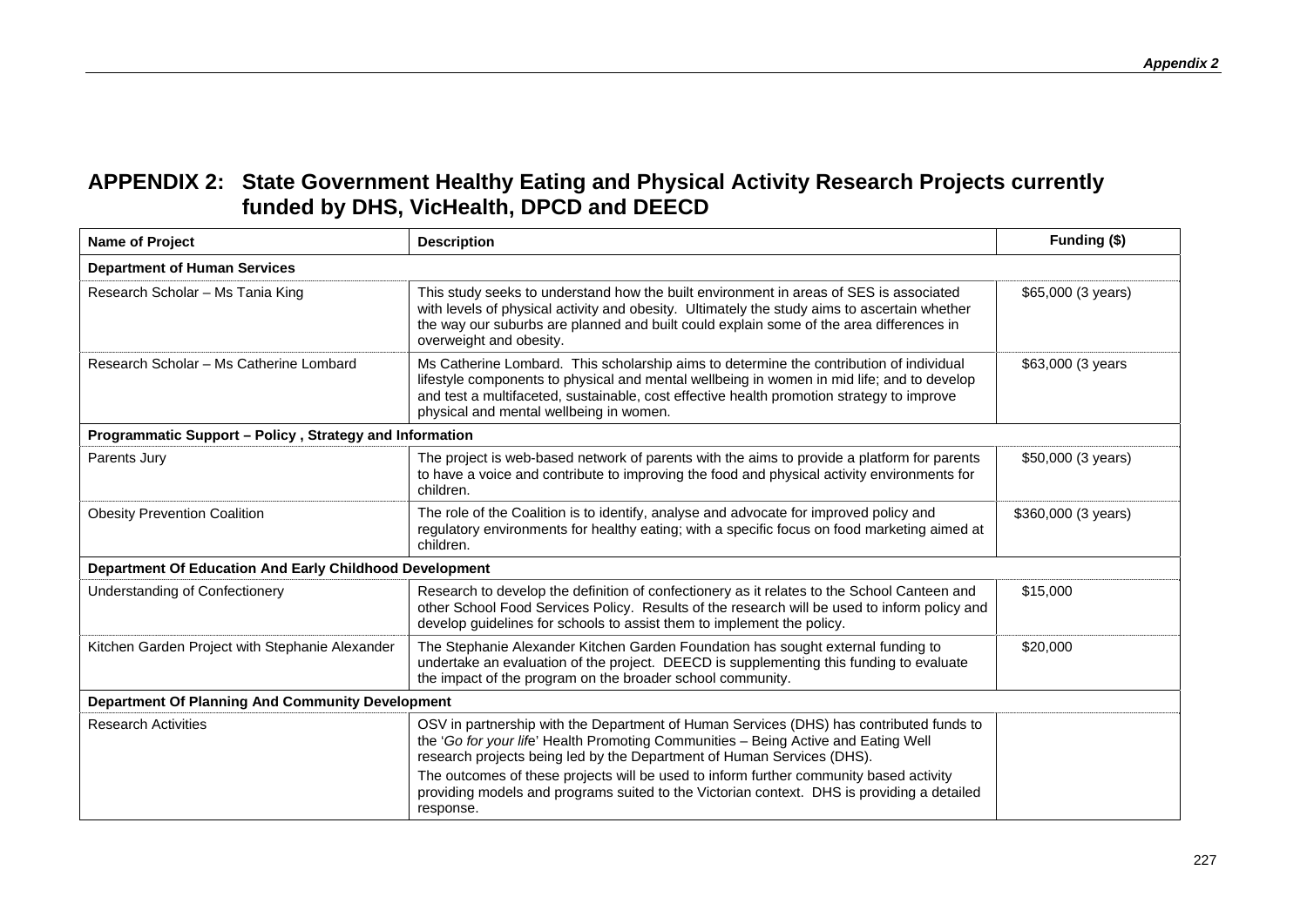## **APPENDIX 3: ACRONYMS AND ABBREVIATIONS**

| <b>ACEM</b>   | Australasian College for Emergency Medicine                 |
|---------------|-------------------------------------------------------------|
| <b>AGPC</b>   | <b>Australian Grand Prix Corporation</b>                    |
| <b>AHPACC</b> | Aboriginal Health Promotion and Chronic Care                |
| <b>ARTC</b>   | <b>Australian Rail Track Corporation</b>                    |
| AV            | Ambulance Victoria                                          |
| CAS           | <b>Complaints Actioning System</b>                          |
| <b>CATI</b>   | <b>Computer Assisted Telephone Interview</b>                |
| <b>CBA</b>    | Cost benefit analysis                                       |
| <b>CEO</b>    | <b>Chief Executive Officer</b>                              |
| <b>CFAO</b>   | Chief Finance and Accounting Officer                        |
| <b>CHS</b>    | <b>Community Health Service</b>                             |
| <b>COAG</b>   | <b>Council of Australian Governments</b>                    |
| The Court     | The Magistrates' Court of Victoria                          |
| <b>CSR</b>    | <b>Construction Supplier Register</b>                       |
| <b>DEECD</b>  | Department of Education and Early Childhood Development     |
| <b>DHS</b>    | Department of Human Services                                |
| <b>DIIRD</b>  | Department of Innovation, Industry and Regional Development |
| <b>DOJ</b>    | Department of Justice                                       |
| <b>DOT</b>    | Department of Transport                                     |
| <b>DPC</b>    | Department of Premier and Cabinet                           |
| <b>DPCD</b>   | Department of Planning and Community Development            |
| <b>DPI</b>    | Department of Primary Industries                            |
| <b>DSE</b>    | Department of Sustainability and Environment                |
| <b>DTF</b>    | Department of Treasury and Finance                          |
| <b>EFT</b>    | <b>Effective Full-Time</b>                                  |
| <b>ERASS</b>  | <b>Exercise and Recreation and Sport Study</b>              |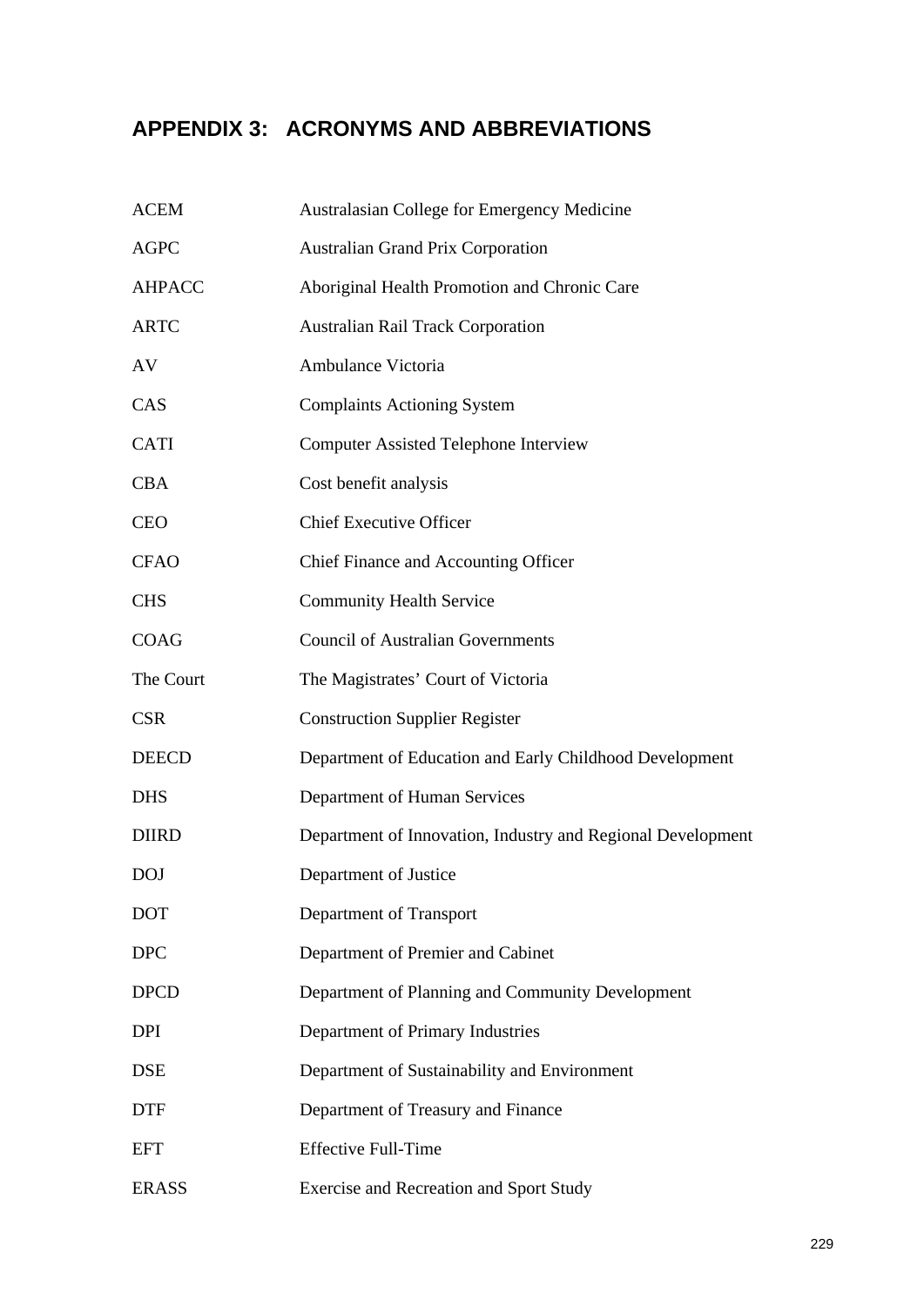| <b>ESC</b>   | <b>Essential Services Commission</b>                   |
|--------------|--------------------------------------------------------|
| <b>FAL</b>   | Freight Australia Limited                              |
| <b>FMCF</b>  | Financial Management and Compliance Framework          |
| <b>FVL</b>   | Freight Victoria Limited                               |
| <b>GLYL</b>  | Go For Your Life                                       |
| <b>KPIs</b>  | Key performance indicators                             |
| <b>MEAS</b>  | <b>Major Events Assessment Statement</b>               |
| <b>MECC</b>  | Major Events Cabinet Committee                         |
| <b>MFESB</b> | Metropolitan Fire and Emergency Services Board         |
| <b>MPHPs</b> | Municipal Public Health Plan                           |
| <b>MRRG</b>  | Maintenance and Renewal Review Group                   |
| <b>MTI</b>   | Metropolitan Train Infrastructure                      |
| <b>NHPA</b>  | National Health Priority Area                          |
| <b>NIEIR</b> | National Institute of Economic and Industry Research   |
| <b>OECD</b>  | Organisation for Economic Co-operation and Development |
| <b>OFY</b>   | <b>Office For Youth</b>                                |
| <b>OSV</b>   | <b>Office of Senior Victorians</b>                     |
| <b>PCP</b>   | Primary Care Partnership                               |
| <b>PTSV</b>  | <b>Public Transport Safety Victoria</b>                |
| <b>SRV</b>   | Sport and Recreation Victoria                          |
| <b>VAGO</b>  | Victorian Auditor-General's Office                     |
| <b>VEMD</b>  | Victorian Emergency Minimum Dataset                    |
| VicHealth    | Victorian Health Promotion Foundation                  |
| <b>VMEC</b>  | Victorian Major Events Company                         |
| <b>VPHS</b>  | Victorian Population Health Survey                     |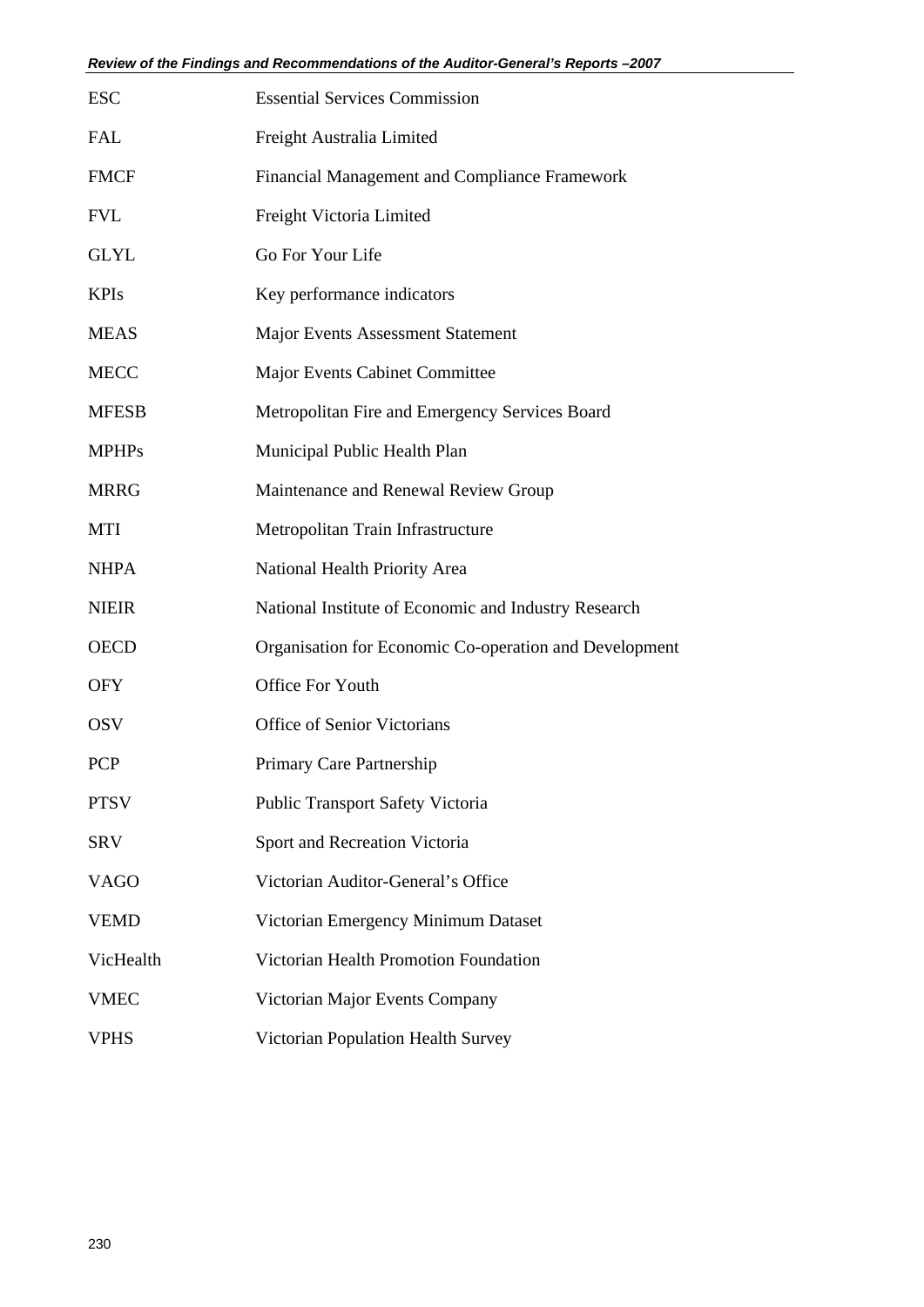## **APPENDIX 4: SUBMISSIONS**

| <b>Submission No</b> | <b>Date Received</b> | <b>Audit Topic</b>      | <b>Contact/Organisation</b> |
|----------------------|----------------------|-------------------------|-----------------------------|
|                      | 24/10/2008           | <i>State Investment</i> | Mr David Spokes             |
|                      |                      | <i>in Major Events</i>  | City of Port Phillip        |
|                      | 24/10/2008           | <i>State Investment</i> | Mr Peter Goad               |
|                      |                      | <i>in Major Events</i>  | Save Albert Park Inc.       |